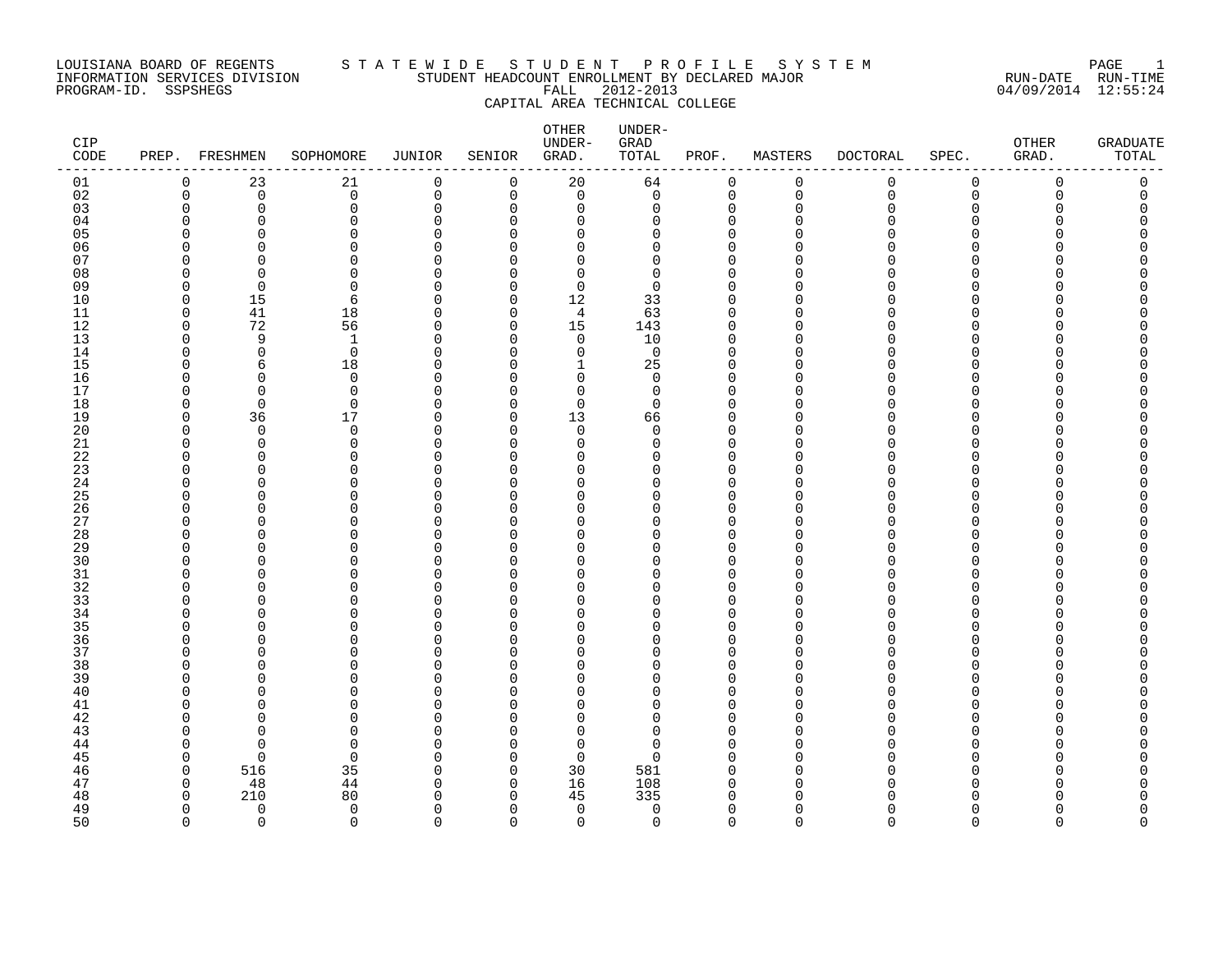#### LOUISIANA BOARD OF REGENTS S T A T E W I D E S T U D E N T P R O F I L E S Y S T E M PAGE 2 INFORMATION SERVICES DIVISION STUDENT HEADCOUNT ENROLLMENT BY DECLARED MAJOR RUN-DATE RUN-TIME

# CAPITAL AREA TECHNICAL COLLEGE

| <b>CIP</b><br>CODE | PREP.                   | FRESHMEN                                    | SOPHOMORE                                                                                                                                                                                                                                                                                                                                                                                                                                                                                                                                                                                                                                                                                                                                                                                                                                                                                                                                                                                                                                                                                                                                                                                                                                                                                                                                                                                                                                                                                                                                                       | JUNIOR         | SENIOR   | <b>OTHER</b><br>UNDER-<br>GRAD. | UNDER-<br>GRAD<br>TOTAL | PROF.         | MASTERS  | DOCTORAL                                                                                                                                                                            | SPEC.          | OTHER<br>GRAD. | GRADUATE<br>TOTAL |
|--------------------|-------------------------|---------------------------------------------|-----------------------------------------------------------------------------------------------------------------------------------------------------------------------------------------------------------------------------------------------------------------------------------------------------------------------------------------------------------------------------------------------------------------------------------------------------------------------------------------------------------------------------------------------------------------------------------------------------------------------------------------------------------------------------------------------------------------------------------------------------------------------------------------------------------------------------------------------------------------------------------------------------------------------------------------------------------------------------------------------------------------------------------------------------------------------------------------------------------------------------------------------------------------------------------------------------------------------------------------------------------------------------------------------------------------------------------------------------------------------------------------------------------------------------------------------------------------------------------------------------------------------------------------------------------------|----------------|----------|---------------------------------|-------------------------|---------------|----------|-------------------------------------------------------------------------------------------------------------------------------------------------------------------------------------|----------------|----------------|-------------------|
| 51<br>52<br>53     | $\Omega$                | 91<br>54<br>$\overline{0}$                  | 75<br>37<br>$\Omega$                                                                                                                                                                                                                                                                                                                                                                                                                                                                                                                                                                                                                                                                                                                                                                                                                                                                                                                                                                                                                                                                                                                                                                                                                                                                                                                                                                                                                                                                                                                                            | $\overline{0}$ | $\Omega$ | 28<br>19<br>$\Omega$            | 194<br>110<br>$\Omega$  | $\Omega$<br>0 | $\Omega$ | $\Omega$                                                                                                                                                                            | $\overline{0}$ |                |                   |
| 54                 |                         |                                             | $\mathbf 0$                                                                                                                                                                                                                                                                                                                                                                                                                                                                                                                                                                                                                                                                                                                                                                                                                                                                                                                                                                                                                                                                                                                                                                                                                                                                                                                                                                                                                                                                                                                                                     |                |          |                                 |                         |               |          |                                                                                                                                                                                     |                |                |                   |
| 55<br>56           |                         |                                             | $\mathbf 0$                                                                                                                                                                                                                                                                                                                                                                                                                                                                                                                                                                                                                                                                                                                                                                                                                                                                                                                                                                                                                                                                                                                                                                                                                                                                                                                                                                                                                                                                                                                                                     |                |          |                                 |                         |               |          |                                                                                                                                                                                     |                |                |                   |
| 57                 |                         | 00000                                       |                                                                                                                                                                                                                                                                                                                                                                                                                                                                                                                                                                                                                                                                                                                                                                                                                                                                                                                                                                                                                                                                                                                                                                                                                                                                                                                                                                                                                                                                                                                                                                 |                |          |                                 |                         |               |          |                                                                                                                                                                                     |                |                |                   |
| 58                 |                         |                                             |                                                                                                                                                                                                                                                                                                                                                                                                                                                                                                                                                                                                                                                                                                                                                                                                                                                                                                                                                                                                                                                                                                                                                                                                                                                                                                                                                                                                                                                                                                                                                                 |                |          |                                 |                         |               |          |                                                                                                                                                                                     |                |                |                   |
| 59                 |                         |                                             |                                                                                                                                                                                                                                                                                                                                                                                                                                                                                                                                                                                                                                                                                                                                                                                                                                                                                                                                                                                                                                                                                                                                                                                                                                                                                                                                                                                                                                                                                                                                                                 |                |          |                                 |                         |               |          |                                                                                                                                                                                     |                |                |                   |
| 60<br>TR           | $\mathbf 0$<br>$\Omega$ |                                             |                                                                                                                                                                                                                                                                                                                                                                                                                                                                                                                                                                                                                                                                                                                                                                                                                                                                                                                                                                                                                                                                                                                                                                                                                                                                                                                                                                                                                                                                                                                                                                 |                |          |                                 |                         |               |          |                                                                                                                                                                                     |                |                |                   |
| UN                 | 2,078                   | $\begin{array}{c} 0 \\ 0 \\ 73 \end{array}$ | $\overline{5}$                                                                                                                                                                                                                                                                                                                                                                                                                                                                                                                                                                                                                                                                                                                                                                                                                                                                                                                                                                                                                                                                                                                                                                                                                                                                                                                                                                                                                                                                                                                                                  |                |          | 2                               | 2,158                   |               |          |                                                                                                                                                                                     |                |                |                   |
| TOTAL              | 2,078                   | 1,194                                       | 413                                                                                                                                                                                                                                                                                                                                                                                                                                                                                                                                                                                                                                                                                                                                                                                                                                                                                                                                                                                                                                                                                                                                                                                                                                                                                                                                                                                                                                                                                                                                                             | $\Omega$       | $\Omega$ | 205                             | 3,890                   | $\Omega$      | $\Omega$ | $\Omega$                                                                                                                                                                            | $\Omega$       | $\Omega$       |                   |
|                    |                         | 18 - NOT IN USE AT THIS TIME                | 01 - AGRICULTURE, AGRICULTURE OPERATIONS 19 - FAMILY AND CONSUMER SCIENCES/HUMAN SCI 37 - PERSONAL AWARENESS/SELF-IMPROVEMENT<br>02 - NOT IN USE AT THIS TIME 20 - NOT IN USE AT THIS TIME 38 - PHILOSOPHY AND RELIGIOUS STUDIES<br>03 - NATURAL RESOURCES AND CONSERVATION 21 - TECHNOLOGY EDUCATION/INDUSTRIIAL ARTS 39 - THEOLOGY AND RELIGIOUS VOCATIIONS<br>04 - ARCHITECTURE AND RELATED SERVICES 22 - LEGAL PROFESSIONS AND STUDIES 40 - PHYSICAL SCIENCES<br>05 - AREA, ETHNIC, CULTURAL, AND GENDER STUDI23 - ENGLISH LANGUAGE AND LITERATURE/LETTERS 41 - SCIENCE TECHNOLOGIES/TECHNICIANS<br>06 - NOT IN USE AT THIS TIME<br>07 - NOT IN USE AT THIS TIME<br>08 - NOT IN USE AT THIS TIME<br>08 - NOT IN USE AT THIS TIME<br>26 - BIOLOGICAL AND BIOMEDICAL SCIENCES 44 - PUBLIC ADMI<br>07 - NOT IN USE AT THIS TIME 25 - LIBRARY SCIENCE 43 - SECURITY AND PROTECTIVE SERVICES<br>08 - NOT IN USE AT THIS TIME 26 - BIOLOGICAL AND BIOMEDICAL SCIENCES 44 - PUBLIC ADMINISTRATION AND SOCIAL SERV<br>09 - COMMUNICATION, JO<br>10 - COMMUNICATIONS TECHNOLOGIES/TECHNICIANS 28 - RESERVE OFFICERS TRAINING CORPS (ROTC) 46 - CONSTRUCTION TRADES<br>11 - COMPUTER AND INFORMATION SCIENCES/SUPP 29 - MILITARY TECHNOLOGIES<br>1 - COMPOURRE AND CULINARY SERVICES<br>12 - PERSONAL AND CULINARY SERVICES<br>13 - EDUCATION 31 - PARKS, RECREATION, LEISURE AND FITNESS<br>14 - ENGINEERING TECHNOLOGIES/TECHNICIANS<br>23 - BASIC SKILLS<br>23 - CITIZENSHIP ACTIVITIE<br>TR - UNDERGRAD STUDENTS INTENDING TO TRANSFERUN - UNCOMMITTED TO A MAJOR |                |          |                                 |                         |               |          | 29 - MILITARY TECHNOLOGIES<br>30 - MULTI/INTERDISCIPLINARY STUDIES<br>48 - PRECISION PRODUCTION<br>36 - LEISURE AND RECREATIONAL ACTIVITIES 54 - HISTORY<br>60 - RESIDENCY PROGRAMS |                |                |                   |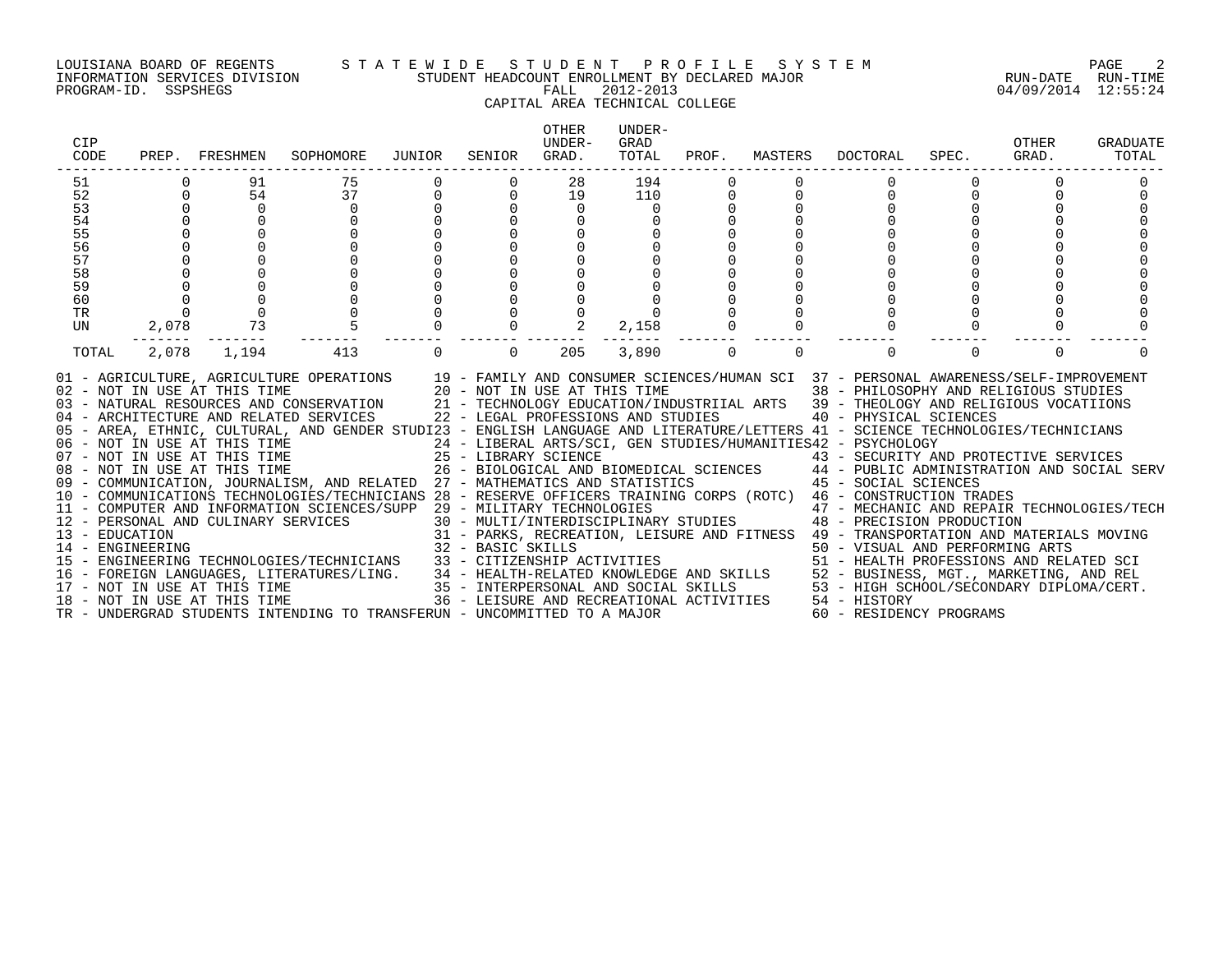### LOUISIANA BOARD OF REGENTS S T A T E W I D E S T U D E N T P R O F I L E S Y S T E M PAGE 3 INFORMATION SERVICES DIVISION STUDENT HEADCOUNT ENROLLMENT BY DECLARED MAJOR RUN-DATE RUN-TIME PROGRAM-ID. SSPSHEGS FALL 2012-2013 04/09/2014 12:55:24 S. CENTRAL LA. TECH. COLLEGE

| CIP<br>$\texttt{CODE}$ |             | PREP. FRESHMEN | SOPHOMORE | JUNIOR      | SENIOR      | OTHER<br>UNDER-<br>GRAD. | UNDER-<br>${\tt GRAD}$<br>TOTAL | PROF.          | MASTERS     | DOCTORAL    | SPEC.       | OTHER<br>GRAD. | <b>GRADUATE</b><br>TOTAL |
|------------------------|-------------|----------------|-----------|-------------|-------------|--------------------------|---------------------------------|----------------|-------------|-------------|-------------|----------------|--------------------------|
| 01                     | $\mathbf 0$ | 0              | 0         | $\mathbf 0$ | 0           | $\mathbf 0$              | 0                               | $\mathbf 0$    | 0           | 0           | 0           | 0              | 0                        |
| 02                     | $\mathbf 0$ | 0              | 0         | $\mathbf 0$ | $\mathbf 0$ | $\mathbf 0$              | $\mathsf{O}$                    | $\mathbf 0$    | $\mathbf 0$ | $\mathbf 0$ | $\mathbf 0$ | 0              | 0                        |
| 03                     | $\Omega$    | $\Omega$       | 0         | $\circ$     | $\mathbf 0$ | $\mathbf 0$              | 0                               | $\mathbf 0$    | $\Omega$    | $\Omega$    | 0           | $\Omega$       | 0                        |
| 04                     |             | O              | 0         | $\Omega$    | $\Omega$    | $\mathbf 0$              | 0                               | $\Omega$       | ∩           | N           | ∩           |                | Λ                        |
| 05                     |             |                | $\Omega$  | $\Omega$    | $\Omega$    | $\mathbf 0$              | 0                               | $\Omega$       | n           |             | $\Omega$    |                |                          |
| 06                     |             | ∩              | $\Omega$  | O           | $\Omega$    | 0                        | 0                               | 0              | ∩           |             | $\Omega$    |                |                          |
| 07                     |             |                | $\Omega$  | O           | $\Omega$    | $\mathbf 0$              | 0                               | $\Omega$       | n           |             | $\Omega$    |                |                          |
| 08                     |             | ∩              | $\Omega$  | $\Omega$    | $\Omega$    | $\mathbf 0$              | 0                               | $\mathbf 0$    | n           |             | $\Omega$    |                |                          |
| 09                     | ∩           | ∩              | $\Omega$  | $\cap$      | $\Omega$    | $\Omega$                 | $\Omega$                        | $\Omega$       | n           |             | ∩           |                |                          |
| 10                     | O           | $\Omega$       | 0         | $\Omega$    | $\Omega$    | $\mathbf 0$              | $\mathbf 0$                     | $\overline{0}$ | $\Omega$    |             | $\Omega$    |                |                          |
| 11                     | n           | 6              | 10        | O           | $\Omega$    | 5                        | 21                              | $\mathbf 0$    | $\Omega$    |             | ∩           |                |                          |
| 12                     | O           | $\Omega$       | 0         | O           | $\Omega$    | $\mathbf 0$              | 0                               | $\Omega$       | ∩           |             | ∩           |                | ∩                        |
| 13                     | ∩           | $\Omega$       | 0         | O           | $\Omega$    | $\mathbf 0$              | 0                               | $\Omega$       | O           |             | ∩           |                |                          |
| 14                     | $\Omega$    | $\Omega$       | $\Omega$  | $\Omega$    | $\Omega$    | $\mathbf 0$              | $\Omega$                        | $\Omega$       | ∩           |             | ∩           |                |                          |
| 15                     | $\Omega$    | 270            | 154       | $\Omega$    | $\Omega$    | 76                       | 500                             | $\mathbf 0$    | ∩           |             | $\Omega$    |                |                          |
| 16                     | $\Omega$    | $\Omega$       | 0         | O           | $\Omega$    | $\mathbf 0$              | $\Omega$                        | $\mathbf 0$    | $\cap$      |             | $\Omega$    |                |                          |
| 17                     | n           | 0              | 0         | $\Omega$    | $\Omega$    | 0                        | 0                               | $\mathbf 0$    | ∩           |             | ∩           |                | Π                        |
| 18                     | ∩           | $\Omega$       | $\Omega$  | O           | $\Omega$    | $\Omega$                 | 0                               | $\Omega$       | $\cap$      |             | ∩           |                |                          |
| 19                     | n           | O              | $\Omega$  | O           | $\Omega$    | 0                        | O                               | $\mathbf 0$    | ∩           |             | O           |                |                          |
| $20\,$                 | ∩           | $\Omega$       | 0         | O           | O           | 0                        | 0                               | $\Omega$       | $\cap$      |             | $\Omega$    |                |                          |
| 21                     | n           | ∩              | $\Omega$  | O           | U           | $\mathbf 0$              | 0                               | $\Omega$       | $\Omega$    |             | ∩           |                |                          |
| 22                     |             | <sup>n</sup>   | 0         | O           | U           | $\Omega$                 | 0                               | $\Omega$       | n           |             | ∩           |                |                          |
| 23                     |             | n              | $\Omega$  | O           | $\Omega$    | $\Omega$                 | 0                               | $\Omega$       | O           |             | $\Omega$    |                |                          |
| 24                     | ∩           | O              | 0         | O           | $\Omega$    | 0                        | 0                               | 0              | ∩           |             | 0           |                |                          |
| 25                     |             | Λ              | 0         | O           | U           | $\mathbf 0$              | 0                               | 0              |             |             | $\Omega$    |                |                          |
| 26                     |             | ∩              | 0         | O           | $\Omega$    | 0                        | 0                               | $\mathbf 0$    | n           |             | $\Omega$    |                | ∩                        |
| 27                     |             | ∩              | $\Omega$  | O           | U           | $\Omega$                 | 0                               | $\Omega$       | n           |             | ∩           |                |                          |
| 28                     | n           | n              | $\Omega$  | O           | $\Omega$    | $\Omega$                 | $\Omega$                        | $\Omega$       | O           |             | ∩           |                |                          |
| 29                     | ∩           | ∩              | $\Omega$  | O           | U           | $\Omega$                 | 0                               | $\mathbf 0$    | ∩           |             | ∩           |                |                          |
| 30                     |             |                | $\Omega$  | $\Omega$    | $\Omega$    | $\mathbf 0$              | 0                               | $\overline{0}$ | $\cap$      |             | $\Omega$    |                |                          |
| 31                     |             | ∩              | 0         | O           | O           | 0                        | 0                               | 0              | U           |             | ∩           |                |                          |
| 32                     |             | O              | 0         | O           | U           | 0                        | O                               | $\Omega$       | n           |             | O           |                |                          |
| 33                     |             | O              | $\Omega$  | O           | $\Omega$    | 0                        | 0                               | $\mathbf 0$    | U           |             | $\Omega$    |                |                          |
| 34                     |             | ∩              | $\Omega$  | U           | $\Omega$    | $\Omega$                 | 0                               | $\mathbf 0$    | n           |             | $\Omega$    |                |                          |
| 35                     |             | Ω              | $\Omega$  | $\Omega$    | $\Omega$    | $\mathbf 0$              | 0                               | $\Omega$       | $\cap$      |             | ∩           |                |                          |
| 36                     |             | n              | $\Omega$  | O           | $\Omega$    | $\Omega$                 | 0                               | $\Omega$       | $\cap$      |             | ∩           |                |                          |
| 37                     |             | $\Omega$       | $\Omega$  | O           | $\Omega$    | $\mathbf 0$              | 0                               | $\Omega$       | U           |             | $\Omega$    |                |                          |
| 38                     |             | Ω              | $\Omega$  | O           | O           | 0                        | 0                               | $\Omega$       | ∩           |             | O           |                |                          |
| 39                     |             |                | 0         | O           | U           | 0                        | 0                               | $\Omega$       | U           |             | ∩           |                |                          |
| 40                     |             |                | 0         | O           | O           | $\mathbf 0$              | 0                               | $\Omega$       | n           |             | ∩           |                |                          |
| 41                     |             |                | $\Omega$  | U           | $\Omega$    | $\Omega$                 | 0                               | $\Omega$       | n           |             | ∩           |                |                          |
| 42                     |             | ∩              | $\Omega$  | O           | $\Omega$    | $\Omega$                 | 0                               | $\mathbf 0$    | ∩           |             | $\Omega$    |                |                          |
| 43                     |             | n              | $\Omega$  | $\cap$      | U           | $\Omega$                 | 0                               | $\Omega$       | $\cap$      |             | $\Omega$    |                |                          |
| 44                     |             | <sup>0</sup>   | 0         | O           | $\Omega$    | 0                        | 0                               | 0              | ∩           |             | $\Omega$    |                |                          |
| 45                     |             | $\Omega$       | $\Omega$  | O           | $\Omega$    | $\mathbf 0$              | 0                               | $\Omega$       |             |             | ∩           |                |                          |
| 46                     | n           | 22             | 17        | O           | $\Omega$    | 2                        | 41                              | $\Omega$       | ∩           |             | $\Omega$    |                |                          |
| 47                     | ∩           | 50             | 33        | O           | $\Omega$    | 14                       | 97                              | $\Omega$       | ∩           |             | ∩           |                |                          |
| 48                     | n           | 33             | $20$      | $\cap$      | $\Omega$    | $\overline{4}$           | 57                              | $\Omega$       |             |             | $\cap$      |                | ი                        |
| 49                     | $\Omega$    | 567            | 1         | $\Omega$    | $\Omega$    | $\mathbf 1$              | 569                             | $\mathbf 0$    | ∩           | U           | $\Omega$    |                | 0                        |
| 50                     | $\cap$      | $\Omega$       | $\Omega$  | $\Omega$    | $\cap$      | $\Omega$                 | $\Omega$                        | $\cap$         | $\cap$      |             | $\cap$      | $\cap$         | $\cap$                   |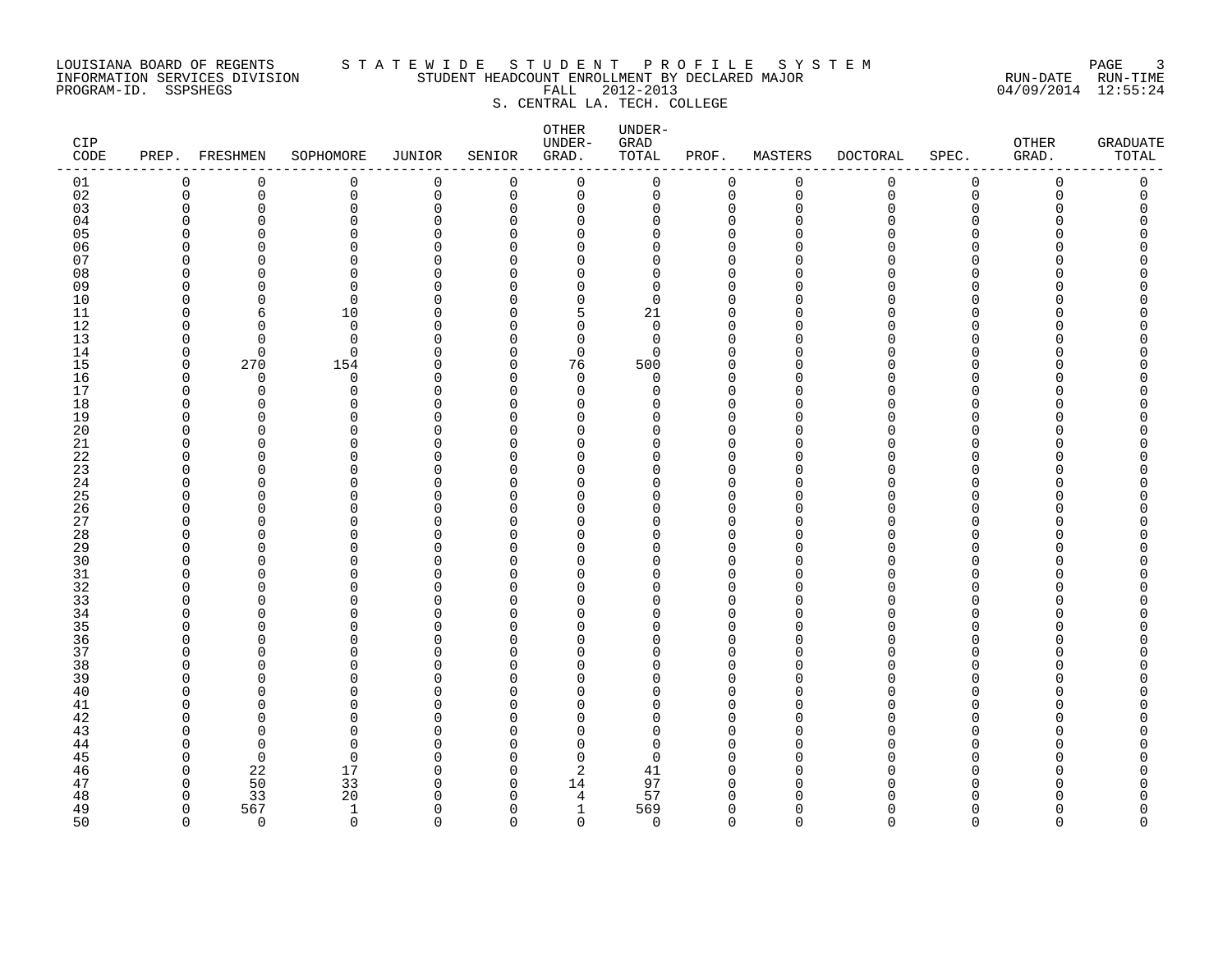### LOUISIANA BOARD OF REGENTS S T A T E W I D E S T U D E N T P R O F I L E S Y S T E M PAGE 4 INFORMATION SERVICES DIVISION STUDENT HEADCOUNT ENROLLMENT BY DECLARED MAJOR RUN-DATE RUN-TIME

# S. CENTRAL LA. TECH. COLLEGE

| CIP<br>CODE |                                      | PREP. FRESHMEN | SOPHOMORE                                                                                                                                                                                                                                                                                                                                                                                                                                                                                                                                                                                                                                                                                                                                                                                                                                                                                                                                                                                                                                                                                                                                                                                                                                                    | JUNIOR      | SENIOR         | OTHER<br><b>IJNDER-</b><br>GRAD. | UNDER-<br>GRAD<br>TOTAL | PROF.       | MASTERS     | DOCTORAL                | SPEC.    | OTHER<br>GRAD. | GRADUATE<br>TOTAL |
|-------------|--------------------------------------|----------------|--------------------------------------------------------------------------------------------------------------------------------------------------------------------------------------------------------------------------------------------------------------------------------------------------------------------------------------------------------------------------------------------------------------------------------------------------------------------------------------------------------------------------------------------------------------------------------------------------------------------------------------------------------------------------------------------------------------------------------------------------------------------------------------------------------------------------------------------------------------------------------------------------------------------------------------------------------------------------------------------------------------------------------------------------------------------------------------------------------------------------------------------------------------------------------------------------------------------------------------------------------------|-------------|----------------|----------------------------------|-------------------------|-------------|-------------|-------------------------|----------|----------------|-------------------|
| 51          |                                      | 141            | 31                                                                                                                                                                                                                                                                                                                                                                                                                                                                                                                                                                                                                                                                                                                                                                                                                                                                                                                                                                                                                                                                                                                                                                                                                                                           |             |                | 26                               | 198                     |             |             |                         |          |                |                   |
| 52          | $\Omega$                             | 107            | 73                                                                                                                                                                                                                                                                                                                                                                                                                                                                                                                                                                                                                                                                                                                                                                                                                                                                                                                                                                                                                                                                                                                                                                                                                                                           |             | $\overline{0}$ | 30                               | 210                     | 0           |             | $\Omega$                |          |                |                   |
| 53          | $\overline{0}$                       | $\overline{0}$ | $\mathbf 0$                                                                                                                                                                                                                                                                                                                                                                                                                                                                                                                                                                                                                                                                                                                                                                                                                                                                                                                                                                                                                                                                                                                                                                                                                                                  |             | $\overline{0}$ | $\overline{0}$                   | $\overline{0}$          |             |             |                         |          |                |                   |
| 54          | $\Omega$                             |                | $\Omega$                                                                                                                                                                                                                                                                                                                                                                                                                                                                                                                                                                                                                                                                                                                                                                                                                                                                                                                                                                                                                                                                                                                                                                                                                                                     |             | $\Omega$       | $\mathbf 0$                      |                         |             |             |                         |          |                |                   |
| 55          |                                      |                | $\Omega$                                                                                                                                                                                                                                                                                                                                                                                                                                                                                                                                                                                                                                                                                                                                                                                                                                                                                                                                                                                                                                                                                                                                                                                                                                                     |             | $\overline{0}$ |                                  |                         |             |             |                         |          |                |                   |
| 56          |                                      |                | $\Omega$                                                                                                                                                                                                                                                                                                                                                                                                                                                                                                                                                                                                                                                                                                                                                                                                                                                                                                                                                                                                                                                                                                                                                                                                                                                     |             | $\Omega$       |                                  |                         |             |             |                         |          |                |                   |
| 57          |                                      |                | $\Omega$                                                                                                                                                                                                                                                                                                                                                                                                                                                                                                                                                                                                                                                                                                                                                                                                                                                                                                                                                                                                                                                                                                                                                                                                                                                     |             | $\Omega$       |                                  |                         |             |             |                         |          |                |                   |
| 58          |                                      |                |                                                                                                                                                                                                                                                                                                                                                                                                                                                                                                                                                                                                                                                                                                                                                                                                                                                                                                                                                                                                                                                                                                                                                                                                                                                              |             | $\Omega$       |                                  |                         |             |             |                         |          |                |                   |
| 59          |                                      |                |                                                                                                                                                                                                                                                                                                                                                                                                                                                                                                                                                                                                                                                                                                                                                                                                                                                                                                                                                                                                                                                                                                                                                                                                                                                              |             | $\Omega$       |                                  |                         |             |             |                         |          |                |                   |
| 60          | $\begin{matrix} 0 \\ 0 \end{matrix}$ |                |                                                                                                                                                                                                                                                                                                                                                                                                                                                                                                                                                                                                                                                                                                                                                                                                                                                                                                                                                                                                                                                                                                                                                                                                                                                              |             | $\mathbf 0$    |                                  |                         |             |             |                         |          |                |                   |
| <b>TR</b>   |                                      |                |                                                                                                                                                                                                                                                                                                                                                                                                                                                                                                                                                                                                                                                                                                                                                                                                                                                                                                                                                                                                                                                                                                                                                                                                                                                              |             | $\overline{0}$ | $\overline{0}$                   |                         |             |             |                         |          |                |                   |
| UN          | 1,065                                | 111            | $\frac{6}{9}$                                                                                                                                                                                                                                                                                                                                                                                                                                                                                                                                                                                                                                                                                                                                                                                                                                                                                                                                                                                                                                                                                                                                                                                                                                                |             | $\overline{0}$ |                                  | 1,192                   |             |             |                         |          |                |                   |
| TOTAL       | 1,065                                | 1,307          | 348                                                                                                                                                                                                                                                                                                                                                                                                                                                                                                                                                                                                                                                                                                                                                                                                                                                                                                                                                                                                                                                                                                                                                                                                                                                          | $\mathbf 0$ | $\overline{0}$ | 165                              | 2,885                   | $\mathbf 0$ | $\mathbf 0$ | $\mathbf 0$             | $\Omega$ | $\Omega$       |                   |
|             |                                      |                | 01 - AGRICULTURE, AGRICULTURE OPERATIONS 19 - FAMILY AND CONSUMER SCIENCES/HUMAN SCI 37 - PERSONAL AWARENESS/SELF-IMPROVEMENT 102 - NOT IN USE AT THIS TIME 20 - NOT IN USE AT THIS TIME 38 - PHILOSOPHY AND RELIGIOUS STUDIES<br>05 - AREA, ETHNIC, CULTURAL, AND GENDER STUDI23 - ENGLISH LANGUAGE AND LITERATURE/LETTERS 41 - SCIENCE TECHNOLOGIES/TECHNICIANS<br>06 - NOT IN USE AT THIS TIME<br>07 - NOT IN USE AT THIS TIME<br>26 - LIBERAL ARTS/SCI, GEN STUDIES/HUMANITIES42 - PSYCHOLOGY<br>26 - BIOLOGICAL AND BIOMEDICAL SCIENCES<br>26 - BIOLOGICAL AND BIOMEDICAL SCIENCES<br>26 - BIOLOGICAL AN<br>10 - COMMUNICATIONS TECHNOLOGIES/TECHNICIANS 28 - RESERVE OFFICERS TRAINING CORPS (ROTC) 46 - CONSTRUCTION TRADES<br>$\begin{tabular}{lllllllllllll} 12 & -& \textsc{Vortoff-AL} & \textsc{AND} & \textsc{INC} \\ 14 & -& \textsc{PERSONAL} & \textsc{AND} & \textsc{CULINARY} & \textsc{SEVICES} & 30 & -& \textsc{MULTI/INTERDIS} & 40 & -& \textsc{UNSTKUCTION} & \textsc{RADES} \\ 15 & -& \textsc{EDUCATION} & 31 & -& \textsc{PARKS}, & \textsc{REREATION}, & \textsc{LEISURE} & \textsc{AD} & \textsc{FITNESS} & 49 & -& \textsc{RECHNOLOGIES}/\textsc{$<br>TR - UNDERGRAD STUDENTS INTENDING TO TRANSFERUN - UNCOMMITTED TO A MAJOR |             |                |                                  |                         |             |             | 60 - RESIDENCY PROGRAMS |          |                |                   |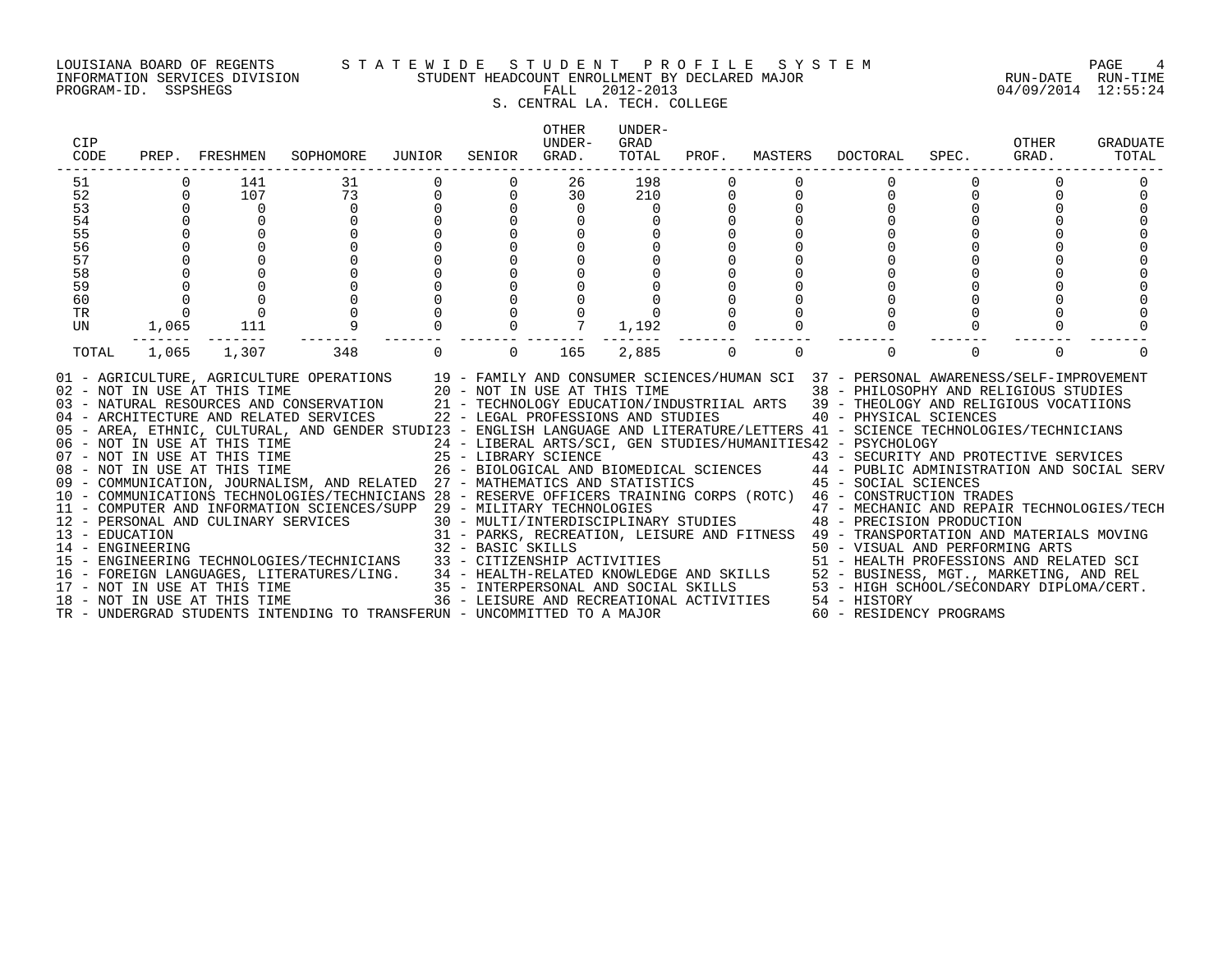### LOUISIANA BOARD OF REGENTS STATEWIDE STUDE STUDENT PROFILE SYSTEM PAGE 55 PAGE 55<br>TNFORMATION SERVICES DIVISION STUDENT HEADCOUNT ENROLLMENT BY DECLARED MAJOR INFORMATION SERVICES DIVISION STUDENT HEADCOUNT ENROLLMENT BY DECLARED MAJOR RUN-DATE RUN-TIME PROGRAM-ID. SSPSHEGS FALL 2012-2013 04/09/2014 12:55:24 CENTRAL LA. TECH COMM COLLEGE

### OTHER UNDER-CIP UNDER- GRAD OTHER GRADUATE CODE PREP. FRESHMEN SOPHOMORE JUNIOR SENIOR GRAD. TOTAL PROF. MASTERS DOCTORAL SPEC. GRAD. TOTAL ------------------------------------------------------------------------------------------------------------------------------------ 01 0 27 0 0 0 0 27 0 0 0 0 0 0 0 0 02 0 0 0 0 0 0 0 0 0 0 0 0 0 03 0 3 0 0 0 0 3 0 0 0 0 0 0 04 0 0 0 0 0 0 0 0 0 0 0 0 0 05 0 0 0 0 0 0 0 0 0 0 0 0 0 06 0 0 0 0 0 0 0 0 0 0 0 0 0 07 0 0 0 0 0 0 0 0 0 0 0 0 0 08 0 0 0 0 0 0 0 0 0 0 0 0 0 09 0 0 0 0 0 0 0 0 0 0 0 0 0 10 0 7 0 0 0 0 7 0 0 0 0 0 0 11 0 0 0 0 0 0 0 0 0 0 0 0 0 12 0 19 19 0 0 15 53 0 0 0 0 0 0 13 0 0 0 0 0 0 0 0 0 0 0 0 0 14 0 0 0 0 0 0 0 0 0 0 0 0 0 0 0 15 0 21 9 0 0 3 33 0 0 0 0 0 0 16 0 0 0 0 0 0 0 0 0 0 0 0 0 17 0 0 0 0 0 0 0 0 0 0 0 0 0 18 0 0 0 0 0 0 0 0 0 0 0 0 0 19 0 6 7 0 0 4 17 0 0 0 0 0 0 20 0 0 0 0 0 0 0 0 0 0 0 0 0 21 0 0 0 0 0 0 0 0 0 0 0 0 0 22 0 0 0 0 0 0 0 0 0 0 0 0 0 23 0 0 0 0 0 0 0 0 0 0 0 0 0 24 0 0 0 0 0 0 0 0 0 0 0 0 0 0 0 25 0 0 0 0 0 0 0 0 0 0 0 0 0 0 0 26 0 0 0 0 0 0 0 0 0 0 0 0 0 27 0 0 0 0 0 0 0 0 0 0 0 0 0 28 0 0 0 0 0 0 0 0 0 0 0 0 0 29 0 0 0 0 0 0 0 0 0 0 0 0 0 30 0 0 0 0 0 0 0 0 0 0 0 0 0 31 0 0 0 0 0 0 0 0 0 0 0 0 0 32 0 0 0 0 0 0 0 0 0 0 0 0 0 33 0 0 0 0 0 0 0 0 0 0 0 0 0 34 0 0 0 0 0 0 0 0 0 0 0 0 0 35 0 0 0 0 0 0 0 0 0 0 0 0 0 36 0 0 0 0 0 0 0 0 0 0 0 0 0 37 0 0 0 0 0 0 0 0 0 0 0 0 0 38 0 0 0 0 0 0 0 0 0 0 0 0 0 39 0 0 0 0 0 0 0 0 0 0 0 0 0 40 0 0 0 0 0 0 0 0 0 0 0 0 0 41 0 0 0 0 0 0 0 0 0 0 0 0 0 0 0 42 0 0 0 0 0 0 0 0 0 0 0 0 0 0 0 43 0 7 6 0 0 7 20 0 0 0 0 0 0 44 0 0 0 0 0 0 0 0 0 0 0 0 0 0 0 0 45 0 0 0 0 0 0 0 0 0 0 0 0 0 0 0 46 0 76 59 0 0 21 156 0 0 0 0 0 0 47 0 65 38 0 0 25 128 0 0 0 0 0 0 48 0 137 75 0 0 34 246 0 0 0 0 0 0 49 0 0 0 0 0 0 0 0 0 0 0 0 0 0 0 0 50 0 0 0 0 0 0 0 0 0 0 0 0 0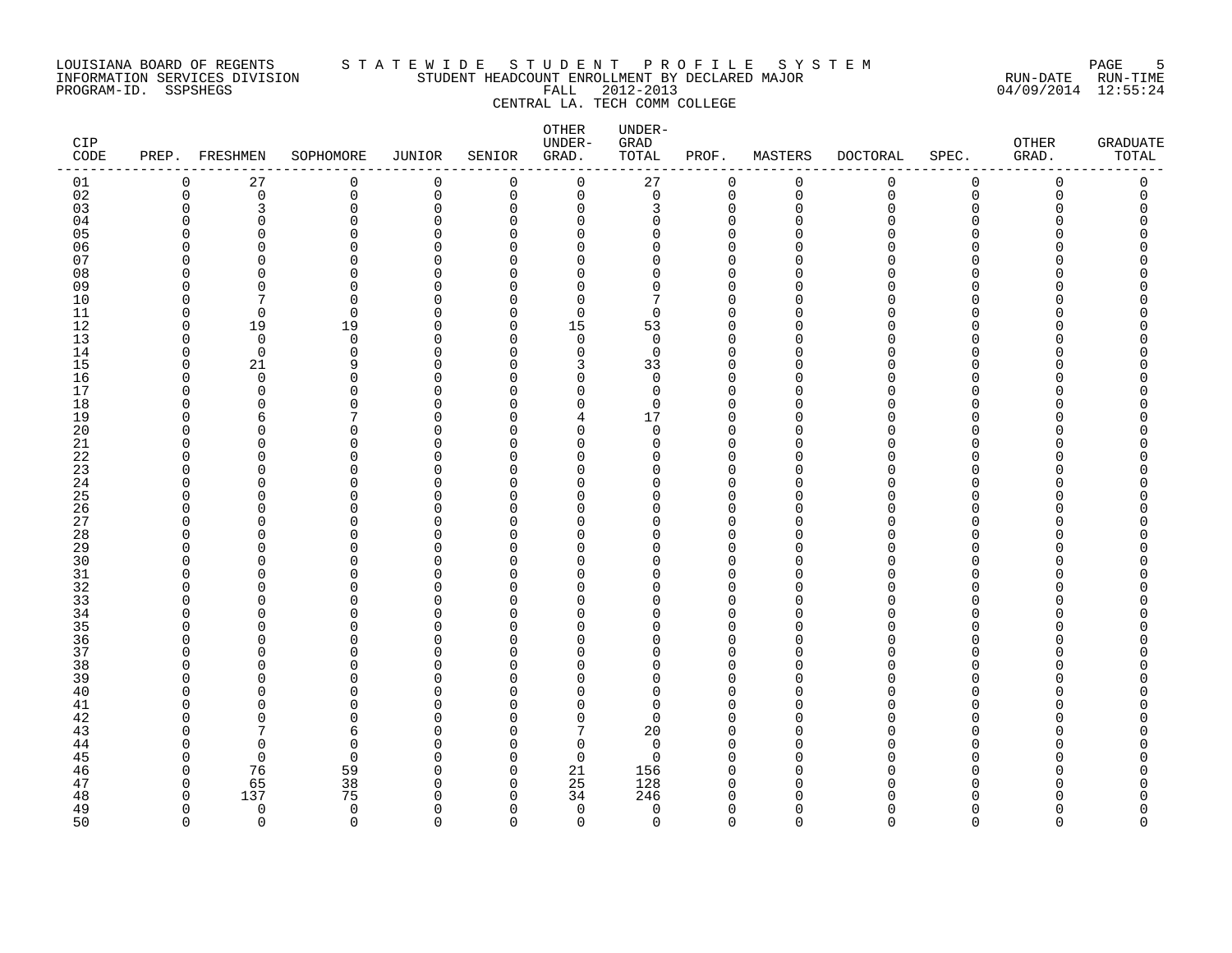#### LOUISIANA BOARD OF REGENTS S T A T E W I D E S T U D E N T P R O F I L E S Y S T E M PAGE 6 INFORMATION SERVICES DIVISION STUDENT HEADCOUNT ENROLLMENT BY DECLARED MAJOR RUN-DATE RUN-TIME

# CENTRAL LA. TECH COMM COLLEGE

| CIP<br>CODE |             | PREP. FRESHMEN                                                                                      | SOPHOMORE                                                                                                                                                                                                                                                                                                                                                                                                                                                                                                                                                                                                                                                                                                                                                                                                                                                                                                                                                                                                                                                                                                                                                                      | JUNIOR | SENIOR      | OTHER<br>UNDER-<br>GRAD.                 | UNDER-<br>GRAD<br>TOTAL | PROF.    | MASTERS     | <b>DOCTORAL</b>                                                                                                                                                                                                                                                                                                                                                                                                                                                                                                         | SPEC.    | OTHER<br>GRAD. | GRADUATE<br>TOTAL |
|-------------|-------------|-----------------------------------------------------------------------------------------------------|--------------------------------------------------------------------------------------------------------------------------------------------------------------------------------------------------------------------------------------------------------------------------------------------------------------------------------------------------------------------------------------------------------------------------------------------------------------------------------------------------------------------------------------------------------------------------------------------------------------------------------------------------------------------------------------------------------------------------------------------------------------------------------------------------------------------------------------------------------------------------------------------------------------------------------------------------------------------------------------------------------------------------------------------------------------------------------------------------------------------------------------------------------------------------------|--------|-------------|------------------------------------------|-------------------------|----------|-------------|-------------------------------------------------------------------------------------------------------------------------------------------------------------------------------------------------------------------------------------------------------------------------------------------------------------------------------------------------------------------------------------------------------------------------------------------------------------------------------------------------------------------------|----------|----------------|-------------------|
| 51          |             | 248                                                                                                 | 167                                                                                                                                                                                                                                                                                                                                                                                                                                                                                                                                                                                                                                                                                                                                                                                                                                                                                                                                                                                                                                                                                                                                                                            |        |             | 54                                       | 469                     |          |             |                                                                                                                                                                                                                                                                                                                                                                                                                                                                                                                         |          |                |                   |
| 52          | $\Omega$    | 150                                                                                                 | 85                                                                                                                                                                                                                                                                                                                                                                                                                                                                                                                                                                                                                                                                                                                                                                                                                                                                                                                                                                                                                                                                                                                                                                             | 0      | $\mathbf 0$ | 46                                       | 281                     | 0        | $\mathbf 0$ | $\mathbf 0$                                                                                                                                                                                                                                                                                                                                                                                                                                                                                                             |          |                |                   |
| 53          |             | $\overline{0}$                                                                                      | $\mathbf 0$                                                                                                                                                                                                                                                                                                                                                                                                                                                                                                                                                                                                                                                                                                                                                                                                                                                                                                                                                                                                                                                                                                                                                                    |        |             | $\overline{0}$                           | 0                       | 0        |             |                                                                                                                                                                                                                                                                                                                                                                                                                                                                                                                         |          |                |                   |
| 54          | $\mathbf 0$ |                                                                                                     | $\Omega$                                                                                                                                                                                                                                                                                                                                                                                                                                                                                                                                                                                                                                                                                                                                                                                                                                                                                                                                                                                                                                                                                                                                                                       |        |             |                                          |                         |          |             |                                                                                                                                                                                                                                                                                                                                                                                                                                                                                                                         |          |                |                   |
| 55          |             |                                                                                                     |                                                                                                                                                                                                                                                                                                                                                                                                                                                                                                                                                                                                                                                                                                                                                                                                                                                                                                                                                                                                                                                                                                                                                                                |        |             |                                          |                         |          |             |                                                                                                                                                                                                                                                                                                                                                                                                                                                                                                                         |          |                |                   |
| 56          |             |                                                                                                     |                                                                                                                                                                                                                                                                                                                                                                                                                                                                                                                                                                                                                                                                                                                                                                                                                                                                                                                                                                                                                                                                                                                                                                                |        |             |                                          |                         |          |             |                                                                                                                                                                                                                                                                                                                                                                                                                                                                                                                         |          |                |                   |
| 57          |             |                                                                                                     |                                                                                                                                                                                                                                                                                                                                                                                                                                                                                                                                                                                                                                                                                                                                                                                                                                                                                                                                                                                                                                                                                                                                                                                |        |             |                                          |                         |          |             |                                                                                                                                                                                                                                                                                                                                                                                                                                                                                                                         |          |                |                   |
| 58          |             |                                                                                                     |                                                                                                                                                                                                                                                                                                                                                                                                                                                                                                                                                                                                                                                                                                                                                                                                                                                                                                                                                                                                                                                                                                                                                                                |        |             |                                          |                         |          |             |                                                                                                                                                                                                                                                                                                                                                                                                                                                                                                                         |          |                |                   |
| 59          |             |                                                                                                     |                                                                                                                                                                                                                                                                                                                                                                                                                                                                                                                                                                                                                                                                                                                                                                                                                                                                                                                                                                                                                                                                                                                                                                                |        |             |                                          |                         |          |             |                                                                                                                                                                                                                                                                                                                                                                                                                                                                                                                         |          |                |                   |
| 60<br>TR    | $\Omega$    |                                                                                                     |                                                                                                                                                                                                                                                                                                                                                                                                                                                                                                                                                                                                                                                                                                                                                                                                                                                                                                                                                                                                                                                                                                                                                                                |        |             |                                          |                         |          |             |                                                                                                                                                                                                                                                                                                                                                                                                                                                                                                                         |          |                |                   |
| UN          | 682         | 131                                                                                                 | 27                                                                                                                                                                                                                                                                                                                                                                                                                                                                                                                                                                                                                                                                                                                                                                                                                                                                                                                                                                                                                                                                                                                                                                             |        |             |                                          | 843                     |          |             |                                                                                                                                                                                                                                                                                                                                                                                                                                                                                                                         |          |                |                   |
|             | $- - -$     |                                                                                                     | -----                                                                                                                                                                                                                                                                                                                                                                                                                                                                                                                                                                                                                                                                                                                                                                                                                                                                                                                                                                                                                                                                                                                                                                          |        |             |                                          |                         |          |             |                                                                                                                                                                                                                                                                                                                                                                                                                                                                                                                         |          |                |                   |
| TOTAL       | 682         | 897                                                                                                 | 492                                                                                                                                                                                                                                                                                                                                                                                                                                                                                                                                                                                                                                                                                                                                                                                                                                                                                                                                                                                                                                                                                                                                                                            |        | $\Omega$    | 212                                      | 2,283                   | $\Omega$ | $\Omega$    | $\Omega$                                                                                                                                                                                                                                                                                                                                                                                                                                                                                                                | $\Omega$ | $\Omega$       |                   |
|             |             | 08 - NOT IN USE AT THIS TIME<br>12 - PERSONAL AND CULINARY SERVICES<br>18 - NOT IN USE AT THIS TIME | 01 - AGRICULTURE, AGRICULTURE OPERATIONS 19 - FAMILY AND CONSUMER SCIENCES/HUMAN SCI 37 - PERSONAL AWARENESS/SELF-IMPROVEMENT<br>02 - NOT IN USE AT THIS TIME $20 - NOT IN USE AT THIS TIME$<br>03 - NATURAL RESOURCES AND CONSERVATION $21 - TECHNOLOGY EDUCATION/INI$<br>04 - ARCHITECTURE AND RELATED SERVICES 22 - LEGAL PROFESSIONS AND STUDIES<br>05 - AREA, ETHNIC, CULTURAL, AND GENDER STUDI23 - ENGLISH LANGUAGE AND LITERATURE/LETTERS 41 - SCIENCE TECHNOLOGIES/TECHNICIANS<br>06 - NOT IN USE AT THIS TIME<br>07 - NOT IN USE AT THIS TIME<br>09 - COMMUNICATION, JOURNALISM, AND RELATED 27 - MATHEMATICS AND STATISTICS 45 - SOCIAL SCIENCES<br>10 - COMMUNICATIONS TECHNOLOGIES/TECHNICIANS 28 - RESERVE OFFICERS TRAINING CORPS (ROTC) 46 - CONSTRUCTION TRADES<br>11 - COMPUTER AND INFORMATION SCIENCES/SUPP 29 - MILITARY TECHNOLOGIES<br>12 - FENOMEN AND COLLECTION (SUBSERIES) 31 - PARKS, RECREATION, LEISURE AND FITNESS 49 - IRANSFORMING AND FEREORMING ARTS<br>13 - ENGINEERING 32 - BASIC SKILLS 50 - VISUAL AND PERFORMING ARTS<br>15 - ENGINEERING TECHNOLOGIES/TEC<br>TR - UNDERGRAD STUDENTS INTENDING TO TRANSFERUN - UNCOMMITTED TO A MAJOR |        |             | 36 - LEISURE AND RECREATIONAL ACTIVITIES |                         |          |             | 38 - PHILOSOPHY AND RELIGIOUS STUDIES<br>21 - TECHNOLOGY EDUCATION/INDUSTRIIAL ARTS 39 - THEOLOGY AND RELIGIOUS VOCATIIONS<br>40 - PHYSICAL SCIENCES<br>24 - LIBERAL ARTS/SCI, GEN STUDIES/HUMANITIES42 - PSYCHOLOGY<br>25 - LIBRARY SCIENCE<br>26 - BIOLOGICAL AND BIOMEDICAL SCIENCES<br>27 - MARIIEMARIAC AND SUPERISTICS CIENCES<br>27 - MARIIEMARIAC AND SUPERISTICS<br>29 - MILITARY TECHNOLOGIES<br>30 - MULTI/INTERDISCIPLINARY STUDIES<br>48 - PRECISION PRODUCTION<br>54 - HISTORY<br>60 - RESIDENCY PROGRAMS |          |                |                   |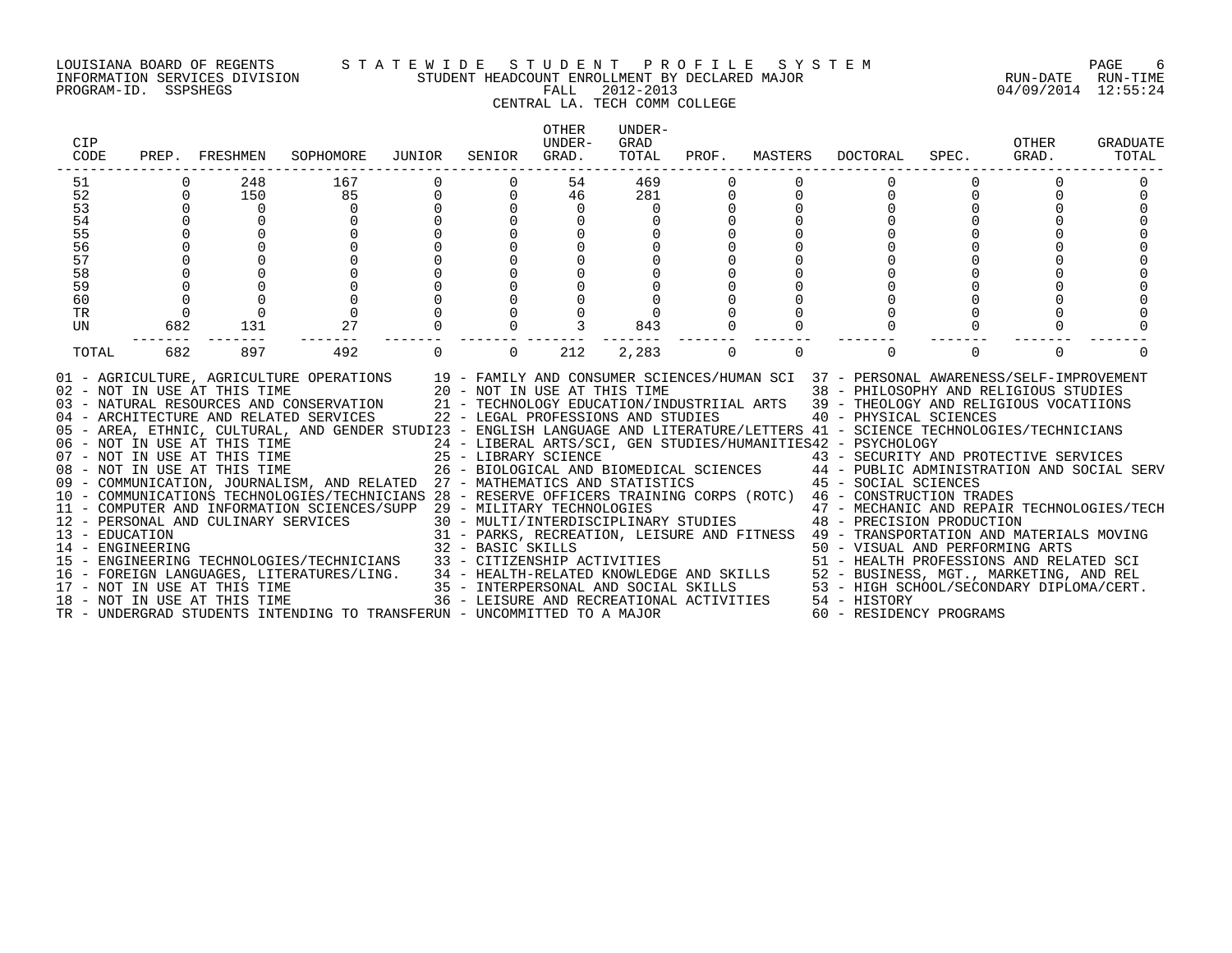### LOUISIANA BOARD OF REGENTS S T A T E W I D E S T U D E N T P R O F I L E S Y S T E M PAGE 7 INFORMATION SERVICES DIVISION STUDENT HEADCOUNT ENROLLMENT BY DECLARED MAJOR RUN-DATE RUN-TIME PROGRAM-ID. SSPSHEGS FALL 2012-2013 04/09/2014 12:55:24 NORTHWEST LA. TECH. COLLEGE

| CIP<br>$\texttt{CODE}$ | PREP.                   | FRESHMEN         | SOPHOMORE     | <b>JUNIOR</b>           | SENIOR               | OTHER<br>UNDER-<br>GRAD. | UNDER-<br>$\mbox{GRAD}$<br>TOTAL | PROF.                   | MASTERS              | <b>DOCTORAL</b> | SPEC.                | OTHER<br>GRAD. | <b>GRADUATE</b><br>TOTAL |
|------------------------|-------------------------|------------------|---------------|-------------------------|----------------------|--------------------------|----------------------------------|-------------------------|----------------------|-----------------|----------------------|----------------|--------------------------|
| 01                     | $\mathbf 0$             | 2                | 7             | 0                       | 0                    | 3                        | 12                               | 0                       | 0                    | 0               | $\mathbf 0$          | 0              | 0                        |
| 02                     | $\mathbf 0$             | $\mathsf{O}$     | $\mathbf 0$   | $\mathbf 0$             | 0                    | $\mathbf 0$              | $\mathsf{O}$                     | $\mathbf 0$             | $\mathbf 0$          | $\mathbf 0$     | $\mathbf 0$          | 0              | 0                        |
| 03                     | $\mathbf 0$             | 0                | 0             | $\mathbf 0$             | 0                    | $\mathbf 0$              | 0                                | 0                       | $\Omega$             | O               | $\Omega$             | O              | 0                        |
| 04                     | $\Omega$                | $\Omega$         | 0             | $\Omega$                | $\Omega$             | $\Omega$                 | $\Omega$                         | $\Omega$                | n                    | ∩               | ∩                    |                | U                        |
| 05                     | $\Omega$                | $\Omega$         | $\Omega$      | $\Omega$                | $\Omega$             | $\Omega$                 | $\Omega$                         | $\Omega$                | $\cap$               |                 | $\Omega$<br>∩        |                | C                        |
| 06<br>07               | $\Omega$<br>$\Omega$    | O<br>O           | 0<br>0        | $\Omega$<br>$\Omega$    | 0<br>$\Omega$        | 0<br>0                   | 0<br>0                           | $\mathbf 0$<br>$\Omega$ | ∩                    |                 | ∩                    |                | Ω<br>∩                   |
| 08                     | $\Omega$                | O                | 0             | $\mathbf 0$             | $\Omega$             | 0                        | 0                                | $\mathbf 0$             | n                    |                 | ∩                    |                |                          |
| 09                     | $\Omega$                | $\Omega$         | $\Omega$      | $\Omega$                | $\Omega$             | $\Omega$                 | 0                                | $\Omega$                | U                    |                 | ∩                    |                |                          |
| 10                     | $\mathbf 0$             | 3                | 6             | $\Omega$                | 0                    | 0                        | 9                                | $\Omega$                | n                    |                 | $\Omega$             |                |                          |
| 11                     | $\mathbf 0$             | 16               | 14            | $\Omega$                | $\Omega$             | 9                        | 39                               | $\Omega$                | U                    |                 | ∩                    |                |                          |
| 12                     | $\mathbf 0$             | 37               | 34            | $\mathbf 0$             | $\Omega$             | 5                        | 76                               | $\Omega$                |                      |                 | ∩                    |                |                          |
| 13                     | $\mathbf 0$             | $\mathbf 0$      | $\mathbf 0$   | $\mathbf 0$             | $\Omega$             | $\mathbf 0$              | $\mathbf 0$                      | $\Omega$                | n                    |                 | ∩                    |                |                          |
| 14                     | $\Omega$                | $\mathbf 0$      | $\mathbf 0$   | $\Omega$                | $\Omega$             | $\mathbf 0$              | $\mathbf 0$                      | $\mathbf 0$             | ∩                    |                 | ∩                    |                | Λ                        |
| 15                     | $\mathbf 0$             | 34               | 37            | 0                       | 0                    | 19                       | 90                               | $\Omega$                | U                    |                 | $\Omega$             |                | Ω                        |
| 16                     | $\mathbf 0$             | $\mathbf 0$      | 0             | 0                       | 0                    | $\mathbf 0$              | $\mathbf 0$                      | $\mathbf 0$             | n                    |                 | $\Omega$             |                | Ω                        |
| 17                     | $\Omega$                | $\Omega$         | 0             | $\mathbf 0$             | $\Omega$             | 0                        | 0                                | $\Omega$                | U                    |                 | ∩                    |                |                          |
| 18                     | $\Omega$                | $\overline{0}$   | 0             | $\mathbf 0$             | $\Omega$             | $\Omega$                 | 0                                | $\Omega$                | $\cap$               |                 | $\Omega$             |                |                          |
| 19                     | $\mathbf 0$             | $10$             | 1             | $\mathbf 0$             | $\Omega$             | 4                        | $15$                             | 0                       | O                    |                 | $\Omega$             |                |                          |
| 20                     | $\mathbf 0$             | $\overline{0}$   | 0             | $\Omega$                | $\Omega$             | 0                        | 0                                | $\Omega$                | O                    |                 | $\Omega$             |                |                          |
| 21<br>22               | $\Omega$<br>$\Omega$    | $\mathbf 0$<br>O | 0<br>$\Omega$ | $\mathbf 0$<br>$\Omega$ | $\Omega$<br>$\Omega$ | 0<br>$\Omega$            | 0<br>O                           | $\mathbf 0$<br>$\Omega$ | $\cap$<br>O          |                 | ∩<br>∩               |                |                          |
| 23                     | $\Omega$                | O                | 0             | $\Omega$                | $\Omega$             | $\Omega$                 | 0                                | $\Omega$                | n                    |                 | $\Omega$             |                |                          |
| 24                     | 0                       | 0                | 0             | $\Omega$                | $\Omega$             | 0                        | 0                                | $\Omega$                | O                    |                 | $\Omega$             |                |                          |
| 25                     | $\Omega$                | 0                | 0             | $\Omega$                | $\Omega$             | 0                        | 0                                | $\Omega$                |                      |                 | ∩                    |                | ∩                        |
| 26                     | $\Omega$                | 0                | 0             | $\mathbf 0$             | $\Omega$             | 0                        | 0                                | $\Omega$                | ∩                    |                 | ∩                    |                |                          |
| 27                     | $\Omega$                | O                | 0             | $\Omega$                | $\Omega$             | $\Omega$                 | 0                                | $\mathbf 0$             | n                    |                 | ∩                    |                |                          |
| 28                     | $\Omega$                | 0                | 0             | $\Omega$                | $\Omega$             | 0                        | 0                                | $\Omega$                |                      |                 | $\Omega$             |                |                          |
| 29                     | $\mathbf 0$             | 0                | 0             | $\Omega$                | $\Omega$             | 0                        | 0                                | 0                       | O                    |                 | $\Omega$             |                |                          |
| 30                     | $\Omega$                | O                | 0             | $\mathbf 0$             | $\Omega$             | $\Omega$                 | 0                                | $\Omega$                | n                    |                 | ∩                    |                |                          |
| $31$                   | $\Omega$                | C                | 0             | $\Omega$                | $\Omega$             | $\Omega$                 | $\Omega$                         | $\Omega$                | n                    |                 | ∩                    |                |                          |
| 32                     | $\Omega$                | O                | 0             | $\Omega$                | $\Omega$             | $\Omega$                 | 0                                | $\Omega$                | n                    |                 | ∩                    |                |                          |
| 33                     | $\Omega$                | 0                | 0             | $\Omega$                | $\Omega$             | 0                        | 0                                | $\Omega$                | O                    |                 | $\Omega$             |                |                          |
| 34                     | 0                       | 0                | 0<br>$\Omega$ | 0                       | 0                    | 0                        | 0<br>$\Omega$                    | $\Omega$<br>$\Omega$    | $\cap$               |                 | ∩<br>∩               |                |                          |
| 35<br>36               | $\Omega$<br>$\Omega$    | O<br>O           | 0             | $\Omega$<br>$\Omega$    | $\Omega$<br>$\Omega$ | $\Omega$<br>0            | 0                                | $\mathbf 0$             | n                    |                 | $\Omega$             |                |                          |
| 37                     | $\mathbf 0$             | $\Omega$         | 0             | $\Omega$                | $\Omega$             | 0                        | 0                                | $\mathbf 0$             | $\cap$               |                 | $\Omega$             |                |                          |
| 38                     | 0                       | 0                | 0             | $\Omega$                | $\Omega$             | 0                        | 0                                | $\Omega$                | n                    |                 | $\Omega$             |                | ∩                        |
| 39                     | $\Omega$                | O                | 0             | $\mathbf 0$             | $\Omega$             | 0                        | 0                                | $\Omega$                | n                    |                 | ∩                    |                |                          |
| 40                     | $\Omega$                | O                | $\Omega$      | $\Omega$                | $\Omega$             | $\Omega$                 | $\Omega$                         | $\Omega$                | O                    |                 | ∩                    |                |                          |
| 41                     | $\Omega$                | U                | 0             | $\Omega$                | $\Omega$             | $\Omega$                 | 0                                | $\Omega$                | n                    |                 | $\Omega$             |                |                          |
| 42                     | $\Omega$                | O                | 0             | $\Omega$                | 0                    | 0                        | 0                                | 0                       | O                    |                 | $\Omega$             |                |                          |
| 43                     | $\Omega$                | O                | 0             | $\Omega$                | $\Omega$             | $\Omega$                 | 0                                | $\Omega$                | ∩                    |                 | ∩                    |                |                          |
| 44                     | $\Omega$                | $\Omega$         | $\Omega$      | $\Omega$                | $\Omega$             | $\Omega$                 | 0                                | $\Omega$                | n                    |                 | ∩                    |                |                          |
| 45                     | $\Omega$                | $\Omega$         | $\Omega$      | $\Omega$                | $\Omega$             | $\mathbf 0$              | $\Omega$                         | $\Omega$                | O                    |                 | $\Omega$             |                |                          |
| 46                     | $\mathbf 0$             | 42               | 19            | 0                       | $\Omega$             | 5                        | 66                               | $\mathbf 0$             | $\Omega$             |                 | $\Omega$             |                |                          |
| 47                     | $\mathbf 0$             | 126              | 82            | 0                       | 0                    | 31                       | 239                              | 0                       | $\cap$               |                 | ∩                    |                | Ω                        |
| 48                     | $\Omega$                | 108              | 43            | $\Omega$                | $\Omega$             | 16                       | 167                              | $\mathbf 0$             | O                    |                 |                      |                | ∩                        |
| 49                     | $\mathbf 0$<br>$\Omega$ | 29<br>$\Omega$   | 3<br>$\Omega$ | $\mathbf 0$<br>$\Omega$ | 0<br>$\Omega$        | $\mathbf 0$<br>$\Omega$  | 32                               | $\mathbf 0$<br>$\Omega$ | $\Omega$<br>$\Omega$ | ∩<br>$\Omega$   | $\Omega$<br>$\Omega$ | U<br>$\Omega$  | 0<br>$\Omega$            |
| 50                     |                         |                  |               |                         |                      |                          | $\Omega$                         |                         |                      |                 |                      |                |                          |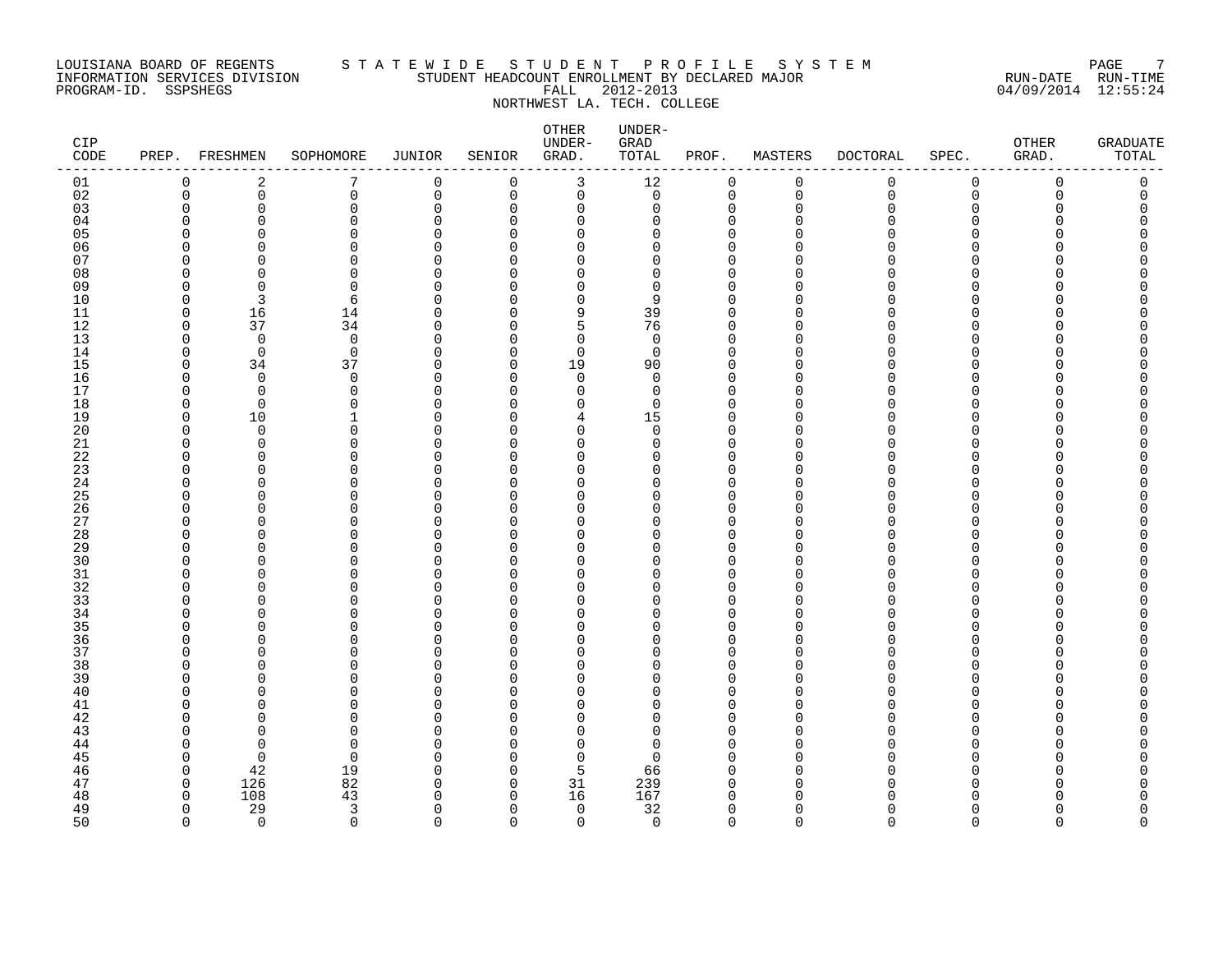#### LOUISIANA BOARD OF REGENTS S T A T E W I D E S T U D E N T P R O F I L E S Y S T E M PAGE 8 INFORMATION SERVICES DIVISION STUDENT HEADCOUNT ENROLLMENT BY DECLARED MAJOR RUN-DATE RUN-TIME

# NORTHWEST LA. TECH. COLLEGE

PROGRAM-ID. SSPSHEGS FALL 2012-2013 04/09/2014 12:55:24

| CIP<br>CODE |             | PREP. FRESHMEN                                                                                                               | SOPHOMORE                                                                                                                                                                                                                                                                                                                                                                                                                                                                                                                                                                                                                                                                                                                                                                                                                                                                                                                                                                                                                                                                                                                                                                                                                                                                                                         | JUNIOR   | SENIOR         | <b>OTHER</b><br>UNDER-<br>GRAD. | UNDER-<br>GRAD<br>TOTAL | PROF. | MASTERS  | DOCTORAL                                                                                                                                                                                                                                                                                                                                                                                                                                                                                                                 | SPEC.    | OTHER<br>GRAD. | GRADUATE<br>TOTAL |
|-------------|-------------|------------------------------------------------------------------------------------------------------------------------------|-------------------------------------------------------------------------------------------------------------------------------------------------------------------------------------------------------------------------------------------------------------------------------------------------------------------------------------------------------------------------------------------------------------------------------------------------------------------------------------------------------------------------------------------------------------------------------------------------------------------------------------------------------------------------------------------------------------------------------------------------------------------------------------------------------------------------------------------------------------------------------------------------------------------------------------------------------------------------------------------------------------------------------------------------------------------------------------------------------------------------------------------------------------------------------------------------------------------------------------------------------------------------------------------------------------------|----------|----------------|---------------------------------|-------------------------|-------|----------|--------------------------------------------------------------------------------------------------------------------------------------------------------------------------------------------------------------------------------------------------------------------------------------------------------------------------------------------------------------------------------------------------------------------------------------------------------------------------------------------------------------------------|----------|----------------|-------------------|
| 51          |             | 265                                                                                                                          | 107                                                                                                                                                                                                                                                                                                                                                                                                                                                                                                                                                                                                                                                                                                                                                                                                                                                                                                                                                                                                                                                                                                                                                                                                                                                                                                               |          |                | 58                              | 430                     |       |          |                                                                                                                                                                                                                                                                                                                                                                                                                                                                                                                          |          |                |                   |
| 52          | $\mathbf 0$ | 138                                                                                                                          | 93                                                                                                                                                                                                                                                                                                                                                                                                                                                                                                                                                                                                                                                                                                                                                                                                                                                                                                                                                                                                                                                                                                                                                                                                                                                                                                                | 0        | 0              | 35                              | 266                     | 0     | 0        | 0                                                                                                                                                                                                                                                                                                                                                                                                                                                                                                                        |          |                |                   |
| 53          |             | $\Omega$                                                                                                                     | $\mathbf 0$                                                                                                                                                                                                                                                                                                                                                                                                                                                                                                                                                                                                                                                                                                                                                                                                                                                                                                                                                                                                                                                                                                                                                                                                                                                                                                       |          |                | 0                               |                         |       |          |                                                                                                                                                                                                                                                                                                                                                                                                                                                                                                                          |          |                |                   |
| 54          |             |                                                                                                                              |                                                                                                                                                                                                                                                                                                                                                                                                                                                                                                                                                                                                                                                                                                                                                                                                                                                                                                                                                                                                                                                                                                                                                                                                                                                                                                                   |          |                |                                 |                         |       |          |                                                                                                                                                                                                                                                                                                                                                                                                                                                                                                                          |          |                |                   |
| 55          |             |                                                                                                                              |                                                                                                                                                                                                                                                                                                                                                                                                                                                                                                                                                                                                                                                                                                                                                                                                                                                                                                                                                                                                                                                                                                                                                                                                                                                                                                                   |          |                |                                 |                         |       |          |                                                                                                                                                                                                                                                                                                                                                                                                                                                                                                                          |          |                |                   |
| 56          |             |                                                                                                                              |                                                                                                                                                                                                                                                                                                                                                                                                                                                                                                                                                                                                                                                                                                                                                                                                                                                                                                                                                                                                                                                                                                                                                                                                                                                                                                                   |          |                |                                 |                         |       |          |                                                                                                                                                                                                                                                                                                                                                                                                                                                                                                                          |          |                |                   |
| 57          |             |                                                                                                                              |                                                                                                                                                                                                                                                                                                                                                                                                                                                                                                                                                                                                                                                                                                                                                                                                                                                                                                                                                                                                                                                                                                                                                                                                                                                                                                                   |          |                |                                 |                         |       |          |                                                                                                                                                                                                                                                                                                                                                                                                                                                                                                                          |          |                |                   |
| 58          |             |                                                                                                                              |                                                                                                                                                                                                                                                                                                                                                                                                                                                                                                                                                                                                                                                                                                                                                                                                                                                                                                                                                                                                                                                                                                                                                                                                                                                                                                                   |          |                |                                 |                         |       |          |                                                                                                                                                                                                                                                                                                                                                                                                                                                                                                                          |          |                |                   |
| 59          |             |                                                                                                                              |                                                                                                                                                                                                                                                                                                                                                                                                                                                                                                                                                                                                                                                                                                                                                                                                                                                                                                                                                                                                                                                                                                                                                                                                                                                                                                                   |          |                |                                 |                         |       |          |                                                                                                                                                                                                                                                                                                                                                                                                                                                                                                                          |          |                |                   |
| 60          |             |                                                                                                                              |                                                                                                                                                                                                                                                                                                                                                                                                                                                                                                                                                                                                                                                                                                                                                                                                                                                                                                                                                                                                                                                                                                                                                                                                                                                                                                                   |          |                |                                 |                         |       |          |                                                                                                                                                                                                                                                                                                                                                                                                                                                                                                                          |          |                |                   |
| TR          | $\Omega$    |                                                                                                                              |                                                                                                                                                                                                                                                                                                                                                                                                                                                                                                                                                                                                                                                                                                                                                                                                                                                                                                                                                                                                                                                                                                                                                                                                                                                                                                                   |          |                |                                 |                         |       |          |                                                                                                                                                                                                                                                                                                                                                                                                                                                                                                                          |          |                |                   |
| UN          | 706         | 458                                                                                                                          | 12                                                                                                                                                                                                                                                                                                                                                                                                                                                                                                                                                                                                                                                                                                                                                                                                                                                                                                                                                                                                                                                                                                                                                                                                                                                                                                                |          |                | 9                               | 1,185                   |       |          |                                                                                                                                                                                                                                                                                                                                                                                                                                                                                                                          |          |                |                   |
| TOTAL       | 706         | 1,268                                                                                                                        | 458                                                                                                                                                                                                                                                                                                                                                                                                                                                                                                                                                                                                                                                                                                                                                                                                                                                                                                                                                                                                                                                                                                                                                                                                                                                                                                               | $\Omega$ | $\overline{0}$ | 194                             | 2,626                   | 0     | $\Omega$ | $\Omega$                                                                                                                                                                                                                                                                                                                                                                                                                                                                                                                 | $\Omega$ | $\Omega$       |                   |
|             |             | 02 - NOT IN USE AT THIS TIME<br>08 - NOT IN USE AT THIS TIME<br>17 - NOT IN USE AT THIS TIME<br>18 - NOT IN USE AT THIS TIME | 01 - AGRICULTURE, AGRICULTURE OPERATIONS 19 - FAMILY AND CONSUMER SCIENCES/HUMAN SCI 37 - PERSONAL AWARENESS/SELF-IMPROVEMENT<br>20 - NOT IN USE AT THIS TIME<br>03 - NATURAL RESOURCES AND CONSERVATION 21 - TECHNOLOGY EDUCATION/INDUSTRIIAL ARTS 39 - THEOLOGY AND RELIGIOUS VOCATIIONS<br>04 - ARCHITECTURE AND RELATED SERVICES 22 - LEGAL PROFESSIONS AND STUDIES<br>05 - AREA, ETHNIC, CULTURAL, AND GENDER STUDI23 - ENGLISH LANGUAGE AND LITERATURE/LETTERS 41 - SCIENCE TECHNOLOGIES/TECHNICIANS<br>06 - NOT IN USE AT THIS TIME<br>07 - NOT IN USE AT THIS TIME $25$ - LIBRARY SCIENCE<br>09 - COMMUNICATION, JOURNALISM, AND RELATED 27 - MATHEMATICS AND STATISTICS 45 - SOCIAL SCIENCES<br>10 - COMMUNICATIONS TECHNOLOGIES/TECHNICIANS 28 - RESERVE OFFICERS TRAINING CORPS (ROTC) 46 - CONSTRUCTION TRADES<br>11 - COMPUTER AND INFORMATION SCIENCES/SUPP 29 - MILITARY TECHNOLOGIES<br>12 - PERSONAL AND CULINARY SERVICES<br>- EDUCATION<br>14 - ENGINEERING CHARGES (TECHNOLOGIES TECHNOLOGIES (TECHNOLOGIES AND SI - PARKS, RECREATION, LEISURE AND FITNESS<br>15 - ENGINEERING TECHNOLOGIES (TECHNICIANS 33 - CITIZENSHIP ACTIVITIES 50 - VISUAL AND PERFORMIN<br>16 - FOREIGN LANGUAGES, LITERATURES/LING. 34 - HEALTH-RELATED KNOWLEDGE AND SKILLS 52 - BUSINESS, MGT., MARKETING, AND REL |          |                |                                 |                         |       |          | 38 - PHILOSOPHY AND RELIGIOUS STUDIES<br>40 - PHYSICAL SCIENCES<br>24 - LIBERAL ARTS/SCI, GEN STUDIES/HUMANITIES42 - PSYCHOLOGY<br>43 - SECURITY AND PROTECTIVE SERVICES<br>26 - BIOLOGICAL AND BIOMEDICAL SCIENCES 44 - PUBLIC ADMINISTRATION AND SOCIAL SERV<br>47 - MECHANIC AND REPAIR TECHNOLOGIES/TECH<br>30 - MULTI/INTERDISCIPLINARY STUDIES 48 - PRECISION PRODUCTION<br>35 - INTERPERSONAL AND SOCIAL SKILLS 53 - HIGH SCHOOL/SECONDARY DIPLOMA/CERT.<br>36 - LEISURE AND RECREATIONAL ACTIVITIES 54 - HISTORY |          |                |                   |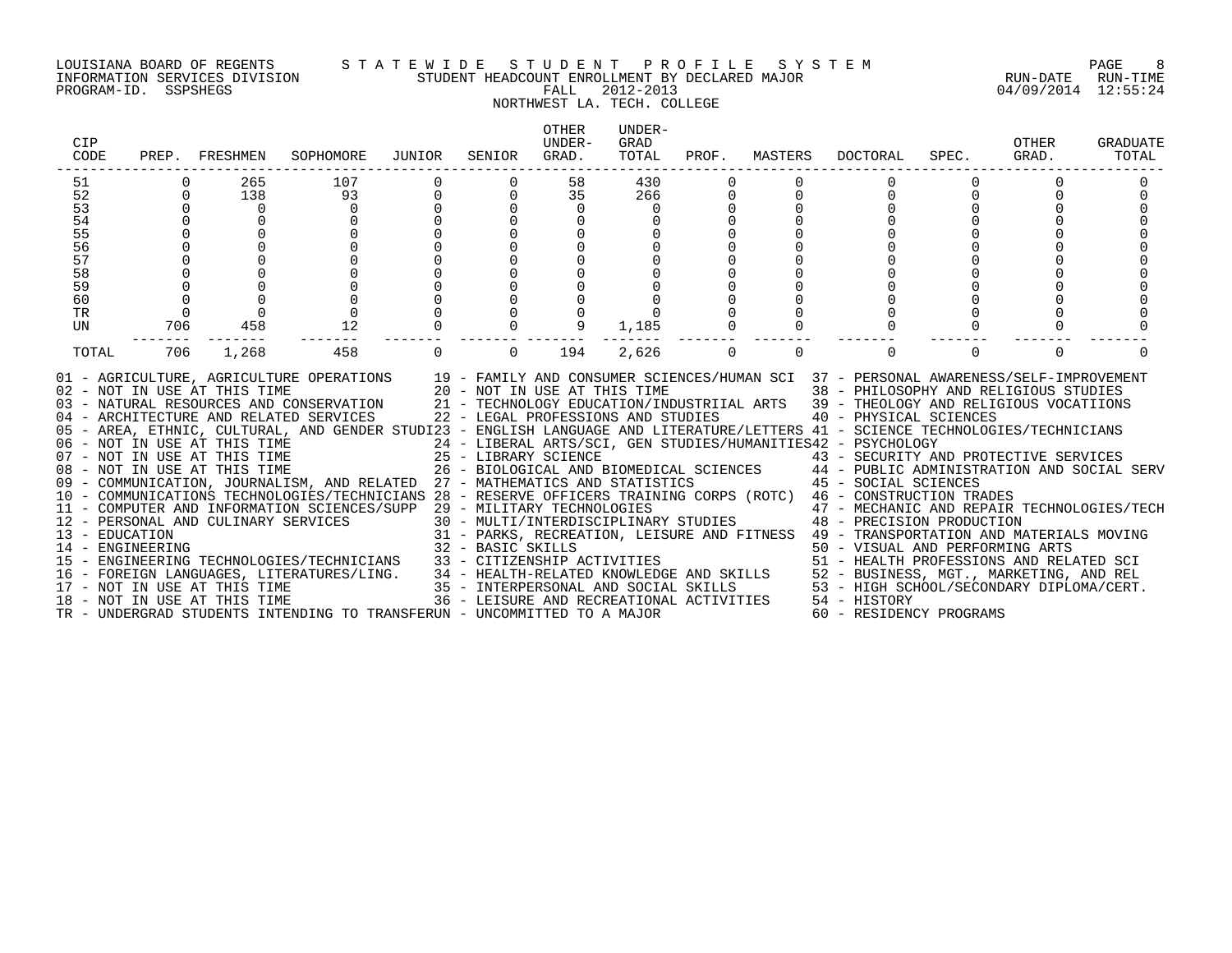### LOUISIANA BOARD OF REGENTS STATEWIDE STUDE STUDENT PROFILE SYSTEM PAGE 9<br>INFORMATION SERVICES DIVISION STUDENT HEADCOUNT ENROLLMENT BY DECLARED MAJOR INFORMATION SERVICES DIVISION STUDENT HEADCOUNT ENROLLMENT BY DECLARED MAJOR RUN-DATE RUN-TIME PROGRAM-ID. SSPSHEGS FALL 2012-2013 04/09/2014 12:55:24 NORTHSHORE TECH COMM. COLLEGE

### OTHER UNDER-CIP UNDER- GRAD OTHER GRADUATE CODE PREP. FRESHMEN SOPHOMORE JUNIOR SENIOR GRAD. TOTAL PROF. MASTERS DOCTORAL SPEC. GRAD. TOTAL ------------------------------------------------------------------------------------------------------------------------------------ 01 0 0 0 0 0 0 0 0 0 0 0 0 0 02 0 0 0 0 0 0 0 0 0 0 0 0 0 03 0 0 0 0 0 0 0 0 0 0 0 0 0 04 0 0 0 0 0 0 0 0 0 0 0 0 0 05 0 0 0 0 0 0 0 0 0 0 0 0 0 06 0 0 0 0 0 0 0 0 0 0 0 0 0 07 0 0 0 0 0 0 0 0 0 0 0 0 0 08 0 0 0 0 0 0 0 0 0 0 0 0 0 09 0 0 0 0 0 0 0 0 0 0 0 0 0 10 0 0 0 0 0 0 0 0 0 0 0 0 0 11 0 187 50 0 0 50 287 0 0 0 0 0 0 12 0 7 4 0 0 1 12 0 0 0 0 0 0 13 0 0 0 0 0 0 0 0 0 0 0 0 0 14 0 0 0 0 0 0 0 0 0 0 0 0 0 0 0 0 15 0 7 4 0 0 2 13 0 0 0 0 0 0 16 0 0 0 0 0 0 0 0 0 0 0 0 0 17 0 0 0 0 0 0 0 0 0 0 0 0 0 18 0 0 0 0 0 0 0 0 0 0 0 0 0 19 0 96 41 0 0 25 162 0 0 0 0 0 0 20 0 0 0 0 0 0 0 0 0 0 0 0 0 21 0 0 0 0 0 0 0 0 0 0 0 0 0 22 0 0 0 0 0 0 0 0 0 0 0 0 0 23 0 0 0 0 0 0 0 0 0 0 0 0 0 24 0 0 0 0 0 0 0 0 0 0 0 0 0 0 0 25 0 0 0 0 0 0 0 0 0 0 0 0 0 0 26 0 0 0 0 0 0 0 0 0 0 0 0 0 27 0 0 0 0 0 0 0 0 0 0 0 0 0 28 0 0 0 0 0 0 0 0 0 0 0 0 0 29 0 0 0 0 0 0 0 0 0 0 0 0 0 30 0 0 0 0 0 0 0 0 0 0 0 0 0 31 0 0 0 0 0 0 0 0 0 0 0 0 0 32 0 0 0 0 0 0 0 0 0 0 0 0 0 33 0 0 0 0 0 0 0 0 0 0 0 0 0 34 0 0 0 0 0 0 0 0 0 0 0 0 0 35 0 0 0 0 0 0 0 0 0 0 0 0 0 36 0 0 0 0 0 0 0 0 0 0 0 0 0 37 0 0 0 0 0 0 0 0 0 0 0 0 0 38 0 0 0 0 0 0 0 0 0 0 0 0 0 39 0 0 0 0 0 0 0 0 0 0 0 0 0 40 0 0 0 0 0 0 0 0 0 0 0 0 0 41 0 0 0 0 0 0 0 0 0 0 0 0 0 0 0 42 0 0 0 0 0 0 0 0 0 0 0 0 0 0 0 43 0 34 32 0 0 20 86 0 0 0 0 0 0 44 0 0 0 0 0 0 0 0 0 0 0 0 0 0 0 0 45 0 0 0 0 0 0 0 0 0 0 0 0 0 0 0 46 0 182 63 0 0 88 333 0 0 0 0 0 0 47 0 73 49 0 0 20 142 0 0 0 0 0 0 48 0 115 45 0 0 18 178 0 0 0 0 0 0 49 0 0 0 0 0 0 0 0 0 0 0 0 0 0 0 50 0 0 0 0 0 0 0 0 0 0 0 0 0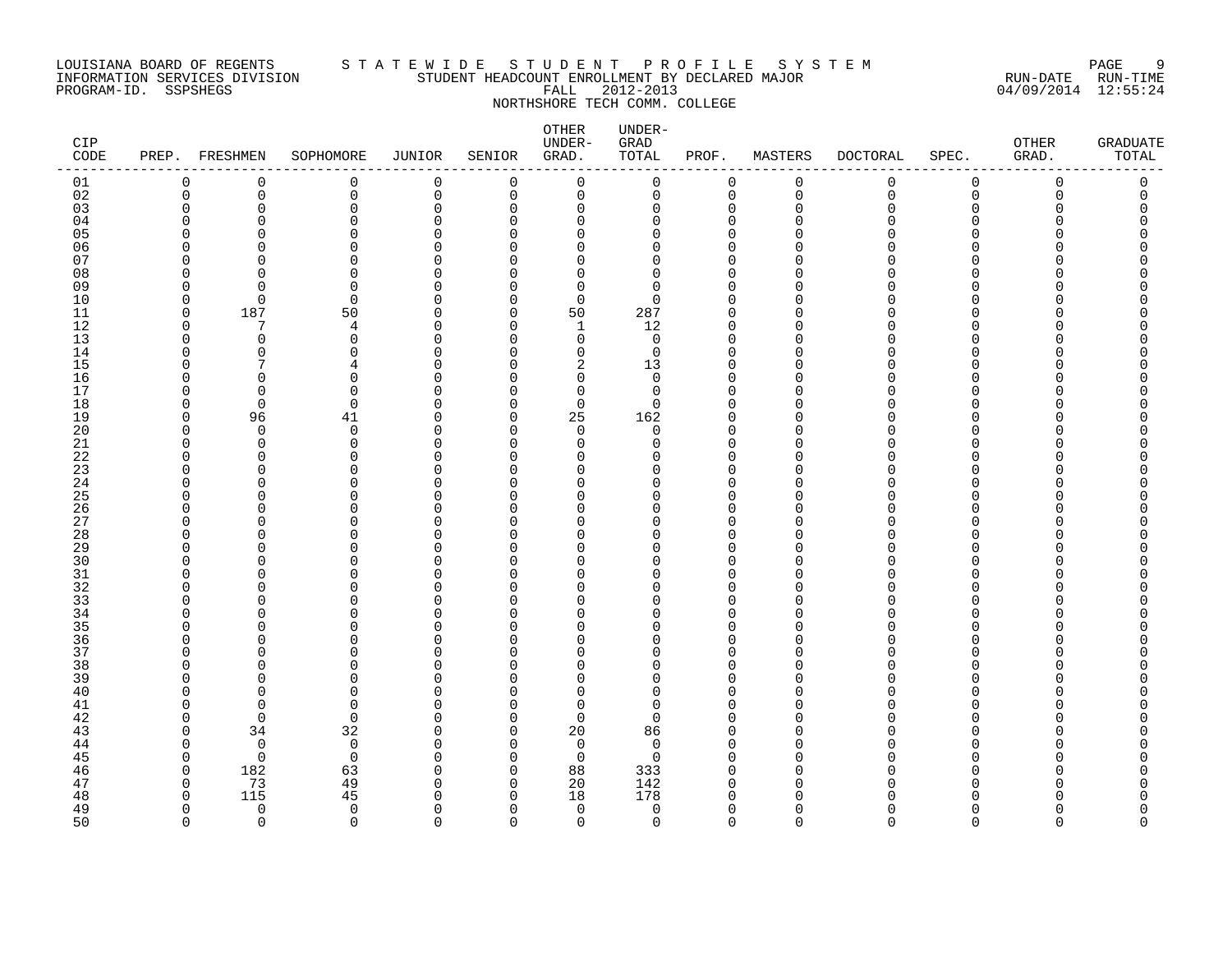#### LOUISIANA BOARD OF REGENTS S T A T E W I D E S T U D E N T P R O F I L E S Y S T E M PAGE 10 INFORMATION SERVICES DIVISION STUDENT HEADCOUNT ENROLLMENT BY DECLARED MAJOR RUN-DATE RUN-TIME

## NORTHSHORE TECH COMM. COLLEGE

| CIP<br>CODE |             | PREP. FRESHMEN                                                                               | SOPHOMORE                                                                                                                                                                                                                                                                                                                                                                                                                                                                                                                                                                                                                                                                                                                                                                                                                                                                                                                                                                                                                                                                                                                                                                                                                                                                                                                  | JUNIOR         | SENIOR            | <b>OTHER</b><br>UNDER-<br>GRAD. | UNDER-<br>GRAD<br>TOTAL | PROF.       | MASTERS  | DOCTORAL                                                                                                                                                                                                                                                                                                                                                                                                                                                                                                                                                                                                                                                                                                                            | SPEC.    | OTHER<br>GRAD. | GRADUATE<br>TOTAL |
|-------------|-------------|----------------------------------------------------------------------------------------------|----------------------------------------------------------------------------------------------------------------------------------------------------------------------------------------------------------------------------------------------------------------------------------------------------------------------------------------------------------------------------------------------------------------------------------------------------------------------------------------------------------------------------------------------------------------------------------------------------------------------------------------------------------------------------------------------------------------------------------------------------------------------------------------------------------------------------------------------------------------------------------------------------------------------------------------------------------------------------------------------------------------------------------------------------------------------------------------------------------------------------------------------------------------------------------------------------------------------------------------------------------------------------------------------------------------------------|----------------|-------------------|---------------------------------|-------------------------|-------------|----------|-------------------------------------------------------------------------------------------------------------------------------------------------------------------------------------------------------------------------------------------------------------------------------------------------------------------------------------------------------------------------------------------------------------------------------------------------------------------------------------------------------------------------------------------------------------------------------------------------------------------------------------------------------------------------------------------------------------------------------------|----------|----------------|-------------------|
| 51<br>52    | $\Omega$    | 268<br>116                                                                                   | 111<br>74                                                                                                                                                                                                                                                                                                                                                                                                                                                                                                                                                                                                                                                                                                                                                                                                                                                                                                                                                                                                                                                                                                                                                                                                                                                                                                                  | $\overline{0}$ |                   | 55<br>25                        | 434<br>215              |             |          |                                                                                                                                                                                                                                                                                                                                                                                                                                                                                                                                                                                                                                                                                                                                     |          | $\Omega$       |                   |
| 53          | $\Omega$    | $\Omega$                                                                                     | $\Omega$                                                                                                                                                                                                                                                                                                                                                                                                                                                                                                                                                                                                                                                                                                                                                                                                                                                                                                                                                                                                                                                                                                                                                                                                                                                                                                                   |                |                   | $\Omega$                        | $\Omega$                |             |          | <sup>0</sup>                                                                                                                                                                                                                                                                                                                                                                                                                                                                                                                                                                                                                                                                                                                        |          |                |                   |
| 54          |             |                                                                                              |                                                                                                                                                                                                                                                                                                                                                                                                                                                                                                                                                                                                                                                                                                                                                                                                                                                                                                                                                                                                                                                                                                                                                                                                                                                                                                                            |                |                   |                                 |                         |             |          |                                                                                                                                                                                                                                                                                                                                                                                                                                                                                                                                                                                                                                                                                                                                     |          |                |                   |
| 55          |             |                                                                                              |                                                                                                                                                                                                                                                                                                                                                                                                                                                                                                                                                                                                                                                                                                                                                                                                                                                                                                                                                                                                                                                                                                                                                                                                                                                                                                                            |                |                   |                                 |                         |             |          |                                                                                                                                                                                                                                                                                                                                                                                                                                                                                                                                                                                                                                                                                                                                     |          |                |                   |
| 56          |             |                                                                                              |                                                                                                                                                                                                                                                                                                                                                                                                                                                                                                                                                                                                                                                                                                                                                                                                                                                                                                                                                                                                                                                                                                                                                                                                                                                                                                                            |                |                   |                                 |                         |             |          |                                                                                                                                                                                                                                                                                                                                                                                                                                                                                                                                                                                                                                                                                                                                     |          |                |                   |
| 57          |             |                                                                                              |                                                                                                                                                                                                                                                                                                                                                                                                                                                                                                                                                                                                                                                                                                                                                                                                                                                                                                                                                                                                                                                                                                                                                                                                                                                                                                                            |                |                   |                                 |                         |             |          |                                                                                                                                                                                                                                                                                                                                                                                                                                                                                                                                                                                                                                                                                                                                     |          |                |                   |
| 58          |             |                                                                                              |                                                                                                                                                                                                                                                                                                                                                                                                                                                                                                                                                                                                                                                                                                                                                                                                                                                                                                                                                                                                                                                                                                                                                                                                                                                                                                                            |                |                   |                                 |                         |             |          |                                                                                                                                                                                                                                                                                                                                                                                                                                                                                                                                                                                                                                                                                                                                     |          |                |                   |
| 59          |             |                                                                                              |                                                                                                                                                                                                                                                                                                                                                                                                                                                                                                                                                                                                                                                                                                                                                                                                                                                                                                                                                                                                                                                                                                                                                                                                                                                                                                                            |                |                   |                                 |                         |             |          |                                                                                                                                                                                                                                                                                                                                                                                                                                                                                                                                                                                                                                                                                                                                     |          |                |                   |
| 60          | $\mathbf 0$ |                                                                                              |                                                                                                                                                                                                                                                                                                                                                                                                                                                                                                                                                                                                                                                                                                                                                                                                                                                                                                                                                                                                                                                                                                                                                                                                                                                                                                                            |                |                   |                                 |                         |             |          |                                                                                                                                                                                                                                                                                                                                                                                                                                                                                                                                                                                                                                                                                                                                     |          |                |                   |
| TR          | $\Omega$    |                                                                                              |                                                                                                                                                                                                                                                                                                                                                                                                                                                                                                                                                                                                                                                                                                                                                                                                                                                                                                                                                                                                                                                                                                                                                                                                                                                                                                                            |                |                   |                                 |                         |             |          |                                                                                                                                                                                                                                                                                                                                                                                                                                                                                                                                                                                                                                                                                                                                     |          |                |                   |
| UN          | 1,228       | 12                                                                                           |                                                                                                                                                                                                                                                                                                                                                                                                                                                                                                                                                                                                                                                                                                                                                                                                                                                                                                                                                                                                                                                                                                                                                                                                                                                                                                                            |                |                   | $5^{\circ}$                     | 1,249                   |             |          |                                                                                                                                                                                                                                                                                                                                                                                                                                                                                                                                                                                                                                                                                                                                     |          |                |                   |
| TOTAL       | 1,228       | 1,097                                                                                        | 477                                                                                                                                                                                                                                                                                                                                                                                                                                                                                                                                                                                                                                                                                                                                                                                                                                                                                                                                                                                                                                                                                                                                                                                                                                                                                                                        | $\Omega$       | $\Omega$          | 309                             | 3,111                   | $\mathbf 0$ | $\Omega$ | $\Omega$                                                                                                                                                                                                                                                                                                                                                                                                                                                                                                                                                                                                                                                                                                                            | $\Omega$ | $\Omega$       |                   |
|             |             | 02 - NOT IN USE AT THIS TIME<br>08 - NOT IN USE AT THIS TIME<br>18 - NOT IN USE AT THIS TIME | 01 - AGRICULTURE, AGRICULTURE OPERATIONS 19 - FAMILY AND CONSUMER SCIENCES/HUMAN SCI 37 - PERSONAL AWARENESS/SELF-IMPROVEMENT<br>20 - NOT IN USE AT THIS TIME<br>03 - NATURAL RESOURCES AND CONSERVATION<br>04 - ARCHITECTURE AND RELATED SERVICES 22 - LEGAL PROFESSIONS AND STUDIES<br>05 - AREA, ETHNIC, CULTURAL, AND GENDER STUDI23 - ENGLISH LANGUAGE AND LITERATURE/LETTERS 41 - SCIENCE TECHNOLOGIES/TECHNICIANS<br>06 - NOT IN USE AT THIS TIME<br>07 - NOT IN USE AT THIS TIME<br>07 - NOT IN USE AT THIS TIME<br>25 - LIBRARY SCIENCE<br>09 - COMMUNICATION, JOURNALISM, AND RELATED 27 - MATHEMATICS AND STATISTICS 45 - SOCIAL SCIENCES<br>10 - COMMUNICATIONS TECHNOLOGIES/TECHNICIANS 28 - RESERVE OFFICERS TRAINING CORPS (ROTC) 46 - CONSTRUCTION TRADES<br>11 - COMPUTER AND INFORMATION SCIENCES/SUPP 29 - MILITARY TECHNOLOGIES<br>11 - PERSONAL AND CULINARY SERVICES<br>13 - EDUCATION<br>14 - ENGINEERING<br>15 - ENGINEERING TECHNOLOGIES/TECHNICIANS 33 - CITIZENSHIP ACTIVITIES<br>16 - FOREIGN LANGUAGES, LITERATURES/LING. 34 - HEALTH-RELATED KNOWLEDGE AND SKILLS 52 - BUSINESS, MGT., MARKETING, AND REL<br>17 - NOT IN USE AT THIS TIME 35 - INTERPERSONAL AND SOCIAL SKILLS 53 - HIGH SCHOOL/SECONDARY DIPLOM<br>TR - UNDERGRAD STUDENTS INTENDING TO TRANSFERUN - UNCOMMITTED TO A MAJOR |                | 32 - BASIC SKILLS |                                 | TIVITIES                |             |          | 38 - PHILOSOPHY AND RELIGIOUS STUDIES<br>21 - TECHNOLOGY EDUCATION/INDUSTRIIAL ARTS 39 - THEOLOGY AND RELIGIOUS VOCATIIONS<br>40 - PHYSICAL SCIENCES<br>24 - LIBERAL ARTS/SCI, GEN STUDIES/HUMANITIES42 - PSYCHOLOGY<br>25 - LIBRARY SCIENCE<br>26 - BIOLOGICAL AND BIOMEDICAL SCIENCES<br>27 - MATUEMATICA AND GUETICTICA SCIENCES<br>27 - MATUEMATICA AND GUETICTICA<br>29 - MILITARY TECHNOLOGIES<br>30 - MULTI/INTERDISCIPLINARY STUDIES<br>48 - PRECISION PRODUCTION<br>31 - PARKS, RECREATION, LEISURE AND FITNESS 49 - TRANSPORTATION AND MATERIALS MOVING<br>50 - VISUAL AND PERFORMING ARTS<br>51 - HEALTH PROFESSIONS AND RELATED SCI<br>36 - LEISURE AND RECREATIONAL ACTIVITIES 54 - HISTORY<br>60 - RESIDENCY PROGRAMS |          |                |                   |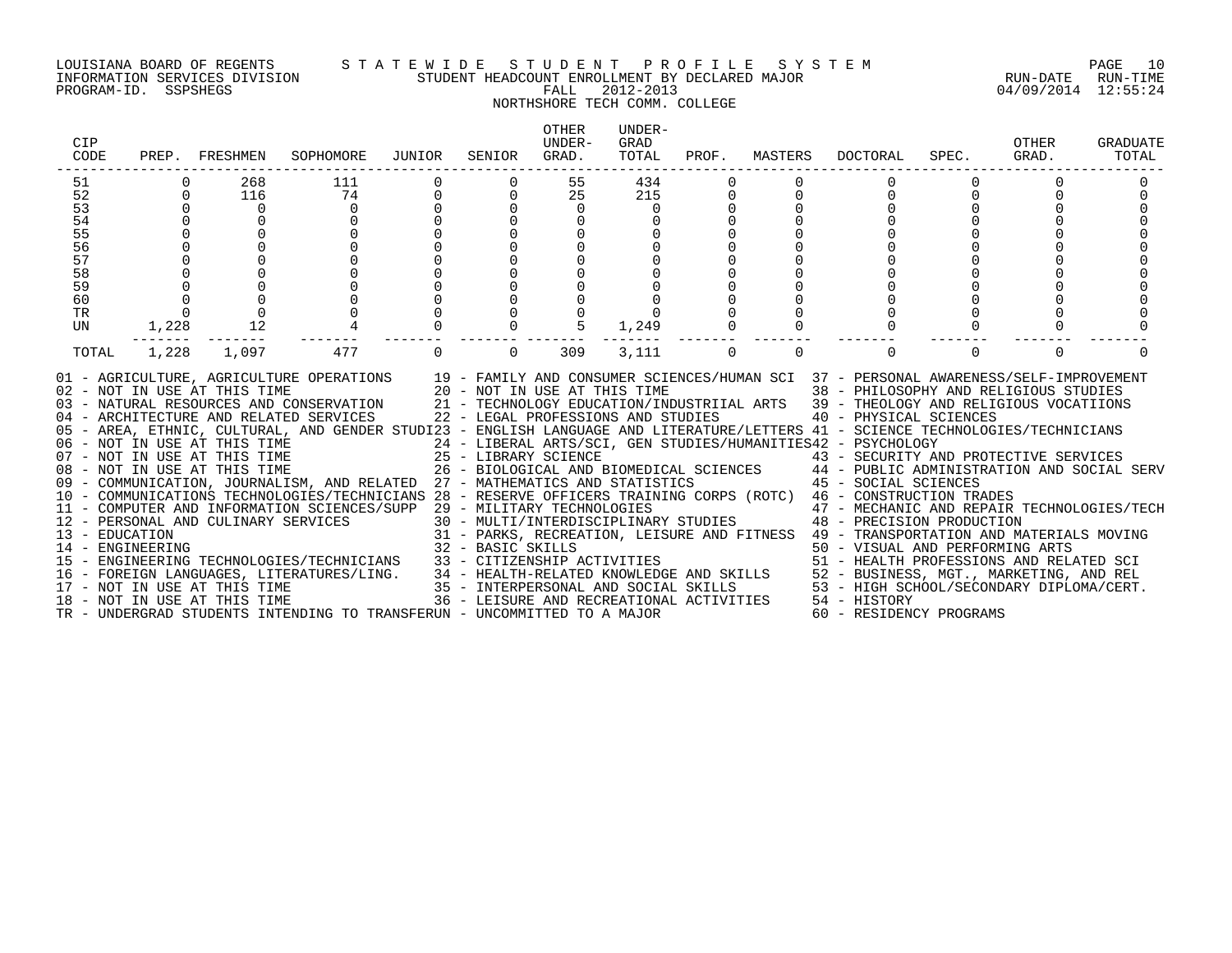### LOUISIANA BOARD OF REGENTS S T A T E W I D E S T U D E N T P R O F I L E S Y S T E M PAGE 11 INFORMATION SERVICES DIVISION STUDENT HEADCOUNT ENROLLMENT BY DECLARED MAJOR RUN-DATE RUN-TIME PROGRAM-ID. SSPSHEGS FALL 2012-2013 04/09/2014 12:55:24 GRAMBLING STATE UNIVERSITY

| CIP<br>CODE | PREP.                | FRESHMEN             | SOPHOMORE               | JUNIOR               | SENIOR            | OTHER<br>UNDER-<br>GRAD. | UNDER-<br>GRAD<br>TOTAL | PROF.                   | MASTERS                 | <b>DOCTORAL</b> | SPEC.         | OTHER<br>GRAD. | <b>GRADUATE</b><br>TOTAL |
|-------------|----------------------|----------------------|-------------------------|----------------------|-------------------|--------------------------|-------------------------|-------------------------|-------------------------|-----------------|---------------|----------------|--------------------------|
| 01          | 0                    | 0                    | 0                       | $\mathbf 0$          | $\mathbf 0$       | 0                        | 0                       | $\mathbf 0$             | 0                       | 0               | 0             | 0              | 0                        |
| 02          | $\mathbf 0$          | 0                    | 0                       | $\mathbf 0$          | $\mathbf 0$       | 0                        | 0                       | $\mathbf 0$             | $\mathbf 0$             | $\mathbf 0$     | $\mathbf 0$   | 0              | 0                        |
| 03          | $\Omega$<br>∩        | $\Omega$             | $\Omega$                | $\Omega$<br>$\Omega$ | $\Omega$          | $\Omega$                 | $\Omega$                | $\Omega$                | $\Omega$<br>$\Omega$    | $\Omega$        | $\Omega$      | $\cap$         | $\Omega$                 |
| 04<br>05    | $\Omega$             | U<br>$\Omega$        | $\Omega$<br>$\Omega$    | U                    | ∩<br>$\Omega$     | U<br>$\Omega$            | U<br>$\Omega$           | $\Omega$<br>$\Omega$    | $\Omega$                | N<br>N          | ∩<br>∩        |                | N                        |
| 06          | ∩                    | ∩                    | $\Omega$                | $\cap$               | ∩                 | O                        | $\Omega$                | $\Omega$                | $\Omega$                |                 |               |                |                          |
| 07          | <sup>0</sup>         | $\Omega$             | $\mathbf 0$             | O                    | $\Omega$          | O                        | $\Omega$                | $\Omega$                | 0                       |                 | O             |                |                          |
| 08          | $\Omega$             | $\Omega$             | $\Omega$                | $\Omega$             | ∩                 | $\Omega$                 | $\Omega$                | $\Omega$                | $\Omega$                |                 | U             |                | C                        |
| 09          | $\Omega$             | 63                   | 41                      | 43                   | 80                | $\Omega$                 | 227                     | $\Omega$                | 21                      | U               | $\cap$        |                | 21                       |
| 10          | $\Omega$             | $\mathbf 0$          | $\mathbf 0$             | $\mathbf 0$          | $\Omega$          | $\Omega$                 | $\Omega$                | $\Omega$                | $\mathbf 0$             | O               | ∩             |                | 0                        |
| 11          | $\Omega$             | 43                   | 27                      | 43                   | 55                | $\Omega$                 | 168                     | $\Omega$                | $\mathbf 0$             | $\Omega$        | ∩             |                | $\Omega$                 |
| 12          | $\Omega$             | $\overline{0}$       | $\mathbf 0$             | $\mathbf 0$          | $\Omega$          | $\Omega$                 | 0                       | $\mathbf 0$             | $\mathbf 0$             | $\Omega$        | $\Omega$      |                | $\Omega$                 |
| 13          | 0                    | 218<br>$\Omega$      | 144                     | 109                  | 205               | 0<br>$\Omega$            | 676<br>$\Omega$         | $\mathbf 0$<br>$\Omega$ | 163                     | 85<br>$\Omega$  | $\Omega$<br>∩ |                | 248                      |
| 14<br>15    | $\Omega$<br>$\Omega$ | 82                   | 0<br>31                 | $\overline{0}$<br>30 | $\Omega$<br>52    | $\Omega$                 | 195                     | $\Omega$                | $\mathbf 0$<br>$\Omega$ | $\Omega$        | $\cap$        |                | 0<br>$\Omega$            |
| 16          | $\Omega$             | $\Omega$             | $\mathbf 0$             | $\Omega$             | $\Omega$          | $\Omega$                 | $\Omega$                | ∩                       | $\cap$                  | N               | ∩             |                |                          |
| 17          | $\Omega$             | $\Omega$             | $\mathbf 0$             | $\Omega$             | $\Omega$          | $\Omega$                 | $\Omega$                | $\Omega$                | $\Omega$                |                 | ∩             |                |                          |
| 18          | $\Omega$             | $\Omega$             | $\mathbf 0$             | $\Omega$             | $\Omega$          | $\Omega$                 | $\Omega$                | $\Omega$                | $\Omega$                |                 | $\Omega$      |                |                          |
| 19          | $\Omega$             | 9                    | 11                      |                      | 3                 | $\Omega$                 | 27                      | $\Omega$                | O                       |                 | ∩             |                |                          |
| 20          | ∩                    | ∩                    | $\Omega$                | U                    | $\Omega$          | O                        | $\Omega$                | $\Omega$                | $\cap$                  |                 | ∩             |                |                          |
| 21          | ∩                    | U                    | $\Omega$                | $\Omega$             | $\Omega$          | $\Omega$                 | $\Omega$                | $\Omega$                | $\Omega$                |                 | ∩             |                |                          |
| 22          | ∩                    | ∩                    | 4<br>7                  | 6                    | 13                | $\Omega$                 | 23                      | $\Omega$                | $\Omega$                |                 | ∩             |                |                          |
| 23<br>24    | $\Omega$             | $\Omega$             | $\mathbf 0$             | 6<br>0               | 14<br>$\mathbf 0$ | $\Omega$<br>$\Omega$     | 31<br>$\mathbf 0$       | $\Omega$<br>$\Omega$    | $\Omega$<br>0           |                 | ∩             |                |                          |
| 25          | $\Omega$             | $\Omega$             | 0                       | $\mathbf 0$          | $\Omega$          | $\Omega$                 | $\Omega$                | $\Omega$                | $\Omega$                |                 |               |                |                          |
| 26          | $\Omega$             | 78                   | 50                      | 39                   | 91                | $\Omega$                 | 258                     | O                       | $\Omega$                | N               | ∩             |                |                          |
| 27          | $\Omega$             | 5                    | 5                       | 3                    | 10                | $\Omega$                 | 23                      | $\Omega$                | $\Omega$                | N               | ∩             |                |                          |
| 28          | $\Omega$             | $\Omega$             | $\Omega$                | $\Omega$             | $\Omega$          | $\Omega$                 | $\Omega$                | $\Omega$                | $\Omega$                |                 | ∩             |                |                          |
| 29          | $\Omega$             | $\Omega$             | $\mathbf 0$             | $\mathbf 0$          | $\Omega$          | $\Omega$                 | 0                       | $\Omega$                | $\mathbf 0$             |                 | $\Omega$      |                | O                        |
| 30          | $\Omega$             | $\Omega$             | $\mathbf 0$             | $\mathbf 0$          | $\Omega$          | $\Omega$                 | $\Omega$                | $\Omega$                | $\Omega$                |                 | ∩             |                | $\Omega$                 |
| 31          | $\Omega$             | 18                   | 22                      | 24                   | 50                | $\Omega$                 | 114                     | $\Omega$                | 96                      | N               | ∩             |                | 96                       |
| 32<br>33    | ∩<br>$\Omega$        | $\Omega$<br>$\Omega$ | $\mathbf 0$<br>$\Omega$ | $\Omega$<br>$\Omega$ | $\Omega$<br>∩     | U<br>$\Omega$            | 0<br>$\Omega$           | $\Omega$<br>$\Omega$    | $\mathbf 0$<br>$\Omega$ | N               | ∩             |                | $\Omega$<br>U            |
| 34          | $\Omega$             | $\Omega$             | $\Omega$                | $\Omega$             | ∩                 | $\Omega$                 | U                       | $\Omega$                | $\Omega$                | N               | ∩             |                |                          |
| 35          |                      | ∩                    | $\Omega$                | O                    | $\Omega$          | U                        | U                       | $\Omega$                | $\Omega$                |                 | ∩             |                |                          |
| 36          |                      | ∩                    | $\mathbf 0$             | O                    | ∩                 |                          | U                       |                         | $\Omega$                |                 | ∩             |                |                          |
| 37          |                      | O                    | $\mathbf 0$             | O                    | $\Omega$          | 0                        | $\Omega$                | $\Omega$                | 0                       |                 | ∩             |                |                          |
| 38          | ∩                    | ∩                    | $\Omega$                | ∩                    | $\Omega$          |                          | U                       |                         | $\Omega$                |                 | ∩             |                |                          |
| 39          | ∩                    | $\Omega$             | $\Omega$                | $\Omega$             | $\Omega$          | $\Omega$                 | $\Omega$                |                         | $\Omega$                |                 | ∩             |                |                          |
| 40          | $\Omega$             | 8                    | 13                      | 4                    | 12                | $\Omega$                 | 37                      | $\Omega$                | $\Omega$                |                 | ∩             |                |                          |
| 41<br>42    | $\Omega$<br>$\Omega$ | $\mathbf 0$<br>62    | $\mathbf 0$<br>36       | $\mathbf 0$<br>45    | $\Omega$<br>72    | $\mathbf 0$<br>0         | 0<br>215                | $\Omega$<br>$\Omega$    | $\mathbf 0$<br>$\Omega$ | ი               | ∩             |                | 0<br>0                   |
| 43          | 0                    | 147                  | 110                     | 133                  | 189               | $\Omega$                 | 579                     | $\mathbf 0$             | 269                     | ი               | $\Omega$      | O              | 269                      |
| 44          | $\Omega$             | 52                   | 52                      | 27                   | 78                | $\mathbf 0$              | 209                     | $\mathbf 0$             | 115                     | O               | ∩             | ∩              | 115                      |
| 45          | $\Omega$             | 24                   | 11                      | 8                    | 24                | $\Omega$                 | 67                      | $\Omega$                | 14                      | U               | $\cap$        | ∩              | 14                       |
| 46          | ∩                    | $\Omega$             | $\mathbf 0$             | $\Omega$             | $\Omega$          | O                        | $\Omega$                | $\Omega$                | $\mathbf 0$             | U               | $\Omega$      |                | $\mathbf 0$              |
| 47          |                      | ∩                    | $\Omega$                | ∩                    | O                 | U                        | 0                       | ∩                       | $\Omega$                |                 | ∩             |                | 0                        |
| 48          | $\Omega$             | $\Omega$             | $\mathbf 0$             | O                    | $\Omega$          |                          | $\Omega$                |                         | $\mathbf 0$             | ი               | $\Omega$      |                | 0                        |
| 49          | $\Omega$             | 0                    | 0                       | 0                    | 0                 | $\mathbf 0$              | 0                       | $\mathbf 0$             | $\mathbf 0$             | 0               | 0             | $\Omega$       | 0                        |

50 0 38 25 18 42 0 123 0 0 0 0 0 0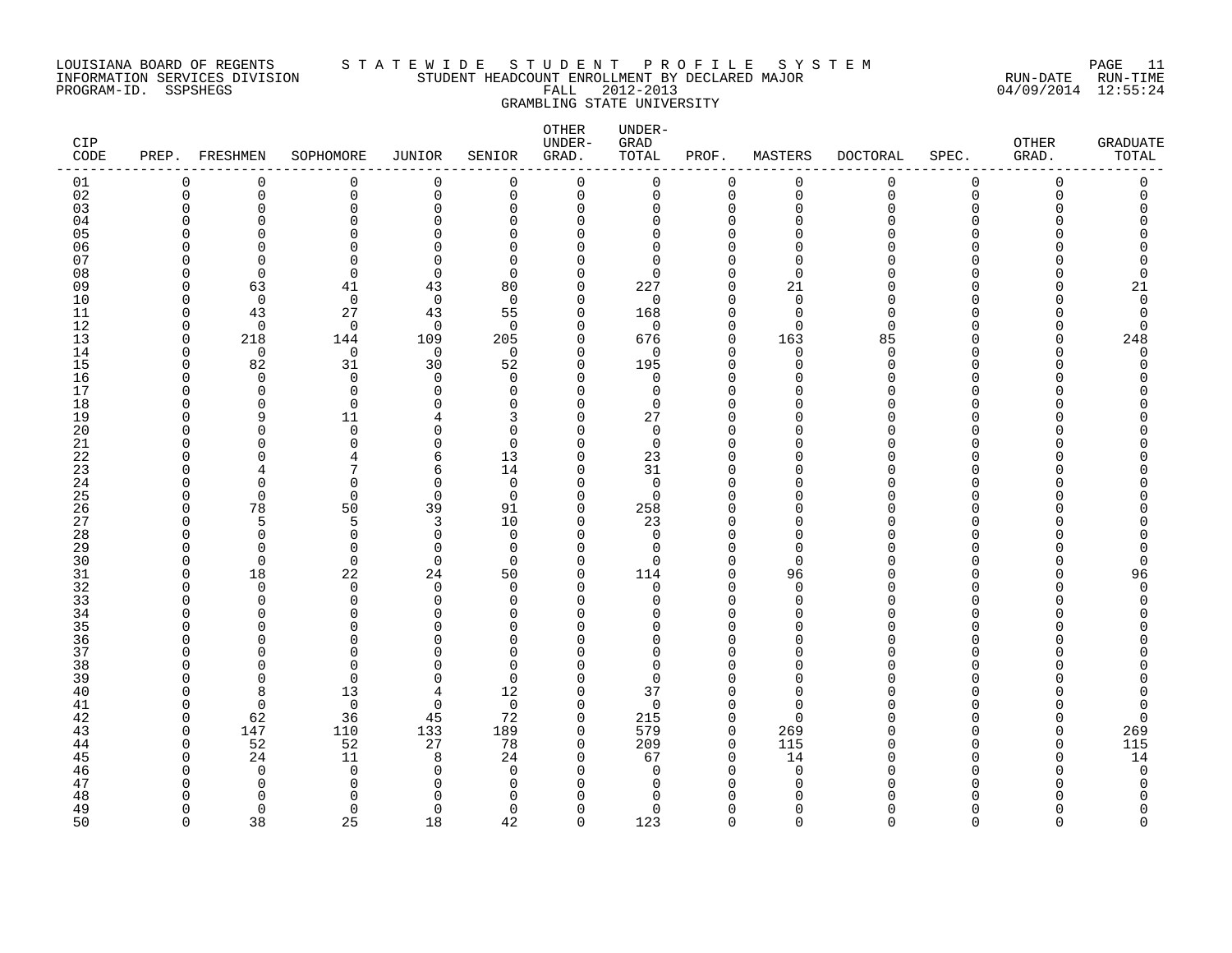### LOUISIANA BOARD OF REGENTS S T A T E W I D E S T U D E N T P R O F I L E S Y S T E M PAGE 12 INFORMATION SERVICES DIVISION STUDENT HEADCOUNT ENROLLMENT BY DECLARED MAJOR RUN-DATE RUN-TIME

# GRAMBLING STATE UNIVERSITY

| CIP<br>CODE                                                          | PREP.   | FRESHMEN                                                                                            | SOPHOMORE                                                                                                                                                                                                                                                                                                                                                                                                                                                                                                                                                                                                                                                                                                                                                                                                                                                                                                                                                                                  | JUNIOR                         | SENIOR                                                                                                                               | <b>OTHER</b><br>UNDER-<br>GRAD. | UNDER-<br>GRAD<br>TOTAL                               | PROF.    | MASTERS                 | DOCTORAL                                                                                                                                                                                                                                                                                                                                                                                                                                                                                                                                                                                                                                                                                                                              | SPEC.    | OTHER<br>GRAD. | GRADUATE<br>TOTAL    |
|----------------------------------------------------------------------|---------|-----------------------------------------------------------------------------------------------------|--------------------------------------------------------------------------------------------------------------------------------------------------------------------------------------------------------------------------------------------------------------------------------------------------------------------------------------------------------------------------------------------------------------------------------------------------------------------------------------------------------------------------------------------------------------------------------------------------------------------------------------------------------------------------------------------------------------------------------------------------------------------------------------------------------------------------------------------------------------------------------------------------------------------------------------------------------------------------------------------|--------------------------------|--------------------------------------------------------------------------------------------------------------------------------------|---------------------------------|-------------------------------------------------------|----------|-------------------------|---------------------------------------------------------------------------------------------------------------------------------------------------------------------------------------------------------------------------------------------------------------------------------------------------------------------------------------------------------------------------------------------------------------------------------------------------------------------------------------------------------------------------------------------------------------------------------------------------------------------------------------------------------------------------------------------------------------------------------------|----------|----------------|----------------------|
| 51<br>52<br>53<br>54<br>55<br>56<br>57<br>58<br>59<br>60<br>TR<br>UN | 0<br>62 | 238<br>183<br>$\mathbf 0$<br>97                                                                     | 114<br>99<br>$\mathbf 0$<br>16                                                                                                                                                                                                                                                                                                                                                                                                                                                                                                                                                                                                                                                                                                                                                                                                                                                                                                                                                             | 88<br>112<br>$\mathbf 0$<br>11 | 202<br>194<br>$\overline{0}$<br>20<br>$\mathbf 0$<br>13                                                                              | 0                               | 642<br>588<br>$\overline{0}$<br>34<br>$\Omega$<br>199 | 0<br>0   | 61<br>$\mathbf 0$<br>13 | $\Omega$                                                                                                                                                                                                                                                                                                                                                                                                                                                                                                                                                                                                                                                                                                                              |          | $\Omega$       | 66<br>$\Omega$<br>13 |
| TOTAL                                                                | 62      | 1,375                                                                                               | 824<br>01 - AGRICULTURE, AGRICULTURE OPERATIONS                                                                                                                                                                                                                                                                                                                                                                                                                                                                                                                                                                                                                                                                                                                                                                                                                                                                                                                                            | 755                            | 1,419                                                                                                                                | $\overline{0}$                  | 4,435                                                 | $\Omega$ | 752                     | 90<br>19 - FAMILY AND CONSUMER SCIENCES/HUMAN SCI 37 - PERSONAL AWARENESS/SELF-IMPROVEMENT                                                                                                                                                                                                                                                                                                                                                                                                                                                                                                                                                                                                                                            | $\Omega$ | $\Omega$       | 842                  |
| 13 - EDUCATION<br>14 - ENGINEERING                                   |         | 12 - PERSONAL AND CULINARY SERVICES<br>17 - NOT IN USE AT THIS TIME<br>18 - NOT IN USE AT THIS TIME | 02 - NOT IN USE AT THIS TIME $20 - NOT$ IN USE AT THIS TIME $03 - NATURAL$ RESOURCES AND CONSERVATION $21 - TECHNOLOGY$ EDUCATION/INI<br>04 - ARCHITECTURE AND RELATED SERVICES 22 - LEGAL PROFESSIONS AND STUDIES<br>05 - AREA, ETHNIC, CULTURAL, AND GENDER STUDI23 - ENGLISH LANGUAGE AND LITERATURE/LETTERS 41 - SCIENCE TECHNOLOGIES/TECHNICIANS<br>06 - NOT IN USE AT THIS TIME<br>07 - NOT IN USE AT THIS TIME<br>08 - NOT IN USE AT THIS TIME<br>09 - COMMUNICATION, JOURNALISM, AND RELATED 27 - MATHEMATICS AND STATISTICS<br>10 - COMMUNICATIONS TECHNOLOGIES/TECHNICIANS 28 - RESERVE OFFICERS TRAINING CORPS (ROTC) 46 - CONSTRUCTION TRADES<br>11 - COMPUTER AND INFORMATION SCIENCES/SUPP 29 - MILITARY TECHNOLOGIES<br>15 - ENGINEERING TECHNOLOGIES/TECHNICIANS<br>16 - FOREIGN LANGUAGES, LITERATURES/LING. 34 - HEALTH-RELATED KNOWLEDGE AND SKILLS 52 - BUSINESS, MGT., MARKETING, AND REL<br>TR - UNDERGRAD STUDENTS INTENDING TO TRANSFERUN - UNCOMMITTED TO A MAJOR |                                | 32 - BASIC SKILLS<br>33 - CITIZENSHIP ACTIVITIES<br>35 - INTERPERSONAL AND SOCIAL SKILLS<br>36 - LEISURE AND RECREATIONAL ACTIVITIES |                                 |                                                       |          |                         | 38 - PHILOSOPHY AND RELIGIOUS STUDIES<br>21 - TECHNOLOGY EDUCATION/INDUSTRIIAL ARTS 39 - THEOLOGY AND RELIGIOUS VOCATIIONS<br>40 - PHYSICAL SCIENCES<br>24 - LIBERAL ARTS/SCI, GEN STUDIES/HUMANITIES42 - PSYCHOLOGY<br>25 - LIBRARY SCIENCE<br>26 - BIOLOGICAL AND BIOMEDICAL SCIENCES<br>27 - MATHEMATICS AND STATISTICS 44 - PUBLIC ADMINISTRATION AND SOCIAL SERV<br>29 - MILITARY TECHNOLOGIES<br>30 - MULTI/INTERDISCIPLINARY STUDIES<br>48 - PRECISION PRODUCTION<br>31 - PARKS, RECREATION, LEISURE AND FITNESS 49 - TRANSPORTATION AND MATERIALS MOVING<br>50 - VISUAL AND PERFORMING ARTS<br>51 - HEALTH PROFESSIONS AND RELATED SCI<br>53 - HIGH SCHOOL/SECONDARY DIPLOMA/CERT.<br>54 - HISTORY<br>60 - RESIDENCY PROGRAMS |          |                |                      |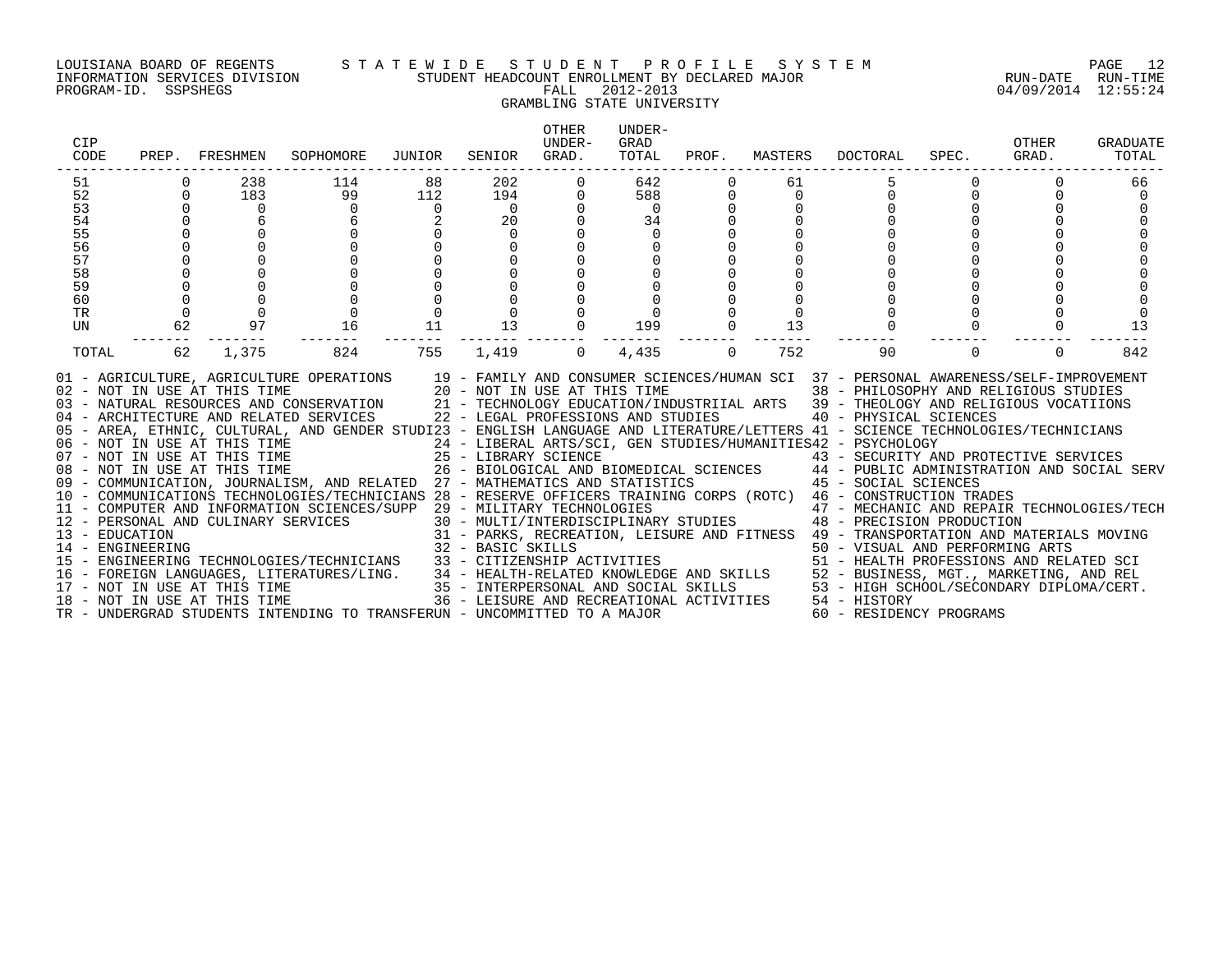### LOUISIANA BOARD OF REGENTS S T A T E W I D E S T U D E N T P R O F I L E S Y S T E M PAGE 13 INFORMATION SERVICES DIVISION STUDENT HEADCOUNT ENROLLMENT BY DECLARED MAJOR RUN-DATE RUN-TIME PROGRAM-ID. SSPSHEGS FALL 2012-2013 04/09/2014 12:55:24 LOUISIANA TECH UNIVERSITY

| CIP<br>CODE | PREP. FRESHMEN       |                      | SOPHOMORE                  | <b>JUNIOR</b>        | SENIOR               | OTHER<br>UNDER-<br>GRAD. | UNDER-<br>GRAD<br>TOTAL | PROF.                | MASTERS                    | <b>DOCTORAL</b> | SPEC.                | OTHER<br>GRAD. | <b>GRADUATE</b><br>TOTAL |
|-------------|----------------------|----------------------|----------------------------|----------------------|----------------------|--------------------------|-------------------------|----------------------|----------------------------|-----------------|----------------------|----------------|--------------------------|
| 01          | $\mathbf 0$          | 52                   | 57                         | 52                   | 49                   | $\mathbf 1$              | 211                     | $\mathbf 0$          | 0                          | 0               | 0                    | 0              | 0                        |
| 02          | $\mathbf 0$          | $\mathbf 0$          | $\mathbf 0$                | $\overline{0}$       | $\mathbf 0$          | $\mathbf 0$              | 0                       | $\mathbf 0$          | $\mathbf 0$                | $\mathbf 0$     | $\mathbf 0$          | 0              | 0                        |
| 03          | $\mathbf 0$          | 21                   | 28                         | 22                   | 53                   | 3                        | 127                     | $\mathbf 0$          | $\mathbf 0$                | 0               | 0                    | $\Omega$       | $\mathbf 0$              |
| 04          | $\Omega$<br>$\Omega$ | 37<br>$\Omega$       | 39<br>$\Omega$             | 39<br>$\Omega$       | 47<br>$\Omega$       | 4<br>$\Omega$            | 166<br>$\Omega$         | $\Omega$<br>$\Omega$ | 21<br>$\Omega$             | U<br>U          | $\Omega$<br>$\Omega$ | ∩              | 21<br>$\Omega$           |
| 05<br>06    | ∩                    | $\Omega$             | $\mathbf 0$                | $\Omega$             | $\Omega$             | O                        | 0                       | $\Omega$             | $\mathbf 0$                | O               | ∩                    |                | $\Omega$                 |
| 07          | $\Omega$             | $\Omega$             | $\mathbf 0$                | $\Omega$             | $\Omega$             | O                        | $\Omega$                |                      | 0                          | O               | ∩                    |                | O                        |
| 08          | $\Omega$             | $\mathbf 0$          | $\mathbf 0$                | $\mathbf 0$          | $\Omega$             | $\Omega$                 | $\Omega$                |                      | $\mathbf 0$                | $\Omega$        | ∩                    |                | U                        |
| 09          | $\Omega$             | 13                   | 20                         | 22                   | 26                   | $\Omega$                 | 81                      | $\Omega$             | 8                          | $\Omega$        | ∩                    |                | 8                        |
| 10          | $\Omega$             | $\overline{0}$       | $\mathbf 0$                | $\overline{0}$       | $\mathbf 0$          | $\mathbf 0$              | 0                       | $\Omega$             | $\mathbf 0$                | $\mathbf 0$     | $\Omega$             |                | 0                        |
| 11          | $\Omega$             | 51                   | 40                         | 32                   | 46                   | 1                        | 170                     | $\Omega$             | 34                         | 38              | ∩                    |                | 72                       |
| 12          | $\Omega$             | $\mathbf 0$          | $\mathbf 0$                | $\overline{0}$       | $\Omega$             | $\Omega$                 | $\Omega$                | $\Omega$             | $\mathbf 0$                | $\mathbf 0$     | ∩                    | ∩              | $\mathbf 0$              |
| 13<br>14    | $\Omega$<br>$\Omega$ | 79<br>359            | 118<br>260                 | 92<br>231            | 148<br>387           | 13<br>20                 | 450<br>1,257            | $\Omega$<br>$\Omega$ | 406<br>88                  | 61<br>108       | $\Omega$<br>$\Omega$ | 8<br>38        | 475<br>234               |
| 15          | $\mathbf 0$          | 29                   | 47                         | 53                   | 71                   | 2                        | 202                     | $\Omega$             | 61                         | 0               | $\Omega$             | $\Omega$       | 61                       |
| 16          | $\Omega$             | 2                    | 6                          | 4                    | 4                    | 0                        | 16                      | $\Omega$             | $\mathbf 0$                | 0               | $\Omega$             | ∩              | $\mathbf 0$              |
| 17          | $\Omega$             | $\Omega$             | $\Omega$                   | $\Omega$             | $\Omega$             | $\Omega$                 | $\Omega$                | $\cap$               | $\Omega$                   | U               | ∩                    |                | O                        |
| 18          | $\Omega$             | $\Omega$             | $\Omega$                   | $\Omega$             | $\Omega$             | $\Omega$                 | $\Omega$                | $\Omega$             | $\Omega$                   | U               | $\Omega$             |                | U                        |
| 19          | $\Omega$             | 19                   | 32                         | 37                   | 53                   | 1                        | 142                     | $\Omega$             | 5                          | O               | $\Omega$             |                |                          |
| 20          | $\Omega$             | $\Omega$             | $\mathbf 0$                | $\Omega$             | $\Omega$             | $\Omega$                 | 0                       |                      | $\mathbf 0$                | U               | ∩                    |                |                          |
| 21          | $\Omega$             | $\Omega$             | $\mathbf 0$                | $\Omega$             | $\Omega$             | O                        | 0                       | $\Omega$             | $\mathbf 0$                | U               | ∩                    |                | 0                        |
| 22          | $\Omega$             | $\Omega$             | $\Omega$                   | $\Omega$             | $\Omega$             | $\Omega$                 | $\Omega$                | $\Omega$             | $\Omega$                   | U               | ∩                    |                | $\Omega$                 |
| 23          | $\Omega$             | 13                   | 11<br>30                   | 17                   | 19                   | $\Omega$                 | 60                      | $\Omega$<br>$\Omega$ | 16                         | O<br>O          | $\Omega$<br>$\Omega$ |                | 18                       |
| 24<br>25    | 0<br>$\Omega$        | 126<br>$\Omega$      | $\mathbf 0$                | 59<br>$\overline{0}$ | 157<br>$\Omega$      | 2<br>$\Omega$            | 374<br>$\Omega$         | $\Omega$             | $\mathbf 0$<br>$\mathbf 0$ | O               | $\Omega$             |                | 0<br>0                   |
| 26          | $\Omega$             | 101                  | 104                        | 65                   | 105                  | 3                        | 378                     | $\Omega$             | 42                         | U               | $\Omega$             | ∩              | 42                       |
| 27          | $\Omega$             | 8                    | 7                          | 10                   | 16                   | $\Omega$                 | 41                      | $\Omega$             | 11                         | O               | $\Omega$             | U              | 11                       |
| 28          | $\Omega$             | $\Omega$             | $\mathbf 0$                | $\mathbf 0$          | $\mathbf 0$          | $\Omega$                 | 0                       | $\Omega$             | $\mathbf 0$                | O               | $\Omega$             |                | $\mathbf 0$              |
| 29          | $\Omega$             | $\Omega$             | $\mathbf 0$                | 0                    | $\Omega$             | $\Omega$                 | 0                       | $\Omega$             | $\mathbf 0$                | O               | $\Omega$             |                | 0                        |
| 30          | $\Omega$             | $\Omega$             | $\mathbf 0$                | $\Omega$             | $\Omega$             | $\Omega$                 | $\Omega$                | $\Omega$             | 33                         | 5               | ∩                    |                | 38                       |
| 31          | $\Omega$             | 83                   | 91                         | 70                   | 90                   | 5                        | 339                     | $\Omega$             | $\Omega$                   | O               | ∩                    |                | $\Omega$                 |
| 32          | $\Omega$             | $\Omega$             | $\mathbf 0$                | $\Omega$             | $\Omega$             | $\Omega$                 | 0                       | $\Omega$             | $\mathbf 0$                | O               | $\Omega$             |                | $\Omega$                 |
| 33<br>34    | $\Omega$<br>$\Omega$ | $\Omega$<br>$\Omega$ | $\mathbf 0$<br>$\mathbf 0$ | $\Omega$<br>$\Omega$ | $\Omega$<br>$\Omega$ | $\Omega$<br>U            | $\Omega$<br>$\Omega$    | $\Omega$             | $\mathbf 0$<br>0           | O<br>O          | $\Omega$<br>∩        |                |                          |
| 35          |                      | ∩                    | $\Omega$                   | $\cap$               | ∩                    | U                        | U                       |                      | $\Omega$                   |                 | ∩                    |                |                          |
| 36          | $\Omega$             | ∩                    | $\Omega$                   | $\Omega$             | $\Omega$             | U                        | $\Omega$                | $\Omega$             | $\Omega$                   | U               | $\Omega$             |                |                          |
| 37          | $\Omega$             | $\Omega$             | $\mathbf 0$                | $\Omega$             | $\Omega$             | O                        | $\Omega$                |                      | $\Omega$                   | O               | $\Omega$             |                |                          |
| 38          | $\Omega$             | ∩                    | $\mathbf 0$                | O                    | $\Omega$             | 0                        | $\Omega$                |                      | $\Omega$                   | O               | ∩                    |                | Λ                        |
| 39          | $\Omega$             | $\Omega$             | $\mathbf 0$                | $\Omega$             | $\Omega$             | $\Omega$                 | $\Omega$                | $\Omega$             | $\mathbf 0$                | $\Omega$        | ∩                    |                | C                        |
| 40          | $\Omega$             | 13                   | 18                         | 9                    | 28                   | 3                        | 71                      | $\Omega$             | 2                          | $\Omega$        | ∩                    |                | 2                        |
| 41          | $\Omega$             | $\Omega$             | $\mathbf 0$                | $\Omega$             | $\Omega$             | $\Omega$                 | $\Omega$                | $\Omega$             | $\Omega$                   | $\Omega$        | ∩                    |                | 0                        |
| 42          | $\Omega$             | 53                   | 45                         | 66                   | 70                   | 12                       | 246                     | 0                    | 43                         | 50              | $\Omega$             |                | 97                       |
| 43<br>44    | $\Omega$<br>$\Omega$ | $\Omega$<br>$\Omega$ | $\mathbf 0$<br>$\mathbf 0$ | $\Omega$<br>$\Omega$ | $\Omega$<br>$\Omega$ | $\mathbf 0$<br>$\Omega$  | 0<br>$\Omega$           | $\Omega$<br>$\Omega$ | $\mathbf 0$<br>$\Omega$    | 0<br>$\Omega$   | ∩<br>∩               |                | O                        |
| 45          | $\Omega$             | 24                   | 33                         | 64                   | 93                   | 3                        | 217                     | $\Omega$             | $\Omega$                   | U               | $\Omega$             |                |                          |
| 46          | $\Omega$             | $\Omega$             | $\mathbf 0$                | $\mathbf 0$          | $\Omega$             | $\Omega$                 | 0                       |                      | $\mathbf 0$                | O               | $\Omega$             |                |                          |
| 47          | ∩                    | $\Omega$             | $\mathbf 0$                | $\Omega$             | 0                    | O                        | 0                       |                      | 0                          | N               | ∩                    |                |                          |
| 48          |                      | $\Omega$             | $\Omega$                   | $\Omega$             | ∩                    | $\Omega$                 |                         |                      | $\cap$                     |                 |                      |                | U                        |
| 49          | $\Omega$             | 34                   | 27                         | 43                   | 53                   | 1                        | 158                     | $\Omega$             | $\Omega$                   | U               | $\Omega$             |                | 0                        |
| 50          | $\Omega$             | 36                   | 58                         | 57                   | 78                   | 3                        | 232                     | $\cap$               | 19                         | $\Omega$        | $\Omega$             | $\Omega$       | 19                       |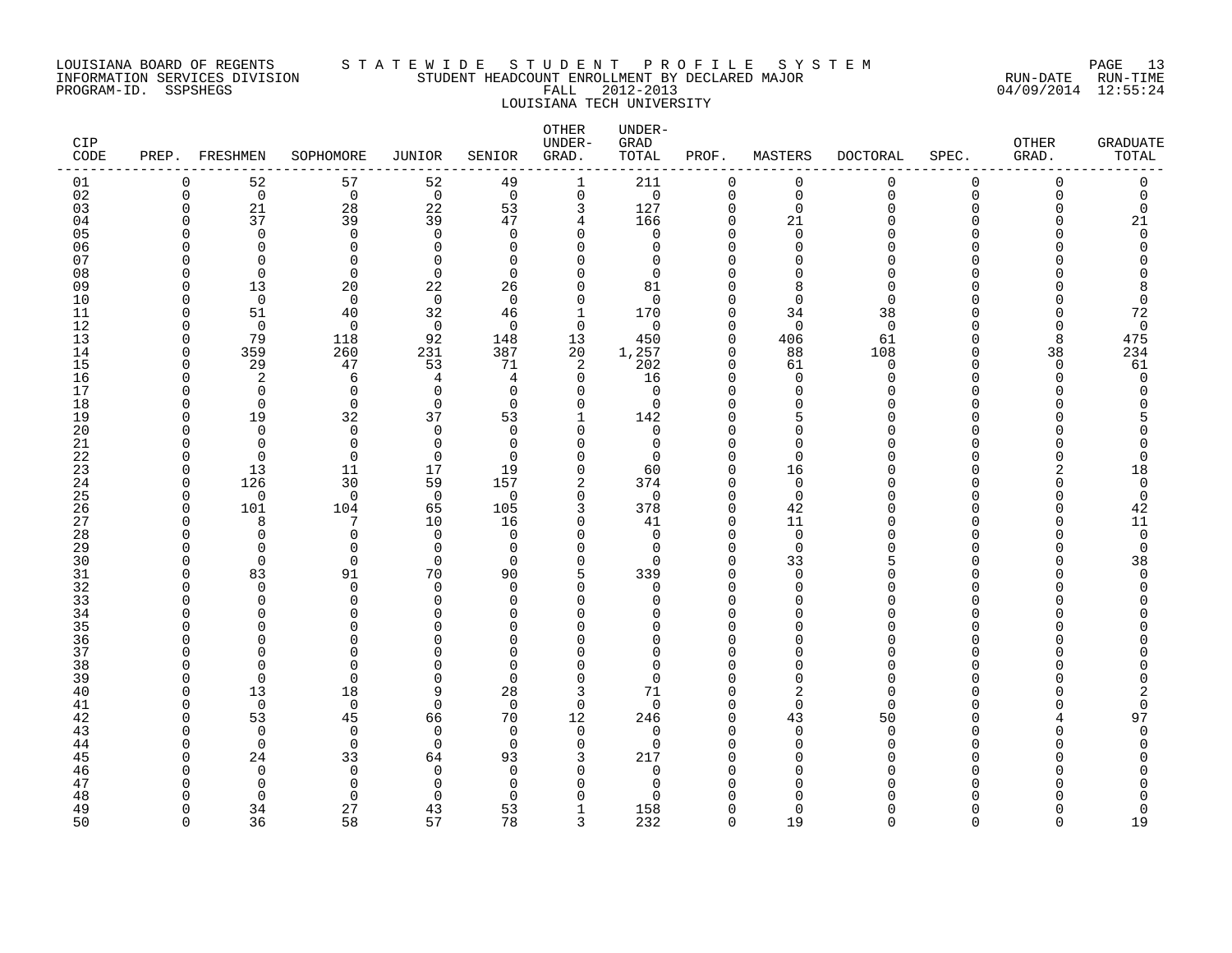### LOUISIANA BOARD OF REGENTS S T A T E W I D E S T U D E N T P R O F I L E S Y S T E M PAGE 14 INFORMATION SERVICES DIVISION STUDENT HEADCOUNT ENROLLMENT BY DECLARED MAJOR RUN-DATE RUN-TIME PROGRAM-ID. SSPSHEGS FALL 2012-2013 04/09/2014 12:55:24 LOUISIANA TECH UNIVERSITY

### OTHER UNDER-CIP UNDER- GRAD OTHER GRADUATE CODE PREP. FRESHMEN SOPHOMORE JUNIOR SENIOR GRAD. TOTAL PROF. MASTERS DOCTORAL SPEC. GRAD. TOTAL ------------------------------------------------------------------------------------------------------------------------------------ 51 0 122 134 148 160 41 605 0 115 21 0 3 139 52 0 177 220 207 273 9 886 0 107 36 0 4 147 53 0 0 0 0 0 0 0 0 0 0 0 0 0 54 0 9 14 12 30 0 65 0 21 0 0 0 21 55 0 0 0 0 0 0 0 0 0 0 0 0 0 56 0 0 0 0 0 0 0 0 0 0 0 0 0 57 0 0 0 0 0 0 0 0 0 0 0 0 0 58 0 0 0 0 0 0 0 0 0 0 0 0 0 59 0 0 0 0 0 0 0 0 0 0 0 0 0 60 0 0 0 0 0 0 0 0 0 0 0 0 0 TR 0 0 0 0 0 39 39 0 0 0 0 0 0 UN 1,284 320 111 13 2 695 2,425 0 0 0 0 936 936 ------- ------- ------- ------- ------- ------- ------- ------- ------- ------- ------- ------- ------- TOTAL 1,284 1,781 1,550 1,424 2,058 861 8,958 0 1,032 319 0 995 2,346 01 - AGRICULTURE, AGRICULTURE OPERATIONS 19 - FAMILY AND CONSUMER SCIENCES/HUMAN SCI 37 - PERSONAL AWARENESS/SELF-IMPROVEMENT 02 - NOT IN USE AT THIS TIME 20 - NOT IN USE AT THIS TIME 38 - PHILOSOPHY AND RELIGIOUS STUDIES 03 - NATURAL RESOURCES AND CONSERVATION 21 - TECHNOLOGY EDUCATION/INDUSTRIIAL ARTS 39 - THEOLOGY AND RELIGIOUS VOCATIIONS<br>04 - ARCHITECTURE AND RELATED SERVICES 22 - LEGAL PROFESSIONS AND STUDIES 05 - AREA, ETHNIC, CULTURAL, AND GENDER STUDI23 - ENGLISH LANGUAGE AND LITERATURE/LETTERS 41 - SCIENCE TECHNOLOGIES/TECHNICIANS 06 – NOT IN USE AT THIS TIME 24 – LIBERAL ARTS/SCI, GEN STUDIES/HUMANITIES42 – PSYCHOLOGY<br>07 – NOT IN USE AT THIS TIME 25 – LIBRARY SCIENCE 43 – SECURITY AN 08 - NOT IN USE AT THIS TIME 26 - BIOLOGICAL AND BIOMEDICAL SCIENCES 44 - PUBLIC ADMINISTRATION AND SOCIAL SERV 09 - COMMUNICATION, JOURNALISM, AND RELATED 27 - MATHEMATICS AND STATISTICS 45 - SOCIAL SCIENCES 10 - COMMUNICATIONS TECHNOLOGIES/TECHNICIANS 28 - RESERVE OFFICERS TRAINING CORPS (ROTC) 46 - CONSTRUCTION TRADES 11 - COMPUTER AND INFORMATION SCIENCES/SUPP 29 - MILITARY TECHNOLOGIES 47 - MECHANIC AND REPAIR TECHNOLOGIES/TECH 12 - PERSONAL AND CULINARY SERVICES 30 - MULTI/INTERDISCIPLINARY STUDIES 48 - PRECISION PRODUCTION 13 - EDUCATION 31 - PARKS, RECREATION, LEISURE AND FITNESS 49 - TRANSPORTATION AND MATERIALS MOVING 14 - ENGINEERING 32 - BASIC SKILLS 50 - VISUAL AND PERFORMING ARTS 15 - ENGINEERING TECHNOLOGIES/TECHNICIANS 33 - CITIZENSHIP ACTIVITIES 51 - HEALTH PROFESSIONS AND RELATED SCI 16 - FOREIGN LANGUAGES, LITERATURES/LING. 34 - HEALTH-RELATED KNOWLEDGE AND SKILLS 52 - BUSINESS, MGT., MARKETING, AND REL 17 - NOT IN USE AT THIS TIME 35 - INTERPERSONAL AND SOCIAL SKILLS 53 - HIGH SCHOOL/SECONDARY DIPLOMA/CERT. 18 - NOT IN USE AT THIS TIME 36 - LEISURE AND RECREATIONAL ACTIVITIES 54 - HISTORY TR - UNDERGRAD STUDENTS INTENDING TO TRANSFERUN - UNCOMMITTED TO A MAJOR 60 - RESIDENCY PROGRAMS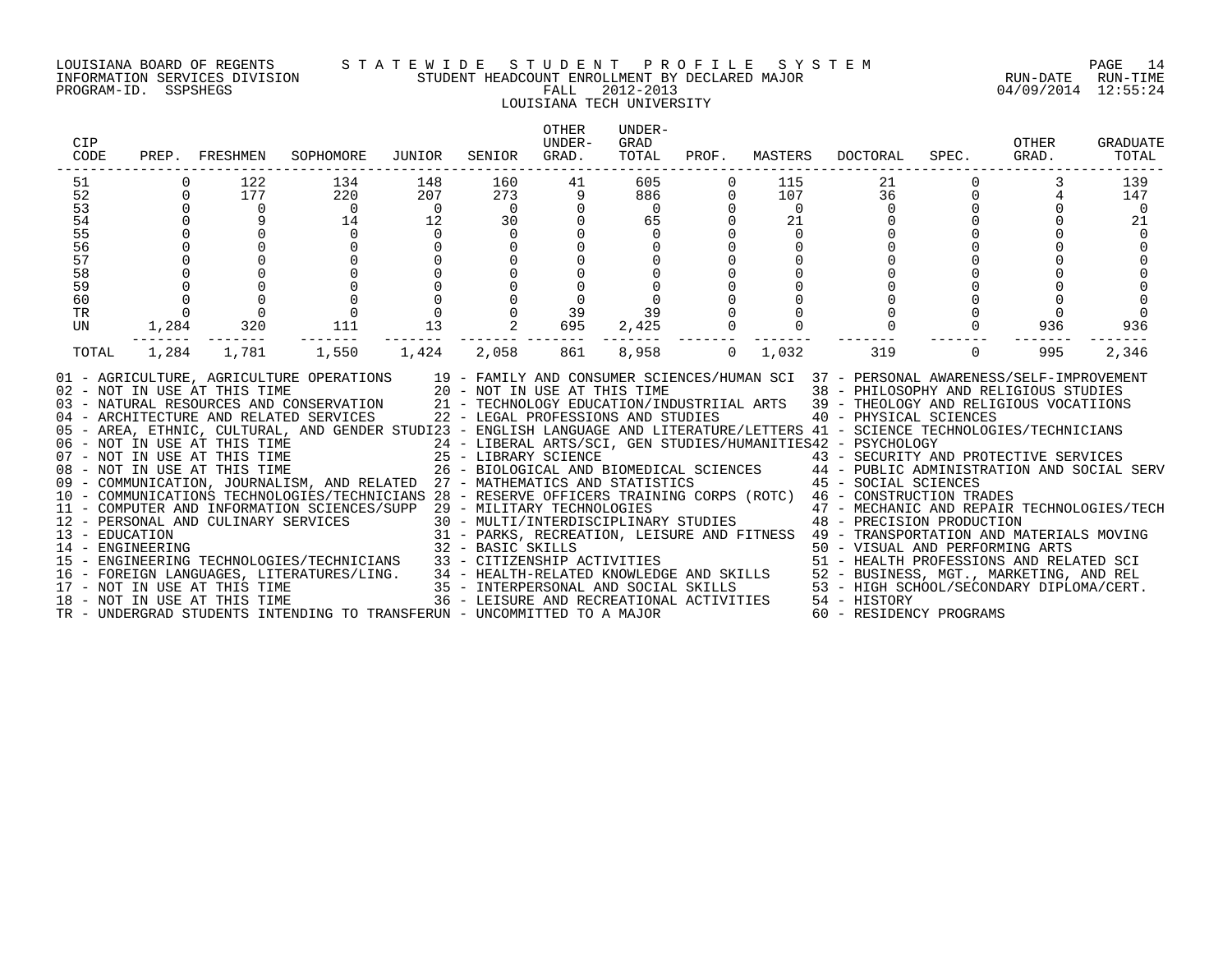### LOUISIANA BOARD OF REGENTS S T A T E W I D E S T U D E N T P R O F I L E S Y S T E M PAGE 15 INFORMATION SERVICES DIVISION STUDENT HEADCOUNT ENROLLMENT BY DECLARED MAJOR RUN-DATE RUN-TIME PROGRAM-ID. SSPSHEGS FALL 2012-2013 04/09/2014 12:55:24 MCNEESE STATE UNIVERSITY

| CIP<br>CODE | PREP.        | FRESHMEN                 | SOPHOMORE            | <b>JUNIOR</b>        | SENIOR               | OTHER<br>UNDER-<br>GRAD. | UNDER-<br>GRAD<br>TOTAL | PROF.                | MASTERS              | <b>DOCTORAL</b> | SPEC.                | OTHER<br>GRAD. | <b>GRADUATE</b><br>TOTAL |
|-------------|--------------|--------------------------|----------------------|----------------------|----------------------|--------------------------|-------------------------|----------------------|----------------------|-----------------|----------------------|----------------|--------------------------|
| 01          | 0            | 73                       | 51                   | 43                   | 89                   | 0                        | 256                     | $\mathbf 0$          | 0                    | 0               | 0                    | 0              | 0                        |
| 02          | $\mathbf{0}$ | $\overline{0}$           | $\mathbf 0$          | $\overline{0}$       | $\mathbf 0$          | 0                        | $\mathbf 0$             | $\mathbf 0$          | $\mathbf 0$          | $\mathbf 0$     | $\mathbf 0$          | 0              | 0                        |
| 03          | $\Omega$     | 12                       | 12                   | 9                    | 26                   | $\mathbf 0$              | 59                      | $\mathbf 0$          | $\Omega$             | $\Omega$        | $\Omega$             | U              | 0                        |
| 04          | n            | $\Omega$                 | $\Omega$             | $\Omega$             | $\Omega$             | $\Omega$                 | $\Omega$                | $\Omega$<br>$\Omega$ | $\cap$<br>$\cap$     | ∩               | $\Omega$<br>$\Omega$ |                | Λ                        |
| 05          |              | $\Omega$<br><sup>n</sup> | $\Omega$             | $\Omega$<br>$\Omega$ | $\Omega$             | $\Omega$<br>$\Omega$     | $\Omega$                | $\Omega$             | n                    |                 | ∩                    |                |                          |
| 06<br>07    |              | <sup>n</sup>             | 0<br>$\Omega$        | $\cap$               | $\Omega$<br>$\Omega$ | $\Omega$                 | 0<br>0                  | $\Omega$             | ∩                    |                 | ∩                    |                | ∩                        |
| 08          |              | $\Omega$                 | 0                    | $\mathbf 0$          | $\Omega$             | $\mathbf 0$              | 0                       | $\Omega$             | $\Omega$             |                 | ∩                    |                |                          |
| 09          | O            | 36                       | 35                   | 33                   | 66                   | $\Omega$                 | 170                     | $\Omega$             | $\Omega$             |                 | ∩                    |                |                          |
| 10          | n            | $\mathbf 0$              | $\mathbf 0$          | $\overline{0}$       | $\mathbf 0$          | $\mathbf 0$              | 0                       | $\Omega$             | $\Omega$             |                 | $\Omega$             |                |                          |
| 11          | $\Omega$     | 34                       | 18                   | 16                   | 37                   | $\mathbf 0$              | 105                     | $\Omega$             | $\cap$               |                 | ∩                    | U              | 0                        |
| 12          | $\cap$       | $\Omega$                 | $\mathbf 0$          | $\mathbf 0$          | $\Omega$             | $\Omega$                 | $\mathbf 0$             | $\Omega$             | $\Omega$             |                 | ∩                    | $\Omega$       | O                        |
| 13          | $\Omega$     | 110                      | 130                  | 119                  | 307                  | $\mathbf 0$              | 666                     | $\mathbf 0$          | 233                  |                 | 2                    | 31             | 266                      |
| 14          | $\Omega$     | 143                      | 119                  | 83                   | 186                  | $\mathbf 0$              | 531                     | $\mathbf 0$          | 24                   | ∩               | $\Omega$             | $\Omega$       | 24                       |
| 15          | $\Omega$     | 18                       | 26                   | 22                   | 52                   | $\mathbf 0$              | 118                     | $\mathbf 0$          | $\mathbf 0$          |                 | $\Omega$             | $\Omega$       | $\mathbf 0$              |
| 16          | n            | 2                        | 3                    | 4                    | 8                    | $\mathbf 0$              | 17                      | $\mathbf 0$          | $\Omega$             | N               | $\Omega$             | ∩              | 0                        |
| 17          |              | $\Omega$                 | $\Omega$             | $\Omega$             | $\Omega$             | $\Omega$                 | $\mathbf 0$             | $\Omega$             | $\Omega$             |                 | ∩                    |                | U                        |
| 18          |              | $\Omega$                 | $\Omega$             | $\Omega$             | $\Omega$             | $\Omega$                 | $\Omega$                | $\Omega$             | $\Omega$             |                 | ∩                    |                |                          |
| 19          |              | $\Omega$                 | 2                    | 5                    | 29                   | $\mathbf 0$              | 36                      | $\Omega$             | $\Omega$             |                 | ∩                    |                | Λ                        |
| 20          |              | $\cap$<br>$\Omega$       | 0                    | $\Omega$<br>$\Omega$ | $\Omega$             | $\Omega$<br>$\Omega$     | $\mathbf 0$             | $\Omega$<br>$\Omega$ | $\Omega$<br>$\Omega$ |                 | ∩<br>∩               |                |                          |
| 21<br>22    |              | 6                        | 0<br>6               | 8                    | $\mathbf 0$<br>6     | $\Omega$                 | $\mathbf 0$<br>26       | $\Omega$             | $\Omega$             |                 | ∩                    |                | 0<br>O                   |
| 23          | n            | 13                       | 17                   | 30                   | 23                   | $\Omega$                 | 83                      | $\Omega$             | 38                   |                 | $\Omega$             |                | 38                       |
| 24          | n            | 61                       | 98                   | 90                   | 258                  | 0                        | 507                     | $\mathbf 0$          | $\mathbf 0$          |                 | $\Omega$             |                | $\mathbf 0$              |
| 25          | ∩            | $\Omega$                 | $\mathbf 0$          | $\overline{0}$       | $\Omega$             | $\mathbf 0$              | 0                       | $\mathbf 0$          | $\mathbf 0$          |                 | ∩                    |                | 0                        |
| 26          | n            | 88                       | 76                   | 50                   | 73                   | $\mathbf 0$              | 287                     | $\mathbf 0$          | $\Omega$             |                 | ∩                    |                | $\Omega$                 |
| 27          | n            | 11                       | 16                   | 15                   | 20                   | $\Omega$                 | 62                      | $\mathbf 0$          | 20                   |                 | ∩                    | ∩              | 20                       |
| 28          |              | $\mathbf 0$              | $\mathbf 0$          | $\mathbf 0$          | $\mathbf 0$          | $\mathbf 0$              | $\mathbf 0$             | $\Omega$             | $\mathbf 0$          |                 | $\Omega$             |                | $\mathbf 0$              |
| 29          | ∩            | $\Omega$                 | 0                    | $\mathbf 0$          | $\Omega$             | $\mathbf 0$              | $\mathbf 0$             | $\mathbf 0$          | $\mathbf 0$          |                 | ∩                    |                | 0                        |
| 30          | ∩            | 10                       | 9                    | 4                    | 7                    | $\Omega$                 | 30                      | $\Omega$             | $\Omega$             |                 | ∩                    |                | $\Omega$                 |
| 31          | n            | 68                       | 51                   | 63                   | 77                   | $\Omega$                 | 259                     | $\Omega$             | 48                   |                 | ∩                    |                | 48                       |
| 32          |              | $\Omega$                 | $\Omega$             | $\Omega$             | $\Omega$             | $\Omega$                 | $\mathbf 0$             | $\Omega$             | $\Omega$             |                 | ∩                    |                | $\Omega$                 |
| 33          |              | $\Omega$                 | 0                    | $\Omega$             | $\Omega$             | $\mathbf 0$              | 0                       | $\Omega$             | $\Omega$             |                 | $\Omega$             |                | O                        |
| 34          |              | $\Omega$<br>$\cap$       | $\Omega$<br>$\Omega$ | $\Omega$<br>O        | 0                    | 0<br>$\Omega$            | 0                       | $\Omega$<br>$\Omega$ | $\Omega$<br>$\cap$   |                 | ∩<br>∩               |                |                          |
| 35<br>36    |              | <sup>n</sup>             | $\Omega$             | O                    | $\Omega$<br>$\Omega$ | $\Omega$                 | 0<br>$\Omega$           | $\Omega$             | $\Omega$             |                 | $\Omega$             |                |                          |
| 37          |              | $\Omega$                 | 0                    | $\Omega$             | $\Omega$             | $\Omega$                 | $\mathbf 0$             | $\Omega$             | $\Omega$             |                 | $\Omega$             |                |                          |
| 38          |              | <sup>n</sup>             | $\Omega$             | $\Omega$             | $\Omega$             | 0                        | 0                       | $\Omega$             | $\Omega$             |                 | ∩                    |                | O                        |
| 39          |              | $\mathbf 0$              | 0                    | $\mathbf 0$          | $\Omega$             | $\Omega$                 | $\mathbf 0$             | $\mathbf 0$          | $\Omega$             |                 | ∩                    |                | $\Omega$                 |
| 40          |              | 26                       | 18                   | 12                   | 36                   | $\Omega$                 | 92                      | $\Omega$             | 42                   |                 | ∩                    |                | 42                       |
| 41          | n            | $\mathbf 0$              | $\mathbf 0$          | $\overline{0}$       | $\Omega$             | $\Omega$                 | $\mathbf 0$             | $\mathbf 0$          | $\overline{0}$       |                 | $\Omega$             |                | $\mathbf 0$              |
| 42          | n            | 67                       | 72                   | 47                   | 102                  | 0                        | 288                     | $\mathbf 0$          | 76                   |                 | ∩                    |                | 76                       |
| 43          |              | 41                       | 54                   | 61                   | 110                  | $\mathbf 0$              | 266                     | $\Omega$             | $\mathbf 0$          |                 | ∩                    |                | $\Omega$                 |
| 44          | n            | $\Omega$                 | $\mathbf 0$          | $\overline{0}$       | $\Omega$             | $\Omega$                 | $\mathbf 0$             | $\Omega$             | $\Omega$             |                 | ∩                    |                |                          |
| 45          |              | 36                       | 54                   | 44                   | 87                   | $\mathbf 0$              | 221                     | $\Omega$             | $\Omega$             |                 | ∩                    |                |                          |
| 46          |              | $\Omega$                 | 0                    | $\Omega$             | $\Omega$             | $\mathbf 0$              | 0                       | $\Omega$             | $\Omega$             |                 | $\Omega$             |                |                          |
| 47          |              | <sup>0</sup>             | $\Omega$             | $\Omega$             | 0                    | 0                        | 0                       | $\Omega$             | $\Omega$             |                 | ∩                    |                |                          |
| 48          |              | ∩                        | U                    | $\cap$               | $\Omega$             | $\Omega$                 | U                       | $\Omega$             | ∩                    |                 |                      |                |                          |
| 49          | ∩<br>$\cap$  | $\Omega$                 | $\Omega$             | $\mathbf 0$          | $\Omega$             | $\Omega$                 | $\Omega$                | $\Omega$             | $\Omega$<br>$\cap$   |                 | $\Omega$<br>$\Omega$ |                | O<br>$\Omega$            |
| 50          |              | 61                       | 54                   | 38                   | 71                   | $\Omega$                 | 224                     | $\Omega$             |                      | $\Omega$        |                      | $\Omega$       |                          |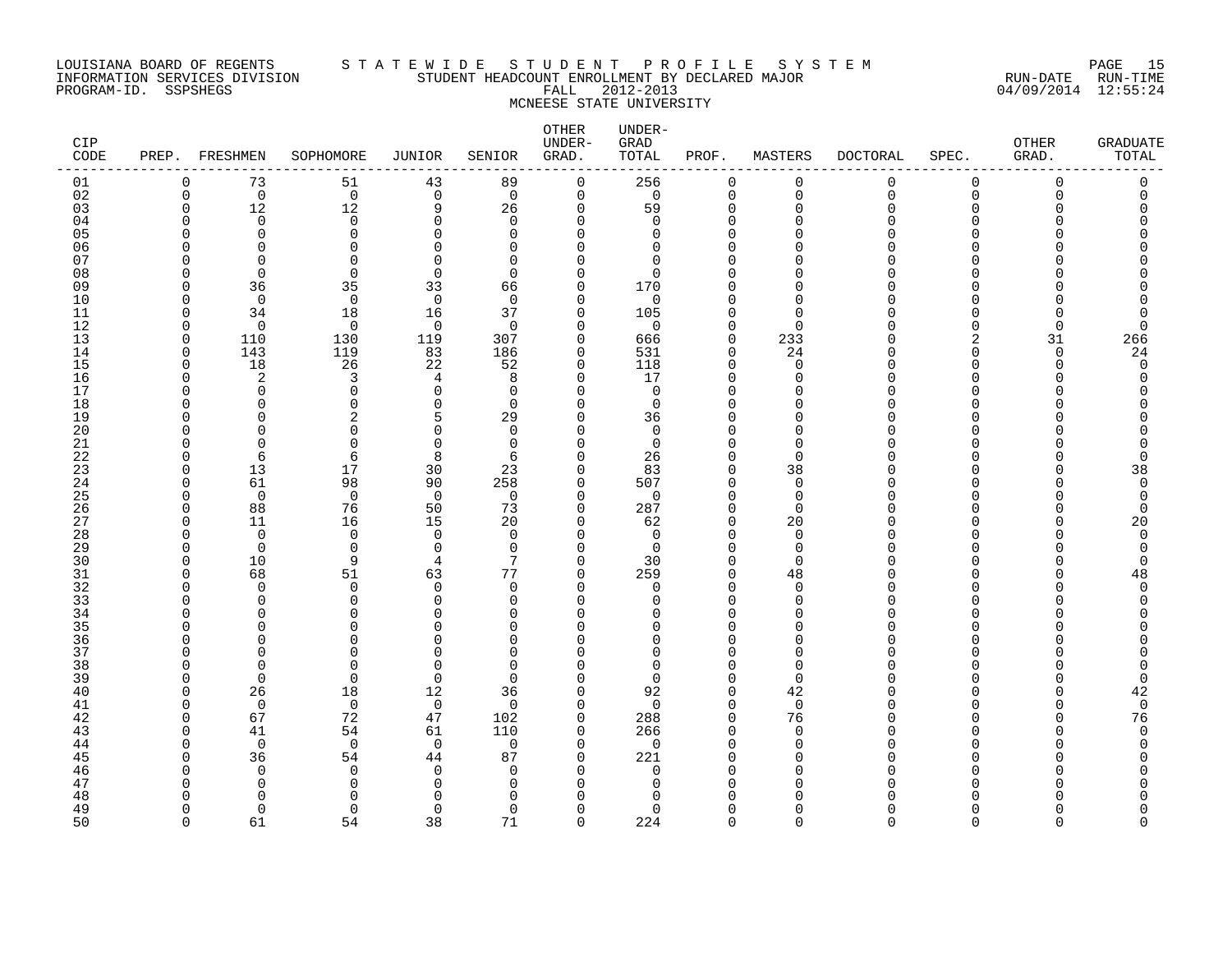### LOUISIANA BOARD OF REGENTS S T A T E W I D E S T U D E N T P R O F I L E S Y S T E M PAGE 16 INFORMATION SERVICES DIVISION STUDENT HEADCOUNT ENROLLMENT BY DECLARED MAJOR RUN-DATE RUN-TIME PROGRAM-ID. SSPSHEGS FALL 2012-2013 04/09/2014 12:55:24 MCNEESE STATE UNIVERSITY

### OTHER UNDER-CIP UNDER- GRAD OTHER GRADUATE CODE PREP. FRESHMEN SOPHOMORE JUNIOR SENIOR GRAD. TOTAL PROF. MASTERS DOCTORAL SPEC. GRAD. TOTAL ------------------------------------------------------------------------------------------------------------------------------------ 51 0 389 324 289 602 0 1,604 0 123 0 0 0 123 52 0 152 160 189 315 0 816 0 81 0 0 0 81 53 0 0 0 0 0 0 0 0 0 0 0 0 0 54 0 16 16 27 30 0 89 0 0 0 0 0 0 55 0 0 0 0 0 0 0 0 0 0 0 0 0 56 0 0 0 0 0 0 0 0 0 0 0 0 0 57 0 0 0 0 0 0 0 0 0 0 0 0 0 58 0 0 0 0 0 0 0 0 0 0 0 0 0 59 0 0 0 0 0 0 0 0 0 0 0 0 0 60 0 0 0 0 0 0 0 0 0 0 0 0 0 TR 0 0 0 0 0 0 0 0 0 0 0 0 0 UN 720 151 10 0 0 9 890 0 0 0 0 159 159 ------- ------- ------- ------- ------- ------- ------- ------- ------- ------- ------- ------- ------- TOTAL 720 1,624 1,431 1,301 2,617 9 7,702 0 685 0 2 190 877 01 - AGRICULTURE, AGRICULTURE OPERATIONS 19 - FAMILY AND CONSUMER SCIENCES/HUMAN SCI 37 - PERSONAL AWARENESS/SELF-IMPROVEMENT 02 - NOT IN USE AT THIS TIME 20 - NOT IN USE AT THIS TIME 38 - PHILOSOPHY AND RELIGIOUS STUDIES 03 - NATURAL RESOURCES AND CONSERVATION 21 - TECHNOLOGY EDUCATION/INDUSTRIIAL ARTS 39 - THEOLOGY AND RELIGIOUS VOCATIIONS<br>04 - ARCHITECTURE AND RELATED SERVICES 22 - LEGAL PROFESSIONS AND STUDIES 05 - AREA, ETHNIC, CULTURAL, AND GENDER STUDI23 - ENGLISH LANGUAGE AND LITERATURE/LETTERS 41 - SCIENCE TECHNOLOGIES/TECHNICIANS 06 – NOT IN USE AT THIS TIME 24 – LIBERAL ARTS/SCI, GEN STUDIES/HUMANITIES42 – PSYCHOLOGY<br>07 – NOT IN USE AT THIS TIME 25 – LIBRARY SCIENCE 43 – SECURITY AN 08 - NOT IN USE AT THIS TIME 26 - BIOLOGICAL AND BIOMEDICAL SCIENCES 44 - PUBLIC ADMINISTRATION AND SOCIAL SERV 09 - COMMUNICATION, JOURNALISM, AND RELATED 27 - MATHEMATICS AND STATISTICS 45 - SOCIAL SCIENCES 10 - COMMUNICATIONS TECHNOLOGIES/TECHNICIANS 28 - RESERVE OFFICERS TRAINING CORPS (ROTC) 46 - CONSTRUCTION TRADES 11 - COMPUTER AND INFORMATION SCIENCES/SUPP 29 - MILITARY TECHNOLOGIES 47 - MECHANIC AND REPAIR TECHNOLOGIES/TECH 12 - PERSONAL AND CULINARY SERVICES 30 - MULTI/INTERDISCIPLINARY STUDIES 48 - PRECISION PRODUCTION 13 - EDUCATION 31 - PARKS, RECREATION, LEISURE AND FITNESS 49 - TRANSPORTATION AND MATERIALS MOVING 14 - ENGINEERING 32 - BASIC SKILLS 50 - VISUAL AND PERFORMING ARTS 15 - ENGINEERING TECHNOLOGIES/TECHNICIANS 33 - CITIZENSHIP ACTIVITIES 51 - HEALTH PROFESSIONS AND RELATED SCI 16 - FOREIGN LANGUAGES, LITERATURES/LING. 34 - HEALTH-RELATED KNOWLEDGE AND SKILLS 52 - BUSINESS, MGT., MARKETING, AND REL 17 - NOT IN USE AT THIS TIME 35 - INTERPERSONAL AND SOCIAL SKILLS 53 - HIGH SCHOOL/SECONDARY DIPLOMA/CERT. 18 - NOT IN USE AT THIS TIME 36 - LEISURE AND RECREATIONAL ACTIVITIES 54 - HISTORY

TR - UNDERGRAD STUDENTS INTENDING TO TRANSFERUN - UNCOMMITTED TO A MAJOR 60 - RESIDENCY PROGRAMS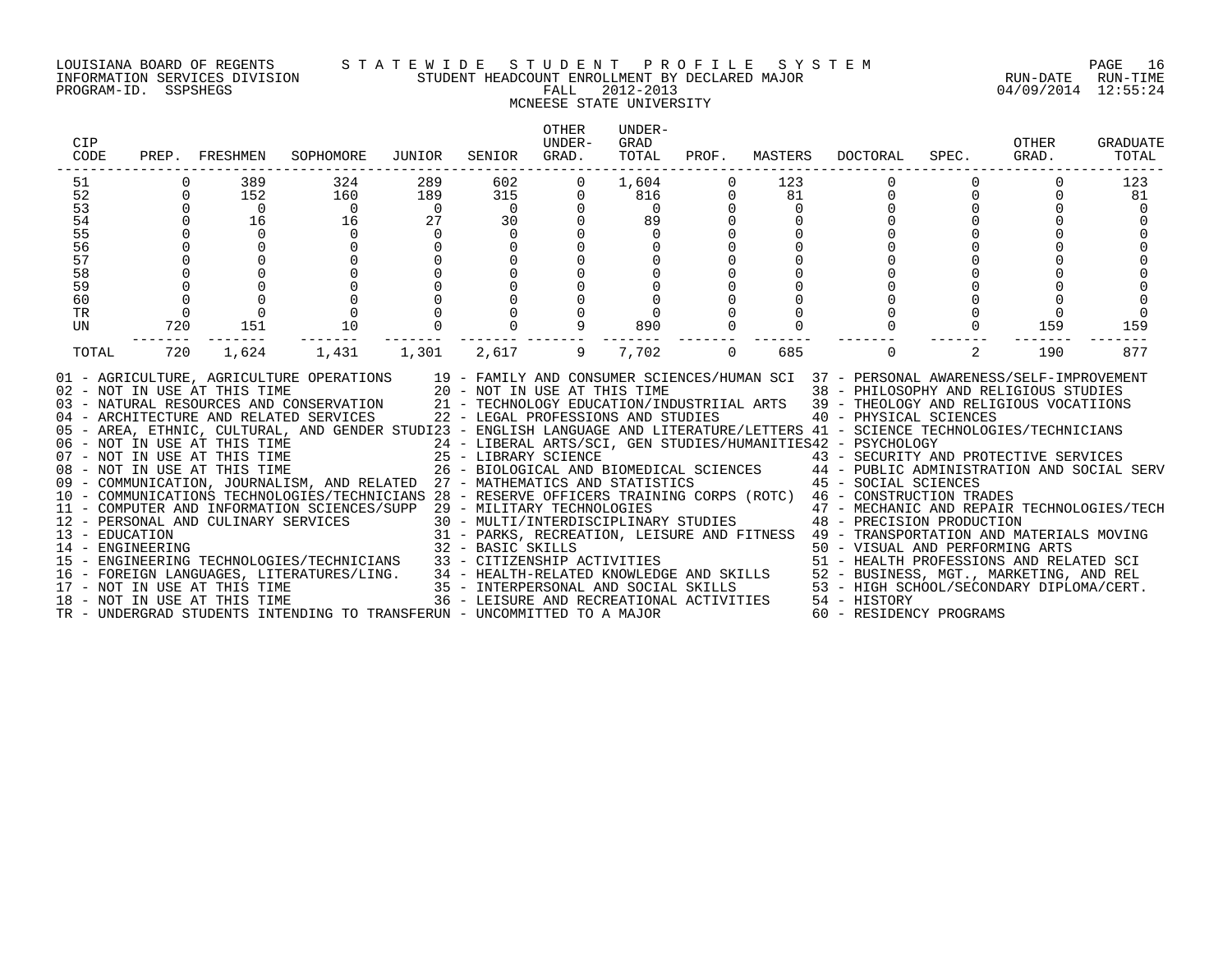### LOUISIANA BOARD OF REGENTS S T A T E W I D E S T U D E N T P R O F I L E S Y S T E M PAGE 17 INFORMATION SERVICES DIVISION STUDENT HEADCOUNT ENROLLMENT BY DECLARED MAJOR RUN-DATE RUN-TIME PROGRAM-ID. SSPSHEGS FALL 2012-2013 04/09/2014 12:55:24 NICHOLLS STATE UNIVERSITY

| CIP.<br>$\texttt{CODE}$ |                      | PREP. FRESHMEN | SOPHOMORE            | JUNIOR         | SENIOR          | OTHER<br>UNDER-<br>GRAD. | UNDER-<br>GRAD<br>TOTAL | PROF.                      | MASTERS        | <b>DOCTORAL</b> | SPEC.                    | OTHER<br>GRAD. | <b>GRADUATE</b><br>TOTAL |
|-------------------------|----------------------|----------------|----------------------|----------------|-----------------|--------------------------|-------------------------|----------------------------|----------------|-----------------|--------------------------|----------------|--------------------------|
| 01                      | 0                    | $\Omega$       | 0                    | $\mathbf 0$    | 1               | 0                        | 1                       | 0                          | $\mathbf 0$    | 0               | 0                        | $\Omega$       | 0                        |
| 02                      | $\mathbf 0$          | 0              | 0                    | 0              | $\mathbf 0$     | 0                        | 0                       | $\mathbf 0$                | $\mathbf 0$    | $\mathbf 0$     | $\mathbf 0$              | $\Omega$       | 0                        |
| 03                      | O<br>U               | 0<br>U         | $\Omega$             | $\Omega$<br>∩  | $\Omega$        | $\Omega$<br>$\Omega$     | 0                       | $\Omega$<br>$\Omega$       | $\Omega$<br>n  | U               | $\Omega$<br>n            |                |                          |
| 04<br>05                | ſ                    | U              | $\Omega$<br>$\Omega$ | C              | O<br>∩          | $\Omega$                 | $\Omega$<br>$\Omega$    | $\Omega$                   |                |                 | n                        |                |                          |
| 06                      |                      | U              | $\Omega$             | C              | ∩               | U                        | $\Omega$                | $\Omega$                   |                |                 | U                        |                |                          |
| 07                      | ſ                    | U              | $\Omega$             | ∩              | ∩               | ∩                        | $\Omega$                |                            |                |                 |                          |                |                          |
| 08                      | U                    | $\Omega$       | $\Omega$             | 0              | $\Omega$        | $\Omega$                 | $\Omega$                | $\Omega$                   |                |                 | U                        |                |                          |
| 09                      | O                    | 46             | 34                   | 34             | 40              | 0                        | 154                     | <sup>0</sup>               | ∩              |                 | U                        |                |                          |
| 10                      | O                    | $\Omega$       | $\mathbf 0$          | $\mathbf 0$    | $\Omega$        | $\Omega$                 | 0                       |                            |                |                 | U                        |                |                          |
| 11                      | O                    | $\Omega$       | $\Omega$             | $\Omega$       | 1               | $\Omega$                 | $\mathbf{1}$            | $\Omega$                   | $\cap$         |                 | U                        |                | O                        |
| 12                      | $\cap$               | 115            | 60                   | 47             | 67              | $\Omega$                 | 289                     | $\Omega$                   | $\cap$         |                 | n                        |                | O                        |
| 13<br>14                | $\Omega$<br>$\Omega$ | 135<br>0       | 116<br>0             | 150<br>0       | 225<br>$\Omega$ | $\Omega$<br>$\Omega$     | 626<br>0                | $\mathbf 0$<br>$\mathbf 0$ | 244<br>0       |                 | $\Omega$<br><sup>n</sup> |                | 244<br>$\mathbf 0$       |
| 15                      | O                    | 97             | 60                   | 69             | 102             | $\Omega$                 | 328                     | $\Omega$                   | $\cap$         |                 | U                        |                | O                        |
| 16                      | ∩                    | $\Omega$       | $\mathbf 0$          | $\Omega$       | $\Omega$        | $\Omega$                 | 0                       | $\Omega$                   | ∩              |                 | U                        |                |                          |
| 17                      | n                    | $\Omega$       | $\Omega$             | $\Omega$       | $\Omega$        | $\Omega$                 | $\Omega$                | $\Omega$                   |                |                 | U                        |                |                          |
| 18                      | O                    | $\mathbf 0$    | $\mathbf 0$          | $\mathbf 0$    | $\Omega$        | $\Omega$                 | 0                       | $\Omega$                   |                |                 | $\Omega$                 |                |                          |
| 19                      | O                    | 31             | 26                   | 43             | 70              | 0                        | 170                     | $\Omega$                   |                |                 | U                        |                |                          |
| 20                      | U                    | $\Omega$       | $\mathbf 0$          | $\Omega$       | $\Omega$        | $\Omega$                 | 0                       | $\Omega$                   | n              |                 | <sup>n</sup>             |                |                          |
| 21                      | n                    | $\Omega$       | $\Omega$             | $\Omega$       | $\Omega$        | $\Omega$                 | 0                       | $\Omega$                   | ∩              |                 | n                        |                |                          |
| 22<br>23                | O<br>$\Omega$        | $\Omega$<br>10 | $\Omega$             | $\Omega$<br>15 | $\Omega$<br>31  | $\Omega$<br>$\Omega$     | $\Omega$<br>72          | $\Omega$<br>$\Omega$       | n<br>n         |                 | <sup>n</sup><br>U        |                |                          |
| 24                      | 0                    | 128            | 16<br>81             | 80             | 160             | 1                        | 450                     | $\Omega$                   | $\Omega$       |                 | <sup>n</sup>             |                | 0                        |
| 25                      | $\Omega$             | $\mathbf 0$    | $\mathbf 0$          | $\overline{0}$ | 0               | $\Omega$                 | 0                       | $\Omega$                   | $\cap$         |                 | n                        |                | $\Omega$                 |
| 26                      | $\Omega$             | 231            | 82                   | 60             | 71              | $\mathbf 0$              | 444                     | $\mathbf 0$                | 19             |                 | <sup>n</sup>             |                | 19                       |
| 27                      | $\cap$               | 28             | 13                   | 11             | 6               | $\Omega$                 | 58                      | $\mathbf 0$                | 24             |                 | <sup>n</sup>             |                | 24                       |
| 28                      | $\cap$               | $\Omega$       | $\Omega$             | $\Omega$       | $\Omega$        | $\Omega$                 | $\Omega$                | $\Omega$                   | $\Omega$       |                 | U                        |                | $\Omega$                 |
| 29                      | U                    | $\Omega$       | $\mathbf 0$          | $\Omega$       | $\Omega$        | $\Omega$                 | 0                       | $\Omega$                   | $\cap$         |                 | <sup>n</sup>             |                | $\Omega$                 |
| 30                      | C                    | U              | ∩                    | C              | ∩               | $\Omega$                 | <sup>0</sup>            | $\Omega$                   | ∩              |                 |                          |                |                          |
| 31                      | U                    | $\Omega$       | $\Omega$             | C              | $\Omega$        | $\Omega$                 | $\Omega$                | $\Omega$                   | U<br>∩         |                 | $\Omega$<br>U            |                |                          |
| 32<br>33                | ſ                    | U<br>U         | $\Omega$<br>$\Omega$ | C<br>C         | ∩<br>∩          | $\Omega$<br>U            | $\Omega$<br>$\Omega$    | $\Omega$<br>$\Omega$       | ∩              |                 | U                        |                |                          |
| 34                      | ſ                    | U              | $\Omega$             | ∩              | ∩               | $\Omega$                 | $\Omega$                | $\Omega$                   | n              |                 | U                        |                |                          |
| 35                      |                      | O              | $\Omega$             |                | n               | U                        | U                       | $\Omega$                   |                |                 | U                        |                |                          |
| 36                      | U                    | O              | 0                    | ∩              | ∩               | O                        | 0                       | $\Omega$                   | n              |                 | $\Omega$                 |                |                          |
| 37                      | U                    | U              | ∩                    |                | ∩               | $\Omega$                 | $\Omega$                | $\Omega$                   | n              |                 | <sup>n</sup>             |                |                          |
| 38                      | n                    | $\Omega$       | $\Omega$             | O              | $\Omega$        | U                        | $\Omega$                | $\Omega$                   | n              |                 | <sup>n</sup>             |                |                          |
| 39                      | n                    | $\Omega$       | $\Omega$             | $\Omega$       | $\Omega$        | $\Omega$                 | $\Omega$                | $\Omega$                   | $\cap$         |                 | <sup>n</sup>             |                |                          |
| 40                      | O                    | 17             | 8                    | 9              | 7               | $\Omega$                 | 41                      | $\Omega$                   | $\Omega$       |                 | $\Omega$                 |                |                          |
| 41<br>42                | n<br>U               | $\Omega$       | 0                    | $\mathbf 0$    | $\Omega$        | $\Omega$                 | 0                       | $\mathbf 0$                | $\Omega$       |                 | $\Omega$                 | ∩              | $\Omega$                 |
| 43                      | ∩                    | 85<br>$\Omega$ | 54<br>$\mathbf 0$    | 49<br>$\Omega$ | 34<br>$\Omega$  | $\Omega$<br>$\Omega$     | 222<br>0                | $\mathbf 0$<br>$\Omega$    | 86<br>$\Omega$ |                 | 25<br><sup>n</sup>       |                | 111<br>$\mathbf 0$       |
| 44                      | U                    | $\Omega$       | $\Omega$             | $\Omega$       | $\Omega$        | $\Omega$                 | $\Omega$                | $\Omega$                   | $\Omega$       |                 | $\Omega$                 |                | Ω                        |
| 45                      | U                    | 29             | 17                   | 25             | 38              | $\Omega$                 | 109                     | $\Omega$                   | U              |                 | $\Omega$                 |                |                          |
| 46                      |                      | $\Omega$       | 0                    | $\Omega$       | $\Omega$        | $\Omega$                 | 0                       | $\Omega$                   | n              |                 | <sup>n</sup>             |                |                          |
| 47                      | ſ                    | $\Omega$       | 0                    | <sup>0</sup>   | $\Omega$        | ∩                        | <sup>0</sup>            | $\Omega$                   | ∩              |                 | n                        |                |                          |
| 48                      |                      | $\Omega$       | ∩                    | n              | ∩               |                          | Λ                       |                            |                |                 |                          |                |                          |
| 49                      | U                    | $\Omega$       | $\Omega$             | 0              | $\Omega$        | $\Omega$                 | $\Omega$                | $\Omega$                   | U              |                 | <sup>n</sup>             |                |                          |
| 50                      | $\cap$               | 79             | 43                   | 53             | 59              | $\Omega$                 | 234                     | $\Omega$                   | $\Omega$       | ∩               | $\Omega$                 | $\cap$         | $\cap$                   |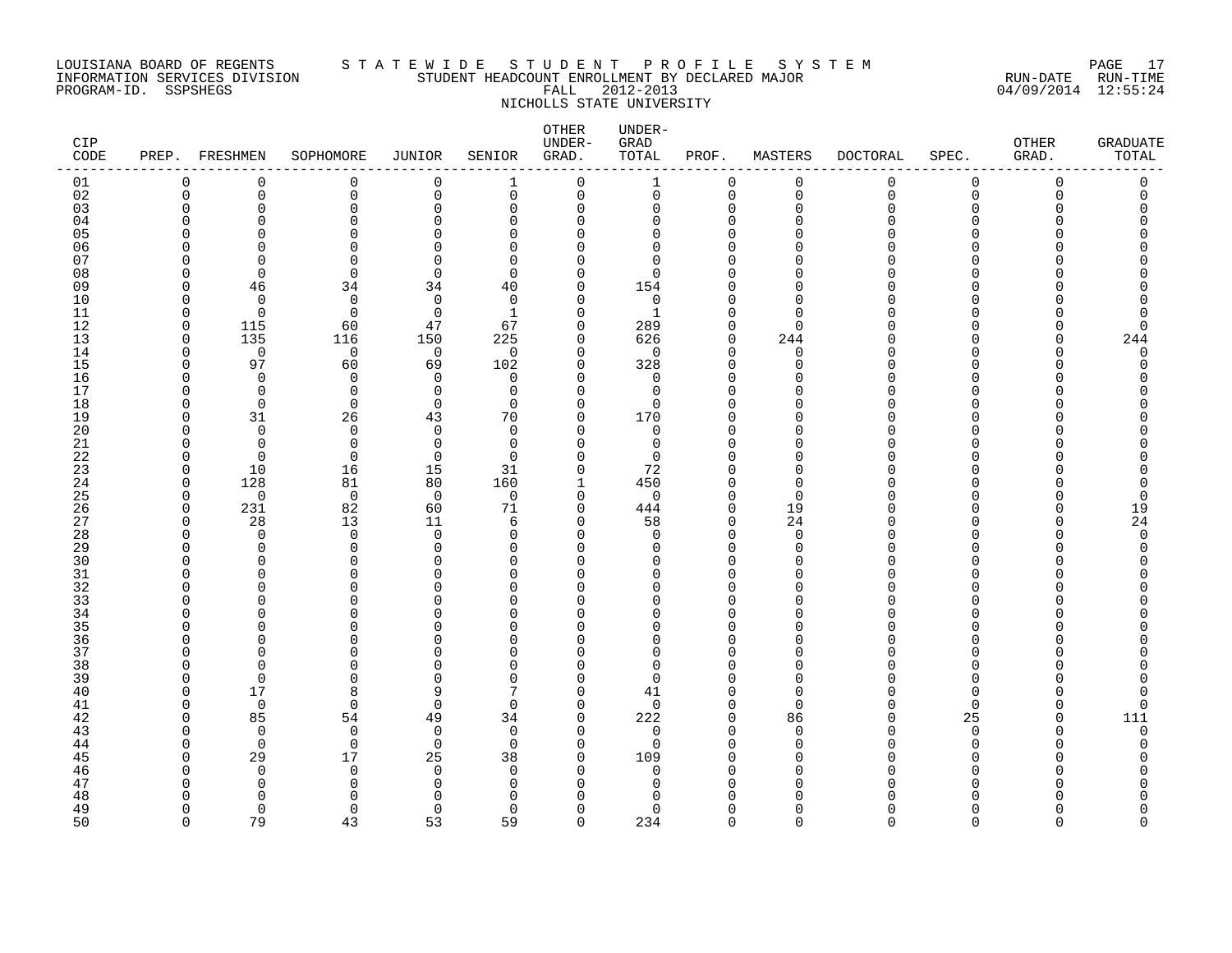### LOUISIANA BOARD OF REGENTS S T A T E W I D E S T U D E N T P R O F I L E S Y S T E M PAGE 18 INFORMATION SERVICES DIVISION STUDENT HEADCOUNT ENROLLMENT BY DECLARED MAJOR RUN-DATE RUN-TIME PROGRAM-ID. SSPSHEGS FALL 2012-2013 04/09/2014 12:55:24 NICHOLLS STATE UNIVERSITY

### OTHER UNDER-CIP UNDER- GRAD OTHER GRADUATE CODE PREP. FRESHMEN SOPHOMORE JUNIOR SENIOR GRAD. TOTAL PROF. MASTERS DOCTORAL SPEC. GRAD. TOTAL ------------------------------------------------------------------------------------------------------------------------------------ 51 0 407 255 229 359 0 1,250 0 0 0 0 0 0 52 0 312 253 264 318 1 1,148 0 107 0 0 0 107 53 0 0 0 0 0 0 0 0 0 0 0 0 0 54 0 16 13 18 26 0 73 0 0 0 0 0 0 55 0 0 0 0 0 0 0 0 0 0 0 0 0 56 0 0 0 0 0 0 0 0 0 0 0 0 0 57 0 0 0 0 0 0 0 0 0 0 0 0 0 58 0 0 0 0 0 0 0 0 0 0 0 0 0 59 0 0 0 0 0 0 0 0 0 0 0 0 0 60 0 0 0 0 0 0 0 0 0 0 0 0 0 TR 0 67 26 17 8 0 118 0 0 0 0 0 0 UN 147 1 0 0 3 73 224 0 0 0 0 104 104 ------- ------- ------- ------- ------- ------- ------- ------- ------- ------- ------- ------- ------- TOTAL 147 1,834 1,157 1,173 1,626 75 6,012 0 480 0 25 104 609 01 - AGRICULTURE, AGRICULTURE OPERATIONS 19 - FAMILY AND CONSUMER SCIENCES/HUMAN SCI 37 - PERSONAL AWARENESS/SELF-IMPROVEMENT 02 - NOT IN USE AT THIS TIME 20 - NOT IN USE AT THIS TIME 38 - PHILOSOPHY AND RELIGIOUS STUDIES 03 - NATURAL RESOURCES AND CONSERVATION 21 - TECHNOLOGY EDUCATION/INDUSTRIIAL ARTS 39 - THEOLOGY AND RELIGIOUS VOCATIIONS<br>04 - ARCHITECTURE AND RELATED SERVICES 22 - LEGAL PROFESSIONS AND STUDIES 05 - AREA, ETHNIC, CULTURAL, AND GENDER STUDI23 - ENGLISH LANGUAGE AND LITERATURE/LETTERS 41 - SCIENCE TECHNOLOGIES/TECHNICIANS 06 – NOT IN USE AT THIS TIME 24 – LIBERAL ARTS/SCI, GEN STUDIES/HUMANITIES42 – PSYCHOLOGY<br>07 – NOT IN USE AT THIS TIME 25 – LIBRARY SCIENCE 43 – SECURITY AN 08 - NOT IN USE AT THIS TIME 26 - BIOLOGICAL AND BIOMEDICAL SCIENCES 44 - PUBLIC ADMINISTRATION AND SOCIAL SERV 09 - COMMUNICATION, JOURNALISM, AND RELATED 27 - MATHEMATICS AND STATISTICS 45 - SOCIAL SCIENCES 10 - COMMUNICATIONS TECHNOLOGIES/TECHNICIANS 28 - RESERVE OFFICERS TRAINING CORPS (ROTC) 46 - CONSTRUCTION TRADES 11 - COMPUTER AND INFORMATION SCIENCES/SUPP 29 - MILITARY TECHNOLOGIES 47 - MECHANIC AND REPAIR TECHNOLOGIES/TECH 12 - PERSONAL AND CULINARY SERVICES 30 - MULTI/INTERDISCIPLINARY STUDIES 48 - PRECISION PRODUCTION 13 - EDUCATION 31 - PARKS, RECREATION, LEISURE AND FITNESS 49 - TRANSPORTATION AND MATERIALS MOVING 14 - ENGINEERING 32 - BASIC SKILLS 50 - VISUAL AND PERFORMING ARTS 15 - ENGINEERING TECHNOLOGIES/TECHNICIANS 33 - CITIZENSHIP ACTIVITIES 51 - HEALTH PROFESSIONS AND RELATED SCI 16 - FOREIGN LANGUAGES, LITERATURES/LING. 34 - HEALTH-RELATED KNOWLEDGE AND SKILLS 52 - BUSINESS, MGT., MARKETING, AND REL 17 - NOT IN USE AT THIS TIME 35 - INTERPERSONAL AND SOCIAL SKILLS 53 - HIGH SCHOOL/SECONDARY DIPLOMA/CERT. 18 - NOT IN USE AT THIS TIME 36 - LEISURE AND RECREATIONAL ACTIVITIES 54 - HISTORY TR - UNDERGRAD STUDENTS INTENDING TO TRANSFERUN - UNCOMMITTED TO A MAJOR 60 - RESIDENCY PROGRAMS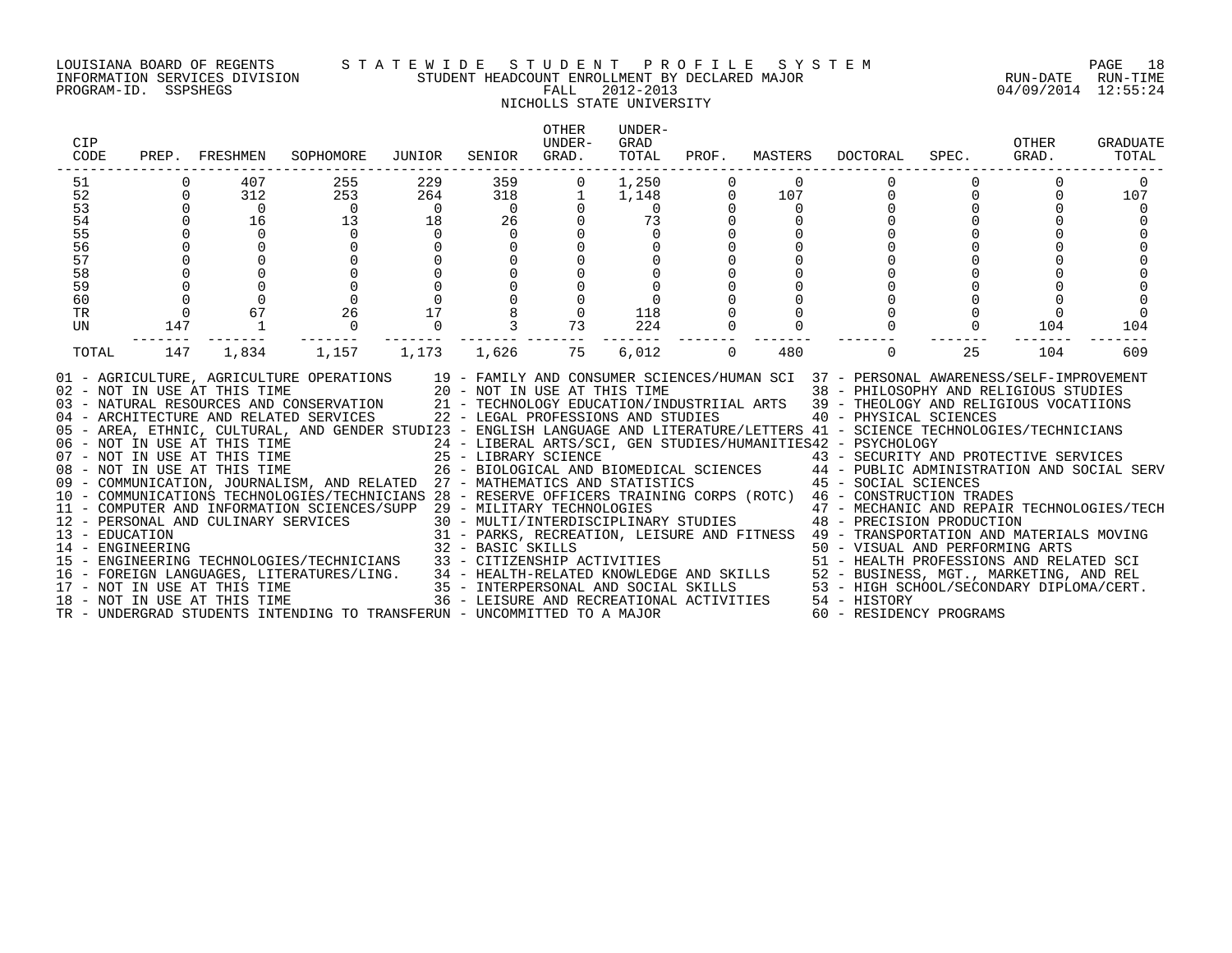### LOUISIANA BOARD OF REGENTS S T A T E W I D E S T U D E N T P R O F I L E S Y S T E M PAGE 19 INFORMATION SERVICES DIVISION STUDENT HEADCOUNT ENROLLMENT BY DECLARED MAJOR RUN-DATE RUN-TIME PROGRAM-ID. SSPSHEGS FALL 2012-2013 04/09/2014 12:55:24 UNIVERSITY OF LA. AT MONROE

| CIP<br>$\texttt{CODE}$ |          | PREP. FRESHMEN           | SOPHOMORE            | <b>JUNIOR</b>        | SENIOR               | OTHER<br>UNDER-<br>GRAD. | UNDER-<br>GRAD<br>TOTAL | PROF.                   | MASTERS              | <b>DOCTORAL</b> | SPEC.         | OTHER<br>GRAD. | <b>GRADUATE</b><br>TOTAL |
|------------------------|----------|--------------------------|----------------------|----------------------|----------------------|--------------------------|-------------------------|-------------------------|----------------------|-----------------|---------------|----------------|--------------------------|
| 01                     | 0        | 5                        | 7                    | 9                    | 15                   | $\mathbf 0$              | 36                      | 0                       | $\mathbf 0$          | 0               | $\mathbf 0$   | $\mathbf 0$    | $\Omega$                 |
| 02                     | 0        | 0                        | 0                    | $\mathbf 0$          | 0                    | 0                        | 0                       | 0                       | $\mathbf 0$          | 0               | 0             | $\mathbf 0$    | 0                        |
| 03                     | $\Omega$ | $\Omega$                 | $\mathbf 0$          | $\Omega$             | $\Omega$             | 0                        | 0                       | $\mathbf 0$             | $\mathbf 0$          | $\Omega$        | 0             |                |                          |
| 04                     | U        | U                        | ∩                    | $\Omega$             | <sup>n</sup>         | $\Omega$                 | 0                       | $\Omega$                | ∩                    |                 | U             |                |                          |
| 05                     | U        | $\cap$                   | $\Omega$             | U                    | $\Omega$             | $\Omega$<br>$\Omega$     | 0                       | $\Omega$                | $\Omega$<br>$\Omega$ |                 | O             |                |                          |
| 06                     | U<br>n   | ∩<br>U                   | $\Omega$<br>$\Omega$ | U<br>∩               | $\Omega$<br>$\Omega$ | O                        | 0<br>0                  | $\Omega$<br>$\Omega$    | $\Omega$             |                 | U<br>U        |                |                          |
| 07<br>08               | U        | $\Omega$                 | $\Omega$             | $\mathbf 0$          | $\Omega$             | 0                        | $\Omega$                | $\Omega$                | $\Omega$             |                 | U             |                |                          |
| 09                     | $\Omega$ | 27                       | 37                   | 25                   | 63                   | 0                        | 152                     | $\mathbf 0$             | 20                   |                 | O             |                | 20                       |
| 10                     | $\Omega$ | $\overline{0}$           | $\mathbf 0$          | $\overline{0}$       | $\Omega$             | 0                        | $\mathbf 0$             | $\mathbf 0$             | $\mathbf 0$          |                 | O             |                | $\Omega$                 |
| 11                     |          | 29                       | 23                   | 16                   | 29                   |                          | 99                      | $\mathbf 0$             | $\mathbf 0$          | $\Omega$        | $\Omega$      |                | $\mathbf 0$              |
| 12                     | $\Omega$ | $\mathbf 0$              | $\mathbf 0$          | $\overline{0}$       | $\Omega$             | 0                        | $\Omega$                | $\mathbf 0$             | $\Omega$             | $\Omega$        | O             |                | U                        |
| 13                     | $\Omega$ | 56                       | 103                  | 93                   | 175                  | 2                        | 429                     | $\mathbf 0$             | 254                  | 52              | O             |                | 306                      |
| 14                     | ∩        | $\Omega$                 | 0                    | $\Omega$             | $\Omega$             | 0                        | $\mathbf 0$             | $\mathbf 0$             | $\Omega$             | $\Omega$        | U             |                | $\Omega$                 |
| 15                     | U        | $\Omega$                 | $\Omega$             | $\Omega$             | $\Omega$             | $\Omega$                 | $\mathbf 0$             | $\Omega$                | $\Omega$             | U               | $\Omega$      |                |                          |
| 16                     | $\Omega$ |                          | 2                    | 4                    | 15                   | 0                        | 24                      | $\mathbf 0$             | $\Omega$             | <sup>n</sup>    | O             |                |                          |
| 17                     | U        | <sup>n</sup>             | $\Omega$             | <sup>0</sup>         | $\Omega$             | $\Omega$                 | $\Omega$                | $\Omega$                | $\Omega$             |                 | O             |                |                          |
| 18                     | U        | ∩                        | $\Omega$             | $\Omega$             | $\Omega$             | $\Omega$                 | 0                       | $\mathbf 0$             | $\Omega$             |                 | O             |                |                          |
| 19                     | U<br>U   | ∩                        | $\Omega$<br>$\Omega$ | U                    | $\Omega$<br>$\Omega$ | $\Omega$<br>$\Omega$     | $\Omega$<br>0           | $\Omega$<br>$\Omega$    | $\Omega$<br>$\Omega$ | U               | U<br>$\Omega$ |                |                          |
| 20<br>21               | U        | $\Omega$                 | $\Omega$             | $\Omega$             | $\Omega$             | $\Omega$                 | 0                       | $\mathbf 0$             | $\Omega$             |                 | O             |                |                          |
| 22                     | O        | $\Omega$                 | $\Omega$             | $\Omega$             | $\Omega$             | $\Omega$                 | 0                       | $\mathbf 0$             | $\Omega$             |                 | O             |                | <sup>0</sup>             |
| 23                     | $\Omega$ | 16                       | 22                   | 16                   | 26                   | 0                        | 80                      | $\mathbf 0$             | 24                   |                 | O             |                | 24                       |
| 24                     | $\Omega$ | 34                       | 38                   | 82                   | 216                  | 2                        | 372                     | $\mathbf 0$             | $\mathbf 0$          |                 | O             |                | $\Omega$                 |
| 25                     | $\Omega$ | $\Omega$                 | $\mathbf 0$          | $\mathbf 0$          | $\Omega$             | $\mathbf 0$              | $\Omega$                | $\Omega$                | $\Omega$             |                 | U             |                | $\Omega$                 |
| 26                     | $\Omega$ | 91                       | 81                   | 75                   | 145                  | $\mathbf{1}$             | 393                     | $\mathbf 0$             | 25                   | U               | O             |                | 25                       |
| 27                     | ∩        | 6                        | 6                    | 8                    | 12                   | 0                        | 32                      | 0                       | 0                    |                 | O             |                | $\Omega$                 |
| 28                     | O        | $\Omega$                 | $\mathbf 0$          | $\Omega$             | $\mathbf 0$          | $\Omega$                 | 0                       | $\Omega$                | $\mathbf 0$          |                 | O             |                |                          |
| 29                     | $\Omega$ | $\Omega$                 | $\Omega$             | $\Omega$             | $\Omega$             | 0                        | $\mathbf 0$             | $\mathbf 0$             | $\Omega$             |                 | O             |                | $\Omega$                 |
| 30                     | U        | $\Omega$                 | $\Omega$             | $\Omega$             | $\Omega$             | $\Omega$                 | $\Omega$                | $\Omega$                | 33                   |                 | U             |                | 33                       |
| 31                     | $\Omega$ | 96                       | 95                   | 74                   | 121                  | $\mathbf 1$              | 387                     | $\mathbf 0$             | 37                   | U               | $\Omega$      |                | 37                       |
| 32                     | ∩<br>U   | $\Omega$                 | $\mathbf 0$          | $\Omega$             | $\Omega$             | 0                        | 0                       | $\mathbf 0$             | $\mathbf 0$          | n               | O             |                | $\Omega$                 |
| 33<br>34               | U        | $\Omega$<br><sup>n</sup> | $\Omega$<br>$\Omega$ | $\Omega$<br>$\Omega$ | $\Omega$<br>$\Omega$ | $\Omega$<br>$\Omega$     | 0<br>U                  | $\Omega$<br>$\mathbf 0$ | $\Omega$<br>$\Omega$ |                 | O<br>U        |                |                          |
| 35                     | U        | n                        | $\Omega$             | $\cap$               | $\Omega$             | ∩                        | U                       | $\Omega$                | $\Omega$             |                 | U             |                |                          |
| 36                     | U        | $\Omega$                 | $\mathbf 0$          | O                    | $\mathbf 0$          | $\Omega$                 | 0                       | $\mathbf 0$             | $\Omega$             | U               | O             |                |                          |
| 37                     | U        |                          | $\Omega$             | U                    | $\Omega$             | $\Omega$                 | 0                       | $\mathbf 0$             | $\Omega$             |                 | O             |                |                          |
| 38                     | U        |                          | ∩                    | U                    | $\Omega$             | $\Omega$                 | $\Omega$                | $\Omega$                | ∩                    |                 | O             |                |                          |
| 39                     | U        | n                        | $\Omega$             | $\Omega$             | $\Omega$             | $\Omega$                 | $\Omega$                | $\Omega$                | $\Omega$             |                 | U             |                |                          |
| 40                     |          | 4                        | 4                    | 9                    | 22                   | $\Omega$                 | 39                      | $\Omega$                | $\Omega$             |                 | U             |                |                          |
| 41                     | U        | $\Omega$                 | $\mathbf 0$          | $\mathbf 0$          | $\Omega$             | 0                        | $\mathbf 0$             | $\mathbf 0$             | $\Omega$             |                 | O             |                | <sup>0</sup>             |
| 42                     | $\Omega$ | 55                       | 56                   | 72                   | 142                  |                          | 326                     | 0                       | 24                   |                 | O             |                | 26                       |
| 43                     | ∩        | 46                       | 44                   | 46                   | 109                  | 0                        | 245                     | $\mathbf 0$             | 40                   |                 | U             |                | 40                       |
| 44                     | $\Omega$ | 12                       | 21                   | 17                   | 37                   | $\Omega$                 | 87                      | $\mathbf 0$             | $\Omega$             |                 | U             |                | $\Omega$                 |
| 45                     | ∩<br>U   | 23                       | 15                   | 30<br>$\Omega$       | 46                   | $\Omega$                 | 114                     | $\Omega$<br>$\Omega$    | $\Omega$<br>$\Omega$ | ∩               | ∩             |                |                          |
| 46<br>47               | U        | $\Omega$<br><sup>0</sup> | 0<br>0               | $\Omega$             | $\Omega$<br>0        | $\Omega$<br>$\Omega$     | 0<br>0                  | $\Omega$                | $\Omega$             | <sup>n</sup>    | O<br>∩        |                |                          |
| 48                     | U        |                          | ∩                    | ∩                    | $\Omega$             | ∩                        | $\Omega$                | O                       | ∩                    |                 |               |                |                          |
| 49                     | $\Omega$ | 5                        | 6                    | 6                    | 10                   | $\Omega$                 | 27                      | $\Omega$                | $\Omega$             | n               | O             |                |                          |
| 50                     | $\cap$   | 55                       | 32                   | 23                   | 61                   | $\Omega$                 | 171                     | $\Omega$                | $\cap$               | $\cap$          | $\Omega$      | $\Omega$       | $\cap$                   |
|                        |          |                          |                      |                      |                      |                          |                         |                         |                      |                 |               |                |                          |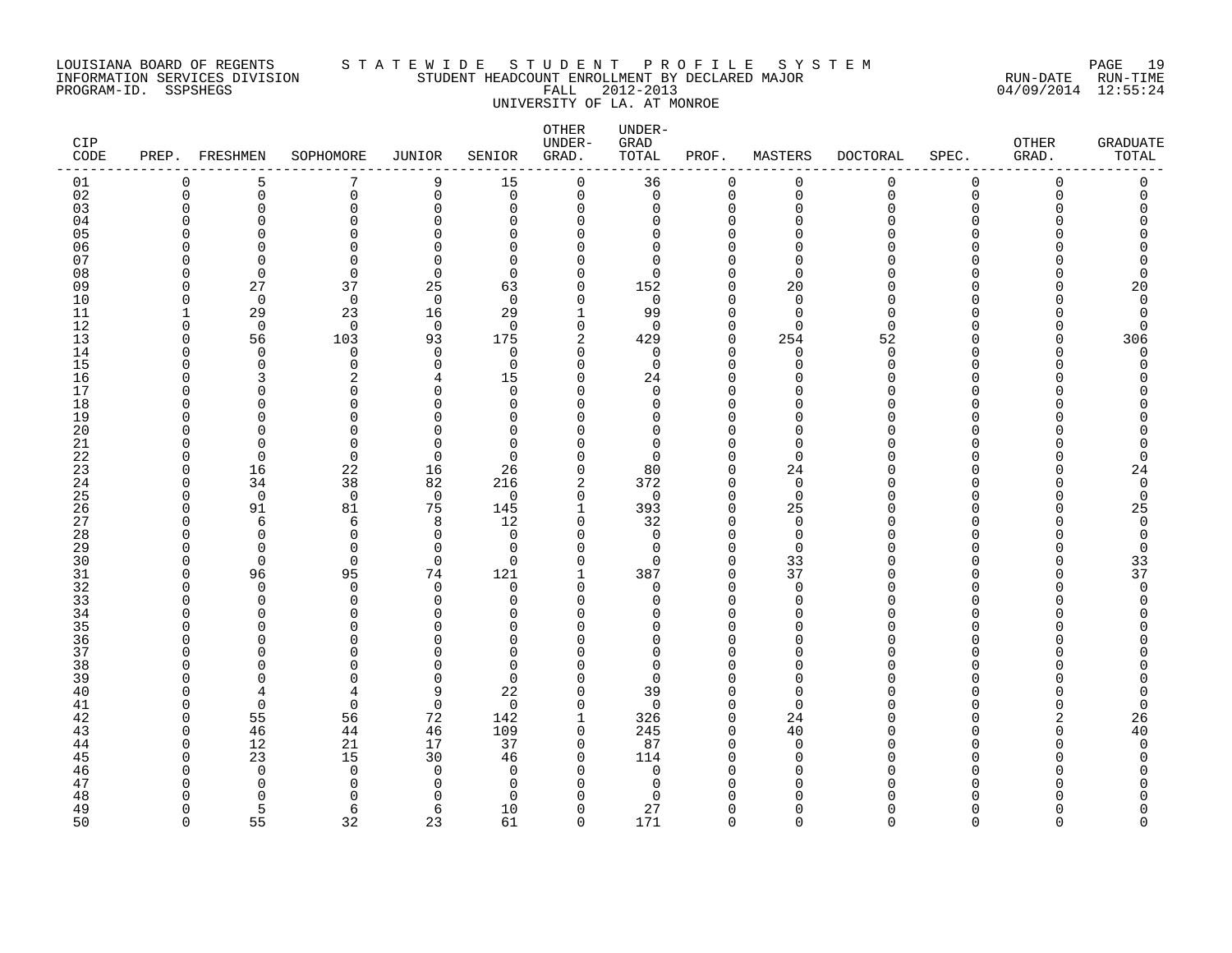### LOUISIANA BOARD OF REGENTS S T A T E W I D E S T U D E N T P R O F I L E S Y S T E M PAGE 20 INFORMATION SERVICES DIVISION STUDENT HEADCOUNT ENROLLMENT BY DECLARED MAJOR RUN-DATE RUN-TIME UNIVERSITY OF LA. AT MONROE

### OTHER UNDER-CIP UNDER- GRAD OTHER GRADUATE CODE PREP. FRESHMEN SOPHOMORE JUNIOR SENIOR GRAD. TOTAL PROF. MASTERS DOCTORAL SPEC. GRAD. TOTAL ------------------------------------------------------------------------------------------------------------------------------------ 51 1 472 426 330 626 0 1,855 318 119 109 0 0 546 52 0 155 168 164 352 5 844 0 77 0 0 0 77 53 0 0 0 0 0 0 0 0 0 0 0 0 0 54 0 3 11 23 41 0 78 0 21 0 0 0 21 55 0 0 0 0 0 0 0 0 0 0 0 0 0 56 0 0 0 0 0 0 0 0 0 0 0 0 0 57 0 0 0 0 0 0 0 0 0 0 0 0 0 58 0 0 0 0 0 0 0 0 0 0 0 0 0 59 0 0 0 0 0 0 0 0 0 0 0 0 0 60 0 0 0 0 0 0 0 0 0 0 0 0 0 TR 0 0 0 0 0 0 0 0 0 0 0 0 0 UN 1,363 87 31 5 8 40 1,534 0 12 0 0 57 69 ------- ------- ------- ------- ------- ------- ------- ------- ------- ------- ------- ------- ------- TOTAL 1,365 1,280 1,228 1,127 2,271 53 7,324 318 686 161 0 59 1,224 01 - AGRICULTURE, AGRICULTURE OPERATIONS 19 - FAMILY AND CONSUMER SCIENCES/HUMAN SCI 37 - PERSONAL AWARENESS/SELF-IMPROVEMENT 02 - NOT IN USE AT THIS TIME 20 - NOT IN USE AT THIS TIME 38 - PHILOSOPHY AND RELIGIOUS STUDIES 03 - NATURAL RESOURCES AND CONSERVATION 21 - TECHNOLOGY EDUCATION/INDUSTRIIAL ARTS 39 - THEOLOGY AND RELIGIOUS VOCATIIONS<br>04 - ARCHITECTURE AND RELATED SERVICES 22 - LEGAL PROFESSIONS AND STUDIES 05 - AREA, ETHNIC, CULTURAL, AND GENDER STUDI23 - ENGLISH LANGUAGE AND LITERATURE/LETTERS 41 - SCIENCE TECHNOLOGIES/TECHNICIANS 06 – NOT IN USE AT THIS TIME 24 – LIBERAL ARTS/SCI, GEN STUDIES/HUMANITIES42 – PSYCHOLOGY<br>07 – NOT IN USE AT THIS TIME 25 – LIBRARY SCIENCE 43 – SECURITY AN 08 - NOT IN USE AT THIS TIME 26 - BIOLOGICAL AND BIOMEDICAL SCIENCES 44 - PUBLIC ADMINISTRATION AND SOCIAL SERV 09 - COMMUNICATION, JOURNALISM, AND RELATED 27 - MATHEMATICS AND STATISTICS 45 - SOCIAL SCIENCES 10 - COMMUNICATIONS TECHNOLOGIES/TECHNICIANS 28 - RESERVE OFFICERS TRAINING CORPS (ROTC) 46 - CONSTRUCTION TRADES 11 - COMPUTER AND INFORMATION SCIENCES/SUPP 29 - MILITARY TECHNOLOGIES 47 - MECHANIC AND REPAIR TECHNOLOGIES/TECH 12 - PERSONAL AND CULINARY SERVICES 30 - MULTI/INTERDISCIPLINARY STUDIES 48 - PRECISION PRODUCTION 13 - EDUCATION 31 - PARKS, RECREATION, LEISURE AND FITNESS 49 - TRANSPORTATION AND MATERIALS MOVING 14 - ENGINEERING 32 - BASIC SKILLS 50 - VISUAL AND PERFORMING ARTS 15 - ENGINEERING TECHNOLOGIES/TECHNICIANS 33 - CITIZENSHIP ACTIVITIES 51 - HEALTH PROFESSIONS AND RELATED SCI 16 - FOREIGN LANGUAGES, LITERATURES/LING. 34 - HEALTH-RELATED KNOWLEDGE AND SKILLS 52 - BUSINESS, MGT., MARKETING, AND REL 17 - NOT IN USE AT THIS TIME 35 - INTERPERSONAL AND SOCIAL SKILLS 53 - HIGH SCHOOL/SECONDARY DIPLOMA/CERT. 18 - NOT IN USE AT THIS TIME 36 - LEISURE AND RECREATIONAL ACTIVITIES 54 - HISTORY

TR - UNDERGRAD STUDENTS INTENDING TO TRANSFERUN - UNCOMMITTED TO A MAJOR 60 - RESIDENCY PROGRAMS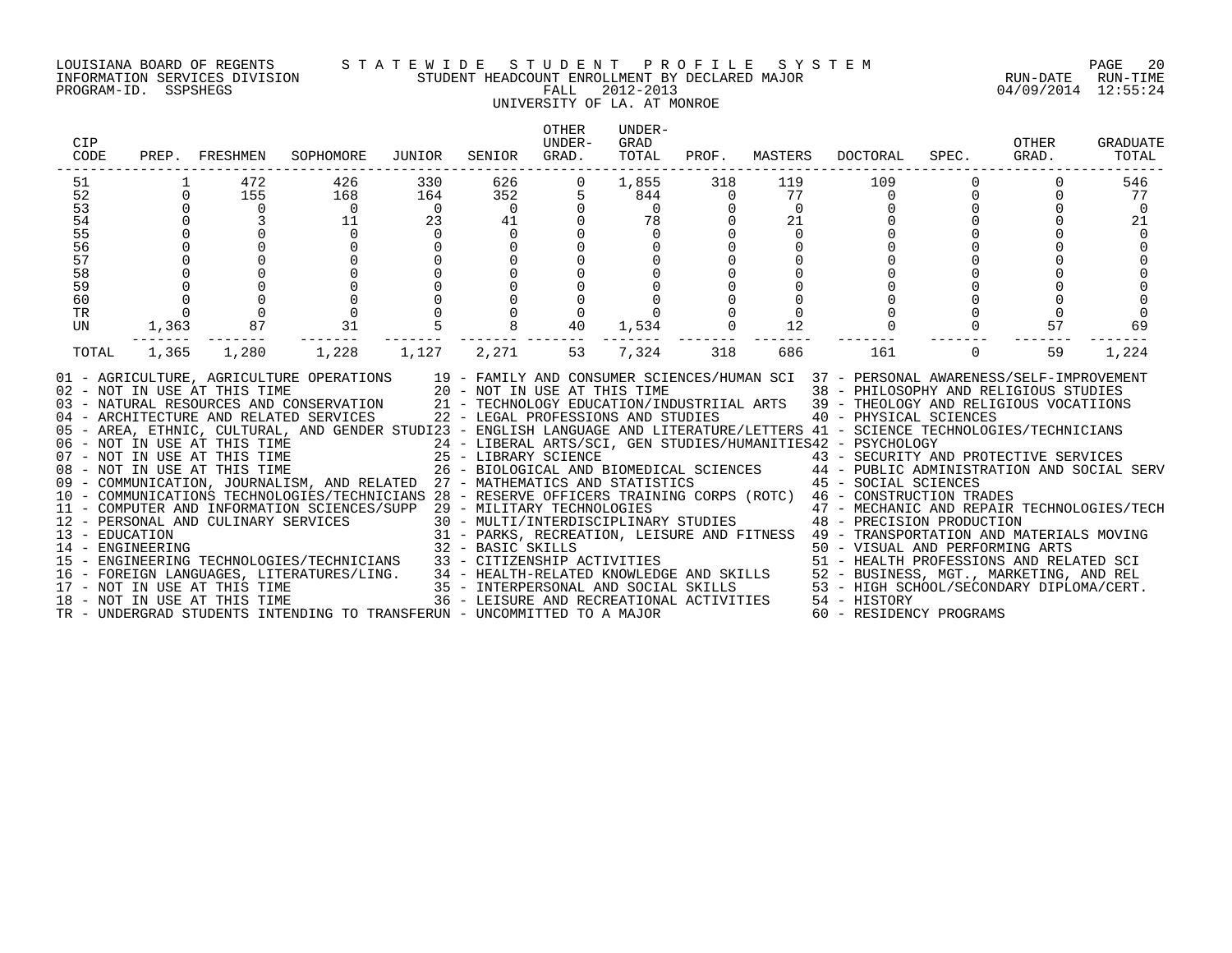### LOUISIANA BOARD OF REGENTS S T A T E W I D E S T U D E N T P R O F I L E S Y S T E M PAGE 21 INFORMATION SERVICES DIVISION STUDENT HEADCOUNT ENROLLMENT BY DECLARED MAJOR RUN-DATE RUN-TIME PROGRAM-ID. SSPSHEGS FALL 2012-2013 04/09/2014 12:55:24 NORTHWESTERN STATE UNIVERSITY

| CIP<br>CODE    |                    | PREP. FRESHMEN       | SOPHOMORE               | <b>JUNIOR</b>        | SENIOR          | OTHER<br>UNDER-<br>GRAD. | UNDER-<br>GRAD<br>TOTAL | PROF.                   | MASTERS              | <b>DOCTORAL</b> | SPEC.                        | OTHER<br>GRAD. | <b>GRADUATE</b><br>TOTAL |
|----------------|--------------------|----------------------|-------------------------|----------------------|-----------------|--------------------------|-------------------------|-------------------------|----------------------|-----------------|------------------------------|----------------|--------------------------|
| 01             | 0                  | 0                    | 0                       | 0                    | $\mathbf 0$     | 0                        | 0                       | $\mathbf 0$             | 0                    | 0               | 0                            | 0              | 0                        |
| 02             | $\mathbf 0$        | 0                    | $\mathbf 0$             | 0                    | $\mathbf 0$     | 0                        | 0                       | $\mathbf 0$             | $\mathbf 0$          | $\mathbf 0$     | $\mathbf 0$                  | 0              | 0                        |
| 03<br>04       | $\Omega$<br>n      | $\mathbf 0$<br>U     | $\mathbf 0$<br>$\Omega$ | $\Omega$<br>O        | $\Omega$<br>∩   | $\Omega$<br>$\Omega$     | 0<br>$\Omega$           | $\mathbf 0$<br>$\Omega$ | $\Omega$<br>n        | O               | $\Omega$<br>U                | Ω              | O                        |
| 0 <sub>5</sub> | C                  | $\Omega$             | $\Omega$                | O                    | $\Omega$        | $\Omega$                 | $\Omega$                | $\Omega$                | n                    |                 | $\Omega$                     |                |                          |
| 06             |                    | U                    | $\Omega$                | ∩                    | O               | O                        | $\Omega$                | $\Omega$                |                      |                 | U                            |                |                          |
| 07             | U                  | $\Omega$             | $\Omega$                | O                    | $\Omega$        | U                        | $\Omega$                | $\Omega$                | n                    |                 | <sup>n</sup>                 |                |                          |
| 08             | n                  | $\mathbf 0$          | $\mathbf 0$             | $\mathbf 0$          | $\Omega$        | $\Omega$                 | 0                       | $\Omega$                | U                    |                 | <sup>n</sup>                 |                |                          |
| 09             | U                  | 31                   | 18                      | 23                   | 25              | $\Omega$                 | 97                      | $\Omega$                | $\Omega$             |                 | <sup>n</sup>                 |                |                          |
| 10             | O                  | $\mathbf 0$          | $\mathbf 0$             | $\mathbf 0$          | $\mathbf 0$     | $\Omega$                 | 0                       | $\Omega$                | $\Omega$             |                 | $\Omega$                     |                |                          |
| 11             | O                  | 60                   | 27                      | 14                   | 39              | 0                        | 140                     | $\Omega$                | $\Omega$             |                 | $\Omega$                     |                | 0                        |
| 12<br>13       | $\cap$<br>$\Omega$ | $\mathbf 0$<br>210   | $\mathbf 0$             | $\mathbf 0$<br>99    | $\Omega$<br>219 | $\Omega$<br>$\Omega$     | 0<br>656                | $\Omega$<br>$\mathbf 0$ | $\Omega$<br>584      |                 | $\Omega$<br>54               | <sup>n</sup>   | 0                        |
| 14             | $\cap$             | $\Omega$             | 128<br>$\mathbf 0$      | $\overline{0}$       | $\Omega$        | $\Omega$                 | 0                       | $\Omega$                | $\Omega$             |                 | $\Omega$                     | ∩              | 638<br>$\Omega$          |
| 15             | O                  | 63                   | 38                      | 34                   | 31              | $\Omega$                 | 166                     | $\Omega$                | $\Omega$             |                 | 0                            |                | 0                        |
| 16             | U                  | $\Omega$             | 0                       | $\mathbf 0$          | 0               | $\Omega$                 | 0                       | $\Omega$                | $\cap$               |                 | $\Omega$                     |                |                          |
| 17             | n                  | $\Omega$             | $\Omega$                | $\Omega$             | $\Omega$        | $\Omega$                 | $\mathbf 0$             | $\Omega$                | ∩                    |                 | U                            |                |                          |
| 18             | O                  | $\Omega$             | $\Omega$                | $\Omega$             | $\Omega$        | $\Omega$                 | $\Omega$                | $\Omega$                | O                    |                 | $\Omega$                     |                |                          |
| 19             | O                  | 14                   | 16                      | 27                   | 72              | $\mathbf 0$              | 129                     | $\Omega$                | O                    |                 | $\Omega$                     |                |                          |
| 20             | U                  | $\Omega$             | $\Omega$                | $\Omega$             | $\Omega$        | $\Omega$                 | 0                       | $\Omega$                | O                    |                 | <sup>n</sup>                 |                |                          |
| 21<br>22       | n<br>O             | $\Omega$<br>$\Omega$ | $\Omega$<br>$\Omega$    | $\Omega$<br>$\Omega$ | 0<br>$\Omega$   | $\Omega$<br>$\Omega$     | 0<br>$\Omega$           | $\Omega$<br>$\Omega$    | $\Omega$<br>$\Omega$ |                 | <sup>n</sup><br><sup>n</sup> |                | 0<br>O                   |
| 23             | O                  | 9                    | 6                       | 8                    | 16              | $\Omega$                 | 39                      | $\Omega$                | 66                   |                 | $\Omega$                     |                | 66                       |
| 24             | $\Omega$           | 256                  | 152                     | 137                  | 305             | 0                        | 850                     | 0                       | $\Omega$             |                 | <sup>n</sup>                 |                | $\Omega$                 |
| 25             | O                  | $\Omega$             | $\mathbf 0$             | $\mathbf 0$          | $\Omega$        | $\Omega$                 | 0                       | $\Omega$                | $\Omega$             |                 | <sup>n</sup>                 |                | O                        |
| 26             | $\Omega$           | 236                  | 95                      | 77                   | 105             | $\mathbf 0$              | 513                     | $\Omega$                | $\Omega$             |                 | <sup>n</sup>                 |                |                          |
| 27             | O                  | 6                    | 3                       | 7                    | ヮ               | $\Omega$                 | 23                      | $\Omega$                | $\Omega$             |                 | <sup>n</sup>                 |                |                          |
| 28             | O                  | $\Omega$             | $\mathbf 0$             | $\mathbf 0$          | $\Omega$        | $\Omega$                 | 0                       | $\Omega$                | $\Omega$             |                 | <sup>n</sup>                 |                |                          |
| 29             | O                  | $\Omega$             | 0                       | $\Omega$             | $\Omega$        | $\Omega$                 | 0                       | $\Omega$                | $\Omega$             |                 | <sup>n</sup>                 |                | O                        |
| 30<br>31       | O<br>O             | 8<br>53              | 5<br>42                 | 4<br>37              | 14<br>49        | $\Omega$<br>$\Omega$     | 31<br>181               | $\Omega$<br>$\Omega$    | $\Omega$<br>84       |                 | U<br><sup>n</sup>            |                | 0<br>84                  |
| 32             | n                  | $\Omega$             | $\mathbf 0$             | $\Omega$             | $\Omega$        | $\Omega$                 | 0                       | $\Omega$                | $\Omega$             |                 | <sup>n</sup>                 |                | $\Omega$                 |
| 33             | U                  | $\Omega$             | 0                       | $\Omega$             | $\Omega$        | $\Omega$                 | $\Omega$                | $\Omega$                | $\Omega$             |                 | <sup>n</sup>                 |                | O                        |
| 34             | U                  | $\Omega$             | $\Omega$                | $\Omega$             | $\Omega$        | $\Omega$                 | $\Omega$                | $\Omega$                | $\cap$               |                 | <sup>n</sup>                 |                |                          |
| 35             | C                  | U                    | ∩                       | ∩                    | ∩               | U                        | U                       | $\Omega$                |                      |                 | U                            |                |                          |
| 36             | U                  | $\Omega$             | $\Omega$                | O                    | ∩               | U                        | $\Omega$                | $\Omega$                | n                    |                 | $\Omega$                     |                |                          |
| 37             | U                  | U                    | $\Omega$                |                      | $\Omega$        | O                        | $\Omega$                | $\Omega$                | O                    |                 | $\Omega$                     |                |                          |
| 38             | U                  | U                    | $\Omega$                | ∩<br>O               | $\Omega$        | Λ                        | $\Omega$                | $\Omega$                | n<br>$\cap$          |                 | <sup>n</sup>                 |                |                          |
| 39<br>40       | U<br>n             | $\Omega$<br>$\Omega$ | $\Omega$<br>3           | $\Omega$             | $\Omega$<br>∩   | $\Omega$<br>U            | $\Omega$<br>3           | $\Omega$<br>$\Omega$    | $\Omega$             |                 | U<br>U                       |                |                          |
| 41             | O                  | $\Omega$             | $\mathbf 0$             | $\Omega$             | ∩               | $\Omega$                 | $\Omega$                | $\Omega$                | $\Omega$             |                 | <sup>n</sup>                 |                | $\Omega$                 |
| 42             | $\Omega$           | 112                  | 97                      | 106                  | 203             | 0                        | 518                     | 0                       | 35                   |                 | <sup>n</sup>                 |                | 35                       |
| 43             | $\Omega$           | 125                  | 82                      | 81                   | 136             | $\Omega$                 | 424                     | $\Omega$                | 17                   |                 | U                            |                | 17                       |
| 44             | O                  | 37                   | 41                      | 43                   | 76              | $\Omega$                 | 197                     | $\Omega$                | $\Omega$             |                 | <sup>n</sup>                 |                | $\Omega$                 |
| 45             | ſ                  | $\Omega$             | $\Omega$                | $\Omega$             | $\Omega$        | $\Omega$                 | $\Omega$                | $\Omega$                | $\Omega$             |                 | <sup>n</sup>                 |                |                          |
| 46             |                    | $\Omega$             | $\mathbf 0$             | $\Omega$             | $\Omega$        | $\Omega$                 | 0                       | $\Omega$                | O                    |                 | $\Omega$                     |                |                          |
| 47             | ſ                  | O                    | $\Omega$                | ∩                    | 0               | Ω                        | <sup>0</sup>            | $\Omega$                | O                    |                 | U                            |                |                          |
| 48<br>49       | U                  | U<br>$\Omega$        | ∩<br>$\Omega$           | O<br>$\Omega$        | ∩<br>$\Omega$   | $\Omega$                 | U<br>$\Omega$           | $\Omega$                | $\Omega$             |                 | $\Omega$                     |                | 0                        |
| 50             | $\cap$             | 76                   | 43                      | 49                   | 72              | $\Omega$                 | 240                     | $\Omega$                | 24                   | $\Omega$        | $\Omega$                     | $\cap$         | 24                       |
|                |                    |                      |                         |                      |                 |                          |                         |                         |                      |                 |                              |                |                          |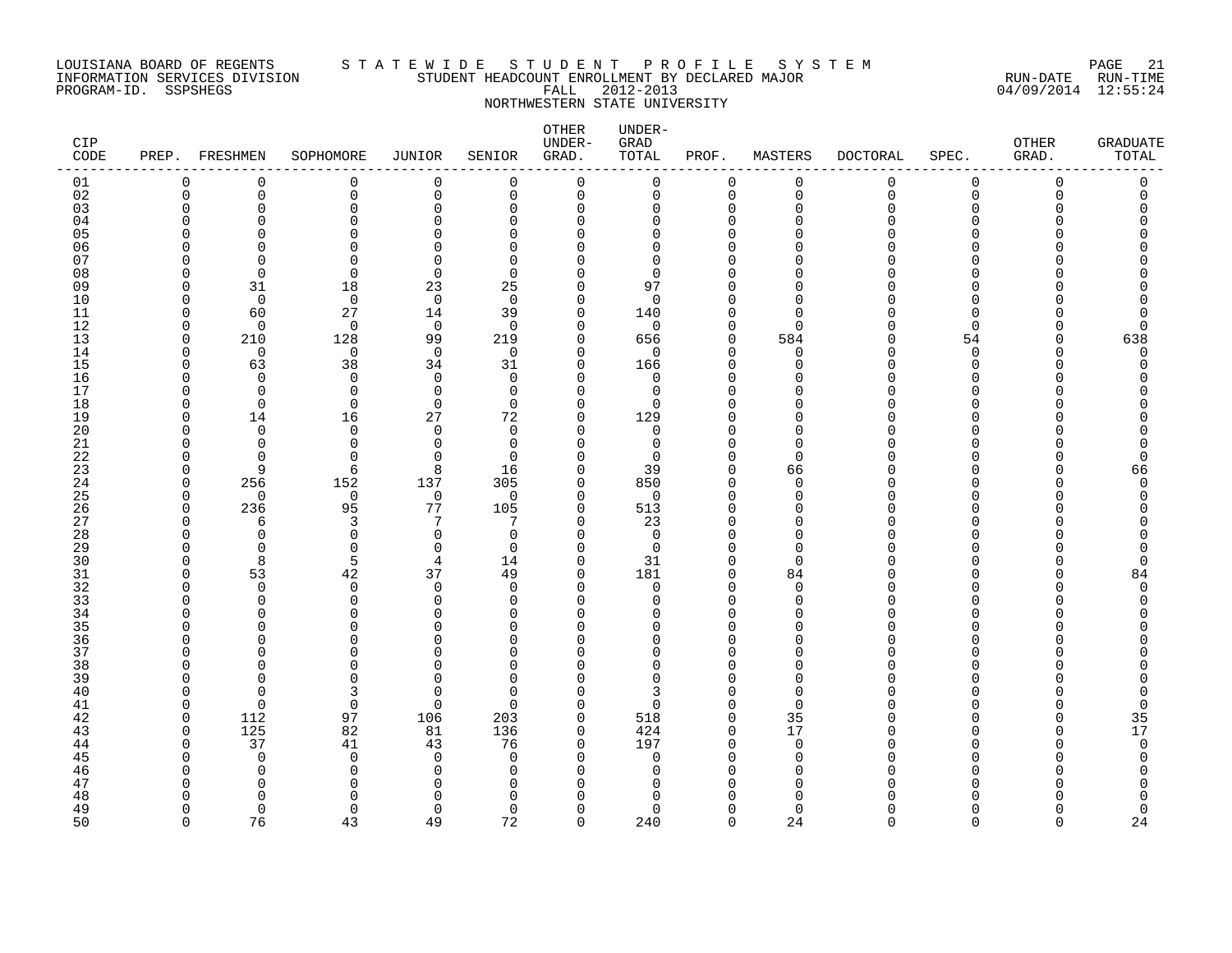#### LOUISIANA BOARD OF REGENTS S T A T E W I D E S T U D E N T P R O F I L E S Y S T E M PAGE 22 INFORMATION SERVICES DIVISION STUDENT HEADCOUNT ENROLLMENT BY DECLARED MAJOR RUN-DATE RUN-TIME

## NORTHWESTERN STATE UNIVERSITY

| CIP<br>CODE                                                          | PREP.                             | FRESHMEN                                                              | SOPHOMORE                                                                                                                                                                                                                                                                                                                                                                                                                                                                                                                                                                                                                                                                                                                                                                                                                                                                                                                                                                                                                                                                                                                                                                                                                                                                                                                                               | JUNIOR                                            | SENIOR                                                                | <b>OTHER</b><br>UNDER-<br>GRAD.     | UNDER-<br>GRAD<br>TOTAL                                  | PROF.                   | MASTERS            | <b>DOCTORAL</b>                                                                                                                                                                                                                                                                                                                                                                                                                              | SPEC.          | OTHER<br>GRAD. | GRADUATE<br>TOTAL     |
|----------------------------------------------------------------------|-----------------------------------|-----------------------------------------------------------------------|---------------------------------------------------------------------------------------------------------------------------------------------------------------------------------------------------------------------------------------------------------------------------------------------------------------------------------------------------------------------------------------------------------------------------------------------------------------------------------------------------------------------------------------------------------------------------------------------------------------------------------------------------------------------------------------------------------------------------------------------------------------------------------------------------------------------------------------------------------------------------------------------------------------------------------------------------------------------------------------------------------------------------------------------------------------------------------------------------------------------------------------------------------------------------------------------------------------------------------------------------------------------------------------------------------------------------------------------------------|---------------------------------------------------|-----------------------------------------------------------------------|-------------------------------------|----------------------------------------------------------|-------------------------|--------------------|----------------------------------------------------------------------------------------------------------------------------------------------------------------------------------------------------------------------------------------------------------------------------------------------------------------------------------------------------------------------------------------------------------------------------------------------|----------------|----------------|-----------------------|
| 51<br>52<br>53<br>54<br>55<br>56<br>57<br>58<br>59<br>60<br>TR<br>UN | $\overline{0}$<br>$\Omega$<br>666 | 646<br>255<br>$\overline{0}$<br>25<br>$\overline{0}$<br>34            | 468<br>173<br>$\overline{0}$<br>19<br>$\mathbf 0$<br>$\mathbf 0$<br>11                                                                                                                                                                                                                                                                                                                                                                                                                                                                                                                                                                                                                                                                                                                                                                                                                                                                                                                                                                                                                                                                                                                                                                                                                                                                                  | 444<br>187<br>$\overline{0}$<br>21<br>$\mathbf 0$ | 836<br>265<br>$\Omega$<br>38<br>$\Omega$<br>10                        | 0<br>$\mathbf{0}$<br>$\overline{0}$ | 2,394<br>880<br>$\overline{0}$<br>103<br>$\Omega$<br>728 | $\Omega$<br>$\mathbf 0$ | 204<br>$\mathbf 0$ | $\mathbf 0$<br>$\mathbf 0$                                                                                                                                                                                                                                                                                                                                                                                                                   | $\overline{0}$ | 0<br>67        | 204<br>$\Omega$<br>67 |
| TOTAL                                                                | $- - -$<br>666                    | 2,256<br>17 - NOT IN USE AT THIS TIME<br>18 - NOT IN USE AT THIS TIME | 1,467<br>01 - AGRICULTURE, AGRICULTURE OPERATIONS 19 - FAMILY AND CONSUMER SCIENCES/HUMAN SCI 37 - PERSONAL AWARENESS/SELF-IMPROVEMENT<br>02 - NOT IN USE AT THIS TIME<br>120 - NOT IN USE AT THIS TIME<br>130 - NATURAL RESOURCES AND CONSERVATION<br>21 - TECHNOLOGY EDUCATION/INDUSTRIIAL ARTS<br>22 - LEGAL PROFESSIONS AND STUDIES<br>22 - LEGAL PROFESSIONS AND STUDIES<br>22<br>05 - AREA, ETHNIC, CULTURAL, AND GENDER STUDI23 - ENGLISH LANGUAGE AND LITERATURE/LETTERS 41 - SCIENCE TECHNOLOGIES/TECHNICIANS<br>06 - NOT IN USE AT THIS TIME<br>07 - NOT IN USE AT THIS TIME<br>08 - NOT IN USE AT THIS TIME<br>09 - COMMUNICATION, JOURNALISM, AND RELATED 27 - MATHEMATICS AND STATISTICS<br>10 - COMMUNICATIONS TECHNOLOGIES/TECHNICIANS 28 - RESERVE OFFICERS TRAINING CORPS (ROTC) 46 - CONSTRUCTION TRADES<br>- SOMEOLING MAND CULINARY SCIENCES/SUPP 29 - MILITARY TECHNOLOGIES<br>12 - PERSONAL AND CULINARY SERVICES 30 - MULTI/INTERDENCIOGIES<br>31 - PARKS, RECREATION, LEISURE AND FITNESS 49 - TRANSFORTATION<br>32 - BASIC SKILLS<br>32 - B<br>15 - ENGINEERING TECHNOLOGIES/TECHNICIANS 33 - CITIZENSHIP ACTIVITIES<br>16 - FOREIGN LANGUAGES, LITERATURES/LING. 34 - HEALTH-RELATED KNOWLEDGE AND SKILLS 52 - BUSINESS, MGT., MARKETING, AND REL<br>TR - UNDERGRAD STUDENTS INTENDING TO TRANSFERUN - UNCOMMITTED TO A MAJOR | ------<br>1,405                                   | -------- -------<br>2,518<br>36 - LEISURE AND RECREATIONAL ACTIVITIES | $\overline{0}$                      | -----<br>8,312                                           | $\Omega$                | 1,014              | $\mathbf 0$<br>24 - LIBERAL ARTS/SCI, GEN STUDIES/HUMANITIES42 - PSYCHOLOGY<br>25 - LIBRARY SCIENCE († 1888)<br>26 - BIOLOGICAL AND BIOMEDICAL SCIENCES († 1848 - PUBLIC ADMINISTRATION AND SOCIAL SERV<br>27 - MATHEMATICS AND STATISTICS († 1848 - SOCIAL SCIENCES)<br>51 - HEALTH PROFESSIONS AND RELATED SCI<br>35 - INTERPERSONAL AND SOCIAL SKILLS 53 - HIGH SCHOOL/SECONDARY DIPLOMA/CERT.<br>54 - HISTORY<br>60 - RESIDENCY PROGRAMS | 54             | 67             | 1,135                 |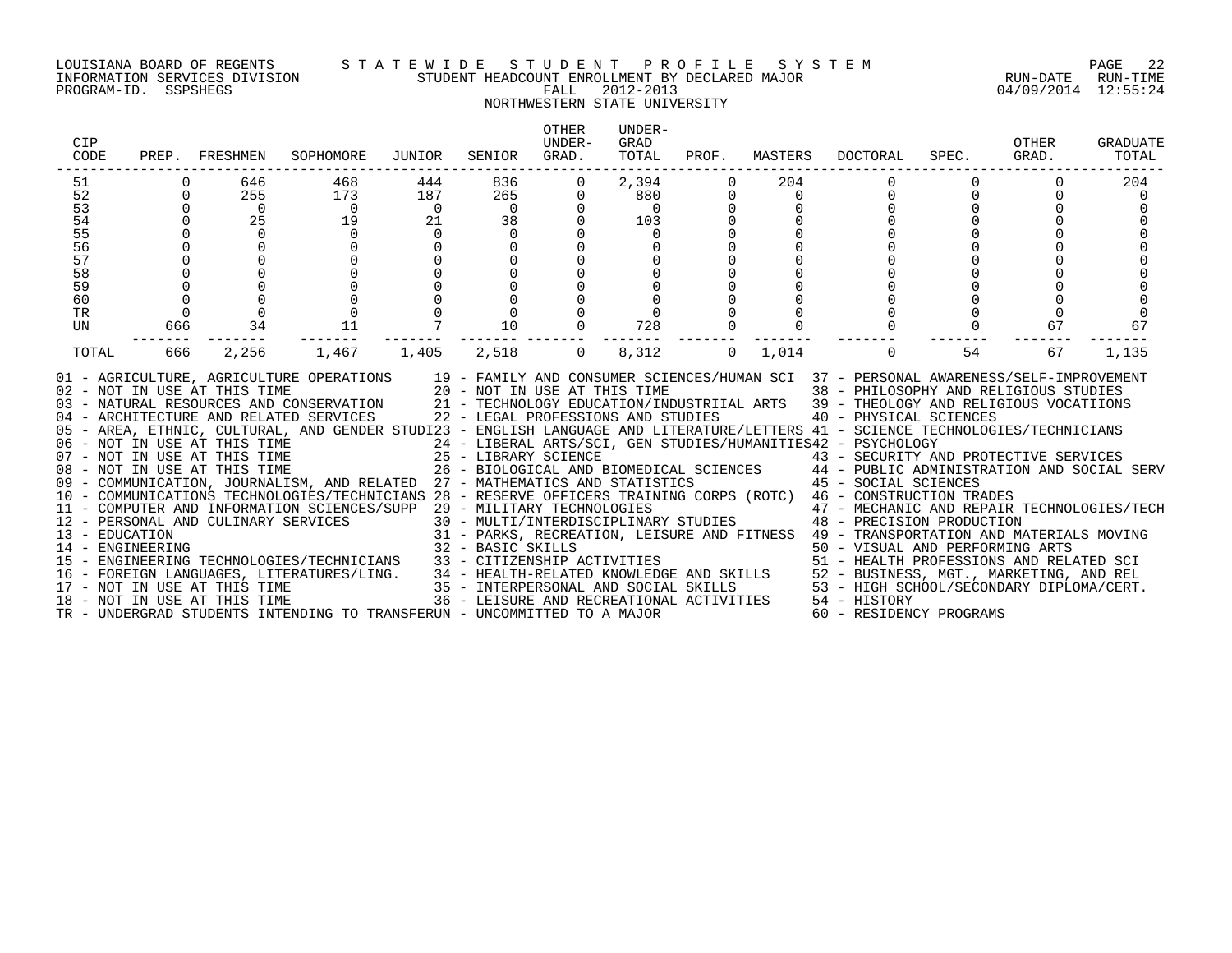### LOUISIANA BOARD OF REGENTS S T A T E W I D E S T U D E N T P R O F I L E S Y S T E M PAGE 23 INFORMATION SERVICES DIVISION STUDENT HEADCOUNT ENROLLMENT BY DECLARED MAJOR RUN-DATE RUN-TIME PROGRAM-ID. SSPSHEGS FALL 2012-2013 04/09/2014 12:55:24 SOUTHEASTERN LA. UNIVERSITY

| CIP<br>$\texttt{CODE}$ | PREP.          | FRESHMEN             | SOPHOMORE            | JUNIOR               | SENIOR        | OTHER<br>UNDER-<br>GRAD. | UNDER-<br>GRAD<br>TOTAL | PROF.                | MASTERS              | <b>DOCTORAL</b> | SPEC.        | OTHER<br>GRAD. | <b>GRADUATE</b><br>TOTAL |
|------------------------|----------------|----------------------|----------------------|----------------------|---------------|--------------------------|-------------------------|----------------------|----------------------|-----------------|--------------|----------------|--------------------------|
| 01                     | $\Omega$       | $\mathbf 0$          | 0                    | 0                    | $\mathbf 0$   | $\mathbf 0$              | 0                       | 0                    | 0                    | 0               | 0            | 0              | 0                        |
| 02                     | $\mathbf 0$    | $\Omega$             | $\mathbf 0$          | $\mathbf 0$          | $\mathbf 0$   | $\mathbf 0$              | 0                       | $\mathbf 0$          | $\mathbf 0$          | $\Omega$        | $\mathbf 0$  | $\Omega$       | 0                        |
| 03                     | O              | $\Omega$             | $\Omega$             | $\Omega$             | $\Omega$      | $\Omega$                 | $\Omega$                | $\Omega$             | $\Omega$             |                 | $\Omega$     |                |                          |
| 04                     | O              | U<br>U               | $\Omega$             |                      | ∩             | $\Omega$                 | $\Omega$                | $\Omega$             | ∩                    |                 | <sup>n</sup> |                |                          |
| 05<br>06               |                |                      | $\Omega$<br>$\Omega$ |                      | O<br>∩        | 0<br>Ω                   | U<br>$\Omega$           | $\Omega$<br>$\Omega$ |                      |                 | $\Omega$     |                |                          |
| 07                     | U              | $\cap$               | $\Omega$             |                      | ∩             | Λ                        | <sup>n</sup>            | $\Omega$             | n                    |                 |              |                |                          |
| 08                     | n              | $\Omega$             | $\Omega$             | 0                    | ∩             | $\Omega$                 | <sup>n</sup>            | $\Omega$             | $\Omega$             |                 |              |                | O                        |
| 09                     | $\Omega$       | 106                  | 59                   | 81                   | 104           | $\Omega$                 | 350                     | $\Omega$             | 23                   |                 |              |                | 23                       |
| 10                     | O              | $\Omega$             | $\mathbf 0$          | $\mathbf 0$          | $\mathbf 0$   | $\Omega$                 | 0                       | $\Omega$             | $\Omega$             |                 | <sup>n</sup> |                | $\overline{0}$           |
| 11                     | 4              | 111                  | 57                   | 50                   | 92            | 1                        | 315                     | $\Omega$             | $\Omega$             |                 | $\cap$       |                | $\mathbf 0$              |
| 12                     | $\mathbf 0$    | $\mathbf 0$          | $\mathbf 0$          | $\mathbf 0$          | $\Omega$      | 0                        | $\Omega$                | $\Omega$             | $\Omega$             | U               |              |                | $\mathbf 0$              |
| 13                     | 2              | 539                  | 433                  | 380                  | 685           | 0                        | 2,039                   | $\mathbf 0$          | 503                  | 73              | U            |                | 576                      |
| 14                     | 0              | 0                    | $\mathbf 0$          | 0                    | $\Omega$      | $\Omega$                 | $\Omega$                | $\Omega$             | $\Omega$             | $\Omega$        | U            |                | 0                        |
| 15                     | $\overline{2}$ | 216                  | 106                  | 126                  | 163           | 1                        | 614                     | $\Omega$             | $\cap$               | Λ               | <sup>n</sup> |                | O                        |
| 16                     | O              |                      | 3                    | 10                   | 15            | $\Omega$                 | 35                      | $\Omega$             | n                    |                 | U            |                |                          |
| 17                     | n              | $\Omega$             | $\mathbf 0$          | $\Omega$             | $\Omega$      | ∩                        | $\Omega$                |                      |                      |                 |              |                |                          |
| 18                     | O              | $\Omega$             | $\Omega$             | $\mathbf 0$          | $\Omega$      | $\Omega$                 | $\Omega$                |                      |                      |                 | U            |                |                          |
| 19                     |                | 29                   | 43                   | 47                   | 90            | $\Omega$                 | 210                     | $\Omega$             | n                    |                 | U            |                |                          |
| 20                     |                | $\Omega$             | $\mathbf 0$          | $\Omega$             | $\Omega$      | $\Omega$                 | 0                       |                      | n                    |                 | U<br>n       |                |                          |
| 21<br>22               | n<br>n         | $\Omega$<br>$\Omega$ | 0<br>$\Omega$        | $\Omega$<br>$\Omega$ | 0<br>$\Omega$ | $\Omega$<br>$\Omega$     | 0<br>$\Omega$           | $\Omega$<br>$\Omega$ | $\Omega$<br>$\Omega$ |                 |              |                | O                        |
| 23                     | $\Omega$       | 36                   | 40                   | 40                   | 58            | 2                        | 176                     | $\Omega$             | 47                   |                 | <sup>n</sup> |                | 47                       |
| 24                     |                | 147                  | 124                  | 167                  | 329           | 0                        | 768                     | 0                    | $\mathbf 0$          |                 | U            |                | $\mathbf 0$              |
| 25                     | $\Omega$       | $\Omega$             | $\Omega$             | $\mathbf 0$          | $\Omega$      | $\Omega$                 | $\mathbf 0$             | $\Omega$             | $\Omega$             |                 |              |                | $\mathbf 0$              |
| 26                     | 9              | 238                  | 158                  | 136                  | 191           | 1                        | 733                     | $\mathbf 0$          | 26                   |                 | U            |                | 26                       |
| 27                     |                | 23                   | 20                   | 18                   | 34            | $\Omega$                 | 96                      | $\Omega$             | $\Omega$             |                 | ∩            |                | $\Omega$                 |
| 28                     | O              | $\Omega$             | $\mathbf 0$          | $\Omega$             | 0             | $\Omega$                 | $\mathbf 0$             | $\Omega$             | $\mathbf 0$          |                 | <sup>0</sup> |                | $\Omega$                 |
| 29                     | n              | $\Omega$             | $\mathbf 0$          | $\Omega$             | $\Omega$      | O                        | 0                       | $\Omega$             | $\Omega$             |                 | n            |                | $\Omega$                 |
| 30                     | O              | $\Omega$             | $\Omega$             | $\Omega$             | $\Omega$      | $\Omega$                 | $\Omega$                | $\Omega$             | 24                   |                 | U            |                | 24                       |
| 31                     | O              | 38                   | 22                   | 20                   | 29            | $\Omega$                 | 109                     | $\Omega$             | $\Omega$             |                 | n            |                | $\Omega$                 |
| 32                     | n              | $\Omega$             | $\Omega$             | $\Omega$             | ∩             | $\Omega$                 | $\Omega$                | $\Omega$             | $\Omega$             |                 | n            |                |                          |
| 33                     | U              | $\Omega$             | $\Omega$             | $\Omega$             | $\Omega$      | $\Omega$                 | $\Omega$                | $\Omega$             | $\cap$               |                 | <sup>n</sup> |                |                          |
| 34                     | ∩              | U                    | $\Omega$             |                      | ∩             | $\Omega$                 | U                       | $\Omega$             | ∩                    |                 | ∩            |                |                          |
| 35                     |                | U                    | $\Omega$             |                      | $\Omega$      |                          | U                       | $\Omega$             |                      |                 | n            |                |                          |
| 36<br>37               | U              | U<br>U               | $\Omega$<br>$\Omega$ | ∩                    | O<br>$\Omega$ | U<br>U                   | $\Omega$<br>$\Omega$    | $\Omega$<br>$\Omega$ | n<br>O               |                 |              |                |                          |
| 38                     | C              | $\cap$               | $\Omega$             | C                    | ∩             |                          | $\Omega$                | $\Omega$             |                      |                 |              |                |                          |
| 39                     | O              | $\Omega$             | $\Omega$             | $\Omega$             | ∩             | $\Omega$                 | $\Omega$                | $\Omega$             | O                    |                 |              |                |                          |
| 40                     | 5              | 135                  | 58                   | 33                   | 34            |                          | 266                     | $\Omega$             | $\Omega$             |                 |              |                |                          |
| 41                     | $\Omega$       | $\Omega$             | $\Omega$             | $\mathbf 0$          | $\Omega$      | $\Omega$                 | $\Omega$                | $\Omega$             | $\Omega$             |                 | n            |                | U                        |
| 42                     |                | 161                  | 103                  | 104                  | 147           | $\mathbf 0$              | 516                     | $\Omega$             | 28                   |                 | <sup>n</sup> |                | 28                       |
| 43                     | $\Omega$       | 153                  | 116                  | 113                  | 111           | $\mathbf 0$              | 493                     | $\Omega$             | $\mathbf 0$          |                 | U            |                | $\mathbf 0$              |
| 44                     | O              | 38                   | 49                   | 54                   | 92            | 0                        | 233                     | $\mathbf 0$          | $\Omega$             |                 | n            |                | 0                        |
| 45                     | ſ              | 40                   | 40                   | 37                   | 64            | 1                        | 182                     | $\Omega$             | 35                   |                 |              |                | 35                       |
| 46                     |                | $\Omega$             | $\Omega$             | $\Omega$             | $\Omega$      | $\Omega$                 | $\Omega$                | $\Omega$             | $\Omega$             |                 |              |                | $\mathbf 0$              |
| 47                     |                | U                    | $\Omega$             |                      | $\Omega$      |                          | $\Omega$                | ∩                    | $\Omega$             |                 |              |                | 0                        |
| 48                     |                | $\cap$               | $\Omega$             |                      | $\Omega$      |                          | U                       |                      | $\cap$               |                 |              |                | O                        |
| 49                     | U              | $\Omega$             | $\Omega$             | $\Omega$             | $\Omega$      | $\Omega$                 | $\Omega$                | $\Omega$             | $\Omega$             |                 |              |                | 0                        |
| 50                     | $\Lambda$      | 184                  | 115                  | 82                   | 141           | $\cap$                   | 526                     | $\cap$               | 14                   |                 |              |                | 14                       |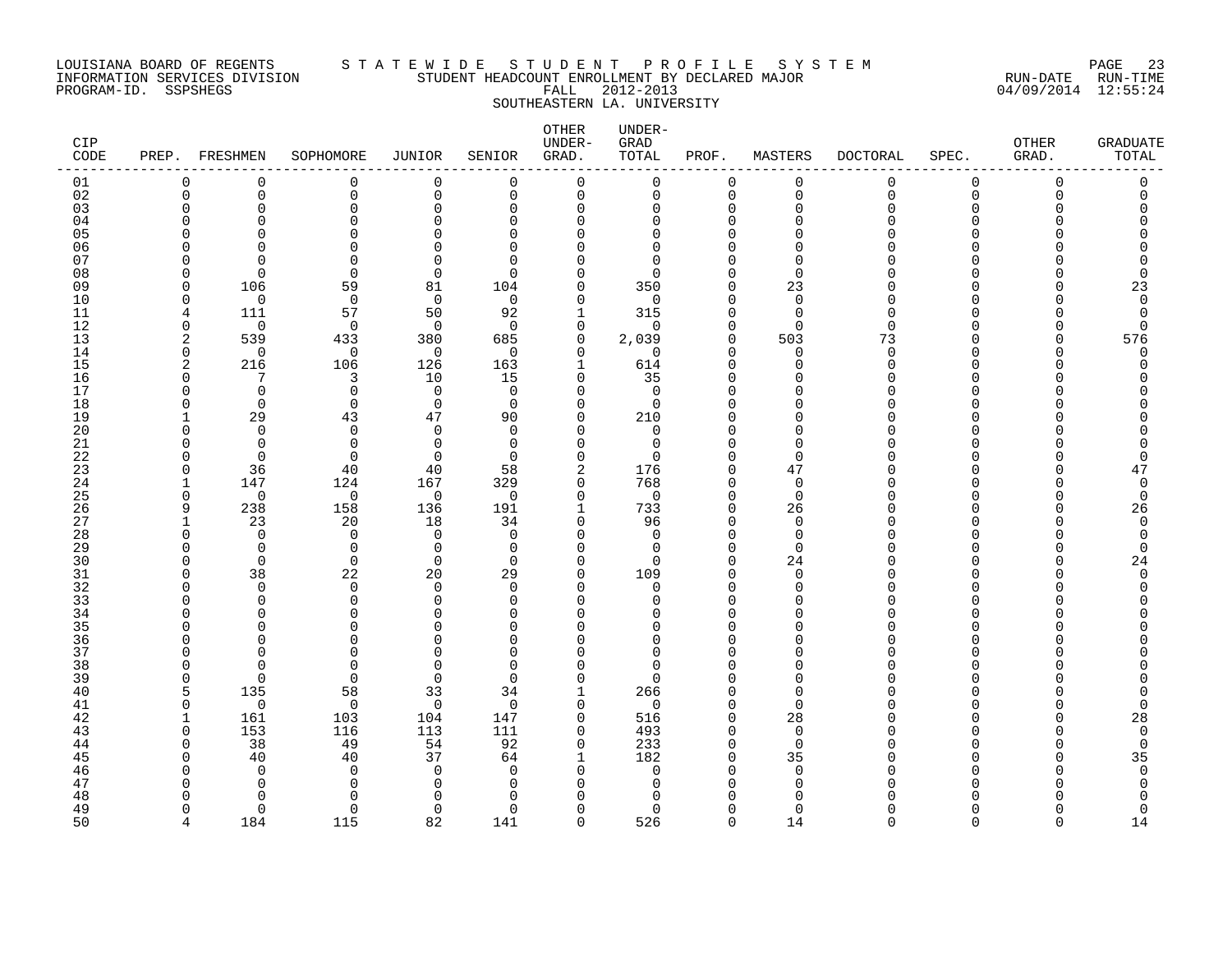#### LOUISIANA BOARD OF REGENTS S T A T E W I D E S T U D E N T P R O F I L E S Y S T E M PAGE 24 INFORMATION SERVICES DIVISION STUDENT HEADCOUNT ENROLLMENT BY DECLARED MAJOR RUN-DATE RUN-TIME

## SOUTHEASTERN LA. UNIVERSITY

| <b>CIP</b><br>CODE                                             |                | PREP. FRESHMEN                                                          | SOPHOMORE                                                                                                                                                                                                                                                                                                                                                                                                                                                                                                                                                                                                                                                                                                                                                                                                                                                                                                                                                                                                                                                                                                                                                                                                                                                                                                                                                                                                                                    | JUNIOR                                                           | SENIOR                                                                                                                           | OTHER<br>UNDER-<br>GRAD.                                         | UNDER-<br>GRAD<br>TOTAL                                                 | PROF.          | MASTERS                                                          | DOCTORAL                                                                                                                                                                                                                                                | SPEC.                                                            | OTHER<br>GRAD. | GRADUATE<br>TOTAL              |
|----------------------------------------------------------------|----------------|-------------------------------------------------------------------------|----------------------------------------------------------------------------------------------------------------------------------------------------------------------------------------------------------------------------------------------------------------------------------------------------------------------------------------------------------------------------------------------------------------------------------------------------------------------------------------------------------------------------------------------------------------------------------------------------------------------------------------------------------------------------------------------------------------------------------------------------------------------------------------------------------------------------------------------------------------------------------------------------------------------------------------------------------------------------------------------------------------------------------------------------------------------------------------------------------------------------------------------------------------------------------------------------------------------------------------------------------------------------------------------------------------------------------------------------------------------------------------------------------------------------------------------|------------------------------------------------------------------|----------------------------------------------------------------------------------------------------------------------------------|------------------------------------------------------------------|-------------------------------------------------------------------------|----------------|------------------------------------------------------------------|---------------------------------------------------------------------------------------------------------------------------------------------------------------------------------------------------------------------------------------------------------|------------------------------------------------------------------|----------------|--------------------------------|
| 51<br>52<br>53<br>54<br>55<br>56<br>57<br>58<br>59<br>60<br>TR | 7 <sup>7</sup> | 694<br>450<br>$\overline{0}$<br>$\overline{24}$<br>$\Omega$<br>$\Omega$ | 414<br>389<br>$\begin{array}{c}0\\43\end{array}$<br>$\Omega$<br>$\Omega$<br>$\begin{smallmatrix}0\0\0\21\end{smallmatrix}$                                                                                                                                                                                                                                                                                                                                                                                                                                                                                                                                                                                                                                                                                                                                                                                                                                                                                                                                                                                                                                                                                                                                                                                                                                                                                                                   | 342<br>458<br>$\begin{array}{c} 0 \\ 51 \end{array}$<br>$\Omega$ | 654<br>$\begin{array}{r} 776 \\ 0 \\ 63 \end{array}$<br>$\Omega$<br>$\overline{0}$<br>$\mathsf{O}$<br>$\overline{0}$<br>$\Omega$ | $\overline{a}$<br>$4\overline{ }$<br>$\mathsf{O}$<br>$\mathbf 0$ | 2,113<br>$2,084$<br>0<br>181<br>$\overline{0}$<br>181<br>$\overline{0}$ | $\overline{0}$ | 202<br>110<br>$\begin{array}{c} 0 \\ 53 \end{array}$<br>$\Omega$ |                                                                                                                                                                                                                                                         | $\begin{bmatrix} 0 \\ 0 \\ 0 \end{bmatrix}$<br>$0 \qquad \qquad$ |                | 202<br>110<br>$\bigcirc$<br>53 |
| UN<br>TOTAL                                                    | 1,875<br>1,919 | 276<br>3,645                                                            | 2,413                                                                                                                                                                                                                                                                                                                                                                                                                                                                                                                                                                                                                                                                                                                                                                                                                                                                                                                                                                                                                                                                                                                                                                                                                                                                                                                                                                                                                                        | 2,350                                                            | 16<br>3,888                                                                                                                      | 12<br>25                                                         | 2,201<br>14,240                                                         |                | $0 \quad 1,065$                                                  | 73                                                                                                                                                                                                                                                      | $\overline{0}$                                                   | 224<br>224     | 224<br>1,362                   |
|                                                                |                | 08 - NOT IN USE AT THIS TIME<br>18 - NOT IN USE AT THIS TIME            | 01 - AGRICULTURE, AGRICULTURE OPERATIONS 19 - FAMILY AND CONSUMER SCIENCES/HUMAN SCI 37 - PERSONAL AWARENESS/SELF-IMPROVEMENT 102 - NOT IN USE AT THIS TIME 38 - PHILOSOPHY AND RELIGIOUS STUDIES<br>103 - NATURAL RESOURCES AND<br>05 - AREA, ETHNIC, CULTURAL, AND GENDER STUDI23 - ENGLISH LANGUAGE AND LITERATURE/LETTERS 41 - SCIENCE TECHNOLOGIES/TECHNICIANS<br>06 - NOT IN USE AT THIS TIME                          24 - LIBERAL ARTS/SCI, GEN STUDIES/HUMANITIES42 - PSYCHOLOGY<br>07 - NOT IN USE AT THIS TIME                   25 - LIBRARY SCIENCE                      43 - SECURITY AN<br>09 - COMMUNICATION, JOURNALISM, AND RELATED 27 - MATHEMATICS AND STATISTICS<br>10 - COMMUNICATIONS TECHNOLOGIES/TECHNICIANS 28 - RESERVE OFFICERS TRAINING CORPS (ROTC) 46 - CONSTRUCTION TRADES<br>- CONSTRUCTION TRADES<br>12 - PERSONAL AND CULINARY SERVICES 30 - MULTI/INTERPOLOGIES<br>30 - MULTI/INTERPOLOGIES<br>31 - PARKS, RECREATION, LEISURE AND FITNESS 49 - TRANSFORDUCTION<br>32 - BASIC SKILLS<br>32 - BASIC SKILLS<br>32 - BA<br>14 - ENGINEERING TECHNOLOGIES/TECHNICIANS 32 - BASIC SKILLS<br>15 - ENGINEERING TECHNOLOGIES/TECHNICIANS 33 - CITIZENSHIP ACTIVITIES 50 - VISUAL AND PERFORMING ARTS<br>16 - FOREIGN LANGUAGES, LITERATURES/LING. 34 - HEALTH-RELATE<br>17 - NOT IN USE AT THIS TIME<br>18 - NOT IN USE AT THIS TIME<br>TR - UNDERGRAD STUDENTS INTENDING TO TRANSFERUN - UNCOMMITTED TO A MAJOR |                                                                  |                                                                                                                                  |                                                                  |                                                                         |                |                                                                  | 25 - LIBRARY SCIENCE<br>26 - BIOLOGICAL AND BIOMEDICAL SCIENCES<br>26 - BIOLOGICAL AND BIOMEDICAL SCIENCES<br>27 - MATHEMATICS AND STATISTICS (45 - SOCIAL SCIENCES<br>36 - LEISURE AND RECREATIONAL ACTIVITIES 54 - HISTORY<br>60 - RESIDENCY PROGRAMS |                                                                  |                |                                |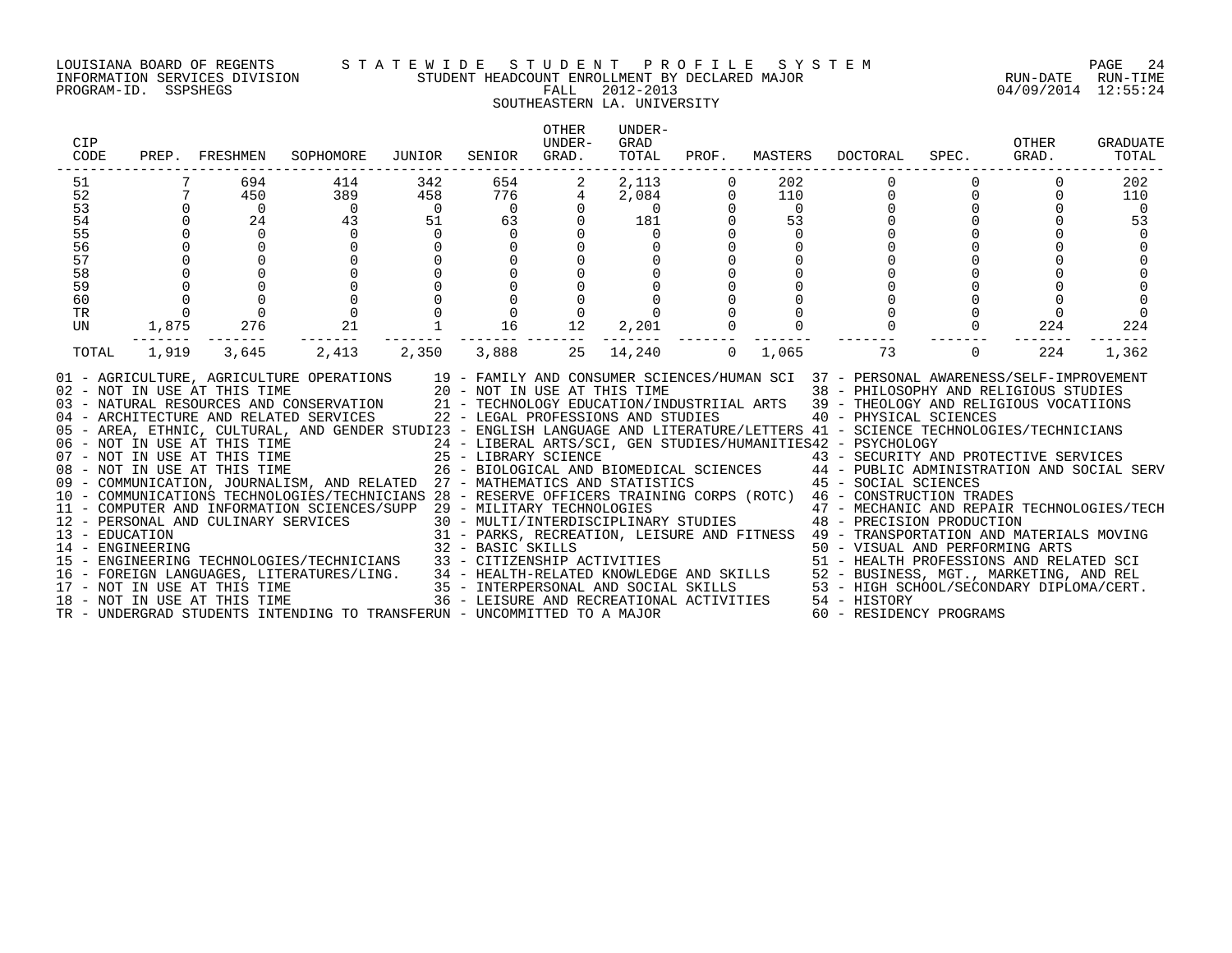### LOUISIANA BOARD OF REGENTS STATEWIDE STUDE NT PROFILE SYSTEM<br>TNFORMATION SERVICES DIVISION STUDENT HEADCOUNT ENROLLMENT BY DECLARED MAJOR INFORMATION SERVICES DIVISION STUDENT HEADCOUNT ENROLLMENT BY DECLARED MAJOR RUN-DATE RUN-TIME PROGRAM-ID. SSPSHEGS FALL 2012-2013 04/09/2014 12:55:24 UNIVERSITY OF LA. AT LAFAYETTE

### OTHER UNDER-CIP UNDER- GRAD OTHER GRADUATE CODE PREP. FRESHMEN SOPHOMORE JUNIOR SENIOR GRAD. TOTAL PROF. MASTERS DOCTORAL SPEC. GRAD. TOTAL ------------------------------------------------------------------------------------------------------------------------------------ 01 0 0 4 23 29 0 56 0 0 0 0 0 0 02 0 0 0 0 0 0 0 0 0 0 0 0 0 03 0 13 16 10 32 0 71 0 0 0 0 0 0 04 0 90 47 40 96 0 273 0 46 0 0 0 46 05 0 0 0 0 0 0 0 0 3 12 0 0 15 06 0 0 0 0 0 0 0 0 0 0 0 0 0 07 0 0 0 0 0 0 0 0 0 0 0 0 0 08 0 0 0 0 0 0 0 0 0 0 0 0 0 09 0 115 130 103 140 0 488 0 49 0 0 0 49 10 0 0 0 0 0 0 0 0 0 0 0 0 0 11 0 159 104 79 94 0 436 0 62 36 0 0 98 12 0 0 0 0 0 0 0 0 0 0 0 0 0 13 0 526 469 432 683 1 2,111 0 216 55 0 12 283 14 0 594 288 271 420 1 1,574 0 136 32 0 0 168 15 0 65 76 91 140 0 372 0 0 0 0 0 0 16 0 15 11 12 19 0 57 0 11 0 0 0 11 17 0 0 0 0 0 0 0 0 0 0 0 0 0 18 0 0 0 0 0 0 0 0 0 0 0 0 0 19 0 36 43 41 81 1 202 0 0 0 0 0 0 20 0 0 0 0 0 0 0 0 0 0 0 0 0 21 0 0 0 0 0 0 0 0 0 0 0 0 0 22 0 0 0 0 0 0 0 0 0 0 0 0 0 23 0 28 33 37 63 0 161 0 65 46 0 0 111 24 0 33 86 164 404 1 688 0 0 0 0 0 0 25 0 0 0 0 0 0 0 0 0 0 0 0 0 0 0 26 0 296 151 116 173 0 736 0 44 24 0 0 68 27 0 4 5 5 26 0 40 0 16 20 0 0 36 28 0 0 0 0 0 0 0 0 0 0 0 0 0 29 0 0 0 0 0 0 0 0 0 0 0 0 0 30 0 0 0 0 0 0 0 0 0 10 0 0 10 31 0 0 0 0 0 0 0 0 0 0 0 0 0 32 0 0 0 0 0 0 0 0 0 0 0 0 0 33 0 0 0 0 0 0 0 0 0 0 0 0 0 34 0 0 0 0 0 0 0 0 0 0 0 0 0 35 0 0 0 0 0 0 0 0 0 0 0 0 0 36 0 0 0 0 0 0 0 0 0 0 0 0 0 37 0 0 0 0 0 0 0 0 0 0 0 0 0 38 0 0 0 0 2 0 2 0 0 0 0 0 0 39 0 0 0 0 0 0 0 0 0 0 0 0 0 40 0 42 35 27 69 0 173 0 55 0 0 0 55 41 0 0 0 0 0 0 0 0 0 0 0 0 0 0 0 42 0 202 114 126 139 0 581 0 40 0 0 0 40 43 0 102 80 84 95 0 361 0 0 0 0 0 0 44 0 0 0 0 0 0 0 0 0 0 0 0 0 0 0 0 45 0 113 89 80 129 0 411 0 0 0 0 0 0 46 0 0 0 0 0 0 0 0 0 0 0 0 0 0 0 0 47 0 0 0 0 0 0 0 0 0 0 0 0 0 0 0 48 0 0 0 0 0 0 0 0 0 0 0 0 0 49 0 0 0 0 0 0 0 0 0 0 0 0 0 0 0 0 50 0 234 140 148 193 0 715 0 21 0 0 0 21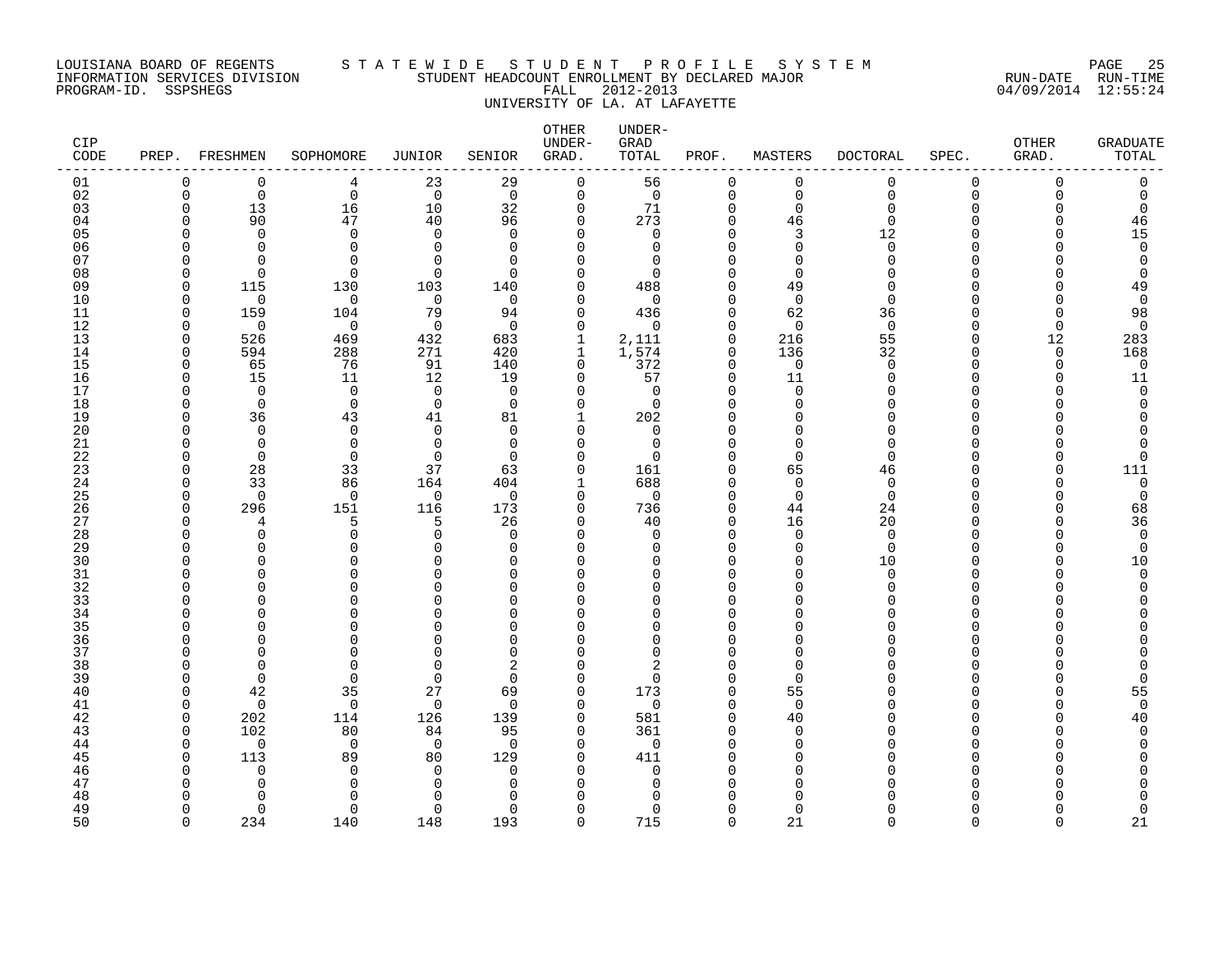### LOUISIANA BOARD OF REGENTS S T A T E W I D E S T U D E N T P R O F I L E S Y S T E M PAGE 26 INFORMATION SERVICES DIVISION STUDENT HEADCOUNT ENROLLMENT BY DECLARED MAJOR RUN-DATE RUN-TIME

# UNIVERSITY OF LA. AT LAFAYETTE

| CIP<br>CODE                                                    | PREP.                | FRESHMEN                                                 | SOPHOMORE                                                                                                                                                                                                                                                                                                                                                                                                                                                                                                                                                                                                                                                                                                                                                                                                                                                                                                                                                                                                                                                                                                                                                                                                                                                                                                                                                                                                                                                                                                                                                                                                                                                     | JUNIOR                                                  | SENIOR                                                                       | <b>OTHER</b><br>UNDER-<br>GRAD. | UNDER-<br>GRAD<br>TOTAL                                       | PROF.                       | MASTERS                                        | <b>DOCTORAL</b>                                                                                                                                                                                                                                                                                   | SPEC.          | OTHER<br>GRAD.        | GRADUATE<br>TOTAL                       |
|----------------------------------------------------------------|----------------------|----------------------------------------------------------|---------------------------------------------------------------------------------------------------------------------------------------------------------------------------------------------------------------------------------------------------------------------------------------------------------------------------------------------------------------------------------------------------------------------------------------------------------------------------------------------------------------------------------------------------------------------------------------------------------------------------------------------------------------------------------------------------------------------------------------------------------------------------------------------------------------------------------------------------------------------------------------------------------------------------------------------------------------------------------------------------------------------------------------------------------------------------------------------------------------------------------------------------------------------------------------------------------------------------------------------------------------------------------------------------------------------------------------------------------------------------------------------------------------------------------------------------------------------------------------------------------------------------------------------------------------------------------------------------------------------------------------------------------------|---------------------------------------------------------|------------------------------------------------------------------------------|---------------------------------|---------------------------------------------------------------|-----------------------------|------------------------------------------------|---------------------------------------------------------------------------------------------------------------------------------------------------------------------------------------------------------------------------------------------------------------------------------------------------|----------------|-----------------------|-----------------------------------------|
| 51<br>52<br>53<br>54<br>55<br>56<br>57<br>58<br>59<br>60<br>TR | $\overline{0}$       | 678<br>521<br>$\overline{0}$<br>26<br>$\mathsf{O}$<br>78 | 387<br>475<br>$\overline{0}$<br>27<br>0<br>40                                                                                                                                                                                                                                                                                                                                                                                                                                                                                                                                                                                                                                                                                                                                                                                                                                                                                                                                                                                                                                                                                                                                                                                                                                                                                                                                                                                                                                                                                                                                                                                                                 | 377<br>456<br>$\overline{0}$<br>35<br>$\mathbf 0$<br>22 | 541<br>761<br>$\overline{0}$<br>59<br>$\overline{0}$<br>$\overline{0}$<br>18 | 0<br>0                          | 1,983<br>2,213<br>$\overline{0}$<br>147<br>$\mathbf 0$<br>159 | $\mathbf 0$<br>$\mathsf{O}$ | 238<br>200<br>$\overline{0}$<br>31<br>$\Omega$ | 20<br>0<br>$\mathbf 0$                                                                                                                                                                                                                                                                            |                |                       | 260<br>200<br>$\overline{0}$<br>31<br>0 |
| UN<br>TOTAL                                                    | 323<br>------<br>323 | 155<br>4,125                                             | 47<br>.<br>2,897                                                                                                                                                                                                                                                                                                                                                                                                                                                                                                                                                                                                                                                                                                                                                                                                                                                                                                                                                                                                                                                                                                                                                                                                                                                                                                                                                                                                                                                                                                                                                                                                                                              | 23<br>2,802                                             | 208<br>------- ---<br>4,614                                                  | 362<br>367                      | 1,118<br>--------<br>15,128                                   | $\mathbf 0$                 | 1,233                                          | 255                                                                                                                                                                                                                                                                                               | $\overline{0}$ | 110<br>-------<br>124 | 110<br>1,612                            |
|                                                                |                      | 18 - NOT IN USE AT THIS TIME                             | 01 - AGRICULTURE, AGRICULTURE OPERATIONS 19 - FAMILY AND CONSUMER SCIENCES/HUMAN SCI 37 - PERSONAL AWARENESS/SELF-IMPROVEMENT<br>02 - NOT IN USE AT THIS TIME 20 - NOT IN USE AT THIS TIME 38 - PHILOSOPHY AND RELIGIOUS STUDIES<br>03 - NATURAL RESOURCES AND CONSERVATION 21 - TECHNOLOGY EDUCATION/INDUSTRIIAL ARTS 39 - THEOLOGY AND RELIGIOUS VOCATIIONS<br>04 -<br>05 - AREA, ETHNIC, CULTURAL, AND GENDER STUDI23 - ENGLISH LANGUAGE AND LITERATURE/LETTERS 41 - SCIENCE TECHNOLOGIES/TECHNICIANS<br>06 - NOT IN USE AT THIS TIME<br>07 - NOT IN USE AT THIS TIME<br>08 - NOT IN USE AT THIS TIME<br>08 - NOT IN USE AT THIS TIME<br>08 - NOT IN USE AT THIS TIME<br>26 - BIOLOGICAL AND E<br>09 - COMMUNICATION, JOURNALISM, AND RELATED 27 - MATHEMATICS AND STATISTICS<br>10 - COMMUNICATIONS TECHNOLOGIES/TECHNICIANS 28 - RESERVE OFFICERS TRAINING CORPS (ROTC) 46 - CONSTRUCTION TRADES<br>$\begin{tabular}{lllllllllll} 12 & -& \textsc{CUT} & \textsc{LUT} & \textsc{LUT} & \textsc{LUT} & \textsc{LUT} & \textsc{LUT} & \textsc{LUT} & \textsc{LUT} & \textsc{LUT} & \textsc{LUT} & \textsc{LUT} & \textsc{LUT} & \textsc{LUT} & \textsc{LUT} & \textsc{LUT} & \textsc{LUT} & \textsc{LUT} & \textsc{LUT} & \textsc{LUT} & \textsc{LUT} & \textsc{LUT} & \textsc{LUT} & \textsc{LUT} & \textsc{LUT} & \textsc{LUT} & \text$<br>16 - FOREIGN LANGUAGES, LITERATURES/LING. 34 - HEALTH-RELATED KNOWLEDGE AND SKILLS 52 - BUSINESS, MGT., MARKETING, AND REL<br>17 - NOT IN USE AT THIS TIME 35 - INTERPERSONAL AND SOCIAL SKILLS 53 - HIGH SCHOOL/SECONDARY DIPLOM<br>TR - UNDERGRAD STUDENTS INTENDING TO TRANSFERUN - UNCOMMITTED TO A MAJOR |                                                         |                                                                              |                                 | 36 - LEISURE AND RECREATIONAL ACTIVITIES                      |                             |                                                | 24 - LIBERAL ARTS/SCI, GEN STUDIES/HUMANITIES42 - PSYCHOLOGY<br>25 - LIBRARY SCIENCE († 1888)<br>26 - BIOLOGICAL AND BIOMEDICAL SCIENCES († 1848 - PUBLIC ADMINISTRATION AND SOCIAL SERV<br>27 - MATHEMATICS AND STATISTICS († 1848 - SOCIAL SCIENCES)<br>54 - HISTORY<br>60 - RESIDENCY PROGRAMS |                |                       |                                         |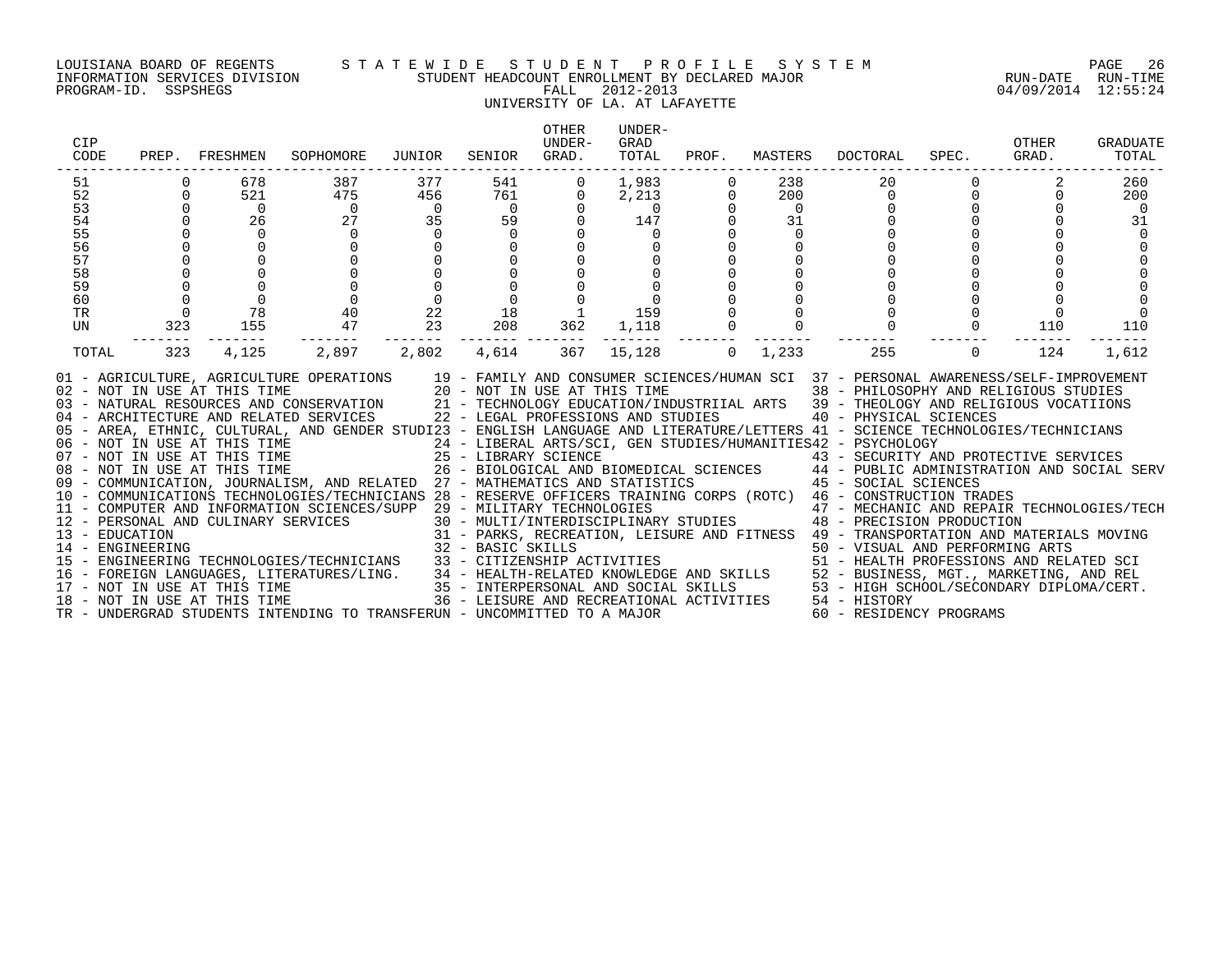### LOUISIANA BOARD OF REGENTS S T A T E W I D E S T U D E N T P R O F I L E S Y S T E M PAGE 27 INFORMATION SERVICES DIVISION STUDENT HEADCOUNT ENROLLMENT BY DECLARED MAJOR RUN-DATE RUN-TIME PROGRAM-ID. SSPSHEGS FALL 2012-2013 04/09/2014 12:55:24 L.S.U. AT ALEXANDRIA

| CIP<br>$\texttt{CODE}$ |             | PREP. FRESHMEN     | SOPHOMORE            | JUNIOR                  | SENIOR               | ${\tt OTHER}$<br>UNDER-<br>GRAD. | UNDER-<br>GRAD<br>TOTAL | PROF.                   | MASTERS        | DOCTORAL    | SPEC.       | OTHER<br>GRAD. | <b>GRADUATE</b><br>TOTAL |
|------------------------|-------------|--------------------|----------------------|-------------------------|----------------------|----------------------------------|-------------------------|-------------------------|----------------|-------------|-------------|----------------|--------------------------|
| 01                     | $\mathbf 0$ | 0                  | 0                    | 0                       | 0                    | $\mathbf 0$                      | $\mathbf 0$             | $\mathbf 0$             | 0              | 0           | 0           | $\mathbf 0$    | 0                        |
| 02                     | $\mathbf 0$ | $\mathbf 0$        | $\mathbf 0$          | $\mathbf 0$             | $\mathbf 0$          | $\mathsf{O}$                     | $\mathsf{O}$            | $\mathbf 0$             | $\overline{0}$ | $\mathbf 0$ | $\mathbf 0$ | $\mathbf 0$    | 0                        |
| 03                     |             | $\Omega$           | $\Omega$             | $\mathbf{0}$            | $\Omega$             | $\mathbf 0$                      | 0                       | $\mathbf 0$             | ∩              |             | $\Omega$    |                | $\Omega$                 |
| 04                     |             | <sup>n</sup>       | $\Omega$             | $\mathbf{0}$            | $\Omega$             | 0                                | 0                       | $\mathbf 0$             |                |             | ∩           |                | Λ                        |
| 05                     |             | U                  | $\Omega$             | $\Omega$                | $\Omega$             | $\mathbf 0$                      | 0                       | $\mathbf 0$             |                |             |             |                |                          |
| 06                     |             | U                  | $\Omega$             | $\Omega$                | $\Omega$             | 0                                | 0                       | $\mathbf 0$             |                |             | ∩           |                |                          |
| 07                     |             | n                  | $\Omega$             | $\Omega$                | $\Omega$             | $\Omega$                         | $\Omega$                | $\Omega$                |                |             | ∩           |                |                          |
| 08<br>09               |             | $\Omega$<br>14     | $\Omega$<br>11       | $\Omega$<br>9           | $\Omega$<br>6        | $\mathbf 0$<br>$\Omega$          | 0<br>40                 | $\Omega$<br>$\Omega$    |                |             |             |                |                          |
| 10                     |             | $\Omega$           | $\Omega$             | $\Omega$                | $\Omega$             | $\Omega$                         | $\Omega$                | $\mathbf 0$             |                |             |             |                |                          |
| 11                     |             | $\Omega$           | $\Omega$             | $\cap$                  | $\Omega$             | $\Omega$                         | $\Omega$                | $\Omega$                |                |             |             |                |                          |
| $12$                   |             | $\Omega$           | $\Omega$             | $\mathbf 0$             | $\Omega$             | $\mathbf 0$                      | 0                       | $\Omega$                |                |             |             |                |                          |
| 13                     |             | 48                 | 30                   | 35                      | 42                   | 0                                | 155                     | 0                       |                |             |             |                |                          |
| 14                     |             | $\Omega$           | $\Omega$             | $\Omega$                | $\Omega$             | $\Omega$                         | $\Omega$                | $\Omega$                |                |             |             |                |                          |
| 15                     |             | $\Omega$           | $\Omega$             | $\Omega$                | $\Omega$             | $\Omega$                         | $\Omega$                | $\Omega$                |                |             |             |                |                          |
| 16                     |             | $\Omega$           | $\Omega$             | $\Omega$                | $\Omega$             | $\mathbf 0$                      | O                       | $\Omega$                |                |             |             |                |                          |
| 17                     |             | ∩                  | ∩                    | $\cap$                  | $\Omega$             | $\Omega$                         | 0                       | $\Omega$                |                |             |             |                |                          |
| 18                     |             | ∩                  | U                    | O                       | $\Omega$             | $\Omega$                         | $\Omega$                | $\Omega$                |                |             |             |                |                          |
| 19                     |             |                    | 6                    | O                       | $\Omega$             | $\Omega$                         | 13                      | $\Omega$                |                |             | ∩           |                |                          |
| $20$                   |             | ∩                  | $\Omega$             | O                       | $\Omega$             | $\Omega$                         | $\mathbf 0$             | $\Omega$                |                |             |             |                |                          |
| 21                     |             | $\Omega$           | $\Omega$             | $\Omega$                | $\Omega$             | $\mathbf 0$                      | $\mathbf 0$             | $\mathbf 0$             | ∩              |             |             |                |                          |
| 22                     |             | $\Omega$           | $\Omega$             | $\Omega$                | $\Omega$             | $\Omega$                         | $\Omega$                | $\Omega$                |                |             |             |                |                          |
| 23                     | $\cap$      | 18<br>177          | 15                   | 13                      | 10                   | $\Omega$                         | 56                      | $\mathbf 0$             | n              |             |             |                |                          |
| 24<br>25               | n           | $\overline{0}$     | 53<br>$\mathbf 0$    | 48<br>$\overline{0}$    | 44<br>$\Omega$       | 0<br>$\mathbf 0$                 | 322<br>$\mathbf 0$      | $\mathbf 0$<br>$\Omega$ |                |             |             |                |                          |
| 26                     | $\cap$      | 67                 | 29                   | 16                      | 16                   | $\mathbf 0$                      | 128                     | $\mathbf 0$             | n              |             |             |                |                          |
| 27                     |             | 10                 | 8                    | 8                       | 9                    | $\mathbf 0$                      | 35                      | $\Omega$                | n              |             |             |                |                          |
| 28                     |             | $\Omega$           | 0                    | $\mathbf 0$             | $\Omega$             | $\mathbf 0$                      | $\mathbf 0$             | $\Omega$                |                |             |             |                |                          |
| 29                     |             | $\Omega$           | $\Omega$             | $\Omega$                | $\Omega$             | $\mathbf 0$                      | $\Omega$                | $\Omega$                |                |             |             |                |                          |
| 30                     |             | <sup>n</sup>       | ∩                    | $\cap$                  | $\Omega$             | $\mathbf 0$                      | 0                       | $\Omega$                |                |             |             |                |                          |
| 31                     |             | $\Omega$           | U                    | $\Omega$                | $\Omega$             | $\mathbf 0$                      | O                       | $\Omega$                |                |             |             |                |                          |
| 32                     |             | n                  | U                    | O                       | $\Omega$             | 0                                | O                       | 0                       |                |             | n           |                |                          |
| 33                     |             |                    | U                    | $\cap$                  | $\Omega$             | $\Omega$                         | O                       | $\Omega$                |                |             |             |                |                          |
| 34                     |             | ∩                  | ∩                    | $\Omega$                | $\Omega$             | $\mathbf 0$                      | 0                       | $\mathbf 0$             |                |             | ∩           |                |                          |
| 35                     |             | ∩                  | U                    | $\cap$                  | U                    | $\Omega$                         | O                       | $\Omega$                |                |             |             |                |                          |
| 36                     |             | ∩                  | 0                    | O                       | $\Omega$             | 0                                | 0                       | $\mathbf 0$             | ∩              |             | ∩           |                |                          |
| 37                     |             |                    | U                    | O                       | $\Omega$             | $\Omega$                         | O                       | $\Omega$                |                |             |             |                |                          |
| 38                     |             |                    | U                    | $\cap$                  | $\Omega$             | $\Omega$                         | 0                       | $\Omega$                |                |             |             |                |                          |
| 39                     |             | $\Omega$           | $\Omega$             | $\Omega$                | $\Omega$             | $\mathbf 0$                      | 0                       | $\Omega$                |                |             |             |                |                          |
| 40                     |             | $\cap$<br>$\Omega$ | $\Omega$<br>$\Omega$ | $\Omega$<br>$\mathbf 0$ | $\Omega$<br>$\Omega$ | $\Omega$<br>$\mathbf 0$          | U<br>0                  | $\Omega$<br>$\Omega$    |                |             |             |                |                          |
| 41<br>42               |             | 50                 | 36                   | 34                      | 22                   | 0                                | 142                     | $\Omega$                | ∩              |             |             |                |                          |
| 43                     |             | 39                 | 25                   | 19                      | 18                   | $\mathbf 0$                      | 101                     | $\mathbf 0$             |                |             |             |                |                          |
| 44                     |             | $\Omega$           | $\Omega$             | $\Omega$                | $\Omega$             | $\mathbf 0$                      | $\Omega$                | $\Omega$                |                |             |             |                |                          |
| 45                     |             | $\Omega$           | $\Omega$             | $\Omega$                | $\Omega$             | $\mathbf 0$                      | O                       | $\Omega$                |                |             |             |                |                          |
| 46                     |             | n                  | $\Omega$             | $\Omega$                | $\Omega$             | $\Omega$                         | U                       | $\Omega$                |                |             |             |                |                          |
| 47                     |             |                    | U                    | n                       | $\Omega$             | $\mathbf 0$                      | 0                       | $\Omega$                |                |             |             |                |                          |
| 48                     |             |                    |                      |                         | U                    | ∩                                | U                       | <sup>0</sup>            |                |             |             |                |                          |
| 49                     |             | n                  | U                    | n                       | $\Omega$             | $\Omega$                         | 0                       | $\Omega$                | O              |             | ∩           |                | ი                        |
| 50                     | $\cap$      | U                  | $\Omega$             | $\cap$                  | $\cap$               | $\Omega$                         | $\Omega$                | $\Omega$                | $\Omega$       | U           | $\cap$      | ∩              | $\cap$                   |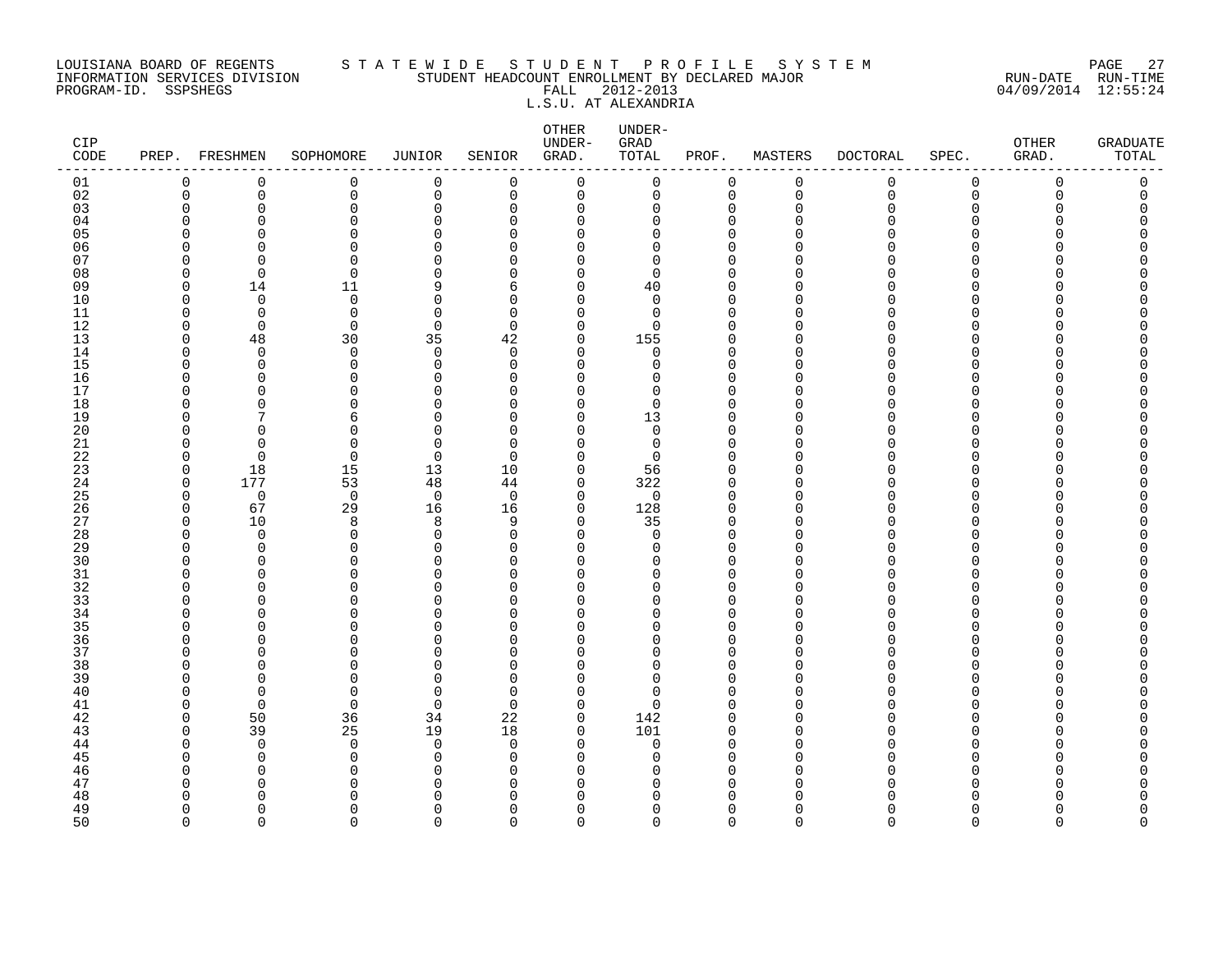### LOUISIANA BOARD OF REGENTS S T A T E W I D E S T U D E N T P R O F I L E S Y S T E M PAGE 28 INFORMATION SERVICES DIVISION STUDENT HEADCOUNT ENROLLMENT BY DECLARED MAJOR RUN-DATE RUN-TIME PROGRAM-ID. SSPSHEGS FALL 2012-2013 04/09/2014 12:55:24

# L.S.U. AT ALEXANDRIA

| CIP<br>CODE                                                          |                                                                                        | PREP. FRESHMEN                                                                                                                                                                                                                             | SOPHOMORE                                                                                                                                                                                                                                                                                                                                                                                                                                                                                                                                                                                                                                                                                                                                                                                            | JUNIOR                                                 | SENIOR                                                  | OTHER<br>UNDER-<br>GRAD. | UNDER-<br>GRAD<br>TOTAL                                                                                                         | PROF.       | MASTERS  | DOCTORAL                                                                                                                                                                                                                                                                                                                                                                                                                                                                                                                                                                                                                                                                                                                                                                                                                                                                                                                                                                   | SPEC.    | OTHER<br>GRAD. | GRADUATE<br>TOTAL |
|----------------------------------------------------------------------|----------------------------------------------------------------------------------------|--------------------------------------------------------------------------------------------------------------------------------------------------------------------------------------------------------------------------------------------|------------------------------------------------------------------------------------------------------------------------------------------------------------------------------------------------------------------------------------------------------------------------------------------------------------------------------------------------------------------------------------------------------------------------------------------------------------------------------------------------------------------------------------------------------------------------------------------------------------------------------------------------------------------------------------------------------------------------------------------------------------------------------------------------------|--------------------------------------------------------|---------------------------------------------------------|--------------------------|---------------------------------------------------------------------------------------------------------------------------------|-------------|----------|----------------------------------------------------------------------------------------------------------------------------------------------------------------------------------------------------------------------------------------------------------------------------------------------------------------------------------------------------------------------------------------------------------------------------------------------------------------------------------------------------------------------------------------------------------------------------------------------------------------------------------------------------------------------------------------------------------------------------------------------------------------------------------------------------------------------------------------------------------------------------------------------------------------------------------------------------------------------------|----------|----------------|-------------------|
| 51<br>52<br>53<br>54<br>55<br>56<br>57<br>58<br>59<br>60<br>TR<br>UN | $\Omega$<br>$\Omega$<br>$\cap$<br>$\cap$<br>$\Omega$<br>$\mathbf 0$<br>$\Omega$<br>346 | 367<br>65<br>$\Omega$<br>24<br>$\Omega$<br>$\Omega$<br>$\Omega$                                                                                                                                                                            | 185<br>66<br>$\Omega$<br>19<br>$\Omega$<br>$\Omega$                                                                                                                                                                                                                                                                                                                                                                                                                                                                                                                                                                                                                                                                                                                                                  | 110<br>40<br>$\Omega$<br>13<br>$\Omega$<br>$\mathbf 0$ | 103<br>36<br>$\Omega$<br>16<br>$\Omega$                 | 21                       | 765<br>207<br>$\Omega$<br>72<br>$\cap$<br>367                                                                                   |             |          |                                                                                                                                                                                                                                                                                                                                                                                                                                                                                                                                                                                                                                                                                                                                                                                                                                                                                                                                                                            |          | $\Omega$<br>23 | 23                |
| TOTAL<br>13 - EDUCATION<br>14 - ENGINEERING                          | 346                                                                                    | 886<br>02 - NOT IN USE AT THIS TIME<br>06 - NOT IN USE AT THIS TIME<br>07 - NOT IN USE AT THIS TIME<br>08 - NOT IN USE AT THIS TIME<br>12 - PERSONAL AND CULINARY SERVICES<br>17 - NOT IN USE AT THIS TIME<br>18 - NOT IN USE AT THIS TIME | 483<br>01 - AGRICULTURE, AGRICULTURE OPERATIONS<br>20 - NOT IN USE AT THIS TIME<br>03 - NATURAL RESOURCES AND CONSERVATION<br>04 - ARCHITECTURE AND RELATED SERVICES<br>05 - AREA, ETHNIC, CULTURAL, AND GENDER STUDI23 - ENGLISH LANGUAGE AND LITERATURE/LETTERS 41 - SCIENCE TECHNOLOGIES/TECHNICIANS<br>09 - COMMUNICATION, JOURNALISM, AND RELATED 27 - MATHEMATICS AND STATISTICS<br>10 - COMMUNICATIONS TECHNOLOGIES/TECHNICIANS 28 - RESERVE OFFICERS TRAINING CORPS (ROTC) 46 - CONSTRUCTION TRADES<br>11 - COMPUTER AND INFORMATION SCIENCES/SUPP 29 - MILITARY TECHNOLOGIES<br>15 - ENGINEERING TECHNOLOGIES/TECHNICIANS<br>16 - FOREIGN LANGUAGES, LITERATURES/LING. 34 - HEALTH-RELATED KNOWLEDGE AND SKILLS<br>TR - UNDERGRAD STUDENTS INTENDING TO TRANSFERUN - UNCOMMITTED TO A MAJOR | 345                                                    | 322<br>32 - BASIC SKILLS<br>33 - CITIZENSHIP ACTIVITIES | 21                       | 2,403<br>22 - LEGAL PROFESSIONS AND STUDIES<br>35 - INTERPERSONAL AND SOCIAL SKILLS<br>36 - LEISURE AND RECREATIONAL ACTIVITIES | $\mathbf 0$ | $\Omega$ | $\Omega$<br>19 - FAMILY AND CONSUMER SCIENCES/HUMAN SCI 37 - PERSONAL AWARENESS/SELF-IMPROVEMENT<br>38 - PHILOSOPHY AND RELIGIOUS STUDIES<br>21 - TECHNOLOGY EDUCATION/INDUSTRIIAL ARTS 39 - THEOLOGY AND RELIGIOUS VOCATIIONS<br>40 - PHYSICAL SCIENCES<br>24 - LIBERAL ARTS/SCI, GEN STUDIES/HUMANITIES42 - PSYCHOLOGY<br>25 - LIBRARY SCIENCE<br>26 - BIOLOGICAL AND BIOMEDICAL SCIENCES<br>27 - MATHEMATICS AND STATISTICS<br>27 - MATHEMATICS AND STATISTICS<br>27 - MATHEMATICS AND STATISTICS<br>27 - MATHEMATICS AND STATISTICS<br>29 - SOCIAL SCIENCES<br>29 - MILITARY TECHNOLOGIES<br>30 - MULTI/INTERDISCIPLINARY STUDIES<br>48 - PRECISION PRODUCTION<br>31 - PARKS, RECREATION, LEISURE AND FITNESS 49 - TRANSPORTATION AND MATERIALS MOVING<br>50 - VISUAL AND PERFORMING ARTS<br>51 - HEALTH PROFESSIONS AND RELATED SCI<br>52 - BUSINESS, MGT., MARKETING, AND REL<br>53 - HIGH SCHOOL/SECONDARY DIPLOMA/CERT.<br>54 - HISTORY<br>60 - RESIDENCY PROGRAMS | $\Omega$ | 23             | 23                |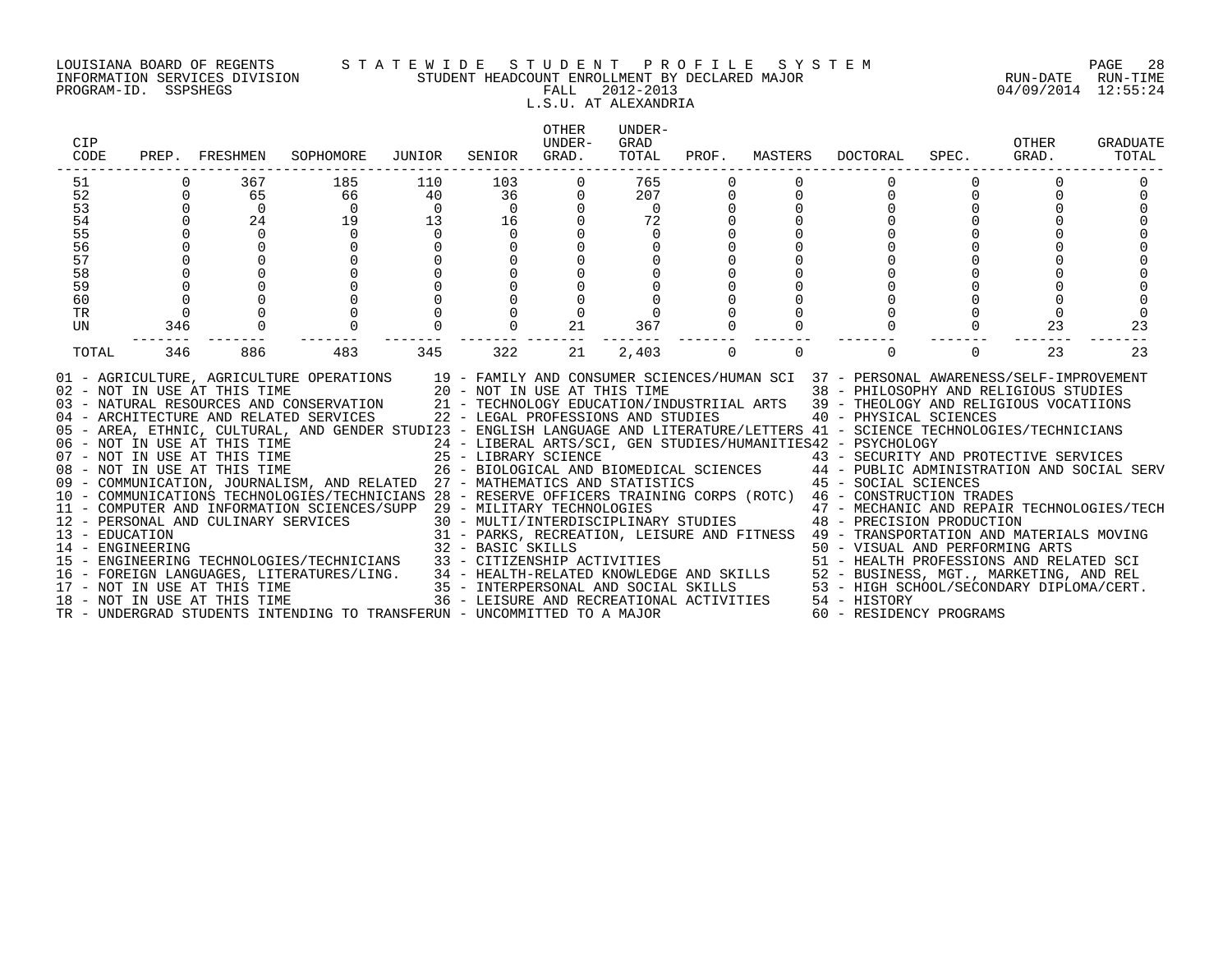### LOUISIANA BOARD OF REGENTS S T A T E W I D E S T U D E N T P R O F I L E S Y S T E M PAGE 29 INFORMATION SERVICES DIVISION STUDENT HEADCOUNT ENROLLMENT BY DECLARED MAJOR RUN-DATE RUN-TIME PROGRAM-ID. SSPSHEGS FALL 2012-2013 04/09/2014 12:55:24

# L.S.U. AT BATON ROUGE

| 138<br>209<br>$\mathbf 0$<br>689<br>90<br>94<br>$\Omega$<br>$\Omega$<br>01<br>$\Omega$<br>200<br>142<br>$\Omega$<br>02<br>$\overline{0}$<br>$\overline{0}$<br>$\overline{0}$<br>$\mathsf{O}$<br>$\mathbf 0$<br>$\mathsf{O}$<br>$\Omega$<br>$\mathbf 0$<br>$\overline{0}$<br>$\mathsf{O}$<br>$\mathbf 0$<br>$\mathbf 0$<br>03<br>78<br>61<br>58<br>281<br>65<br>32<br>$\Omega$<br>84<br>$\mathbf 0$<br>$\Omega$<br>$\Omega$<br>$\Omega$<br>108<br>92<br>$\mathbf 0$<br>511<br>$\Omega$<br>69<br>$\mathbf 0$<br>04<br>117<br>194<br>$\Omega$<br>$\Omega$<br>U<br>05<br>$\Omega$<br>$\Omega$<br>$\mathbf 0$<br>$\Omega$<br>$\Omega$<br>$\Omega$<br>$\Omega$<br>$\cap$<br>$\Omega$<br>$\cap$<br>06<br>$\Omega$<br>$\Omega$<br>$\Omega$<br>$\Omega$<br>$\Omega$<br>$\Omega$<br>n<br>$\Omega$<br>0<br>07<br>$\Omega$<br>$\Omega$<br>$\Omega$<br>$\Omega$<br>$\Omega$<br>$\Omega$<br>$\Omega$<br>O<br>$\Omega$<br>08<br>$\Omega$<br>$\Omega$<br>$\Omega$<br>$\mathbf 0$<br>$\Omega$<br>$\cap$<br>$\Omega$<br>$\Omega$<br>$\Omega$<br>09<br>417<br>364<br>368<br>376<br>$\mathbf 0$<br>1,525<br>$\cap$<br>61<br>64<br>$\Omega$<br>$\Omega$<br>10<br>$\overline{0}$<br>$\mathbf 0$<br>$\overline{0}$<br>$\Omega$<br>$\mathbf 0$<br>$\Omega$<br>$\cap$<br>∩<br>278<br>11<br>85<br>68<br>66<br>59<br>$\mathbf 0$<br>59<br>49<br>$\Omega$<br>∩<br>12<br>$\overline{0}$<br>$\mathbf 0$<br>$\Omega$<br>- 0<br>$\overline{0}$<br>$\overline{0}$<br>$\Omega$<br>0<br>0<br>$\Omega$<br>13<br>575<br>578<br>2,328<br>256<br>560<br>615<br>0<br>$\Omega$<br>314<br>18<br>U<br>3,862<br>1,161<br>193<br>14<br>803<br>746<br>1,152<br>0<br>$\Omega$<br>335<br>$\Omega$<br>$\Omega$<br>15<br>$\Omega$<br>$\overline{0}$<br>$\overline{0}$<br>$\Omega$<br>$\overline{0}$<br>$\Omega$<br>$\mathbf 0$<br>$\mathbf 0$<br>$\Omega$<br>∩<br>∩<br>32<br>99<br>16<br>13<br>16<br>38<br>$\Omega$<br>16<br>38<br>$\cap$<br>U<br>17<br>$\Omega$<br>$\Omega$<br>$\Omega$<br>$\Omega$<br>$\Omega$<br>$\Omega$<br>$\Omega$<br>$\cap$<br>$\Omega$<br>$\cap$<br>18<br>$\Omega$<br>$\Omega$<br>$\Omega$<br>0<br>$\Omega$<br>$\Omega$<br>$\Omega$<br>$\Omega$<br>$\cap$<br>19<br>17<br>35<br>30<br>120<br>15<br>38<br>$\Omega$<br>$\cap$<br>15<br>20<br>$\mathbf 0$<br>$\mathbf 0$<br>$\Omega$<br>$\Omega$<br>$\mathbf 0$<br>$\mathbf 0$<br>$\mathbf 0$<br>0<br>$\cap$<br>∩<br>$\Omega$<br>21<br>$\Omega$<br>0<br>$\Omega$<br>$\mathbf 0$<br>$\Omega$<br>$\Omega$<br>$\Omega$<br>22<br>$\Omega$<br>$\Omega$<br>$\Omega$<br>$\Omega$<br>$\Omega$<br>$\Omega$<br>$\Omega$<br>n<br>$\Omega$<br>23<br>98<br>112<br>172<br>0<br>24<br>59<br>135<br>517<br>$\cap$<br>24<br>18<br>20<br>41<br>116<br>195<br>40<br>0<br>$\Omega$<br>$\Omega$<br>25<br>$\overline{0}$<br>$\Omega$<br>155<br>$\overline{0}$<br>$\mathbf 0$<br>$\overline{0}$<br>$\Omega$<br>$\Omega$<br>$\Omega$<br>26<br>884<br>505<br>430<br>552<br>2,371<br>31<br>169<br>0<br>$\Omega$<br>∩<br>205<br>27<br>30<br>47<br>$\Omega$<br>$\Omega$<br>30<br>83<br>44<br>84<br>U<br>28<br>$\Omega$<br>$\Omega$<br>$\Omega$<br>$\Omega$<br>$\Omega$<br>$\Omega$<br>$\Omega$<br>$\Omega$<br>$\Omega$<br>∩<br>29<br>$\Omega$<br>$\Omega$<br>$\Omega$<br>$\Omega$<br>$\Omega$<br>$\Omega$<br>$\mathbf 0$<br>$\cap$<br>U<br>30<br>299<br>124<br>156<br>209<br>$\Omega$<br>788<br>$\cap$<br>20<br>31<br>180<br>98<br>118<br>143<br>0<br>539<br>$\Omega$<br>O<br>32<br>$\Omega$<br>$\Omega$<br>$\Omega$<br>$\Omega$<br>$\Omega$<br>$\Omega$<br>∩<br>O<br>33<br>$\Omega$<br>$\Omega$<br>$\Omega$<br>$\Omega$<br>$\Omega$<br>$\Omega$<br>$\Omega$<br>34<br>$\cap$<br>$\Omega$<br>$\Omega$<br>$\Omega$<br>$\Omega$<br>∩<br>35<br>$\Omega$<br>$\Omega$<br>$\cap$<br>U<br>$\Omega$<br>36<br>$\Omega$<br>$\Omega$<br>$\Omega$<br>$\Omega$<br>$\Omega$<br>O<br>$\Omega$<br>∩<br>∩<br>37<br>$\mathbf 0$<br>$\Omega$<br>$\Omega$<br>$\Omega$<br>$\Omega$<br>0<br>$\Omega$<br>O<br>∩<br>38<br>20<br>14<br>32<br>30<br>$\Omega$<br>96<br>$\cap$<br>11<br>$\Omega$<br>$\mathbf 0$<br>39<br>$\Omega$<br>$\mathbf 0$<br>$\mathbf 0$<br>$\Omega$<br>$\Omega$<br>0<br>$\Omega$<br>$\Omega$<br>40<br>148<br>86<br>81<br>$\Omega$<br>462<br>63<br>300<br>147<br>$\cap$<br>41<br>$\Omega$<br>$\Omega$<br>$\Omega$<br>$\Omega$<br>$\Omega$<br>$\Omega$<br>$\Omega$<br>$\Omega$<br>∩<br>O<br>∩<br>42<br>225<br>182<br>228<br>199<br>834<br>$\Omega$<br>104<br>0<br>O<br>43<br>$\Omega$<br>$\Omega$<br>$\Omega$<br>$\Omega$<br>$\Omega$<br>$\Omega$<br>$\Omega$<br>$\Omega$<br>O<br>44<br>$\Omega$<br>320<br>25<br>$\Omega$<br>$\Omega$<br>$\cap$<br>$\Omega$<br>$\Omega$<br>$\Omega$<br>45<br>256<br>262<br>318<br>354<br>$\mathbf 0$<br>1,190<br>66<br>173<br>$\cap$<br>46<br>$\Omega$<br>$\Omega$<br>$\Omega$<br>$\Omega$<br>$\Omega$<br>$\Omega$<br>$\Omega$<br>$\Omega$<br>47<br>$\Omega$<br>∩<br>∩<br>$\Omega$<br>$\Omega$<br>∩<br>48<br>U<br>49<br>$\Omega$<br>$\Omega$<br>$\Omega$<br>$\Omega$<br>$\Omega$<br>$\Omega$<br>$\Omega$<br>0<br>$\Omega$<br>$\Omega$<br>$\cap$<br>U | CIP<br>CODE | PREP. FRESHMEN | SOPHOMORE | JUNIOR | SENIOR | OTHER<br>UNDER-<br>GRAD. | UNDER-<br>GRAD<br>TOTAL | PROF. | MASTERS | DOCTORAL | SPEC. | OTHER<br>GRAD. | <b>GRADUATE</b><br>TOTAL |
|---------------------------------------------------------------------------------------------------------------------------------------------------------------------------------------------------------------------------------------------------------------------------------------------------------------------------------------------------------------------------------------------------------------------------------------------------------------------------------------------------------------------------------------------------------------------------------------------------------------------------------------------------------------------------------------------------------------------------------------------------------------------------------------------------------------------------------------------------------------------------------------------------------------------------------------------------------------------------------------------------------------------------------------------------------------------------------------------------------------------------------------------------------------------------------------------------------------------------------------------------------------------------------------------------------------------------------------------------------------------------------------------------------------------------------------------------------------------------------------------------------------------------------------------------------------------------------------------------------------------------------------------------------------------------------------------------------------------------------------------------------------------------------------------------------------------------------------------------------------------------------------------------------------------------------------------------------------------------------------------------------------------------------------------------------------------------------------------------------------------------------------------------------------------------------------------------------------------------------------------------------------------------------------------------------------------------------------------------------------------------------------------------------------------------------------------------------------------------------------------------------------------------------------------------------------------------------------------------------------------------------------------------------------------------------------------------------------------------------------------------------------------------------------------------------------------------------------------------------------------------------------------------------------------------------------------------------------------------------------------------------------------------------------------------------------------------------------------------------------------------------------------------------------------------------------------------------------------------------------------------------------------------------------------------------------------------------------------------------------------------------------------------------------------------------------------------------------------------------------------------------------------------------------------------------------------------------------------------------------------------------------------------------------------------------------------------------------------------------------------------------------------------------------------------------------------------------------------------------------------------------------------------------------------------------------------------------------------------------------------------------------------------------------------------------------------------------------------------------------------------------------------------------------------------------------------------------------------------------------------------------------------------------------------------------------------------------------------------------------------------------------------------------------------------------------------------------------------------------------------------------------------------------------------------------------------------------------------------------------------------------------------------------------------------------------------------------------------------------------------------------------------------------------------------------------------------------------------------------------------------------------------------------------------------------------------------------------------|-------------|----------------|-----------|--------|--------|--------------------------|-------------------------|-------|---------|----------|-------|----------------|--------------------------|
|                                                                                                                                                                                                                                                                                                                                                                                                                                                                                                                                                                                                                                                                                                                                                                                                                                                                                                                                                                                                                                                                                                                                                                                                                                                                                                                                                                                                                                                                                                                                                                                                                                                                                                                                                                                                                                                                                                                                                                                                                                                                                                                                                                                                                                                                                                                                                                                                                                                                                                                                                                                                                                                                                                                                                                                                                                                                                                                                                                                                                                                                                                                                                                                                                                                                                                                                                                                                                                                                                                                                                                                                                                                                                                                                                                                                                                                                                                                                                                                                                                                                                                                                                                                                                                                                                                                                                                                                                                                                                                                                                                                                                                                                                                                                                                                                                                                                                                                                                                     |             |                |           |        |        |                          |                         |       |         |          |       |                | 184                      |
|                                                                                                                                                                                                                                                                                                                                                                                                                                                                                                                                                                                                                                                                                                                                                                                                                                                                                                                                                                                                                                                                                                                                                                                                                                                                                                                                                                                                                                                                                                                                                                                                                                                                                                                                                                                                                                                                                                                                                                                                                                                                                                                                                                                                                                                                                                                                                                                                                                                                                                                                                                                                                                                                                                                                                                                                                                                                                                                                                                                                                                                                                                                                                                                                                                                                                                                                                                                                                                                                                                                                                                                                                                                                                                                                                                                                                                                                                                                                                                                                                                                                                                                                                                                                                                                                                                                                                                                                                                                                                                                                                                                                                                                                                                                                                                                                                                                                                                                                                                     |             |                |           |        |        |                          |                         |       |         |          |       |                | $\mathsf 0$              |
|                                                                                                                                                                                                                                                                                                                                                                                                                                                                                                                                                                                                                                                                                                                                                                                                                                                                                                                                                                                                                                                                                                                                                                                                                                                                                                                                                                                                                                                                                                                                                                                                                                                                                                                                                                                                                                                                                                                                                                                                                                                                                                                                                                                                                                                                                                                                                                                                                                                                                                                                                                                                                                                                                                                                                                                                                                                                                                                                                                                                                                                                                                                                                                                                                                                                                                                                                                                                                                                                                                                                                                                                                                                                                                                                                                                                                                                                                                                                                                                                                                                                                                                                                                                                                                                                                                                                                                                                                                                                                                                                                                                                                                                                                                                                                                                                                                                                                                                                                                     |             |                |           |        |        |                          |                         |       |         |          |       |                | 97                       |
|                                                                                                                                                                                                                                                                                                                                                                                                                                                                                                                                                                                                                                                                                                                                                                                                                                                                                                                                                                                                                                                                                                                                                                                                                                                                                                                                                                                                                                                                                                                                                                                                                                                                                                                                                                                                                                                                                                                                                                                                                                                                                                                                                                                                                                                                                                                                                                                                                                                                                                                                                                                                                                                                                                                                                                                                                                                                                                                                                                                                                                                                                                                                                                                                                                                                                                                                                                                                                                                                                                                                                                                                                                                                                                                                                                                                                                                                                                                                                                                                                                                                                                                                                                                                                                                                                                                                                                                                                                                                                                                                                                                                                                                                                                                                                                                                                                                                                                                                                                     |             |                |           |        |        |                          |                         |       |         |          |       |                | 69                       |
|                                                                                                                                                                                                                                                                                                                                                                                                                                                                                                                                                                                                                                                                                                                                                                                                                                                                                                                                                                                                                                                                                                                                                                                                                                                                                                                                                                                                                                                                                                                                                                                                                                                                                                                                                                                                                                                                                                                                                                                                                                                                                                                                                                                                                                                                                                                                                                                                                                                                                                                                                                                                                                                                                                                                                                                                                                                                                                                                                                                                                                                                                                                                                                                                                                                                                                                                                                                                                                                                                                                                                                                                                                                                                                                                                                                                                                                                                                                                                                                                                                                                                                                                                                                                                                                                                                                                                                                                                                                                                                                                                                                                                                                                                                                                                                                                                                                                                                                                                                     |             |                |           |        |        |                          |                         |       |         |          |       |                | $\mathbf 0$              |
|                                                                                                                                                                                                                                                                                                                                                                                                                                                                                                                                                                                                                                                                                                                                                                                                                                                                                                                                                                                                                                                                                                                                                                                                                                                                                                                                                                                                                                                                                                                                                                                                                                                                                                                                                                                                                                                                                                                                                                                                                                                                                                                                                                                                                                                                                                                                                                                                                                                                                                                                                                                                                                                                                                                                                                                                                                                                                                                                                                                                                                                                                                                                                                                                                                                                                                                                                                                                                                                                                                                                                                                                                                                                                                                                                                                                                                                                                                                                                                                                                                                                                                                                                                                                                                                                                                                                                                                                                                                                                                                                                                                                                                                                                                                                                                                                                                                                                                                                                                     |             |                |           |        |        |                          |                         |       |         |          |       |                | $\Omega$                 |
|                                                                                                                                                                                                                                                                                                                                                                                                                                                                                                                                                                                                                                                                                                                                                                                                                                                                                                                                                                                                                                                                                                                                                                                                                                                                                                                                                                                                                                                                                                                                                                                                                                                                                                                                                                                                                                                                                                                                                                                                                                                                                                                                                                                                                                                                                                                                                                                                                                                                                                                                                                                                                                                                                                                                                                                                                                                                                                                                                                                                                                                                                                                                                                                                                                                                                                                                                                                                                                                                                                                                                                                                                                                                                                                                                                                                                                                                                                                                                                                                                                                                                                                                                                                                                                                                                                                                                                                                                                                                                                                                                                                                                                                                                                                                                                                                                                                                                                                                                                     |             |                |           |        |        |                          |                         |       |         |          |       |                | $\Omega$                 |
|                                                                                                                                                                                                                                                                                                                                                                                                                                                                                                                                                                                                                                                                                                                                                                                                                                                                                                                                                                                                                                                                                                                                                                                                                                                                                                                                                                                                                                                                                                                                                                                                                                                                                                                                                                                                                                                                                                                                                                                                                                                                                                                                                                                                                                                                                                                                                                                                                                                                                                                                                                                                                                                                                                                                                                                                                                                                                                                                                                                                                                                                                                                                                                                                                                                                                                                                                                                                                                                                                                                                                                                                                                                                                                                                                                                                                                                                                                                                                                                                                                                                                                                                                                                                                                                                                                                                                                                                                                                                                                                                                                                                                                                                                                                                                                                                                                                                                                                                                                     |             |                |           |        |        |                          |                         |       |         |          |       |                | 125                      |
|                                                                                                                                                                                                                                                                                                                                                                                                                                                                                                                                                                                                                                                                                                                                                                                                                                                                                                                                                                                                                                                                                                                                                                                                                                                                                                                                                                                                                                                                                                                                                                                                                                                                                                                                                                                                                                                                                                                                                                                                                                                                                                                                                                                                                                                                                                                                                                                                                                                                                                                                                                                                                                                                                                                                                                                                                                                                                                                                                                                                                                                                                                                                                                                                                                                                                                                                                                                                                                                                                                                                                                                                                                                                                                                                                                                                                                                                                                                                                                                                                                                                                                                                                                                                                                                                                                                                                                                                                                                                                                                                                                                                                                                                                                                                                                                                                                                                                                                                                                     |             |                |           |        |        |                          |                         |       |         |          |       |                | $\mathbf 0$              |
|                                                                                                                                                                                                                                                                                                                                                                                                                                                                                                                                                                                                                                                                                                                                                                                                                                                                                                                                                                                                                                                                                                                                                                                                                                                                                                                                                                                                                                                                                                                                                                                                                                                                                                                                                                                                                                                                                                                                                                                                                                                                                                                                                                                                                                                                                                                                                                                                                                                                                                                                                                                                                                                                                                                                                                                                                                                                                                                                                                                                                                                                                                                                                                                                                                                                                                                                                                                                                                                                                                                                                                                                                                                                                                                                                                                                                                                                                                                                                                                                                                                                                                                                                                                                                                                                                                                                                                                                                                                                                                                                                                                                                                                                                                                                                                                                                                                                                                                                                                     |             |                |           |        |        |                          |                         |       |         |          |       |                | 108                      |
|                                                                                                                                                                                                                                                                                                                                                                                                                                                                                                                                                                                                                                                                                                                                                                                                                                                                                                                                                                                                                                                                                                                                                                                                                                                                                                                                                                                                                                                                                                                                                                                                                                                                                                                                                                                                                                                                                                                                                                                                                                                                                                                                                                                                                                                                                                                                                                                                                                                                                                                                                                                                                                                                                                                                                                                                                                                                                                                                                                                                                                                                                                                                                                                                                                                                                                                                                                                                                                                                                                                                                                                                                                                                                                                                                                                                                                                                                                                                                                                                                                                                                                                                                                                                                                                                                                                                                                                                                                                                                                                                                                                                                                                                                                                                                                                                                                                                                                                                                                     |             |                |           |        |        |                          |                         |       |         |          |       |                | $\mathbf 0$              |
|                                                                                                                                                                                                                                                                                                                                                                                                                                                                                                                                                                                                                                                                                                                                                                                                                                                                                                                                                                                                                                                                                                                                                                                                                                                                                                                                                                                                                                                                                                                                                                                                                                                                                                                                                                                                                                                                                                                                                                                                                                                                                                                                                                                                                                                                                                                                                                                                                                                                                                                                                                                                                                                                                                                                                                                                                                                                                                                                                                                                                                                                                                                                                                                                                                                                                                                                                                                                                                                                                                                                                                                                                                                                                                                                                                                                                                                                                                                                                                                                                                                                                                                                                                                                                                                                                                                                                                                                                                                                                                                                                                                                                                                                                                                                                                                                                                                                                                                                                                     |             |                |           |        |        |                          |                         |       |         |          |       |                | 588                      |
|                                                                                                                                                                                                                                                                                                                                                                                                                                                                                                                                                                                                                                                                                                                                                                                                                                                                                                                                                                                                                                                                                                                                                                                                                                                                                                                                                                                                                                                                                                                                                                                                                                                                                                                                                                                                                                                                                                                                                                                                                                                                                                                                                                                                                                                                                                                                                                                                                                                                                                                                                                                                                                                                                                                                                                                                                                                                                                                                                                                                                                                                                                                                                                                                                                                                                                                                                                                                                                                                                                                                                                                                                                                                                                                                                                                                                                                                                                                                                                                                                                                                                                                                                                                                                                                                                                                                                                                                                                                                                                                                                                                                                                                                                                                                                                                                                                                                                                                                                                     |             |                |           |        |        |                          |                         |       |         |          |       |                | 528                      |
|                                                                                                                                                                                                                                                                                                                                                                                                                                                                                                                                                                                                                                                                                                                                                                                                                                                                                                                                                                                                                                                                                                                                                                                                                                                                                                                                                                                                                                                                                                                                                                                                                                                                                                                                                                                                                                                                                                                                                                                                                                                                                                                                                                                                                                                                                                                                                                                                                                                                                                                                                                                                                                                                                                                                                                                                                                                                                                                                                                                                                                                                                                                                                                                                                                                                                                                                                                                                                                                                                                                                                                                                                                                                                                                                                                                                                                                                                                                                                                                                                                                                                                                                                                                                                                                                                                                                                                                                                                                                                                                                                                                                                                                                                                                                                                                                                                                                                                                                                                     |             |                |           |        |        |                          |                         |       |         |          |       |                | $\overline{0}$           |
|                                                                                                                                                                                                                                                                                                                                                                                                                                                                                                                                                                                                                                                                                                                                                                                                                                                                                                                                                                                                                                                                                                                                                                                                                                                                                                                                                                                                                                                                                                                                                                                                                                                                                                                                                                                                                                                                                                                                                                                                                                                                                                                                                                                                                                                                                                                                                                                                                                                                                                                                                                                                                                                                                                                                                                                                                                                                                                                                                                                                                                                                                                                                                                                                                                                                                                                                                                                                                                                                                                                                                                                                                                                                                                                                                                                                                                                                                                                                                                                                                                                                                                                                                                                                                                                                                                                                                                                                                                                                                                                                                                                                                                                                                                                                                                                                                                                                                                                                                                     |             |                |           |        |        |                          |                         |       |         |          |       |                | 54                       |
|                                                                                                                                                                                                                                                                                                                                                                                                                                                                                                                                                                                                                                                                                                                                                                                                                                                                                                                                                                                                                                                                                                                                                                                                                                                                                                                                                                                                                                                                                                                                                                                                                                                                                                                                                                                                                                                                                                                                                                                                                                                                                                                                                                                                                                                                                                                                                                                                                                                                                                                                                                                                                                                                                                                                                                                                                                                                                                                                                                                                                                                                                                                                                                                                                                                                                                                                                                                                                                                                                                                                                                                                                                                                                                                                                                                                                                                                                                                                                                                                                                                                                                                                                                                                                                                                                                                                                                                                                                                                                                                                                                                                                                                                                                                                                                                                                                                                                                                                                                     |             |                |           |        |        |                          |                         |       |         |          |       |                | $\mathbf 0$              |
|                                                                                                                                                                                                                                                                                                                                                                                                                                                                                                                                                                                                                                                                                                                                                                                                                                                                                                                                                                                                                                                                                                                                                                                                                                                                                                                                                                                                                                                                                                                                                                                                                                                                                                                                                                                                                                                                                                                                                                                                                                                                                                                                                                                                                                                                                                                                                                                                                                                                                                                                                                                                                                                                                                                                                                                                                                                                                                                                                                                                                                                                                                                                                                                                                                                                                                                                                                                                                                                                                                                                                                                                                                                                                                                                                                                                                                                                                                                                                                                                                                                                                                                                                                                                                                                                                                                                                                                                                                                                                                                                                                                                                                                                                                                                                                                                                                                                                                                                                                     |             |                |           |        |        |                          |                         |       |         |          |       |                | $\mathbf 0$              |
|                                                                                                                                                                                                                                                                                                                                                                                                                                                                                                                                                                                                                                                                                                                                                                                                                                                                                                                                                                                                                                                                                                                                                                                                                                                                                                                                                                                                                                                                                                                                                                                                                                                                                                                                                                                                                                                                                                                                                                                                                                                                                                                                                                                                                                                                                                                                                                                                                                                                                                                                                                                                                                                                                                                                                                                                                                                                                                                                                                                                                                                                                                                                                                                                                                                                                                                                                                                                                                                                                                                                                                                                                                                                                                                                                                                                                                                                                                                                                                                                                                                                                                                                                                                                                                                                                                                                                                                                                                                                                                                                                                                                                                                                                                                                                                                                                                                                                                                                                                     |             |                |           |        |        |                          |                         |       |         |          |       |                | 30                       |
|                                                                                                                                                                                                                                                                                                                                                                                                                                                                                                                                                                                                                                                                                                                                                                                                                                                                                                                                                                                                                                                                                                                                                                                                                                                                                                                                                                                                                                                                                                                                                                                                                                                                                                                                                                                                                                                                                                                                                                                                                                                                                                                                                                                                                                                                                                                                                                                                                                                                                                                                                                                                                                                                                                                                                                                                                                                                                                                                                                                                                                                                                                                                                                                                                                                                                                                                                                                                                                                                                                                                                                                                                                                                                                                                                                                                                                                                                                                                                                                                                                                                                                                                                                                                                                                                                                                                                                                                                                                                                                                                                                                                                                                                                                                                                                                                                                                                                                                                                                     |             |                |           |        |        |                          |                         |       |         |          |       |                | $\mathbf 0$              |
|                                                                                                                                                                                                                                                                                                                                                                                                                                                                                                                                                                                                                                                                                                                                                                                                                                                                                                                                                                                                                                                                                                                                                                                                                                                                                                                                                                                                                                                                                                                                                                                                                                                                                                                                                                                                                                                                                                                                                                                                                                                                                                                                                                                                                                                                                                                                                                                                                                                                                                                                                                                                                                                                                                                                                                                                                                                                                                                                                                                                                                                                                                                                                                                                                                                                                                                                                                                                                                                                                                                                                                                                                                                                                                                                                                                                                                                                                                                                                                                                                                                                                                                                                                                                                                                                                                                                                                                                                                                                                                                                                                                                                                                                                                                                                                                                                                                                                                                                                                     |             |                |           |        |        |                          |                         |       |         |          |       |                | $\Omega$                 |
|                                                                                                                                                                                                                                                                                                                                                                                                                                                                                                                                                                                                                                                                                                                                                                                                                                                                                                                                                                                                                                                                                                                                                                                                                                                                                                                                                                                                                                                                                                                                                                                                                                                                                                                                                                                                                                                                                                                                                                                                                                                                                                                                                                                                                                                                                                                                                                                                                                                                                                                                                                                                                                                                                                                                                                                                                                                                                                                                                                                                                                                                                                                                                                                                                                                                                                                                                                                                                                                                                                                                                                                                                                                                                                                                                                                                                                                                                                                                                                                                                                                                                                                                                                                                                                                                                                                                                                                                                                                                                                                                                                                                                                                                                                                                                                                                                                                                                                                                                                     |             |                |           |        |        |                          |                         |       |         |          |       |                | 0                        |
|                                                                                                                                                                                                                                                                                                                                                                                                                                                                                                                                                                                                                                                                                                                                                                                                                                                                                                                                                                                                                                                                                                                                                                                                                                                                                                                                                                                                                                                                                                                                                                                                                                                                                                                                                                                                                                                                                                                                                                                                                                                                                                                                                                                                                                                                                                                                                                                                                                                                                                                                                                                                                                                                                                                                                                                                                                                                                                                                                                                                                                                                                                                                                                                                                                                                                                                                                                                                                                                                                                                                                                                                                                                                                                                                                                                                                                                                                                                                                                                                                                                                                                                                                                                                                                                                                                                                                                                                                                                                                                                                                                                                                                                                                                                                                                                                                                                                                                                                                                     |             |                |           |        |        |                          |                         |       |         |          |       |                | 83                       |
|                                                                                                                                                                                                                                                                                                                                                                                                                                                                                                                                                                                                                                                                                                                                                                                                                                                                                                                                                                                                                                                                                                                                                                                                                                                                                                                                                                                                                                                                                                                                                                                                                                                                                                                                                                                                                                                                                                                                                                                                                                                                                                                                                                                                                                                                                                                                                                                                                                                                                                                                                                                                                                                                                                                                                                                                                                                                                                                                                                                                                                                                                                                                                                                                                                                                                                                                                                                                                                                                                                                                                                                                                                                                                                                                                                                                                                                                                                                                                                                                                                                                                                                                                                                                                                                                                                                                                                                                                                                                                                                                                                                                                                                                                                                                                                                                                                                                                                                                                                     |             |                |           |        |        |                          |                         |       |         |          |       |                | 40                       |
|                                                                                                                                                                                                                                                                                                                                                                                                                                                                                                                                                                                                                                                                                                                                                                                                                                                                                                                                                                                                                                                                                                                                                                                                                                                                                                                                                                                                                                                                                                                                                                                                                                                                                                                                                                                                                                                                                                                                                                                                                                                                                                                                                                                                                                                                                                                                                                                                                                                                                                                                                                                                                                                                                                                                                                                                                                                                                                                                                                                                                                                                                                                                                                                                                                                                                                                                                                                                                                                                                                                                                                                                                                                                                                                                                                                                                                                                                                                                                                                                                                                                                                                                                                                                                                                                                                                                                                                                                                                                                                                                                                                                                                                                                                                                                                                                                                                                                                                                                                     |             |                |           |        |        |                          |                         |       |         |          |       |                | 155<br>200               |
|                                                                                                                                                                                                                                                                                                                                                                                                                                                                                                                                                                                                                                                                                                                                                                                                                                                                                                                                                                                                                                                                                                                                                                                                                                                                                                                                                                                                                                                                                                                                                                                                                                                                                                                                                                                                                                                                                                                                                                                                                                                                                                                                                                                                                                                                                                                                                                                                                                                                                                                                                                                                                                                                                                                                                                                                                                                                                                                                                                                                                                                                                                                                                                                                                                                                                                                                                                                                                                                                                                                                                                                                                                                                                                                                                                                                                                                                                                                                                                                                                                                                                                                                                                                                                                                                                                                                                                                                                                                                                                                                                                                                                                                                                                                                                                                                                                                                                                                                                                     |             |                |           |        |        |                          |                         |       |         |          |       |                | 113                      |
|                                                                                                                                                                                                                                                                                                                                                                                                                                                                                                                                                                                                                                                                                                                                                                                                                                                                                                                                                                                                                                                                                                                                                                                                                                                                                                                                                                                                                                                                                                                                                                                                                                                                                                                                                                                                                                                                                                                                                                                                                                                                                                                                                                                                                                                                                                                                                                                                                                                                                                                                                                                                                                                                                                                                                                                                                                                                                                                                                                                                                                                                                                                                                                                                                                                                                                                                                                                                                                                                                                                                                                                                                                                                                                                                                                                                                                                                                                                                                                                                                                                                                                                                                                                                                                                                                                                                                                                                                                                                                                                                                                                                                                                                                                                                                                                                                                                                                                                                                                     |             |                |           |        |        |                          |                         |       |         |          |       |                | $\overline{0}$           |
|                                                                                                                                                                                                                                                                                                                                                                                                                                                                                                                                                                                                                                                                                                                                                                                                                                                                                                                                                                                                                                                                                                                                                                                                                                                                                                                                                                                                                                                                                                                                                                                                                                                                                                                                                                                                                                                                                                                                                                                                                                                                                                                                                                                                                                                                                                                                                                                                                                                                                                                                                                                                                                                                                                                                                                                                                                                                                                                                                                                                                                                                                                                                                                                                                                                                                                                                                                                                                                                                                                                                                                                                                                                                                                                                                                                                                                                                                                                                                                                                                                                                                                                                                                                                                                                                                                                                                                                                                                                                                                                                                                                                                                                                                                                                                                                                                                                                                                                                                                     |             |                |           |        |        |                          |                         |       |         |          |       |                | $\mathbf 0$              |
|                                                                                                                                                                                                                                                                                                                                                                                                                                                                                                                                                                                                                                                                                                                                                                                                                                                                                                                                                                                                                                                                                                                                                                                                                                                                                                                                                                                                                                                                                                                                                                                                                                                                                                                                                                                                                                                                                                                                                                                                                                                                                                                                                                                                                                                                                                                                                                                                                                                                                                                                                                                                                                                                                                                                                                                                                                                                                                                                                                                                                                                                                                                                                                                                                                                                                                                                                                                                                                                                                                                                                                                                                                                                                                                                                                                                                                                                                                                                                                                                                                                                                                                                                                                                                                                                                                                                                                                                                                                                                                                                                                                                                                                                                                                                                                                                                                                                                                                                                                     |             |                |           |        |        |                          |                         |       |         |          |       |                | 20                       |
|                                                                                                                                                                                                                                                                                                                                                                                                                                                                                                                                                                                                                                                                                                                                                                                                                                                                                                                                                                                                                                                                                                                                                                                                                                                                                                                                                                                                                                                                                                                                                                                                                                                                                                                                                                                                                                                                                                                                                                                                                                                                                                                                                                                                                                                                                                                                                                                                                                                                                                                                                                                                                                                                                                                                                                                                                                                                                                                                                                                                                                                                                                                                                                                                                                                                                                                                                                                                                                                                                                                                                                                                                                                                                                                                                                                                                                                                                                                                                                                                                                                                                                                                                                                                                                                                                                                                                                                                                                                                                                                                                                                                                                                                                                                                                                                                                                                                                                                                                                     |             |                |           |        |        |                          |                         |       |         |          |       |                | $\Omega$                 |
|                                                                                                                                                                                                                                                                                                                                                                                                                                                                                                                                                                                                                                                                                                                                                                                                                                                                                                                                                                                                                                                                                                                                                                                                                                                                                                                                                                                                                                                                                                                                                                                                                                                                                                                                                                                                                                                                                                                                                                                                                                                                                                                                                                                                                                                                                                                                                                                                                                                                                                                                                                                                                                                                                                                                                                                                                                                                                                                                                                                                                                                                                                                                                                                                                                                                                                                                                                                                                                                                                                                                                                                                                                                                                                                                                                                                                                                                                                                                                                                                                                                                                                                                                                                                                                                                                                                                                                                                                                                                                                                                                                                                                                                                                                                                                                                                                                                                                                                                                                     |             |                |           |        |        |                          |                         |       |         |          |       |                |                          |
|                                                                                                                                                                                                                                                                                                                                                                                                                                                                                                                                                                                                                                                                                                                                                                                                                                                                                                                                                                                                                                                                                                                                                                                                                                                                                                                                                                                                                                                                                                                                                                                                                                                                                                                                                                                                                                                                                                                                                                                                                                                                                                                                                                                                                                                                                                                                                                                                                                                                                                                                                                                                                                                                                                                                                                                                                                                                                                                                                                                                                                                                                                                                                                                                                                                                                                                                                                                                                                                                                                                                                                                                                                                                                                                                                                                                                                                                                                                                                                                                                                                                                                                                                                                                                                                                                                                                                                                                                                                                                                                                                                                                                                                                                                                                                                                                                                                                                                                                                                     |             |                |           |        |        |                          |                         |       |         |          |       |                |                          |
|                                                                                                                                                                                                                                                                                                                                                                                                                                                                                                                                                                                                                                                                                                                                                                                                                                                                                                                                                                                                                                                                                                                                                                                                                                                                                                                                                                                                                                                                                                                                                                                                                                                                                                                                                                                                                                                                                                                                                                                                                                                                                                                                                                                                                                                                                                                                                                                                                                                                                                                                                                                                                                                                                                                                                                                                                                                                                                                                                                                                                                                                                                                                                                                                                                                                                                                                                                                                                                                                                                                                                                                                                                                                                                                                                                                                                                                                                                                                                                                                                                                                                                                                                                                                                                                                                                                                                                                                                                                                                                                                                                                                                                                                                                                                                                                                                                                                                                                                                                     |             |                |           |        |        |                          |                         |       |         |          |       |                |                          |
|                                                                                                                                                                                                                                                                                                                                                                                                                                                                                                                                                                                                                                                                                                                                                                                                                                                                                                                                                                                                                                                                                                                                                                                                                                                                                                                                                                                                                                                                                                                                                                                                                                                                                                                                                                                                                                                                                                                                                                                                                                                                                                                                                                                                                                                                                                                                                                                                                                                                                                                                                                                                                                                                                                                                                                                                                                                                                                                                                                                                                                                                                                                                                                                                                                                                                                                                                                                                                                                                                                                                                                                                                                                                                                                                                                                                                                                                                                                                                                                                                                                                                                                                                                                                                                                                                                                                                                                                                                                                                                                                                                                                                                                                                                                                                                                                                                                                                                                                                                     |             |                |           |        |        |                          |                         |       |         |          |       |                |                          |
|                                                                                                                                                                                                                                                                                                                                                                                                                                                                                                                                                                                                                                                                                                                                                                                                                                                                                                                                                                                                                                                                                                                                                                                                                                                                                                                                                                                                                                                                                                                                                                                                                                                                                                                                                                                                                                                                                                                                                                                                                                                                                                                                                                                                                                                                                                                                                                                                                                                                                                                                                                                                                                                                                                                                                                                                                                                                                                                                                                                                                                                                                                                                                                                                                                                                                                                                                                                                                                                                                                                                                                                                                                                                                                                                                                                                                                                                                                                                                                                                                                                                                                                                                                                                                                                                                                                                                                                                                                                                                                                                                                                                                                                                                                                                                                                                                                                                                                                                                                     |             |                |           |        |        |                          |                         |       |         |          |       |                |                          |
|                                                                                                                                                                                                                                                                                                                                                                                                                                                                                                                                                                                                                                                                                                                                                                                                                                                                                                                                                                                                                                                                                                                                                                                                                                                                                                                                                                                                                                                                                                                                                                                                                                                                                                                                                                                                                                                                                                                                                                                                                                                                                                                                                                                                                                                                                                                                                                                                                                                                                                                                                                                                                                                                                                                                                                                                                                                                                                                                                                                                                                                                                                                                                                                                                                                                                                                                                                                                                                                                                                                                                                                                                                                                                                                                                                                                                                                                                                                                                                                                                                                                                                                                                                                                                                                                                                                                                                                                                                                                                                                                                                                                                                                                                                                                                                                                                                                                                                                                                                     |             |                |           |        |        |                          |                         |       |         |          |       |                | $\Omega$                 |
|                                                                                                                                                                                                                                                                                                                                                                                                                                                                                                                                                                                                                                                                                                                                                                                                                                                                                                                                                                                                                                                                                                                                                                                                                                                                                                                                                                                                                                                                                                                                                                                                                                                                                                                                                                                                                                                                                                                                                                                                                                                                                                                                                                                                                                                                                                                                                                                                                                                                                                                                                                                                                                                                                                                                                                                                                                                                                                                                                                                                                                                                                                                                                                                                                                                                                                                                                                                                                                                                                                                                                                                                                                                                                                                                                                                                                                                                                                                                                                                                                                                                                                                                                                                                                                                                                                                                                                                                                                                                                                                                                                                                                                                                                                                                                                                                                                                                                                                                                                     |             |                |           |        |        |                          |                         |       |         |          |       |                | 11                       |
|                                                                                                                                                                                                                                                                                                                                                                                                                                                                                                                                                                                                                                                                                                                                                                                                                                                                                                                                                                                                                                                                                                                                                                                                                                                                                                                                                                                                                                                                                                                                                                                                                                                                                                                                                                                                                                                                                                                                                                                                                                                                                                                                                                                                                                                                                                                                                                                                                                                                                                                                                                                                                                                                                                                                                                                                                                                                                                                                                                                                                                                                                                                                                                                                                                                                                                                                                                                                                                                                                                                                                                                                                                                                                                                                                                                                                                                                                                                                                                                                                                                                                                                                                                                                                                                                                                                                                                                                                                                                                                                                                                                                                                                                                                                                                                                                                                                                                                                                                                     |             |                |           |        |        |                          |                         |       |         |          |       |                | $\mathbf 0$              |
|                                                                                                                                                                                                                                                                                                                                                                                                                                                                                                                                                                                                                                                                                                                                                                                                                                                                                                                                                                                                                                                                                                                                                                                                                                                                                                                                                                                                                                                                                                                                                                                                                                                                                                                                                                                                                                                                                                                                                                                                                                                                                                                                                                                                                                                                                                                                                                                                                                                                                                                                                                                                                                                                                                                                                                                                                                                                                                                                                                                                                                                                                                                                                                                                                                                                                                                                                                                                                                                                                                                                                                                                                                                                                                                                                                                                                                                                                                                                                                                                                                                                                                                                                                                                                                                                                                                                                                                                                                                                                                                                                                                                                                                                                                                                                                                                                                                                                                                                                                     |             |                |           |        |        |                          |                         |       |         |          |       |                | 363                      |
|                                                                                                                                                                                                                                                                                                                                                                                                                                                                                                                                                                                                                                                                                                                                                                                                                                                                                                                                                                                                                                                                                                                                                                                                                                                                                                                                                                                                                                                                                                                                                                                                                                                                                                                                                                                                                                                                                                                                                                                                                                                                                                                                                                                                                                                                                                                                                                                                                                                                                                                                                                                                                                                                                                                                                                                                                                                                                                                                                                                                                                                                                                                                                                                                                                                                                                                                                                                                                                                                                                                                                                                                                                                                                                                                                                                                                                                                                                                                                                                                                                                                                                                                                                                                                                                                                                                                                                                                                                                                                                                                                                                                                                                                                                                                                                                                                                                                                                                                                                     |             |                |           |        |        |                          |                         |       |         |          |       |                | $\mathbf 0$              |
|                                                                                                                                                                                                                                                                                                                                                                                                                                                                                                                                                                                                                                                                                                                                                                                                                                                                                                                                                                                                                                                                                                                                                                                                                                                                                                                                                                                                                                                                                                                                                                                                                                                                                                                                                                                                                                                                                                                                                                                                                                                                                                                                                                                                                                                                                                                                                                                                                                                                                                                                                                                                                                                                                                                                                                                                                                                                                                                                                                                                                                                                                                                                                                                                                                                                                                                                                                                                                                                                                                                                                                                                                                                                                                                                                                                                                                                                                                                                                                                                                                                                                                                                                                                                                                                                                                                                                                                                                                                                                                                                                                                                                                                                                                                                                                                                                                                                                                                                                                     |             |                |           |        |        |                          |                         |       |         |          |       |                | 104<br>$\mathbf 0$       |
|                                                                                                                                                                                                                                                                                                                                                                                                                                                                                                                                                                                                                                                                                                                                                                                                                                                                                                                                                                                                                                                                                                                                                                                                                                                                                                                                                                                                                                                                                                                                                                                                                                                                                                                                                                                                                                                                                                                                                                                                                                                                                                                                                                                                                                                                                                                                                                                                                                                                                                                                                                                                                                                                                                                                                                                                                                                                                                                                                                                                                                                                                                                                                                                                                                                                                                                                                                                                                                                                                                                                                                                                                                                                                                                                                                                                                                                                                                                                                                                                                                                                                                                                                                                                                                                                                                                                                                                                                                                                                                                                                                                                                                                                                                                                                                                                                                                                                                                                                                     |             |                |           |        |        |                          |                         |       |         |          |       |                | 345                      |
|                                                                                                                                                                                                                                                                                                                                                                                                                                                                                                                                                                                                                                                                                                                                                                                                                                                                                                                                                                                                                                                                                                                                                                                                                                                                                                                                                                                                                                                                                                                                                                                                                                                                                                                                                                                                                                                                                                                                                                                                                                                                                                                                                                                                                                                                                                                                                                                                                                                                                                                                                                                                                                                                                                                                                                                                                                                                                                                                                                                                                                                                                                                                                                                                                                                                                                                                                                                                                                                                                                                                                                                                                                                                                                                                                                                                                                                                                                                                                                                                                                                                                                                                                                                                                                                                                                                                                                                                                                                                                                                                                                                                                                                                                                                                                                                                                                                                                                                                                                     |             |                |           |        |        |                          |                         |       |         |          |       |                | 239                      |
|                                                                                                                                                                                                                                                                                                                                                                                                                                                                                                                                                                                                                                                                                                                                                                                                                                                                                                                                                                                                                                                                                                                                                                                                                                                                                                                                                                                                                                                                                                                                                                                                                                                                                                                                                                                                                                                                                                                                                                                                                                                                                                                                                                                                                                                                                                                                                                                                                                                                                                                                                                                                                                                                                                                                                                                                                                                                                                                                                                                                                                                                                                                                                                                                                                                                                                                                                                                                                                                                                                                                                                                                                                                                                                                                                                                                                                                                                                                                                                                                                                                                                                                                                                                                                                                                                                                                                                                                                                                                                                                                                                                                                                                                                                                                                                                                                                                                                                                                                                     |             |                |           |        |        |                          |                         |       |         |          |       |                | $\mathbf 0$              |
|                                                                                                                                                                                                                                                                                                                                                                                                                                                                                                                                                                                                                                                                                                                                                                                                                                                                                                                                                                                                                                                                                                                                                                                                                                                                                                                                                                                                                                                                                                                                                                                                                                                                                                                                                                                                                                                                                                                                                                                                                                                                                                                                                                                                                                                                                                                                                                                                                                                                                                                                                                                                                                                                                                                                                                                                                                                                                                                                                                                                                                                                                                                                                                                                                                                                                                                                                                                                                                                                                                                                                                                                                                                                                                                                                                                                                                                                                                                                                                                                                                                                                                                                                                                                                                                                                                                                                                                                                                                                                                                                                                                                                                                                                                                                                                                                                                                                                                                                                                     |             |                |           |        |        |                          |                         |       |         |          |       |                |                          |
|                                                                                                                                                                                                                                                                                                                                                                                                                                                                                                                                                                                                                                                                                                                                                                                                                                                                                                                                                                                                                                                                                                                                                                                                                                                                                                                                                                                                                                                                                                                                                                                                                                                                                                                                                                                                                                                                                                                                                                                                                                                                                                                                                                                                                                                                                                                                                                                                                                                                                                                                                                                                                                                                                                                                                                                                                                                                                                                                                                                                                                                                                                                                                                                                                                                                                                                                                                                                                                                                                                                                                                                                                                                                                                                                                                                                                                                                                                                                                                                                                                                                                                                                                                                                                                                                                                                                                                                                                                                                                                                                                                                                                                                                                                                                                                                                                                                                                                                                                                     |             |                |           |        |        |                          |                         |       |         |          |       |                |                          |
|                                                                                                                                                                                                                                                                                                                                                                                                                                                                                                                                                                                                                                                                                                                                                                                                                                                                                                                                                                                                                                                                                                                                                                                                                                                                                                                                                                                                                                                                                                                                                                                                                                                                                                                                                                                                                                                                                                                                                                                                                                                                                                                                                                                                                                                                                                                                                                                                                                                                                                                                                                                                                                                                                                                                                                                                                                                                                                                                                                                                                                                                                                                                                                                                                                                                                                                                                                                                                                                                                                                                                                                                                                                                                                                                                                                                                                                                                                                                                                                                                                                                                                                                                                                                                                                                                                                                                                                                                                                                                                                                                                                                                                                                                                                                                                                                                                                                                                                                                                     |             |                |           |        |        |                          |                         |       |         |          |       |                | 0                        |
|                                                                                                                                                                                                                                                                                                                                                                                                                                                                                                                                                                                                                                                                                                                                                                                                                                                                                                                                                                                                                                                                                                                                                                                                                                                                                                                                                                                                                                                                                                                                                                                                                                                                                                                                                                                                                                                                                                                                                                                                                                                                                                                                                                                                                                                                                                                                                                                                                                                                                                                                                                                                                                                                                                                                                                                                                                                                                                                                                                                                                                                                                                                                                                                                                                                                                                                                                                                                                                                                                                                                                                                                                                                                                                                                                                                                                                                                                                                                                                                                                                                                                                                                                                                                                                                                                                                                                                                                                                                                                                                                                                                                                                                                                                                                                                                                                                                                                                                                                                     | 50          | 131            | 166       | 183    | 221    | $\Omega$                 | 701                     |       | 163     | 115      |       |                | 278                      |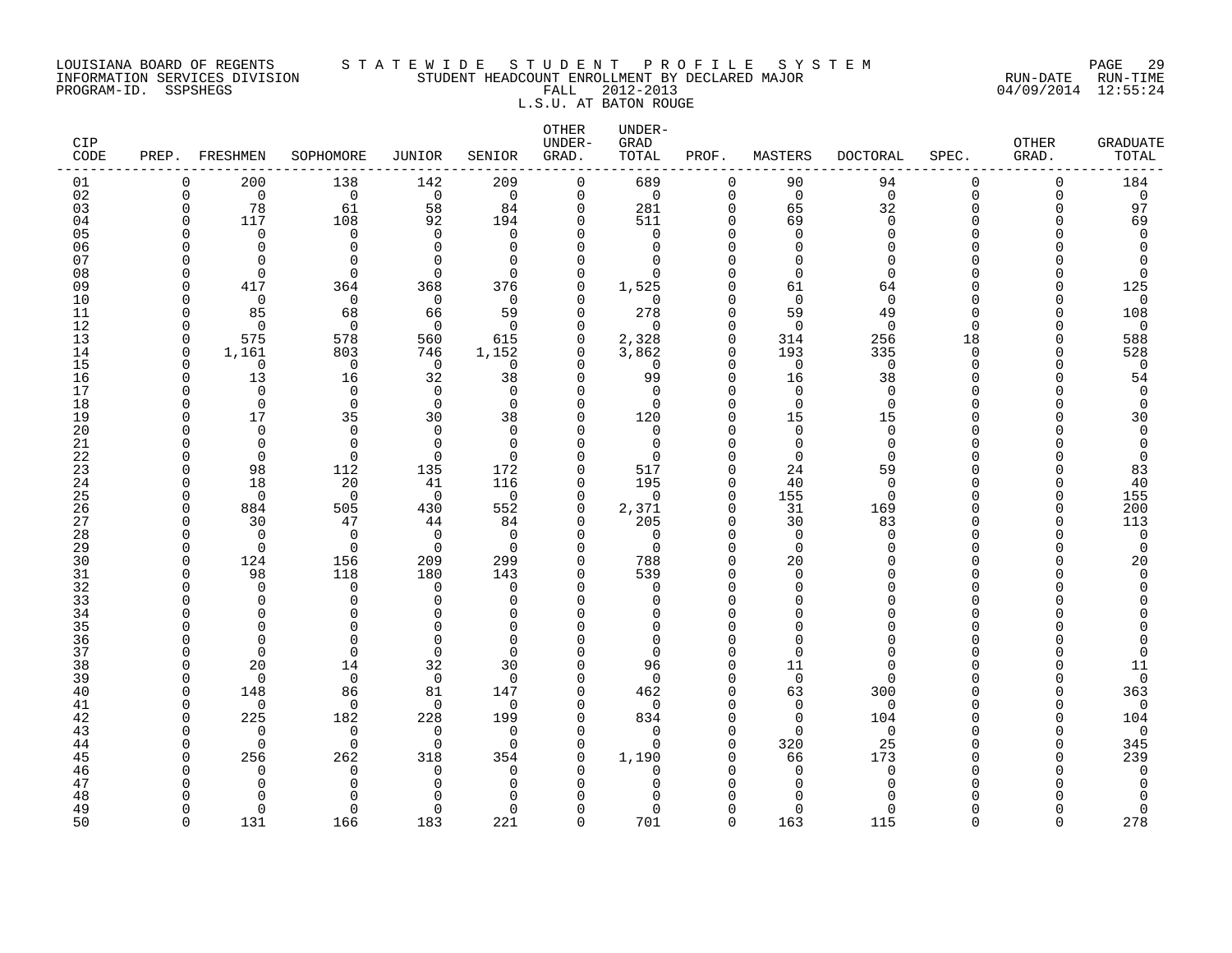### LOUISIANA BOARD OF REGENTS S T A T E W I D E S T U D E N T P R O F I L E S Y S T E M PAGE 30 INFORMATION SERVICES DIVISION STUDENT HEADCOUNT ENROLLMENT BY DECLARED MAJOR RUN-DATE RUN-TIME

# L.S.U. AT BATON ROUGE

| CIP<br>CODE                                                    | PREP.                                                                                  | FRESHMEN                                                                         | SOPHOMORE                                                                                                                                                                                                                                                                                                                                                                                                                                                                                                                                                                                                                                                                                                                                                                                                                                                                                                                                                                                                                                                                                                                                                                                                                                                                                                                                                                         | JUNIOR                                                                                                                                      | SENIOR                                                                                                                              | <b>OTHER</b><br>UNDER-<br>GRAD.                | UNDER-<br>GRAD<br>TOTAL                                           | PROF.                                                                                         | MASTERS                                                                        | DOCTORAL                                                                         | SPEC.    | OTHER<br>GRAD. | GRADUATE<br>TOTAL                              |
|----------------------------------------------------------------|----------------------------------------------------------------------------------------|----------------------------------------------------------------------------------|-----------------------------------------------------------------------------------------------------------------------------------------------------------------------------------------------------------------------------------------------------------------------------------------------------------------------------------------------------------------------------------------------------------------------------------------------------------------------------------------------------------------------------------------------------------------------------------------------------------------------------------------------------------------------------------------------------------------------------------------------------------------------------------------------------------------------------------------------------------------------------------------------------------------------------------------------------------------------------------------------------------------------------------------------------------------------------------------------------------------------------------------------------------------------------------------------------------------------------------------------------------------------------------------------------------------------------------------------------------------------------------|---------------------------------------------------------------------------------------------------------------------------------------------|-------------------------------------------------------------------------------------------------------------------------------------|------------------------------------------------|-------------------------------------------------------------------|-----------------------------------------------------------------------------------------------|--------------------------------------------------------------------------------|----------------------------------------------------------------------------------|----------|----------------|------------------------------------------------|
| 51<br>52<br>53<br>54<br>55<br>56<br>57<br>58<br>59<br>60<br>TR | $\Omega$<br>$\Omega$<br>$\mathbf 0$<br>$\overline{0}$<br>$\mathsf 0$<br>$\overline{0}$ | 119<br>1,045<br>$\overline{0}$<br>61<br>$\Omega$<br>$\overline{0}$<br>355<br>498 | 86<br>1,000<br>$\frac{1}{2}$<br>$\Omega$<br>$\begin{matrix} 0 \\ 0 \\ 0 \\ 0 \end{matrix}$<br>178<br>132                                                                                                                                                                                                                                                                                                                                                                                                                                                                                                                                                                                                                                                                                                                                                                                                                                                                                                                                                                                                                                                                                                                                                                                                                                                                          | 106<br>1,025<br>$\begin{array}{c}0\\108\end{array}$<br>$\overline{0}$<br>$\begin{matrix} 0 \\ 0 \\ 0 \end{matrix}$<br>$\frac{0}{72}$<br>101 | $\begin{array}{c} 101 \\ 979 \\ 0 \\ 150 \end{array}$<br>$\overline{0}$<br>$\overline{0}$<br>$\overline{0}$<br>21<br>$\frac{2}{70}$ | $\mathbf{0}$<br>$\Omega$<br>$\mathbf 0$<br>317 | 412<br>4,049<br>$rac{1}{20}$<br>$\Omega$<br>$\overline{0}$<br>626 | 335<br>$\overline{0}$<br>$\Omega$<br>$\mathbf 0$<br>$\begin{matrix} 0 \\ 0 \\ 0 \end{matrix}$ | 84<br>357<br>$\overline{0}$<br>22<br>$\Omega$<br>$\mathbf 0$<br>$\overline{0}$ | 63<br>58<br>$\Omega$<br>46<br>$\Omega$<br>$\mathbf 0$                            | $\Omega$ | $\Omega$       | 482<br>415<br>$\overline{0}$<br>68<br>$\Omega$ |
| UN<br>TOTAL                                                    | 442<br>$- - -$<br>442                                                                  | --------<br>6,773                                                                | 5,309<br>01 - AGRICULTURE, AGRICULTURE OPERATIONS 19 - FAMILY AND CONSUMER SCIENCES/HUMAN SCI 37 - PERSONAL AWARENESS/SELF-IMPROVEMENT<br>02 - NOT IN USE AT THIS TIME<br>03 - NATURAL RESOURCES AND CONSERVATION<br>04 - ARCHITECTURE AND RELATED SERVICES<br>04 - ARCHITECTURE AND RELATED SERVICES<br>04 - ARCHITECTURE AND RELATED SERVICES<br>04 - ARCHITECTURE AND RELATED SERVIC<br>05 - AREA, ETHNIC, CULTURAL, AND GENDER STUDI23 - ENGLISH LANGUAGE AND LITERATURE/LETTERS 41 - SCIENCE TECHNOLOGIES/TECHNICIANS<br>06 - NOT IN USE AT THIS TIME<br>07 - NOT IN USE AT THIS TIME<br>25 - LIBRARY SCIENCE<br>26 - BIOLOGICAL AND BIOMEDICAL SCIENCES<br>26 - BIOLOGICAL AND BIOMEDICAL SCIENCES<br>26 - BIOLOGICAL AND BIOMEDICAL SCIENCES<br>26 - BIOLOGICAL A<br>10 - COMMUNICATIONS TECHNOLOGIES/TECHNICIANS 28 - RESERVE OFFICERS TRAINING CORPS (ROTC) 46 - CONSTRUCTION TRADES<br>- CONSTRUCTION TRADES<br>12 - PERSONAL AND CULINARY SERVICES (SUPP 29 - MILITARY TECHNOLOGIES<br>30 - MULTI/INTERDENCIPLINARY STUDIES 47 - MECHANIC AND REPAIR TECHNOLOGIES/TECH<br>31 - PARKS, RECREATION, LEISURE AND FITNESS 49 -<br>14 - ENGINEERING<br>15 - ENGINEERING TECHNOLOGIES/TECHNICIANS<br>15 - ENGINEERING TECHNOLOGIES/TECHNICIANS<br>16 - FOREIGN LANGUAGES, LITERATURES/LING.<br>16 - FOREIGN LANGUAGES, LITERATURES/LING.<br>16 - FOREIGN LANGUAGES, LITERATU | 5,387                                                                                                                                       | -------- ---<br>6,403                                                                                                               | 317                                            | 1,560<br>--------<br>24,631                                       | 58<br>393                                                                                     | 2,268                                                                          | 2,078                                                                            | 18       | 161<br>161     | 219<br>4,918                                   |
|                                                                |                                                                                        | 18 - NOT IN USE AT THIS TIME                                                     | TR - UNDERGRAD STUDENTS INTENDING TO TRANSFERUN - UNCOMMITTED TO A MAJOR                                                                                                                                                                                                                                                                                                                                                                                                                                                                                                                                                                                                                                                                                                                                                                                                                                                                                                                                                                                                                                                                                                                                                                                                                                                                                                          |                                                                                                                                             |                                                                                                                                     |                                                |                                                                   |                                                                                               |                                                                                | 36 - LEISURE AND RECREATIONAL ACTIVITIES 54 - HISTORY<br>60 - RESIDENCY PROGRAMS |          |                |                                                |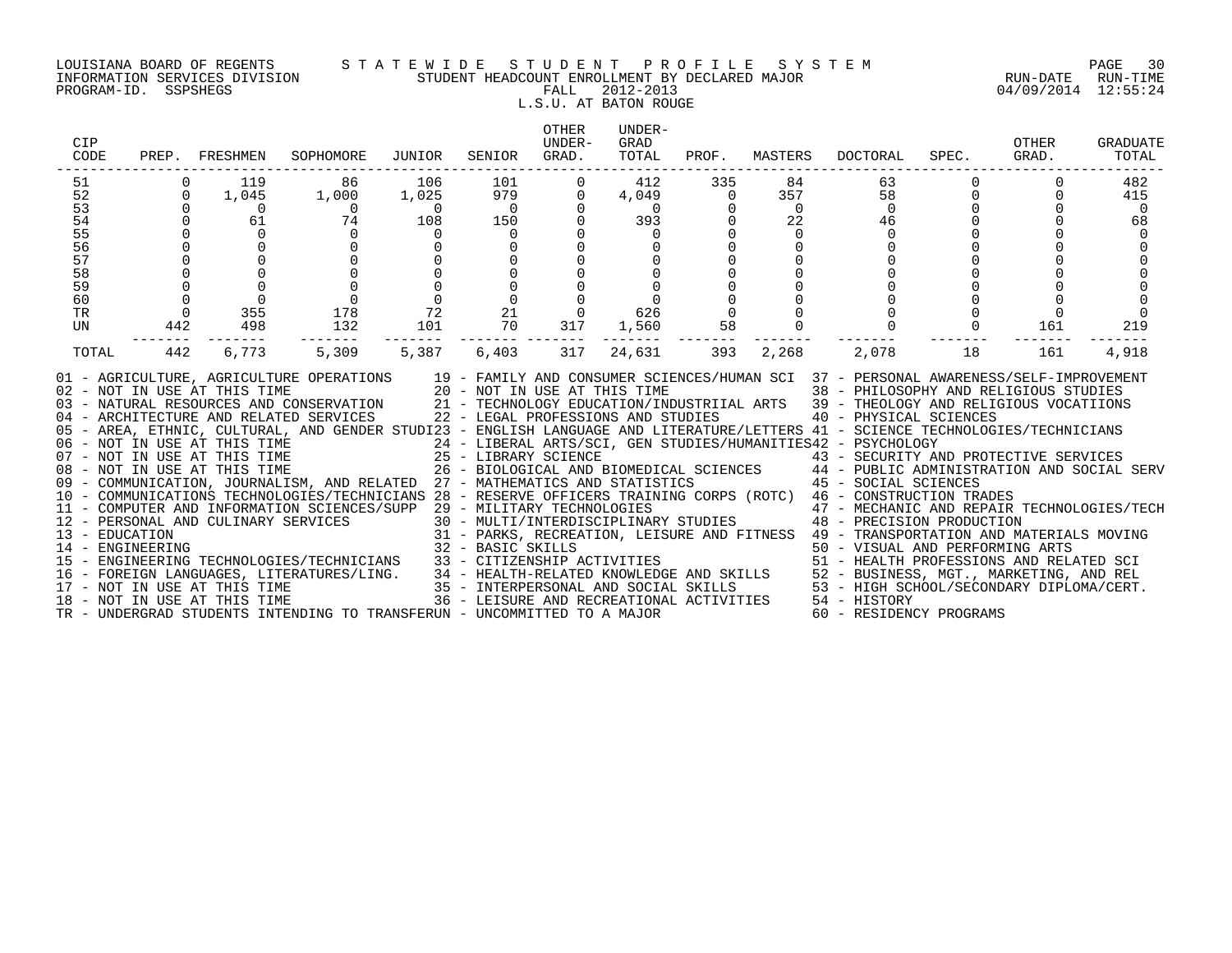### LOUISIANA BOARD OF REGENTS S T A T E W I D E S T U D E N T P R O F I L E S Y S T E M PAGE 31 INFORMATION SERVICES DIVISION STUDENT HEADCOUNT ENROLLMENT BY DECLARED MAJOR RUN-DATE RUN-TIME

L.S.U. AT EUNICE

| CIP<br>CODE |             | PREP. FRESHMEN | SOPHOMORE      | JUNIOR               | SENIOR               | OTHER<br>UNDER-<br>GRAD. | UNDER-<br>GRAD<br>TOTAL | PROF.                   | MASTERS     | <b>DOCTORAL</b> | SPEC.       | OTHER<br>GRAD. | <b>GRADUATE</b><br>TOTAL |
|-------------|-------------|----------------|----------------|----------------------|----------------------|--------------------------|-------------------------|-------------------------|-------------|-----------------|-------------|----------------|--------------------------|
| 01          | $\mathbf 0$ | $\mathbf 0$    | $\mathbf 0$    | $\mathbf 0$          | $\mathbf 0$          | $\mathsf 0$              | $\mathbf 0$             | $\mathbf 0$             | $\mathbf 0$ | 0               | $\mathsf 0$ | $\mathbf 0$    | $\mathbf 0$              |
| 02          | $\Omega$    | $\mathbf 0$    | 0              | $\mathbf 0$          | $\mathbf 0$          | $\mathbf 0$              | $\mathsf{O}$            | $\mathbf 0$             | $\Omega$    | $\Omega$        | $\Omega$    | $\Omega$       | $\mathbf 0$              |
| 03          | ∩           | $\Omega$       | $\Omega$       | $\mathbf 0$          | $\Omega$             | $\mathbf 0$              | $\Omega$                | $\Omega$                | $\cap$      |                 | $\Omega$    |                | $\Omega$                 |
| 04          |             | $\Omega$       | $\Omega$       | $\mathbf 0$          | $\Omega$             | $\mathbf 0$              | U                       | $\mathbf 0$             | ∩           |                 | U           |                |                          |
| 05          |             | $\cap$         | $\Omega$       | $\Omega$             | $\Omega$             | $\Omega$                 | U                       | $\Omega$                |             |                 | U           |                |                          |
| 06          |             | $\Omega$       | 0              | $\mathbf 0$          | $\Omega$             | $\mathbf 0$              | <sup>0</sup>            | $\mathbf 0$             |             |                 | $\Omega$    |                |                          |
| 07          |             | $\Omega$       | $\Omega$       | $\mathbf 0$          | $\Omega$             | $\mathbf 0$              | <sup>0</sup>            | $\mathbf 0$             |             |                 | U           |                |                          |
| 08          |             | $\Omega$       | $\Omega$       | $\Omega$             | $\Omega$             | $\Omega$                 | U                       | $\Omega$                |             |                 |             |                |                          |
| 09          |             | $\Omega$       | 0              | $\mathbf 0$          | $\Omega$             | 0                        | <sup>0</sup>            | $\mathbf 0$             |             |                 | U           |                |                          |
| 10          |             | $\Omega$       | $\Omega$       | $\Omega$             | $\Omega$             | $\mathbf 0$              | $\Omega$                | $\Omega$                |             |                 | U           |                |                          |
| 11          |             | 41             | 20             | $\Omega$             | $\mathbf 0$          | 13                       | 74                      | $\mathbf 0$             |             |                 | U           |                |                          |
| 12          |             | $\Omega$       | $\Omega$       | $\Omega$             | $\Omega$             | $\mathbf 0$              | $\Omega$                | $\Omega$                |             |                 | U           |                |                          |
| 13          |             | $\mathbf 0$    | 0              | $\mathbf 0$          | $\Omega$             | $\mathbf 0$              | U                       | $\mathbf 0$             |             |                 | U           |                |                          |
| 14          |             | $\mathbf 0$    | $\Omega$       | $\Omega$             | $\Omega$             | $\mathbf 0$              | <sup>0</sup>            | $\Omega$                |             |                 | U           |                |                          |
| 15          |             | -1             | $\Omega$       | $\Omega$             | $\Omega$             | 2                        | 3                       | $\Omega$                |             |                 | ∩           |                |                          |
| 16          |             | $\Omega$       | $\Omega$       | $\Omega$             | $\Omega$             | $\mathbf 0$              | <sup>0</sup>            | $\Omega$                |             |                 |             |                |                          |
| 17          |             | $\Omega$       | $\Omega$       | $\Omega$             | $\Omega$             | $\mathbf 0$              | $\Omega$                | $\Omega$                |             |                 | U           |                |                          |
| 18          |             | $\overline{0}$ | $\Omega$       | $\Omega$             | $\Omega$             | $\mathbf 0$              | $\Omega$                | $\mathbf 0$             |             |                 |             |                |                          |
| 19          |             | 20             | 17             | $\Omega$             | $\Omega$             | 8                        | 45                      | $\Omega$                |             |                 | U           |                |                          |
| 20          |             | $\Omega$       | $\Omega$       | $\Omega$             | $\Omega$             | $\mathbf 0$              | $\Omega$                | $\Omega$                |             |                 | U           |                |                          |
| 21          |             | $\mathbf 0$    | $\mathbf 0$    | $\mathbf 0$          | $\Omega$             | $\mathbf 0$              | $\Omega$                | $\mathbf 0$             |             |                 | U<br>U      |                |                          |
| 22          |             | -1             | 2              | $\Omega$             | $\Omega$             | 2                        | 5                       | $\Omega$                |             |                 | ∩           |                |                          |
| 23          |             | $\mathbf 0$    | $\mathbf 0$    | $\Omega$             | $\mathbf 0$          | $\mathbf 0$              | 0                       | $\mathbf 0$             |             |                 | U           |                |                          |
| 24          |             | 99<br>$\Omega$ | 38<br>$\Omega$ | $\Omega$             | $\Omega$             | 58                       | 195                     | $\Omega$                |             |                 | U           |                |                          |
| 25<br>26    |             | $\mathbf 0$    | 0              | $\Omega$<br>$\Omega$ | $\Omega$<br>$\Omega$ | $\Omega$<br>$\mathbf 0$  | $\Omega$<br>$\Omega$    | $\Omega$<br>$\mathbf 0$ |             |                 | U           |                |                          |
| 27          |             | $\Omega$       | 0              | $\Omega$             | $\Omega$             | $\mathbf 0$              | U                       | $\Omega$                |             |                 | U           |                |                          |
| 28          |             | $\Omega$       | $\cap$         | $\Omega$             | $\Omega$             | $\mathbf 0$              | ∩                       | $\mathbf 0$             |             |                 | ∩           |                |                          |
| 29          |             | $\Omega$       | O              | $\Omega$             | $\Omega$             | 0                        | <sup>0</sup>            | 0                       |             |                 | U           |                |                          |
| 30          |             | $\Omega$       | $\Omega$       | $\Omega$             | $\Omega$             | $\Omega$                 | U                       | $\Omega$                |             |                 | U           |                |                          |
| 31          |             | <sup>0</sup>   | $\Omega$       | $\Omega$             | $\Omega$             | $\mathbf 0$              | <sup>0</sup>            | $\mathbf 0$             |             |                 | $\cap$      |                |                          |
| 32          |             | $\Omega$       | ∩              | $\Omega$             | $\Omega$             | $\Omega$                 | ∩                       | $\Omega$                |             |                 |             |                |                          |
| 33          |             | $\Omega$       | $\Omega$       | $\Omega$             | $\Omega$             | $\mathbf 0$              | <sup>0</sup>            | $\mathbf 0$             |             |                 | $\Omega$    |                |                          |
| 34          |             | O              | $\Omega$       | $\Omega$             | $\Omega$             | $\mathbf 0$              | U                       | $\mathbf 0$             |             |                 | U           |                |                          |
| 35          |             | U              | ∩              | $\Omega$             | $\Omega$             | $\Omega$                 | U                       | $\Omega$                |             |                 | U           |                |                          |
| 36          |             | O              | ∩              | $\Omega$             | $\Omega$             | 0                        | U                       | $\Omega$                |             |                 | U           |                |                          |
| 37          |             | <sup>0</sup>   | $\Omega$       | $\Omega$             | $\Omega$             | $\mathbf 0$              | U                       | $\Omega$                |             |                 | U           |                |                          |
| 38          |             | O              | $\Omega$       | $\Omega$             | $\Omega$             | 0                        | O                       | $\Omega$                |             |                 | U           |                |                          |
| 39          |             | $\Omega$       | $\Omega$       | $\Omega$             | $\Omega$             | 0                        | <sup>0</sup>            | $\mathbf 0$             |             |                 | U           |                |                          |
| 40          |             | $\cap$         | ∩              | $\Omega$             | $\Omega$             | $\Omega$                 | U                       | $\Omega$                |             |                 |             |                |                          |
| 41          |             | $\Omega$       | $\Omega$       | $\Omega$             | $\Omega$             | 0                        | <sup>0</sup>            | 0                       |             |                 | U           |                |                          |
| 42          |             | $\Omega$       | $\Omega$       | $\Omega$             | $\Omega$             | $\mathbf 0$              | $\Omega$                | $\mathbf 0$             |             |                 | U           |                |                          |
| 43          |             | 109            | 56             | $\Omega$             | $\Omega$             | 47                       | 212                     | $\mathbf 0$             |             |                 | U           |                |                          |
| 44          |             | $\Omega$       | $\Omega$       | $\Omega$             | $\Omega$             | $\mathbf 0$              | $\Omega$                | $\Omega$                |             |                 | U           |                |                          |
| 45          |             | $\Omega$       | $\Omega$       | $\Omega$             | $\Omega$             | $\Omega$                 | U                       | $\Omega$                |             |                 |             |                |                          |
| 46          |             | $\Omega$       | $\Omega$       | $\Omega$             | $\Omega$             | 0                        | O                       | $\mathbf 0$             |             |                 | U           |                |                          |
| 47          |             | U              | ∩              | $\Omega$             | $\Omega$             | 0                        | O                       | $\mathbf 0$             |             |                 |             |                |                          |
| 48          |             | U              |                | C                    | $\Omega$             | $\Omega$                 | ∩                       | $\Omega$                |             |                 |             |                |                          |
| 49          |             | O              | ∩              | $\Omega$             | $\Omega$             | $\Omega$                 | <sup>0</sup>            | 0                       |             |                 | U           |                | Ω                        |
| 50          | $\cap$      | $\Omega$       | <sup>n</sup>   | $\Omega$             | $\cap$               | $\Omega$                 | 0                       | $\Omega$                | $\cap$      |                 | ∩           | U              | $\cap$                   |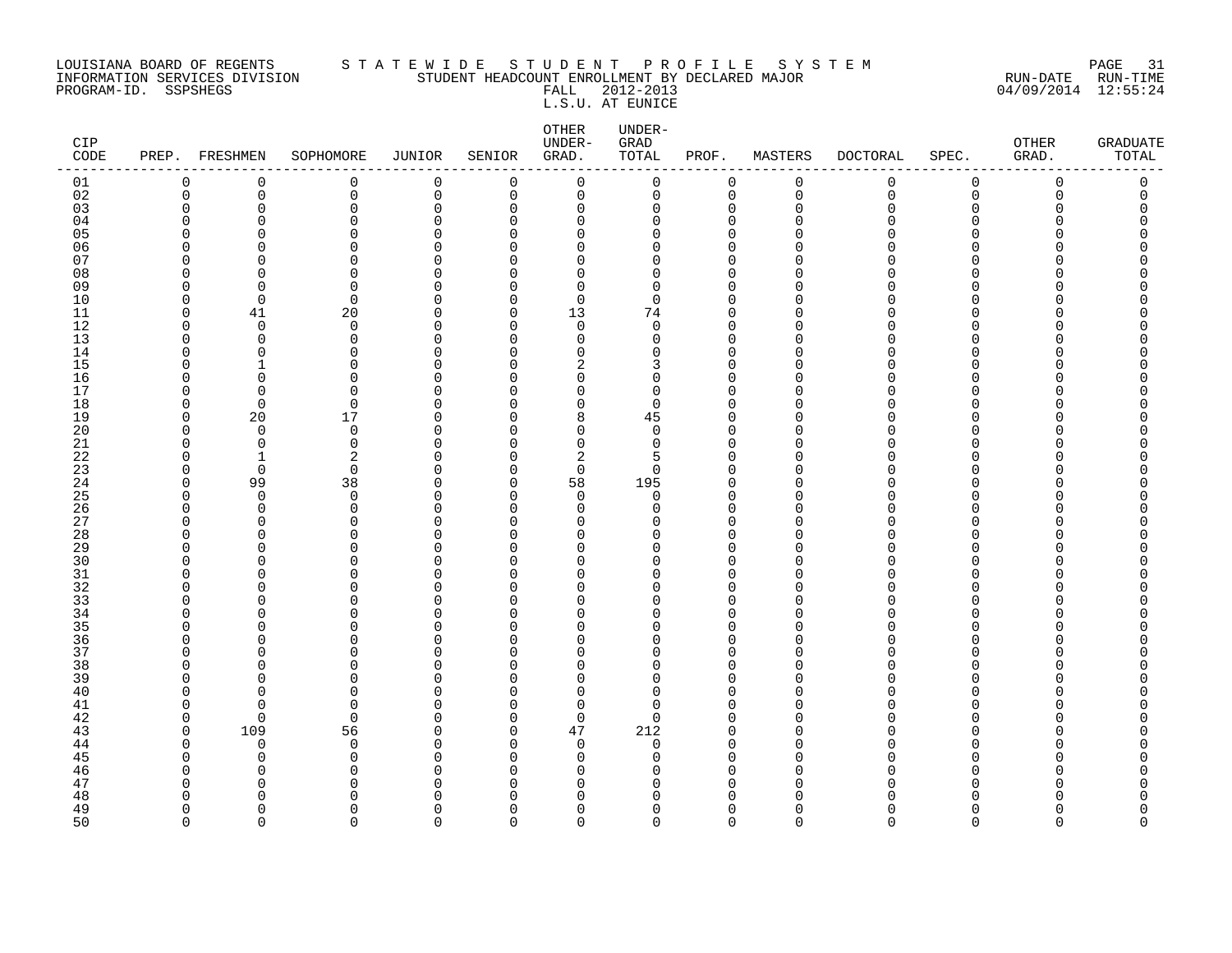INFORMATION SERVICES DIVISION STUDENT HEADCOUNT ENROLLMENT BY DECLARED MAJOR RUN-DATE RUN-TIME

### LOUISIANA BOARD OF REGENTS S T A T E W I D E S T U D E N T P R O F I L E S Y S T E M PAGE 32

PROGRAM-ID. SSPSHEGS FALL 2012-2013 04/09/2014 12:55:24 L.S.U. AT EUNICE

| CIP<br>CODE                        |             | PREP. FRESHMEN                                               | SOPHOMORE                                                                                                                                                                                                                                                                                                                                                                                                                                                                                                                                                                                                                                                                                                                                                                                                                                                                                                                                                                                                                                                                                                                                                                                                                                                                                         | JUNIOR   | SENIOR            | OTHER<br>UNDER-<br>GRAD.    | UNDER-<br>GRAD<br>TOTAL | PROF.    | MASTERS  | DOCTORAL                                                                                                                                                                                                                                                                                                                                                                                                                                                                                                                                                                                                                                                                                                 | SPEC.    | OTHER<br>GRAD. | <b>GRADUATE</b><br>TOTAL |
|------------------------------------|-------------|--------------------------------------------------------------|---------------------------------------------------------------------------------------------------------------------------------------------------------------------------------------------------------------------------------------------------------------------------------------------------------------------------------------------------------------------------------------------------------------------------------------------------------------------------------------------------------------------------------------------------------------------------------------------------------------------------------------------------------------------------------------------------------------------------------------------------------------------------------------------------------------------------------------------------------------------------------------------------------------------------------------------------------------------------------------------------------------------------------------------------------------------------------------------------------------------------------------------------------------------------------------------------------------------------------------------------------------------------------------------------|----------|-------------------|-----------------------------|-------------------------|----------|----------|----------------------------------------------------------------------------------------------------------------------------------------------------------------------------------------------------------------------------------------------------------------------------------------------------------------------------------------------------------------------------------------------------------------------------------------------------------------------------------------------------------------------------------------------------------------------------------------------------------------------------------------------------------------------------------------------------------|----------|----------------|--------------------------|
| 51                                 |             | 512                                                          | 200                                                                                                                                                                                                                                                                                                                                                                                                                                                                                                                                                                                                                                                                                                                                                                                                                                                                                                                                                                                                                                                                                                                                                                                                                                                                                               |          |                   | 249                         | 961                     |          |          |                                                                                                                                                                                                                                                                                                                                                                                                                                                                                                                                                                                                                                                                                                          |          |                |                          |
| 52                                 | 0           | 100                                                          | 55                                                                                                                                                                                                                                                                                                                                                                                                                                                                                                                                                                                                                                                                                                                                                                                                                                                                                                                                                                                                                                                                                                                                                                                                                                                                                                | 0        | $\mathbf 0$       | 40                          | 195                     | 0        | $\Omega$ | $\Omega$                                                                                                                                                                                                                                                                                                                                                                                                                                                                                                                                                                                                                                                                                                 |          |                |                          |
| 53                                 |             | 0                                                            |                                                                                                                                                                                                                                                                                                                                                                                                                                                                                                                                                                                                                                                                                                                                                                                                                                                                                                                                                                                                                                                                                                                                                                                                                                                                                                   |          |                   | 0                           |                         |          |          |                                                                                                                                                                                                                                                                                                                                                                                                                                                                                                                                                                                                                                                                                                          |          |                |                          |
| 54                                 |             |                                                              |                                                                                                                                                                                                                                                                                                                                                                                                                                                                                                                                                                                                                                                                                                                                                                                                                                                                                                                                                                                                                                                                                                                                                                                                                                                                                                   |          |                   |                             |                         |          |          |                                                                                                                                                                                                                                                                                                                                                                                                                                                                                                                                                                                                                                                                                                          |          |                |                          |
| 55<br>56                           |             |                                                              |                                                                                                                                                                                                                                                                                                                                                                                                                                                                                                                                                                                                                                                                                                                                                                                                                                                                                                                                                                                                                                                                                                                                                                                                                                                                                                   |          |                   |                             |                         |          |          |                                                                                                                                                                                                                                                                                                                                                                                                                                                                                                                                                                                                                                                                                                          |          |                |                          |
| 57                                 |             |                                                              |                                                                                                                                                                                                                                                                                                                                                                                                                                                                                                                                                                                                                                                                                                                                                                                                                                                                                                                                                                                                                                                                                                                                                                                                                                                                                                   |          |                   |                             |                         |          |          |                                                                                                                                                                                                                                                                                                                                                                                                                                                                                                                                                                                                                                                                                                          |          |                |                          |
| 58                                 |             |                                                              |                                                                                                                                                                                                                                                                                                                                                                                                                                                                                                                                                                                                                                                                                                                                                                                                                                                                                                                                                                                                                                                                                                                                                                                                                                                                                                   |          |                   |                             |                         |          |          |                                                                                                                                                                                                                                                                                                                                                                                                                                                                                                                                                                                                                                                                                                          |          |                |                          |
| 59                                 |             |                                                              |                                                                                                                                                                                                                                                                                                                                                                                                                                                                                                                                                                                                                                                                                                                                                                                                                                                                                                                                                                                                                                                                                                                                                                                                                                                                                                   |          |                   |                             |                         |          |          |                                                                                                                                                                                                                                                                                                                                                                                                                                                                                                                                                                                                                                                                                                          |          |                |                          |
| 60                                 | $\mathbf 0$ |                                                              |                                                                                                                                                                                                                                                                                                                                                                                                                                                                                                                                                                                                                                                                                                                                                                                                                                                                                                                                                                                                                                                                                                                                                                                                                                                                                                   |          |                   |                             |                         |          |          |                                                                                                                                                                                                                                                                                                                                                                                                                                                                                                                                                                                                                                                                                                          |          |                |                          |
| <b>TR</b>                          | 2           | 684                                                          | 190                                                                                                                                                                                                                                                                                                                                                                                                                                                                                                                                                                                                                                                                                                                                                                                                                                                                                                                                                                                                                                                                                                                                                                                                                                                                                               |          |                   | 99                          | 975                     |          |          |                                                                                                                                                                                                                                                                                                                                                                                                                                                                                                                                                                                                                                                                                                          |          |                |                          |
| UN                                 | 384         | $\overline{4}$                                               | 6                                                                                                                                                                                                                                                                                                                                                                                                                                                                                                                                                                                                                                                                                                                                                                                                                                                                                                                                                                                                                                                                                                                                                                                                                                                                                                 |          |                   | 16                          | 410                     |          | $\Omega$ | $\Omega$                                                                                                                                                                                                                                                                                                                                                                                                                                                                                                                                                                                                                                                                                                 |          |                |                          |
| TOTAL                              | 386         | 1,571                                                        | 584                                                                                                                                                                                                                                                                                                                                                                                                                                                                                                                                                                                                                                                                                                                                                                                                                                                                                                                                                                                                                                                                                                                                                                                                                                                                                               | $\Omega$ | $\Omega$          | 534                         | 3,075                   | $\Omega$ | $\Omega$ | $\Omega$                                                                                                                                                                                                                                                                                                                                                                                                                                                                                                                                                                                                                                                                                                 | $\Omega$ | $\Omega$       |                          |
| 13 - EDUCATION<br>14 - ENGINEERING |             | 08 - NOT IN USE AT THIS TIME<br>18 - NOT IN USE AT THIS TIME | 01 - AGRICULTURE, AGRICULTURE OPERATIONS 19 - FAMILY AND CONSUMER SCIENCES/HUMAN SCI 37 - PERSONAL AWARENESS/SELF-IMPROVEMENT<br>02 - NOT IN USE AT THIS TIME<br>120 - NOT IN USE AT THIS TIME<br>138 - PHILOSOPHY AND REI<br>139 - THEOLOGY AND RELATED SERVICES<br>22 - LEGAL PROFESSIONS AND STUDIES<br>22 - LEGAL PROFESSIONS AND STUDIES<br>22 - LEGAL PROFESSIONS AND<br>05 - AREA, ETHNIC, CULTURAL, AND GENDER STUDI23 - ENGLISH LANGUAGE AND LITERATURE/LETTERS 41 - SCIENCE TECHNOLOGIES/TECHNICIANS<br>06 - NOT IN USE AT THIS TIME<br>07 - NOT IN USE AT THIS TIME<br>08 - NOT IN USE AT THIS TIME<br>09 - COMMUNICATION, JOURNALISM, AND RELATED 27 - MATHEMATICS AND STATISTICS<br>10 - COMMUNICATIONS TECHNOLOGIES/TECHNICIANS 28 - RESERVE OFFICERS TRAINING CORPS (ROTC) 46 - CONSTRUCTION TRADES<br>11 - COMPUTER AND INFORMATION SCIENCES/SUPP 29 - MILITARY TECHNOLOGIES<br>12 - PERSONAL AND CULINARY SERVICES<br>15 - ENGINEERING TECHNOLOGIES/TECHNICIANS<br>- FOREIGN LANGUAGES, LITERATURES/LING. 34 - HEALTH-RELATED KNOWLEDGE AND SKILLS 52 - BUSINESS, MGT., MARKETING, AND REL<br>17 - NOT IN USE AT THIS TIME 35 - INTERPERSONAL AND SOCIAL SKILLS 53 - HIGH SCHOOL/SECONDARY DIPLOMA/C<br>TR - UNDERGRAD STUDENTS INTENDING TO TRANSFERUN - UNCOMMITTED TO A MAJOR |          | 32 - BASIC SKILLS | 33 - CITIZENSHIP ACTIVITIES |                         |          |          | 38 - PHILOSOPHY AND RELIGIOUS STUDIES<br>21 - TECHNOLOGY EDUCATION/INDUSTRIIAL ARTS 39 - THEOLOGY AND RELIGIOUS VOCATIIONS<br>24 - LIBERAL ARTS/SCI, GEN STUDIES/HUMANITIES42 - PSYCHOLOGY<br>25 - LIBRARY SCIENCE<br>26 - BIOLOGICAL AND BIOMEDICAL SCIENCES<br>27 - MATHEMATICS AND STATISTICS 44 - PUBLIC ADMINISTRATION AND SOCIAL SERV<br>29 - MILITARY TECHNOLOGIES<br>30 - MULTI/INTERDISCIPLINARY STUDIES<br>48 - PRECISION PRODUCTION<br>31 - PARKS, RECREATION, LEISURE AND FITNESS 49 - TRANSPORTATION AND MATERIALS MOVING<br>50 - VISUAL AND PERFORMING ARTS<br>51 - HEALTH PROFESSIONS AND RELATED SCI<br>36 - LEISURE AND RECREATIONAL ACTIVITIES 54 - HISTORY<br>60 - RESIDENCY PROGRAMS |          |                |                          |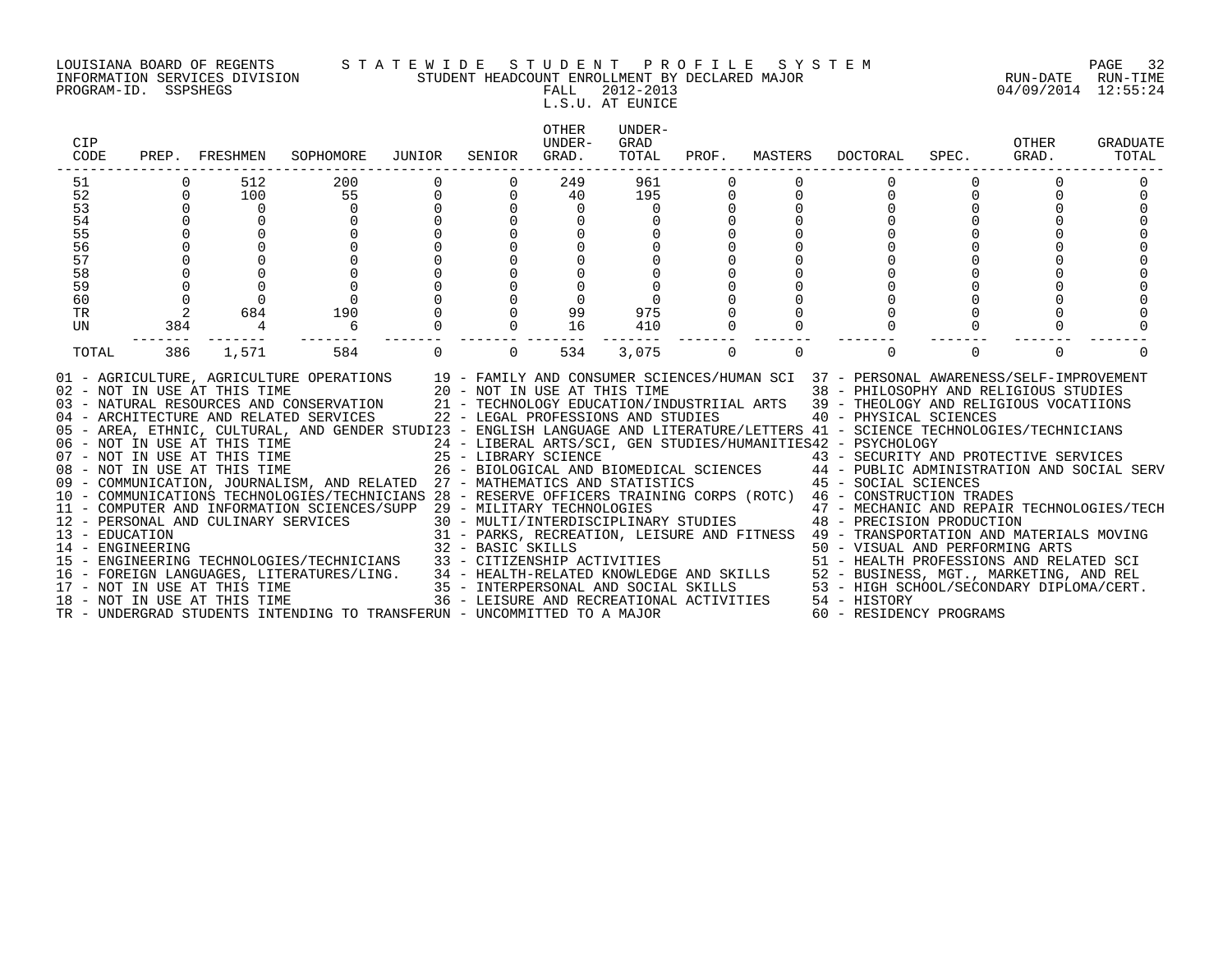### LOUISIANA BOARD OF REGENTS S T A T E W I D E S T U D E N T P R O F I L E S Y S T E M PAGE 33 INFORMATION SERVICES DIVISION STUDENT HEADCOUNT ENROLLMENT BY DECLARED MAJOR RUN-DATE RUN-TIME PROGRAM-ID. SSPSHEGS FALL 2012-2013 04/09/2014 12:55:24 L.S.U. AT SHREVEPORT

| CIP<br>$\texttt{CODE}$ |                          | PREP. FRESHMEN | SOPHOMORE      | <b>JUNIOR</b>        | SENIOR               | ${\small \texttt{OTHER}}$<br>UNDER-<br>GRAD. | UNDER-<br>GRAD<br>TOTAL | PROF.                | MASTERS        | <b>DOCTORAL</b> | SPEC.       | OTHER<br>GRAD. | <b>GRADUATE</b><br>TOTAL |
|------------------------|--------------------------|----------------|----------------|----------------------|----------------------|----------------------------------------------|-------------------------|----------------------|----------------|-----------------|-------------|----------------|--------------------------|
| 01                     | 0                        | 0              | 0              | $\mathbf 0$          | 0                    | 0                                            | 0                       | 0                    | $\mathbf 0$    | 0               | 0           | 0              | 0                        |
| 02                     | $\mathbf 0$              | $\mathbf 0$    | 0              | $\mathbf 0$          | 0                    | $\mathbf 0$                                  | 0                       | $\mathbf 0$          | $\mathbf 0$    | $\mathbf 0$     | $\mathbf 0$ | $\Omega$       | 0                        |
| 03                     | $\Omega$                 | $\Omega$       | 0              | $\mathbf 0$          | 0                    | 0                                            | 0                       | $\Omega$             | $\Omega$       | ∩               | $\Omega$    |                | Λ                        |
| 04                     | $\Omega$                 | n              | 0              | $\Omega$             | $\Omega$             | $\Omega$                                     | $\Omega$                | $\Omega$             |                |                 | ∩           |                |                          |
| 05                     | $\Omega$<br><sup>0</sup> | U<br>O         | 0<br>$\Omega$  | $\Omega$<br>$\Omega$ | $\Omega$<br>O        | $\Omega$<br>$\Omega$                         | O<br>0                  | $\Omega$<br>$\Omega$ |                |                 | ∩           |                |                          |
| 06<br>07               | ∩                        | n              | $\Omega$       | $\Omega$             | $\Omega$             | $\Omega$                                     | 0                       | $\Omega$             |                |                 |             |                |                          |
| 08                     | $\Omega$                 | $\mathbf 0$    | 0              | $\mathbf 0$          | $\Omega$             | 0                                            | 0                       | $\Omega$             |                |                 |             |                |                          |
| 09                     | $\Omega$                 | 17             | 11             | 20                   | 36                   | 0                                            | 84                      | $\Omega$             |                |                 | ∩           |                |                          |
| 10                     | $\Omega$                 | $\mathbf 0$    | $\mathbf 0$    | $\mathbf 0$          | $\Omega$             | 0                                            | $\mathbf 0$             | $\Omega$             |                |                 | ∩           |                |                          |
| 11                     | $\Omega$                 | 45             | 34             | 40                   | 47                   | 0                                            | 166                     | $\Omega$             |                |                 |             |                |                          |
| 12                     | $\Omega$                 | $\mathbf 0$    | $\mathbf 0$    | $\mathbf 0$          | $\Omega$             | 0                                            | 0                       | $\Omega$             | $\Omega$       |                 |             |                | $\Omega$                 |
| 13                     | $\Omega$                 | 62             | 78             | 84                   | 150                  | $\Omega$                                     | 374                     | $\mathbf 0$          | 71             |                 | ∩           |                | 71                       |
| 14                     | $\Omega$                 | $\Omega$       | $\mathbf 0$    | $\Omega$             | $\Omega$             | $\Omega$                                     | 0                       | $\Omega$             | $\Omega$       |                 | ∩           |                | $\Omega$                 |
| 15                     | <sup>0</sup>             | 0              | 0              | $\mathbf 0$          | 0                    | 0                                            | 0                       | $\Omega$             | $\cap$         |                 |             |                | O                        |
| 16                     | $\Omega$                 | 0              | 0              | $\mathbf{1}$         | 5                    | 0                                            | 6                       | $\Omega$             |                |                 |             |                |                          |
| 17                     |                          | O              | $\Omega$       | $\Omega$             | 0                    | $\Omega$                                     | O                       | $\Omega$             |                |                 |             |                |                          |
| 18                     | $\Omega$                 | C              | $\Omega$       | $\Omega$             | $\Omega$             | $\Omega$                                     | 0                       | $\Omega$             |                |                 |             |                |                          |
| 19                     | <sup>0</sup>             | O              | $\Omega$       | $\Omega$             | $\Omega$             | 0                                            | 0                       | $\Omega$             | ∩              |                 | ∩           |                |                          |
| 20                     | $\Omega$                 | $\cap$         | $\Omega$       | $\mathsf{C}$         | $\Omega$             | $\Omega$                                     | 0                       | $\Omega$             |                |                 |             |                |                          |
| 21                     | $\Omega$<br>$\Omega$     | $\Omega$       | 0              | $\Omega$             | $\Omega$<br>$\Omega$ | $\Omega$<br>$\Omega$                         | 0                       | $\Omega$<br>$\Omega$ | n<br>$\cap$    |                 | ∩           |                |                          |
| 22                     |                          | $\Omega$       | 0<br>7         | $\Omega$             |                      |                                              | $\Omega$                |                      | $\Omega$       |                 | ∩           |                |                          |
| 23<br>24               | $\Omega$<br>0            | 12<br>37       | 17             | 12<br>40             | 16<br>118            | $\Omega$                                     | 47<br>212               | $\mathbf 0$<br>0     |                |                 | ∩           |                | C<br>54                  |
| 25                     | $\mathbf 0$              | $\mathbf 0$    | 0              | $\mathbf 0$          | $\Omega$             | 0<br>0                                       | $\mathbf 0$             | $\mathbf 0$          | 54<br>$\Omega$ |                 | ∩           |                | $\mathbf 0$              |
| 26                     | 0                        | 114            | 89             | 82                   | 134                  | 0                                            | 419                     | 0                    | 13             |                 | ∩           |                | 13                       |
| 27                     | $\Omega$                 | 23             | 9              | 10                   | 19                   | $\Omega$                                     | 61                      | $\Omega$             | $\Omega$       |                 |             |                | C                        |
| 28                     | $\Omega$                 | $\mathbf 0$    | 0              | $\mathbf 0$          | $\Omega$             | 0                                            | $\mathbf 0$             | $\Omega$             | $\cap$         |                 | ∩           |                |                          |
| 29                     | $\Omega$                 | $\Omega$       | 0              | $\Omega$             | ∩                    | $\Omega$                                     | 0                       | $\Omega$             |                |                 | ∩           |                |                          |
| 30                     | $\Omega$                 | O              | 0              | $\Omega$             | $\Omega$             | $\Omega$                                     | $\Omega$                | $\Omega$             |                |                 |             |                |                          |
| 31                     | $\Omega$                 | n              | $\Omega$       | $\Omega$             | $\Omega$             | $\Omega$                                     | O                       | $\Omega$             |                |                 | ∩           |                |                          |
| 32                     | $\Omega$                 | O              | $\Omega$       | $\Omega$             | $\Omega$             | $\Omega$                                     | $\Omega$                | $\Omega$             |                |                 |             |                |                          |
| 33                     | <sup>0</sup>             | O              | 0              | $\Omega$             | $\Omega$             | 0                                            | 0                       | $\Omega$             |                |                 | O           |                |                          |
| 34                     | <sup>0</sup>             | O              | $\Omega$       | $\Omega$             | O                    | 0                                            | 0                       | $\Omega$             |                |                 | ∩           |                |                          |
| 35                     | <sup>0</sup>             | C              | $\Omega$       | $\Omega$             | $\Omega$             | $\Omega$                                     | 0                       | $\Omega$             |                |                 |             |                |                          |
| 36                     | ∩                        | O              | $\Omega$       | $\Omega$             | $\Omega$             | $\Omega$                                     | 0                       | $\Omega$             |                |                 | ∩           |                |                          |
| 37                     | <sup>0</sup>             | O              | $\Omega$       | $\Omega$             | $\Omega$             | $\Omega$                                     | 0                       | $\Omega$             | ∩              |                 | ∩           |                |                          |
| 38                     | $\Omega$<br>$\Omega$     | O              | $\Omega$       | $\Omega$             | ∩<br>$\Omega$        | $\Omega$                                     | 0                       | $\Omega$<br>$\Omega$ | O              |                 | ∩<br>∩      |                |                          |
| 39                     | $\Omega$                 | $\Omega$<br>28 | $\Omega$<br>19 | $\Omega$<br>7        |                      | 0<br>$\Omega$                                | 0                       | $\Omega$             | $\cap$         |                 | ∩           |                |                          |
| 40<br>41               | $\Omega$                 | $\mathbf 0$    | $\mathbf 0$    | $\overline{0}$       | 19<br>$\Omega$       | $\Omega$                                     | 73<br>$\Omega$          | $\Omega$             | $\cap$         |                 | ∩           |                | C                        |
| 42                     | 0                        | 43             | 52             | 55                   | 95                   | 0                                            | 245                     | 0                    | 42             |                 | 15          |                | 57                       |
| 43                     | $\Omega$                 | 22             | 24             | 23                   | 38                   | 0                                            | 107                     | $\mathbf 0$          | $\Omega$       |                 | $\Omega$    |                | $\mathbf 0$              |
| 44                     | $\Omega$                 | $\overline{0}$ | 0              | $\mathbf 0$          | $\mathbf 0$          | 0                                            | $\mathbf 0$             | $\mathbf 0$          | 28             |                 | ∩           |                | 28                       |
| 45                     | ∩                        | 10             | 16             | 24                   | 36                   | $\Omega$                                     | 86                      | $\Omega$             | $\cap$         |                 |             |                | C                        |
| 46                     | ∩                        | $\Omega$       | $\mathbf 0$    | $\Omega$             | $\Omega$             | $\Omega$                                     | $\Omega$                | $\Omega$             | $\cap$         |                 | ∩           |                |                          |
| 47                     |                          | n              | 0              | $\Omega$             | $\Omega$             | $\Omega$                                     | 0                       | $\Omega$             |                |                 |             |                |                          |
| 48                     |                          | n              | $\Omega$       | $\Omega$             | $\Omega$             | $\Omega$                                     | 0                       | $\Omega$             |                |                 |             |                |                          |
| 49                     | $\Omega$                 | $\Omega$       | $\Omega$       | $\Omega$             | $\Omega$             | 0                                            | $\Omega$                | 0                    |                |                 | ∩           |                | 0                        |
| 50                     | $\cap$                   | 2.4            | 30             | 33                   | 39                   | $\Omega$                                     | 126                     | $\cap$               |                |                 | ∩           |                | $\cap$                   |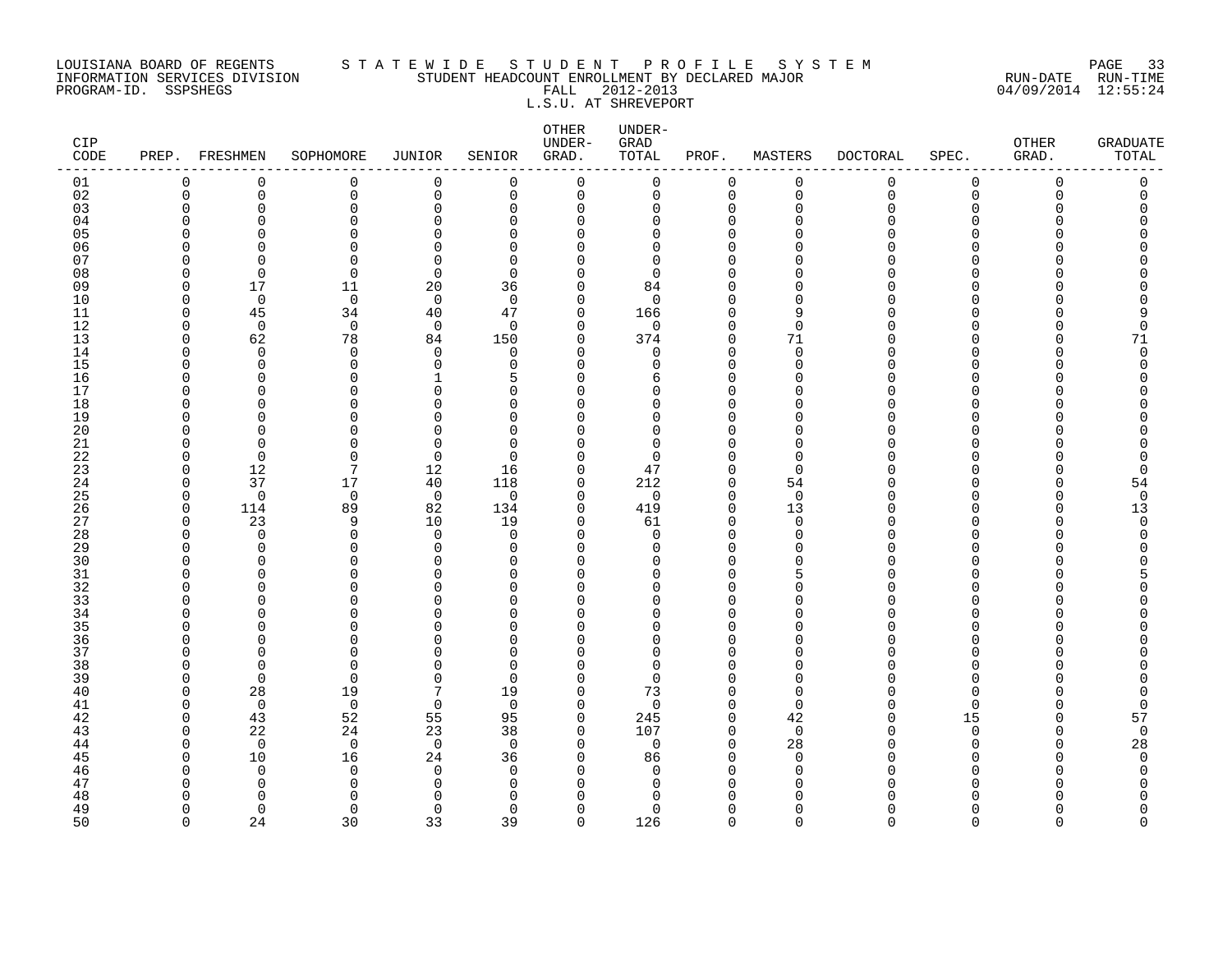### LOUISIANA BOARD OF REGENTS S T A T E W I D E S T U D E N T P R O F I L E S Y S T E M PAGE 34 INFORMATION SERVICES DIVISION STUDENT HEADCOUNT ENROLLMENT BY DECLARED MAJOR RUN-DATE RUN-TIME

# L.S.U. AT SHREVEPORT

| CIP<br>CODE                                                                       |                                                                                                         | PREP. FRESHMEN                                                                                                | SOPHOMORE                                                                                                                                                                                                                                                                                                                                                                                                                                                                                                                                                                                                                                                                                                                                                                                                                                                                                                                                                                                                                                                                                                                                                                                                                                                                                                                                                                       | JUNIOR                                           | SENIOR                                              | <b>OTHER</b><br>UNDER-<br>GRAD. | UNDER-<br>GRAD<br>TOTAL                                 |          | PROF. MASTERS                                   | DOCTORAL                                                          | SPEC.    | OTHER<br>GRAD. | GRADUATE<br>TOTAL          |
|-----------------------------------------------------------------------------------|---------------------------------------------------------------------------------------------------------|---------------------------------------------------------------------------------------------------------------|---------------------------------------------------------------------------------------------------------------------------------------------------------------------------------------------------------------------------------------------------------------------------------------------------------------------------------------------------------------------------------------------------------------------------------------------------------------------------------------------------------------------------------------------------------------------------------------------------------------------------------------------------------------------------------------------------------------------------------------------------------------------------------------------------------------------------------------------------------------------------------------------------------------------------------------------------------------------------------------------------------------------------------------------------------------------------------------------------------------------------------------------------------------------------------------------------------------------------------------------------------------------------------------------------------------------------------------------------------------------------------|--------------------------------------------------|-----------------------------------------------------|---------------------------------|---------------------------------------------------------|----------|-------------------------------------------------|-------------------------------------------------------------------|----------|----------------|----------------------------|
| 51<br>52<br>53<br>$\overline{54}$<br>55<br>56<br>57<br>58<br>59<br>60<br>TR<br>UN | $\Omega$<br>$\Omega$<br>$\mathbf 0$<br>$\mathsf 0$<br>$\mathsf{O}$<br>$\mathbf{0}$<br>$\Omega$<br>1,033 | 69<br>88<br>$\overline{0}$<br>10<br>$\mathbf 0$<br>$\begin{bmatrix} 0 \\ 0 \\ 0 \\ 0 \\ 0 \\ 0 \end{bmatrix}$ | 46<br>116<br>$\Omega$<br>9<br>$\begin{bmatrix} 0 \\ 0 \\ 0 \\ 0 \\ 0 \end{bmatrix}$                                                                                                                                                                                                                                                                                                                                                                                                                                                                                                                                                                                                                                                                                                                                                                                                                                                                                                                                                                                                                                                                                                                                                                                                                                                                                             | 40<br>155<br>$\overline{0}$<br>15<br>$\mathbf 0$ | 70<br>302<br>$\overline{0}$<br>23<br>$\overline{0}$ | 142                             | 225<br>661<br>$\overline{0}$<br>57<br>$\Omega$<br>1,175 |          | 52<br>80<br>$\Omega$<br>$\mathbf 0$<br>$\Omega$ | $\Omega$<br>$\Omega$                                              | $\Omega$ | 42             | 52<br>80<br>$\Omega$<br>42 |
| TOTAL                                                                             | $- - - -$<br>1,033                                                                                      | 604<br>18 - NOT IN USE AT THIS TIME                                                                           | 557<br>01 - AGRICULTURE, AGRICULTURE OPERATIONS 19 - FAMILY AND CONSUMER SCIENCES/HUMAN SCI 37 - PERSONAL AWARENESS/SELF-IMPROVEMENT<br>02 - NOT IN USE AT THIS TIME<br>03 - NATURAL RESOURCES AND CONSERVATION<br>04 - ARCHITECTURE AND RELATED SERVICES<br>04 - ARCHITECTURE AND RELATED SERVICES<br>04 - ARCHITECTURE AND RELATED SERVICES<br>04 - ARCHITECTURE AND RELATED SERVIC<br>05 - AREA, ETHNIC, CULTURAL, AND GENDER STUDI23 - ENGLISH LANGUAGE AND LITERATURE/LETTERS 41 - SCIENCE TECHNOLOGIES/TECHNICIANS<br>06 - NOT IN USE AT THIS TIME<br>07 - NOT IN USE AT THIS TIME<br>25 - LIBRARY SCIENCE<br>26 - BIOLOGICAL AND BIOMEDICAL SCIENCES<br>26 - BIOLOGICAL AND BIOMEDICAL SCIENCES<br>26 - BIOLOGICAL AND BIOMEDICAL SCIENCES<br>26 - BIOLOGICAL A<br>10 - COMMUNICATIONS TECHNOLOGIES/TECHNICIANS 28 - RESERVE OFFICERS TRAINING CORPS (ROTC) 46 - CONSTRUCTION TRADES<br>- CONSTRUCTION TRADES<br>12 - PERSONAL AND CULINARY SERVICES 30 - MULTI/INTERPOLOGIES<br>30 - MULTI/INTERPOLOGIES<br>31 - PARKS, RECREATION, LEISURE AND FITNESS 49 - TRANSFORTION AND REPAIR TECHNOLOGIES/TECH<br>32 - BASIC SKILLS<br><br>14 - ENGINEERING TECHNOLOGIES/TECHNICIANS 32 - BASIC SKILLS<br>15 - ENGINEERING TECHNOLOGIES/TECHNICIANS 33 - CITIZENSHIP ACTIVITIES 50 - VISUAL AND PERFORMING ARTS<br>16 - FOREIGN LANGUAGES, LITERATURES/LING. 34 - HEALTH-RELATE | 641                                              | 1,147                                               | 142                             | --------<br>4,124                                       | $\Omega$ | 354                                             | $\Omega$<br>36 - LEISURE AND RECREATIONAL ACTIVITIES 54 - HISTORY | 15       | 42             | 411                        |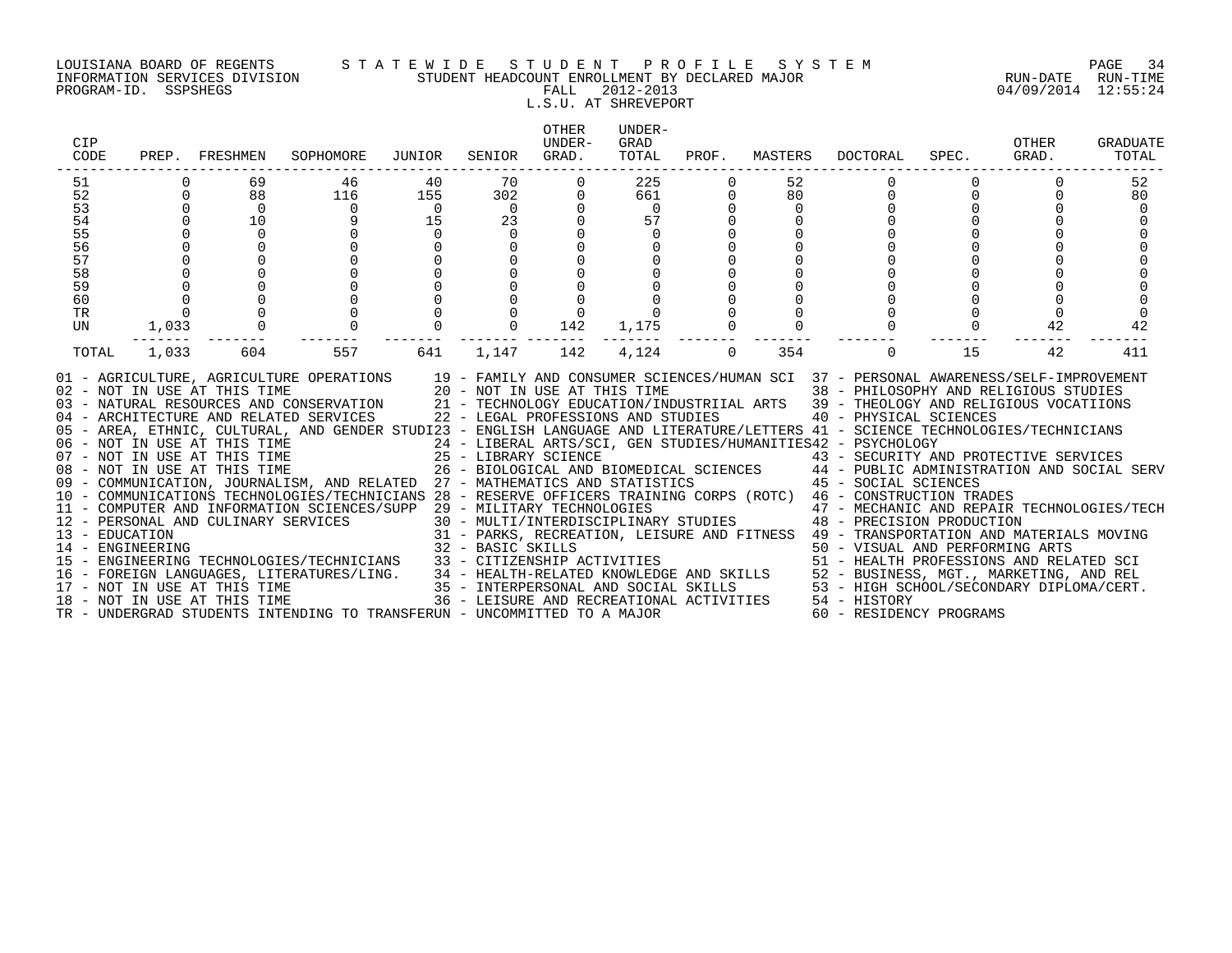### LOUISIANA BOARD OF REGENTS S T A T E W I D E S T U D E N T P R O F I L E S Y S T E M PAGE 35 INFORMATION SERVICES DIVISION STUDENT HEADCOUNT ENROLLMENT BY DECLARED MAJOR RUN-DATE RUN-TIME PROGRAM-ID. SSPSHEGS FALL 2012-2013 04/09/2014 12:55:24 LSU HEALTH SCIENCES CENTER-N.O.

| CIP<br>CODE |                         | PREP. FRESHMEN       | SOPHOMORE            | JUNIOR               | SENIOR                   | OTHER<br>UNDER-<br>GRAD. | UNDER-<br>GRAD<br>TOTAL | PROF.                      | MASTERS       | <b>DOCTORAL</b> | SPEC.                    | OTHER<br>GRAD. | <b>GRADUATE</b><br>TOTAL |
|-------------|-------------------------|----------------------|----------------------|----------------------|--------------------------|--------------------------|-------------------------|----------------------------|---------------|-----------------|--------------------------|----------------|--------------------------|
| 01          | $\mathbf 0$             | 0                    | 0                    | 0                    | 0                        | 0                        | 0                       | 0                          | $\mathbf 0$   | 0               | 0                        | 0              | 0                        |
| 02          | $\mathbf 0$             | 0                    | 0                    | $\mathsf 0$          | $\mathbf 0$              | $\mathbf 0$              | 0                       | $\mathbf 0$                | $\mathbf 0$   | $\mathbf 0$     | 0                        | $\mathbf 0$    | 0                        |
| 03          | $\mathbf 0$             | 0                    | $\mathbf 0$          | $\mathbf 0$          | $\mathbf 0$              | $\mathbf 0$              | 0                       | 0                          | $\Omega$<br>∩ | O               | $\Omega$<br>$\Omega$     | O              | 0                        |
| 04          | $\Omega$<br>$\Omega$    | $\Omega$<br>$\Omega$ | $\Omega$<br>$\Omega$ | $\Omega$<br>$\Omega$ | $\Omega$<br>$\Omega$     | $\Omega$<br>$\Omega$     | 0<br>0                  | $\Omega$<br>$\Omega$       | $\cap$        |                 | $\Omega$                 |                |                          |
| 05<br>06    | 0                       | O                    | 0                    | $\Omega$             | U                        | 0                        | 0                       | $\mathbf 0$                |               |                 | $\Omega$                 |                | Ω                        |
| 07          | $\Omega$                | $\Omega$             | 0                    | $\Omega$             | $\Omega$                 | 0                        | 0                       | $\mathbf 0$                | ∩             |                 | <sup>n</sup>             |                |                          |
| 08          | $\mathbf 0$             | $\Omega$             | 0                    | $\Omega$             | $\Omega$                 | $\mathbf 0$              | 0                       | $\mathbf 0$                | ∩             |                 | $\Omega$                 |                |                          |
| 09          | $\Omega$                | $\Omega$             | $\Omega$             | $\Omega$             | $\Omega$                 | $\Omega$                 | 0                       | $\Omega$                   | O             |                 | $\Omega$                 |                |                          |
| 10          | $\mathbf 0$             | $\Omega$             | 0                    | $\Omega$             | $\Omega$                 | $\mathbf 0$              | 0                       | $\mathbf 0$                | O             |                 | $\Omega$                 |                |                          |
| 11          | $\mathbf 0$             | $\Omega$             | 0                    | $\Omega$             | <sup>0</sup>             | $\mathbf 0$              | 0                       | $\mathbf 0$                | O             |                 | <sup>n</sup>             |                |                          |
| 12          | 0                       | $\Omega$             | $\Omega$             | $\Omega$             | $\Omega$                 | $\Omega$                 | 0                       | 0                          | ∩             |                 | <sup>n</sup>             |                |                          |
| 13<br>14    | $\Omega$<br>$\Omega$    | $\Omega$<br>$\Omega$ | $\Omega$<br>$\Omega$ | $\Omega$<br>$\Omega$ | $\Omega$<br>$\Omega$     | $\Omega$<br>$\Omega$     | 0<br>0                  | $\mathbf 0$<br>$\mathbf 0$ | ∩<br>∩        |                 | $\Omega$<br>$\Omega$     |                |                          |
| 15          | 0                       | $\Omega$             | 0                    | $\Omega$             | $\Omega$                 | $\mathbf 0$              | 0                       | 0                          |               |                 | $\Omega$                 |                |                          |
| 16          | 0                       | O                    | 0                    | $\Omega$             | $\Omega$                 | $\mathbf 0$              | 0                       | 0                          | ∩             |                 | $\Omega$                 |                |                          |
| 17          | $\Omega$                | $\Omega$             | $\Omega$             | $\Omega$             | U                        | $\Omega$                 | 0                       | $\Omega$                   | ∩             |                 | <sup>n</sup>             |                |                          |
| 18          | $\Omega$                | $\Omega$             | $\Omega$             | $\Omega$             | $\Omega$                 | $\Omega$                 | 0                       | $\Omega$                   | $\Omega$      |                 | $\Omega$                 |                |                          |
| 19          | $\mathbf 0$             | $\Omega$             | 0                    | $\Omega$             | $\Omega$                 | $\mathbf 0$              | 0                       | $\mathbf 0$                | O             |                 | $\Omega$                 |                |                          |
| 20          | $\mathbf 0$             | $\Omega$             | $\Omega$             | $\Omega$             | $\Omega$                 | $\mathbf 0$              | 0                       | $\Omega$                   | O             |                 | $\Omega$                 |                |                          |
| 21          | $\mathbf 0$             | $\Omega$             | 0                    | $\Omega$             | <sup>n</sup>             | 0                        | 0                       | $\mathbf 0$                | $\cap$        | ∩               | <sup>n</sup>             |                |                          |
| 22          | $\Omega$                | $\Omega$             | $\Omega$             | $\Omega$             | <sup>n</sup>             | $\Omega$                 | $\Omega$                | $\Omega$                   | ∩             | <sup>n</sup>    | <sup>n</sup>             |                |                          |
| 23<br>24    | $\Omega$<br>$\Omega$    | $\Omega$<br>$\Omega$ | 0<br>0               | $\Omega$<br>0        | $\Omega$<br><sup>0</sup> | $\Omega$<br>$\mathbf 0$  | 0<br>0                  | $\mathbf 0$<br>0           | O<br>O        | U<br>$\Omega$   | $\Omega$<br>$\Omega$     |                | 0                        |
| 25          | $\Omega$                | $\Omega$             | $\Omega$             | 0                    | $\Omega$                 | $\mathbf 0$              | 0                       | $\mathbf 0$                | $\Omega$      | $\Omega$        | $\Omega$                 | O              | $\mathbf 0$              |
| 26          | $\Omega$                | $\Omega$             | $\Omega$             | $\Omega$             | $\Omega$                 | $\Omega$                 | 0                       | $\mathbf 0$                | 7             | 105             | $\Omega$                 | O              | 112                      |
| 27          | $\Omega$                | $\Omega$             | $\Omega$             | $\Omega$             | $\Omega$                 | $\Omega$                 | 0                       | $\mathbf 0$                | $\Omega$      | $\Omega$        | $\Omega$                 | U              | $\Omega$                 |
| 28          | $\mathbf 0$             | $\Omega$             | 0                    | $\Omega$             | $\Omega$                 | $\mathbf 0$              | 0                       | $\mathbf 0$                | $\Omega$      | <sup>n</sup>    | $\Omega$                 | $\Omega$       | $\Omega$                 |
| 29          | 0                       | $\Omega$             | 0                    | 0                    | $\Omega$                 | 0                        | 0                       | 0                          | $\Omega$      |                 | $\Omega$                 | Λ              |                          |
| 30          | 0                       | $\Omega$             | 0                    | $\Omega$             | <sup>n</sup>             | $\Omega$                 | 0                       | $\Omega$                   | $\cap$        |                 | <sup>n</sup>             |                |                          |
| 31          | $\Omega$                | $\Omega$             | $\Omega$             | $\Omega$             | $\Omega$                 | $\Omega$                 | 0                       | $\mathbf 0$                | $\Omega$<br>∩ |                 | $\Omega$                 |                |                          |
| 32<br>33    | $\Omega$<br>$\mathbf 0$ | $\Omega$<br>$\Omega$ | 0<br>0               | $\Omega$<br>0        | <sup>n</sup><br>$\Omega$ | $\Omega$<br>$\mathbf 0$  | 0<br>0                  | $\mathbf 0$<br>$\Omega$    |               |                 | $\Omega$<br>$\Omega$     |                | Ω                        |
| 34          | 0                       | $\Omega$             | 0                    | 0                    | $\Omega$                 | 0                        | 0                       | $\mathbf 0$                | $\Omega$      |                 | $\Omega$                 |                |                          |
| 35          | $\Omega$                | $\Omega$             | $\Omega$             | $\Omega$             | <sup>n</sup>             | $\Omega$                 | 0                       | $\Omega$                   |               |                 | <sup>n</sup>             |                |                          |
| 36          | $\Omega$                | $\Omega$             | 0                    | $\Omega$             | $\Omega$                 | $\mathbf 0$              | 0                       | $\mathbf 0$                | ∩             |                 | $\Omega$                 |                |                          |
| 37          | $\Omega$                | O                    | 0                    | $\Omega$             | $\Omega$                 | $\mathbf 0$              | 0                       | $\mathbf 0$                | O             |                 | $\Omega$                 |                |                          |
| 38          | 0                       | O                    | 0                    | 0                    | $\Omega$                 | 0                        | 0                       | $\mathbf 0$                |               |                 | $\Omega$                 |                |                          |
| 39          | $\Omega$                | $\Omega$             | 0                    | 0                    | $\Omega$                 | $\mathbf 0$              | 0                       | $\mathbf 0$                | O             |                 | <sup>n</sup>             |                |                          |
| 40          | $\Omega$                | $\Omega$             | $\Omega$             | $\Omega$             | $\Omega$                 | $\Omega$                 | 0                       | $\Omega$                   | ∩             |                 | $\Omega$                 |                |                          |
| 41          | $\Omega$                | $\Omega$             | 0                    | O                    | $\Omega$                 | $\Omega$                 | 0                       | $\mathbf 0$                | ∩<br>O        |                 | $\Omega$                 |                |                          |
| 42<br>43    | 0<br>$\Omega$           | O<br>$\Omega$        | 0<br>$\Omega$        | 0<br>$\Omega$        | $\Omega$<br>$\Omega$     | 0<br>$\Omega$            | 0<br>0                  | 0<br>$\Omega$              | ∩             |                 | $\Omega$<br><sup>n</sup> |                |                          |
| 44          | $\Omega$                | $\Omega$             | $\Omega$             | $\Omega$             | $\Omega$                 | $\Omega$                 | 0                       | $\mathbf 0$                | O             |                 | $\Omega$                 |                |                          |
| 45          | $\Omega$                | $\Omega$             | $\Omega$             | $\Omega$             | <sup>n</sup>             | $\Omega$                 | 0                       | $\mathbf 0$                | ∩             |                 | $\Omega$                 |                |                          |
| 46          | $\mathbf 0$             | $\Omega$             | 0                    | 0                    | <sup>n</sup>             | $\mathbf 0$              | 0                       | $\mathbf 0$                | $\Omega$      |                 | $\Omega$                 |                |                          |
| 47          | 0                       | O                    | 0                    | 0                    | $\Omega$                 | 0                        | 0                       | 0                          | $\Omega$      |                 | $\Omega$                 |                |                          |
| 48          | $\Omega$                | ∩                    | U                    | ∩                    | U                        | $\Omega$                 | 0                       | $\Omega$                   |               |                 |                          |                |                          |
| 49          | $\Omega$                | $\Omega$             | 0                    | $\Omega$             | $\Omega$                 | $\Omega$                 | 0                       | $\mathbf 0$                | O             |                 | $\Omega$                 | Λ              | O                        |
| 50          | $\Omega$                | $\Omega$             | $\Omega$             | $\cap$               | $\cap$                   | $\Omega$                 | 0                       | $\Omega$                   | $\Omega$      | $\Omega$        | $\cap$                   | $\cap$         | $\Omega$                 |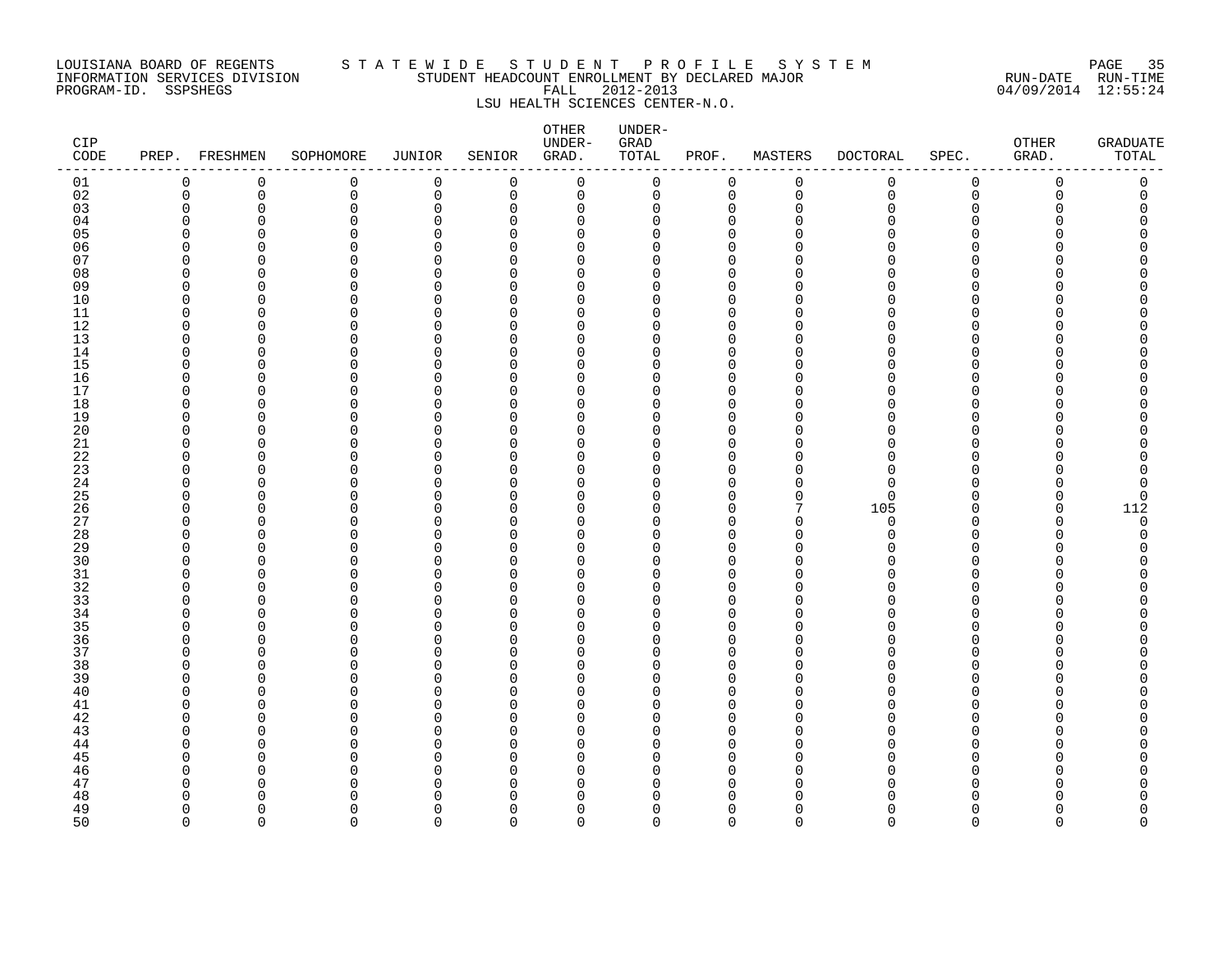### LOUISIANA BOARD OF REGENTS S T A T E W I D E S T U D E N T P R O F I L E S Y S T E M PAGE 36 INFORMATION SERVICES DIVISION STUDENT HEADCOUNT ENROLLMENT BY DECLARED MAJOR RUN-DATE RUN-TIME

## LSU HEALTH SCIENCES CENTER-N.O.

| CIP<br>CODE    |          | PREP. FRESHMEN               | SOPHOMORE                                                                                                                                                                                                                                                                                                                                                                                                                                                                                                                                                                                                                                                                                                                                                                                                                                                                                                                                                                                                                                                                                                                                                                                                                                                                                                                                                                                                                                                                                                                           | JUNIOR         | SENIOR         | OTHER<br>UNDER-<br>GRAD. | UNDER-<br>GRAD<br>TOTAL | PROF.    | MASTERS  | DOCTORAL                                                                                                                                                                                                                                                                                                                                                                                                                                                                                                                                                                                               | SPEC.    | OTHER<br>GRAD. | GRADUATE<br>TOTAL |
|----------------|----------|------------------------------|-------------------------------------------------------------------------------------------------------------------------------------------------------------------------------------------------------------------------------------------------------------------------------------------------------------------------------------------------------------------------------------------------------------------------------------------------------------------------------------------------------------------------------------------------------------------------------------------------------------------------------------------------------------------------------------------------------------------------------------------------------------------------------------------------------------------------------------------------------------------------------------------------------------------------------------------------------------------------------------------------------------------------------------------------------------------------------------------------------------------------------------------------------------------------------------------------------------------------------------------------------------------------------------------------------------------------------------------------------------------------------------------------------------------------------------------------------------------------------------------------------------------------------------|----------------|----------------|--------------------------|-------------------------|----------|----------|--------------------------------------------------------------------------------------------------------------------------------------------------------------------------------------------------------------------------------------------------------------------------------------------------------------------------------------------------------------------------------------------------------------------------------------------------------------------------------------------------------------------------------------------------------------------------------------------------------|----------|----------------|-------------------|
| 51             |          |                              | 307                                                                                                                                                                                                                                                                                                                                                                                                                                                                                                                                                                                                                                                                                                                                                                                                                                                                                                                                                                                                                                                                                                                                                                                                                                                                                                                                                                                                                                                                                                                                 | 329            | 265            | $\Omega$                 | 901                     | 1,025    | 495      | 182                                                                                                                                                                                                                                                                                                                                                                                                                                                                                                                                                                                                    |          | 40             | 1,742             |
| 52             |          |                              | 0                                                                                                                                                                                                                                                                                                                                                                                                                                                                                                                                                                                                                                                                                                                                                                                                                                                                                                                                                                                                                                                                                                                                                                                                                                                                                                                                                                                                                                                                                                                                   | $\overline{0}$ | $\overline{0}$ | 0                        | 0                       | $\Omega$ | $\Omega$ | 0                                                                                                                                                                                                                                                                                                                                                                                                                                                                                                                                                                                                      |          | $\Omega$       |                   |
| 53<br>54       |          |                              |                                                                                                                                                                                                                                                                                                                                                                                                                                                                                                                                                                                                                                                                                                                                                                                                                                                                                                                                                                                                                                                                                                                                                                                                                                                                                                                                                                                                                                                                                                                                     |                |                |                          |                         |          |          |                                                                                                                                                                                                                                                                                                                                                                                                                                                                                                                                                                                                        |          |                |                   |
|                |          |                              |                                                                                                                                                                                                                                                                                                                                                                                                                                                                                                                                                                                                                                                                                                                                                                                                                                                                                                                                                                                                                                                                                                                                                                                                                                                                                                                                                                                                                                                                                                                                     |                |                |                          |                         |          |          |                                                                                                                                                                                                                                                                                                                                                                                                                                                                                                                                                                                                        |          |                |                   |
|                |          |                              |                                                                                                                                                                                                                                                                                                                                                                                                                                                                                                                                                                                                                                                                                                                                                                                                                                                                                                                                                                                                                                                                                                                                                                                                                                                                                                                                                                                                                                                                                                                                     |                |                |                          |                         |          |          |                                                                                                                                                                                                                                                                                                                                                                                                                                                                                                                                                                                                        |          |                |                   |
| 55<br>56<br>57 |          |                              |                                                                                                                                                                                                                                                                                                                                                                                                                                                                                                                                                                                                                                                                                                                                                                                                                                                                                                                                                                                                                                                                                                                                                                                                                                                                                                                                                                                                                                                                                                                                     |                |                |                          |                         |          |          |                                                                                                                                                                                                                                                                                                                                                                                                                                                                                                                                                                                                        |          |                |                   |
|                |          |                              |                                                                                                                                                                                                                                                                                                                                                                                                                                                                                                                                                                                                                                                                                                                                                                                                                                                                                                                                                                                                                                                                                                                                                                                                                                                                                                                                                                                                                                                                                                                                     |                |                |                          |                         |          |          |                                                                                                                                                                                                                                                                                                                                                                                                                                                                                                                                                                                                        |          |                |                   |
| 58<br>59       |          |                              |                                                                                                                                                                                                                                                                                                                                                                                                                                                                                                                                                                                                                                                                                                                                                                                                                                                                                                                                                                                                                                                                                                                                                                                                                                                                                                                                                                                                                                                                                                                                     |                |                |                          |                         |          |          |                                                                                                                                                                                                                                                                                                                                                                                                                                                                                                                                                                                                        |          |                |                   |
|                |          |                              | $\Omega$                                                                                                                                                                                                                                                                                                                                                                                                                                                                                                                                                                                                                                                                                                                                                                                                                                                                                                                                                                                                                                                                                                                                                                                                                                                                                                                                                                                                                                                                                                                            |                |                |                          |                         |          |          |                                                                                                                                                                                                                                                                                                                                                                                                                                                                                                                                                                                                        |          |                |                   |
| 60             |          |                              |                                                                                                                                                                                                                                                                                                                                                                                                                                                                                                                                                                                                                                                                                                                                                                                                                                                                                                                                                                                                                                                                                                                                                                                                                                                                                                                                                                                                                                                                                                                                     |                |                |                          |                         |          |          |                                                                                                                                                                                                                                                                                                                                                                                                                                                                                                                                                                                                        |          |                |                   |
| TR             |          |                              |                                                                                                                                                                                                                                                                                                                                                                                                                                                                                                                                                                                                                                                                                                                                                                                                                                                                                                                                                                                                                                                                                                                                                                                                                                                                                                                                                                                                                                                                                                                                     |                |                |                          |                         |          |          |                                                                                                                                                                                                                                                                                                                                                                                                                                                                                                                                                                                                        |          |                | $\Omega$          |
| <b>UN</b>      |          |                              | $\Omega$                                                                                                                                                                                                                                                                                                                                                                                                                                                                                                                                                                                                                                                                                                                                                                                                                                                                                                                                                                                                                                                                                                                                                                                                                                                                                                                                                                                                                                                                                                                            |                |                | 10                       | 10                      |          |          |                                                                                                                                                                                                                                                                                                                                                                                                                                                                                                                                                                                                        |          | 23             | 23                |
| TOTAL          | $\Omega$ | $\Omega$                     | 307                                                                                                                                                                                                                                                                                                                                                                                                                                                                                                                                                                                                                                                                                                                                                                                                                                                                                                                                                                                                                                                                                                                                                                                                                                                                                                                                                                                                                                                                                                                                 | 329            | 265            | 10                       | 911                     | 1,025    | 502      | 287                                                                                                                                                                                                                                                                                                                                                                                                                                                                                                                                                                                                    | $\Omega$ | 63             | 1,877             |
|                |          | 18 - NOT IN USE AT THIS TIME | 01 - AGRICULTURE, AGRICULTURE OPERATIONS 19 - FAMILY AND CONSUMER SCIENCES/HUMAN SCI 37 - PERSONAL AWARENESS/SELF-IMPROVEMENT<br>02 - NOT IN USE AT THIS TIME 20 - NOT IN USE AT THIS TIME 38 - PHILOSOPHY AND RELIGIOUS STUDIES<br>03 - NATURAL RESOURCES AND CONSERVATION 21 - TECHNOLOGY EDUCATION/INDUSTRIIAL ARTS 39 - THEOLOGY AND RELIGIOUS VOCATIIONS<br>04 - ARCHITECTURE AND RELATED SERVICES 22 - LEGAL PROFESSIONS AND STUDIES 40 - PHYSICAL SCIENCES<br>05 - AREA, ETHNIC, CULTURAL, AND GENDER STUDI23 - ENGLISH LANGUAGE AND LITERATURE/LETTERS 41 - SCIENCE TECHNOLOGIES/TECHNICIANS<br>06 - NOT IN USE AT THIS TIME<br>07 - NOT IN USE AT THIS TIME<br>08 - NOT IN USE AT THIS TIME<br>09 - COMMUNICATION, JOURNALISM, AND RELATED 27 - MATHEMATICS AND STATISTICS<br>10 - COMMUNICATIONS TECHNOLOGIES/TECHNICIANS 28 - RESERVE OFFICERS TRAINING CORPS (ROTC) 46 - CONSTRUCTION TRADES<br>11 - COMPUTER AND INFORMATION SCIENCES/SUPP 29 - MILITARY TECHNOLOGIES<br>11 - COMPUTER AND INFORMATION<br>12 - PERSONAL AND CULINARY SERVICES<br>13 - EDUCATION<br>14 - ENGINEERING<br>14 - ENGINEERING<br>22 - BASIC SKILLS<br>15 - ENGINEERING TECHNOLOGIES/TECHNICIANS 33 - CITIZENSHIP ACTIVITIES<br>16 - FOREIGN LANGUAGES, LITERATURES/LING. 34 - HEALTH-RELATED KNOWLEDGE AND SKILLS 52 - BUSINESS, MGT., MARKETING, AND REL<br>17 - NOT IN USE AT THIS TIME TIME 35 - INTERPERSONAL AND SOCIAL SKILLS 53 - HIGH SCHOOL/SECONDARY D<br>TR - UNDERGRAD STUDENTS INTENDING TO TRANSFERUN - UNCOMMITTED TO A MAJOR |                |                |                          |                         |          |          | 24 - LIBERAL ARTS/SCI, GEN STUDIES/HUMANITIES42 - PSYCHOLOGY<br>25 - LIBRARY SCIENCE († 1888)<br>26 - BIOLOGICAL AND BIOMEDICAL SCIENCES († 1888)<br>27 - MATHEMATICS AND STATISTICS († 1888)<br>27 - MATHEMATICS AND STATISTICS († 1888)<br>29 - MILITARY TECHNOLOGIES<br>30 - MULTI/INTERDISCIPLINARY STUDIES<br>48 - PRECISION PRODUCTION<br>31 - PARKS, RECREATION, LEISURE AND FITNESS 49 - TRANSPORTATION AND MATERIALS MOVING<br>50 - VISUAL AND PERFORMING ARTS<br>51 - HEALTH PROFESSIONS AND RELATED SCI<br>36 - LEISURE AND RECREATIONAL ACTIVITIES 54 - HISTORY<br>60 - RESIDENCY PROGRAMS |          |                |                   |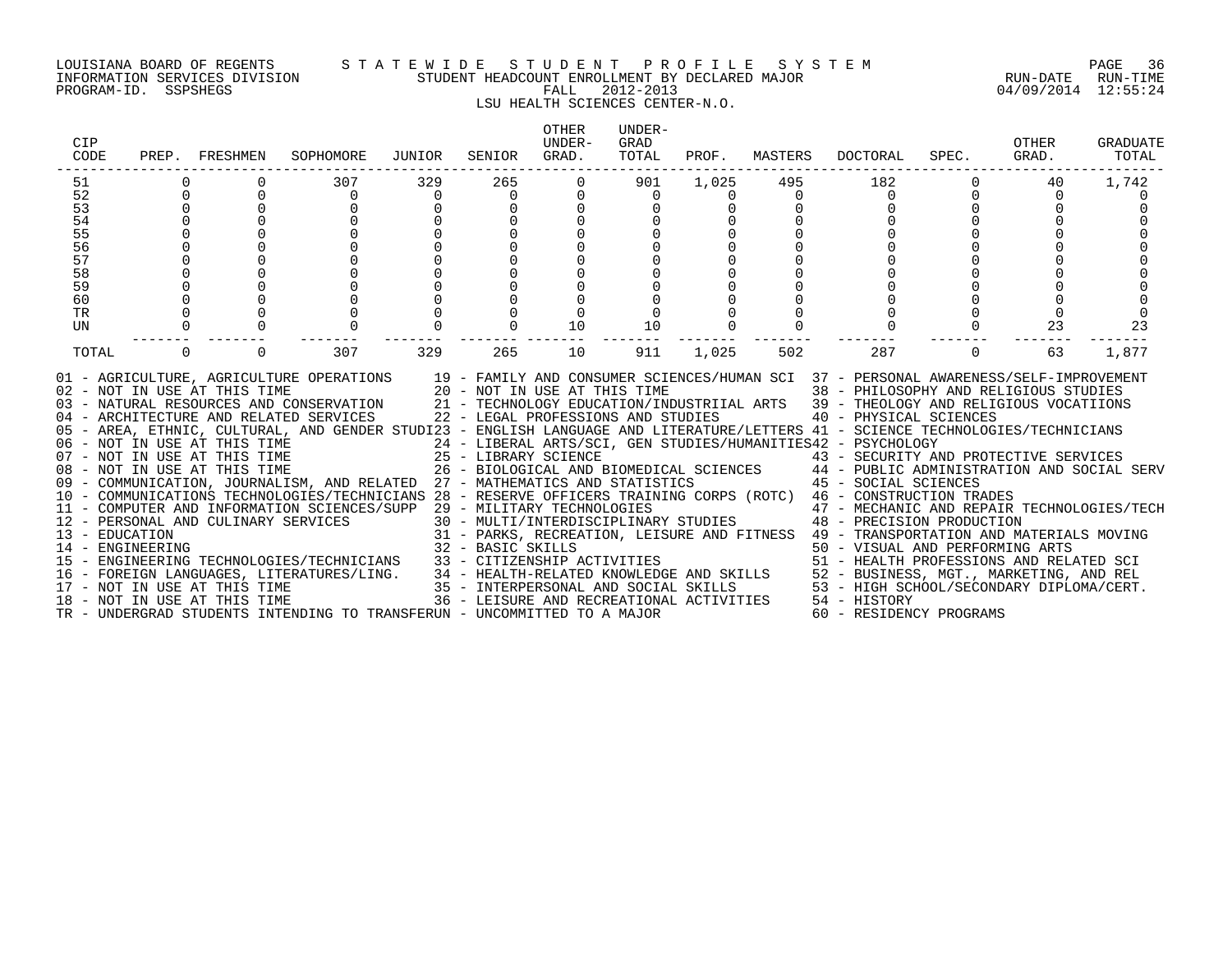#### LOUISIANA BOARD OF REGENTS S T A T E W I D E S T U D E N T P R O F I L E S Y S T E M PAGE 37 INFORMATION SERVICES DIVISION STUDENT HEADCOUNT ENROLLMENT BY DECLARED MAJOR RUN-DATE RUN-TIME PROGRAM-ID. SSPSHEGS FALL 2012-2013 04/09/2014 12:55:24 LSU HEALTH SCIENCES CTR-SHREVEPT

#### OTHER UNDER-CIP UNDER- GRAD OTHER GRADUATE CODE PREP. FRESHMEN SOPHOMORE JUNIOR SENIOR GRAD. TOTAL PROF. MASTERS DOCTORAL SPEC. GRAD. TOTAL ------------------------------------------------------------------------------------------------------------------------------------ 01 0 0 0 0 0 0 0 0 0 0 0 0 0 02 0 0 0 0 0 0 0 0 0 0 0 0 0 03 0 0 0 0 0 0 0 0 0 0 0 0 0 04 0 0 0 0 0 0 0 0 0 0 0 0 0 05 0 0 0 0 0 0 0 0 0 0 0 0 0 06 0 0 0 0 0 0 0 0 0 0 0 0 0 07 0 0 0 0 0 0 0 0 0 0 0 0 0 08 0 0 0 0 0 0 0 0 0 0 0 0 0 09 0 0 0 0 0 0 0 0 0 0 0 0 0 10 0 0 0 0 0 0 0 0 0 0 0 0 0 11 0 0 0 0 0 0 0 0 0 0 0 0 0 12 0 0 0 0 0 0 0 0 0 0 0 0 0 0 0 13 0 0 0 0 0 0 0 0 0 0 0 0 0 14 0 0 0 0 0 0 0 0 0 0 0 0 0 0 0 0 15 0 0 0 0 0 0 0 0 0 0 0 0 0 0 0 16 0 0 0 0 0 0 0 0 0 0 0 0 0 17 0 0 0 0 0 0 0 0 0 0 0 0 0 18 0 0 0 0 0 0 0 0 0 0 0 0 0 19 0 0 0 0 0 0 0 0 0 0 0 0 0 20 0 0 0 0 0 0 0 0 0 0 0 0 0 21 0 0 0 0 0 0 0 0 0 0 0 0 0 22 0 0 0 0 0 0 0 0 0 0 0 0 0 23 0 0 0 0 0 0 0 0 0 0 0 0 0 24 0 0 0 0 0 0 0 0 0 0 0 0 0 0 0 25 0 0 0 0 0 0 0 0 0 0 0 0 0 0 26 0 0 0 0 0 0 0 0 4 69 0 0 73 27 0 0 0 0 0 0 0 0 0 0 0 0 0 28 0 0 0 0 0 0 0 0 0 0 0 0 0 29 0 0 0 0 0 0 0 0 0 0 0 0 0 30 0 0 0 0 0 0 0 0 0 0 0 0 0 31 0 0 0 0 0 0 0 0 0 0 0 0 0 32 0 0 0 0 0 0 0 0 0 0 0 0 0 33 0 0 0 0 0 0 0 0 0 0 0 0 0 34 0 0 0 0 0 0 0 0 0 0 0 0 0 35 0 0 0 0 0 0 0 0 0 0 0 0 0 36 0 0 0 0 0 0 0 0 0 0 0 0 0 37 0 0 0 0 0 0 0 0 0 0 0 0 0 38 0 0 0 0 0 0 0 0 0 0 0 0 0 39 0 0 0 0 0 0 0 0 0 0 0 0 0 40 0 0 0 0 0 0 0 0 0 0 0 0 0 41 0 0 0 0 0 0 0 0 0 0 0 0 0 0 0 42 0 0 0 0 0 0 0 0 0 0 0 0 0 0 0 43 0 0 0 0 0 0 0 0 0 0 0 0 0 0 0 0 44 0 0 0 0 0 0 0 0 0 0 0 0 0 0 0 0 45 0 0 0 0 0 0 0 0 0 0 0 0 0 0 0 46 0 0 0 0 0 0 0 0 0 0 0 0 0 0 0 0 47 0 0 0 0 0 0 0 0 0 0 0 0 0 0 0 48 0 0 0 0 0 0 0 0 0 0 0 0 0 49 0 0 0 0 0 0 0 0 0 0 0 0 0 0 0 0 50 0 0 0 0 0 0 0 0 0 0 0 0 0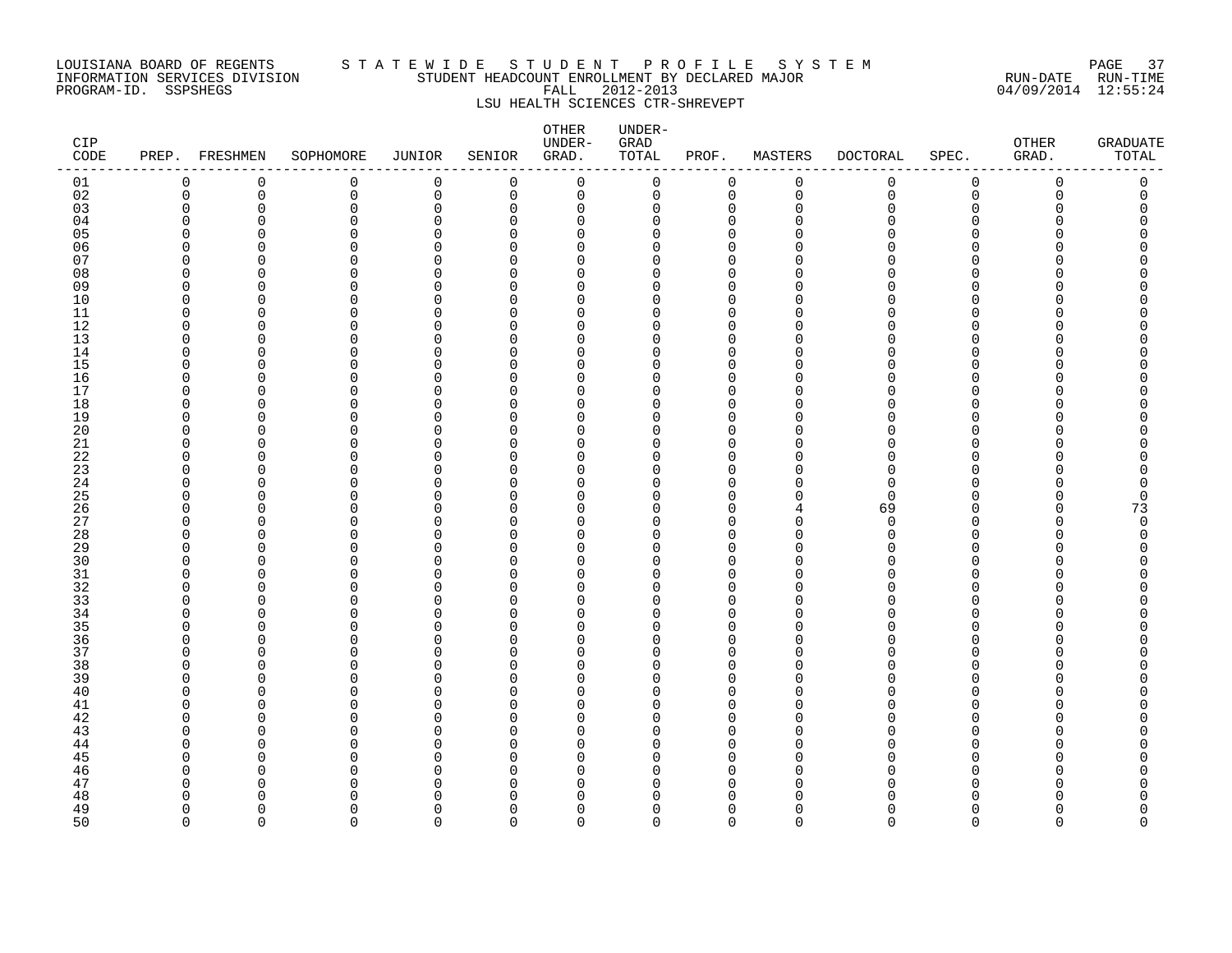#### LOUISIANA BOARD OF REGENTS S T A T E W I D E S T U D E N T P R O F I L E S Y S T E M PAGE 38 INFORMATION SERVICES DIVISION STUDENT HEADCOUNT ENROLLMENT BY DECLARED MAJOR RUN-DATE RUN-TIME

LSU HEALTH SCIENCES CTR-SHREVEPT

| CIP<br>CODE |          | PREP. FRESHMEN               | SOPHOMORE                                                                                                                                                                                                                                                                                  | JUNIOR | SENIOR | OTHER<br>UNDER-<br>GRAD. | UNDER-<br>GRAD<br>TOTAL | PROF. | MASTERS | DOCTORAL                                                                                                                                                                                   | SPEC.    | OTHER<br>GRAD. | <b>GRADUATE</b><br>TOTAL |
|-------------|----------|------------------------------|--------------------------------------------------------------------------------------------------------------------------------------------------------------------------------------------------------------------------------------------------------------------------------------------|--------|--------|--------------------------|-------------------------|-------|---------|--------------------------------------------------------------------------------------------------------------------------------------------------------------------------------------------|----------|----------------|--------------------------|
| 51          |          |                              |                                                                                                                                                                                                                                                                                            |        | 42     |                          | 50                      | 467   | 198     | 97                                                                                                                                                                                         |          |                | 762                      |
| 52          |          |                              | 0                                                                                                                                                                                                                                                                                          |        | 0      |                          | 0                       | 0     |         |                                                                                                                                                                                            | 0        |                |                          |
| 53          |          |                              |                                                                                                                                                                                                                                                                                            |        |        |                          |                         |       |         |                                                                                                                                                                                            |          |                |                          |
| 54          |          |                              |                                                                                                                                                                                                                                                                                            |        |        |                          |                         |       |         |                                                                                                                                                                                            |          |                |                          |
| 55<br>56    |          |                              |                                                                                                                                                                                                                                                                                            |        |        |                          |                         |       |         |                                                                                                                                                                                            |          |                |                          |
|             |          |                              |                                                                                                                                                                                                                                                                                            |        |        |                          |                         |       |         |                                                                                                                                                                                            |          |                |                          |
| 57          |          |                              |                                                                                                                                                                                                                                                                                            |        |        |                          |                         |       |         |                                                                                                                                                                                            |          |                |                          |
| 58          |          |                              |                                                                                                                                                                                                                                                                                            |        |        |                          |                         |       |         |                                                                                                                                                                                            |          |                |                          |
| 59          |          |                              |                                                                                                                                                                                                                                                                                            |        |        |                          |                         |       |         |                                                                                                                                                                                            |          |                |                          |
| 60          |          |                              |                                                                                                                                                                                                                                                                                            |        |        |                          |                         |       |         |                                                                                                                                                                                            |          |                |                          |
| TR          |          |                              |                                                                                                                                                                                                                                                                                            |        |        |                          |                         |       |         |                                                                                                                                                                                            |          |                |                          |
| UN          |          |                              |                                                                                                                                                                                                                                                                                            |        |        |                          |                         |       |         |                                                                                                                                                                                            |          |                |                          |
| TOTAL       | $\Omega$ |                              | $\Omega$                                                                                                                                                                                                                                                                                   |        | 42     | $\Omega$                 | 50                      | 467   | 202     | 166                                                                                                                                                                                        | $\Omega$ |                | 838                      |
|             |          | 02 - NOT IN USE AT THIS TIME | 01 - AGRICULTURE, AGRICULTURE OPERATIONS 19 - FAMILY AND CONSUMER SCIENCES/HUMAN SCI 37 - PERSONAL AWARENESS/SELF-IMPROVEMENT<br>20 - NOT IN USE AT THIS TIME<br>03 - NATURAL RESOURCES AND CONSERVATION 21 - TECHNOLOGY EDUCATION/INDUSTRIIAL ARTS 39 - THEOLOGY AND RELIGIOUS VOCATIIONS |        |        |                          |                         |       |         | 38 - PHILOSOPHY AND RELIGIOUS STUDIES                                                                                                                                                      |          |                |                          |
|             |          |                              | 04 - ARCHITECTURE AND RELATED SERVICES 22 - LEGAL PROFESSIONS AND STUDIES 40 - PHYSICAL SCIENCES                                                                                                                                                                                           |        |        |                          |                         |       |         |                                                                                                                                                                                            |          |                |                          |
|             |          |                              | 05 - AREA, ETHNIC, CULTURAL, AND GENDER STUDI23 - ENGLISH LANGUAGE AND LITERATURE/LETTERS 41 - SCIENCE TECHNOLOGIES/TECHNICIANS                                                                                                                                                            |        |        |                          |                         |       |         |                                                                                                                                                                                            |          |                |                          |
|             |          |                              | 06 – NOT IN USE AT THIS TIME                         24 – LIBERAL ARTS/SCI, GEN STUDIES/HUMANITIES42 – PSYCHOLOGY<br>07 – NOT IN USE AT THIS TIME                  25 – LIBRARY SCIENCE                      43 – SECURITY AN                                                              |        |        |                          |                         |       |         |                                                                                                                                                                                            |          |                |                          |
|             |          |                              |                                                                                                                                                                                                                                                                                            |        |        |                          |                         |       |         | 25 - LIBRARY SCIENCE                                     43 - SECURITY AND PROTECTIVE SERVICES<br>26 - BIOLOGICAL AND BIOMEDICAL SCIENCES       44 - PUBLIC ADMINISTRATION AND SOCIAL SERV |          |                |                          |
|             |          | 08 - NOT IN USE AT THIS TIME | 09 - COMMUNICATION, JOURNALISM, AND RELATED 27 - MATHEMATICS AND STATISTICS 45 - SOCIAL SCIENCES                                                                                                                                                                                           |        |        |                          |                         |       |         |                                                                                                                                                                                            |          |                |                          |
|             |          |                              | 10 - COMMUNICATIONS TECHNOLOGIES/TECHNICIANS 28 - RESERVE OFFICERS TRAINING CORPS (ROTC) 46 - CONSTRUCTION TRADES                                                                                                                                                                          |        |        |                          |                         |       |         |                                                                                                                                                                                            |          |                |                          |
|             |          |                              |                                                                                                                                                                                                                                                                                            |        |        |                          |                         |       |         |                                                                                                                                                                                            |          |                |                          |
|             |          |                              |                                                                                                                                                                                                                                                                                            |        |        |                          |                         |       |         |                                                                                                                                                                                            |          |                |                          |
|             |          |                              |                                                                                                                                                                                                                                                                                            |        |        |                          |                         |       |         |                                                                                                                                                                                            |          |                |                          |
|             |          |                              |                                                                                                                                                                                                                                                                                            |        |        |                          |                         |       |         |                                                                                                                                                                                            |          |                |                          |
|             |          |                              |                                                                                                                                                                                                                                                                                            |        |        |                          |                         |       |         |                                                                                                                                                                                            |          |                |                          |
|             |          |                              |                                                                                                                                                                                                                                                                                            |        |        |                          |                         |       |         |                                                                                                                                                                                            |          |                |                          |
|             |          |                              |                                                                                                                                                                                                                                                                                            |        |        |                          |                         |       |         |                                                                                                                                                                                            |          |                |                          |
|             |          |                              |                                                                                                                                                                                                                                                                                            |        |        |                          |                         |       |         |                                                                                                                                                                                            |          |                |                          |
|             |          |                              | TR - UNDERGRAD STUDENTS INTENDING TO TRANSFERUN - UNCOMMITTED TO A MAJOR                                                                                                                                                                                                                   |        |        |                          |                         |       |         | 60 - RESIDENCY PROGRAMS                                                                                                                                                                    |          |                |                          |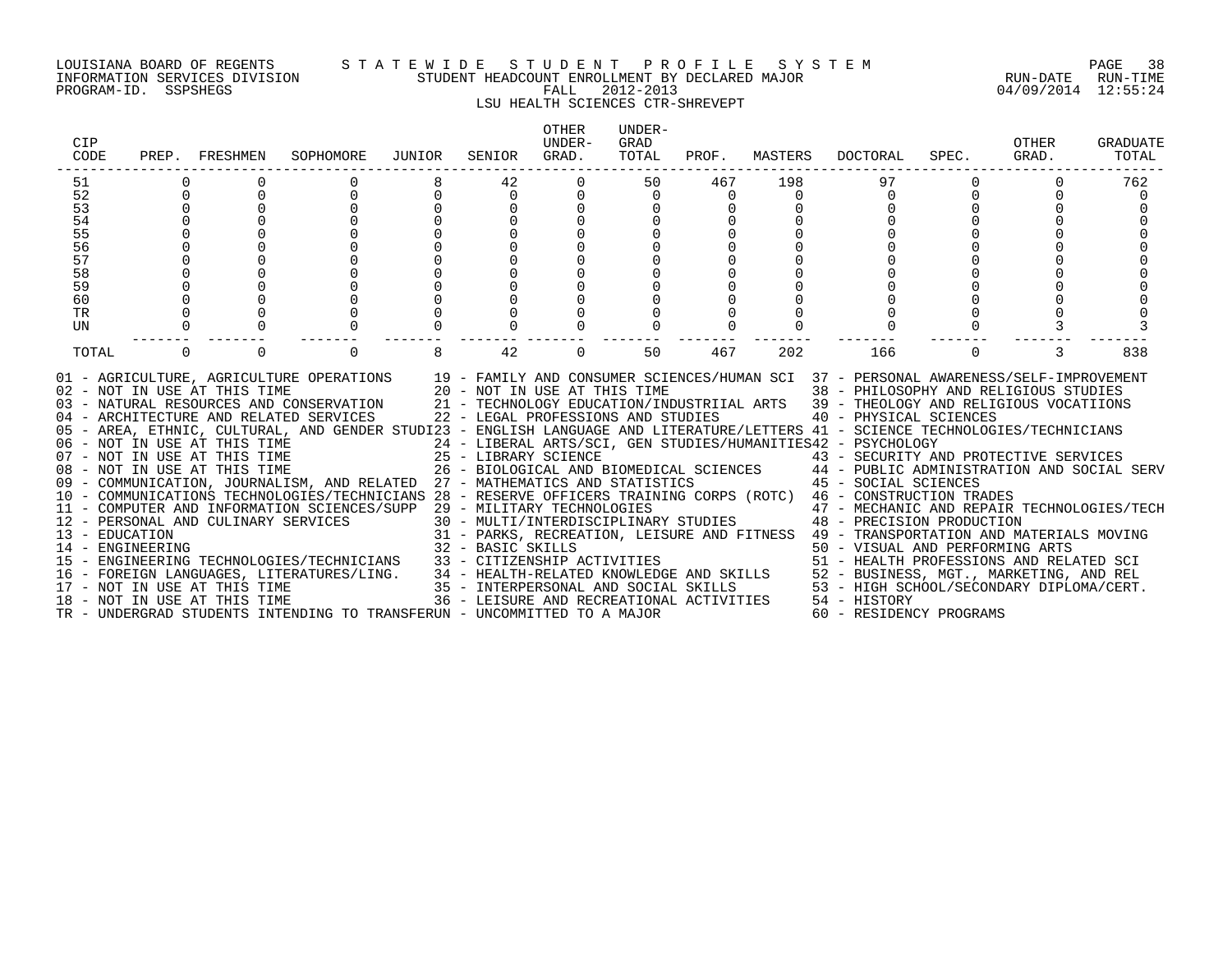#### LOUISIANA BOARD OF REGENTS S T A T E W I D E S T U D E N T P R O F I L E S Y S T E M PAGE 39 INFORMATION SERVICES DIVISION STUDENT HEADCOUNT ENROLLMENT BY DECLARED MAJOR RUN-DATE RUN-TIME PROGRAM-ID. SSPSHEGS FALL 2012-2013 04/09/2014 12:55:24 UNIVERSITY OF NEW ORLEANS

| CIP<br>$\texttt{CODE}$ |                      | PREP. FRESHMEN       | SOPHOMORE               | JUNIOR               | SENIOR        | OTHER<br>UNDER-<br>GRAD. | UNDER-<br>GRAD<br>TOTAL | PROF.                | MASTERS           | <b>DOCTORAL</b>      | SPEC.                    | <b>OTHER</b><br>GRAD. | <b>GRADUATE</b><br>$\mathtt{TOTAL}$ |
|------------------------|----------------------|----------------------|-------------------------|----------------------|---------------|--------------------------|-------------------------|----------------------|-------------------|----------------------|--------------------------|-----------------------|-------------------------------------|
| 01                     | 0                    | $\Omega$             | 0                       | 0                    | $\mathbf 0$   | 0                        | 0                       | 0                    | 0                 | $\mathbf 0$          | 0                        | $\Omega$              | 0                                   |
| 02                     | $\mathbf 0$          | $\mathbf 0$          | 0                       | $\mathbf 0$          | $\mathbf 0$   | 0                        | 0                       | $\mathbf 0$          | $\mathbf 0$       | $\overline{0}$       | $\mathbf 0$              | $\Omega$              | 0                                   |
| 03                     | O<br>C               | 0<br>U               | $\Omega$<br>∩           | $\Omega$<br>∩        | $\Omega$      | $\Omega$<br>$\Omega$     | 0<br>O                  | 0                    | $\mathbf 0$       |                      | <sup>n</sup><br>n        |                       | 0                                   |
| 04<br>05               |                      |                      | $\Omega$                |                      | O<br>∩        | $\Omega$                 |                         | 0<br>$\Omega$        | 69<br>$\cap$      |                      |                          |                       | 69<br>$\Omega$                      |
| 06                     |                      |                      | $\Omega$                |                      |               | U                        | O                       | $\Omega$             | n                 |                      |                          |                       | Ω                                   |
| 07                     |                      |                      | ∩                       |                      | ∩             | Λ                        | U                       |                      |                   |                      |                          |                       |                                     |
| 08                     |                      | U                    | ∩                       |                      | O             |                          | $\Omega$                |                      | n                 |                      |                          |                       |                                     |
| 09                     | U                    | U                    | 0                       | C                    | O             | Ω                        | 0                       | <sup>0</sup>         | $\Omega$          |                      | U                        |                       |                                     |
| 10                     | O                    | $\Omega$             | $\Omega$                | $\Omega$             | ∩             | $\Omega$                 | $\Omega$                | $\Omega$             | $\Omega$          |                      |                          |                       | $\Omega$                            |
| 11                     | O                    | 60                   | 31                      | 41                   | 61            | $\Omega$                 | 193                     | $\mathbf 0$          | 47                |                      | U                        |                       | 47                                  |
| 12                     | U                    | $\Omega$             | $\Omega$                | $\Omega$             | $\Omega$      | $\Omega$                 | $\Omega$                | $\Omega$             | $\Omega$          | ∩                    | n                        |                       | $\mathbf 0$                         |
| 13<br>14               | $\Omega$<br>$\Omega$ | $\mathbf 0$<br>215   | 10<br>151               | 42<br>156            | 107<br>417    | $\Omega$<br>0            | 159<br>939              | $\mathbf 0$<br>0     | 391<br>66         | 138<br>82            | $\Omega$<br><sup>n</sup> | O<br>O                | 529<br>148                          |
| 15                     | U                    | $\Omega$             | 0                       | $\mathbf 0$          | $\Omega$      | $\Omega$                 | $\Omega$                | $\Omega$             | 17                | ∩                    | U                        |                       | 17                                  |
| 16                     | ſ                    |                      | 3                       | 9                    | 18            | $\Omega$                 | 37                      | $\Omega$             | 31                |                      | U                        |                       | 31                                  |
| 17                     |                      | U                    | $\Omega$                | C                    | ∩             | $\Omega$                 | $\Omega$                | $\Omega$             | $\Omega$          |                      | <sup>n</sup>             |                       | $\Omega$                            |
| 18                     |                      | O                    | $\Omega$                | C                    | $\Omega$      | U                        | 0                       | $\Omega$             | $\Omega$          |                      | $\Omega$                 |                       |                                     |
| 19                     |                      |                      | $\Omega$                |                      | O             |                          | $\Omega$                | <sup>0</sup>         | n                 |                      | <sup>n</sup>             |                       |                                     |
| 20                     |                      | U                    | $\Omega$                |                      | $\Omega$      |                          | $\Omega$                |                      | U                 |                      | <sup>n</sup>             |                       |                                     |
| 21                     |                      | $\Omega$             | $\Omega$                | ∩                    | $\Omega$      | $\Omega$                 | $\Omega$                | $\Omega$             | $\Omega$          |                      | n                        |                       | O                                   |
| 22                     | U                    | $\Omega$             | $\Omega$                | $\Omega$             | $\Omega$      | $\Omega$                 | $\Omega$                | $\Omega$             | $\Omega$          |                      | <sup>n</sup>             |                       | $\Omega$                            |
| 23<br>24               | U<br>n               | 45<br>$\mathbf 0$    | 45<br>$\mathbf 0$       | 42<br>3              | 62<br>10      | $\Omega$<br>$\Omega$     | 194<br>13               | $\Omega$<br>$\Omega$ | 78<br>$\mathbf 0$ | N                    | U<br><sup>n</sup>        |                       | 78<br>0                             |
| 25                     | n                    | $\Omega$             | $\mathbf 0$             | 0                    | $\Omega$      | $\Omega$                 | 0                       | $\Omega$             | $\Omega$          | ∩                    | n                        |                       | 0                                   |
| 26                     | $\Omega$             | 151                  | 127                     | 119                  | 234           | $\Omega$                 | 631                     | $\mathbf 0$          | 13                | 14                   | U                        |                       | 27                                  |
| 27                     | n                    |                      | 5                       | 10                   | 16            | $\Omega$                 | 36                      | $\mathbf 0$          | 23                | $\Omega$             | <sup>n</sup>             |                       | 23                                  |
| 28                     | U                    | $\Omega$             | $\mathbf 0$             | $\Omega$             | $\Omega$      | $\Omega$                 | $\mathbf 0$             | $\Omega$             | $\Omega$          | Λ                    | U                        |                       | $\overline{0}$                      |
| 29                     | O                    | $\mathbf 0$          | $\mathbf 0$             | $\mathbf 0$          | $\Omega$      | $\Omega$                 | 0                       | $\Omega$             | $\Omega$          |                      | <sup>n</sup>             |                       | O                                   |
| 30                     | n                    | 91                   | 56                      | 119                  | 218           | $\Omega$                 | 484                     | $\Omega$             | n                 |                      |                          |                       |                                     |
| 31                     | U                    | $\Omega$             | 2                       | 0                    | $\Omega$      | $\Omega$                 | 2                       | $\Omega$             | U                 |                      | $\Omega$                 |                       |                                     |
| 32                     |                      | $\Omega$             | $\Omega$                | ∩                    | ∩             | $\Omega$                 | 0                       | $\Omega$             | ∩                 |                      |                          |                       |                                     |
| 33<br>34               |                      | U<br>U               | $\Omega$<br>$\Omega$    |                      | ∩<br>∩        | U<br>Λ                   | <sup>n</sup><br>0       | $\Omega$<br>$\Omega$ | ∩                 |                      | U                        |                       |                                     |
| 35                     |                      |                      | ∩                       |                      | O             |                          | $\Omega$                |                      |                   |                      |                          |                       |                                     |
| 36                     | C                    | O                    | $\Omega$                |                      | O             | O                        | 0                       | $\Omega$             | n                 |                      | U                        |                       |                                     |
| 37                     |                      | U                    | $\Omega$                |                      | ∩             | $\Omega$                 | $\Omega$                | $\Omega$             | $\Omega$          |                      | U                        |                       |                                     |
| 38                     | U                    | $\Omega$             | 5                       |                      | 11            | 0                        | 20                      | $\Omega$             | $\Omega$          |                      | n                        |                       |                                     |
| 39                     | n                    | $\Omega$             | $\Omega$                | $\mathbf 0$          | $\Omega$      | $\Omega$                 | $\mathbf 0$             | $\Omega$             | $\Omega$          | ∩                    | U                        |                       | $\Omega$                            |
| 40                     | O                    | 42                   | 46                      | 41                   | 98            | $\Omega$                 | 227                     | $\mathbf 0$          | 30                | 45                   | U                        |                       | 75                                  |
| 41                     | n                    | $\Omega$             | 0                       | $\mathbf 0$          | $\Omega$      | $\Omega$                 | 0                       | $\Omega$             | $\mathbf 0$       | $\mathbf 0$          | U                        |                       | $\mathbf 0$                         |
| 42                     | O                    | 93                   | 84                      | 105                  | 129           | $\Omega$                 | 411                     | $\Omega$             | $\mathbf 0$       | 31                   | <sup>n</sup>             |                       | 31                                  |
| 43<br>44               | U<br>n               | $\Omega$<br>$\Omega$ | $\mathbf 0$<br>$\Omega$ | $\Omega$<br>$\Omega$ | ∩<br>$\Omega$ | $\Omega$<br>$\Omega$     | $\Omega$<br>$\Omega$    | $\Omega$<br>$\Omega$ | $\Omega$<br>48    | $\Omega$<br>$\Omega$ | <sup>n</sup>             |                       | $\mathbf 0$<br>48                   |
| 45                     | C                    | 58                   | 65                      | 80                   | 93            | $\Omega$                 | 296                     | $\Omega$             | 69                | 70                   | <sup>n</sup>             |                       | 139                                 |
| 46                     |                      | $\Omega$             | 0                       | $\Omega$             | $\Omega$      | $\Omega$                 | 0                       | $\Omega$             | $\Omega$          | $\Omega$             | n                        |                       | $\mathbf 0$                         |
| 47                     |                      | O                    | 0                       | C                    | O             |                          | <sup>0</sup>            | $\Omega$             | $\cap$            |                      |                          |                       |                                     |
| 48                     |                      |                      | ∩                       |                      |               |                          |                         |                      |                   |                      |                          |                       |                                     |
| 49                     | O                    | $\Omega$             | $\Omega$                | $\Omega$             | $\Omega$      | U                        | U                       | $\Omega$             | $\Omega$          |                      | <sup>n</sup>             |                       | $\Omega$                            |
| 50                     | $\Omega$             | 211                  | 165                     | 134                  | 221           | $\Omega$                 | 731                     | $\Omega$             | 254               | $\Omega$             | $\Omega$                 | $\cap$                | 254                                 |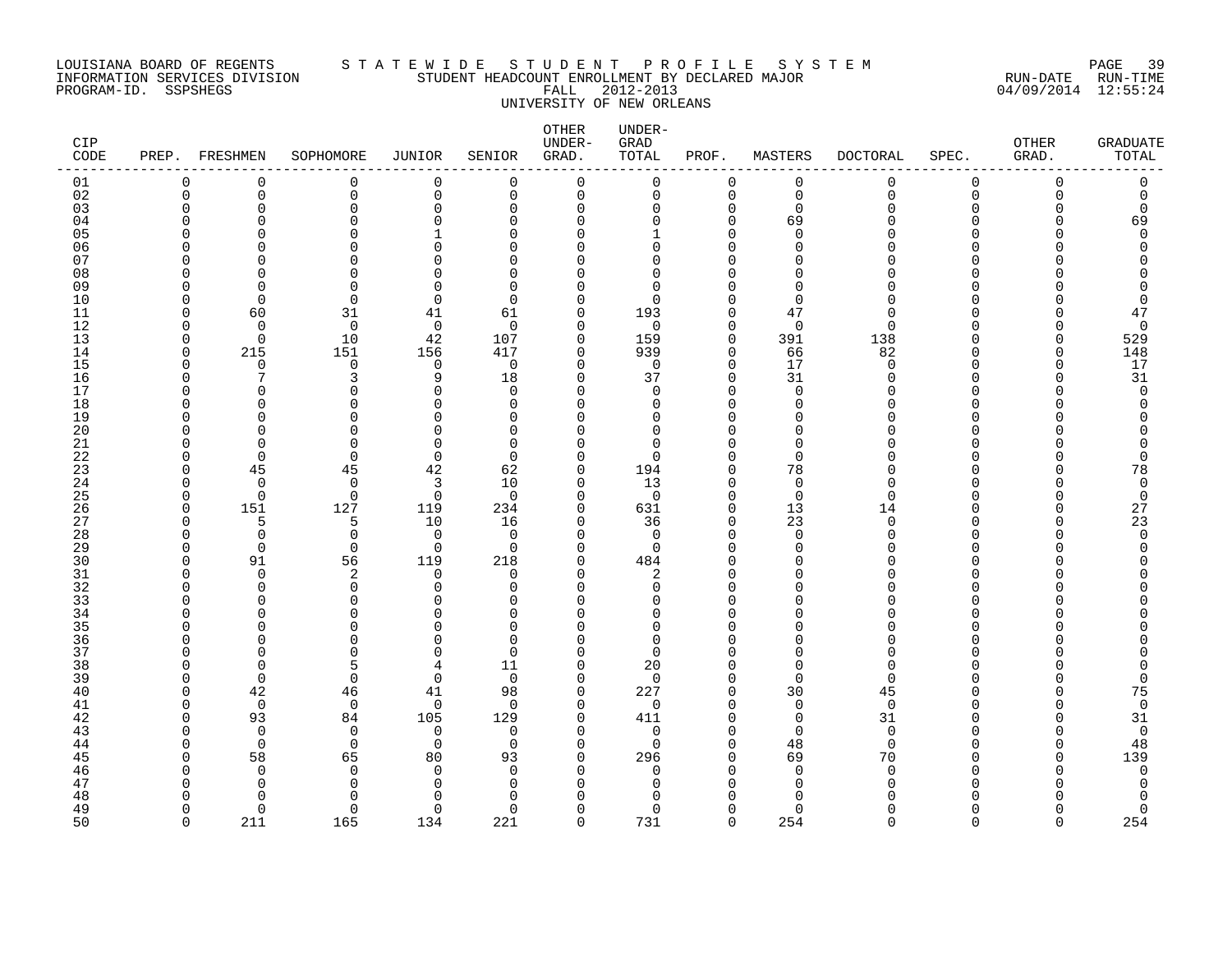#### LOUISIANA BOARD OF REGENTS S T A T E W I D E S T U D E N T P R O F I L E S Y S T E M PAGE 40 INFORMATION SERVICES DIVISION STUDENT HEADCOUNT ENROLLMENT BY DECLARED MAJOR RUN-DATE RUN-TIME

# UNIVERSITY OF NEW ORLEANS

| CIP<br>CODE                                                    | PREP.                                                               | FRESHMEN                                                           | SOPHOMORE                                                                                                                                                                                                                                                                                                                                                                                                                                                                                                                                                                                                                                                                                                                                                                                                                                                                                                                                                                                                                                                                                                                                                                                                                                                     | JUNIOR                                  | SENIOR                                                                      | <b>OTHER</b><br>UNDER-<br>GRAD.                 | UNDER-<br>GRAD<br>TOTAL                              | PROF.    | MASTERS                                                | DOCTORAL                                                                                                                                                                                                                                                                                                                                                                                                                                                                                                                                                                                                                            | SPEC.    | OTHER<br>GRAD. | GRADUATE<br>TOTAL                       |
|----------------------------------------------------------------|---------------------------------------------------------------------|--------------------------------------------------------------------|---------------------------------------------------------------------------------------------------------------------------------------------------------------------------------------------------------------------------------------------------------------------------------------------------------------------------------------------------------------------------------------------------------------------------------------------------------------------------------------------------------------------------------------------------------------------------------------------------------------------------------------------------------------------------------------------------------------------------------------------------------------------------------------------------------------------------------------------------------------------------------------------------------------------------------------------------------------------------------------------------------------------------------------------------------------------------------------------------------------------------------------------------------------------------------------------------------------------------------------------------------------|-----------------------------------------|-----------------------------------------------------------------------------|-------------------------------------------------|------------------------------------------------------|----------|--------------------------------------------------------|-------------------------------------------------------------------------------------------------------------------------------------------------------------------------------------------------------------------------------------------------------------------------------------------------------------------------------------------------------------------------------------------------------------------------------------------------------------------------------------------------------------------------------------------------------------------------------------------------------------------------------------|----------|----------------|-----------------------------------------|
| 51<br>52<br>53<br>54<br>55<br>56<br>57<br>58<br>59<br>60<br>TR | $\Omega$<br>$\Omega$<br>$\Omega$<br>$\Omega$<br>0<br>$\overline{0}$ | 315<br>$\overline{0}$<br>14<br>$\Omega$<br>$\mathbf 0$<br>$\Omega$ | 0<br>333<br>$\overline{0}$<br>11<br>$\Omega$                                                                                                                                                                                                                                                                                                                                                                                                                                                                                                                                                                                                                                                                                                                                                                                                                                                                                                                                                                                                                                                                                                                                                                                                                  | 430<br>$\overline{0}$<br>28<br>$\Omega$ | $\Omega$<br>827<br>$\overline{0}$<br>55<br>$\Omega$<br>$\Omega$<br>$\Omega$ | $\Omega$<br>$\Omega$<br>$\Omega$<br>$\mathbf 0$ | $\mathbf 0$<br>1,905<br>$\bigcap$<br>108<br>$\Omega$ | $\Omega$ | 90<br>455<br>$\Omega$<br>37<br>$\Omega$<br>$\mathbf 0$ | 0<br>33<br>$\Omega$                                                                                                                                                                                                                                                                                                                                                                                                                                                                                                                                                                                                                 |          | $\mathbf 0$    | 90<br>488<br>$\Omega$<br>37<br>$\Omega$ |
| UN<br>TOTAL                                                    | 98<br>98                                                            | 408<br>1,715                                                       | 221<br>1,360                                                                                                                                                                                                                                                                                                                                                                                                                                                                                                                                                                                                                                                                                                                                                                                                                                                                                                                                                                                                                                                                                                                                                                                                                                                  | 170<br>1,534                            | 174<br>2,751                                                                | 231<br>231                                      | 1,302<br>7,689                                       | $\Omega$ | 68<br>1,786                                            | 416                                                                                                                                                                                                                                                                                                                                                                                                                                                                                                                                                                                                                                 | $\Omega$ | 180<br>180     | 251<br>2,382                            |
|                                                                |                                                                     | 18 - NOT IN USE AT THIS TIME                                       | 01 - AGRICULTURE, AGRICULTURE OPERATIONS<br>02 - NOT IN USE AT THIS TIME $20 - NOT$ IN USE AT THIS TIME $03 - NATURAL$ RESOURCES AND CONSERVATION $21 - TECHNOLOGY$ EDUCATION/INI<br>04 - ARCHITECTURE AND RELATED SERVICES<br>05 - AREA, ETHNIC, CULTURAL, AND GENDER STUDI23 - ENGLISH LANGUAGE AND LITERATURE/LETTERS 41 - SCIENCE TECHNOLOGIES/TECHNICIANS<br>06 - NOT IN USE AT THIS TIME<br>07 - NOT IN USE AT THIS TIME<br>08 - NOT IN USE AT THIS TIME<br>07 - NOT IN USE AT THIS TIME<br>25 - LIBRARY SCIENCE<br>26 - BIOLOGICAL AND BIOMEDICAL SCIENCES<br>26 - BIOLOGICAL AND BIOMEDICAL SCIENCES<br>26 - BIOLOGICAL AND BIOMEDICAL SCIENCES<br>26 - BIOLOGICAL AND BIOMEDICAL SCIENCES<br>27 - M<br>11 - COMPUTER AND INFORMATION SCIENCES/SUPP 29 - MILITARY TECHNOLOGIES<br>12 - PERSONAL AND CULINARY SERVICES<br>13 - EDUCATION<br>14 - ENGINEERING<br>15 - ENGINEERING TECHNOLOGIES/TECHNICIANS 33 - CITIZENSHIP ACTIVITIES<br>16 - FOREIGN LANGUAGES, LITERATURES/LING. 34 - HEALTH-RELATED KNOWLEDGE AND SKILLS 52 - BUSINESS, MGT., MARKETING, AND REL<br>17 - NOT IN USE AT THIS TIME 35 - INTERPERSONAL AND SOCIAL SKILLS 53 - HIGH SCHOOL/SECONDARY DIPLOM<br>TR - UNDERGRAD STUDENTS INTENDING TO TRANSFERUN - UNCOMMITTED TO A MAJOR |                                         | 22 - LEGAL PROFESSIONS AND STUDIES<br>32 - BASIC SKILLS                     |                                                 |                                                      |          |                                                        | 19 - FAMILY AND CONSUMER SCIENCES/HUMAN SCI 37 - PERSONAL AWARENESS/SELF-IMPROVEMENT<br>38 - PHILOSOPHY AND RELIGIOUS STUDIES<br>21 - TECHNOLOGY EDUCATION/INDUSTRIIAL ARTS 39 - THEOLOGY AND RELIGIOUS VOCATIIONS<br>40 - PHYSICAL SCIENCES<br>24 - LIBERAL ARTS/SCI, GEN STUDIES/HUMANITIES42 - PSYCHOLOGY<br>29 - MILITARY TECHNOLOGIES<br>30 - MULTI/INTERDISCIPLINARY STUDIES<br>30 - MULTI/INTERDISCIPLINARY STUDIES<br>30 - PRECISION PRODUCTION<br>31 - PARKS, RECREATION, LEISURE AND FITNESS 49 - TRANSPORTATION AND MATERIALS MOVING<br>36 - LEISURE AND RECREATIONAL ACTIVITIES 54 - HISTORY<br>60 - RESIDENCY PROGRAMS |          |                |                                         |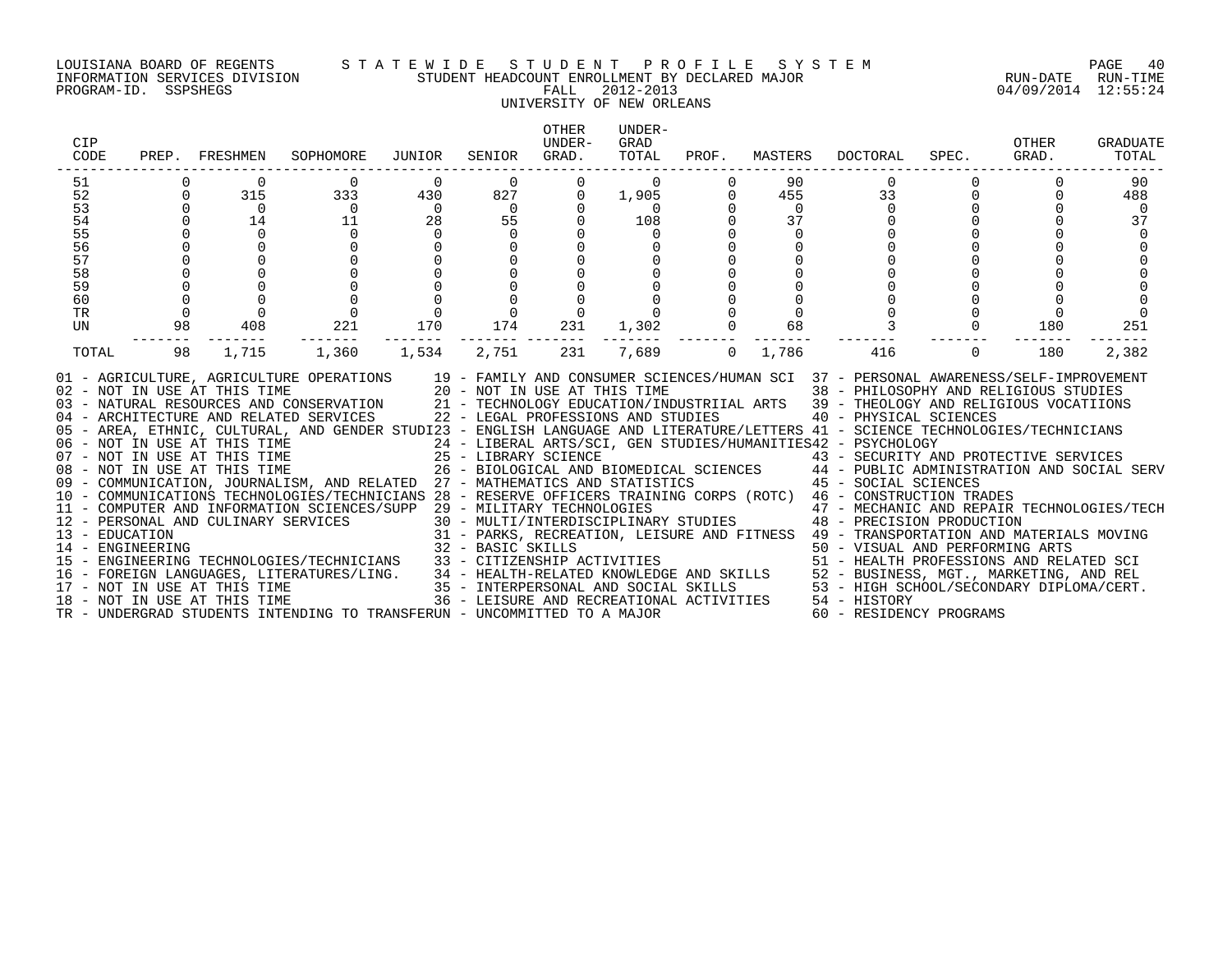#### LOUISIANA BOARD OF REGENTS S T A T E W I D E S T U D E N T P R O F I L E S Y S T E M PAGE 41 INFORMATION SERVICES DIVISION STUDENT HEADCOUNT ENROLLMENT BY DECLARED MAJOR RUN-DATE RUN-TIME PROGRAM-ID. SSPSHEGS FALL 2012-2013 04/09/2014 12:55:24 L.S.U. LAW CENTER

| CIP<br>$\texttt{CODE}$ | PREP.                      | FRESHMEN             | SOPHOMORE    | <b>JUNIOR</b>        | SENIOR               | OTHER<br>UNDER-<br>GRAD. | UNDER-<br>${\tt GRAD}$<br>TOTAL | PROF.                       | MASTERS              | <b>DOCTORAL</b> | SPEC.                | OTHER<br>GRAD. | <b>GRADUATE</b><br>TOTAL |
|------------------------|----------------------------|----------------------|--------------|----------------------|----------------------|--------------------------|---------------------------------|-----------------------------|----------------------|-----------------|----------------------|----------------|--------------------------|
| 01                     | 0                          | 0                    | 0            | $\mathbf 0$          | 0                    | 0                        | 0                               | 0                           | $\mathbf 0$          | 0               | $\mathsf 0$          | $\mathbf 0$    | 0                        |
| 02                     | $\mathbf 0$                | $\mathbf 0$          | $\mathsf{O}$ | $\mathbf 0$          | 0                    | 0                        | 0                               | $\mathbf 0$                 | $\mathbf 0$          | $\mathbf 0$     | $\mathsf 0$          | 0              | 0                        |
| 03                     | $\mathbf 0$                | 0                    | 0            | $\mathbf 0$          | 0                    | 0                        | 0                               | 0                           | $\Omega$             | O               | $\Omega$             | O              | 0                        |
| 04                     | $\Omega$                   | $\Omega$             | $\Omega$     | $\Omega$             | $\Omega$             | $\Omega$                 | U                               | $\Omega$                    | $\Omega$<br>$\Omega$ |                 | ∩                    | ∩              | O                        |
| 05<br>06               | $\Omega$<br>$\mathbf 0$    | $\Omega$<br>$\Omega$ | 0<br>0       | $\Omega$<br>0        | $\Omega$<br>$\Omega$ | $\Omega$<br>0            | O<br>0                          | $\mathbf{0}$<br>$\mathbf 0$ |                      |                 | $\Omega$<br>$\Omega$ |                | O<br>Λ                   |
| 07                     | $\Omega$                   | $\Omega$             | 0            | $\Omega$             | $\Omega$             | 0                        | 0                               | $\mathbf 0$                 |                      |                 | ∩                    |                | ი                        |
| 08                     | $\mathbf 0$                | $\Omega$             | 0            | $\Omega$             | $\Omega$             | 0                        | 0                               | $\mathbf{0}$                | ∩                    |                 | ∩                    |                | ∩                        |
| 09                     | $\Omega$                   | $\Omega$             | 0            | $\Omega$             | $\Omega$             | $\Omega$                 | 0                               | $\Omega$                    | $\Omega$             |                 | ∩                    |                |                          |
| 10                     | $\mathbf 0$                | $\overline{0}$       | 0            | $\mathbf 0$          | $\Omega$             | 0                        | 0                               | $\mathbf 0$                 | $\Omega$             |                 | $\Omega$             |                | Ω                        |
| 11                     | $\mathbf 0$                | $\Omega$             | 0            | $\Omega$             | $\Omega$             | 0                        | 0                               | $\mathbf 0$                 | $\Omega$             |                 | $\Omega$             |                | Ω                        |
| $12$                   | $\Omega$                   | $\Omega$             | 0            | $\Omega$             | $\Omega$             | $\Omega$                 | O                               | $\mathbf 0$                 | ∩                    |                 | ∩                    |                | ∩                        |
| 13                     | $\Omega$                   | $\Omega$             | 0            | $\Omega$             | $\Omega$             | $\Omega$                 | O                               | $\mathbf{0}$                | $\Omega$             |                 | $\Omega$             |                |                          |
| 14                     | $\Omega$                   | $\Omega$             | 0            | $\Omega$             | $\Omega$             | $\Omega$                 | 0                               | $\mathbf 0$                 | $\Omega$             |                 | $\Omega$             |                | Λ                        |
| 15                     | $\mathbf 0$                | $\Omega$             | 0            | $\mathbf 0$          | $\Omega$             | 0                        | 0                               | $\mathbf 0$                 | O                    |                 | $\Omega$             |                | Λ                        |
| 16                     | $\mathbf 0$                | $\Omega$             | 0            | $\Omega$             | $\Omega$             | 0                        | 0                               | $\mathbf 0$                 | O                    |                 | $\Omega$             |                | C                        |
| 17                     | $\Omega$                   | $\Omega$             | 0            | $\Omega$             | $\Omega$             | 0                        | 0                               | $\Omega$                    | $\Omega$             |                 | ∩                    |                | Λ                        |
| 18                     | $\Omega$                   | $\Omega$             | 0            | $\Omega$             | $\Omega$             | $\Omega$                 | O                               | $\mathbf 0$                 | $\Omega$             |                 | $\Omega$             |                | Λ                        |
| 19                     | $\mathbf 0$                | $\Omega$             | 0            | $\mathbf 0$          | $\Omega$             | 0                        | 0                               | $\mathbf 0$                 | O                    |                 | $\Omega$             |                | 0                        |
| 20                     | $\Omega$                   | $\Omega$             | 0            | $\Omega$             | $\Omega$             | $\Omega$                 | 0                               | $\Omega$                    |                      |                 | ∩                    |                | 0                        |
| 21                     | $\mathbf 0$                | $\Omega$             | 0            | $\Omega$             | $\Omega$             | $\Omega$                 | 0                               | $\mathbf 0$                 |                      |                 | ∩                    | U              | 0                        |
| 22                     | $\Omega$                   | $\Omega$             | 0            | $\Omega$             | ∩<br>$\Omega$        | $\Omega$                 | 0                               | 658                         | $\Omega$             |                 | ∩                    | O<br>∩         | 658                      |
| 23<br>24               | $\mathbf 0$<br>$\mathbf 0$ | $\Omega$<br>$\Omega$ | 0<br>0       | $\Omega$<br>$\Omega$ | $\Omega$             | 0<br>0                   | 0<br>0                          | $\mathbf 0$<br>0            | $\Omega$             |                 | $\Omega$<br>$\Omega$ | U              | 0<br>0                   |
| 25                     | $\Omega$                   | $\Omega$             | 0            | $\Omega$             | $\Omega$             | 0                        | O                               | $\mathbf 0$                 | O                    |                 | $\Omega$             | U              | O                        |
| 26                     | $\Omega$                   | $\Omega$             | 0            | $\Omega$             | $\Omega$             | $\Omega$                 | 0                               | $\Omega$                    | $\Omega$             |                 | ∩                    |                | U                        |
| 27                     | $\Omega$                   | $\Omega$             | 0            | $\Omega$             | ∩                    | $\Omega$                 | 0                               | $\mathbf 0$                 | $\Omega$             |                 | $\Omega$             |                | Λ                        |
| 28                     | $\mathbf{0}$               | $\overline{0}$       | 0            | $\mathbf 0$          | $\Omega$             | $\Omega$                 | 0                               | $\mathbf 0$                 | O                    |                 | $\Omega$             |                | Λ                        |
| 29                     | $\mathbf 0$                | $\Omega$             | 0            | 0                    | $\Omega$             | 0                        | 0                               | $\mathbf 0$                 | O                    |                 | $\Omega$             |                | Ω                        |
| 30                     | $\Omega$                   | $\Omega$             | 0            | $\Omega$             | $\Omega$             | $\Omega$                 | 0                               | $\mathbf 0$                 | ∩                    |                 | ∩                    |                | ∩                        |
| 31                     | $\Omega$                   | $\Omega$             | 0            | $\Omega$             | $\Omega$             | $\Omega$                 | O                               | $\mathbf 0$                 | $\Omega$             |                 | $\Omega$             |                |                          |
| 32                     | $\Omega$                   | $\Omega$             | 0            | $\Omega$             | $\Omega$             | $\Omega$                 | 0                               | $\mathbf{0}$                | ∩                    |                 | $\Omega$             |                | Λ                        |
| 33                     | $\Omega$                   | $\Omega$             | 0            | 0                    | $\Omega$             | $\Omega$                 | 0                               | $\mathbf 0$                 |                      |                 | $\Omega$             |                |                          |
| 34                     | $\mathbf 0$                | $\Omega$             | 0            | 0                    | $\Omega$             | 0                        | 0                               | $\mathbf 0$                 | $\Omega$             |                 | ∩                    |                | ∩                        |
| 35                     | $\Omega$                   | $\Omega$             | 0            | $\Omega$             | ∩                    | $\Omega$                 | O                               | $\Omega$                    | $\Omega$             |                 | ∩                    |                |                          |
| 36                     | $\mathbf 0$                | $\Omega$             | 0            | $\Omega$             | $\Omega$             | 0                        | 0                               | $\mathbf 0$                 | $\Omega$             |                 | $\Omega$             |                | Λ                        |
| 37                     | $\mathbf 0$                | $\Omega$             | $\Omega$     | $\mathbf 0$          | $\Omega$             | 0                        | 0                               | $\mathbf 0$                 | $\Omega$             |                 | $\Omega$             |                | Ω                        |
| 38                     | $\Omega$                   | $\Omega$             | 0            | 0                    | $\Omega$             | 0                        | 0                               | $\mathbf 0$                 | O                    |                 | $\Omega$             |                | Λ                        |
| 39                     | $\Omega$                   | $\Omega$             | 0            | $\Omega$             | $\Omega$             | $\Omega$                 | 0                               | $\mathbf 0$                 | $\Omega$             |                 | ∩                    |                | Λ                        |
| 40                     | $\Omega$<br>$\Omega$       | $\Omega$<br>$\Omega$ | 0<br>0       | $\Omega$<br>$\Omega$ | $\Omega$<br>$\Omega$ | $\Omega$<br>$\Omega$     | 0<br>0                          | $\Omega$<br>$\mathbf{0}$    | $\Omega$<br>∩        |                 | $\Omega$<br>$\Omega$ |                | Λ                        |
| 41                     | $\mathbf 0$                | $\Omega$             | 0            | 0                    | $\Omega$             | 0                        | 0                               | 0                           | $\Omega$             |                 | $\Omega$             |                | Ω                        |
| 42<br>43               | $\Omega$                   | $\Omega$             | 0            | $\Omega$             | $\Omega$             | $\Omega$                 | 0                               | $\mathbf 0$                 | ∩                    |                 | ∩                    |                | ∩                        |
| 44                     | $\Omega$                   | $\Omega$             | 0            | $\Omega$             | $\Omega$             | $\Omega$                 | O                               | $\mathbf 0$                 | $\Omega$             |                 | $\Omega$             |                |                          |
| 45                     | $\Omega$                   | $\Omega$             | 0            | $\Omega$             | ∩                    | $\mathbf 0$              | 0                               | $\mathbf 0$                 | O                    |                 | $\Omega$             |                |                          |
| 46                     | $\Omega$                   | $\Omega$             | 0            | $\mathbf 0$          | $\Omega$             | $\mathbf 0$              | 0                               | $\mathbf 0$                 | $\Omega$             |                 | $\Omega$             |                | Ω                        |
| 47                     | 0                          | $\Omega$             | 0            | $\Omega$             | O                    | 0                        | 0                               | 0                           | ∩                    |                 | $\Omega$             |                | O                        |
| 48                     | $\Omega$                   | $\cap$               | U            | ∩                    | ∩                    | O                        | O                               | $\Omega$                    | ∩                    |                 | ∩                    |                | ∩                        |
| 49                     | $\mathbf 0$                | $\Omega$             | 0            | $\Omega$             | $\Omega$             | $\Omega$                 | 0                               | $\mathbf 0$                 | $\Omega$             |                 | $\Omega$             | Λ              | 0                        |
| 50                     | $\Omega$                   | $\Omega$             | $\Omega$     | $\Omega$             | $\Omega$             | $\Omega$                 | $\Omega$                        | $\Omega$                    | $\Omega$             | $\Omega$        | $\Omega$             | $\Omega$       | $\Omega$                 |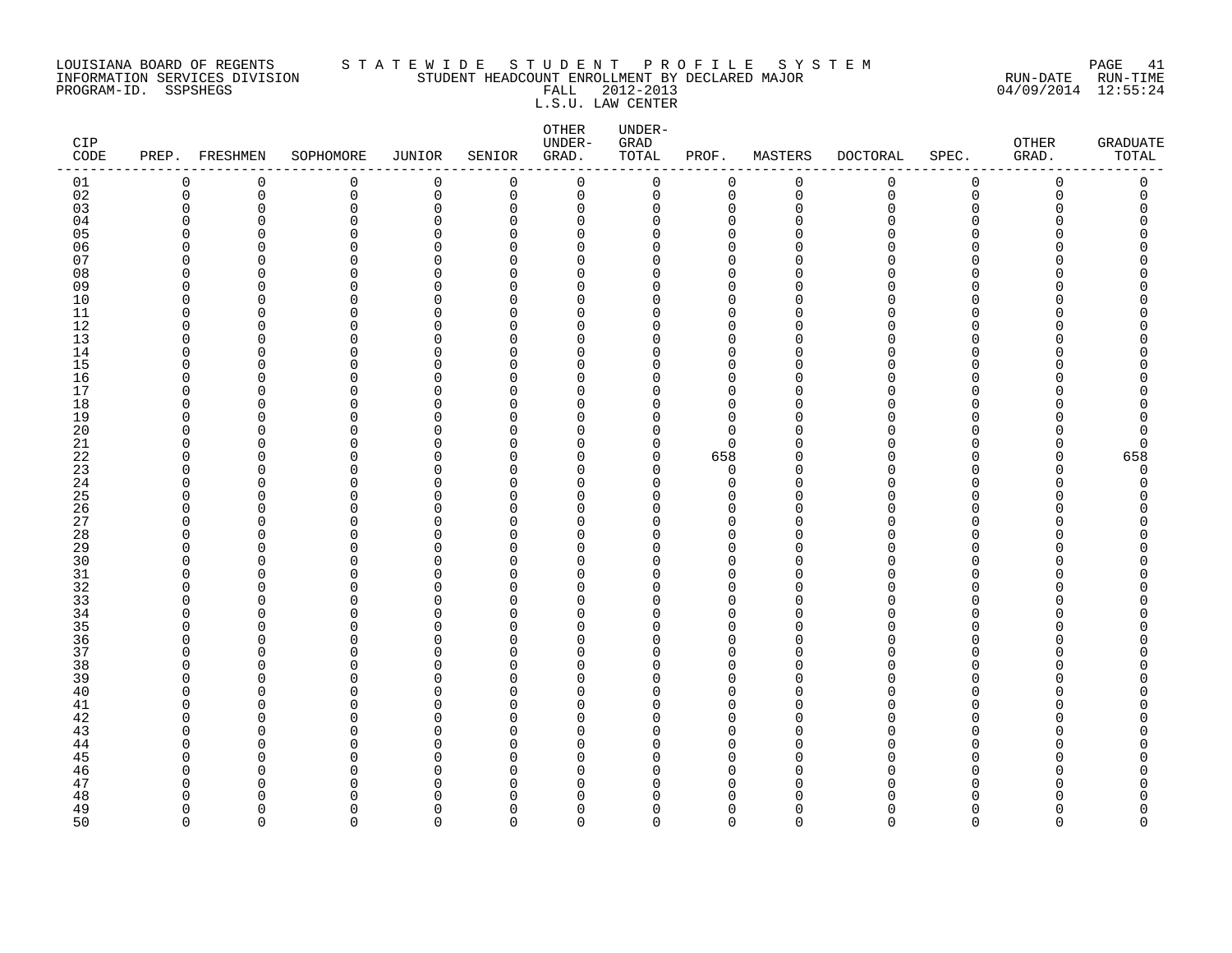#### LOUISIANA BOARD OF REGENTS S T A T E W I D E S T U D E N T P R O F I L E S Y S T E M PAGE 42 INFORMATION SERVICES DIVISION STUDENT HEADCOUNT ENROLLMENT BY DECLARED MAJOR RUN-DATE RUN-TIME

L.S.U. LAW CENTER

| CIP<br>CODE | PREP. FRESHMEN |                              | SOPHOMORE                                                                                                                                                                                                                                               | JUNIOR | SENIOR | OTHER<br>UNDER-<br>GRAD.                  | UNDER-<br>GRAD<br>TOTAL | PROF. | MASTERS  | DOCTORAL                                                                                                                                                                                                                                                                                                                                                                                                                                                                                                                                                                                                                                                                                                                                                                                                                                                                                                                                                                                                                                                                                                                                                                                                                                                                                | SPEC.    | <b>OTHER</b><br>GRAD. | GRADUATE<br>TOTAL |
|-------------|----------------|------------------------------|---------------------------------------------------------------------------------------------------------------------------------------------------------------------------------------------------------------------------------------------------------|--------|--------|-------------------------------------------|-------------------------|-------|----------|-----------------------------------------------------------------------------------------------------------------------------------------------------------------------------------------------------------------------------------------------------------------------------------------------------------------------------------------------------------------------------------------------------------------------------------------------------------------------------------------------------------------------------------------------------------------------------------------------------------------------------------------------------------------------------------------------------------------------------------------------------------------------------------------------------------------------------------------------------------------------------------------------------------------------------------------------------------------------------------------------------------------------------------------------------------------------------------------------------------------------------------------------------------------------------------------------------------------------------------------------------------------------------------------|----------|-----------------------|-------------------|
| 51          |                |                              |                                                                                                                                                                                                                                                         |        |        |                                           |                         |       |          |                                                                                                                                                                                                                                                                                                                                                                                                                                                                                                                                                                                                                                                                                                                                                                                                                                                                                                                                                                                                                                                                                                                                                                                                                                                                                         |          |                       |                   |
| 52          | $\Omega$       |                              | $\mathbf 0$                                                                                                                                                                                                                                             | 0      |        | $\begin{matrix} 0 \\ 0 \\ 0 \end{matrix}$ |                         |       |          | $\Omega$                                                                                                                                                                                                                                                                                                                                                                                                                                                                                                                                                                                                                                                                                                                                                                                                                                                                                                                                                                                                                                                                                                                                                                                                                                                                                |          |                       |                   |
| 53          |                |                              |                                                                                                                                                                                                                                                         |        |        |                                           |                         |       |          |                                                                                                                                                                                                                                                                                                                                                                                                                                                                                                                                                                                                                                                                                                                                                                                                                                                                                                                                                                                                                                                                                                                                                                                                                                                                                         |          |                       |                   |
| 54          |                |                              |                                                                                                                                                                                                                                                         |        |        |                                           |                         |       |          |                                                                                                                                                                                                                                                                                                                                                                                                                                                                                                                                                                                                                                                                                                                                                                                                                                                                                                                                                                                                                                                                                                                                                                                                                                                                                         |          |                       |                   |
| 55<br>56    |                |                              |                                                                                                                                                                                                                                                         |        |        |                                           |                         |       |          |                                                                                                                                                                                                                                                                                                                                                                                                                                                                                                                                                                                                                                                                                                                                                                                                                                                                                                                                                                                                                                                                                                                                                                                                                                                                                         |          |                       |                   |
| 57          |                |                              |                                                                                                                                                                                                                                                         |        |        |                                           |                         |       |          |                                                                                                                                                                                                                                                                                                                                                                                                                                                                                                                                                                                                                                                                                                                                                                                                                                                                                                                                                                                                                                                                                                                                                                                                                                                                                         |          |                       |                   |
| 58          |                |                              |                                                                                                                                                                                                                                                         |        |        |                                           |                         |       |          |                                                                                                                                                                                                                                                                                                                                                                                                                                                                                                                                                                                                                                                                                                                                                                                                                                                                                                                                                                                                                                                                                                                                                                                                                                                                                         |          |                       |                   |
| 59          |                |                              |                                                                                                                                                                                                                                                         |        |        |                                           |                         |       |          |                                                                                                                                                                                                                                                                                                                                                                                                                                                                                                                                                                                                                                                                                                                                                                                                                                                                                                                                                                                                                                                                                                                                                                                                                                                                                         |          |                       |                   |
| 60          |                |                              |                                                                                                                                                                                                                                                         |        |        |                                           |                         |       |          |                                                                                                                                                                                                                                                                                                                                                                                                                                                                                                                                                                                                                                                                                                                                                                                                                                                                                                                                                                                                                                                                                                                                                                                                                                                                                         |          |                       |                   |
| TR          |                |                              |                                                                                                                                                                                                                                                         |        |        |                                           |                         |       |          |                                                                                                                                                                                                                                                                                                                                                                                                                                                                                                                                                                                                                                                                                                                                                                                                                                                                                                                                                                                                                                                                                                                                                                                                                                                                                         |          |                       |                   |
| UN          |                |                              |                                                                                                                                                                                                                                                         |        |        |                                           |                         | 23    |          |                                                                                                                                                                                                                                                                                                                                                                                                                                                                                                                                                                                                                                                                                                                                                                                                                                                                                                                                                                                                                                                                                                                                                                                                                                                                                         |          |                       | 23                |
| TOTAL       | $\Omega$       | $\Omega$                     | $\Omega$                                                                                                                                                                                                                                                |        |        | $\Omega$                                  | $\Omega$                | 681   | $\Omega$ | $\Omega$                                                                                                                                                                                                                                                                                                                                                                                                                                                                                                                                                                                                                                                                                                                                                                                                                                                                                                                                                                                                                                                                                                                                                                                                                                                                                | $\Omega$ | $\Omega$              | 681               |
|             |                | 18 - NOT IN USE AT THIS TIME | 06 - NOT IN USE AT THIS TIME<br>07 - NOT IN USE AT THIS TIME<br>08 - NOT IN USE AT THIS TIME<br>09 - COMMUNICATION, JOURNALISM, AND RELATED 27 - MATHEMATICS AND STATISTICS<br>TR - UNDERGRAD STUDENTS INTENDING TO TRANSFERUN - UNCOMMITTED TO A MAJOR |        |        |                                           |                         |       |          | 01 - AGRICULTURE, AGRICULTURE OPERATIONS 19 - FAMILY AND CONSUMER SCIENCES/HUMAN SCI 37 - PERSONAL AWARENESS/SELF-IMPROVEMENT<br>02 - NOT IN USE AT THIS TIME 20 - NOT IN USE AT THIS TIME 38 - PHILOSOPHY AND RELIGIOUS STUDIES<br>03 - NATURAL RESOURCES AND CONSERVATION 21 - TECHNOLOGY EDUCATION/INDUSTRIIAL ARTS 39 - THEOLOGY AND RELIGIOUS VOCATIIONS<br>04 - ARCHITECTURE AND RELATED SERVICES 22 - LEGAL PROFESSIONS AND STUDIES 40 - PHYSICAL SCIENCES<br>05 - AREA, ETHNIC, CULTURAL, AND GENDER STUDI23 - ENGLISH LANGUAGE AND LITERATURE/LETTERS 41 - SCIENCE TECHNOLOGIES/TECHNICIANS<br>24 - LIBERAL ARTS/SCI, GEN STUDIES/HUMANITIES42 - PSYCHOLOGY<br>25 - LIBRARY SCIENCE († 1888)<br>26 - BIOLOGICAL AND BIOMEDICAL SCIENCES († 1888)<br>27 - MATHEMATICS AND STATISTICS († 1888)<br>28 - SOCIAL SCIENCES († 1888)<br>10 - COMMUNICATIONS TECHNOLOGIES/TECHNICIANS 28 - RESERVE OFFICERS TRAINING CORPS (ROTC) 46 - CONSTRUCTION TRADES<br>- CONSTRUCTION TRADES<br>12 - PERSONAL AND CULINARY SERVICES (SUPP 29 - MILITARY TECHNOLOGIES<br>30 - MULTI/INTERDISCIPLINARY STUDIES 47 - MECHANIC AND REPAIR TECHNOLOGIES/TECH<br>31 - PARKS, RECREATION, LEISURE AND FITNESS 49 -<br>36 - LEISURE AND RECREATIONAL ACTIVITIES 54 - HISTORY<br>60 - RESIDENCY PROGRAMS |          |                       |                   |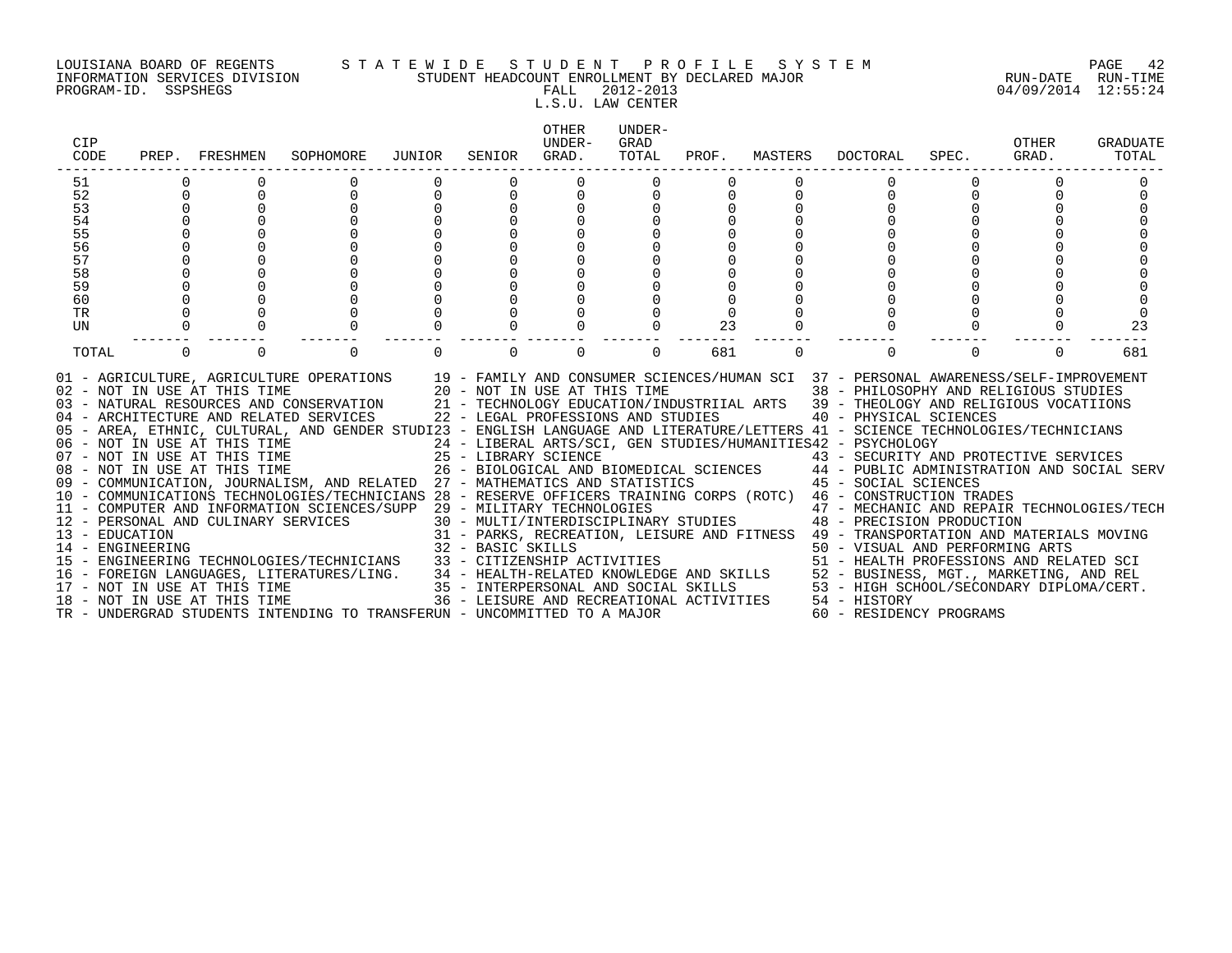### LOUISIANA BOARD OF REGENTS S T A T E W I D E S T U D E N T P R O F I L E S Y S T E M PAGE 43 INFORMATION SERVICES DIVISION STUDENT HEADCOUNT ENROLLMENT BY DECLARED MAJOR RUN-DATE RUN-TIME SOUTHERN U. AT BATON ROUGE

| 9<br>15<br>12<br>35<br>$\overline{4}$<br>75<br>$\mathbf 0$<br>$\mathbf{0}$<br>$\mathbf 0$<br>01<br>$\mathbf 0$<br>$\mathbf 0$<br>$\mathbf 1$<br>1<br>02<br>$\Omega$<br>$\mathbf 0$<br>$\overline{0}$<br>$\overline{0}$<br>$\overline{0}$<br>$\mathsf{O}$<br>$\overline{0}$<br>$\mathbf 0$<br>$\Omega$<br>$\Omega$<br>$\Omega$<br>$\mathbf 0$<br>$\Omega$<br>$7\phantom{.0}$<br>11<br>5<br>$\mathbf 0$<br>29<br>18<br>44<br>03<br>6<br>$\mathbf 0$<br>26<br>$\Omega$<br><sup>n</sup><br>10<br>75<br>04<br>17<br>12<br>$\overline{4}$<br>$\Omega$<br>$\Omega$<br>$\Omega$<br>32<br>$\Omega$<br>$\Omega$<br>$\cap$<br>05<br>$\Omega$<br>$\Omega$<br>$\Omega$<br>$\Omega$<br>$\mathbf 0$<br>$\Omega$<br>$\mathbf 0$<br>$\cap$<br>$\Omega$<br>$\Omega$<br>$\Omega$<br>06<br>$\Omega$<br>$\Omega$<br>$\Omega$<br>$\Omega$<br>$\Omega$<br>07<br>$\Omega$<br>$\Omega$<br>$\Omega$<br>$\Omega$<br>$\Omega$<br>$\Omega$<br>$\Omega$<br>08<br>$\Omega$<br>$\Omega$<br>$\Omega$<br>$\Omega$<br>$\Omega$<br>$\Omega$<br>U<br>09<br>51<br>35<br>79<br>19<br>40<br>224<br>$\Omega$<br>18<br>19<br>∩<br>$\overline{0}$<br>10<br>$\mathbf 0$<br>$\mathbf 0$<br>$\overline{0}$<br>$\overline{0}$<br>$\mathbf 0$<br>$\overline{0}$<br>$\mathbf 0$<br>$\Omega$<br>27<br>20<br>25<br>146<br>42<br>11<br>67<br>7<br>$\Omega$<br>41<br>$\mathbf 0$<br>12<br>$\Omega$<br>$\mathbf 0$<br>$\overline{0}$<br>$\Omega$<br>$\mathbf{0}$<br>$\overline{0}$<br>$\mathbf 0$<br>$\Omega$<br>∩<br>13<br>55<br>24<br>48<br>103<br>20<br>250<br>$\mathbf 0$<br>114<br>150<br>33<br>66<br>390<br>37<br>41<br>14<br>110<br>58<br>144<br>12<br>$\mathbf 0$<br>$\Omega$<br>15<br>12<br>13<br>8<br>57<br>24<br>$\Omega$<br>$\Omega$<br>1<br>$\Omega$<br>$\Omega$<br>16<br>$\Omega$<br>$\Omega$<br>2<br>$\Omega$<br>3<br>1<br>$\Omega$<br>O<br>17<br>$\Omega$<br>$\Omega$<br>$\Omega$<br>$\Omega$<br>$\Omega$<br>$\Omega$<br>$\Omega$<br>18<br>$\Omega$<br>$\Omega$<br>$\Omega$<br>$\Omega$<br>$\Omega$<br>$\Omega$<br>$\Omega$<br>19<br>18<br>23<br>103<br>5<br>183<br>34<br>$\Omega$<br>20<br>$\Omega$<br>$\Omega$<br>$\Omega$<br>$\Omega$<br>$\Omega$<br>$\Omega$<br>$\Omega$<br>21<br>$\Omega$<br>$\Omega$<br>$\Omega$<br>$\Omega$<br>$\Omega$<br>$\Omega$<br>$\Omega$<br>22<br>$\Omega$<br>$\Omega$<br>$\Omega$<br>$\Omega$<br>$\Omega$<br>$\Omega$<br>$\Omega$<br>23<br>7<br>2<br>9<br>10<br>31<br>59<br>$\Omega$<br>24<br>$\Omega$<br>∩<br>$\Omega$<br>$\Omega$<br>$\Omega$<br>$\Omega$<br>$\Omega$<br>$\Omega$<br>25<br>$\Omega$<br>$\overline{0}$<br>$\Omega$<br>$\mathbf 0$<br>$\Omega$<br>$\Omega$<br>$\Omega$<br>∩<br>26<br>72<br>51<br>104<br>12<br>46<br>285<br>$\mathbf 0$<br>12<br>40<br>22<br>27<br>7<br>7<br>3<br>12<br>$\mathbf{1}$<br>30<br>$\Omega$<br>$\mathbf 0$<br>28<br>$\Omega$<br>$\Omega$<br>$\Omega$<br>$\Omega$<br>$\Omega$<br>$\Omega$<br>$\Omega$<br>29<br>$\mathbf 0$<br>$\Omega$<br>$\Omega$<br>$\Omega$<br>$\Omega$<br>$\Omega$<br>$\Omega$<br>30<br>57<br>61<br>84<br>$\mathbf{1}$<br>257<br>$\Omega$<br>54<br>31<br>$\Omega$<br>$\Omega$<br>$\Omega$<br>$\Omega$<br>$\Omega$<br>$\Omega$<br>$\Omega$<br>32<br>$\Omega$<br>$\cap$<br>$\Omega$<br><sup>n</sup><br>$\Omega$<br>$\Omega$<br>∩<br>33<br>∩<br>$\Omega$<br>$\cap$<br>$\Omega$<br>$\Omega$<br>$\Omega$<br>U<br>34<br>$\Omega$<br>$\Omega$<br>∩<br>U<br>∩<br>U<br>n<br>35<br>$\Omega$<br>$\cap$<br>U<br>U<br>U<br>36<br>$\Omega$<br>∩<br>$\cap$<br>$\Omega$<br>$\Omega$<br>0<br>37<br>U<br>$\cap$<br>$\Omega$<br>$\Omega$<br>U<br>$\Omega$<br>38<br>$\Omega$<br>$\Omega$<br>$\Omega$<br>O<br>$\Omega$<br>∩<br>∩<br>39<br>$\Omega$<br>$\Omega$<br>$\Omega$<br>$\Omega$<br>$\Omega$<br>$\Omega$<br><sup>n</sup><br>40<br>20<br>14<br>28<br>$\overline{2}$<br>80<br>16<br>$\Omega$<br>$\overline{0}$<br>$\mathbf 0$<br>$\mathbf 0$<br>41<br>$\Omega$<br>$\mathbf 0$<br>$\Omega$<br>$\Omega$<br>O<br>42<br>43<br>29<br>52<br>158<br>3<br>285<br>$\Omega$<br>8<br>∩<br>57<br>82<br>78<br>112<br>352<br>$\mathbf 0$<br>43<br>23<br>58<br>59<br>142<br>44<br>17<br>19<br>36<br>58<br>132<br>107<br>2<br>$\mathbf 0$<br>35<br>32<br>38<br>37<br>$\overline{4}$<br>189<br>61<br>45<br>78<br>$\Omega$<br>57<br>$\Omega$<br>$\Omega$<br>$\Omega$<br>$\Omega$<br>46<br>$\Omega$<br>$\Omega$<br>$\Omega$<br>$\Omega$<br>$\Omega$<br>47<br>$\Omega$<br>∩<br>$\Omega$<br>$\Omega$<br>O<br>∩<br>48<br>n<br>49<br>$\Omega$<br>∩<br>$\cap$<br>$\Omega$<br>$\Omega$<br>$\Omega$<br>O<br>∩<br>$\cap$<br>$\cap$<br>∩ | CIP<br>CODE | PREP. FRESHMEN | SOPHOMORE | JUNIOR | SENIOR | OTHER<br>UNDER-<br>GRAD. | UNDER-<br>GRAD<br>TOTAL | PROF. | MASTERS | <b>DOCTORAL</b> | SPEC. | OTHER<br>GRAD. | <b>GRADUATE</b><br>TOTAL |
|---------------------------------------------------------------------------------------------------------------------------------------------------------------------------------------------------------------------------------------------------------------------------------------------------------------------------------------------------------------------------------------------------------------------------------------------------------------------------------------------------------------------------------------------------------------------------------------------------------------------------------------------------------------------------------------------------------------------------------------------------------------------------------------------------------------------------------------------------------------------------------------------------------------------------------------------------------------------------------------------------------------------------------------------------------------------------------------------------------------------------------------------------------------------------------------------------------------------------------------------------------------------------------------------------------------------------------------------------------------------------------------------------------------------------------------------------------------------------------------------------------------------------------------------------------------------------------------------------------------------------------------------------------------------------------------------------------------------------------------------------------------------------------------------------------------------------------------------------------------------------------------------------------------------------------------------------------------------------------------------------------------------------------------------------------------------------------------------------------------------------------------------------------------------------------------------------------------------------------------------------------------------------------------------------------------------------------------------------------------------------------------------------------------------------------------------------------------------------------------------------------------------------------------------------------------------------------------------------------------------------------------------------------------------------------------------------------------------------------------------------------------------------------------------------------------------------------------------------------------------------------------------------------------------------------------------------------------------------------------------------------------------------------------------------------------------------------------------------------------------------------------------------------------------------------------------------------------------------------------------------------------------------------------------------------------------------------------------------------------------------------------------------------------------------------------------------------------------------------------------------------------------------------------------------------------------------------------------------------------------------------------------------------------------------------------------------------------------------------------------------------------------------------------------------------------------------------------------------------------------------------------------------------------------------------------------------------------------------------------------------------------------------------------------------------------------------------------------------------------------------------------------------------------------------------------------------------------------------------------------------------------------------------------------------------------------------------------------------------------------------------------------------------------------------------------------------|-------------|----------------|-----------|--------|--------|--------------------------|-------------------------|-------|---------|-----------------|-------|----------------|--------------------------|
|                                                                                                                                                                                                                                                                                                                                                                                                                                                                                                                                                                                                                                                                                                                                                                                                                                                                                                                                                                                                                                                                                                                                                                                                                                                                                                                                                                                                                                                                                                                                                                                                                                                                                                                                                                                                                                                                                                                                                                                                                                                                                                                                                                                                                                                                                                                                                                                                                                                                                                                                                                                                                                                                                                                                                                                                                                                                                                                                                                                                                                                                                                                                                                                                                                                                                                                                                                                                                                                                                                                                                                                                                                                                                                                                                                                                                                                                                                                                                                                                                                                                                                                                                                                                                                                                                                                                                                                                                                                   |             |                |           |        |        |                          |                         |       |         |                 |       |                |                          |
|                                                                                                                                                                                                                                                                                                                                                                                                                                                                                                                                                                                                                                                                                                                                                                                                                                                                                                                                                                                                                                                                                                                                                                                                                                                                                                                                                                                                                                                                                                                                                                                                                                                                                                                                                                                                                                                                                                                                                                                                                                                                                                                                                                                                                                                                                                                                                                                                                                                                                                                                                                                                                                                                                                                                                                                                                                                                                                                                                                                                                                                                                                                                                                                                                                                                                                                                                                                                                                                                                                                                                                                                                                                                                                                                                                                                                                                                                                                                                                                                                                                                                                                                                                                                                                                                                                                                                                                                                                                   |             |                |           |        |        |                          |                         |       |         |                 |       |                |                          |
|                                                                                                                                                                                                                                                                                                                                                                                                                                                                                                                                                                                                                                                                                                                                                                                                                                                                                                                                                                                                                                                                                                                                                                                                                                                                                                                                                                                                                                                                                                                                                                                                                                                                                                                                                                                                                                                                                                                                                                                                                                                                                                                                                                                                                                                                                                                                                                                                                                                                                                                                                                                                                                                                                                                                                                                                                                                                                                                                                                                                                                                                                                                                                                                                                                                                                                                                                                                                                                                                                                                                                                                                                                                                                                                                                                                                                                                                                                                                                                                                                                                                                                                                                                                                                                                                                                                                                                                                                                                   |             |                |           |        |        |                          |                         |       |         |                 |       |                |                          |
|                                                                                                                                                                                                                                                                                                                                                                                                                                                                                                                                                                                                                                                                                                                                                                                                                                                                                                                                                                                                                                                                                                                                                                                                                                                                                                                                                                                                                                                                                                                                                                                                                                                                                                                                                                                                                                                                                                                                                                                                                                                                                                                                                                                                                                                                                                                                                                                                                                                                                                                                                                                                                                                                                                                                                                                                                                                                                                                                                                                                                                                                                                                                                                                                                                                                                                                                                                                                                                                                                                                                                                                                                                                                                                                                                                                                                                                                                                                                                                                                                                                                                                                                                                                                                                                                                                                                                                                                                                                   |             |                |           |        |        |                          |                         |       |         |                 |       |                |                          |
|                                                                                                                                                                                                                                                                                                                                                                                                                                                                                                                                                                                                                                                                                                                                                                                                                                                                                                                                                                                                                                                                                                                                                                                                                                                                                                                                                                                                                                                                                                                                                                                                                                                                                                                                                                                                                                                                                                                                                                                                                                                                                                                                                                                                                                                                                                                                                                                                                                                                                                                                                                                                                                                                                                                                                                                                                                                                                                                                                                                                                                                                                                                                                                                                                                                                                                                                                                                                                                                                                                                                                                                                                                                                                                                                                                                                                                                                                                                                                                                                                                                                                                                                                                                                                                                                                                                                                                                                                                                   |             |                |           |        |        |                          |                         |       |         |                 |       |                |                          |
|                                                                                                                                                                                                                                                                                                                                                                                                                                                                                                                                                                                                                                                                                                                                                                                                                                                                                                                                                                                                                                                                                                                                                                                                                                                                                                                                                                                                                                                                                                                                                                                                                                                                                                                                                                                                                                                                                                                                                                                                                                                                                                                                                                                                                                                                                                                                                                                                                                                                                                                                                                                                                                                                                                                                                                                                                                                                                                                                                                                                                                                                                                                                                                                                                                                                                                                                                                                                                                                                                                                                                                                                                                                                                                                                                                                                                                                                                                                                                                                                                                                                                                                                                                                                                                                                                                                                                                                                                                                   |             |                |           |        |        |                          |                         |       |         |                 |       |                |                          |
|                                                                                                                                                                                                                                                                                                                                                                                                                                                                                                                                                                                                                                                                                                                                                                                                                                                                                                                                                                                                                                                                                                                                                                                                                                                                                                                                                                                                                                                                                                                                                                                                                                                                                                                                                                                                                                                                                                                                                                                                                                                                                                                                                                                                                                                                                                                                                                                                                                                                                                                                                                                                                                                                                                                                                                                                                                                                                                                                                                                                                                                                                                                                                                                                                                                                                                                                                                                                                                                                                                                                                                                                                                                                                                                                                                                                                                                                                                                                                                                                                                                                                                                                                                                                                                                                                                                                                                                                                                                   |             |                |           |        |        |                          |                         |       |         |                 |       |                |                          |
|                                                                                                                                                                                                                                                                                                                                                                                                                                                                                                                                                                                                                                                                                                                                                                                                                                                                                                                                                                                                                                                                                                                                                                                                                                                                                                                                                                                                                                                                                                                                                                                                                                                                                                                                                                                                                                                                                                                                                                                                                                                                                                                                                                                                                                                                                                                                                                                                                                                                                                                                                                                                                                                                                                                                                                                                                                                                                                                                                                                                                                                                                                                                                                                                                                                                                                                                                                                                                                                                                                                                                                                                                                                                                                                                                                                                                                                                                                                                                                                                                                                                                                                                                                                                                                                                                                                                                                                                                                                   |             |                |           |        |        |                          |                         |       |         |                 |       |                |                          |
|                                                                                                                                                                                                                                                                                                                                                                                                                                                                                                                                                                                                                                                                                                                                                                                                                                                                                                                                                                                                                                                                                                                                                                                                                                                                                                                                                                                                                                                                                                                                                                                                                                                                                                                                                                                                                                                                                                                                                                                                                                                                                                                                                                                                                                                                                                                                                                                                                                                                                                                                                                                                                                                                                                                                                                                                                                                                                                                                                                                                                                                                                                                                                                                                                                                                                                                                                                                                                                                                                                                                                                                                                                                                                                                                                                                                                                                                                                                                                                                                                                                                                                                                                                                                                                                                                                                                                                                                                                                   |             |                |           |        |        |                          |                         |       |         |                 |       |                |                          |
|                                                                                                                                                                                                                                                                                                                                                                                                                                                                                                                                                                                                                                                                                                                                                                                                                                                                                                                                                                                                                                                                                                                                                                                                                                                                                                                                                                                                                                                                                                                                                                                                                                                                                                                                                                                                                                                                                                                                                                                                                                                                                                                                                                                                                                                                                                                                                                                                                                                                                                                                                                                                                                                                                                                                                                                                                                                                                                                                                                                                                                                                                                                                                                                                                                                                                                                                                                                                                                                                                                                                                                                                                                                                                                                                                                                                                                                                                                                                                                                                                                                                                                                                                                                                                                                                                                                                                                                                                                                   |             |                |           |        |        |                          |                         |       |         |                 |       |                |                          |
|                                                                                                                                                                                                                                                                                                                                                                                                                                                                                                                                                                                                                                                                                                                                                                                                                                                                                                                                                                                                                                                                                                                                                                                                                                                                                                                                                                                                                                                                                                                                                                                                                                                                                                                                                                                                                                                                                                                                                                                                                                                                                                                                                                                                                                                                                                                                                                                                                                                                                                                                                                                                                                                                                                                                                                                                                                                                                                                                                                                                                                                                                                                                                                                                                                                                                                                                                                                                                                                                                                                                                                                                                                                                                                                                                                                                                                                                                                                                                                                                                                                                                                                                                                                                                                                                                                                                                                                                                                                   |             |                |           |        |        |                          |                         |       |         |                 |       |                |                          |
|                                                                                                                                                                                                                                                                                                                                                                                                                                                                                                                                                                                                                                                                                                                                                                                                                                                                                                                                                                                                                                                                                                                                                                                                                                                                                                                                                                                                                                                                                                                                                                                                                                                                                                                                                                                                                                                                                                                                                                                                                                                                                                                                                                                                                                                                                                                                                                                                                                                                                                                                                                                                                                                                                                                                                                                                                                                                                                                                                                                                                                                                                                                                                                                                                                                                                                                                                                                                                                                                                                                                                                                                                                                                                                                                                                                                                                                                                                                                                                                                                                                                                                                                                                                                                                                                                                                                                                                                                                                   |             |                |           |        |        |                          |                         |       |         |                 |       |                |                          |
|                                                                                                                                                                                                                                                                                                                                                                                                                                                                                                                                                                                                                                                                                                                                                                                                                                                                                                                                                                                                                                                                                                                                                                                                                                                                                                                                                                                                                                                                                                                                                                                                                                                                                                                                                                                                                                                                                                                                                                                                                                                                                                                                                                                                                                                                                                                                                                                                                                                                                                                                                                                                                                                                                                                                                                                                                                                                                                                                                                                                                                                                                                                                                                                                                                                                                                                                                                                                                                                                                                                                                                                                                                                                                                                                                                                                                                                                                                                                                                                                                                                                                                                                                                                                                                                                                                                                                                                                                                                   |             |                |           |        |        |                          |                         |       |         |                 |       |                |                          |
|                                                                                                                                                                                                                                                                                                                                                                                                                                                                                                                                                                                                                                                                                                                                                                                                                                                                                                                                                                                                                                                                                                                                                                                                                                                                                                                                                                                                                                                                                                                                                                                                                                                                                                                                                                                                                                                                                                                                                                                                                                                                                                                                                                                                                                                                                                                                                                                                                                                                                                                                                                                                                                                                                                                                                                                                                                                                                                                                                                                                                                                                                                                                                                                                                                                                                                                                                                                                                                                                                                                                                                                                                                                                                                                                                                                                                                                                                                                                                                                                                                                                                                                                                                                                                                                                                                                                                                                                                                                   |             |                |           |        |        |                          |                         |       |         |                 |       |                |                          |
|                                                                                                                                                                                                                                                                                                                                                                                                                                                                                                                                                                                                                                                                                                                                                                                                                                                                                                                                                                                                                                                                                                                                                                                                                                                                                                                                                                                                                                                                                                                                                                                                                                                                                                                                                                                                                                                                                                                                                                                                                                                                                                                                                                                                                                                                                                                                                                                                                                                                                                                                                                                                                                                                                                                                                                                                                                                                                                                                                                                                                                                                                                                                                                                                                                                                                                                                                                                                                                                                                                                                                                                                                                                                                                                                                                                                                                                                                                                                                                                                                                                                                                                                                                                                                                                                                                                                                                                                                                                   |             |                |           |        |        |                          |                         |       |         |                 |       |                |                          |
|                                                                                                                                                                                                                                                                                                                                                                                                                                                                                                                                                                                                                                                                                                                                                                                                                                                                                                                                                                                                                                                                                                                                                                                                                                                                                                                                                                                                                                                                                                                                                                                                                                                                                                                                                                                                                                                                                                                                                                                                                                                                                                                                                                                                                                                                                                                                                                                                                                                                                                                                                                                                                                                                                                                                                                                                                                                                                                                                                                                                                                                                                                                                                                                                                                                                                                                                                                                                                                                                                                                                                                                                                                                                                                                                                                                                                                                                                                                                                                                                                                                                                                                                                                                                                                                                                                                                                                                                                                                   |             |                |           |        |        |                          |                         |       |         |                 |       |                |                          |
|                                                                                                                                                                                                                                                                                                                                                                                                                                                                                                                                                                                                                                                                                                                                                                                                                                                                                                                                                                                                                                                                                                                                                                                                                                                                                                                                                                                                                                                                                                                                                                                                                                                                                                                                                                                                                                                                                                                                                                                                                                                                                                                                                                                                                                                                                                                                                                                                                                                                                                                                                                                                                                                                                                                                                                                                                                                                                                                                                                                                                                                                                                                                                                                                                                                                                                                                                                                                                                                                                                                                                                                                                                                                                                                                                                                                                                                                                                                                                                                                                                                                                                                                                                                                                                                                                                                                                                                                                                                   |             |                |           |        |        |                          |                         |       |         |                 |       |                |                          |
|                                                                                                                                                                                                                                                                                                                                                                                                                                                                                                                                                                                                                                                                                                                                                                                                                                                                                                                                                                                                                                                                                                                                                                                                                                                                                                                                                                                                                                                                                                                                                                                                                                                                                                                                                                                                                                                                                                                                                                                                                                                                                                                                                                                                                                                                                                                                                                                                                                                                                                                                                                                                                                                                                                                                                                                                                                                                                                                                                                                                                                                                                                                                                                                                                                                                                                                                                                                                                                                                                                                                                                                                                                                                                                                                                                                                                                                                                                                                                                                                                                                                                                                                                                                                                                                                                                                                                                                                                                                   |             |                |           |        |        |                          |                         |       |         |                 |       |                |                          |
|                                                                                                                                                                                                                                                                                                                                                                                                                                                                                                                                                                                                                                                                                                                                                                                                                                                                                                                                                                                                                                                                                                                                                                                                                                                                                                                                                                                                                                                                                                                                                                                                                                                                                                                                                                                                                                                                                                                                                                                                                                                                                                                                                                                                                                                                                                                                                                                                                                                                                                                                                                                                                                                                                                                                                                                                                                                                                                                                                                                                                                                                                                                                                                                                                                                                                                                                                                                                                                                                                                                                                                                                                                                                                                                                                                                                                                                                                                                                                                                                                                                                                                                                                                                                                                                                                                                                                                                                                                                   |             |                |           |        |        |                          |                         |       |         |                 |       |                |                          |
|                                                                                                                                                                                                                                                                                                                                                                                                                                                                                                                                                                                                                                                                                                                                                                                                                                                                                                                                                                                                                                                                                                                                                                                                                                                                                                                                                                                                                                                                                                                                                                                                                                                                                                                                                                                                                                                                                                                                                                                                                                                                                                                                                                                                                                                                                                                                                                                                                                                                                                                                                                                                                                                                                                                                                                                                                                                                                                                                                                                                                                                                                                                                                                                                                                                                                                                                                                                                                                                                                                                                                                                                                                                                                                                                                                                                                                                                                                                                                                                                                                                                                                                                                                                                                                                                                                                                                                                                                                                   |             |                |           |        |        |                          |                         |       |         |                 |       |                |                          |
|                                                                                                                                                                                                                                                                                                                                                                                                                                                                                                                                                                                                                                                                                                                                                                                                                                                                                                                                                                                                                                                                                                                                                                                                                                                                                                                                                                                                                                                                                                                                                                                                                                                                                                                                                                                                                                                                                                                                                                                                                                                                                                                                                                                                                                                                                                                                                                                                                                                                                                                                                                                                                                                                                                                                                                                                                                                                                                                                                                                                                                                                                                                                                                                                                                                                                                                                                                                                                                                                                                                                                                                                                                                                                                                                                                                                                                                                                                                                                                                                                                                                                                                                                                                                                                                                                                                                                                                                                                                   |             |                |           |        |        |                          |                         |       |         |                 |       |                |                          |
|                                                                                                                                                                                                                                                                                                                                                                                                                                                                                                                                                                                                                                                                                                                                                                                                                                                                                                                                                                                                                                                                                                                                                                                                                                                                                                                                                                                                                                                                                                                                                                                                                                                                                                                                                                                                                                                                                                                                                                                                                                                                                                                                                                                                                                                                                                                                                                                                                                                                                                                                                                                                                                                                                                                                                                                                                                                                                                                                                                                                                                                                                                                                                                                                                                                                                                                                                                                                                                                                                                                                                                                                                                                                                                                                                                                                                                                                                                                                                                                                                                                                                                                                                                                                                                                                                                                                                                                                                                                   |             |                |           |        |        |                          |                         |       |         |                 |       |                |                          |
|                                                                                                                                                                                                                                                                                                                                                                                                                                                                                                                                                                                                                                                                                                                                                                                                                                                                                                                                                                                                                                                                                                                                                                                                                                                                                                                                                                                                                                                                                                                                                                                                                                                                                                                                                                                                                                                                                                                                                                                                                                                                                                                                                                                                                                                                                                                                                                                                                                                                                                                                                                                                                                                                                                                                                                                                                                                                                                                                                                                                                                                                                                                                                                                                                                                                                                                                                                                                                                                                                                                                                                                                                                                                                                                                                                                                                                                                                                                                                                                                                                                                                                                                                                                                                                                                                                                                                                                                                                                   |             |                |           |        |        |                          |                         |       |         |                 |       |                |                          |
|                                                                                                                                                                                                                                                                                                                                                                                                                                                                                                                                                                                                                                                                                                                                                                                                                                                                                                                                                                                                                                                                                                                                                                                                                                                                                                                                                                                                                                                                                                                                                                                                                                                                                                                                                                                                                                                                                                                                                                                                                                                                                                                                                                                                                                                                                                                                                                                                                                                                                                                                                                                                                                                                                                                                                                                                                                                                                                                                                                                                                                                                                                                                                                                                                                                                                                                                                                                                                                                                                                                                                                                                                                                                                                                                                                                                                                                                                                                                                                                                                                                                                                                                                                                                                                                                                                                                                                                                                                                   |             |                |           |        |        |                          |                         |       |         |                 |       |                |                          |
|                                                                                                                                                                                                                                                                                                                                                                                                                                                                                                                                                                                                                                                                                                                                                                                                                                                                                                                                                                                                                                                                                                                                                                                                                                                                                                                                                                                                                                                                                                                                                                                                                                                                                                                                                                                                                                                                                                                                                                                                                                                                                                                                                                                                                                                                                                                                                                                                                                                                                                                                                                                                                                                                                                                                                                                                                                                                                                                                                                                                                                                                                                                                                                                                                                                                                                                                                                                                                                                                                                                                                                                                                                                                                                                                                                                                                                                                                                                                                                                                                                                                                                                                                                                                                                                                                                                                                                                                                                                   |             |                |           |        |        |                          |                         |       |         |                 |       |                |                          |
|                                                                                                                                                                                                                                                                                                                                                                                                                                                                                                                                                                                                                                                                                                                                                                                                                                                                                                                                                                                                                                                                                                                                                                                                                                                                                                                                                                                                                                                                                                                                                                                                                                                                                                                                                                                                                                                                                                                                                                                                                                                                                                                                                                                                                                                                                                                                                                                                                                                                                                                                                                                                                                                                                                                                                                                                                                                                                                                                                                                                                                                                                                                                                                                                                                                                                                                                                                                                                                                                                                                                                                                                                                                                                                                                                                                                                                                                                                                                                                                                                                                                                                                                                                                                                                                                                                                                                                                                                                                   |             |                |           |        |        |                          |                         |       |         |                 |       |                |                          |
|                                                                                                                                                                                                                                                                                                                                                                                                                                                                                                                                                                                                                                                                                                                                                                                                                                                                                                                                                                                                                                                                                                                                                                                                                                                                                                                                                                                                                                                                                                                                                                                                                                                                                                                                                                                                                                                                                                                                                                                                                                                                                                                                                                                                                                                                                                                                                                                                                                                                                                                                                                                                                                                                                                                                                                                                                                                                                                                                                                                                                                                                                                                                                                                                                                                                                                                                                                                                                                                                                                                                                                                                                                                                                                                                                                                                                                                                                                                                                                                                                                                                                                                                                                                                                                                                                                                                                                                                                                                   |             |                |           |        |        |                          |                         |       |         |                 |       |                |                          |
|                                                                                                                                                                                                                                                                                                                                                                                                                                                                                                                                                                                                                                                                                                                                                                                                                                                                                                                                                                                                                                                                                                                                                                                                                                                                                                                                                                                                                                                                                                                                                                                                                                                                                                                                                                                                                                                                                                                                                                                                                                                                                                                                                                                                                                                                                                                                                                                                                                                                                                                                                                                                                                                                                                                                                                                                                                                                                                                                                                                                                                                                                                                                                                                                                                                                                                                                                                                                                                                                                                                                                                                                                                                                                                                                                                                                                                                                                                                                                                                                                                                                                                                                                                                                                                                                                                                                                                                                                                                   |             |                |           |        |        |                          |                         |       |         |                 |       |                |                          |
|                                                                                                                                                                                                                                                                                                                                                                                                                                                                                                                                                                                                                                                                                                                                                                                                                                                                                                                                                                                                                                                                                                                                                                                                                                                                                                                                                                                                                                                                                                                                                                                                                                                                                                                                                                                                                                                                                                                                                                                                                                                                                                                                                                                                                                                                                                                                                                                                                                                                                                                                                                                                                                                                                                                                                                                                                                                                                                                                                                                                                                                                                                                                                                                                                                                                                                                                                                                                                                                                                                                                                                                                                                                                                                                                                                                                                                                                                                                                                                                                                                                                                                                                                                                                                                                                                                                                                                                                                                                   |             |                |           |        |        |                          |                         |       |         |                 |       |                |                          |
|                                                                                                                                                                                                                                                                                                                                                                                                                                                                                                                                                                                                                                                                                                                                                                                                                                                                                                                                                                                                                                                                                                                                                                                                                                                                                                                                                                                                                                                                                                                                                                                                                                                                                                                                                                                                                                                                                                                                                                                                                                                                                                                                                                                                                                                                                                                                                                                                                                                                                                                                                                                                                                                                                                                                                                                                                                                                                                                                                                                                                                                                                                                                                                                                                                                                                                                                                                                                                                                                                                                                                                                                                                                                                                                                                                                                                                                                                                                                                                                                                                                                                                                                                                                                                                                                                                                                                                                                                                                   |             |                |           |        |        |                          |                         |       |         |                 |       |                |                          |
|                                                                                                                                                                                                                                                                                                                                                                                                                                                                                                                                                                                                                                                                                                                                                                                                                                                                                                                                                                                                                                                                                                                                                                                                                                                                                                                                                                                                                                                                                                                                                                                                                                                                                                                                                                                                                                                                                                                                                                                                                                                                                                                                                                                                                                                                                                                                                                                                                                                                                                                                                                                                                                                                                                                                                                                                                                                                                                                                                                                                                                                                                                                                                                                                                                                                                                                                                                                                                                                                                                                                                                                                                                                                                                                                                                                                                                                                                                                                                                                                                                                                                                                                                                                                                                                                                                                                                                                                                                                   |             |                |           |        |        |                          |                         |       |         |                 |       |                |                          |
|                                                                                                                                                                                                                                                                                                                                                                                                                                                                                                                                                                                                                                                                                                                                                                                                                                                                                                                                                                                                                                                                                                                                                                                                                                                                                                                                                                                                                                                                                                                                                                                                                                                                                                                                                                                                                                                                                                                                                                                                                                                                                                                                                                                                                                                                                                                                                                                                                                                                                                                                                                                                                                                                                                                                                                                                                                                                                                                                                                                                                                                                                                                                                                                                                                                                                                                                                                                                                                                                                                                                                                                                                                                                                                                                                                                                                                                                                                                                                                                                                                                                                                                                                                                                                                                                                                                                                                                                                                                   |             |                |           |        |        |                          |                         |       |         |                 |       |                |                          |
|                                                                                                                                                                                                                                                                                                                                                                                                                                                                                                                                                                                                                                                                                                                                                                                                                                                                                                                                                                                                                                                                                                                                                                                                                                                                                                                                                                                                                                                                                                                                                                                                                                                                                                                                                                                                                                                                                                                                                                                                                                                                                                                                                                                                                                                                                                                                                                                                                                                                                                                                                                                                                                                                                                                                                                                                                                                                                                                                                                                                                                                                                                                                                                                                                                                                                                                                                                                                                                                                                                                                                                                                                                                                                                                                                                                                                                                                                                                                                                                                                                                                                                                                                                                                                                                                                                                                                                                                                                                   |             |                |           |        |        |                          |                         |       |         |                 |       |                |                          |
|                                                                                                                                                                                                                                                                                                                                                                                                                                                                                                                                                                                                                                                                                                                                                                                                                                                                                                                                                                                                                                                                                                                                                                                                                                                                                                                                                                                                                                                                                                                                                                                                                                                                                                                                                                                                                                                                                                                                                                                                                                                                                                                                                                                                                                                                                                                                                                                                                                                                                                                                                                                                                                                                                                                                                                                                                                                                                                                                                                                                                                                                                                                                                                                                                                                                                                                                                                                                                                                                                                                                                                                                                                                                                                                                                                                                                                                                                                                                                                                                                                                                                                                                                                                                                                                                                                                                                                                                                                                   |             |                |           |        |        |                          |                         |       |         |                 |       |                |                          |
|                                                                                                                                                                                                                                                                                                                                                                                                                                                                                                                                                                                                                                                                                                                                                                                                                                                                                                                                                                                                                                                                                                                                                                                                                                                                                                                                                                                                                                                                                                                                                                                                                                                                                                                                                                                                                                                                                                                                                                                                                                                                                                                                                                                                                                                                                                                                                                                                                                                                                                                                                                                                                                                                                                                                                                                                                                                                                                                                                                                                                                                                                                                                                                                                                                                                                                                                                                                                                                                                                                                                                                                                                                                                                                                                                                                                                                                                                                                                                                                                                                                                                                                                                                                                                                                                                                                                                                                                                                                   |             |                |           |        |        |                          |                         |       |         |                 |       |                |                          |
|                                                                                                                                                                                                                                                                                                                                                                                                                                                                                                                                                                                                                                                                                                                                                                                                                                                                                                                                                                                                                                                                                                                                                                                                                                                                                                                                                                                                                                                                                                                                                                                                                                                                                                                                                                                                                                                                                                                                                                                                                                                                                                                                                                                                                                                                                                                                                                                                                                                                                                                                                                                                                                                                                                                                                                                                                                                                                                                                                                                                                                                                                                                                                                                                                                                                                                                                                                                                                                                                                                                                                                                                                                                                                                                                                                                                                                                                                                                                                                                                                                                                                                                                                                                                                                                                                                                                                                                                                                                   |             |                |           |        |        |                          |                         |       |         |                 |       |                |                          |
|                                                                                                                                                                                                                                                                                                                                                                                                                                                                                                                                                                                                                                                                                                                                                                                                                                                                                                                                                                                                                                                                                                                                                                                                                                                                                                                                                                                                                                                                                                                                                                                                                                                                                                                                                                                                                                                                                                                                                                                                                                                                                                                                                                                                                                                                                                                                                                                                                                                                                                                                                                                                                                                                                                                                                                                                                                                                                                                                                                                                                                                                                                                                                                                                                                                                                                                                                                                                                                                                                                                                                                                                                                                                                                                                                                                                                                                                                                                                                                                                                                                                                                                                                                                                                                                                                                                                                                                                                                                   |             |                |           |        |        |                          |                         |       |         |                 |       |                |                          |
|                                                                                                                                                                                                                                                                                                                                                                                                                                                                                                                                                                                                                                                                                                                                                                                                                                                                                                                                                                                                                                                                                                                                                                                                                                                                                                                                                                                                                                                                                                                                                                                                                                                                                                                                                                                                                                                                                                                                                                                                                                                                                                                                                                                                                                                                                                                                                                                                                                                                                                                                                                                                                                                                                                                                                                                                                                                                                                                                                                                                                                                                                                                                                                                                                                                                                                                                                                                                                                                                                                                                                                                                                                                                                                                                                                                                                                                                                                                                                                                                                                                                                                                                                                                                                                                                                                                                                                                                                                                   |             |                |           |        |        |                          |                         |       |         |                 |       |                |                          |
|                                                                                                                                                                                                                                                                                                                                                                                                                                                                                                                                                                                                                                                                                                                                                                                                                                                                                                                                                                                                                                                                                                                                                                                                                                                                                                                                                                                                                                                                                                                                                                                                                                                                                                                                                                                                                                                                                                                                                                                                                                                                                                                                                                                                                                                                                                                                                                                                                                                                                                                                                                                                                                                                                                                                                                                                                                                                                                                                                                                                                                                                                                                                                                                                                                                                                                                                                                                                                                                                                                                                                                                                                                                                                                                                                                                                                                                                                                                                                                                                                                                                                                                                                                                                                                                                                                                                                                                                                                                   |             |                |           |        |        |                          |                         |       |         |                 |       |                |                          |
|                                                                                                                                                                                                                                                                                                                                                                                                                                                                                                                                                                                                                                                                                                                                                                                                                                                                                                                                                                                                                                                                                                                                                                                                                                                                                                                                                                                                                                                                                                                                                                                                                                                                                                                                                                                                                                                                                                                                                                                                                                                                                                                                                                                                                                                                                                                                                                                                                                                                                                                                                                                                                                                                                                                                                                                                                                                                                                                                                                                                                                                                                                                                                                                                                                                                                                                                                                                                                                                                                                                                                                                                                                                                                                                                                                                                                                                                                                                                                                                                                                                                                                                                                                                                                                                                                                                                                                                                                                                   |             |                |           |        |        |                          |                         |       |         |                 |       |                |                          |
|                                                                                                                                                                                                                                                                                                                                                                                                                                                                                                                                                                                                                                                                                                                                                                                                                                                                                                                                                                                                                                                                                                                                                                                                                                                                                                                                                                                                                                                                                                                                                                                                                                                                                                                                                                                                                                                                                                                                                                                                                                                                                                                                                                                                                                                                                                                                                                                                                                                                                                                                                                                                                                                                                                                                                                                                                                                                                                                                                                                                                                                                                                                                                                                                                                                                                                                                                                                                                                                                                                                                                                                                                                                                                                                                                                                                                                                                                                                                                                                                                                                                                                                                                                                                                                                                                                                                                                                                                                                   |             |                |           |        |        |                          |                         |       |         |                 |       |                |                          |
|                                                                                                                                                                                                                                                                                                                                                                                                                                                                                                                                                                                                                                                                                                                                                                                                                                                                                                                                                                                                                                                                                                                                                                                                                                                                                                                                                                                                                                                                                                                                                                                                                                                                                                                                                                                                                                                                                                                                                                                                                                                                                                                                                                                                                                                                                                                                                                                                                                                                                                                                                                                                                                                                                                                                                                                                                                                                                                                                                                                                                                                                                                                                                                                                                                                                                                                                                                                                                                                                                                                                                                                                                                                                                                                                                                                                                                                                                                                                                                                                                                                                                                                                                                                                                                                                                                                                                                                                                                                   |             |                |           |        |        |                          |                         |       |         |                 |       |                |                          |
|                                                                                                                                                                                                                                                                                                                                                                                                                                                                                                                                                                                                                                                                                                                                                                                                                                                                                                                                                                                                                                                                                                                                                                                                                                                                                                                                                                                                                                                                                                                                                                                                                                                                                                                                                                                                                                                                                                                                                                                                                                                                                                                                                                                                                                                                                                                                                                                                                                                                                                                                                                                                                                                                                                                                                                                                                                                                                                                                                                                                                                                                                                                                                                                                                                                                                                                                                                                                                                                                                                                                                                                                                                                                                                                                                                                                                                                                                                                                                                                                                                                                                                                                                                                                                                                                                                                                                                                                                                                   |             |                |           |        |        |                          |                         |       |         |                 |       |                |                          |
|                                                                                                                                                                                                                                                                                                                                                                                                                                                                                                                                                                                                                                                                                                                                                                                                                                                                                                                                                                                                                                                                                                                                                                                                                                                                                                                                                                                                                                                                                                                                                                                                                                                                                                                                                                                                                                                                                                                                                                                                                                                                                                                                                                                                                                                                                                                                                                                                                                                                                                                                                                                                                                                                                                                                                                                                                                                                                                                                                                                                                                                                                                                                                                                                                                                                                                                                                                                                                                                                                                                                                                                                                                                                                                                                                                                                                                                                                                                                                                                                                                                                                                                                                                                                                                                                                                                                                                                                                                                   |             |                |           |        |        |                          |                         |       |         |                 |       |                |                          |
|                                                                                                                                                                                                                                                                                                                                                                                                                                                                                                                                                                                                                                                                                                                                                                                                                                                                                                                                                                                                                                                                                                                                                                                                                                                                                                                                                                                                                                                                                                                                                                                                                                                                                                                                                                                                                                                                                                                                                                                                                                                                                                                                                                                                                                                                                                                                                                                                                                                                                                                                                                                                                                                                                                                                                                                                                                                                                                                                                                                                                                                                                                                                                                                                                                                                                                                                                                                                                                                                                                                                                                                                                                                                                                                                                                                                                                                                                                                                                                                                                                                                                                                                                                                                                                                                                                                                                                                                                                                   |             |                |           |        |        |                          |                         |       |         |                 |       |                |                          |
|                                                                                                                                                                                                                                                                                                                                                                                                                                                                                                                                                                                                                                                                                                                                                                                                                                                                                                                                                                                                                                                                                                                                                                                                                                                                                                                                                                                                                                                                                                                                                                                                                                                                                                                                                                                                                                                                                                                                                                                                                                                                                                                                                                                                                                                                                                                                                                                                                                                                                                                                                                                                                                                                                                                                                                                                                                                                                                                                                                                                                                                                                                                                                                                                                                                                                                                                                                                                                                                                                                                                                                                                                                                                                                                                                                                                                                                                                                                                                                                                                                                                                                                                                                                                                                                                                                                                                                                                                                                   | 50          |                |           |        | 30     | $\cap$                   | 38                      |       |         |                 |       |                |                          |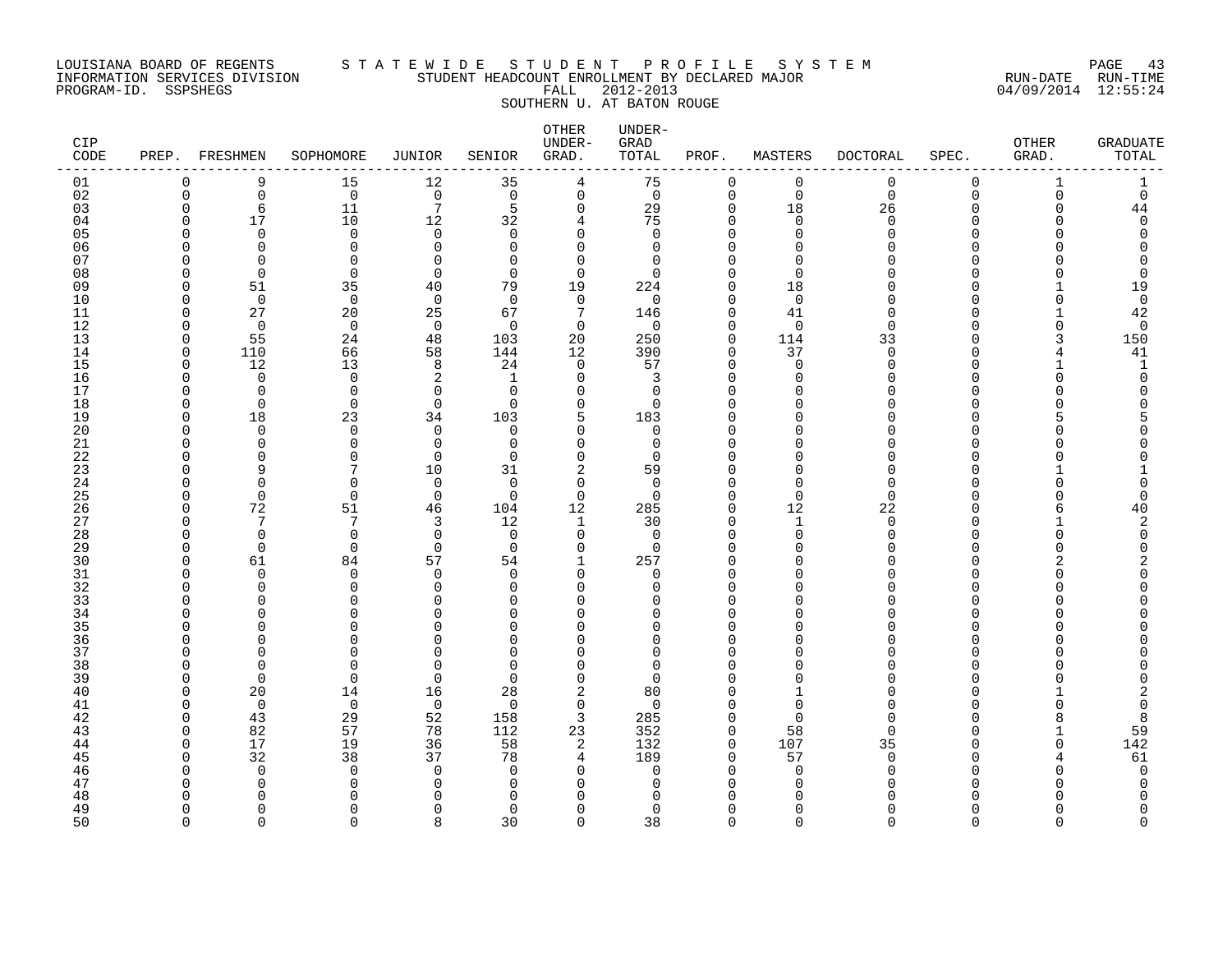#### LOUISIANA BOARD OF REGENTS S T A T E W I D E S T U D E N T P R O F I L E S Y S T E M PAGE 44 INFORMATION SERVICES DIVISION STUDENT HEADCOUNT ENROLLMENT BY DECLARED MAJOR RUN-DATE RUN-TIME

SOUTHERN U. AT BATON ROUGE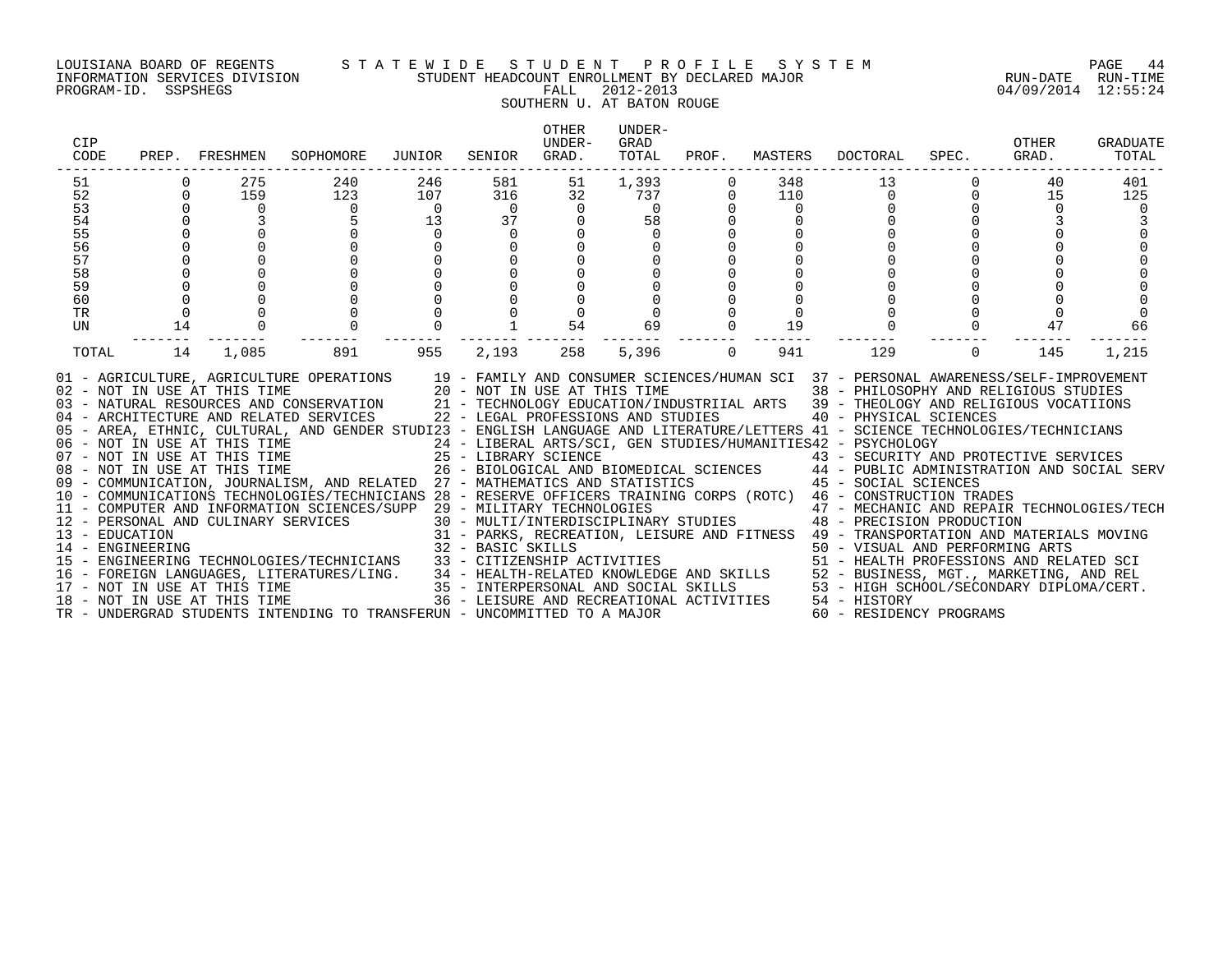#### LOUISIANA BOARD OF REGENTS S T A T E W I D E S T U D E N T P R O F I L E S Y S T E M PAGE 45 INFORMATION SERVICES DIVISION STUDENT HEADCOUNT ENROLLMENT BY DECLARED MAJOR RUN-DATE RUN-TIME PROGRAM-ID. SSPSHEGS FALL 2012-2013 04/09/2014 12:55:24 SOUTHERN U. AT NEW ORLEANS

| CIP<br>$\texttt{CODE}$ | PREP. FRESHMEN |                      | SOPHOMORE            | JUNIOR               | SENIOR            | OTHER<br>UNDER-<br>GRAD. | UNDER-<br>GRAD<br>TOTAL | PROF.                   | MASTERS       | DOCTORAL    | SPEC.       | OTHER<br>GRAD. | GRADUATE<br>TOTAL |
|------------------------|----------------|----------------------|----------------------|----------------------|-------------------|--------------------------|-------------------------|-------------------------|---------------|-------------|-------------|----------------|-------------------|
| 01                     | 0              | 0                    | 0                    | $\mathbf 0$          | 0                 | 0                        | $\mathbf 0$             | 0                       | 0             | $\mathbf 0$ | $\mathsf 0$ | $\mathbf 0$    | 0                 |
| 02                     | $\Omega$       | $\mathbf 0$          | $\Omega$             | $\mathbf 0$          | $\Omega$          | $\mathbf 0$              | $\Omega$                | $\mathbf 0$             | $\Omega$      | $\Omega$    | $\Omega$    | $\Omega$       | $\Omega$          |
| 03                     |                | $\Omega$             | $\Omega$             | $\Omega$             | $\Omega$          | $\Omega$                 | U                       | $\Omega$                |               |             | ∩           |                |                   |
| 04                     |                | $\Omega$             | 0                    | $\Omega$             | $\Omega$          | $\mathbf 0$              | U                       | $\Omega$                |               |             | $\cap$      |                |                   |
| 05                     |                | $\Omega$             | $\Omega$             | $\Omega$             | ∩                 | $\Omega$                 |                         | $\Omega$                |               |             |             |                |                   |
| 06                     |                | $\Omega$             | $\Omega$             | $\Omega$             | ∩                 | 0                        |                         | $\Omega$                |               |             |             |                |                   |
| 07                     |                | $\Omega$             | $\Omega$             | $\Omega$             | U                 | 0                        |                         | $\Omega$                |               |             |             |                |                   |
| 08                     |                | $\cap$               | ∩                    | $\cap$               |                   | U                        |                         | $\Omega$                |               |             |             |                |                   |
| 09                     |                | $\Omega$             | $\Omega$             | $\Omega$             | ∩                 | $\Omega$                 | ∩                       | $\Omega$                |               |             |             |                |                   |
| 10                     |                | $\Omega$<br>$\Omega$ | $\Omega$<br>$\Omega$ | $\Omega$<br>$\Omega$ | <sup>n</sup><br>∩ | $\Omega$<br>$\Omega$     | ∩<br>∩                  | $\Omega$<br>$\Omega$    |               |             |             |                |                   |
| 11<br>12               |                | $\mathbf 0$          | $\mathbf 0$          | $\mathbf 0$          | $\Omega$          | 0                        | Λ                       | $\Omega$                |               |             |             |                |                   |
| 13                     |                | 36                   | 42                   | 46                   | 79                | 28                       | 231                     | $\Omega$                |               |             |             |                |                   |
| 14                     | ∩              | $\Omega$             | $\Omega$             | $\Omega$             | $\Omega$          | $\Omega$                 | $\Omega$                | $\Omega$                |               |             |             |                |                   |
| 15                     |                | $\Omega$             | $\Omega$             | $\Omega$             | <sup>n</sup>      | $\Omega$                 | U                       | $\Omega$                |               |             |             |                |                   |
| 16                     |                | $\Omega$             | $\Omega$             | $\Omega$             | $\Omega$          | O                        | ∩                       | $\Omega$                |               |             |             |                |                   |
| 17                     |                | $\Omega$             | $\Omega$             | $\Omega$             | $\Omega$          | 0                        | 0                       | $\Omega$                |               |             |             |                |                   |
| 18                     |                | $\Omega$             | $\Omega$             | $\Omega$             | ∩                 | $\Omega$                 | ∩                       | $\Omega$                |               |             |             |                |                   |
| 19                     |                | 8                    | 11                   | 17                   | 44                | 8                        | 88                      | $\Omega$                |               |             |             |                |                   |
| 20                     |                | $\Omega$             | $\Omega$             | $\Omega$             | $\Omega$          | $\Omega$                 | $\Omega$                | ∩                       |               |             |             |                |                   |
| 21                     |                | $\Omega$             | $\mathbf 0$          | $\Omega$             | $\Omega$          | $\Omega$                 | $\Omega$                | $\Omega$                |               |             |             |                |                   |
| 22                     | ∩              | $\Omega$             | $\Omega$             | $\Omega$             | $\Omega$          | $\Omega$                 | $\Omega$                | $\Omega$                |               |             |             |                |                   |
| 23                     | ∩              | 12                   | 4                    | 9                    | 12                | $\mathbf 0$              | 37                      | $\Omega$                |               |             |             |                |                   |
| 24                     | ∩              | 16                   | 15                   | 23                   | 40                | $\mathbf 0$              | 94                      | $\Omega$                |               |             |             |                |                   |
| 25                     |                | $\overline{0}$       | $\overline{0}$       | $\overline{0}$       | $\Omega$          | $\Omega$                 | $\Omega$                | $\Omega$                |               |             |             |                |                   |
| 26                     | $\Omega$       | 85                   | 83                   | 59                   | 80                | 16                       | 323                     | $\Omega$                |               |             |             |                |                   |
| 27                     | $\Omega$       | 11                   | 17                   | 13                   | 16                | 4                        | 61                      | $\Omega$                |               |             |             |                |                   |
| 28                     | ∩              | $\Omega$             | $\Omega$             | $\Omega$             | $\Omega$          | $\Omega$                 | $\Omega$                | $\Omega$                |               |             |             |                |                   |
| 29                     |                | $\Omega$             | $\Omega$             | $\Omega$             | $\Omega$          | 0                        | U                       | $\mathbf 0$             | ∩             |             |             |                | U                 |
| 30                     |                | $\Omega$             | 0                    | $\cap$               | ∩                 | 0                        |                         | $\Omega$                | 25            |             |             |                | 25                |
| 31<br>32               |                | $\Omega$<br>$\cap$   | $\Omega$<br>U        | $\Omega$<br>$\Omega$ | O<br><sup>n</sup> | 0<br>0                   | U                       | $\mathbf 0$<br>$\Omega$ | $\Omega$<br>∩ |             |             |                | $\mathbf 0$<br>U  |
| 33                     |                | $\Omega$             | $\Omega$             | $\cap$               |                   | O                        |                         | $\Omega$                |               |             |             |                |                   |
| 34                     |                | $\Omega$             | $\Omega$             | $\Omega$             |                   | 0                        | ∩                       | $\Omega$                |               |             |             |                |                   |
| 35                     |                | $\cap$               | U                    | $\cap$               |                   | $\Omega$                 |                         | $\Omega$                |               |             |             |                |                   |
| 36                     |                | $\Omega$             | 0                    | $\cap$               |                   | $\Omega$                 |                         | $\Omega$                |               |             |             |                |                   |
| 37                     |                | <sup>0</sup>         | O                    | ∩                    | U                 | O                        | Ω                       | 0                       |               |             |             |                |                   |
| 38                     |                | $\cap$               | U                    |                      |                   | O                        | ∩                       | $\Omega$                |               |             |             |                |                   |
| 39                     |                | $\Omega$             | $\Omega$             | $\cap$               | $\Omega$          | $\Omega$                 | U                       | $\Omega$                |               |             |             |                |                   |
| 40                     |                | $\Omega$             | 0                    | $\cap$               | <sup>n</sup>      | $\Omega$                 | U                       | $\Omega$                |               |             |             |                |                   |
| 41                     |                | $\overline{0}$       | $\mathbf 0$          | $\Omega$             | $\Omega$          | $\Omega$                 | $\Omega$                | $\Omega$                | ∩             |             |             |                |                   |
| 42                     | ∩              | 51                   | 34                   | 60                   | 62                | 7                        | 214                     | $\mathbf 0$             | $\Omega$      |             |             |                | $\Omega$          |
| 43                     | $\Omega$       | 71                   | 57                   | 71                   | 100               | 5                        | 304                     | 0                       | 89            |             |             |                | 89                |
| 44                     | ∩              | 46                   | 73                   | 91                   | 122               | 6                        | 338                     | $\mathbf 0$             | 312           |             |             |                | 314               |
| 45                     |                | $\Omega$             | $\mathbf{1}$         | $\mathbf{1}$         | 11                | $\Omega$                 | 13                      | $\Omega$                | $\Omega$      |             |             |                | $\mathbf 0$       |
| 46                     |                | $\Omega$             | $\Omega$             | $\Omega$             | $\Omega$          | U                        | $\Omega$                | $\Omega$                |               |             |             |                | U                 |
| 47                     |                |                      | U                    |                      | ∩                 | U                        | ∩                       |                         |               |             |             |                |                   |
| 48                     | $\Omega$       | <sup>0</sup>         | O                    | ∩                    | $\Omega$          | 0                        | O                       | 0                       |               |             |             |                | O                 |
| 49                     | $\Omega$       | $\Omega$             | 0                    | $\Omega$             | $\Omega$          | $\Omega$                 | $\Omega$                | $\Omega$                | $\Omega$      |             | ∩           | ∩              | $\Omega$          |

50 0 0 0 0 0 0 0 0 0 0 0 0 0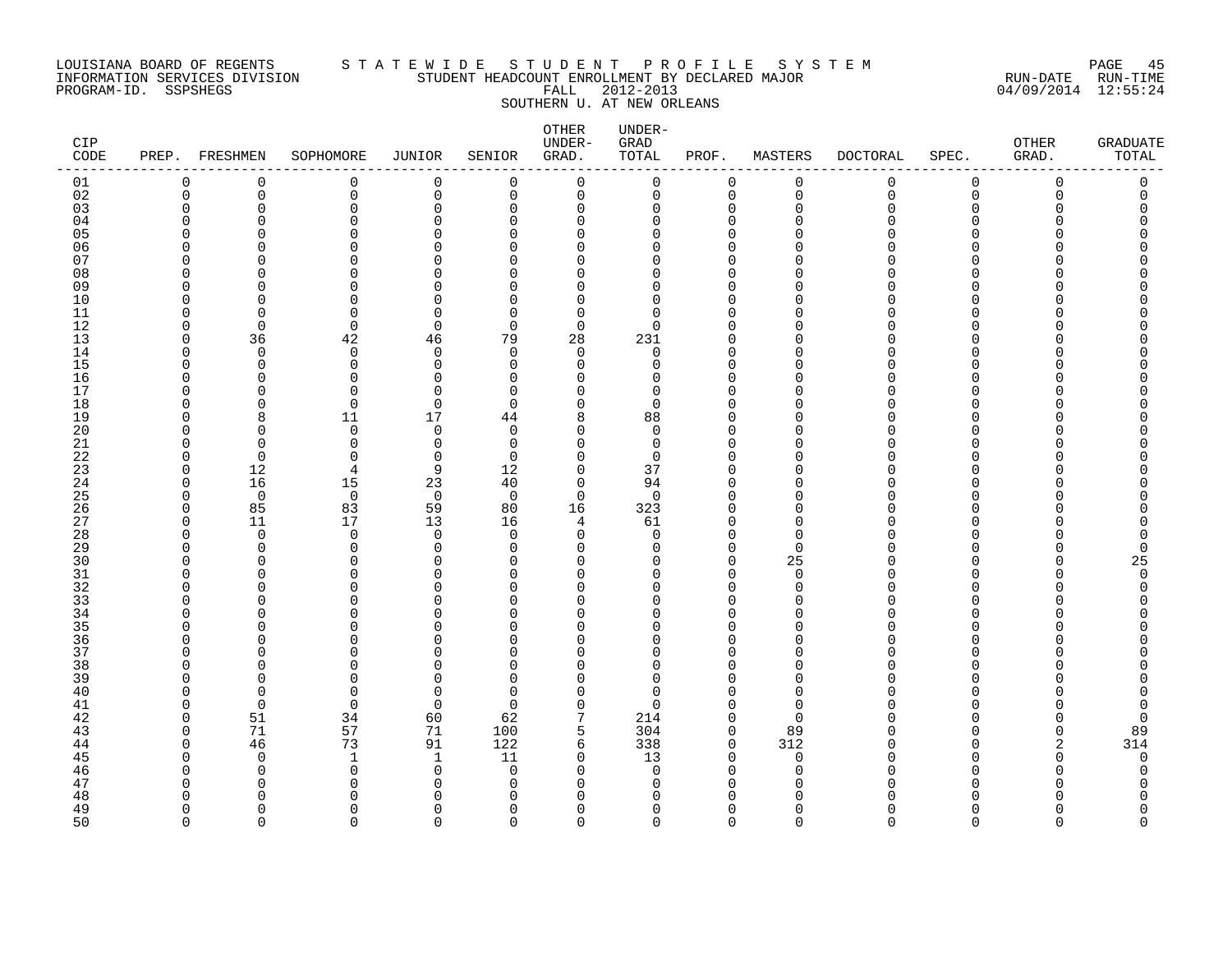#### LOUISIANA BOARD OF REGENTS S T A T E W I D E S T U D E N T P R O F I L E S Y S T E M PAGE 46 INFORMATION SERVICES DIVISION STUDENT HEADCOUNT ENROLLMENT BY DECLARED MAJOR RUN-DATE RUN-TIME

### SOUTHERN U. AT NEW ORLEANS

| <b>CIP</b><br>CODE                                                                                                                                                                                                                                                                                                                                                                                                                                                                                                                                                                                                                                                                                                                                                                                                                                                                                                                                                                                                                                                                                                                                                                                                                                                                                                                                                                                                                                                                                                                                                                                                                                                                                                                                                                                                                                                                                                                                                                                                                                                                                                          | PREP. | FRESHMEN                | SOPHOMORE               | JUNIOR               | SENIOR                                     | <b>OTHER</b><br>UNDER-<br>GRAD. | UNDER-<br>GRAD<br>TOTAL                  | PROF. | MASTERS        | <b>DOCTORAL</b> | SPEC. | OTHER<br>GRAD. | <b>GRADUATE</b><br>TOTAL |
|-----------------------------------------------------------------------------------------------------------------------------------------------------------------------------------------------------------------------------------------------------------------------------------------------------------------------------------------------------------------------------------------------------------------------------------------------------------------------------------------------------------------------------------------------------------------------------------------------------------------------------------------------------------------------------------------------------------------------------------------------------------------------------------------------------------------------------------------------------------------------------------------------------------------------------------------------------------------------------------------------------------------------------------------------------------------------------------------------------------------------------------------------------------------------------------------------------------------------------------------------------------------------------------------------------------------------------------------------------------------------------------------------------------------------------------------------------------------------------------------------------------------------------------------------------------------------------------------------------------------------------------------------------------------------------------------------------------------------------------------------------------------------------------------------------------------------------------------------------------------------------------------------------------------------------------------------------------------------------------------------------------------------------------------------------------------------------------------------------------------------------|-------|-------------------------|-------------------------|----------------------|--------------------------------------------|---------------------------------|------------------------------------------|-------|----------------|-----------------|-------|----------------|--------------------------|
| 51<br>52<br>53<br>54<br>55<br>56<br>57<br>58<br>59<br>60<br>TR                                                                                                                                                                                                                                                                                                                                                                                                                                                                                                                                                                                                                                                                                                                                                                                                                                                                                                                                                                                                                                                                                                                                                                                                                                                                                                                                                                                                                                                                                                                                                                                                                                                                                                                                                                                                                                                                                                                                                                                                                                                              |       | 35<br>84<br>$\mathbf 0$ | 28<br>84<br>$\mathbf 0$ | 42<br>95<br>$\Omega$ | 60<br>138<br>$\Omega$<br>10<br>$\mathbf 0$ | 37<br>9                         | 202<br>410<br>$\Omega$<br>26<br>$\Omega$ |       | 53<br>$\Omega$ |                 |       |                | 53                       |
| 202<br>18<br>224<br>UN<br>TOTAL<br>202<br>452<br>776<br>122<br>479<br>2<br>480<br>533<br>2,565<br>$\Omega$<br>$\Omega$<br>$\Omega$<br>19 - FAMILY AND CONSUMER SCIENCES/HUMAN SCI 37 - PERSONAL AWARENESS/SELF-IMPROVEMENT<br>01 - AGRICULTURE, AGRICULTURE OPERATIONS<br>02 – NOT IN USE AT THIS TIME $20 - NOT IN USE AT THIS TIME$<br>03 – NATURAL RESOURCES AND CONSERVATION $21 - TECHNOLOGY EDUCATION/INI$<br>38 - PHILOSOPHY AND RELIGIOUS STUDIES<br>21 - TECHNOLOGY EDUCATION/INDUSTRIIAL ARTS 39 - THEOLOGY AND RELIGIOUS VOCATIIONS<br>22 - LEGAL PROFESSIONS AND STUDIES<br>04 - ARCHITECTURE AND RELATED SERVICES<br>40 - PHYSICAL SCIENCES<br>05 - AREA, ETHNIC, CULTURAL, AND GENDER STUDI23 - ENGLISH LANGUAGE AND LITERATURE/LETTERS 41 - SCIENCE TECHNOLOGIES/TECHNICIANS<br>24 - LIBERAL ARTS/SCI, GEN STUDIES/HUMANITIES42 - PSYCHOLOGY<br>06 - NOT IN USE AT THIS TIME<br>07 - NOT IN USE AT THIS TIME<br>08 - NOT IN USE AT THIS TIME<br>25 - LIBRARY SCIENCE<br>26 - BIOLOGICAL AND BIOMEDICAL SCIENCES 44 - PUBLIC ADMINISTRATION AND SOCIAL SERV<br>27 - MATHEMATICS AND STATISTICS 45 - SOCIAL SCIENCES<br>09 - COMMUNICATION, JOURNALISM, AND RELATED 27 - MATHEMATICS AND STATISTICS<br>10 - COMMUNICATIONS TECHNOLOGIES/TECHNICIANS 28 - RESERVE OFFICERS TRAINING CORPS (ROTC) 46 - CONSTRUCTION TRADES<br>11 - COMPUTER AND INFORMATION SCIENCES/SUPP 29 - MILITARY TECHNOLOGIES<br>29 - MILITARY TECHNOLOGIES<br>30 - MULTI/INTERDISCIPLINARY STUDIES<br>48 - PRECISION PRODUCTION<br>12 - PERSONAL AND CULINARY SERVICES<br>31 - PARKS, RECREATION, LEISURE AND FITNESS 49 - TRANSPORTATION AND MATERIALS MOVING<br>13 - EDUCATION<br>32 - BASIC SKILLS<br>50 - VISUAL AND PERFORMING ARTS<br>14 - ENGINEERING<br>33 - CITIZENSHIP ACTIVITIES<br>51 - HEALTH PROFESSIONS AND RELATED SCI<br>15 - ENGINEERING TECHNOLOGIES/TECHNICIANS<br>34 - HEALTH-RELATED KNOWLEDGE AND SKILLS 52 - BUSINESS, MGT., MARKETING, AND REL<br>16 - FOREIGN LANGUAGES, LITERATURES/LING.<br>53 - HIGH SCHOOL/SECONDARY DIPLOMA/CERT.<br>35 - INTERPERSONAL AND SOCIAL SKILLS<br>17 - NOT IN USE AT THIS TIME |       |                         |                         |                      |                                            |                                 |                                          |       |                |                 | 481   |                |                          |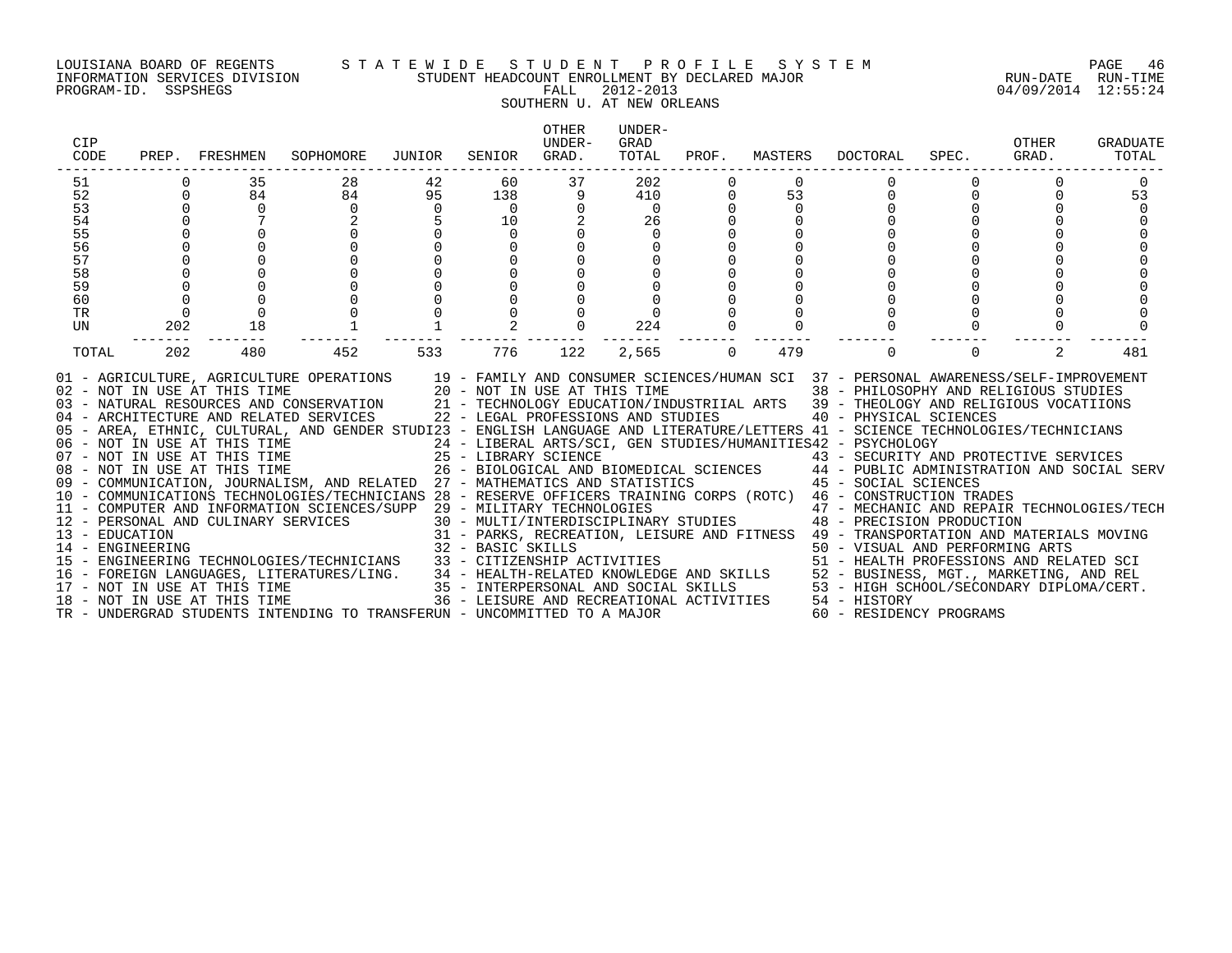#### LOUISIANA BOARD OF REGENTS S T A T E W I D E S T U D E N T P R O F I L E S Y S T E M PAGE 47 INFORMATION SERVICES DIVISION STUDENT HEADCOUNT ENROLLMENT BY DECLARED MAJOR RUN-DATE RUN-TIME PROGRAM-ID. SSPSHEGS FALL 2012-2013 04/09/2014 12:55:24 SOUTHERN U. AT SHREVEPORT

| CIP<br>$\texttt{CODE}$ | PREP. FRESHMEN |                      | SOPHOMORE           | JUNIOR               | SENIOR      | OTHER<br>UNDER-<br>GRAD. | $UNDER-$<br>GRAD<br>TOTAL | PROF.                | MASTERS     | DOCTORAL    | SPEC.          | OTHER<br>GRAD. | GRADUATE<br>TOTAL |
|------------------------|----------------|----------------------|---------------------|----------------------|-------------|--------------------------|---------------------------|----------------------|-------------|-------------|----------------|----------------|-------------------|
| 01                     | 0              | $\mathbf 0$          | 0                   | $\mathbf 0$          | $\mathsf 0$ | 0                        | $\mathbf 0$               | $\mathbf 0$          | $\mathbf 0$ | $\mathbf 0$ | $\mathsf 0$    | $\mathbf 0$    | 0                 |
| 02                     | $\Omega$       | $\mathsf{O}$         | $\mathbf 0$         | $\mathbf 0$          | $\mathbf 0$ | 0                        | $\mathbf 0$               | $\mathbf 0$          | $\Omega$    | $\Omega$    | $\overline{0}$ | $\mathbf 0$    | 0                 |
| 03                     |                | $\mathbf 0$          | 0                   | $\mathbf 0$          | $\Omega$    | 0                        | O                         | $\mathbf 0$          | O           |             | ∩              |                | O                 |
| 04                     | ∩              | $\Omega$             | 0                   | $\Omega$             | $\Omega$    | $\Omega$                 | U                         | $\Omega$             |             |             | ∩              |                |                   |
| 05                     | ∩              | $\Omega$             | $\Omega$            | $\Omega$             | ∩           | $\Omega$                 | ∩                         | $\Omega$             |             |             | $\cap$         |                |                   |
| 06                     | ∩              | $\Omega$             | $\Omega$            | $\Omega$             | ∩           | $\Omega$                 | ∩                         | $\Omega$             |             |             |                |                |                   |
| 07                     |                | $\Omega$             | U                   | $\Omega$             | U           | 0                        | U                         | $\Omega$             |             |             |                |                |                   |
| 08                     |                | $\Omega$             | U                   | $\Omega$             |             | $\Omega$                 | U                         | $\Omega$             |             |             |                |                |                   |
| 09                     | ∩              | $\mathbf 0$          | 0                   | $\Omega$             | ∩           | 0                        | O                         | $\mathbf 0$          |             |             | ∩              |                |                   |
| 10                     | $\Omega$       | 5                    |                     | $\cap$               | U           | 0                        | 6                         | $\Omega$<br>$\Omega$ |             |             |                |                |                   |
| 11<br>12               | ∩              | 38<br>7              | 8<br>$\overline{a}$ | $\Omega$<br>$\Omega$ | U           | 2<br>$\mathbf{1}$        | 48<br>10                  | $\Omega$             |             |             |                |                |                   |
| 13                     |                | $\Omega$             | 2                   | $\cap$               |             | 3                        | 5                         | $\Omega$             |             |             |                |                |                   |
| 14                     | O              | $\Omega$             | $\Omega$            | $\Omega$             | ∩           | 0                        | $\Omega$                  | $\mathbf 0$          |             |             | ∩              |                |                   |
| 15                     | ∩              | 5                    | 3                   | $\Omega$             | ∩           | 2                        | 10                        | $\mathbf 0$          |             |             |                |                |                   |
| 16                     | ∩              | $\Omega$             | O                   | $\Omega$             |             | 0                        | $\Omega$                  | $\Omega$             |             |             |                |                |                   |
| 17                     |                | $\Omega$             | 0                   | $\Omega$             | U           | 0                        | 0                         | $\mathbf 0$          |             |             |                |                |                   |
| 18                     |                | $\Omega$             | U                   | $\cap$               | U           | $\Omega$                 | $\Omega$                  | $\Omega$             |             |             |                |                |                   |
| 19                     | ∩              | 20                   | 2                   | $\Omega$             | ∩           | 3                        | 25                        | $\Omega$             |             |             | ∩              |                |                   |
| 20                     | ∩              | $\Omega$             | 0                   | $\cap$               |             | $\Omega$                 | $\Omega$                  | $\mathbf 0$          |             |             | ∩              |                |                   |
| 21                     | $\Omega$       | $\Omega$             | $\Omega$            | $\cap$               |             | $\Omega$                 | $\Omega$                  | $\Omega$             |             |             | ∩              |                |                   |
| 22                     | ∩              | $\Omega$             | $\Omega$            | $\Omega$             | U           | 0                        | $\Omega$                  | $\mathbf 0$          |             |             |                |                |                   |
| 23                     | ∩              | 0                    | $\Omega$            | $\cap$               | ∩           | 0                        | ∩                         | $\Omega$             |             |             |                |                |                   |
| 24                     | $\Omega$       | 505                  | 64                  | $\Omega$             | $\Omega$    | 40                       | 609                       | $\Omega$             |             |             |                |                |                   |
| 25                     | $\Omega$       | $\overline{0}$       | $\mathbf 0$         | $\Omega$             | $\Omega$    | 0                        | $\Omega$                  | $\mathbf 0$          |             |             |                |                |                   |
| 26                     | $\Omega$       | 38                   | 10                  | $\Omega$             | ∩           | 3                        | 51                        | $\mathbf 0$          |             |             |                |                |                   |
| 27                     | ∩              | $\Omega$             | $\Omega$            | $\Omega$             | ∩           | $\Omega$                 | $\Omega$                  | $\Omega$             |             |             |                |                |                   |
| 28                     | ∩              | $\Omega$             | $\Omega$            | $\cap$               | ∩           | $\Omega$                 | $\Omega$                  | $\Omega$             |             |             |                |                |                   |
| 29                     |                | $\Omega$             | $\Omega$            | $\cap$               | U           | $\Omega$                 | ∩                         | $\Omega$             |             |             | ∩              |                |                   |
| 30                     |                | $\Omega$             | U                   | $\cap$               |             | $\Omega$                 | ∩                         | $\Omega$             |             |             |                |                |                   |
| 31                     |                | $\Omega$             | $\Omega$            | $\cap$<br>$\cap$     |             | $\Omega$                 | U                         | $\Omega$             |             |             | ∩              |                |                   |
| 32                     |                | $\Omega$<br>$\Omega$ | 0<br>0              | $\cap$               |             | $\Omega$                 | Ω<br>Λ                    | $\Omega$<br>$\Omega$ |             |             |                |                |                   |
| 33<br>34               |                | $\Omega$             | 0                   | O                    | Ω           | 0<br>0                   | N                         | 0                    |             |             |                |                |                   |
| 35                     |                | $\Omega$             | U                   | ∩                    |             | U                        | ∩                         | $\Omega$             |             |             |                |                |                   |
| 36                     |                | $\cap$               | 0                   | $\cap$               | Λ           | $\Omega$                 |                           | $\Omega$             |             |             | ∩              |                |                   |
| 37                     |                | $\cap$               | U                   | $\cap$               |             | $\Omega$                 |                           | $\Omega$             |             |             |                |                |                   |
| 38                     |                | $\Omega$             | 0                   | $\cap$               |             | $\Omega$                 | U                         | $\Omega$             |             |             |                |                |                   |
| 39                     |                | $\Omega$             | U                   | $\cap$               | U           | 0                        | ∩                         | $\Omega$             |             |             |                |                |                   |
| 40                     |                | ∩                    |                     | ∩                    | U           | O                        |                           | $\Omega$             |             |             |                |                |                   |
| 41                     | ∩              | $\Omega$             | $\mathbf 0$         | $\Omega$             | $\Omega$    | 0                        | O                         | 0                    |             |             | ∩              |                |                   |
| 42                     | ∩              | $\Omega$             | $\Omega$            | $\cap$               | 0           | $\mathbf 0$              | $\Omega$                  | $\Omega$             |             |             |                |                |                   |
| 43                     | ∩              | 98                   | 26                  | $\cap$               | $\Omega$    | 21                       | 145                       | $\Omega$             |             |             |                |                |                   |
| 44                     | ∩              | $\mathbf 0$          | $\mathbf 0$         | $\Omega$             | ∩           | $\mathbf 0$              | $\Omega$                  | $\mathbf 0$          |             |             |                |                |                   |
| 45                     |                | $\Omega$             | $\Omega$            | ∩                    | ∩           | $\Omega$                 | U                         | $\Omega$             |             |             |                |                |                   |
| 46                     | ∩              | $\overline{0}$       | $\Omega$            | $\cap$               |             | $\Omega$                 | U                         | $\Omega$             |             |             |                |                |                   |
| 47                     | ∩              | 27                   | 9                   |                      | ∩           | 5                        | 41                        | 0                    |             |             |                |                |                   |
| 48                     | ∩              | $\mathbf 0$          | 0                   |                      | U           | O                        | 0                         | $\Omega$             |             |             |                |                |                   |
| 49                     | $\Omega$       | $\mathbf 0$          | $\Omega$            | $\Omega$             | $\Omega$    | 0                        | $\mathbf 0$               | $\mathbf 0$          | $\Omega$    | $\Omega$    | $\Omega$       | $\Omega$       | $\Omega$          |

50 0 0 0 0 0 0 0 0 0 0 0 0 0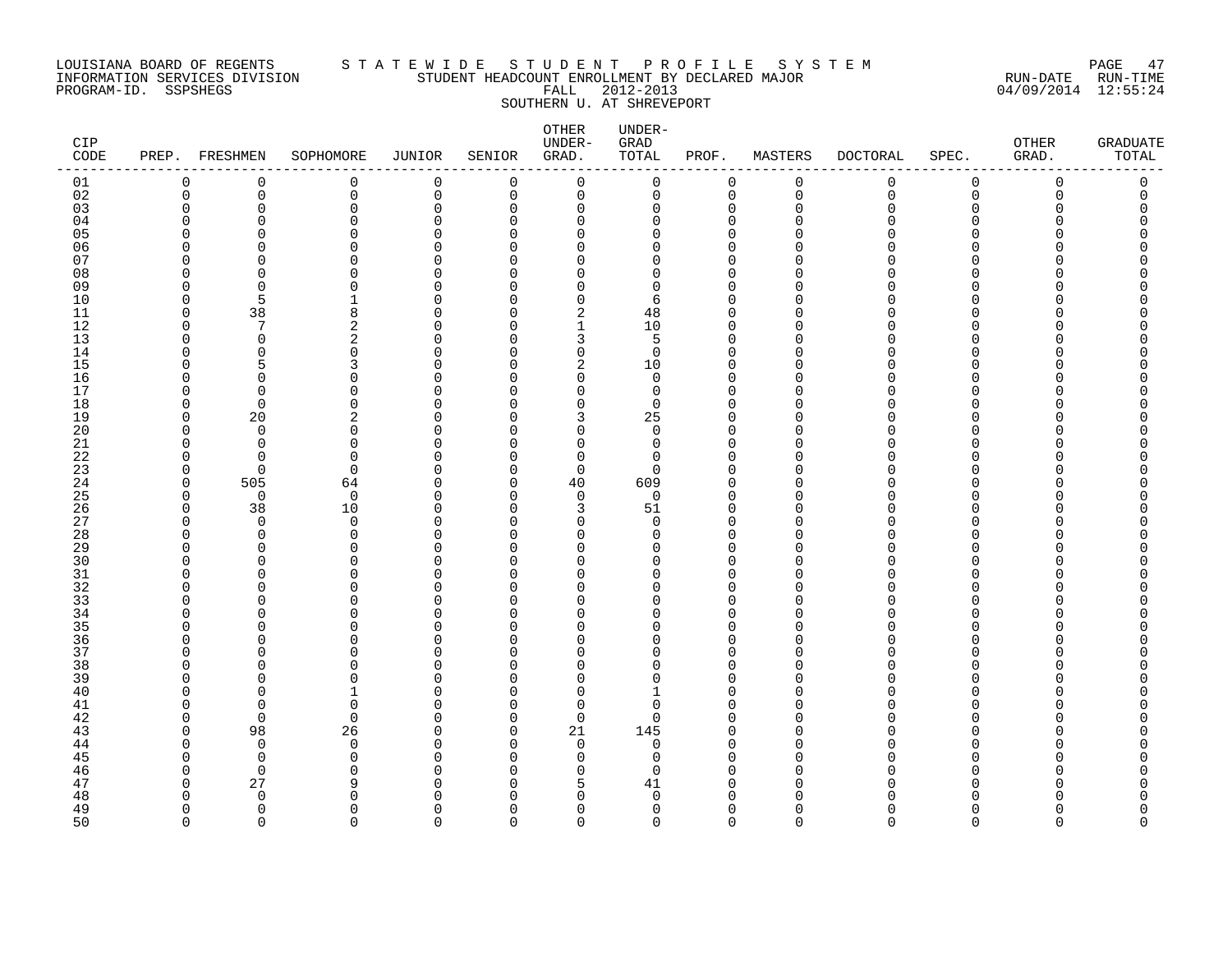#### LOUISIANA BOARD OF REGENTS S T A T E W I D E S T U D E N T P R O F I L E S Y S T E M PAGE 48 INFORMATION SERVICES DIVISION STUDENT HEADCOUNT ENROLLMENT BY DECLARED MAJOR RUN-DATE RUN-TIME

SOUTHERN U. AT SHREVEPORT

| CIP<br>CODE    |             | PREP. FRESHMEN                                               | SOPHOMORE                                                                                                                                                                                                                                                                                                                                                                                                                                                                                                                                                                                                                                                                                                                                                                                                                                                                                                                                                                                                                                                                                            | JUNIOR   | SENIOR                                                                                                | <b>OTHER</b><br>UNDER-<br>GRAD. | UNDER-<br>GRAD<br>TOTAL | PROF.    | MASTERS  | DOCTORAL                                                                                                                                                                                                                                                                                                                                                                                                                                                                                                                                                  | SPEC.    | OTHER<br>GRAD. | <b>GRADUATE</b><br>TOTAL |
|----------------|-------------|--------------------------------------------------------------|------------------------------------------------------------------------------------------------------------------------------------------------------------------------------------------------------------------------------------------------------------------------------------------------------------------------------------------------------------------------------------------------------------------------------------------------------------------------------------------------------------------------------------------------------------------------------------------------------------------------------------------------------------------------------------------------------------------------------------------------------------------------------------------------------------------------------------------------------------------------------------------------------------------------------------------------------------------------------------------------------------------------------------------------------------------------------------------------------|----------|-------------------------------------------------------------------------------------------------------|---------------------------------|-------------------------|----------|----------|-----------------------------------------------------------------------------------------------------------------------------------------------------------------------------------------------------------------------------------------------------------------------------------------------------------------------------------------------------------------------------------------------------------------------------------------------------------------------------------------------------------------------------------------------------------|----------|----------------|--------------------------|
| 51             |             | 789                                                          | 415                                                                                                                                                                                                                                                                                                                                                                                                                                                                                                                                                                                                                                                                                                                                                                                                                                                                                                                                                                                                                                                                                                  |          |                                                                                                       | 275                             | 1,479                   |          |          |                                                                                                                                                                                                                                                                                                                                                                                                                                                                                                                                                           |          |                |                          |
| 52             | $\mathbf 0$ | 136                                                          | 51                                                                                                                                                                                                                                                                                                                                                                                                                                                                                                                                                                                                                                                                                                                                                                                                                                                                                                                                                                                                                                                                                                   | 0        | 0                                                                                                     | 23                              | 210                     | 0        | 0        | 0                                                                                                                                                                                                                                                                                                                                                                                                                                                                                                                                                         |          |                |                          |
| 53             |             | 0                                                            | $\Omega$                                                                                                                                                                                                                                                                                                                                                                                                                                                                                                                                                                                                                                                                                                                                                                                                                                                                                                                                                                                                                                                                                             |          |                                                                                                       | $\mathbf 0$                     |                         |          |          |                                                                                                                                                                                                                                                                                                                                                                                                                                                                                                                                                           |          |                |                          |
| 54             |             |                                                              |                                                                                                                                                                                                                                                                                                                                                                                                                                                                                                                                                                                                                                                                                                                                                                                                                                                                                                                                                                                                                                                                                                      |          |                                                                                                       | 0                               |                         |          |          |                                                                                                                                                                                                                                                                                                                                                                                                                                                                                                                                                           |          |                |                          |
| 55             |             |                                                              |                                                                                                                                                                                                                                                                                                                                                                                                                                                                                                                                                                                                                                                                                                                                                                                                                                                                                                                                                                                                                                                                                                      |          |                                                                                                       |                                 |                         |          |          |                                                                                                                                                                                                                                                                                                                                                                                                                                                                                                                                                           |          |                |                          |
| 56             |             |                                                              |                                                                                                                                                                                                                                                                                                                                                                                                                                                                                                                                                                                                                                                                                                                                                                                                                                                                                                                                                                                                                                                                                                      |          |                                                                                                       |                                 |                         |          |          |                                                                                                                                                                                                                                                                                                                                                                                                                                                                                                                                                           |          |                |                          |
| 57             |             |                                                              |                                                                                                                                                                                                                                                                                                                                                                                                                                                                                                                                                                                                                                                                                                                                                                                                                                                                                                                                                                                                                                                                                                      |          |                                                                                                       |                                 |                         |          |          |                                                                                                                                                                                                                                                                                                                                                                                                                                                                                                                                                           |          |                |                          |
| 58             |             |                                                              |                                                                                                                                                                                                                                                                                                                                                                                                                                                                                                                                                                                                                                                                                                                                                                                                                                                                                                                                                                                                                                                                                                      |          |                                                                                                       |                                 |                         |          |          |                                                                                                                                                                                                                                                                                                                                                                                                                                                                                                                                                           |          |                |                          |
| 59<br>60       |             |                                                              |                                                                                                                                                                                                                                                                                                                                                                                                                                                                                                                                                                                                                                                                                                                                                                                                                                                                                                                                                                                                                                                                                                      |          |                                                                                                       |                                 |                         |          |          |                                                                                                                                                                                                                                                                                                                                                                                                                                                                                                                                                           |          |                |                          |
| TR             |             |                                                              |                                                                                                                                                                                                                                                                                                                                                                                                                                                                                                                                                                                                                                                                                                                                                                                                                                                                                                                                                                                                                                                                                                      |          |                                                                                                       |                                 |                         |          |          |                                                                                                                                                                                                                                                                                                                                                                                                                                                                                                                                                           |          |                |                          |
| UN             | 190         | 90                                                           |                                                                                                                                                                                                                                                                                                                                                                                                                                                                                                                                                                                                                                                                                                                                                                                                                                                                                                                                                                                                                                                                                                      |          |                                                                                                       |                                 | 291                     |          |          |                                                                                                                                                                                                                                                                                                                                                                                                                                                                                                                                                           |          |                |                          |
|                |             |                                                              |                                                                                                                                                                                                                                                                                                                                                                                                                                                                                                                                                                                                                                                                                                                                                                                                                                                                                                                                                                                                                                                                                                      |          |                                                                                                       |                                 |                         |          |          |                                                                                                                                                                                                                                                                                                                                                                                                                                                                                                                                                           |          |                |                          |
| TOTAL          | 190         | 1,758                                                        | 602                                                                                                                                                                                                                                                                                                                                                                                                                                                                                                                                                                                                                                                                                                                                                                                                                                                                                                                                                                                                                                                                                                  | $\Omega$ | $\Omega$                                                                                              | 381                             | 2,931                   | $\Omega$ | $\Omega$ | $\Omega$                                                                                                                                                                                                                                                                                                                                                                                                                                                                                                                                                  | $\Omega$ | $\Omega$       |                          |
| 13 - EDUCATION |             | 02 - NOT IN USE AT THIS TIME<br>08 - NOT IN USE AT THIS TIME | 01 - AGRICULTURE, AGRICULTURE OPERATIONS 19 - FAMILY AND CONSUMER SCIENCES/HUMAN SCI 37 - PERSONAL AWARENESS/SELF-IMPROVEMENT<br>20 - NOT IN USE AT THIS TIME<br>03 - NATURAL RESOURCES AND CONSERVATION<br>04 - ARCHITECTURE AND RELATED SERVICES<br>05 - AREA, ETHNIC, CULTURAL, AND GENDER STUDI23 - ENGLISH LANGUAGE AND LITERATURE/LETTERS 41 - SCIENCE TECHNOLOGIES/TECHNICIANS<br>06 - NOT IN USE AT THIS TIME<br>07 - NOT IN USE AT THIS TIME<br>09 - COMMUNICATION, JOURNALISM, AND RELATED 27 - MATHEMATICS AND STATISTICS<br>10 - COMMUNICATIONS TECHNOLOGIES/TECHNICIANS 28 - RESERVE OFFICERS TRAINING CORPS (ROTC) 46 - CONSTRUCTION TRADES<br>11 - COMPUTER AND INFORMATION SCIENCES/SUPP 29 - MILITARY TECHNOLOGIES<br>12 - PERSONAL AND CULINARY SERVICES<br>14 - ENGINEERING<br>15 - ENGINEERING TECHNOLOGIES/TECHNICIANS<br>15 - ENGINEERING TECHNOLOGIES/TECHNICIANS<br>16 - FOREIGN LANGUAGES, LITERATURES/LING.<br>16 - FOREIGN LANGUAGES, LITERATURES/LING.<br>17 - NOT IN USE AT THIS TIME<br>18<br>TR - UNDERGRAD STUDENTS INTENDING TO TRANSFERUN - UNCOMMITTED TO A MAJOR |          | 22 - LEGAL PROFESSIONS AND STUDIES<br>25 - LIBRARY SCIENCE<br>26 - BIOLOGICAL AND BIOMEDICAL SCIENCES |                                 |                         |          |          | 38 - PHILOSOPHY AND RELIGIOUS STUDIES<br>21 - TECHNOLOGY EDUCATION/INDUSTRIIAL ARTS 39 - THEOLOGY AND RELIGIOUS VOCATIIONS<br>40 - PHYSICAL SCIENCES<br>24 - LIBERAL ARTS/SCI, GEN STUDIES/HUMANITIES42 - PSYCHOLOGY<br>43 - SECURITY AND PROTECTIVE SERVICES<br>44 - PUBLIC ADMINISTRATION AND SOCIAL SERV<br>45 - SOCIAL SCIENCES<br>29 - MILITARY TECHNOLOGIES<br>30 - MULTI/INTERDISCIPLINARY STUDIES<br>48 - PRECISION PRODUCTION<br>31 - PARKS, RECREATION, LEISURE AND FITNESS 49 - TRANSPORTATION AND MATERIALS MOVING<br>60 - RESIDENCY PROGRAMS |          |                |                          |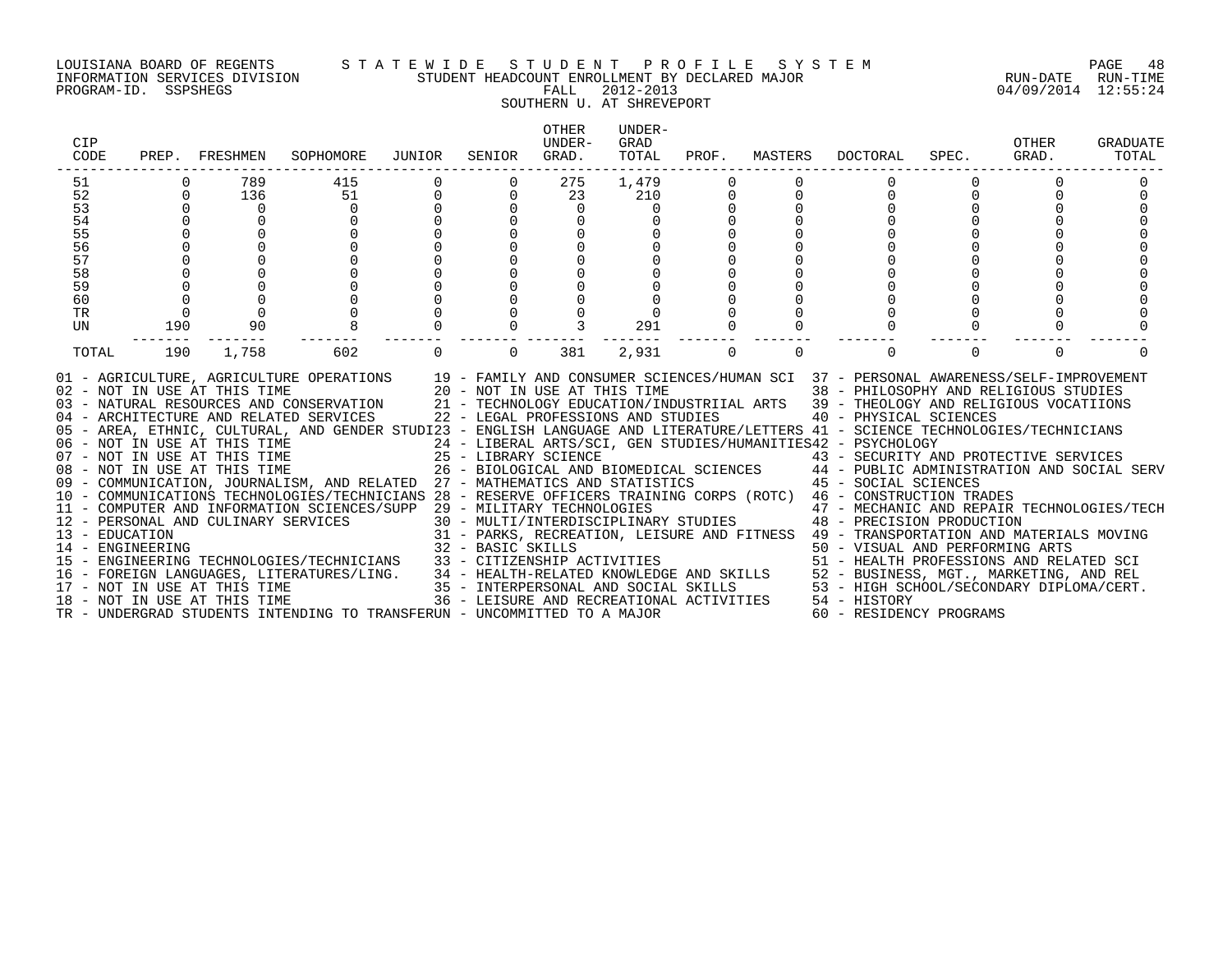#### LOUISIANA BOARD OF REGENTS S T A T E W I D E S T U D E N T P R O F I L E S Y S T E M PAGE 49 INFORMATION SERVICES DIVISION STUDENT HEADCOUNT ENROLLMENT BY DECLARED MAJOR RUN-DATE RUN-TIME PROGRAM-ID. SSPSHEGS FALL 2012-2013 04/09/2014 12:55:24 SOUTHERN LAW CENTER

| CIP<br>CODE |                      | PREP. FRESHMEN | SOPHOMORE            | JUNIOR                  | SENIOR        | ${\small \texttt{OTHER}}$<br>UNDER-<br>GRAD. | UNDER-<br>GRAD<br>TOTAL | PROF.                   | MASTERS     | <b>DOCTORAL</b> | SPEC.          | OTHER<br>GRAD. | GRADUATE<br>$\mathtt{TOTAL}$ |
|-------------|----------------------|----------------|----------------------|-------------------------|---------------|----------------------------------------------|-------------------------|-------------------------|-------------|-----------------|----------------|----------------|------------------------------|
| 01          | $\mathbf 0$          | 0              | 0                    | $\mathbf 0$             | 0             | $\mathbf 0$                                  | $\mathbf 0$             | 0                       | $\mathbf 0$ | $\mathbf 0$     | $\mathbf 0$    | $\mathbf 0$    | 0                            |
| 02          | $\mathbf 0$          | $\mathbf 0$    | $\mathbf 0$          | $\mathsf 0$             | 0             | $\mathbf 0$                                  | $\mathbf 0$             | $\mathbf 0$             | $\mathbf 0$ | $\mathbf 0$     | $\overline{0}$ | $\mathbf 0$    | 0                            |
| 03          | $\Omega$             | $\overline{0}$ | 0                    | $\mathbf 0$             | $\Omega$      | $\mathbf 0$                                  | 0                       | $\mathbf 0$             | $\cap$      | ∩               | $\Omega$       |                | $\Omega$                     |
| 04          | $\mathbf 0$          | $\mathbf 0$    | 0                    | $\mathbf 0$             | 0             | 0                                            | 0                       | $\mathbf 0$             | ∩           | ∩               | $\Omega$       |                | O                            |
| 05          | $\Omega$             | $\mathbf 0$    | $\mathbf 0$          | $\mathbf 0$             | 0             | 0                                            | 0                       | $\mathbf 0$             |             |                 | ∩              |                | ∩                            |
| 06          | $\Omega$             | $\Omega$       | $\Omega$             | $\Omega$                | $\Omega$      | $\Omega$                                     | U                       | $\Omega$                |             |                 | ∩              |                |                              |
| 07          | $\Omega$             | $\Omega$       | $\mathbf 0$          | $\mathbf 0$             | $\Omega$      | 0                                            | O                       | $\mathbf 0$             |             |                 | ∩              |                |                              |
| 08          | $\Omega$             | 0              | $\Omega$             | $\mathbf 0$             | $\Omega$      | 0                                            | O                       | $\mathbf 0$             |             |                 | ∩              |                |                              |
| 09          | $\Omega$             | $\Omega$       | 0                    | $\mathbf 0$             | $\Omega$      | 0                                            | U                       | $\Omega$                |             |                 |                |                |                              |
| 10          | $\Omega$             | $\Omega$       | $\Omega$             | $\Omega$                | $\Omega$      | 0                                            | O                       | $\Omega$                |             |                 | ∩              |                |                              |
| 11          | $\Omega$             | $\Omega$       | 0                    | $\mathbf 0$             | 0             | $\mathbf 0$                                  | 0                       | $\mathbf 0$             |             |                 | ∩              |                |                              |
| 12          | $\Omega$             | $\Omega$       | 0                    | $\mathbf 0$             | $\Omega$      | 0                                            | O                       | $\mathbf 0$             |             |                 | ∩              |                |                              |
| 13          | $\Omega$             | $\Omega$       | 0                    | $\mathbf 0$             | $\Omega$      | 0                                            | O                       | $\mathbf 0$             |             |                 | ∩              |                |                              |
| 14          | $\Omega$             | $\Omega$       | $\Omega$             | $\Omega$                | $\Omega$      | $\Omega$                                     | U                       | $\Omega$                |             |                 | ∩              |                |                              |
| 15<br>16    | $\Omega$<br>$\Omega$ | 0<br>O         | 0<br>$\Omega$        | $\mathbf 0$             | $\Omega$      | 0                                            | O                       | $\mathbf 0$             | n           |                 | $\Omega$<br>∩  |                |                              |
| 17          | $\Omega$             | $\Omega$       | 0                    | $\mathbf 0$<br>$\Omega$ | 0<br>$\Omega$ | 0<br>0                                       | O<br>0                  | $\mathbf 0$<br>$\Omega$ |             |                 | ∩              |                |                              |
| 18          | $\Omega$             | $\Omega$       | $\Omega$             | $\overline{0}$          | $\Omega$      | 0                                            | 0                       | $\mathbf 0$             |             |                 |                |                |                              |
| 19          | $\Omega$             | O              | 0                    | 0                       | $\Omega$      | 0                                            | O                       | $\mathbf 0$             | ∩           |                 | ∩              |                |                              |
| 20          | $\Omega$             | O              | 0                    | $\Omega$                | $\Omega$      | 0                                            | 0                       | $\mathbf 0$             |             |                 | ∩              |                | O                            |
| 21          | $\Omega$             | $\Omega$       | 0                    | $\Omega$                | $\Omega$      | 0                                            | 0                       | $\Omega$                |             |                 | ∩              |                | $\Omega$                     |
| $2\sqrt{2}$ | <sup>0</sup>         | O              | $\Omega$             | 0                       | 0             | 0                                            | 0                       | 755                     |             |                 |                |                | 755                          |
| 23          | $\Omega$             | O              | $\Omega$             | $\Omega$                | $\Omega$      | 0                                            | 0                       | $\mathbf 0$             |             |                 | ∩              |                | $\mathbf 0$                  |
| 24          | $\Omega$             | O              | $\Omega$             | $\mathbf 0$             | $\Omega$      | 0                                            | 0                       | $\mathbf 0$             |             |                 | ∩              |                | $\Omega$                     |
| 25          | $\Omega$             | $\Omega$       | $\Omega$             | $\overline{0}$          | $\Omega$      | 0                                            | 0                       | $\mathbf 0$             |             |                 | $\Omega$       |                |                              |
| 26          | $\Omega$             | $\Omega$       | 0                    | 0                       | $\Omega$      | 0                                            | 0                       | 0                       |             |                 | ∩              |                |                              |
| 27          | $\Omega$             | O              | $\Omega$             | $\Omega$                | $\Omega$      | $\Omega$                                     | O                       | $\Omega$                | ∩           |                 | ∩              |                |                              |
| 28          | $\Omega$             | O              | 0                    | $\Omega$                | $\Omega$      | 0                                            | O                       | $\mathbf 0$             |             |                 | ∩              |                |                              |
| 29          | $\Omega$             | $\Omega$       | $\Omega$             | $\mathbf 0$             | $\Omega$      | 0                                            | O                       | $\mathbf 0$             |             |                 | $\Omega$       |                |                              |
| 30          | $\Omega$             | $\Omega$       | 0                    | $\mathbf 0$             | $\Omega$      | 0                                            | O                       | $\mathbf 0$             |             |                 | ∩              |                |                              |
| 31          | $\Omega$             | O              | $\Omega$             | $\Omega$                | $\Omega$      | $\Omega$                                     | U                       | $\Omega$                |             |                 | ∩              |                |                              |
| 32          | $\Omega$             | O              | 0                    | $\Omega$                | $\Omega$      | $\Omega$                                     | O                       | $\Omega$                |             |                 | ∩              |                |                              |
| 33          | $\Omega$             | 0              | $\Omega$             | $\Omega$                | $\Omega$      | 0                                            | O                       | $\Omega$                |             |                 | ∩              |                |                              |
| 34          | $\Omega$             | O              | 0                    | $\mathbf 0$             | $\Omega$      | 0                                            | 0                       | $\mathbf 0$             |             |                 | ∩              |                |                              |
| 35          | ∩                    | O              | $\Omega$             | $\Omega$                | $\Omega$      | $\Omega$                                     | U                       | $\Omega$                |             |                 |                |                |                              |
| 36          | $\Omega$             | $\Omega$       | 0                    | $\mathbf 0$             | $\Omega$      | 0                                            | 0                       | $\mathbf 0$             | U           |                 | $\Omega$       |                |                              |
| 37          | $\Omega$             | O              | $\Omega$             | $\mathbf 0$             | 0             | 0                                            | O                       | $\mathbf 0$             |             |                 | ∩              |                |                              |
| 38          | $\Omega$             | $\Omega$       | $\Omega$             | $\mathbf 0$             | $\Omega$      | 0                                            | O                       | $\Omega$                |             |                 | ∩              |                |                              |
| 39          | ∩                    | O              | 0                    | $\mathbf 0$             | $\Omega$      | 0                                            | O                       | $\mathbf 0$             | ∩           |                 | ∩              |                |                              |
| 40          | ∩                    | O              | $\Omega$             | $\Omega$                | 0             | 0                                            | O                       | $\Omega$                |             |                 |                |                |                              |
| 41          | $\Omega$             | O              | 0                    | $\Omega$                | $\Omega$      | 0                                            | O                       | $\mathbf 0$             |             |                 | ∩              |                |                              |
| 42          | $\Omega$             | O              | 0                    | $\mathbf 0$             | $\Omega$      | 0                                            | O                       | $\mathbf 0$             |             |                 | ∩              |                |                              |
| 43          | ∩                    | $\Omega$       | 0                    | $\mathbf 0$             | $\Omega$      | 0                                            | U                       | $\mathbf 0$             |             |                 | ∩              |                |                              |
| 44          | $\Omega$             | O              | $\Omega$             | $\mathbf 0$             | $\Omega$      | 0                                            | O                       | $\mathbf 0$             |             |                 | ∩              |                |                              |
| 45          | <sup>0</sup>         | O              | 0                    | 0                       | $\Omega$      | 0                                            | O                       | $\mathbf 0$             |             |                 | ∩<br>$\cap$    |                |                              |
| 46          | $\Omega$<br>$\Omega$ | $\Omega$       | $\Omega$<br>$\Omega$ | $\Omega$<br>$\Omega$    | $\Omega$      | 0                                            | $\Omega$                | $\mathbf 0$             |             |                 | ∩              |                | ∩                            |
| 47          | ∩                    | 0<br>n         | U                    | C                       | 0<br>0        | 0<br>$\Omega$                                | 0<br>O                  | 0<br>$\Omega$           |             |                 |                |                |                              |
| 48<br>49    | $\Omega$             | O              | 0                    | $\Omega$                | $\Omega$      | $\Omega$                                     | 0                       | $\mathbf 0$             | U           |                 | ∩              |                | O                            |
| 50          | $\cap$               | $\Omega$       | $\cap$               | $\Omega$                | $\Omega$      | $\Omega$                                     | $\Omega$                | $\Omega$                | $\cap$      | <sup>n</sup>    | $\Omega$       | U              | $\Omega$                     |
|             |                      |                |                      |                         |               |                                              |                         |                         |             |                 |                |                |                              |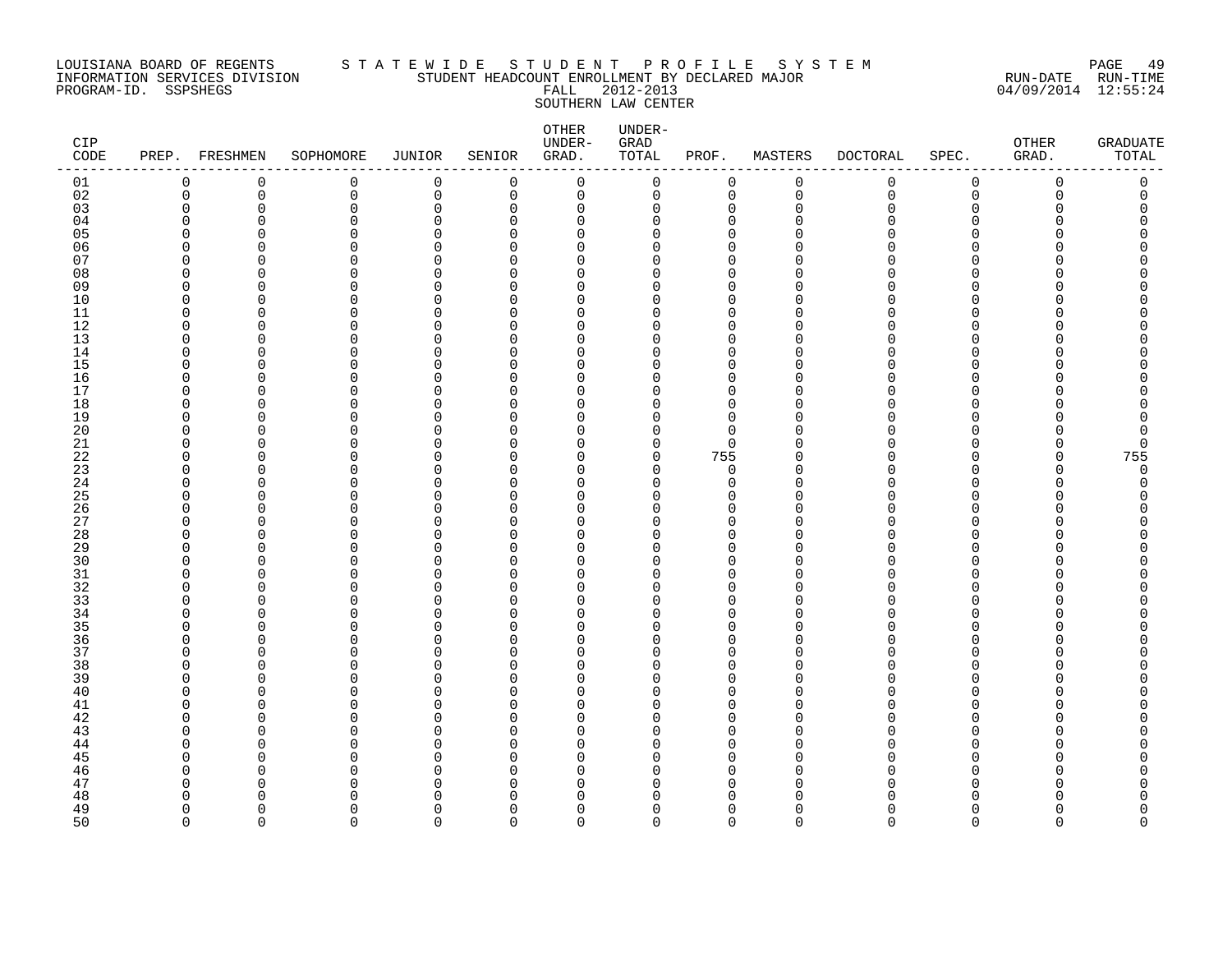#### LOUISIANA BOARD OF REGENTS S T A T E W I D E S T U D E N T P R O F I L E S Y S T E M PAGE 50 INFORMATION SERVICES DIVISION STUDENT HEADCOUNT ENROLLMENT BY DECLARED MAJOR RUN-DATE RUN-TIME

# SOUTHERN LAW CENTER

| CIP<br>CODE    | PREP.    | FRESHMEN                                                                                            | SOPHOMORE                                                                                                                                                                                                                                                                                                                                                                                                                                                                                                                                                                                                                                                                                                                                                                                                                                                                                                                                                                                                                                                             | JUNIOR | SENIOR   | <b>OTHER</b><br>UNDER-<br>GRAD.    | UNDER-<br>GRAD<br>TOTAL | PROF. | MASTERS  | DOCTORAL                                                                                                                                                                                                                                                                                                                                                                                                                                                                                                                                                                                                                                                                                                                                                                                                                                                      | SPEC. | OTHER<br>GRAD. | <b>GRADUATE</b><br>TOTAL |
|----------------|----------|-----------------------------------------------------------------------------------------------------|-----------------------------------------------------------------------------------------------------------------------------------------------------------------------------------------------------------------------------------------------------------------------------------------------------------------------------------------------------------------------------------------------------------------------------------------------------------------------------------------------------------------------------------------------------------------------------------------------------------------------------------------------------------------------------------------------------------------------------------------------------------------------------------------------------------------------------------------------------------------------------------------------------------------------------------------------------------------------------------------------------------------------------------------------------------------------|--------|----------|------------------------------------|-------------------------|-------|----------|---------------------------------------------------------------------------------------------------------------------------------------------------------------------------------------------------------------------------------------------------------------------------------------------------------------------------------------------------------------------------------------------------------------------------------------------------------------------------------------------------------------------------------------------------------------------------------------------------------------------------------------------------------------------------------------------------------------------------------------------------------------------------------------------------------------------------------------------------------------|-------|----------------|--------------------------|
| 51             |          |                                                                                                     |                                                                                                                                                                                                                                                                                                                                                                                                                                                                                                                                                                                                                                                                                                                                                                                                                                                                                                                                                                                                                                                                       |        |          |                                    |                         |       |          |                                                                                                                                                                                                                                                                                                                                                                                                                                                                                                                                                                                                                                                                                                                                                                                                                                                               |       |                |                          |
| 52             | 0        |                                                                                                     |                                                                                                                                                                                                                                                                                                                                                                                                                                                                                                                                                                                                                                                                                                                                                                                                                                                                                                                                                                                                                                                                       |        |          |                                    |                         |       |          |                                                                                                                                                                                                                                                                                                                                                                                                                                                                                                                                                                                                                                                                                                                                                                                                                                                               |       |                |                          |
| 53             |          |                                                                                                     |                                                                                                                                                                                                                                                                                                                                                                                                                                                                                                                                                                                                                                                                                                                                                                                                                                                                                                                                                                                                                                                                       |        |          |                                    |                         |       |          |                                                                                                                                                                                                                                                                                                                                                                                                                                                                                                                                                                                                                                                                                                                                                                                                                                                               |       |                |                          |
| 54             |          |                                                                                                     |                                                                                                                                                                                                                                                                                                                                                                                                                                                                                                                                                                                                                                                                                                                                                                                                                                                                                                                                                                                                                                                                       |        |          |                                    |                         |       |          |                                                                                                                                                                                                                                                                                                                                                                                                                                                                                                                                                                                                                                                                                                                                                                                                                                                               |       |                |                          |
| 55             |          |                                                                                                     |                                                                                                                                                                                                                                                                                                                                                                                                                                                                                                                                                                                                                                                                                                                                                                                                                                                                                                                                                                                                                                                                       |        |          |                                    |                         |       |          |                                                                                                                                                                                                                                                                                                                                                                                                                                                                                                                                                                                                                                                                                                                                                                                                                                                               |       |                |                          |
| 56             |          |                                                                                                     |                                                                                                                                                                                                                                                                                                                                                                                                                                                                                                                                                                                                                                                                                                                                                                                                                                                                                                                                                                                                                                                                       |        |          |                                    |                         |       |          |                                                                                                                                                                                                                                                                                                                                                                                                                                                                                                                                                                                                                                                                                                                                                                                                                                                               |       |                |                          |
| 57             |          |                                                                                                     |                                                                                                                                                                                                                                                                                                                                                                                                                                                                                                                                                                                                                                                                                                                                                                                                                                                                                                                                                                                                                                                                       |        |          |                                    |                         |       |          |                                                                                                                                                                                                                                                                                                                                                                                                                                                                                                                                                                                                                                                                                                                                                                                                                                                               |       |                |                          |
| 58             |          |                                                                                                     |                                                                                                                                                                                                                                                                                                                                                                                                                                                                                                                                                                                                                                                                                                                                                                                                                                                                                                                                                                                                                                                                       |        |          |                                    |                         |       |          |                                                                                                                                                                                                                                                                                                                                                                                                                                                                                                                                                                                                                                                                                                                                                                                                                                                               |       |                |                          |
| 59<br>60       |          |                                                                                                     |                                                                                                                                                                                                                                                                                                                                                                                                                                                                                                                                                                                                                                                                                                                                                                                                                                                                                                                                                                                                                                                                       |        |          |                                    |                         |       |          |                                                                                                                                                                                                                                                                                                                                                                                                                                                                                                                                                                                                                                                                                                                                                                                                                                                               |       |                |                          |
| <b>TR</b>      |          |                                                                                                     |                                                                                                                                                                                                                                                                                                                                                                                                                                                                                                                                                                                                                                                                                                                                                                                                                                                                                                                                                                                                                                                                       |        |          |                                    |                         |       |          |                                                                                                                                                                                                                                                                                                                                                                                                                                                                                                                                                                                                                                                                                                                                                                                                                                                               |       |                |                          |
| UN             |          |                                                                                                     |                                                                                                                                                                                                                                                                                                                                                                                                                                                                                                                                                                                                                                                                                                                                                                                                                                                                                                                                                                                                                                                                       |        |          |                                    |                         |       |          |                                                                                                                                                                                                                                                                                                                                                                                                                                                                                                                                                                                                                                                                                                                                                                                                                                                               |       |                |                          |
|                |          |                                                                                                     |                                                                                                                                                                                                                                                                                                                                                                                                                                                                                                                                                                                                                                                                                                                                                                                                                                                                                                                                                                                                                                                                       |        |          |                                    |                         |       |          |                                                                                                                                                                                                                                                                                                                                                                                                                                                                                                                                                                                                                                                                                                                                                                                                                                                               |       |                |                          |
| TOTAL          | $\Omega$ | $\Omega$                                                                                            | $\Omega$                                                                                                                                                                                                                                                                                                                                                                                                                                                                                                                                                                                                                                                                                                                                                                                                                                                                                                                                                                                                                                                              |        | $\Omega$ | $\Omega$                           | $\Omega$                | 755   | $\Omega$ | 0                                                                                                                                                                                                                                                                                                                                                                                                                                                                                                                                                                                                                                                                                                                                                                                                                                                             |       | $\Omega$       | 755                      |
| 13 - EDUCATION |          | 02 - NOT IN USE AT THIS TIME<br>08 - NOT IN USE AT THIS TIME<br>12 - PERSONAL AND CULINARY SERVICES | 01 - AGRICULTURE, AGRICULTURE OPERATIONS 19 - FAMILY AND CONSUMER SCIENCES/HUMAN SCI 37 - PERSONAL AWARENESS/SELF-IMPROVEMENT<br>20 - NOT IN USE AT THIS TIME<br>03 - NATURAL RESOURCES AND CONSERVATION<br>04 - ARCHITECTURE AND RELATED SERVICES<br>05 - AREA, ETHNIC, CULTURAL, AND GENDER STUDI23 - ENGLISH LANGUAGE AND LITERATURE/LETTERS 41 - SCIENCE TECHNOLOGIES/TECHNICIANS<br>06 - NOT IN USE AT THIS TIME<br>07 - NOT IN USE AT THIS TIME<br>09 - COMMUNICATION, JOURNALISM, AND RELATED 27 - MATHEMATICS AND STATISTICS<br>10 - COMMUNICATIONS TECHNOLOGIES/TECHNICIANS 28 - RESERVE OFFICERS TRAINING CORPS (ROTC) 46 - CONSTRUCTION TRADES<br>11 - COMPUTER AND INFORMATION SCIENCES/SUPP 29 - MILITARY TECHNOLOGIES<br>14 - ENGINEERING<br>15 - ENGINEERING TECHNOLOGIES/TECHNICIANS<br>16 - FOREIGN LANGUAGES, LITERATURES/LING.<br>17 - NOT IN USE AT THIS TIME<br>18 - NOT IN USE AT THIS TIME<br>18 - NOT IN USE AT THIS TIME<br>18 - NOT IN USE AT THIS TIME<br>18 -<br>TR - UNDERGRAD STUDENTS INTENDING TO TRANSFERUN - UNCOMMITTED TO A MAJOR |        |          | 22 - LEGAL PROFESSIONS AND STUDIES |                         |       |          | 38 - PHILOSOPHY AND RELIGIOUS STUDIES<br>21 - TECHNOLOGY EDUCATION/INDUSTRIIAL ARTS 39 - THEOLOGY AND RELIGIOUS VOCATIIONS<br>40 - PHYSICAL SCIENCES<br>24 - LIBERAL ARTS/SCI, GEN STUDIES/HUMANITIES42 - PSYCHOLOGY<br>25 - LIBRARY SCIENCE<br>26 - BIOLOGICAL AND BIOMEDICAL SCIENCES<br>26 - BIOLOGICAL AND BIOMEDICAL SCIENCES<br>27 - PUBLIC ADMINISTRATION AND SOCIAL SERV<br>45 - SOCIAL SCIENCES<br>$29$ – MILITARY TECHNOLOGIES<br>30 – MULTI/INTERDISCIPLINARY STUDIES<br>30 – MULTI/INTERDISCIPLINARY STUDIES<br>30 – PRECISION PRODUCTION<br>31 - PARKS, RECREATION, LEISURE AND FITNESS 49 - TRANSPORTATION AND MATERIALS MOVING<br>50 - VISUAL AND PERFORMING ARTS<br>51 - HEALTH PROFESSIONS AND RELATED SCI<br>52 - BUSINESS, MGT., MARKETING, AND REL<br>53 - HIGH SCHOOL/SECONDARY DIPLOMA/CERT.<br>54 - HISTORY<br>60 - RESIDENCY PROGRAMS |       |                |                          |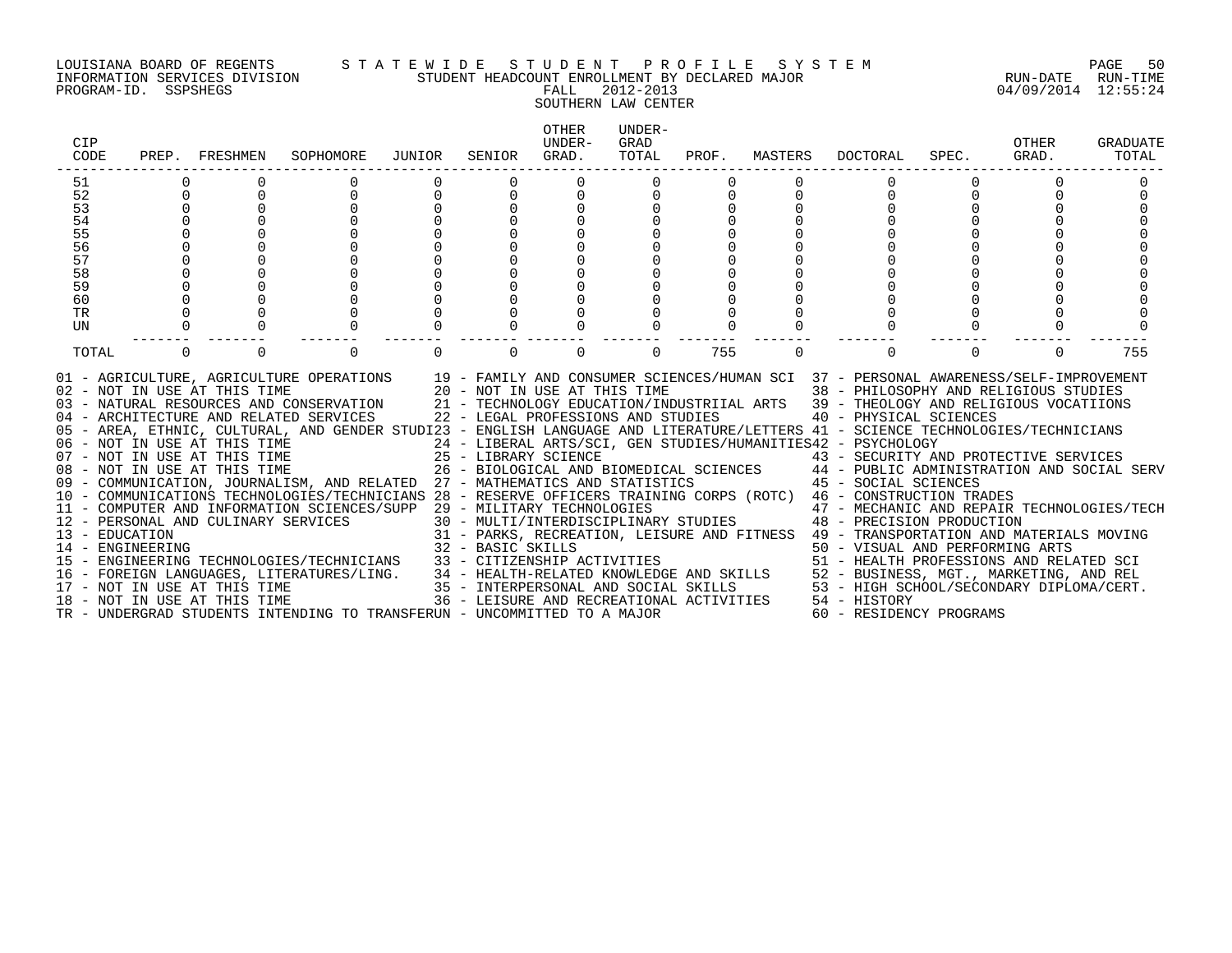#### LOUISIANA BOARD OF REGENTS S T A T E W I D E S T U D E N T P R O F I L E S Y S T E M PAGE 51 INFORMATION SERVICES DIVISION STUDENT HEADCOUNT ENROLLMENT BY DECLARED MAJOR RUN-DATE RUN-TIME PROGRAM-ID. SSPSHEGS FALL 2012-2013 04/09/2014 12:55:24 BATON ROUGE COMMUNITY COLLEGE

| CIP<br>CODE    |             | PREP. FRESHMEN          | SOPHOMORE               | JUNIOR               | SENIOR        | OTHER<br>UNDER-<br>GRAD. | UNDER-<br>GRAD<br>TOTAL | PROF.                | MASTERS     | <b>DOCTORAL</b> | SPEC.                    | OTHER<br>GRAD. | <b>GRADUATE</b><br>TOTAL |
|----------------|-------------|-------------------------|-------------------------|----------------------|---------------|--------------------------|-------------------------|----------------------|-------------|-----------------|--------------------------|----------------|--------------------------|
| 01             | 0           | 0                       | 0                       | 0                    | 0             | 0                        | 0                       | $\mathbf 0$          | 0           | 0               | 0                        | 0              | 0                        |
| 02             | $\mathbf 0$ | 0                       | 0                       | 0                    | $\mathbf 0$   | 0                        | 0                       | $\mathbf 0$          | $\mathbf 0$ | $\mathbf 0$     | 0                        | 0              | 0                        |
| 03             | $\Omega$    | $\mathbf 0$             | $\mathbf 0$             | $\Omega$             | $\Omega$      | $\Omega$                 | 0                       | $\mathbf 0$          | $\Omega$    | O               | $\Omega$                 | Ω              | $\Omega$                 |
| 04             | U           | U<br>$\Omega$           | $\Omega$                | $\Omega$<br>$\Omega$ | ∩             | $\Omega$                 | $\Omega$                | $\Omega$<br>$\Omega$ | n<br>$\cap$ |                 | U<br>$\Omega$            |                |                          |
| 0 <sub>5</sub> | U<br>U      | U                       | $\Omega$<br>$\Omega$    | O                    | ∩<br>∩        | $\Omega$<br>O            | $\Omega$                | $\Omega$             | ∩           |                 | <sup>n</sup>             |                |                          |
| 06<br>07       | U           | U                       | $\Omega$                | O                    | ∩             | 0                        | 0<br>$\Omega$           | $\Omega$             | n           |                 | <sup>n</sup>             |                |                          |
| 08             | U           | $\Omega$                | $\Omega$                | $\Omega$             | ∩             | $\Omega$                 | 0                       | $\Omega$             | U           |                 | <sup>n</sup>             |                |                          |
| 09             | U           | $\Omega$                | $\Omega$                | O                    | ∩             | $\Omega$                 | $\Omega$                | $\Omega$             | ∩           |                 | <sup>n</sup>             |                |                          |
| 10             | $\Omega$    | $\overline{0}$          | $\mathbf 0$             | $\Omega$             | $\Omega$      | $\mathbf 0$              | 0                       | $\Omega$             | O           |                 | $\Omega$                 |                |                          |
| 11             | $\mathbf 0$ | 187                     | 67                      | $\Omega$             | $\Omega$      | 52                       | 306                     | $\Omega$             | U           |                 | <sup>n</sup>             |                |                          |
| 12             | $\Omega$    | $\mathbf 0$             | 0                       | $\Omega$             | $\Omega$      | $\mathbf 0$              | 0                       | $\Omega$             | U           |                 | <sup>n</sup>             |                |                          |
| 13             | $\mathbf 0$ | 181                     | 92                      | $\Omega$             | $\Omega$      | 61                       | 334                     | $\Omega$             | U           |                 | <sup>n</sup>             |                |                          |
| 14             | $\Omega$    | 232                     | 64                      | $\Omega$             | $\Omega$      | 51                       | 347                     | $\mathbf 0$          | $\Omega$    |                 | <sup>n</sup>             |                |                          |
| 15             | $\Omega$    | 42                      | 37                      | 0                    | $\Omega$      | 65                       | 144                     | 0                    | U           |                 | $\Omega$                 |                |                          |
| 16             | U           | $\Omega$                | 0                       | $\Omega$             | $\Omega$      | 0                        | 0                       | $\Omega$             | n           |                 | $\Omega$                 |                |                          |
| 17             | U           | $\Omega$                | $\Omega$                | $\Omega$             | ∩             | $\Omega$                 | 0                       | $\Omega$             | n           |                 | <sup>n</sup>             |                |                          |
| 18             | O           | $\Omega$                | $\Omega$                | C                    | ∩             | $\Omega$                 | $\Omega$                | $\Omega$             | $\cap$      |                 | $\Omega$                 |                |                          |
| 19             | O<br>U      | 21                      | $\mathbf 0$             | $\Omega$             | $\Omega$<br>∩ | $\mathbf 0$<br>$\Omega$  | 21                      | 0                    | U<br>U      |                 | $\Omega$<br><sup>n</sup> |                |                          |
| 20<br>21       | $\Omega$    | $\Omega$<br>$\mathbf 0$ | $\Omega$<br>$\mathbf 0$ | C<br>O               | $\Omega$      | $\Omega$                 | $\Omega$<br>0           | $\Omega$<br>$\Omega$ | $\cap$      |                 | <sup>n</sup>             |                |                          |
| 22             | $\Omega$    | 38                      | 15                      | ∩                    | $\Omega$      | 8                        | 61                      | $\Omega$             | n           |                 | <sup>n</sup>             |                |                          |
| 23             | $\mathbf 0$ | $\Omega$                | $\mathbf 0$             | $\Omega$             | $\Omega$      | $\Omega$                 | $\mathbf 0$             | $\Omega$             | $\Omega$    |                 | $\Omega$                 |                |                          |
| 24             | $\mathbf 0$ | 2,548                   | 854                     | 0                    | 0             | 544                      | 3,946                   | 0                    | $\Omega$    |                 | $\Omega$                 |                |                          |
| 25             | $\Omega$    | $\Omega$                | 0                       | $\Omega$             | $\Omega$      | 0                        | 0                       | $\Omega$             | ∩           |                 | <sup>n</sup>             |                |                          |
| 26             | $\cap$      | $\Omega$                | $\Omega$                | $\Omega$             | ∩             | $\Omega$                 | $\Omega$                | $\mathbf 0$          | $\Omega$    |                 | <sup>n</sup>             |                |                          |
| 27             | U           | U                       | $\Omega$                | $\Omega$             | ∩             | U                        | U                       | $\Omega$             | ∩           |                 | <sup>n</sup>             |                |                          |
| 28             | O           | O                       | $\mathbf 0$             | $\Omega$             | $\Omega$      | $\Omega$                 | 0                       | $\Omega$             | $\cap$      |                 | $\Omega$                 |                |                          |
| 29             | U           | $\Omega$                | $\Omega$                | O                    | O             | $\Omega$                 | $\Omega$                | $\Omega$             | ∩           |                 | $\Omega$                 |                |                          |
| 30             | U           | O                       | $\Omega$                | O                    | ∩             | $\Omega$                 | $\Omega$                | $\Omega$             | $\cap$      |                 | <sup>n</sup>             |                |                          |
| 31             | U           | $\Omega$                | $\Omega$                | O                    | ∩             | $\Omega$                 | $\Omega$                | $\Omega$             | $\Omega$    |                 | $\Omega$                 |                |                          |
| 32             | n           | U                       | $\Omega$                | ∩                    | ∩             | $\Omega$                 | $\Omega$                | $\Omega$             | $\cap$      |                 | <sup>n</sup>             |                |                          |
| 33<br>34       | U<br>U      | U<br>O                  | $\Omega$<br>$\mathbf 0$ | C<br>O               | ∩<br>O        | $\Omega$<br>$\Omega$     | $\Omega$                | $\Omega$<br>$\Omega$ | U<br>$\cap$ |                 | <sup>n</sup><br>$\Omega$ |                |                          |
| 35             | n           | U                       | $\Omega$                | ∩                    | ∩             | U                        | 0<br>$\Omega$           | $\Omega$             |             |                 | <sup>n</sup>             |                |                          |
| 36             | O           | $\Omega$                | $\Omega$                | O                    | ∩             | $\Omega$                 | $\Omega$                | $\Omega$             | n           |                 | $\Omega$                 |                |                          |
| 37             | O           | U                       | $\Omega$                | C                    | $\Omega$      | $\Omega$                 | 0                       | $\Omega$             | U           |                 | $\Omega$                 |                |                          |
| 38             | O           | $\Omega$                | $\mathbf 0$             | O                    | $\Omega$      | 0                        | 0                       | $\Omega$             | n           |                 | <sup>n</sup>             |                |                          |
| 39             | U           | $\Omega$                | $\Omega$                | O                    | ∩             | $\Omega$                 | 0                       | $\Omega$             | U           |                 | <sup>n</sup>             |                |                          |
| 40             | $\Omega$    | $\Omega$                | $\Omega$                | O                    | $\Omega$      | $\Omega$                 | $\Omega$                | $\Omega$             | n           |                 | <sup>n</sup>             |                |                          |
| 41             | $\Omega$    | 102                     | 30                      | $\Omega$             | $\Omega$      | 25                       | 157                     | $\Omega$             | n           |                 | <sup>n</sup>             |                |                          |
| 42             | $\Omega$    | $\mathbf 0$             | $\mathbf 0$             | O                    | 0             | $\mathbf 0$              | 0                       | $\Omega$             | $\Omega$    |                 | $\Omega$                 |                |                          |
| 43             | $\Omega$    | 297                     | 83                      | $\Omega$             | $\Omega$      | 40                       | 420                     | $\Omega$             | $\Omega$    |                 | <sup>n</sup>             |                |                          |
| 44             | O           | $\Omega$                | 0                       | C                    | $\Omega$      | $\Omega$                 | 0                       | $\Omega$             | $\Omega$    |                 | <sup>n</sup>             |                |                          |
| 45             | U           | $\Omega$                | $\Omega$                | ∩                    | ∩             | $\Omega$                 | $\Omega$                | $\Omega$             | ∩           |                 | <sup>n</sup>             |                |                          |
| 46             | U           | $\Omega$                | $\Omega$                |                      | ∩             | $\Omega$                 | $\Omega$                | $\Omega$             | $\Omega$    |                 | $\Omega$                 |                |                          |
| 47             | U           |                         | 0<br>∩                  | C                    | ∩             | O<br>$\Omega$            | 3<br>$\Omega$           | $\Omega$             | $\Omega$    |                 | <sup>n</sup>             |                |                          |
| 48<br>49       | O           | $\Omega$<br>$\Omega$    | $\Omega$                | C<br>∩               | ∩             | $\mathbf 0$              | $\Omega$                | $\Omega$<br>$\Omega$ | $\Omega$    |                 | $\Omega$                 |                | O                        |
| 50             | $\Omega$    | 135                     | 50                      | $\cap$               | $\Omega$      | 39                       | 224                     | $\Omega$             | $\Omega$    | $\Omega$        | $\Omega$                 | $\cap$         | $\cap$                   |
|                |             |                         |                         |                      |               |                          |                         |                      |             |                 |                          |                |                          |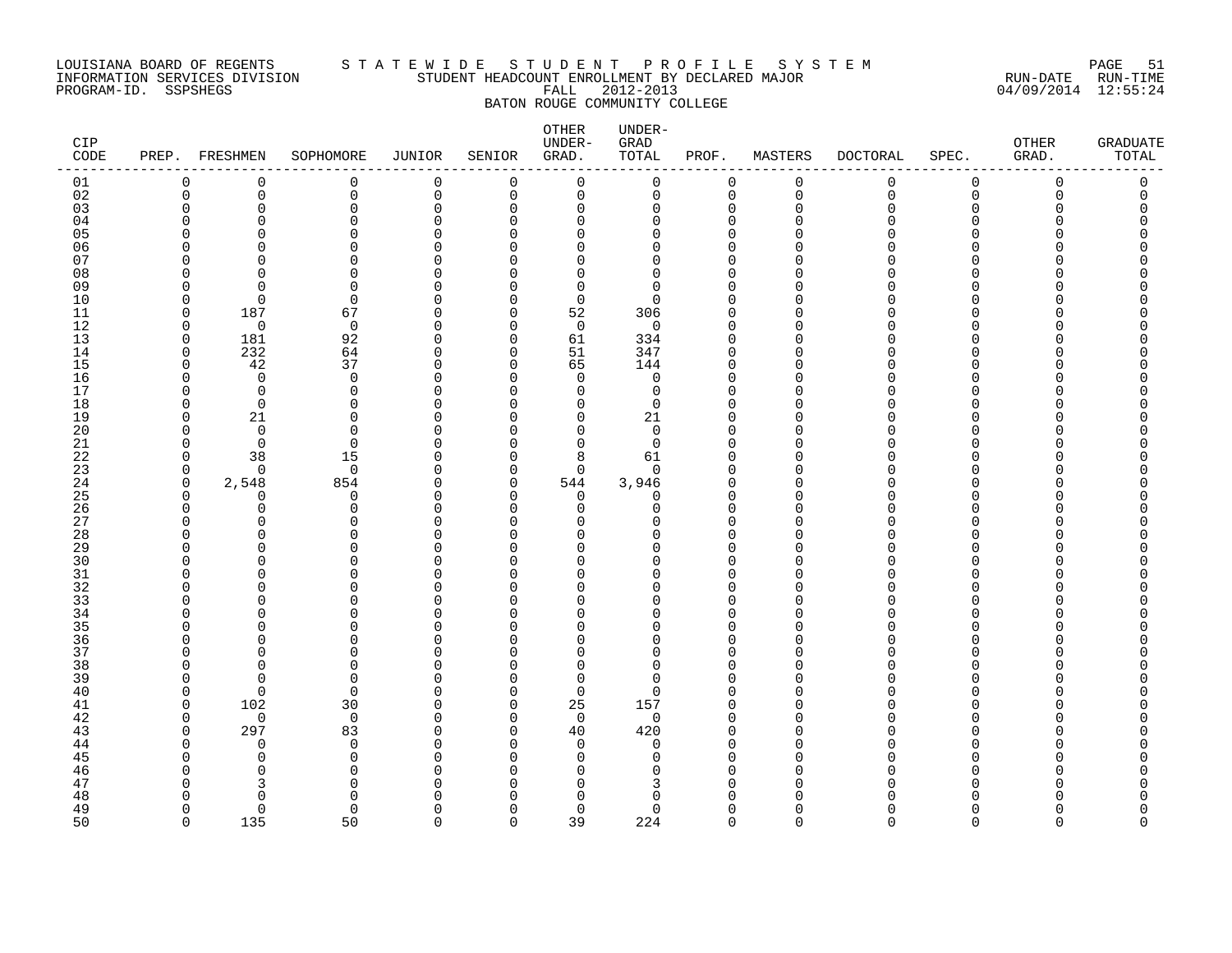#### LOUISIANA BOARD OF REGENTS S T A T E W I D E S T U D E N T P R O F I L E S Y S T E M PAGE 52 INFORMATION SERVICES DIVISION STUDENT HEADCOUNT ENROLLMENT BY DECLARED MAJOR RUN-DATE RUN-TIME

### BATON ROUGE COMMUNITY COLLEGE

| CIP<br>CODE                                                           | PREP.                            | FRESHMEN                                                                                                                                                            | SOPHOMORE                                                                                                                                                                                                                                                                                                                                                                                                                                                                                                                                                                                                                                                                                                                                                                                                                                                                                                                                                                                                                                                                                                       | JUNIOR   | SENIOR                     | <b>OTHER</b><br>UNDER-<br>GRAD.                                                | UNDER-<br>GRAD<br>TOTAL | PROF.    | MASTERS  | DOCTORAL                                                                                                                                                                                                                                                                                                                                                                                                                                                                                                                                                                                                                                                                                                                                                          | SPEC.    | OTHER<br>GRAD. | GRADUATE<br>TOTAL |
|-----------------------------------------------------------------------|----------------------------------|---------------------------------------------------------------------------------------------------------------------------------------------------------------------|-----------------------------------------------------------------------------------------------------------------------------------------------------------------------------------------------------------------------------------------------------------------------------------------------------------------------------------------------------------------------------------------------------------------------------------------------------------------------------------------------------------------------------------------------------------------------------------------------------------------------------------------------------------------------------------------------------------------------------------------------------------------------------------------------------------------------------------------------------------------------------------------------------------------------------------------------------------------------------------------------------------------------------------------------------------------------------------------------------------------|----------|----------------------------|--------------------------------------------------------------------------------|-------------------------|----------|----------|-------------------------------------------------------------------------------------------------------------------------------------------------------------------------------------------------------------------------------------------------------------------------------------------------------------------------------------------------------------------------------------------------------------------------------------------------------------------------------------------------------------------------------------------------------------------------------------------------------------------------------------------------------------------------------------------------------------------------------------------------------------------|----------|----------------|-------------------|
| 51<br>52<br>53<br>54<br>55<br>56<br>57<br>58<br>59<br>60<br><b>TR</b> | $\Omega$<br>$\Omega$<br>$\Omega$ | 30<br>799<br>$\Omega$                                                                                                                                               | 33<br>381<br>$\Omega$                                                                                                                                                                                                                                                                                                                                                                                                                                                                                                                                                                                                                                                                                                                                                                                                                                                                                                                                                                                                                                                                                           | $\Omega$ | $\Omega$<br>$\Omega$       | 135<br>270<br>$\Omega$<br>$\Omega$                                             | 198<br>1,450            |          |          | $\Omega$<br>$\Omega$                                                                                                                                                                                                                                                                                                                                                                                                                                                                                                                                                                                                                                                                                                                                              |          |                |                   |
| UN<br>TOTAL                                                           | 218<br>218                       | 41<br>4,656                                                                                                                                                         | 12<br>1,718                                                                                                                                                                                                                                                                                                                                                                                                                                                                                                                                                                                                                                                                                                                                                                                                                                                                                                                                                                                                                                                                                                     | $\Omega$ | $\Omega$<br>$\overline{0}$ | 63<br>1,353                                                                    | 334<br>7,945            | $\Omega$ | $\Omega$ | $\Omega$                                                                                                                                                                                                                                                                                                                                                                                                                                                                                                                                                                                                                                                                                                                                                          | $\Omega$ | $\Omega$       |                   |
| 13 - EDUCATION<br>14 - ENGINEERING                                    |                                  | 07 - NOT IN USE AT THIS TIME<br>08 - NOT IN USE AT THIS TIME<br>12 - PERSONAL AND CULINARY SERVICES<br>17 - NOT IN USE AT THIS TIME<br>18 - NOT IN USE AT THIS TIME | 01 - AGRICULTURE, AGRICULTURE OPERATIONS 19 - FAMILY AND CONSUMER SCIENCES/HUMAN SCI 37 - PERSONAL AWARENESS/SELF-IMPROVEMENT<br>02 - NOT IN USE AT THIS TIME $20 - NOT$ IN USE AT THIS TIME $03 - NATURAL$ RESOURCES AND CONSERVATION $21 - TECHNOLOGY$ EDUCATION/INI<br>04 - ARCHITECTURE AND RELATED SERVICES<br>05 - AREA, ETHNIC, CULTURAL, AND GENDER STUDI23 - ENGLISH LANGUAGE AND LITERATURE/LETTERS 41 - SCIENCE TECHNOLOGIES/TECHNICIANS<br>06 - NOT IN USE AT THIS TIME<br>09 - COMMUNICATION, JOURNALISM, AND RELATED 27 - MATHEMATICS AND STATISTICS<br>10 - COMMUNICATIONS TECHNOLOGIES/TECHNICIANS 28 - RESERVE OFFICERS TRAINING CORPS (ROTC) 46 - CONSTRUCTION TRADES<br>11 - COMPUTER AND INFORMATION SCIENCES/SUPP 29 - MILITARY TECHNOLOGIES<br>IRI SERVICES<br>31 - PARKS, RECREP<br>32 - BASIC SKILLS<br>15 - ENGINEERING TECHNOLOGIES/TECHNICIANS 33 - CITIZENSHIP ACTIVITIES<br>16 - FOREIGN LANGUAGES, LITERATURES/LING. 34 - HEALTH-RELATED KNOWLEDGE AND SKILLS 52 - BUSINESS, MGT., MARKETING, AND REL<br>TR - UNDERGRAD STUDENTS INTENDING TO TRANSFERUN - UNCOMMITTED TO A MAJOR |          |                            | 22 - LEGAL PROFESSIONS AND STUDIES<br>36 - LEISURE AND RECREATIONAL ACTIVITIES |                         |          |          | 38 - PHILOSOPHY AND RELIGIOUS STUDIES<br>21 - TECHNOLOGY EDUCATION/INDUSTRIIAL ARTS 39 - THEOLOGY AND RELIGIOUS VOCATIIONS<br>40 - PHYSICAL SCIENCES<br>24 - LIBERAL ARTS/SCI, GEN STUDIES/HUMANITIES42 - PSYCHOLOGY<br>25 - LIBRARY SCIENCE<br>26 - BIOLOGICAL AND BIOMEDICAL SCIENCES<br>27 - MATHEMATICS AND STATISTICS (27 - ANTHEMATICS AND SOCIAL SERV<br>29 - MILITARY TECHNOLOGIES<br>30 - MULTI/INTERDISCIPLINARY STUDIES<br>48 - PRECISION PRODUCTION<br>31 - PARKS, RECREATION, LEISURE AND FITNESS 49 - TRANSPORTATION AND MATERIALS MOVING<br>50 - VISUAL AND PERFORMING ARTS<br>51 - HEALTH PROFESSIONS AND RELATED SCI<br>35 - INTERPERSONAL AND SOCIAL SKILLS 53 - HIGH SCHOOL/SECONDARY DIPLOMA/CERT.<br>54 - HISTORY<br>60 - RESIDENCY PROGRAMS |          |                |                   |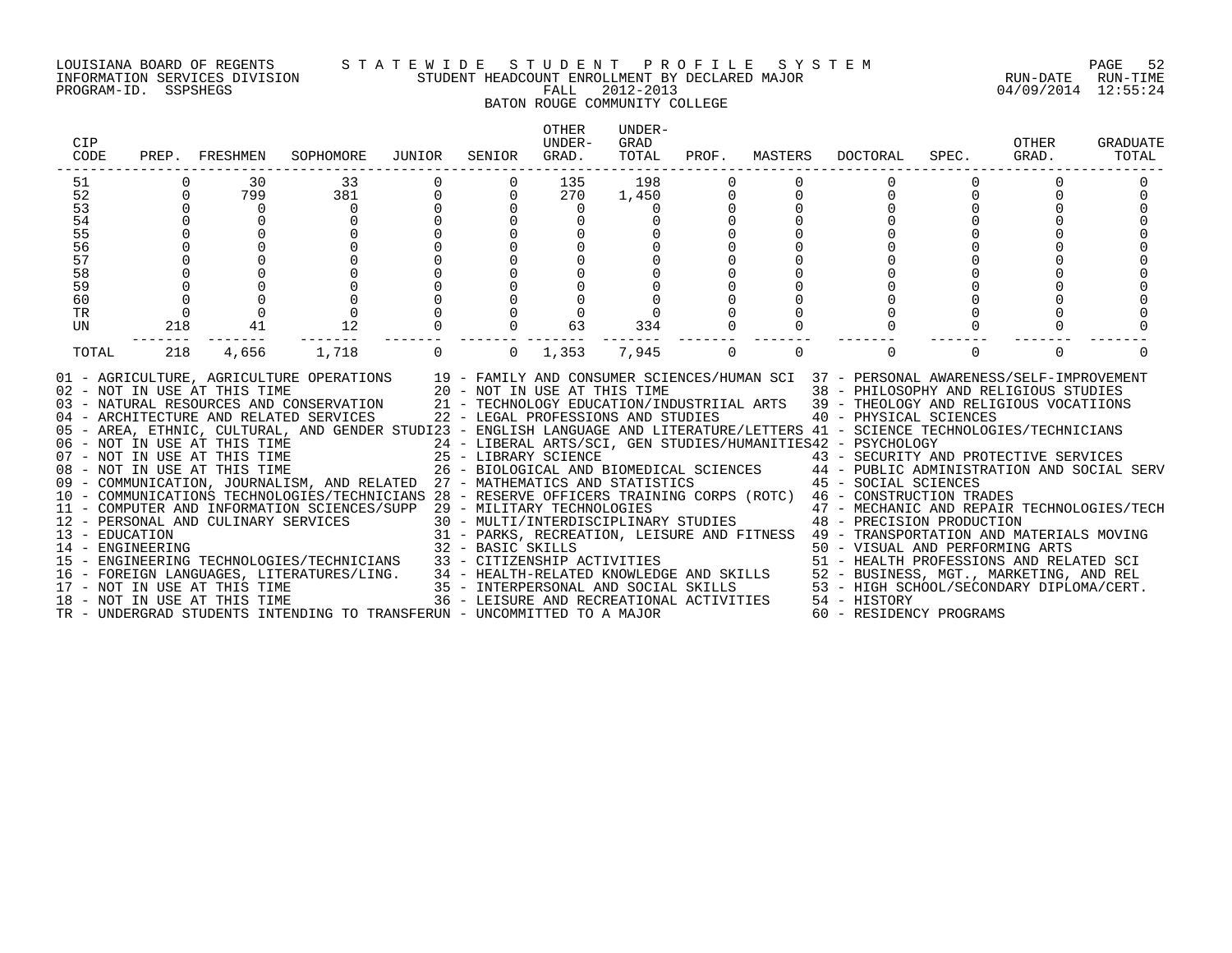#### LOUISIANA BOARD OF REGENTS S T A T E W I D E S T U D E N T P R O F I L E S Y S T E M PAGE 53 INFORMATION SERVICES DIVISION STUDENT HEADCOUNT ENROLLMENT BY DECLARED MAJOR RUN-DATE RUN-TIME PROGRAM-ID. SSPSHEGS FALL 2012-2013 04/09/2014 12:55:24 BOSSIER PARISH COMMUNITY COLLEGE

| CIP<br>CODE |                      | PREP. FRESHMEN | SOPHOMORE            | JUNIOR             | SENIOR                       | OTHER<br>$UNDER-$<br>GRAD. | UNDER-<br>GRAD<br>TOTAL | PROF.                   | MASTERS     | <b>DOCTORAL</b> | SPEC.             | OTHER<br>GRAD. | <b>GRADUATE</b><br>TOTAL |
|-------------|----------------------|----------------|----------------------|--------------------|------------------------------|----------------------------|-------------------------|-------------------------|-------------|-----------------|-------------------|----------------|--------------------------|
| 01          | $\mathbf 0$          | 0              | $\mathbf 0$          | $\mathbf 0$        | $\Omega$                     | $\Omega$                   | $\mathbf 0$             | $\mathbf 0$             | $\mathbf 0$ | 0               | $\mathbf 0$       | $\Omega$       | 0                        |
| 02          | $\mathsf 0$          | 0              | 0                    | $\mathbf 0$        | $\mathbf 0$                  | $\mathbf 0$                | $\mathsf 0$             | $\mathbf 0$             | $\Omega$    | $\Omega$        | $\mathbf 0$       | $\Omega$       | $\mathbf 0$              |
| 03          | $\Omega$             | $\Omega$       | 0                    | $\Omega$           | $\Omega$                     | 0                          | 0                       | 0                       | $\Omega$    |                 | $\Omega$          |                | O                        |
| 04          | $\Omega$             | ∩              | $\Omega$             | $\Omega$           | <sup>n</sup>                 | 0                          | 0                       | $\Omega$                |             |                 | U                 |                |                          |
| 05          | $\Omega$             | ∩              | $\Omega$             | $\Omega$           | <sup>n</sup>                 | $\Omega$                   | 0                       | $\Omega$                |             |                 | U                 |                |                          |
| 06<br>07    | $\Omega$<br>$\Omega$ | ∩<br>$\Omega$  | $\Omega$<br>$\Omega$ | $\Omega$<br>$\cap$ | <sup>n</sup><br>U            | $\Omega$<br>$\Omega$       | 0<br>$\Omega$           | $\mathbf 0$<br>$\Omega$ |             |                 | <sup>n</sup><br>U |                |                          |
| $0\,8$      | $\Omega$             | $\Omega$       | $\Omega$             | $\cap$             | $\Omega$                     | $\Omega$                   | $\Omega$                | $\Omega$                |             |                 | $\cap$            |                |                          |
| 09          | $\Omega$             | -1             | $\Omega$             | O                  | $\Omega$                     | $\mathbf 0$                | -1                      | $\Omega$                |             |                 |                   |                |                          |
| 10          | $\mathbf 0$          | 170            | 88                   | $\Omega$           | $\Omega$                     | 84                         | 342                     | $\Omega$                |             |                 | <sup>n</sup>      |                |                          |
| 11          | 0                    | 160            | 93                   | $\Omega$           | 0                            | 113                        | 366                     | 0                       | ∩           |                 | U                 |                |                          |
| 12          | $\mathbf 0$          | 55             | $15$                 | $\Omega$           | $\Omega$                     | 4                          | 74                      | $\mathbf 0$             |             |                 | U                 |                |                          |
| 13          | $\Omega$             | 69             | 46                   | 0                  | $\Omega$                     | 34                         | 149                     | $\mathbf 0$             |             |                 | U                 |                |                          |
| 14          | $\Omega$             | 77             | $18\,$               | $\cap$             | $\Omega$                     | 15                         | 110                     | $\Omega$                | ∩           |                 | n                 |                |                          |
| 15          | $\mathbf 0$          | 117            | 58                   | 0                  | $\Omega$                     | 57                         | 232                     | $\mathbf 0$             | ∩           |                 | $\Omega$          |                |                          |
| 16          | $\Omega$             | $\Omega$       | $\mathbf 0$          | $\Omega$           | $\Omega$                     | $\mathbf 0$                | $\mathbf 0$             | $\Omega$                |             |                 | n                 |                |                          |
| 17          | $\Omega$             | $\overline{0}$ | $\mathbf 0$          | $\Omega$           | $\Omega$                     | $\mathbf 0$                | $\mathbf 0$             | $\Omega$                |             |                 | U                 |                |                          |
| 18          | $\Omega$             | $\overline{0}$ | $\mathbf 0$          | $\Omega$           | $\Omega$                     | $\mathbf 0$                | $\Omega$                | $\Omega$                |             |                 | U                 |                |                          |
| 19          | $\Omega$             | 69             | 22                   | $\Omega$           | $\Omega$                     | 23                         | 114                     | $\Omega$                |             |                 | U                 |                |                          |
| 20          | $\Omega$             | $\Omega$       | $\Omega$             | O                  | $\Omega$                     | $\Omega$                   | $\Omega$                | $\Omega$                |             |                 | <sup>n</sup>      |                |                          |
| 21          | $\Omega$             | $\Omega$       | $\Omega$             | O                  | $\Omega$                     | $\mathbf 0$                | $\Omega$                | $\Omega$                |             |                 | n<br>n            |                |                          |
| 22          | 0<br>$\mathbf 0$     | $\Omega$       | -1<br>0              | O<br>$\Omega$      | 0<br>$\Omega$                | 3<br>$\mathbf 0$           | 11<br>$\mathbf 0$       | $\Omega$<br>$\Omega$    |             |                 | n                 |                |                          |
| 23<br>24    | $\mathbf 0$          | 1,168          | 494                  | $\Omega$           | 0                            | 341                        | 2,003                   | $\mathbf 0$             | ∩           |                 | <sup>n</sup>      |                |                          |
| 25          | $\Omega$             | $\Omega$       | $\mathbf 0$          | $\Omega$           | $\Omega$                     | $\mathbf 0$                | 0                       | $\Omega$                |             |                 | <sup>n</sup>      |                |                          |
| 26          | $\Omega$             | $\Omega$       | $\Omega$             | $\cap$             | $\Omega$                     | $\Omega$                   | $\Omega$                | $\Omega$                |             |                 | U                 |                |                          |
| 27          | $\Omega$             | 0              | $\Omega$             | ∩                  | U                            | U                          | O                       | $\Omega$                |             |                 |                   |                |                          |
| 28          | ∩                    | $\Omega$       | $\Omega$             | U                  | <sup>n</sup>                 | $\Omega$                   | O                       | $\Omega$                |             |                 | <sup>n</sup>      |                |                          |
| 29          | ∩                    | ∩              | $\Omega$             | U                  | U                            | $\Omega$                   | 0                       | $\Omega$                |             |                 | U                 |                |                          |
| 30          | $\Omega$             |                | 2                    | U                  | U                            | $\Omega$                   | 5                       | $\Omega$                |             |                 | U                 |                |                          |
| 31          | $\Omega$             |                | $\Omega$             | $\cap$             | <sup>n</sup>                 | $\Omega$                   | 0                       | $\mathbf 0$             |             |                 | U                 |                |                          |
| 32          | ∩                    | ∩              | $\Omega$             | $\cap$             | n                            | $\Omega$                   | U                       | $\Omega$                |             |                 | ∩                 |                |                          |
| 33          | <sup>0</sup>         | O              | 0                    | O                  | $\Omega$                     | 0                          | 0                       | $\Omega$                |             |                 | $\Omega$          |                |                          |
| 34          | ∩                    | ∩              | O                    | O                  | U                            | $\Omega$                   | 0                       | $\Omega$                |             |                 | n                 |                |                          |
| 35          | $\cap$               |                | 0                    | O                  | <sup>n</sup>                 | $\Omega$                   | O                       | $\Omega$                |             |                 | U                 |                |                          |
| 36<br>37    | $\Omega$             | ∩<br>U         | $\Omega$<br>$\Omega$ | U<br>$\cap$        | <sup>n</sup><br><sup>n</sup> | $\Omega$<br>$\Omega$       | 0<br>O                  | $\Omega$<br>$\Omega$    |             |                 | U<br>U            |                |                          |
| 38          | ∩                    |                | $\Omega$             | U                  | U                            | $\Omega$                   | $\Omega$                | $\Omega$                |             |                 | <sup>n</sup>      |                |                          |
| 39          | ∩                    |                | $\Omega$             | U                  | <sup>n</sup>                 | 0                          | 0                       | $\Omega$                |             |                 | U                 |                |                          |
| 40          | $\Omega$             | ∩              | $\Omega$             | O                  | <sup>n</sup>                 | 0                          | 0                       | $\Omega$                |             |                 | <sup>n</sup>      |                |                          |
| 41          | ∩                    | -1             | $\Omega$             | $\Omega$           | U                            | $\Omega$                   | 1                       | $\Omega$                |             |                 | n                 |                |                          |
| 42          | $\Omega$             | $\Omega$       | $\Omega$             | O                  | $\Omega$                     | $\mathbf 0$                | 0                       | $\Omega$                |             |                 | <sup>n</sup>      |                |                          |
| 43          | $\Omega$             | 279            | 130                  | O                  | $\Omega$                     | 84                         | 493                     | $\Omega$                |             |                 | <sup>n</sup>      |                |                          |
| 44          | $\Omega$             | $\Omega$       | $\Omega$             | $\cap$             | $\Omega$                     | $\Omega$                   | $\Omega$                | $\Omega$                | ∩           |                 | U                 |                |                          |
| 45          | ∩                    | O              | $\Omega$             | U                  | U                            | 0                          | 0                       | $\Omega$                |             |                 |                   |                |                          |
| 46          |                      | ∩              | $\Omega$             |                    | U                            | $\Omega$                   | $\Omega$                | $\Omega$                |             |                 | n                 |                |                          |
| 47          |                      |                | 5                    |                    | n                            | 5                          | 13                      | $\Omega$                |             |                 |                   |                |                          |
| 48          |                      |                | $\Omega$             |                    |                              | $\Omega$                   | 0                       | $\Omega$                |             |                 |                   |                |                          |
| 49          | $\Omega$             | $\Omega$       | $\Omega$             | $\Omega$           | $\Omega$                     | 0                          | $\mathbf 0$             | $\Omega$                |             |                 |                   |                | U                        |
| 50          | $\cap$               | 49             | 23                   | $\cap$             | $\cap$                       | 17                         | 89                      | $\cap$                  |             |                 |                   |                | U                        |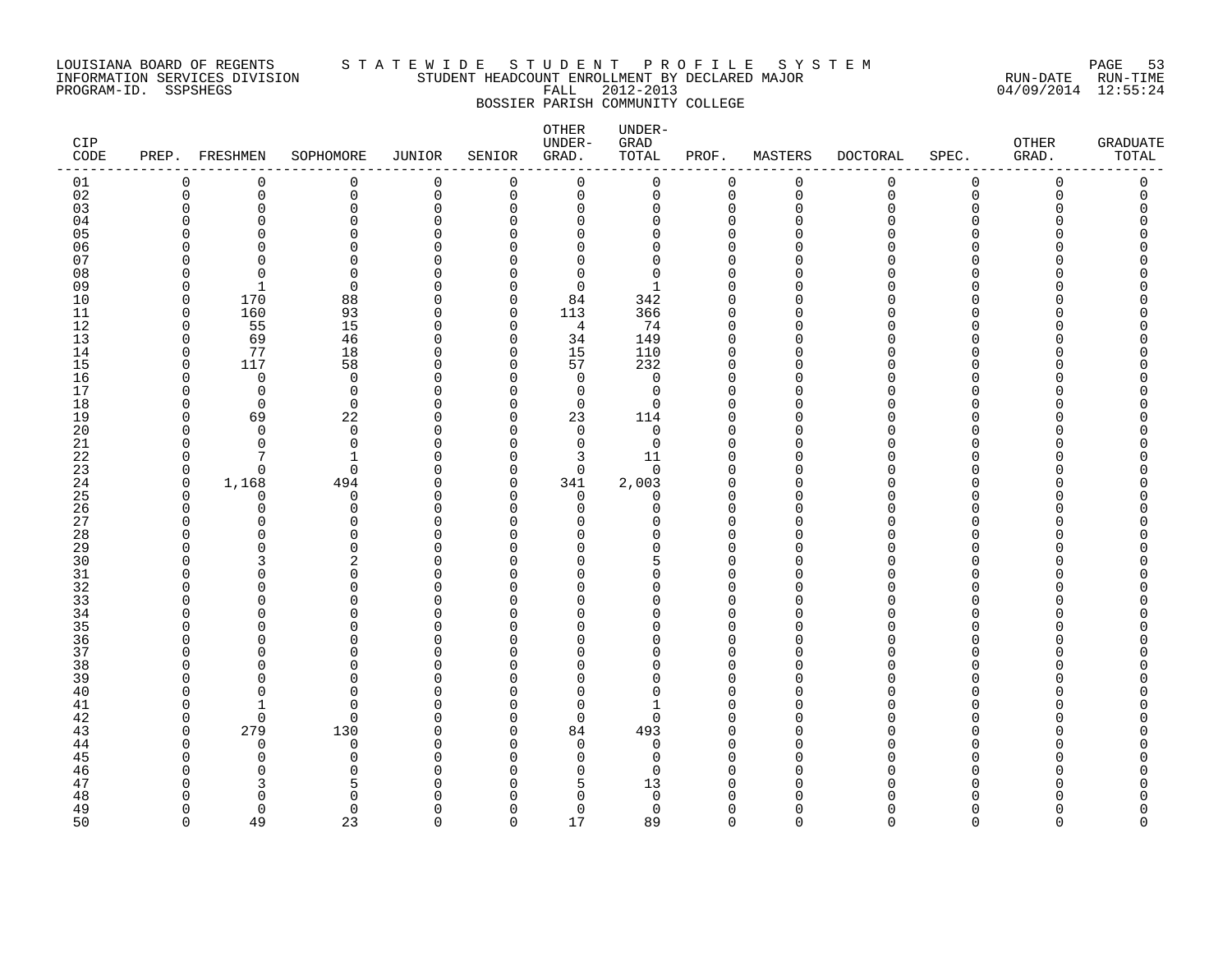#### LOUISIANA BOARD OF REGENTS S T A T E W I D E S T U D E N T P R O F I L E S Y S T E M PAGE 54 INFORMATION SERVICES DIVISION STUDENT HEADCOUNT ENROLLMENT BY DECLARED MAJOR RUN-DATE RUN-TIME

### BOSSIER PARISH COMMUNITY COLLEGE

| CIP<br>CODE                        | PREP.       | FRESHMEN                                                                                                                                                                                                                            | SOPHOMORE                                                                                                                                                                                                                                                                                                                                                                                                                                                                                                                                                                                                                                                                                                                                                                                                                                 | JUNIOR               | SENIOR            | <b>OTHER</b><br>UNDER-<br>GRAD.                                                                                                                       | UNDER-<br>GRAD<br>TOTAL | PROF.    | MASTERS  | DOCTORAL                                                                                                                                                                                                                                                                                                                                                                                                                                                                                                                                                                                                                                                                                                                                                                                                                                                                                                            | SPEC.    | OTHER<br>GRAD. | GRADUATE<br>TOTAL |
|------------------------------------|-------------|-------------------------------------------------------------------------------------------------------------------------------------------------------------------------------------------------------------------------------------|-------------------------------------------------------------------------------------------------------------------------------------------------------------------------------------------------------------------------------------------------------------------------------------------------------------------------------------------------------------------------------------------------------------------------------------------------------------------------------------------------------------------------------------------------------------------------------------------------------------------------------------------------------------------------------------------------------------------------------------------------------------------------------------------------------------------------------------------|----------------------|-------------------|-------------------------------------------------------------------------------------------------------------------------------------------------------|-------------------------|----------|----------|---------------------------------------------------------------------------------------------------------------------------------------------------------------------------------------------------------------------------------------------------------------------------------------------------------------------------------------------------------------------------------------------------------------------------------------------------------------------------------------------------------------------------------------------------------------------------------------------------------------------------------------------------------------------------------------------------------------------------------------------------------------------------------------------------------------------------------------------------------------------------------------------------------------------|----------|----------------|-------------------|
| 51                                 | $\Omega$    | 1,343                                                                                                                                                                                                                               | 639                                                                                                                                                                                                                                                                                                                                                                                                                                                                                                                                                                                                                                                                                                                                                                                                                                       |                      |                   | 609                                                                                                                                                   | 2,591                   |          |          | $\Omega$                                                                                                                                                                                                                                                                                                                                                                                                                                                                                                                                                                                                                                                                                                                                                                                                                                                                                                            |          |                |                   |
| 52<br>53                           | $\Omega$    | 326<br>$\Omega$                                                                                                                                                                                                                     | 202<br>0                                                                                                                                                                                                                                                                                                                                                                                                                                                                                                                                                                                                                                                                                                                                                                                                                                  | $\Omega$<br>$\Omega$ | $\Omega$          | 192<br>$\Omega$                                                                                                                                       | 720<br>0                |          |          |                                                                                                                                                                                                                                                                                                                                                                                                                                                                                                                                                                                                                                                                                                                                                                                                                                                                                                                     |          |                |                   |
| 54                                 | $\Omega$    |                                                                                                                                                                                                                                     | <sup>0</sup>                                                                                                                                                                                                                                                                                                                                                                                                                                                                                                                                                                                                                                                                                                                                                                                                                              |                      |                   |                                                                                                                                                       |                         |          |          |                                                                                                                                                                                                                                                                                                                                                                                                                                                                                                                                                                                                                                                                                                                                                                                                                                                                                                                     |          |                |                   |
| 55                                 |             | $\Omega$                                                                                                                                                                                                                            |                                                                                                                                                                                                                                                                                                                                                                                                                                                                                                                                                                                                                                                                                                                                                                                                                                           |                      |                   |                                                                                                                                                       |                         |          |          |                                                                                                                                                                                                                                                                                                                                                                                                                                                                                                                                                                                                                                                                                                                                                                                                                                                                                                                     |          |                |                   |
| 56                                 |             |                                                                                                                                                                                                                                     |                                                                                                                                                                                                                                                                                                                                                                                                                                                                                                                                                                                                                                                                                                                                                                                                                                           |                      |                   |                                                                                                                                                       |                         |          |          |                                                                                                                                                                                                                                                                                                                                                                                                                                                                                                                                                                                                                                                                                                                                                                                                                                                                                                                     |          |                |                   |
| 57                                 |             |                                                                                                                                                                                                                                     |                                                                                                                                                                                                                                                                                                                                                                                                                                                                                                                                                                                                                                                                                                                                                                                                                                           |                      |                   |                                                                                                                                                       |                         |          |          |                                                                                                                                                                                                                                                                                                                                                                                                                                                                                                                                                                                                                                                                                                                                                                                                                                                                                                                     |          |                |                   |
| 58                                 |             |                                                                                                                                                                                                                                     |                                                                                                                                                                                                                                                                                                                                                                                                                                                                                                                                                                                                                                                                                                                                                                                                                                           |                      |                   |                                                                                                                                                       |                         |          |          |                                                                                                                                                                                                                                                                                                                                                                                                                                                                                                                                                                                                                                                                                                                                                                                                                                                                                                                     |          |                |                   |
| 59                                 |             |                                                                                                                                                                                                                                     |                                                                                                                                                                                                                                                                                                                                                                                                                                                                                                                                                                                                                                                                                                                                                                                                                                           |                      |                   |                                                                                                                                                       |                         |          |          |                                                                                                                                                                                                                                                                                                                                                                                                                                                                                                                                                                                                                                                                                                                                                                                                                                                                                                                     |          |                |                   |
| 60                                 | $\mathbf 0$ |                                                                                                                                                                                                                                     |                                                                                                                                                                                                                                                                                                                                                                                                                                                                                                                                                                                                                                                                                                                                                                                                                                           |                      |                   |                                                                                                                                                       |                         |          |          |                                                                                                                                                                                                                                                                                                                                                                                                                                                                                                                                                                                                                                                                                                                                                                                                                                                                                                                     |          |                |                   |
| TR                                 | $\Omega$    | $\Omega$                                                                                                                                                                                                                            | $\mathbf 0$                                                                                                                                                                                                                                                                                                                                                                                                                                                                                                                                                                                                                                                                                                                                                                                                                               |                      |                   |                                                                                                                                                       |                         |          |          |                                                                                                                                                                                                                                                                                                                                                                                                                                                                                                                                                                                                                                                                                                                                                                                                                                                                                                                     |          |                |                   |
| UN                                 | 443         | 95                                                                                                                                                                                                                                  | 30                                                                                                                                                                                                                                                                                                                                                                                                                                                                                                                                                                                                                                                                                                                                                                                                                                        |                      |                   | 35                                                                                                                                                    | 603                     |          |          | $\Omega$                                                                                                                                                                                                                                                                                                                                                                                                                                                                                                                                                                                                                                                                                                                                                                                                                                                                                                            |          |                |                   |
| TOTAL                              | 443         | 3,992                                                                                                                                                                                                                               | 1,866                                                                                                                                                                                                                                                                                                                                                                                                                                                                                                                                                                                                                                                                                                                                                                                                                                     | $\Omega$             | $\Omega$          | 1,616                                                                                                                                                 | 7,917                   | $\Omega$ | $\Omega$ | $\Omega$                                                                                                                                                                                                                                                                                                                                                                                                                                                                                                                                                                                                                                                                                                                                                                                                                                                                                                            | $\Omega$ | $\Omega$       |                   |
| 13 - EDUCATION<br>14 - ENGINEERING |             | 02 - NOT IN USE AT THIS TIME<br>06 - NOT IN USE AT THIS TIME<br>07 - NOT IN USE AT THIS TIME<br>08 - NOT IN USE AT THIS TIME<br>12 - PERSONAL AND CULINARY SERVICES<br>17 - NOT IN USE AT THIS TIME<br>18 - NOT IN USE AT THIS TIME | 01 - AGRICULTURE, AGRICULTURE OPERATIONS 19 - FAMILY AND CONSUMER SCIENCES/HUMAN SCI 37 - PERSONAL AWARENESS/SELF-IMPROVEMENT<br>20 - NOT IN USE AT THIS TIME<br>03 - NATURAL RESOURCES AND CONSERVATION<br>04 - ARCHITECTURE AND RELATED SERVICES<br>05 - AREA, ETHNIC, CULTURAL, AND GENDER STUDI23 - ENGLISH LANGUAGE AND LITERATURE/LETTERS 41 - SCIENCE TECHNOLOGIES/TECHNICIANS<br>09 - COMMUNICATION, JOURNALISM, AND RELATED 27 - MATHEMATICS AND STATISTICS<br>10 - COMMUNICATIONS TECHNOLOGIES/TECHNICIANS 28 - RESERVE OFFICERS TRAINING CORPS (ROTC) 46 - CONSTRUCTION TRADES<br>11 - COMPUTER AND INFORMATION SCIENCES/SUPP 29 - MILITARY TECHNOLOGIES<br>15 - ENGINEERING TECHNOLOGIES/TECHNICIANS<br>16 - FOREIGN LANGUAGES, LITERATURES/LING.<br>TR - UNDERGRAD STUDENTS INTENDING TO TRANSFERUN - UNCOMMITTED TO A MAJOR |                      | 32 - BASIC SKILLS | 22 - LEGAL PROFESSIONS AND STUDIES<br>33 - CITIZENSHIP ACTIVITIES<br>35 - INTERPERSONAL AND SOCIAL SKILLS<br>36 - LEISURE AND RECREATIONAL ACTIVITIES |                         |          |          | 38 - PHILOSOPHY AND RELIGIOUS STUDIES<br>21 - TECHNOLOGY EDUCATION/INDUSTRIIAL ARTS 39 - THEOLOGY AND RELIGIOUS VOCATIIONS<br>40 - PHYSICAL SCIENCES<br>24 - LIBERAL ARTS/SCI, GEN STUDIES/HUMANITIES42 - PSYCHOLOGY<br>25 - LIBRARY SCIENCE<br>26 - BIOLOGICAL AND BIOMEDICAL SCIENCES<br>26 - BIOLOGICAL AND BIOMEDICAL SCIENCES<br>24 - PUBLIC ADMINISTRATION AND SOCIAL SERV<br>45 - SOCIAL SCIENCES<br>$29$ – MILITARY TECHNOLOGIES $$\sf 47$ – MECHANIC AND REPAIR TECHNOLOGIES/TECH $30$ – MULTI/INTERDISCIPLINARY STUDIES $$\sf 48$ – PRECISION PRODUCTION<br>31 - PARKS, RECREATION, LEISURE AND FITNESS 49 - TRANSPORTATION AND MATERIALS MOVING<br>50 - VISUAL AND PERFORMING ARTS<br>51 - HEALTH PROFESSIONS AND RELATED SCI<br>34 - HEALTH-RELATED KNOWLEDGE AND SKILLS 52 - BUSINESS, MGT., MARKETING, AND REL<br>53 - HIGH SCHOOL/SECONDARY DIPLOMA/CERT.<br>54 - HISTORY<br>60 - RESIDENCY PROGRAMS |          |                |                   |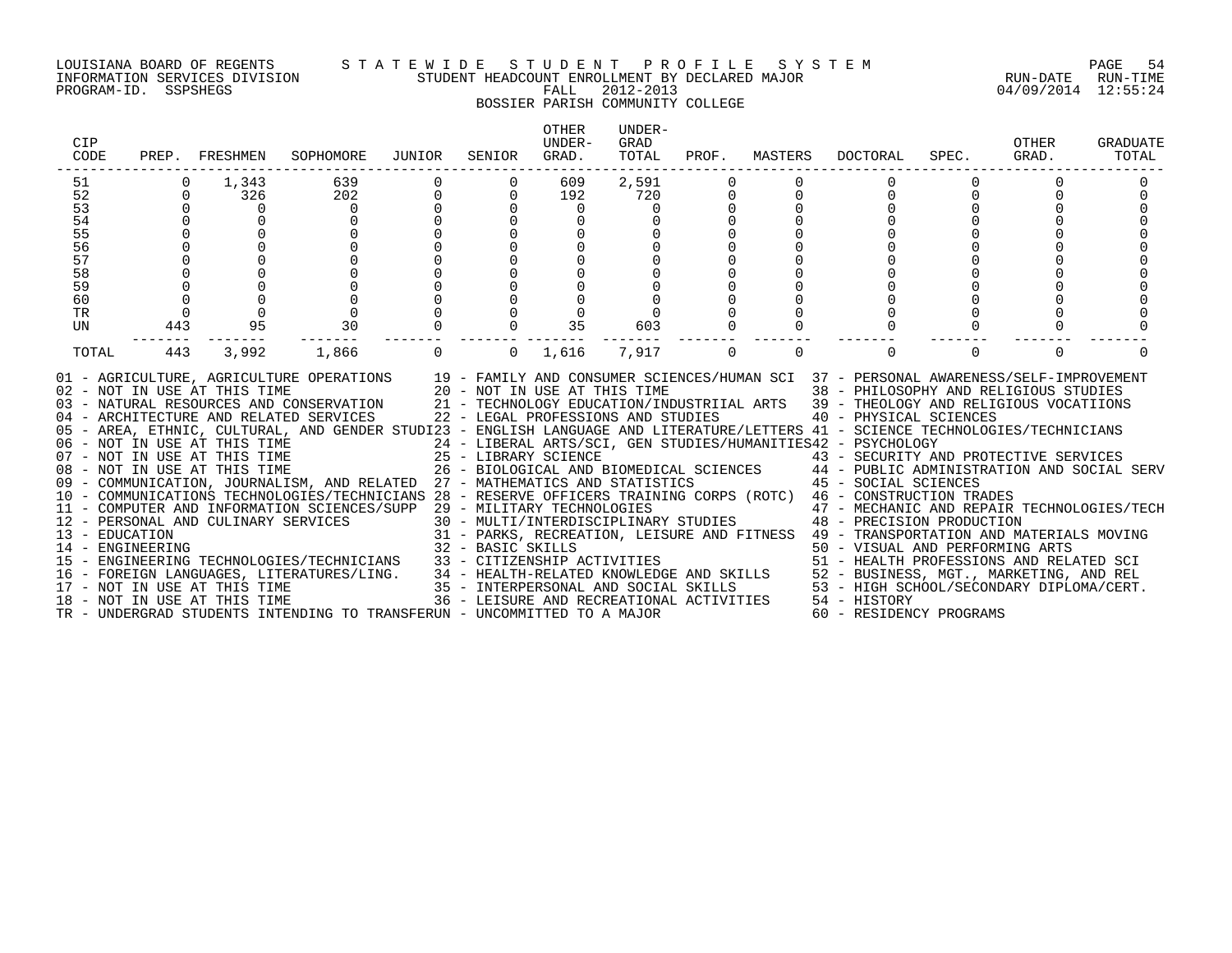#### LOUISIANA BOARD OF REGENTS S T A T E W I D E S T U D E N T P R O F I L E S Y S T E M PAGE 55 INFORMATION SERVICES DIVISION STUDENT HEADCOUNT ENROLLMENT BY DECLARED MAJOR RUN-DATE RUN-TIME PROGRAM-ID. SSPSHEGS FALL 2012-2013 04/09/2014 12:55:24 DELGADO COMMUNITY COLLEGE

| CIP<br>CODE |             | PREP. FRESHMEN     | SOPHOMORE            | JUNIOR             | SENIOR               | OTHER<br>UNDER-<br>GRAD. | UNDER-<br>GRAD<br>TOTAL | PROF.                | MASTERS     | DOCTORAL    | SPEC.       | OTHER<br>GRAD. | <b>GRADUATE</b><br>TOTAL |
|-------------|-------------|--------------------|----------------------|--------------------|----------------------|--------------------------|-------------------------|----------------------|-------------|-------------|-------------|----------------|--------------------------|
| 01          | $\mathbf 0$ | 28                 | 15                   | 0                  | 0                    | 8                        | 51                      | $\mathbf 0$          | 0           | 0           | $\mathbf 0$ | $\mathbf 0$    | 0                        |
| 02          | $\Omega$    | $\mathbf 0$        | $\mathbf 0$          | $\mathbf 0$        | $\mathbf 0$          | $\mathsf{O}$             | $\mathbf 0$             | $\mathbf 0$          | $\mathbf 0$ | $\mathbf 0$ | $\mathbf 0$ | 0              | 0                        |
| 03          |             | $\overline{4}$     | 2                    | $\Omega$           | $\Omega$             | $\mathbf 0$              | 6                       | $\mathbf 0$          |             |             | $\Omega$    |                | U                        |
| 04          |             | <sup>n</sup>       | $\Omega$             | $\Omega$           | $\Omega$             | $\mathbf 0$              | 0                       | $\mathbf 0$          |             |             | ∩           |                | Λ                        |
| 05          |             | ∩                  | $\Omega$             | $\Omega$           | $\Omega$             | $\mathbf 0$              | 0                       | $\Omega$             |             |             |             |                |                          |
| 06          |             | ∩                  | $\Omega$             | $\Omega$<br>$\cap$ | $\Omega$             | $\Omega$                 | 0                       | $\Omega$             |             |             |             |                |                          |
| 07          |             | $\Omega$           | $\Omega$<br>$\Omega$ | $\Omega$           | $\Omega$<br>$\Omega$ | $\Omega$<br>$\mathbf 0$  | $\Omega$<br>0           | $\Omega$<br>$\Omega$ |             |             |             |                |                          |
| 08<br>09    |             | 174                | 71                   | $\Omega$           | $\Omega$             | 58                       | 303                     | $\Omega$             |             |             |             |                |                          |
| 10          | U           | $\overline{0}$     | $\overline{0}$       | $\Omega$           | $\Omega$             | $\mathbf{0}$             | $\mathbf 0$             | $\Omega$             |             |             |             |                |                          |
| 11          | $\Omega$    | 250                | 140                  | $\Omega$           | $\mathbf 0$          | 116                      | 506                     | $\Omega$             |             |             |             |                |                          |
| 12          | $\Omega$    | 403                | 139                  | $\Omega$           | $\mathbf 0$          | 90                       | 632                     | 0                    |             |             |             |                |                          |
| 13          | $\cap$      | 177                | 105                  | 0                  | $\mathbf 0$          | 44                       | 326                     | 0                    |             |             |             |                |                          |
| 14          | $\cap$      | $\overline{0}$     | $\overline{0}$       | $\Omega$           | $\Omega$             | $\overline{0}$           | $\overline{0}$          | $\Omega$             |             |             |             |                |                          |
| 15          | n           | 328                | 150                  | $\Omega$           | $\Omega$             | 150                      | 628                     | $\Omega$             |             |             |             |                |                          |
| 16          |             | 15                 | 18                   | $\Omega$           | $\Omega$             | 18                       | 51                      | 0                    |             |             |             |                |                          |
| 17          |             | $\overline{0}$     | $\overline{0}$       | U                  | $\Omega$             | $\overline{0}$           | $\overline{0}$          | $\Omega$             |             |             |             |                |                          |
| 18          |             | $\Omega$           | $\overline{0}$       | U                  | $\Omega$             | $\mathbf 0$              | $\Omega$                | $\Omega$             |             |             |             |                |                          |
| 19          |             | 250                | 112                  | U                  | $\Omega$             | 81                       | 443                     | $\Omega$             |             |             |             |                |                          |
| $20\,$      |             | $\Omega$           | $\overline{0}$       | O                  | $\Omega$             | $\mathbf 0$              | $\mathbf 0$             | $\Omega$             |             |             |             |                |                          |
| 21          |             | $\Omega$           | $\Omega$             | O                  | $\Omega$             | $\mathbf 0$              | 0                       | 0                    |             |             |             |                |                          |
| 22          |             | 18                 | 15                   | $\cap$             | $\Omega$             | 9                        | 42                      | $\Omega$             |             |             |             |                |                          |
| 23          | $\Omega$    | $\Omega$           | $\Omega$             | U                  | $\Omega$             | $\Omega$                 | $\Omega$                | $\Omega$             |             |             |             |                |                          |
| 24          | $\Omega$    | 1,359              | 618                  | $\Omega$           | 0                    | 431                      | 2,408                   | 0                    | n           |             |             |                |                          |
| 25          |             | $\Omega$           | $\Omega$<br>$\Omega$ | $\Omega$<br>U      | $\Omega$             | $\mathbf 0$              | $\mathbf 0$<br>$\Omega$ | $\Omega$<br>$\Omega$ |             |             |             |                |                          |
| 26<br>27    |             | $\Omega$<br>$\cap$ | ∩                    | U                  | $\Omega$<br>U        | $\mathbf 0$<br>0         |                         | $\Omega$             |             |             |             |                |                          |
| 28          |             | ∩                  | U                    | C                  | U                    | 0                        | O                       | $\Omega$             |             |             |             |                |                          |
| 29          |             |                    | U                    |                    | O                    | 0                        | O                       | $\Omega$             |             |             |             |                |                          |
| 30          |             |                    |                      | n                  | U                    | $\Omega$                 | U                       | $\Omega$             |             |             |             |                |                          |
| $31\,$      |             |                    | U                    |                    | U                    | $\Omega$                 | Λ                       | $\Omega$             |             |             |             |                |                          |
| 32          |             |                    | U                    | n                  | U                    | 0                        | O                       | $\Omega$             |             |             | n           |                |                          |
| 33          |             |                    | U                    |                    | ∩                    | $\Omega$                 | U                       | $\Omega$             |             |             |             |                |                          |
| 34          |             |                    | ∩                    | U                  | U                    | $\mathbf 0$              | O                       | $\Omega$             |             |             |             |                |                          |
| 35          |             |                    |                      | C                  | U                    | $\Omega$                 | U                       | $\Omega$             |             |             |             |                |                          |
| 36          |             |                    | U                    | O                  | U                    | 0                        | O                       | $\Omega$             |             |             |             |                |                          |
| 37          |             |                    | U                    | C                  | U                    | $\Omega$                 | U                       | $\Omega$             |             |             |             |                |                          |
| 38          |             |                    | ∩                    | U                  | U                    | $\Omega$                 | U                       | $\Omega$             |             |             |             |                |                          |
| 39          |             |                    | U                    | O                  | O                    | $\mathbf 0$              | 0                       | $\Omega$             |             |             |             |                |                          |
| 40          |             |                    | U                    | n                  | U                    | $\Omega$                 | O                       | $\Omega$             |             |             |             |                |                          |
| 41          |             | ∩                  | $\Omega$             | C                  | $\Omega$             | $\Omega$                 | O                       | $\Omega$             |             |             |             |                |                          |
| 42          |             | $\Omega$           | $\Omega$             | U                  | $\Omega$             | $\mathbf 0$              | 0                       | $\Omega$             |             |             |             |                |                          |
| 43          |             | 423                | 215                  | $\Omega$           | 0                    | 133                      | 771                     | $\Omega$             |             |             |             |                |                          |
| 44          |             | $\Omega$           | $\overline{0}$       | O                  | $\Omega$             | 0                        | $\mathbf 0$             | $\Omega$             |             |             |             |                |                          |
| 45<br>46    |             | $\Omega$<br>66     | $\Omega$<br>42       | n<br>$\cap$        | $\Omega$<br>$\Omega$ | $\mathbf 0$<br>7         | $\Omega$<br>115         | $\Omega$<br>$\Omega$ |             |             |             |                |                          |
| 47          |             | 249                | 102                  | O                  | $\mathbf 0$          | 59                       | 410                     | 0                    | ∩           |             |             |                |                          |
| 48          |             | 90                 | 25                   |                    | $\Omega$             | 10                       | 125                     | $\Omega$             |             |             |             |                |                          |
| 49          |             | $\overline{0}$     | $\overline{0}$       | n                  | $\Omega$             | $\overline{0}$           | $\mathbf 0$             | $\mathbf 0$          | ∩           |             | ∩           |                | ი                        |
| 50          | $\cap$      | 155                | 104                  | $\cap$             | $\cap$               | 122                      | 381                     | $\Omega$             | $\Omega$    | U           | ∩           | ∩              | $\cap$                   |
|             |             |                    |                      |                    |                      |                          |                         |                      |             |             |             |                |                          |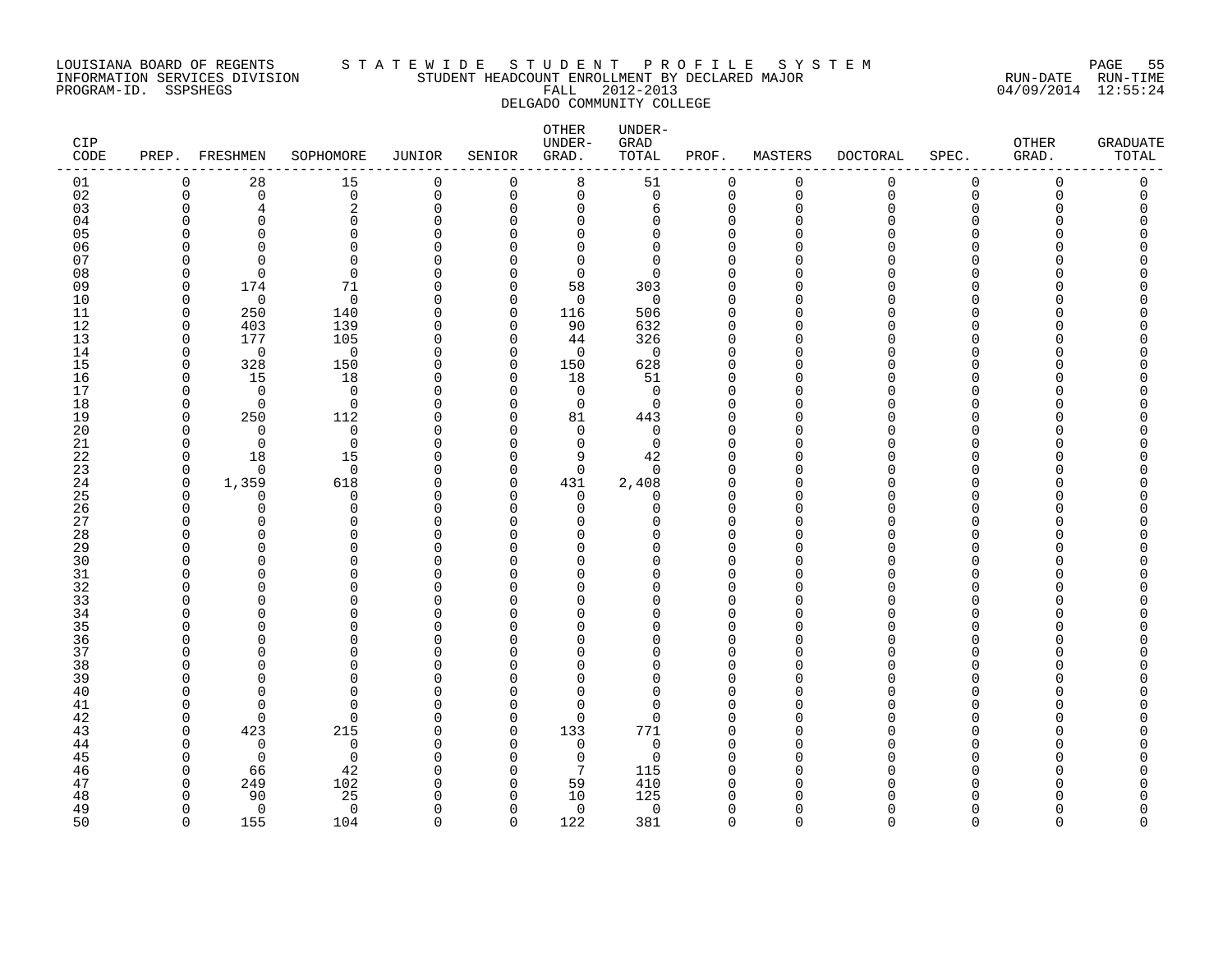#### LOUISIANA BOARD OF REGENTS S T A T E W I D E S T U D E N T P R O F I L E S Y S T E M PAGE 56 INFORMATION SERVICES DIVISION STUDENT HEADCOUNT ENROLLMENT BY DECLARED MAJOR RUN-DATE RUN-TIME

### DELGADO COMMUNITY COLLEGE

| 7,509<br>3,612<br>2,103<br>1,794<br>51<br>52<br>784<br>0<br>1,127<br>0<br>641<br>2,552<br>53<br>0<br>0<br>0<br>54<br>55<br>56<br>57<br>58<br>59<br>60<br>TR<br>$\overline{0}$<br>157<br>147<br>402<br>834<br>UN<br>128<br>147<br>4,917<br>$\Omega$<br>18,093<br>$\mathbf 0$<br>0<br>TOTAL<br>9,130<br>3,899<br>$\Omega$<br>$\overline{0}$<br>$\Omega$<br>01 - AGRICULTURE, AGRICULTURE OPERATIONS 19 - FAMILY AND CONSUMER SCIENCES/HUMAN SCI 37 - PERSONAL AWARENESS/SELF-IMPROVEMENT<br>$02 - NOT IN USE AT THIS TIME 20 - NOT IN USE AT THIS TIME 03 - NATURAL RESOURCES AND CONSERVATION 21 - TECHNOLOGY EDUCATION/INI 03 - NATURE 21 - TECHNOLOGY EDUCATION/INI 03 - NATURE 22 - TECHNOLOGY 221 - TECHNOLOGY 23 - NUTEI 03 - NUTEI 03 - NUTEI 03 - NUTEI 03 - NUTEI 03 - NUTEI 03 - NUTEI 03 - NUTEI 03 - NUTEI 03 - N$<br>38 - PHILOSOPHY AND RELIGIOUS STUDIES<br>21 - TECHNOLOGY EDUCATION/INDUSTRIIAL ARTS 39 - THEOLOGY AND RELIGIOUS VOCATIIONS<br>04 - ARCHITECTURE AND RELATED SERVICES 22 - LEGAL PROFESSIONS AND STUDIES<br>40 - PHYSICAL SCIENCES<br>05 - AREA, ETHNIC, CULTURAL, AND GENDER STUDI23 - ENGLISH LANGUAGE AND LITERATURE/LETTERS 41 - SCIENCE TECHNOLOGIES/TECHNICIANS<br>24 - LIBERAL ARTS/SCI, GEN STUDIES/HUMANITIES42 - PSYCHOLOGY<br>06 - NOT IN USE AT THIS TIME<br>07 - NOT IN USE AT THIS TIME<br>08 - NOT IN USE AT THIS TIME<br>25 - LIBRARY SCIENCE<br>26 - BIOLOGICAL AND BIOMEDICAL SCIENCES<br>27 - MATHEMATICS AND STATISTICS (27 - 2001) 25 - 2001 AMINISTRATION AND SOCIAL SERV<br>09 - COMMUNICATION, JOURNALISM, AND RELATED 27 - MATHEMATICS AND STATISTICS | CIP<br>CODE | PREP. | FRESHMEN | SOPHOMORE | JUNIOR | SENIOR | <b>OTHER</b><br>UNDER-<br>GRAD. | UNDER-<br>GRAD<br>TOTAL | PROF. | MASTERS | DOCTORAL | SPEC. | OTHER<br>GRAD. | GRADUATE<br>TOTAL |
|---------------------------------------------------------------------------------------------------------------------------------------------------------------------------------------------------------------------------------------------------------------------------------------------------------------------------------------------------------------------------------------------------------------------------------------------------------------------------------------------------------------------------------------------------------------------------------------------------------------------------------------------------------------------------------------------------------------------------------------------------------------------------------------------------------------------------------------------------------------------------------------------------------------------------------------------------------------------------------------------------------------------------------------------------------------------------------------------------------------------------------------------------------------------------------------------------------------------------------------------------------------------------------------------------------------------------------------------------------------------------------------------------------------------------------------------------------------------------------------------------------------------------------------------------------------------------------------------------------------|-------------|-------|----------|-----------|--------|--------|---------------------------------|-------------------------|-------|---------|----------|-------|----------------|-------------------|
|                                                                                                                                                                                                                                                                                                                                                                                                                                                                                                                                                                                                                                                                                                                                                                                                                                                                                                                                                                                                                                                                                                                                                                                                                                                                                                                                                                                                                                                                                                                                                                                                               |             |       |          |           |        |        |                                 |                         |       |         |          |       | $\Omega$       |                   |
| 10 - COMMUNICATIONS TECHNOLOGIES/TECHNICIANS 28 - RESERVE OFFICERS TRAINING CORPS (ROTC) 46 - CONSTRUCTION TRADES<br>11 - COMPUTER AND INFORMATION SCIENCES/SUPP 29 - MILITARY TECHNOLOGIES<br>29 - MILITARY TECHNOLOGIES<br>30 - MULTI/INTERDISCIPLINARY STUDIES<br>48 - PRECISION PRODUCTION<br>12 - PERSONAL AND CULINARY SERVICES<br>31 - PARKS, RECREATION, LEISURE AND FITNESS 49 - TRANSPORTATION AND MATERIALS MOVING<br>13 - EDUCATION<br>32 - BASIC SKILLS<br>50 - VISUAL AND PERFORMING ARTS<br>14 - ENGINEERING<br>33 - CITIZENSHIP ACTIVITIES<br>51 - HEALTH PROFESSIONS AND RELATED SCI<br>15 - ENGINEERING TECHNOLOGIES/TECHNICIANS<br>16 - FOREIGN LANGUAGES, LITERATURES/LING. 34 - HEALTH-RELATED KNOWLEDGE AND SKILLS 52 - BUSINESS, MGT., MARKETING, AND REL<br>17 - NOT IN USE AT THIS TIME 35 - INTERPERSONAL AND SOCIAL SKILLS 53 - HIGH SCHOOL/SECONDARY DIPLOM<br>53 - HIGH SCHOOL/SECONDARY DIPLOMA/CERT.                                                                                                                                                                                                                                                                                                                                                                                                                                                                                                                                                                                                                                                                           |             |       |          |           |        |        |                                 |                         |       |         |          |       | $\Omega$       |                   |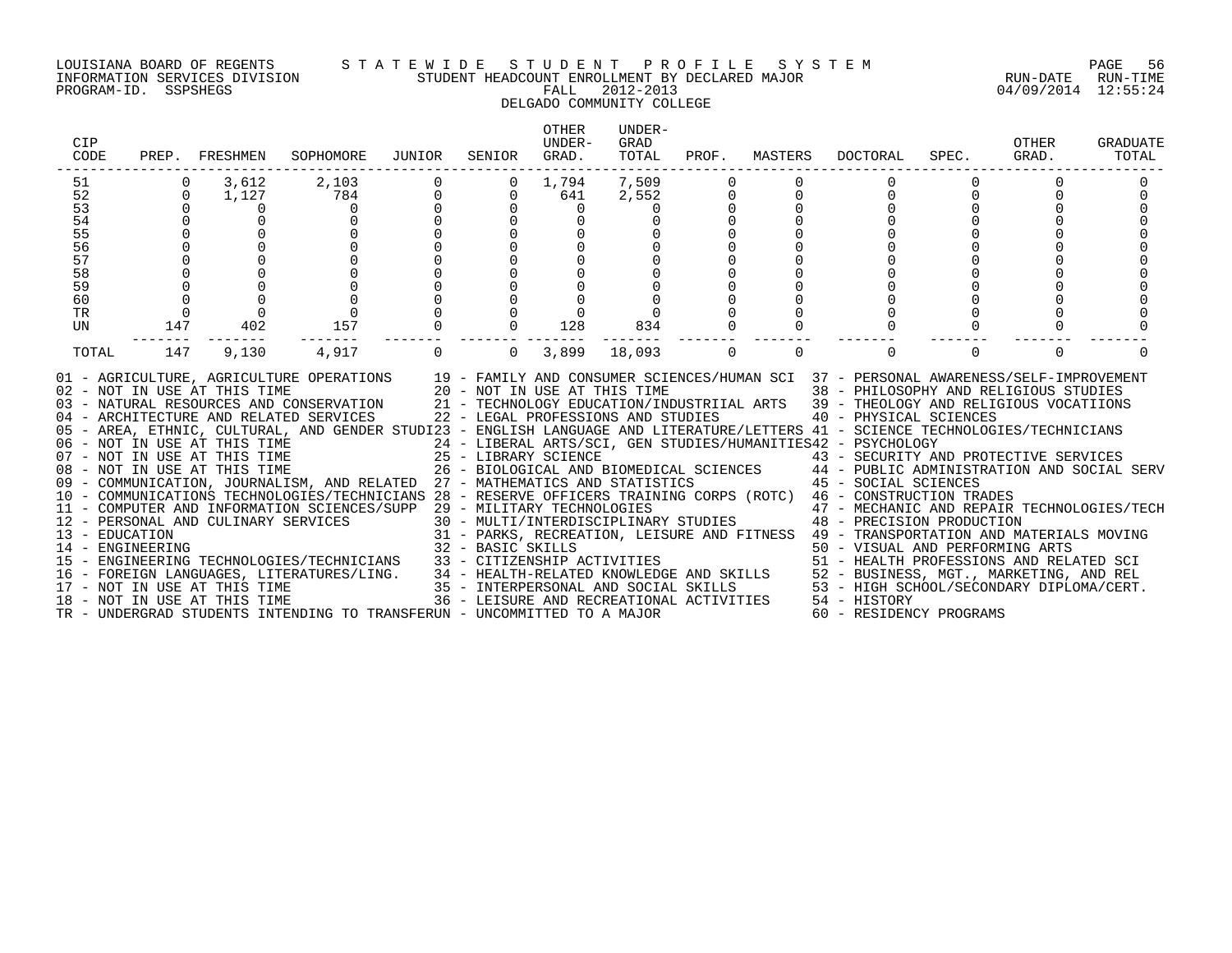#### LOUISIANA BOARD OF REGENTS S T A T E W I D E S T U D E N T P R O F I L E S Y S T E M PAGE 57 INFORMATION SERVICES DIVISION STUDENT HEADCOUNT ENROLLMENT BY DECLARED MAJOR RUN-DATE RUN-TIME PROGRAM-ID. SSPSHEGS FALL 2012-2013 04/09/2014 12:55:24 ELAINE P. NUNEZ COMMUN. COLLEGE

| CIP<br>CODE |                      | PREP. FRESHMEN     | SOPHOMORE            | JUNIOR               | SENIOR               | OTHER<br>UNDER-<br>GRAD. | UNDER-<br>GRAD<br>TOTAL | PROF.                | MASTERS              | <b>DOCTORAL</b> | SPEC.         | OTHER<br>GRAD. | <b>GRADUATE</b><br>TOTAL |
|-------------|----------------------|--------------------|----------------------|----------------------|----------------------|--------------------------|-------------------------|----------------------|----------------------|-----------------|---------------|----------------|--------------------------|
| 01          | 0                    | 0                  | 0                    | 0                    | $\mathbf 0$          | $\mathbf 0$              | 0                       | $\mathbf 0$          | 0                    | 0               | 0             | 0              | 0                        |
| 02          | $\mathbf 0$          | 0                  | 0                    | $\mathbf 0$          | $\mathbf 0$          | $\mathbf 0$              | 0                       | $\mathbf 0$          | $\mathbf 0$          | 0               | $\mathbf 0$   | 0              | 0                        |
| 03          | $\Omega$             | 0                  | $\mathbf 0$          | $\mathbf 0$          | $\Omega$             | $\mathbf 0$              | $\Omega$                | $\Omega$             | $\Omega$             | 0               | $\Omega$      | $\Omega$       | 0                        |
| 04          | $\Omega$             | $\Omega$           | $\Omega$             | $\Omega$             | ∩                    | $\Omega$                 | $\Omega$                | $\Omega$             | $\Omega$             | U               | ∩             |                | ∩                        |
| 05          | $\Omega$             | $\Omega$           | $\mathbf 0$          | $\Omega$             | O                    | $\Omega$                 | U                       | $\Omega$             | $\Omega$             | O               | $\Omega$      |                |                          |
| 06          | ∩                    | O                  | $\mathbf 0$          | <sup>0</sup>         | ∩                    | $\Omega$                 | U                       | $\Omega$             | $\Omega$             | ი               | ∩             |                |                          |
| 07          | $\Omega$             | U                  | $\Omega$             | $\Omega$             | ∩                    | $\Omega$                 | U                       | $\Omega$             | $\Omega$             | U               | ∩             |                |                          |
| 08          | ∩                    | ∩                  | $\Omega$             | $\Omega$             | ∩                    | U                        | $\Omega$                | $\Omega$             | $\Omega$             | N               | $\Omega$      |                |                          |
| 09          | $\Omega$             | $\Omega$           | $\Omega$             | $\Omega$             | ∩                    | $\Omega$                 | $\Omega$                | $\Omega$             | $\Omega$             |                 | $\Omega$      |                |                          |
| 10          | $\Omega$             | $\Omega$           | $\mathbf 0$          | $\Omega$             | $\Omega$             | $\mathbf 0$              | $\Omega$                | $\Omega$             | $\Omega$             | ი               | $\Omega$      |                |                          |
| 11          | $\Omega$             | 3                  | 7                    | $\Omega$             | ∩                    | $\overline{2}$           | 12                      | $\Omega$             | $\Omega$             | ∩               | $\Omega$      |                |                          |
| 12          | $\Omega$             | 25                 | 6                    | $\Omega$             | $\Omega$             | 5                        | 36                      | $\Omega$             | $\Omega$             | N               | ∩             |                |                          |
| 13          | $\mathbf 0$          | 24                 | 12                   | $\Omega$             | $\Omega$             | 13                       | 49                      | $\Omega$             | $\Omega$             | U               | ∩             |                |                          |
| 14          | $\Omega$             | $\mathbf 0$        | $\mathbf 0$          | 0                    | $\Omega$             | $\mathbf 0$              | $\Omega$                | $\Omega$             | $\Omega$             | N               | O             |                |                          |
| 15          | $\mathbf 0$          | 135                | 55                   | $\Omega$             | $\Omega$             | 42                       | 232                     | $\Omega$             | $\Omega$             | N               | ∩             |                |                          |
| 16          | $\Omega$             | $\Omega$           | $\Omega$             | $\Omega$             | $\Omega$             | $\Omega$                 | $\Omega$                | $\Omega$             | $\Omega$             | N               | ∩             |                |                          |
| 17          | $\Omega$             | $\mathbf 0$        | $\mathbf 0$          | $\Omega$             | ∩                    | $\Omega$                 | $\mathbf 0$             | ∩                    | $\Omega$             | ∩               | ∩             |                |                          |
| 18          | $\Omega$             | $\Omega$           | $\Omega$             | $\Omega$             | ∩                    | $\Omega$                 | $\Omega$                | $\Omega$             | $\Omega$             |                 | ∩             |                |                          |
| 19          | $\Omega$             | 45                 | 21                   | O                    | ∩                    | 4                        | 70                      | $\Omega$             | $\Omega$             | N               | O             |                |                          |
| 20          | $\Omega$<br>$\Omega$ | $\Omega$           | $\Omega$<br>$\Omega$ | $\Omega$             | ∩                    | $\Omega$                 | $\Omega$                | $\Omega$<br>$\Omega$ | $\Omega$<br>$\Omega$ | N<br>∩          | $\Omega$<br>∩ |                |                          |
| 21          |                      | $\Omega$           |                      | $\Omega$             | $\Omega$             | $\Omega$                 | $\Omega$                | $\Omega$             |                      |                 | ∩             |                |                          |
| 22          | $\Omega$             | 23                 | 14                   | <sup>0</sup>         | $\Omega$             | 13                       | 50                      | $\Omega$             | <sup>0</sup>         | N               | $\Omega$      |                |                          |
| 23<br>24    | 0<br>$\Omega$        | $\mathbf 0$<br>203 | $\mathbf 0$<br>112   | $\Omega$<br>$\Omega$ | $\Omega$<br>$\Omega$ | $\mathbf 0$<br>64        | 0<br>379                | $\Omega$             | $\Omega$<br>$\Omega$ | ∩               | $\Omega$      |                |                          |
| 25          | $\Omega$             | $\Omega$           | $\Omega$             | $\Omega$             | $\Omega$             | $\Omega$                 | $\Omega$                | $\Omega$             | $\Omega$             | N               | $\Omega$      |                |                          |
| 26          | $\Omega$             | 0                  | $\mathbf 0$          | <sup>0</sup>         | ∩                    | $\Omega$                 | $\Omega$                | $\Omega$             | $\Omega$             | ∩               | ∩             |                |                          |
| 27          | ∩                    | O                  | $\Omega$             | O                    | O                    | $\Omega$                 |                         | $\Omega$             | $\Omega$             |                 | O             |                |                          |
| 28          | $\Omega$             | $\Omega$           | $\Omega$             | U                    | ∩                    | O                        | U                       | $\Omega$             | $\Omega$             |                 | ∩             |                |                          |
| 29          | $\Omega$             | U                  | $\Omega$             | $\Omega$             | ∩                    | $\Omega$                 | U                       | $\Omega$             | $\Omega$             | N               | ∩             |                |                          |
| 30          | ∩                    | O                  | $\mathbf 0$          | <sup>0</sup>         | ∩                    | $\Omega$                 | U                       | ∩                    | $\Omega$             | N               | ∩             |                |                          |
| 31          | $\Omega$             | O                  | $\Omega$             | $\Omega$             | ∩                    | $\Omega$                 | U                       | $\Omega$             | $\Omega$             | N               | ∩             |                |                          |
| 32          | ∩                    | O                  | 0                    | ∩                    | ∩                    | $\Omega$                 | U                       | $\Omega$             | $\Omega$             | ∩               | ∩             |                |                          |
| 33          | $\Omega$             | U                  | $\Omega$             | $\cap$               | ∩                    | $\Omega$                 | U                       | $\Omega$             | $\Omega$             | U               | $\Omega$      |                |                          |
| 34          | $\Omega$             | O                  | $\mathbf 0$          | $\Omega$             | $\Omega$             | $\Omega$                 | U                       | $\Omega$             | $\Omega$             | ი               | $\Omega$      |                |                          |
| 35          | ∩                    | O                  | $\Omega$             | O                    | ∩                    | O                        | U                       | $\Omega$             | ∩                    |                 | ∩             |                |                          |
| 36          | $\Omega$             | $\Omega$           | $\mathbf 0$          | $\Omega$             | ∩                    | $\Omega$                 | U                       | $\Omega$             | $\Omega$             | U               | $\Omega$      |                |                          |
| 37          | $\Omega$             | ∩                  | $\Omega$             | $\Omega$             | ∩                    | O                        | U                       | $\Omega$             | $\Omega$             | N               | $\Omega$      |                |                          |
| 38          | $\Omega$             | $\Omega$           | $\mathbf 0$          | O                    | $\Omega$             | 0                        | U                       | $\Omega$             | $\Omega$             |                 | $\Omega$      |                |                          |
| 39          | ∩                    | O                  | $\Omega$             | <sup>0</sup>         | ∩                    | $\Omega$                 | U                       | $\Omega$             | $\Omega$             | N               | ∩             |                |                          |
| 40          | ∩                    | U                  | $\Omega$             | $\Omega$             | ∩                    | U                        | U                       | $\Omega$             | $\Omega$             |                 | ∩             |                |                          |
| 41          | $\Omega$             | U                  | $\Omega$             | U                    | ∩                    | O                        | U                       | $\Omega$             | $\Omega$             | N               | ∩             |                |                          |
| 42          | ∩                    | O                  | $\mathbf 0$          | $\Omega$             | $\Omega$             | 0                        | U                       | $\Omega$             | $\Omega$             |                 | $\Omega$      |                |                          |
| 43          | ∩                    | ∩                  | $\Omega$             | <sup>0</sup>         | ∩                    | Ω                        | U                       | ∩                    | $\Omega$             | N               | ∩             |                |                          |
| 44          | ∩                    | $\Omega$           | $\Omega$             | $\Omega$             | ∩                    | $\Omega$                 | U                       | $\Omega$             | $\Omega$             |                 | ∩             |                |                          |
| 45          | ∩                    | $\Omega$           | O                    | O                    | ∩                    | $\Omega$                 | <sup>n</sup>            | $\Omega$             | $\Omega$             | N               | $\Omega$      |                |                          |
| 46          | $\Omega$             | 19                 | 8                    | $\cap$               | ∩                    | $\Omega$                 | 27                      | $\Omega$             | $\Omega$             | U               | $\Omega$      |                |                          |
| 47          | $\Omega$             | 17                 | 5                    | O                    | O                    | 4                        | 26                      | <sup>0</sup>         | $\Omega$             | O               | ∩             |                |                          |
| 48          | $\Omega$             | $\Omega$           | U                    | ∩                    | ∩                    | O                        | <sup>n</sup>            | ∩                    | ∩                    | N               |               |                |                          |
| 49          | $\Omega$             | $\Omega$           | $\Omega$             | $\Omega$             | $\Omega$             | $\Omega$                 | $\Omega$                | $\Omega$             | $\Omega$             | 0               | $\Omega$      |                | O                        |
| 50          | $\Omega$             | $\Omega$           | $\cap$               | $\Omega$             | $\Omega$             | $\Omega$                 | $\Omega$                | $\cap$               | $\cap$               | $\Omega$        | $\Omega$      | <sup>n</sup>   | $\cap$                   |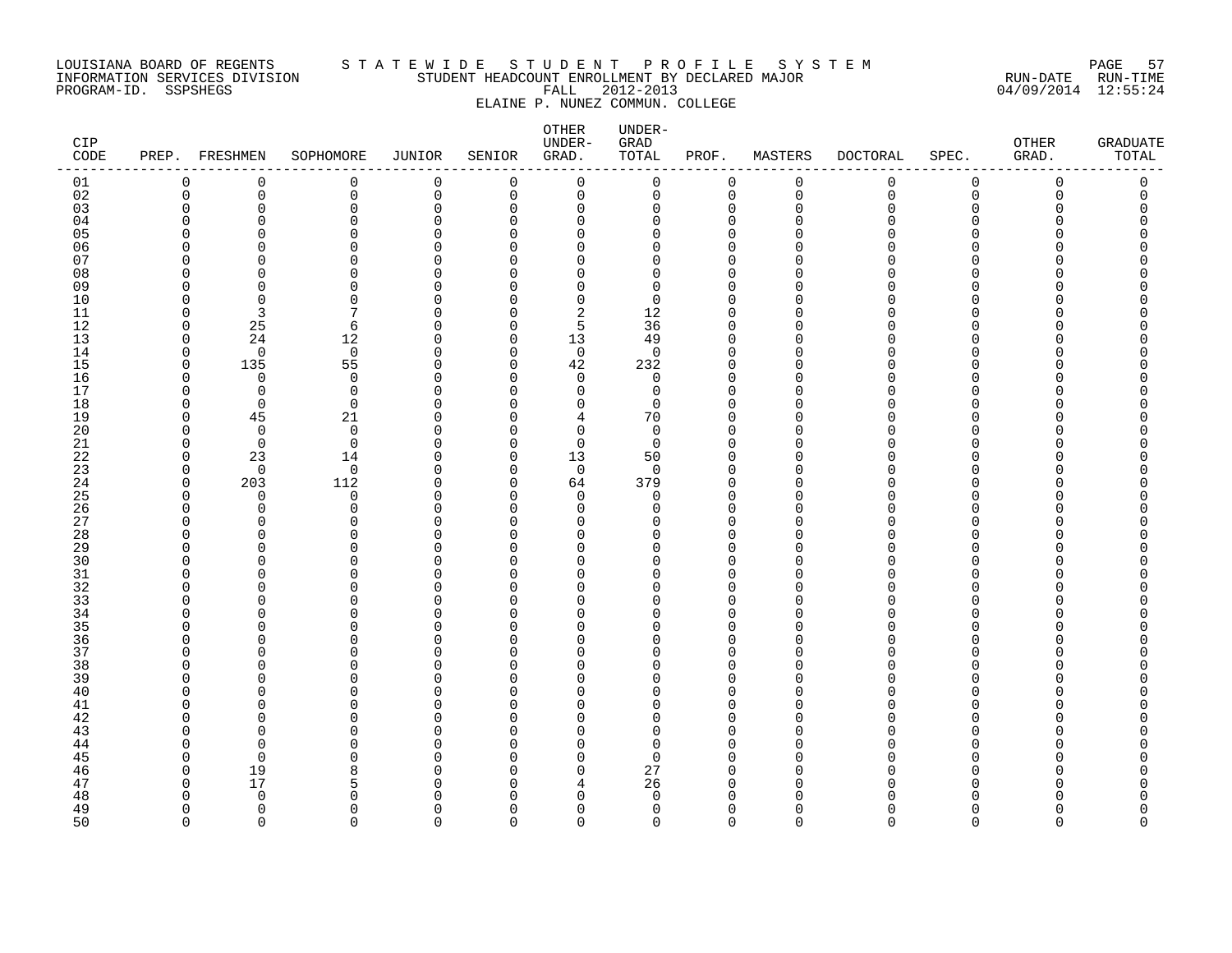#### LOUISIANA BOARD OF REGENTS S T A T E W I D E S T U D E N T P R O F I L E S Y S T E M PAGE 58 INFORMATION SERVICES DIVISION STUDENT HEADCOUNT ENROLLMENT BY DECLARED MAJOR RUN-DATE RUN-TIME

### ELAINE P. NUNEZ COMMUN. COLLEGE

| <b>CIP</b><br>CODE |          | PREP. FRESHMEN | SOPHOMORE                                                                                                                                                                                                                                                                                                                                                                                                                                                                                                                                                                                                                                                                                                                                                                                                                                                                                                                                                                                                                                                                                                                                                                                                                                                                                                                                                                       | JUNIOR                               | SENIOR         | OTHER<br>IJNDER-<br>GRAD. | UNDER-<br>GRAD<br>TOTAL | PROF.       | MASTERS     | DOCTORAL                | SPEC.    | OTHER<br>GRAD. | GRADUATE<br>TOTAL |
|--------------------|----------|----------------|---------------------------------------------------------------------------------------------------------------------------------------------------------------------------------------------------------------------------------------------------------------------------------------------------------------------------------------------------------------------------------------------------------------------------------------------------------------------------------------------------------------------------------------------------------------------------------------------------------------------------------------------------------------------------------------------------------------------------------------------------------------------------------------------------------------------------------------------------------------------------------------------------------------------------------------------------------------------------------------------------------------------------------------------------------------------------------------------------------------------------------------------------------------------------------------------------------------------------------------------------------------------------------------------------------------------------------------------------------------------------------|--------------------------------------|----------------|---------------------------|-------------------------|-------------|-------------|-------------------------|----------|----------------|-------------------|
| 51                 |          | 271            | 109                                                                                                                                                                                                                                                                                                                                                                                                                                                                                                                                                                                                                                                                                                                                                                                                                                                                                                                                                                                                                                                                                                                                                                                                                                                                                                                                                                             |                                      |                | 85                        | 465                     |             |             |                         |          |                |                   |
| 52                 | $\Omega$ | 79             | 62                                                                                                                                                                                                                                                                                                                                                                                                                                                                                                                                                                                                                                                                                                                                                                                                                                                                                                                                                                                                                                                                                                                                                                                                                                                                                                                                                                              | $\begin{matrix} 0 \\ 0 \end{matrix}$ | $\overline{0}$ | 40                        | 181                     | 0           |             | $\Omega$                |          |                |                   |
| 53                 | $\Omega$ | $\overline{0}$ | $\mathbf 0$                                                                                                                                                                                                                                                                                                                                                                                                                                                                                                                                                                                                                                                                                                                                                                                                                                                                                                                                                                                                                                                                                                                                                                                                                                                                                                                                                                     |                                      | $\Omega$       | $\mathbf 0$               | $\overline{0}$          |             |             |                         |          |                |                   |
| 54<br>55<br>56     |          | $\overline{0}$ | $\Omega$                                                                                                                                                                                                                                                                                                                                                                                                                                                                                                                                                                                                                                                                                                                                                                                                                                                                                                                                                                                                                                                                                                                                                                                                                                                                                                                                                                        |                                      |                | $\Omega$                  |                         |             |             |                         |          |                |                   |
|                    |          |                | $\Omega$                                                                                                                                                                                                                                                                                                                                                                                                                                                                                                                                                                                                                                                                                                                                                                                                                                                                                                                                                                                                                                                                                                                                                                                                                                                                                                                                                                        |                                      | $\Omega$       | $\mathbf 0$               |                         |             |             |                         |          |                |                   |
|                    |          |                | $\Omega$                                                                                                                                                                                                                                                                                                                                                                                                                                                                                                                                                                                                                                                                                                                                                                                                                                                                                                                                                                                                                                                                                                                                                                                                                                                                                                                                                                        |                                      |                |                           |                         |             |             |                         |          |                |                   |
| 57                 |          |                | $\Omega$                                                                                                                                                                                                                                                                                                                                                                                                                                                                                                                                                                                                                                                                                                                                                                                                                                                                                                                                                                                                                                                                                                                                                                                                                                                                                                                                                                        |                                      | $\Omega$       |                           |                         |             |             |                         |          |                |                   |
| 58                 |          |                | $\Omega$                                                                                                                                                                                                                                                                                                                                                                                                                                                                                                                                                                                                                                                                                                                                                                                                                                                                                                                                                                                                                                                                                                                                                                                                                                                                                                                                                                        |                                      |                |                           |                         |             |             |                         |          |                |                   |
| 59                 |          |                | $\Omega$                                                                                                                                                                                                                                                                                                                                                                                                                                                                                                                                                                                                                                                                                                                                                                                                                                                                                                                                                                                                                                                                                                                                                                                                                                                                                                                                                                        |                                      | $\Omega$       |                           |                         |             |             |                         |          |                |                   |
| 60                 | $\Omega$ |                |                                                                                                                                                                                                                                                                                                                                                                                                                                                                                                                                                                                                                                                                                                                                                                                                                                                                                                                                                                                                                                                                                                                                                                                                                                                                                                                                                                                 |                                      |                |                           |                         |             |             |                         |          |                |                   |
| <b>TR</b>          | $\Omega$ |                |                                                                                                                                                                                                                                                                                                                                                                                                                                                                                                                                                                                                                                                                                                                                                                                                                                                                                                                                                                                                                                                                                                                                                                                                                                                                                                                                                                                 |                                      |                |                           |                         |             |             |                         |          |                |                   |
| UN                 | 733      |                |                                                                                                                                                                                                                                                                                                                                                                                                                                                                                                                                                                                                                                                                                                                                                                                                                                                                                                                                                                                                                                                                                                                                                                                                                                                                                                                                                                                 |                                      |                |                           | 742                     |             |             |                         |          |                |                   |
| TOTAL              | 733      | 851            | 412                                                                                                                                                                                                                                                                                                                                                                                                                                                                                                                                                                                                                                                                                                                                                                                                                                                                                                                                                                                                                                                                                                                                                                                                                                                                                                                                                                             | $\mathbf 0$                          | $\overline{0}$ | 273                       | 2,269                   | $\mathbf 0$ | $\mathbf 0$ | $\mathbf 0$             | $\Omega$ | $\Omega$       |                   |
|                    |          |                | 01 - AGRICULTURE, AGRICULTURE OPERATIONS 19 - FAMILY AND CONSUMER SCIENCES/HUMAN SCI 37 - PERSONAL AWARENESS/SELF-IMPROVEMENT 102 - NOT IN USE AT THIS TIME 38 - PHILOSOPHY AND RELIGIOUS STUDIES<br>03 - NATURAL RESOURCES AND C<br>05 - AREA, ETHNIC, CULTURAL, AND GENDER STUDI23 - ENGLISH LANGUAGE AND LITERATURE/LETTERS 41 - SCIENCE TECHNOLOGIES/TECHNICIANS<br>06 - NOT IN USE AT THIS TIME<br>07 - NOT IN USE AT THIS TIME<br>29 - LIBERAL ARTS/SCI, GEN STUDIES/HUMANITIES42 - PSYCHOLOGY<br>26 - BIOLOGICAL AND BIOMEDICAL SCIENCES<br>26 - BIOLOGICAL AND BIOMEDICAL SCIENCES<br>26 - BIOLOGICAL AN<br>10 - COMMUNICATIONS TECHNOLOGIES/TECHNICIANS 28 - RESERVE OFFICERS TRAINING CORPS (ROTC) 46 - CONSTRUCTION TRADES<br>- CONSIRUCTION TRADES<br>12 - PERSONAL AND CULINARY SERVICES 30 - MULTI/INTERDISCIPLINARY STUDIES<br>32 - BARKS, RECREATION, LEISURE AND FITNESS 49 - TRANSFORMATION<br>32 - BASIC SKILLS<br>32 - BASIC SKILLS<br>32 - BASIC SKILLS<br>32<br>15 - ENGINEERING TECHNOLOGIES/TECHNICIANS 33 - CITIZENSHIP ACTIVITIES<br>16 - FOREIGN LANGUAGES, LITERATURES/LING.<br>17 - NOT IN USE AT THIS TIME 152 - INTERPERSONAL AND SOCIAL SKILLS 2 - BUSINESS, MGT., MARKETING, AND REL<br>18 - NOT IN USE AT THIS TIME 35 - INTERPERSONAL AND SOCIAL SKILLS 253 - HI<br>TR - UNDERGRAD STUDENTS INTENDING TO TRANSFERUN - UNCOMMITTED TO A MAJOR |                                      |                |                           |                         |             |             | 60 - RESIDENCY PROGRAMS |          |                |                   |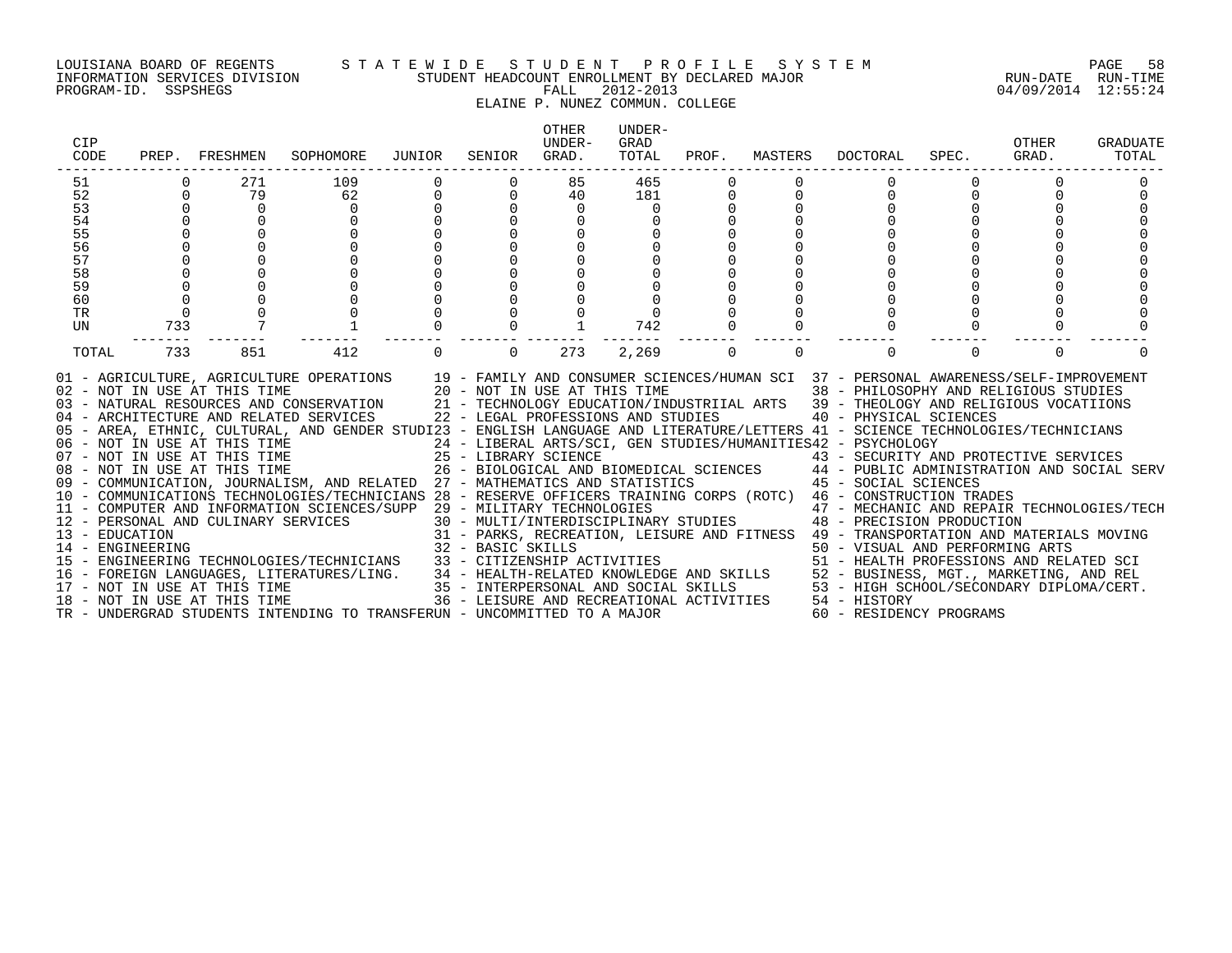#### LOUISIANA BOARD OF REGENTS S T A T E W I D E S T U D E N T P R O F I L E S Y S T E M PAGE 59 INFORMATION SERVICES DIVISION STUDENT HEADCOUNT ENROLLMENT BY DECLARED MAJOR RUN-DATE RUN-TIME PROGRAM-ID. SSPSHEGS FALL 2012-2013 04/09/2014 12:55:24 RIVER PARISHES COMMUNITY COLLEGE

| CIP<br>CODE |                      | PREP. FRESHMEN       | SOPHOMORE            | <b>JUNIOR</b>            | SENIOR               | OTHER<br>UNDER-<br>GRAD. | UNDER-<br>${\tt GRAD}$<br>TOTAL | PROF.                | MASTERS              | <b>DOCTORAL</b> | SPEC.                | OTHER<br>GRAD. | <b>GRADUATE</b><br>TOTAL |
|-------------|----------------------|----------------------|----------------------|--------------------------|----------------------|--------------------------|---------------------------------|----------------------|----------------------|-----------------|----------------------|----------------|--------------------------|
| 01          | 0                    | 0                    | 0                    | 0                        | 0                    | 0                        | 0                               | $\overline{0}$       | 0                    | 0               | $\mathbf 0$          | 0              | 0                        |
| 02          | 0                    | $\mathbf 0$          | $\mathbf 0$          | 0                        | 0                    | 0                        | 0                               | $\mathbf 0$          | $\mathbf 0$          | $\mathsf{O}$    | $\mathbf 0$          | $\mathbf 0$    | 0                        |
| 03          | 0                    | $\Omega$             | 0                    | 0                        | $\Omega$             | 0                        | 0                               | $\mathbf 0$          | $\Omega$             | 0               | $\mathbf 0$          | O              | 0                        |
| 04          | ∩                    | ∩                    | $\Omega$             | $\Omega$                 | $\Omega$             | $\mathbf 0$              | $\Omega$                        | $\Omega$             | $\Omega$             | $\Omega$        | $\Omega$             |                | U                        |
| 05          | O                    | ∩                    | $\Omega$             | $\Omega$                 | $\Omega$             | $\mathbf 0$              | $\Omega$                        | $\Omega$             | $\Omega$             | U               | $\Omega$             |                | Λ                        |
| 06          | O                    | O                    | 0                    | O                        | ∩<br><sup>n</sup>    | 0                        | 0                               | $\Omega$             | ∩<br>$\Omega$        | U<br>U          | $\Omega$             |                | Λ                        |
| 07<br>08    | ∩<br>∩               | $\Omega$<br>∩        | $\Omega$<br>$\Omega$ | $\Omega$<br>$\Omega$     | U                    | $\mathbf 0$<br>0         | $\mathbf 0$<br>0                | $\Omega$<br>$\Omega$ | $\Omega$             | U               | $\Omega$<br>$\Omega$ | ∩              | ∩                        |
| 09          | ∩                    | ∩                    | $\Omega$             | U                        | <sup>n</sup>         | 0                        | $\Omega$                        | $\Omega$             | $\Omega$             | U               | $\Omega$             |                |                          |
| $10$        | $\Omega$             | $\Omega$             | $\mathbf 0$          | 0                        | Ω                    | 0                        | 0                               | $\mathbf 0$          | $\Omega$             | 0               | 0                    |                |                          |
| 11          | ∩                    | $\Omega$             | $\mathbf 0$          | O                        | O                    | 0                        | 0                               | $\Omega$             | $\Omega$             | U               | $\Omega$             |                |                          |
| $12$        | ∩                    | $\Omega$             | $\Omega$             | 0                        | <sup>n</sup>         | $\mathbf 0$              | $\mathbf 0$                     | $\Omega$             | $\Omega$             | U               | ∩                    |                |                          |
| 13          | ∩                    | 39                   | 13                   | $\Omega$                 | $\Omega$             | 16                       | 68                              | $\cap$               | $\Omega$             | U               | $\Omega$             |                |                          |
| 14          | ∩                    | $\Omega$             | $\mathbf 0$          | $\Omega$                 | $\Omega$             | $\mathbf 0$              | $\Omega$                        | $\Omega$             | $\Omega$             | U               | $\Omega$             |                |                          |
| 15          | $\Omega$             | 195                  | 69                   | $\Omega$                 | $\Omega$             | 57                       | 321                             | $\Omega$             | $\Omega$             | U               | $\Omega$             |                |                          |
| 16          | $\Omega$             | $\mathbf 0$          | $\mathbf 0$          | 0                        | $\Omega$             | $\mathbf 0$              | 0                               | $\Omega$             | $\Omega$             | U               | $\Omega$             |                | Λ                        |
| 17          | ∩                    | $\Omega$             | $\Omega$             | $\Omega$                 | <sup>n</sup>         | $\mathbf 0$              | $\mathbf 0$                     | $\cap$               | $\Omega$             | U               | $\Omega$             |                |                          |
| 18          | O                    | $\Omega$             | $\Omega$             | $\Omega$                 | $\Omega$             | 0                        | $\Omega$                        | $\Omega$             | $\Omega$             | U               | $\Omega$             |                |                          |
| 19          | ∩                    | $\Omega$             | $\mathbf 0$          | 0                        | Λ                    | 0                        | 0                               | $\Omega$             | $\Omega$             | O               | $\Omega$             |                |                          |
| 20          |                      | $\Omega$             | $\Omega$             | 0                        | n                    | 0                        | $\mathbf 0$                     | $\Omega$             | $\Omega$             | O               | $\Omega$             |                |                          |
| 21          | ∩                    | ∩                    | $\Omega$             | 0                        | U                    | 0                        | 0                               | $\Omega$<br>$\cap$   | $\Omega$             | U               | $\Omega$             |                | ∩                        |
| 22          | ∩                    | ∩                    | $\Omega$             | U                        | $\Omega$<br>$\Omega$ | $\Omega$                 | $\Omega$                        |                      | $\Omega$<br>$\Omega$ | U               | $\Omega$             |                |                          |
| 23<br>24    | $\Omega$<br>$\Omega$ | $\Omega$<br>680      | $\mathbf 0$<br>351   | $\Omega$<br><sup>0</sup> | 0                    | $\mathbf 0$<br>211       | $\mathbf 0$<br>1,242            | $\Omega$<br>0        | $\Omega$             | O<br>0          | $\Omega$<br>$\Omega$ |                |                          |
| 25          | $\Omega$             | 0                    | 0                    | $\Omega$                 | $\Omega$             | $\mathbf 0$              | 0                               | $\Omega$             | $\Omega$             | U               | $\Omega$             | ∩              | Λ                        |
| 26          | ∩                    | $\Omega$             | $\Omega$             | $\Omega$                 | $\Omega$             | $\mathbf 0$              | $\overline{0}$                  | $\Omega$             | $\Omega$             | U               | $\Omega$             | ∩              | ∩                        |
| 27          | ∩                    | ∩                    | $\Omega$             | $\Omega$                 | <sup>n</sup>         | $\Omega$                 | $\Omega$                        | $\Omega$             | $\Omega$             | U               | $\Omega$             | ∩              | Λ                        |
| 28          | $\Omega$             | $\Omega$             | $\Omega$             | 0                        | n                    | 0                        | $\mathbf 0$                     | $\mathbf 0$          | $\Omega$             | O               | $\Omega$             |                |                          |
| 29          | ∩                    | $\Omega$             | 0                    | 0                        | <sup>n</sup>         | 0                        | $\mathbf 0$                     | $\Omega$             | $\Omega$             | O               | $\Omega$             | ∩              | Λ                        |
| 30          | ∩                    | ∩                    | $\Omega$             | $\Omega$                 | Λ                    | 0                        | $\mathbf 0$                     | $\Omega$             | $\Omega$             | U               | $\Omega$             |                |                          |
| 31          | O                    | ∩                    | $\Omega$             | $\Omega$                 | <sup>n</sup>         | 0                        | $\Omega$                        | $\Omega$             | $\Omega$             | U               | $\Omega$             | ∩              |                          |
| 32          | ∩                    | ∩                    | $\Omega$             | 0                        | ∩                    | 0                        | $\mathbf 0$                     | $\Omega$             | $\Omega$             | O               | $\Omega$             |                |                          |
| 33          |                      | $\Omega$             | $\Omega$             | 0                        | n                    | $\mathbf 0$              | $\mathbf 0$                     | $\Omega$             | $\Omega$             | O               | $\Omega$             |                |                          |
| 34          | ∩                    | O                    | $\Omega$             | O                        | ∩                    | 0                        | $\mathbf 0$                     | $\Omega$             | $\Omega$             | O               | $\Omega$             |                |                          |
| 35          | ∩                    | ∩                    | $\Omega$             | U                        | U                    | $\mathbf 0$              | $\Omega$                        | $\cap$               | $\Omega$             | U               | $\Omega$             |                |                          |
| 36          | ∩                    | $\Omega$             | $\Omega$             | $\Omega$                 | <sup>n</sup>         | 0                        | $\mathbf 0$                     | $\Omega$             | $\Omega$             | O               | $\Omega$             |                | ∩                        |
| 37          | O<br>∩               | $\Omega$<br>$\Omega$ | $\mathbf 0$          | 0<br>0                   | O<br>Ω               | 0                        | $\overline{0}$                  | $\Omega$<br>$\Omega$ | $\Omega$<br>O        | O<br>U          | $\Omega$<br>$\Omega$ |                |                          |
| 38<br>39    | ∩                    | $\Omega$             | $\Omega$<br>$\Omega$ | O                        | <sup>n</sup>         | 0<br>0                   | $\mathbf 0$<br>$\mathbf 0$      | $\Omega$             | $\Omega$             | U               | $\Omega$             |                | Λ                        |
| 40          | ∩                    |                      | $\Omega$             | U                        | <sup>n</sup>         | $\Omega$                 | $\Omega$                        | $\cap$               | $\Omega$             | U               | $\Omega$             |                |                          |
| 41          | ∩                    | ∩                    | $\Omega$             | U                        | ∩                    | $\mathbf 0$              | $\mathbf 0$                     | $\cap$               | O                    | U               | $\Omega$             |                |                          |
| 42          | N                    | O                    | $\Omega$             | O                        | $\Omega$             | 0                        | 0                               | $\Omega$             | $\Omega$             | U               | $\Omega$             |                |                          |
| 43          | ∩                    | ∩                    | $\Omega$             | 0                        | U                    | $\Omega$                 | $\mathbf 0$                     | $\Omega$             | $\Omega$             | U               | ∩                    |                |                          |
| 44          | ∩                    | ∩                    | $\Omega$             | U                        | <sup>n</sup>         | $\mathbf 0$              | $\mathbf 0$                     | $\Omega$             | $\Omega$             | U               | $\Omega$             |                |                          |
| 45          | ∩                    | $\Omega$             | $\Omega$             | U                        | U                    | $\mathbf 0$              | $\Omega$                        | $\cap$               | $\Omega$             | U               | $\Omega$             |                |                          |
| 46          | O                    | $\Omega$             | $\Omega$             | 0                        | n                    | $\mathbf 0$              | $\mathbf 0$                     | $\Omega$             | $\Omega$             | 0               | $\Omega$             |                |                          |
| 47          | $\Omega$             | 11                   | 5                    | O                        | ∩                    | 0                        | 16                              | $\Omega$             | $\Omega$             | U               | <sup>0</sup>         |                | Λ                        |
| 48          | ∩                    | 26                   |                      | U                        | U                    | $\mathbf{1}$             | 31                              | $\cap$               | $\Omega$             | U               |                      |                | ∩                        |
| 49          | 0                    | $\Omega$             | $\Omega$             | $\Omega$                 | $\Omega$             | 0                        | $\mathbf 0$                     | $\Omega$             | $\Omega$             | 0               | $\Omega$             | ∩              | O                        |
| 50          | $\cap$               | $\Omega$             | $\cap$               | $\Omega$                 | $\cap$               | $\Omega$                 | $\Omega$                        | $\Omega$             | $\Omega$             | $\Omega$        | $\Omega$             | $\Omega$       | $\Omega$                 |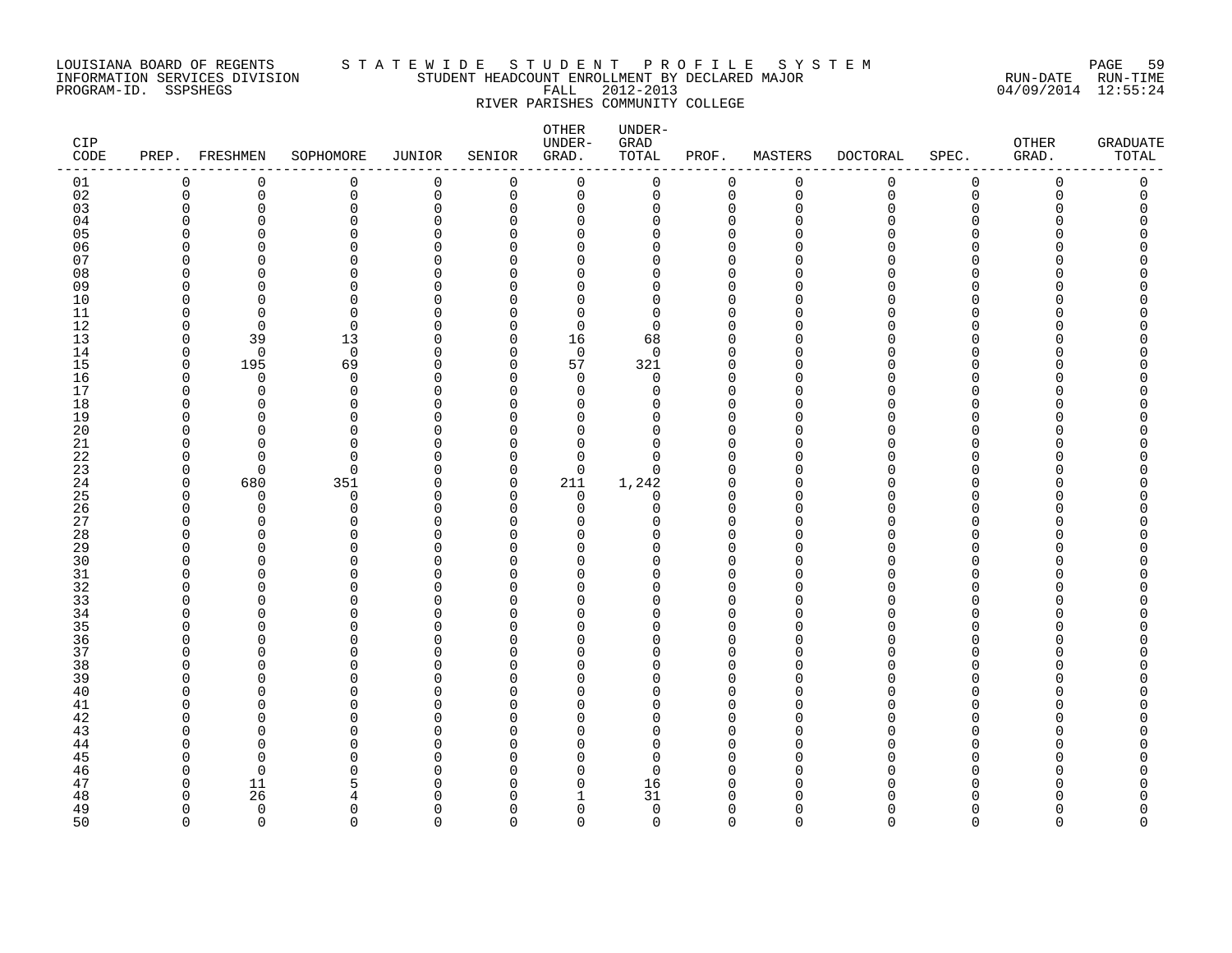#### LOUISIANA BOARD OF REGENTS S T A T E W I D E S T U D E N T P R O F I L E S Y S T E M PAGE 60 INFORMATION SERVICES DIVISION STUDENT HEADCOUNT ENROLLMENT BY DECLARED MAJOR RUN-DATE RUN-TIME

## RIVER PARISHES COMMUNITY COLLEGE

| CIP<br>CODE |             | PREP. FRESHMEN                                               | SOPHOMORE                                                                                                                                                                                                                                                                                                                                                                                                                                                                                                                                                                                                                                                                                                                                                                                                                                                                                                                                                                                                                                                                                                                                                                                                                                                                                                                                                                                                                                                                                                                                                                              | JUNIOR               | SENIOR         | <b>OTHER</b><br>UNDER-<br>GRAD. | UNDER-<br>GRAD<br>TOTAL                  | PROF.       | MASTERS  | DOCTORAL                                                                                                                                                                                                                                                                                                                          | SPEC.    | OTHER<br>GRAD. | GRADUATE<br>TOTAL |
|-------------|-------------|--------------------------------------------------------------|----------------------------------------------------------------------------------------------------------------------------------------------------------------------------------------------------------------------------------------------------------------------------------------------------------------------------------------------------------------------------------------------------------------------------------------------------------------------------------------------------------------------------------------------------------------------------------------------------------------------------------------------------------------------------------------------------------------------------------------------------------------------------------------------------------------------------------------------------------------------------------------------------------------------------------------------------------------------------------------------------------------------------------------------------------------------------------------------------------------------------------------------------------------------------------------------------------------------------------------------------------------------------------------------------------------------------------------------------------------------------------------------------------------------------------------------------------------------------------------------------------------------------------------------------------------------------------------|----------------------|----------------|---------------------------------|------------------------------------------|-------------|----------|-----------------------------------------------------------------------------------------------------------------------------------------------------------------------------------------------------------------------------------------------------------------------------------------------------------------------------------|----------|----------------|-------------------|
| 51          |             | 36                                                           |                                                                                                                                                                                                                                                                                                                                                                                                                                                                                                                                                                                                                                                                                                                                                                                                                                                                                                                                                                                                                                                                                                                                                                                                                                                                                                                                                                                                                                                                                                                                                                                        |                      |                | 25                              | 63                                       |             |          |                                                                                                                                                                                                                                                                                                                                   |          |                |                   |
| 52          | $\Omega$    | 31                                                           | 6<br>$\Omega$                                                                                                                                                                                                                                                                                                                                                                                                                                                                                                                                                                                                                                                                                                                                                                                                                                                                                                                                                                                                                                                                                                                                                                                                                                                                                                                                                                                                                                                                                                                                                                          | $\Omega$<br>$\Omega$ |                | 14                              | 51                                       |             |          | $\Omega$                                                                                                                                                                                                                                                                                                                          | $\Omega$ |                |                   |
| 53<br>54    | $\Omega$    | $\Omega$<br>$\Omega$                                         |                                                                                                                                                                                                                                                                                                                                                                                                                                                                                                                                                                                                                                                                                                                                                                                                                                                                                                                                                                                                                                                                                                                                                                                                                                                                                                                                                                                                                                                                                                                                                                                        |                      |                | $\Omega$                        | $\Omega$                                 |             |          |                                                                                                                                                                                                                                                                                                                                   |          |                |                   |
| 55          |             | $\Omega$                                                     |                                                                                                                                                                                                                                                                                                                                                                                                                                                                                                                                                                                                                                                                                                                                                                                                                                                                                                                                                                                                                                                                                                                                                                                                                                                                                                                                                                                                                                                                                                                                                                                        |                      |                |                                 |                                          |             |          |                                                                                                                                                                                                                                                                                                                                   |          |                |                   |
| 56          |             |                                                              |                                                                                                                                                                                                                                                                                                                                                                                                                                                                                                                                                                                                                                                                                                                                                                                                                                                                                                                                                                                                                                                                                                                                                                                                                                                                                                                                                                                                                                                                                                                                                                                        |                      |                |                                 |                                          |             |          |                                                                                                                                                                                                                                                                                                                                   |          |                |                   |
| 57          |             |                                                              |                                                                                                                                                                                                                                                                                                                                                                                                                                                                                                                                                                                                                                                                                                                                                                                                                                                                                                                                                                                                                                                                                                                                                                                                                                                                                                                                                                                                                                                                                                                                                                                        |                      |                |                                 |                                          |             |          |                                                                                                                                                                                                                                                                                                                                   |          |                |                   |
| 58          |             |                                                              |                                                                                                                                                                                                                                                                                                                                                                                                                                                                                                                                                                                                                                                                                                                                                                                                                                                                                                                                                                                                                                                                                                                                                                                                                                                                                                                                                                                                                                                                                                                                                                                        |                      |                |                                 |                                          |             |          |                                                                                                                                                                                                                                                                                                                                   |          |                |                   |
| 59          |             |                                                              |                                                                                                                                                                                                                                                                                                                                                                                                                                                                                                                                                                                                                                                                                                                                                                                                                                                                                                                                                                                                                                                                                                                                                                                                                                                                                                                                                                                                                                                                                                                                                                                        |                      |                |                                 |                                          |             |          |                                                                                                                                                                                                                                                                                                                                   |          |                |                   |
| 60          | $\mathbf 0$ |                                                              |                                                                                                                                                                                                                                                                                                                                                                                                                                                                                                                                                                                                                                                                                                                                                                                                                                                                                                                                                                                                                                                                                                                                                                                                                                                                                                                                                                                                                                                                                                                                                                                        |                      |                |                                 |                                          |             |          |                                                                                                                                                                                                                                                                                                                                   |          |                |                   |
| TR          |             |                                                              |                                                                                                                                                                                                                                                                                                                                                                                                                                                                                                                                                                                                                                                                                                                                                                                                                                                                                                                                                                                                                                                                                                                                                                                                                                                                                                                                                                                                                                                                                                                                                                                        |                      |                |                                 |                                          |             |          |                                                                                                                                                                                                                                                                                                                                   |          |                |                   |
| UN          | 1,626       |                                                              | $\begin{smallmatrix}0\\1\end{smallmatrix}$                                                                                                                                                                                                                                                                                                                                                                                                                                                                                                                                                                                                                                                                                                                                                                                                                                                                                                                                                                                                                                                                                                                                                                                                                                                                                                                                                                                                                                                                                                                                             |                      | $\overline{0}$ | 142                             | 1,774                                    |             |          | $\Omega$                                                                                                                                                                                                                                                                                                                          |          | $\Omega$       |                   |
| TOTAL       | 1,626       | 1,023                                                        | 451                                                                                                                                                                                                                                                                                                                                                                                                                                                                                                                                                                                                                                                                                                                                                                                                                                                                                                                                                                                                                                                                                                                                                                                                                                                                                                                                                                                                                                                                                                                                                                                    | $\Omega$             | $\Omega$       | 466                             | 3,566                                    | $\mathbf 0$ | $\Omega$ | $\Omega$                                                                                                                                                                                                                                                                                                                          | $\Omega$ | $\Omega$       | ∩                 |
|             |             | 08 - NOT IN USE AT THIS TIME<br>18 - NOT IN USE AT THIS TIME | 01 - AGRICULTURE, AGRICULTURE OPERATIONS 19 - FAMILY AND CONSUMER SCIENCES/HUMAN SCI 37 - PERSONAL AWARENESS/SELF-IMPROVEMENT<br>02 - NOT IN USE AT THIS TIME 20 - NOT IN USE AT THIS TIME 38 - PHILOSOPHY AND RELIGIOUS STUDIES<br>03 - NATURAL RESOURCES AND CONSERVATION 21 - TECHNOLOGY EDUCATION/INDUSTRIIAL ARTS 39 - THEOLOGY AND RELIGIOUS VOCATIIONS<br>04 - ARCHITECTURE AND RELATED SERVICES 22 - LEGAL PROFESSIONS AND STUDIES<br>05 - AREA, ETHNIC, CULTURAL, AND GENDER STUDI23 - ENGLISH LANGUAGE AND LITERATURE/LETTERS 41 - SCIENCE TECHNOLOGIES/TECHNICIANS<br>06 - NOT IN USE AT THIS TIME                                    24 - LIBERAL ARTS/SCI, GEN STUDIES/HUMANITIES42 - PSYCHOLOGY<br>07 - NOT IN USE AT THIS TIME                       25 - LIBRARY SCIENCE                       43<br>09 - COMMUNICATION, JOURNALISM, AND RELATED 27 - MATHEMATICS AND STATISTICS 45 - SOCIAL SCIENCES<br>10 - COMMUNICATIONS TECHNOLOGIES/TECHNICIANS 28 - RESERVE OFFICERS TRAINING CORPS (ROTC) 46 - CONSTRUCTION TRADES<br>11 - COMPUTER AND INFORMATION SCIENCES/SUPP 29 - MILITARY TECHNOLOGIES<br>11 - COMPUTER AND INFORMATION CONTRACT SERVICES<br>12 - PERSONAL AND CULINARY SERVICES<br>13 - EDUCATION 14 - ENGINEERING 22 - BASIC SKILLS<br>14 - ENGINEERING ARTS<br>15 - ENGINEERING TECHNOLOGIES/TECHNICIANS 33 - CITIZENSHIP ACTIVITIES 50 - VISUAL AND PERFORMING ARTS<br>16 - FOREIGN LANGUAGES, LITERATURES/LING. 34 - HEALTH-RELATED KNOWLEDGE AND SKILLS 52 - BUSINESS,<br>TR - UNDERGRAD STUDENTS INTENDING TO TRANSFERUN - UNCOMMITTED TO A MAJOR |                      |                |                                 | 36 - LEISURE AND RECREATIONAL ACTIVITIES |             |          | 40 - PHYSICAL SCIENCES<br>29 - MILITARY TECHNOLOGIES                       47 - MECHANIC AND REPAIR TECHNOLOGIES/TECH 30 - MULTI/INTERDISCIPLINARY STUDIES           48 - PRECISION PRODUCTION<br>31 - PARKS, RECREATION, LEISURE AND FITNESS 49 - TRANSPORTATION AND MATERIALS MOVING<br>54 - HISTORY<br>60 - RESIDENCY PROGRAMS |          |                |                   |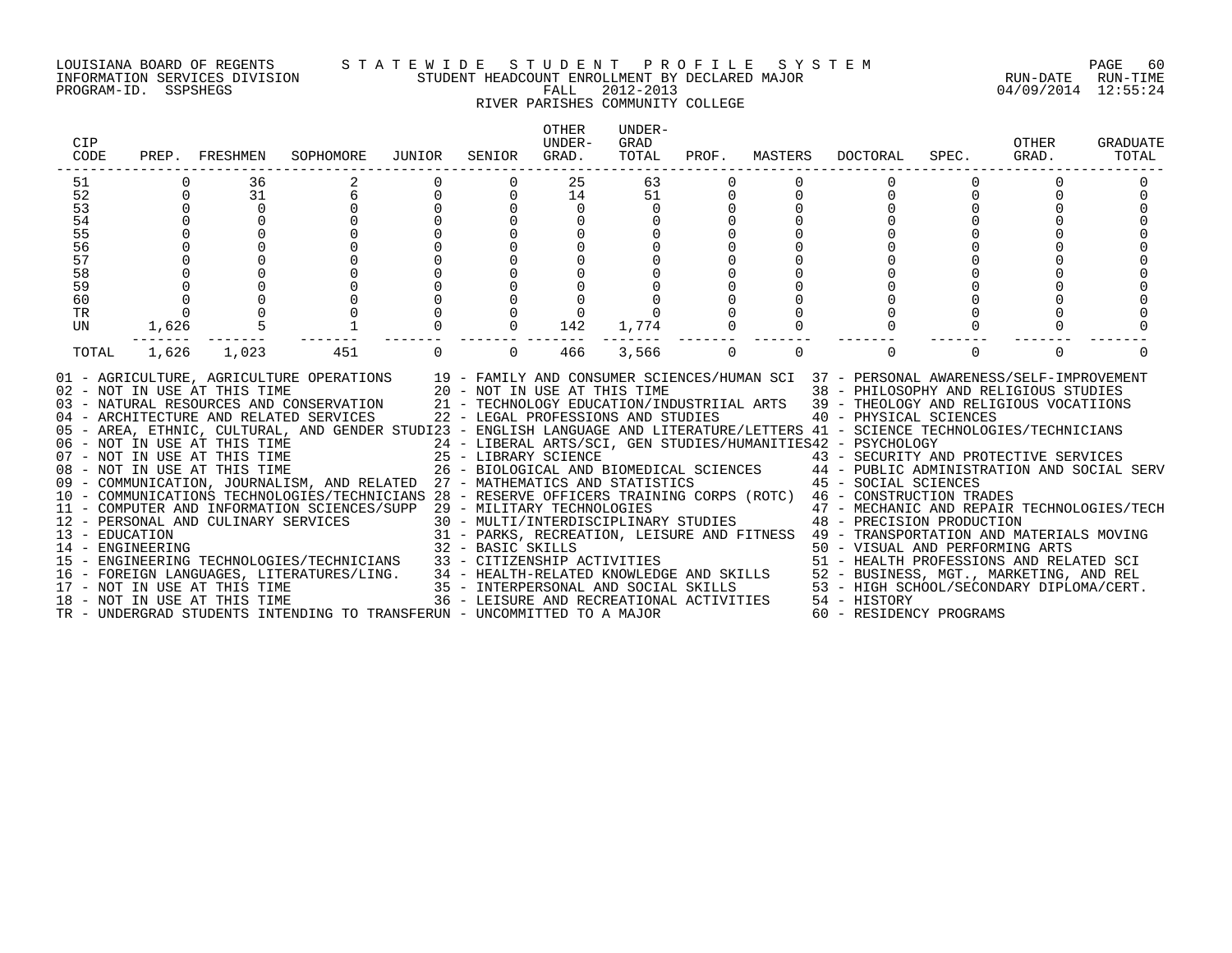#### LOUISIANA BOARD OF REGENTS S T A T E W I D E S T U D E N T P R O F I L E S Y S T E M PAGE 61 INFORMATION SERVICES DIVISION STUDENT HEADCOUNT ENROLLMENT BY DECLARED MAJOR RUN-DATE RUN-TIME PROGRAM-ID. SSPSHEGS FALL 2012-2013 04/09/2014 12:55:24 SOUTH LA. COMMUNITY COLLEGE

| CIP<br>CODE | PREP.                | FRESHMEN                      | SOPHOMORE         | JUNIOR               | SENIOR               | <b>OTHER</b><br>UNDER-<br>GRAD. | UNDER-<br>GRAD<br>TOTAL | PROF.                      | MASTERS              | <b>DOCTORAL</b> | SPEC.         | OTHER<br>GRAD. | <b>GRADUATE</b><br>TOTAL |
|-------------|----------------------|-------------------------------|-------------------|----------------------|----------------------|---------------------------------|-------------------------|----------------------------|----------------------|-----------------|---------------|----------------|--------------------------|
| 01          | $\mathbf 0$          | $\mathbf 0$                   | 0                 | $\mathbf 0$          | 0                    | 0                               | $\mathbf 0$             | $\mathbf 0$                | $\mathbf 0$          | 0               | $\mathbf 0$   | 0              | 0                        |
| $0\,2$      | $\mathbf 0$          | $\mathsf 0$                   | $\mathsf 0$       | $\mathbf 0$          | 0                    | 0                               | $\mathsf 0$             | $\mathbf 0$                | $\mathbf 0$          | $\mathbf 0$     | $\mathsf 0$   | 0              | 0                        |
| 03          | $\mathbf 0$          | 0                             | 0                 | $\mathbf 0$          | 0                    | 0                               | 0                       | $\mathbf 0$                | $\Omega$             | O               | $\Omega$      | O              | 0                        |
| 04          | ∩                    | $\Omega$                      | 0                 | $\Omega$             | $\Omega$             | 0                               | $\Omega$                | $\Omega$                   | $\Omega$             |                 | ∩             |                | U                        |
| 05<br>06    | $\Omega$<br>$\Omega$ | $\Omega$<br>$\Omega$          | 0<br>0            | $\Omega$<br>$\Omega$ | $\Omega$<br>$\Omega$ | $\Omega$<br>$\Omega$            | O                       | $\Omega$                   | $\Omega$<br>∩        |                 | ∩<br>∩        |                |                          |
| 07          | $\Omega$             | $\Omega$                      | 0                 | $\Omega$             | $\cap$               | $\Omega$                        | 0<br>0                  | $\mathbf 0$<br>$\Omega$    |                      |                 | $\cap$        |                |                          |
| 08          | 0                    | 0                             | 0                 | 0                    | $\Omega$             | 0                               | 0                       | $\Omega$                   | ∩                    |                 | ∩             |                |                          |
| 09          | $\Omega$             | $\mathbf 0$                   | 0                 | $\Omega$             | $\Omega$             | 0                               | 0                       | $\Omega$                   | $\Omega$             |                 | ∩             |                |                          |
| 10          | $\mathbf 0$          | 13                            | 7                 | $\Omega$             | $\Omega$             | 4                               | 24                      | $\Omega$                   | O                    |                 | $\Omega$      |                |                          |
| 11          | $\Omega$             | 65                            | 44                | $\cap$               | $\Omega$             | 29                              | 138                     | $\Omega$                   | O                    |                 | $\Omega$      |                |                          |
| 12          | $\Omega$             | 40                            | 56                | $\cap$               | $\Omega$             | 9                               | 105                     | $\Omega$                   | ∩                    |                 | ∩             |                | ∩                        |
| 13          | 0                    | 42                            | 6                 | 0                    | $\Omega$             | $\mathbf 1$                     | 49                      | 0                          | ∩                    |                 | ∩             |                |                          |
| 14          | $\mathbf 0$          | $\overline{0}$                | $\mathbf 0$       | $\Omega$             | $\Omega$             | 0                               | $\mathbf 0$             | $\mathbf 0$                | $\Omega$             |                 | $\Omega$      |                |                          |
| 15          | $\mathbf 0$          | 166                           | 96                | $\Omega$             | $\Omega$             | 34                              | 296                     | $\Omega$                   | ∩                    |                 | $\Omega$      |                |                          |
| 16          | $\Omega$             | $\Omega$                      | $\mathbf 0$       | $\Omega$             | ∩                    | 0                               | 0                       | $\Omega$                   |                      |                 | ∩             |                |                          |
| 17          | $\Omega$             | $\mathbf 0$                   | $\mathbf 0$       | $\cap$               | ∩                    | 0                               | $\mathbf 0$             | $\Omega$                   | ∩                    |                 | ∩             |                |                          |
| 18          | $\Omega$             | $\mathbf 0$                   | $\mathbf 0$       | $\Omega$             | $\Omega$             | $\mathbf 0$                     | $\Omega$                | $\Omega$                   | $\Omega$             |                 | $\Omega$      |                |                          |
| 19          | 0                    | 75                            | 20                | $\Omega$             | $\Omega$             | 13                              | 108                     | 0                          | ∩                    |                 | $\Omega$      |                |                          |
| 20          | $\Omega$             | $\mathbf 0$                   | $\mathbf 0$       | $\Omega$             | $\Omega$             | 0                               | $\mathbf 0$             | $\Omega$                   | $\Omega$             |                 | $\Omega$      |                |                          |
| 21          | $\mathbf 0$          | $\Omega$                      | $\mathbf 0$       | $\Omega$             | $\Omega$             | 0                               | 0                       | $\mathbf 0$                | $\Omega$             |                 | ∩             |                |                          |
| 22          | $\Omega$             | $\Omega$                      | $\Omega$          | $\Omega$             | $\Omega$             | $\Omega$                        | $\Omega$                | $\Omega$                   | $\Omega$             |                 | ∩             |                |                          |
| 23          | $\mathbf 0$          | $\mathbf 0$                   | $\mathbf 0$       | $\Omega$             | $\Omega$             | $\Omega$                        | $\Omega$                | $\Omega$                   | $\Omega$<br>$\Omega$ |                 | $\Omega$<br>∩ |                |                          |
| 24          | 0<br>$\Omega$        | 1,199                         | 355               | 0<br>$\Omega$        | 0<br>$\Omega$        | 137                             | 1,691                   | $\mathbf 0$<br>$\mathbf 0$ |                      |                 | ∩             |                |                          |
| 25<br>26    | 0                    | $\mathbf 0$<br>$\overline{0}$ | 0<br>0            | 0                    | $\Omega$             | 0<br>0                          | 0<br>0                  | $\mathbf 0$                | ∩                    |                 | ∩             |                |                          |
| 27          | ∩                    | $\Omega$                      | $\Omega$          | $\Omega$             | ∩                    | U                               | U                       | $\Omega$                   | $\Omega$             |                 | ∩             |                |                          |
| 28          | $\Omega$             | $\Omega$                      | 0                 | $\cap$               | ∩                    | $\Omega$                        | O                       | $\Omega$                   | ∩                    |                 | $\Omega$      |                |                          |
| 29          | $\Omega$             | $\Omega$                      | 0                 | $\Omega$             | $\Omega$             | $\Omega$                        | 0                       | $\Omega$                   | O                    |                 | $\Omega$      |                |                          |
| 30          | $\Omega$             | $\Omega$                      | 0                 | $\Omega$             | U                    | 0                               | O                       | $\Omega$                   | O                    |                 | ∩             |                |                          |
| 31          | ∩                    | $\Omega$                      | 0                 | $\Omega$             | $\Omega$             | $\Omega$                        | O                       | $\Omega$                   | $\Omega$             |                 | ∩             |                |                          |
| 32          | $\Omega$             | $\Omega$                      | 0                 | $\cap$               | ∩                    | $\Omega$                        | O                       | $\mathbf 0$                | O                    |                 | $\Omega$      |                |                          |
| 33          | $\Omega$             | $\Omega$                      | $\Omega$          | $\Omega$             | ∩                    | $\Omega$                        | O                       | $\Omega$                   | $\Omega$             |                 | $\Omega$      |                |                          |
| 34          | $\Omega$             | $\Omega$                      | 0                 | $\Omega$             | $\Omega$             | $\Omega$                        | 0                       | $\Omega$                   | $\Omega$             |                 | $\Omega$      |                |                          |
| 35          | $\Omega$             | $\Omega$                      | 0                 | O                    | ∩                    | 0                               | O                       | 0                          |                      |                 | ∩             |                |                          |
| 36          | $\Omega$             | $\Omega$                      | 0                 | $\Omega$             | ∩                    | $\Omega$                        | $\Omega$                | $\Omega$                   | ∩                    |                 | $\Omega$      |                |                          |
| 37          | $\Omega$             | $\Omega$                      | 0                 | $\cap$               | ∩                    | $\Omega$                        | 0                       | $\mathbf 0$                | ∩                    |                 | ∩             |                |                          |
| 38          | $\Omega$             | $\Omega$                      | 0                 | $\Omega$             | $\Omega$             | $\Omega$                        | 0                       | $\Omega$                   |                      |                 | $\Omega$      |                |                          |
| 39          | $\Omega$             | $\Omega$                      | 0                 | $\Omega$             | ∩                    | $\mathbf 0$                     | $\Omega$                | $\mathbf 0$                | $\Omega$             |                 | $\Omega$      |                |                          |
| 40          | ∩                    | $\overline{0}$                | $\mathbf 0$       | $\Omega$             | $\Omega$             | 0                               | $\Omega$                | $\Omega$                   | ∩                    |                 | ∩             |                |                          |
| 41          | 0                    | 23                            | 20                | $\Omega$             | $\Omega$             | 2                               | 45                      | $\Omega$                   | $\Omega$<br>O        |                 | $\Omega$<br>∩ |                |                          |
| 42          | $\Omega$<br>$\Omega$ | $\overline{0}$                | $\mathbf 0$       | $\Omega$<br>$\Omega$ | $\Omega$<br>$\Omega$ | 0<br>10                         | $\mathbf 0$             | $\Omega$<br>$\Omega$       | $\Omega$             |                 | $\Omega$      |                |                          |
| 43<br>44    | $\Omega$             | 88<br>$\mathbf 0$             | 27<br>$\mathbf 0$ | $\Omega$             | $\Omega$             | 0                               | 125<br>$\mathbf 0$      | $\Omega$                   | ∩                    |                 | ∩             |                |                          |
| 45          | $\Omega$             | $\overline{0}$                | $\mathbf 0$       | $\Omega$             | $\Omega$             | $\mathbf 0$                     | $\mathbf 0$             | $\Omega$                   | $\Omega$             |                 | ∩             |                |                          |
| 46          | $\mathbf 0$          | 57                            | 32                | O                    | $\Omega$             | 3                               | 92                      | $\Omega$                   | <sup>0</sup>         |                 | $\Omega$      |                |                          |
| 47          | $\mathbf 0$          | 178                           | 152               | O                    | $\Omega$             | 49                              | 379                     | $\Omega$                   |                      |                 | ∩             |                |                          |
| 48          | $\Omega$             | 147                           | 86                | ∩                    | ∩                    | 33                              | 266                     | $\Omega$                   |                      |                 |               |                | ი                        |
| 49          | $\Omega$             | 17                            | 6                 | $\cap$               | $\Omega$             | $\mathbf 0$                     | 23                      | $\Omega$                   |                      |                 | ∩             |                | $\Omega$                 |
| 50          | $\Omega$             | $\Omega$                      | $\Omega$          | $\cap$               | $\Omega$             | $\Omega$                        | $\Omega$                | $\Omega$                   | $\cap$               |                 | $\cap$        | ∩              | $\Omega$                 |
|             |                      |                               |                   |                      |                      |                                 |                         |                            |                      |                 |               |                |                          |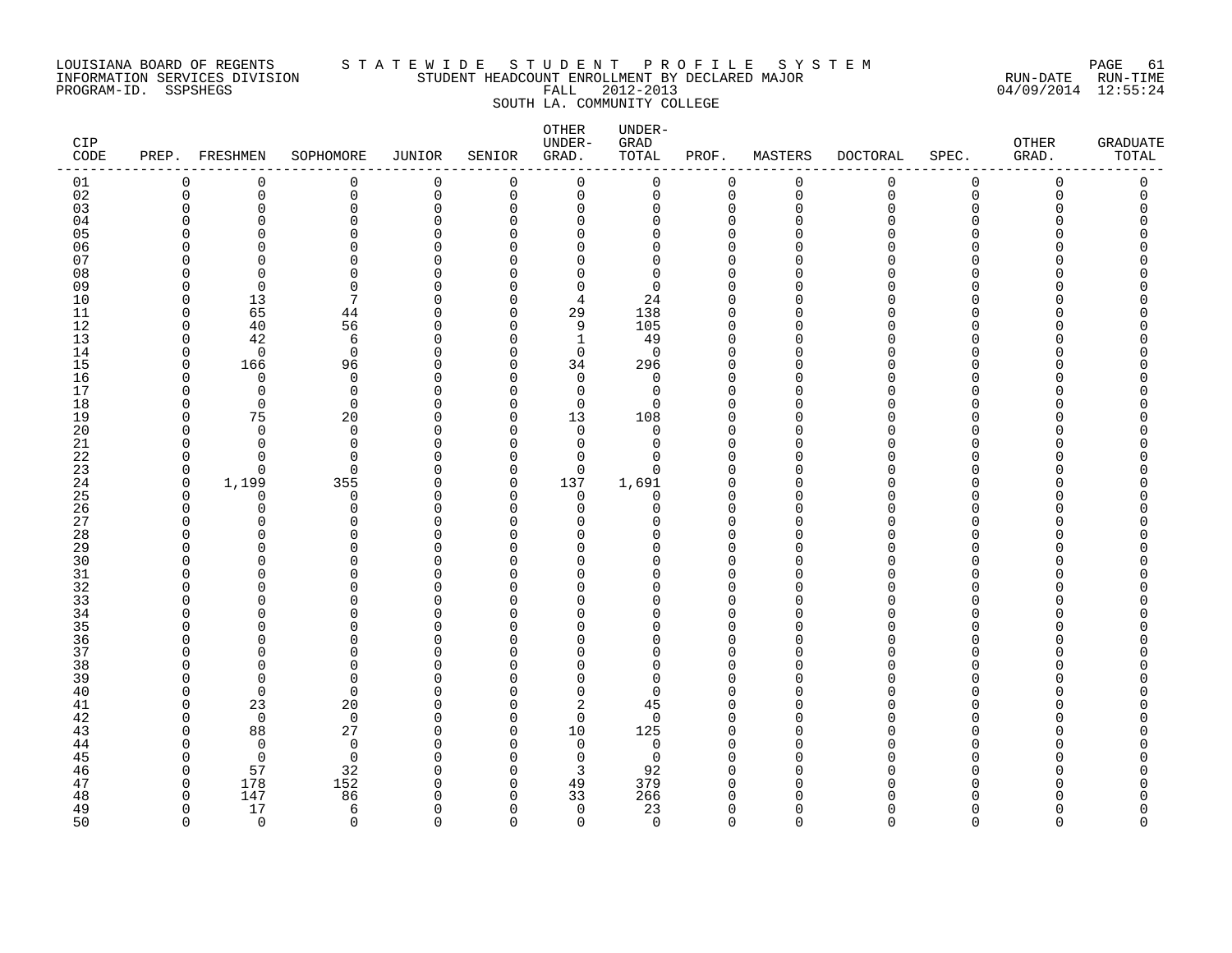#### LOUISIANA BOARD OF REGENTS S T A T E W I D E S T U D E N T P R O F I L E S Y S T E M PAGE 62 INFORMATION SERVICES DIVISION STUDENT HEADCOUNT ENROLLMENT BY DECLARED MAJOR RUN-DATE RUN-TIME

### SOUTH LA. COMMUNITY COLLEGE

| CIP<br>CODE                                                                                                                                                                                                                                                                                                                                                                                                                                                                                                                                                                                                                                                                                                                                                                                                                                                                                                                                                                                                                                                                                                                                                                                                                              | PREP. FRESHMEN                                                                                                    | SOPHOMORE JUNIOR                                                                        |                                                                  | SENIOR         | OTHER<br>UNDER-<br>GRAD.         | UNDER-<br>GRAD<br>TOTAL           | PROF.       |          | MASTERS DOCTORAL SPEC.                                                                      |          | OTHER<br>GRAD. | GRADUATE<br>TOTAL |
|------------------------------------------------------------------------------------------------------------------------------------------------------------------------------------------------------------------------------------------------------------------------------------------------------------------------------------------------------------------------------------------------------------------------------------------------------------------------------------------------------------------------------------------------------------------------------------------------------------------------------------------------------------------------------------------------------------------------------------------------------------------------------------------------------------------------------------------------------------------------------------------------------------------------------------------------------------------------------------------------------------------------------------------------------------------------------------------------------------------------------------------------------------------------------------------------------------------------------------------|-------------------------------------------------------------------------------------------------------------------|-----------------------------------------------------------------------------------------|------------------------------------------------------------------|----------------|----------------------------------|-----------------------------------|-------------|----------|---------------------------------------------------------------------------------------------|----------|----------------|-------------------|
| 51<br>52<br>53<br>54<br>55<br>56<br>57<br>58<br>$\begin{matrix} 0 \\ 0 \\ 0 \end{matrix}$<br>59<br>60<br>TR<br>UN                                                                                                                                                                                                                                                                                                                                                                                                                                                                                                                                                                                                                                                                                                                                                                                                                                                                                                                                                                                                                                                                                                                        | 568<br>$\Omega$<br>477<br>$\Omega$<br>$\Omega$<br>$\Omega$<br>$\Omega$<br>$\Omega$<br>$\overline{0}$<br>1,550 262 | 339<br>243<br>$\overline{0}$<br>$\Omega$<br>$\begin{matrix} 0 \\ 0 \end{matrix}$<br>162 | $\overline{0}$<br>0<br>$\begin{matrix} 0 \\ 0 \\ 0 \end{matrix}$ | $\overline{0}$ | 127<br>106<br>$\mathbf 0$<br>283 | 1,034<br>826<br>$\Omega$<br>2,257 | $\mathbf 0$ |          | $\Omega$<br>$\Omega$                                                                        |          |                |                   |
| 1,550<br>TOTAL<br>01 - AGRICULTURE, AGRICULTURE OPERATIONS 19 - FAMILY AND CONSUMER SCIENCES/HUMAN SCI 37 - PERSONAL AWARENESS/SELF-IMPROVEMENT<br>02 - NOT IN USE AT THIS TIME 20 - NOT IN USE AT THIS TIME 38 - PHILOSOPHY AND RELIGIOUS STUDIES<br>03 - NATURAL RESOURCES AND CONSERVATION 21 - TECHNOLOGY EDUCATION/INDUSTRIIAL ARTS 39 - THEOLOGY AND RELIGIOUS VOCATIIONS<br>04 - ARCHITECTURE AND RELATED SERVICES 22 - LEGAL PROFESSIONS AND STUDIES<br>05 - AREA, ETHNIC, CULTURAL, AND GENDER STUDI23 - ENGLISH LANGUAGE AND LITERATURE/LETTERS 41 - SCIENCE TECHNOLOGIES/TECHNICIANS<br>06 - NOT IN USE AT THIS TIME<br>07 - NOT IN USE AT THIS TIME<br>25 - LIBRARY SCIENCE<br>26 - BIOLOGICAL AND BIOMEDICAL SCIENCES<br>26 - BIOLOGICAL AND BIOMEDICAL SCIENCES<br>26 - BIOLOGICAL AND BIOMEDICAL SCIENCES<br>26 - BIOLOGICAL A<br>10 - COMMUNICATIONS TECHNOLOGIES/TECHNICIANS 28 - RESERVE OFFICERS TRAINING CORPS (ROTC) 46 - CONSTRUCTION TRADES<br>10 - COMPUTER AND INFORMATION SCIENCES/SUPP 29 - MILITARY TECHNOLOGIES (ROLC) 47 - MECHANIC AND REPAIR TECHNOLOGIES/TECH<br>12 - PERSONAL AND CULINARY SERVICES 30 - MULTI/INTERDISCIPLINARY STUDIES 48 - PRECISION PRODUCTION<br><br>18 - NOT IN USE AT THIS TIME | 3,417                                                                                                             | 1,651                                                                                   | $\Omega$                                                         | $\Omega$       | 840                              | 7,458                             | $\Omega$    | $\Omega$ | $\Omega$<br>40 - PHYSICAL SCIENCES<br>36 - LEISURE AND RECREATIONAL ACTIVITIES 54 - HISTORY | $\Omega$ | $\Omega$       | ∩                 |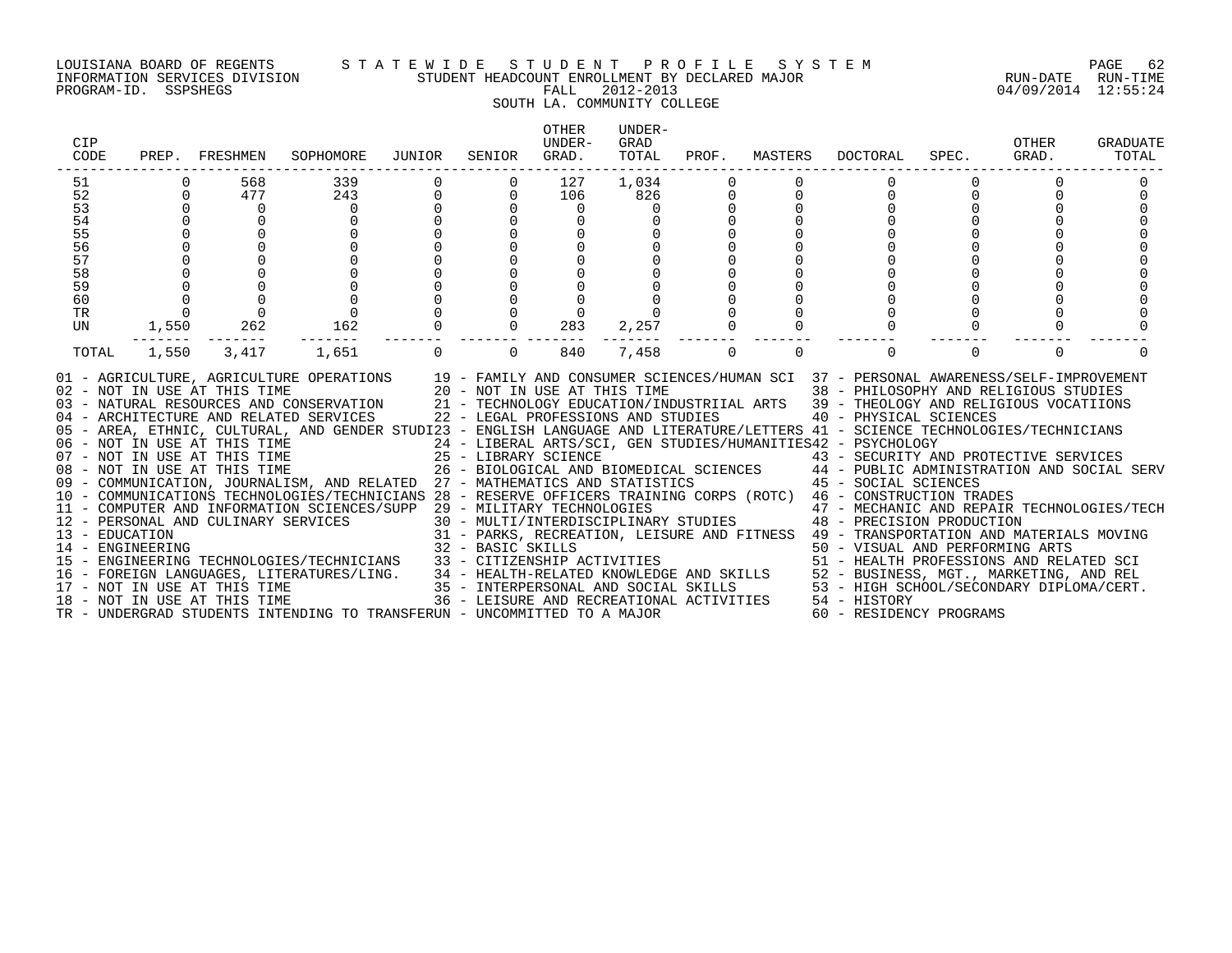#### LOUISIANA BOARD OF REGENTS S T A T E W I D E S T U D E N T P R O F I L E S Y S T E M PAGE 63 INFORMATION SERVICES DIVISION STUDENT HEADCOUNT ENROLLMENT BY DECLARED MAJOR RUN-DATE RUN-TIME PROGRAM-ID. SSPSHEGS FALL 2012-2013 04/09/2014 12:55:24 LA. DELTA COMMUNITY COLLEGE

| CIP<br>CODE |                      | PREP. FRESHMEN       | SOPHOMORE                  | <b>JUNIOR</b>        | SENIOR               | OTHER<br>UNDER-<br>GRAD. | UNDER-<br>GRAD<br>TOTAL | PROF.                | MASTERS              | <b>DOCTORAL</b> | SPEC.                | OTHER<br>GRAD. | <b>GRADUATE</b><br>TOTAL |
|-------------|----------------------|----------------------|----------------------------|----------------------|----------------------|--------------------------|-------------------------|----------------------|----------------------|-----------------|----------------------|----------------|--------------------------|
| 01          | 0                    | 0                    | $\mathbf 0$                | 0                    | $\mathbf 0$          | $\mathbf 0$              | 0                       | $\mathbf 0$          | $\mathsf 0$          | $\mathsf{O}$    | $\mathbf 0$          | 0              | 0                        |
| 02          | $\mathbf 0$          | 0                    | 0                          | 0                    | $\mathbf 0$          | 0                        | 0                       | $\mathbf 0$          | $\mathbf 0$          | 0               | $\mathbf 0$          | 0              | 0                        |
| 03          | $\mathbf 0$          | 0                    | $\mathbf 0$                | $\Omega$             | $\Omega$             | $\Omega$                 | 0                       | $\Omega$             | $\mathbf 0$          | 0               | 0                    | O              | $\Omega$                 |
| 04          | $\Omega$             | ∩                    | $\Omega$                   | $\cap$               | ∩                    | $\Omega$                 | <sup>n</sup>            | $\Omega$             | $\Omega$             | N               | ∩                    |                |                          |
| 05<br>06    | $\Omega$<br>$\Omega$ | U<br>∩               | $\Omega$<br>$\mathbf 0$    | $\Omega$<br>$\cap$   | ∩<br>∩               | $\Omega$<br>$\Omega$     | U<br>U                  | $\Omega$<br>$\Omega$ | $\Omega$<br>∩        | N<br>N          | $\Omega$<br>$\Omega$ |                | Λ                        |
| 07          | ∩                    | ∩                    | $\Omega$                   | ∩                    | ∩                    | O                        | U                       | ∩                    | <sup>0</sup>         | N               | ∩                    |                | ∩                        |
| 08          | $\Omega$             | ∩                    | $\Omega$                   | $\Omega$             | ∩                    | $\Omega$                 | $\Omega$                | $\Omega$             | $\Omega$             | N               | ∩                    |                |                          |
| 09          | $\Omega$             | $\Omega$             | $\mathbf 0$                | $\Omega$             | ∩                    | $\Omega$                 | $\Omega$                | $\Omega$             | $\Omega$             | N               | $\Omega$             |                |                          |
| 10          | $\Omega$             | $\mathbf 0$          | $\mathbf 0$                | O                    | ∩                    | $\mathbf 0$              | $\Omega$                | $\Omega$             | $\Omega$             | U               | $\Omega$             |                |                          |
| 11          | $\mathbf 0$          | 19                   | 22                         | $\Omega$             | $\Omega$             | 25                       | 66                      | $\Omega$             | $\Omega$             | O               | $\Omega$             |                |                          |
| 12          | $\Omega$             | 15                   | 21                         | $\Omega$             | 0                    | $\mathbf{1}$             | 37                      | $\Omega$             | $\Omega$             | N               | ∩                    |                |                          |
| 13          | $\Omega$             | 50                   | 35                         | $\Omega$             | $\Omega$             | 22                       | 107                     | $\Omega$             | $\Omega$             | O               | $\Omega$             |                |                          |
| 14          | $\Omega$             | $\overline{0}$       | $\mathbf 0$                | $\Omega$             | $\Omega$             | 0                        | 0                       | $\Omega$             | $\Omega$             | ∩               | ∩                    |                |                          |
| 15          | $\Omega$<br>$\Omega$ | 73<br>$\mathbf 0$    | 66                         | O                    | $\Omega$<br>$\Omega$ | 48                       | 187                     | $\Omega$<br>$\Omega$ | $\cap$<br>$\Omega$   |                 | $\Omega$<br>$\Omega$ |                |                          |
| 16<br>17    | ∩                    | $\Omega$             | $\mathbf 0$<br>$\mathbf 0$ | $\Omega$<br>O        | ∩                    | $\mathbf 0$<br>$\Omega$  | 0<br>0                  | $\Omega$             | $\Omega$             |                 | ∩                    |                |                          |
| 18          | $\Omega$             | $\mathbf 0$          | $\mathbf 0$                | $\Omega$             | $\Omega$             | 0                        | $\Omega$                | $\Omega$             | $\Omega$             |                 | $\Omega$             |                |                          |
| 19          | $\Omega$             | 49                   | 33                         | $\Omega$             | ∩                    | 23                       | 105                     | $\Omega$             | $\Omega$             |                 | $\Omega$             |                |                          |
| 20          | $\Omega$             | $\Omega$             | $\Omega$                   | U                    | ∩                    | $\Omega$                 | $\Omega$                | $\Omega$             | $\Omega$             |                 | ∩                    |                |                          |
| 21          | $\Omega$             | $\Omega$             | $\mathbf 0$                | $\Omega$             | ∩                    | $\mathbf 0$              | 0                       | $\Omega$             | $\Omega$             | N               | ∩                    |                |                          |
| 22          | $\Omega$             | $\Omega$             | 0                          | O                    | O                    | 0                        | $\Omega$                | $\Omega$             | $\Omega$             |                 | O                    |                |                          |
| 23          | 0                    | 0                    | $\mathbf 0$                | $\Omega$             | $\Omega$             | $\mathbf 0$              | $\Omega$                | $\Omega$             | $\Omega$             | O               | $\Omega$             |                |                          |
| 24          | $\Omega$             | 427                  | 231                        | $\Omega$             | $\Omega$             | 99                       | 757                     | $\Omega$             | $\Omega$             | U               | ∩                    |                |                          |
| 25          | $\Omega$<br>$\Omega$ | $\Omega$<br>$\Omega$ | $\mathbf 0$<br>$\mathbf 0$ | $\Omega$<br>$\Omega$ | ∩<br>$\Omega$        | $\Omega$<br>$\Omega$     | $\Omega$<br>$\Omega$    | $\Omega$<br>$\Omega$ | $\Omega$<br>$\Omega$ | N<br>N          | ∩<br>$\Omega$        |                |                          |
| 26<br>27    | $\Omega$             | ∩                    | $\Omega$                   | O                    | ∩                    | $\Omega$                 | U                       | $\Omega$             | $\Omega$             | N               | O                    |                |                          |
| 28          | $\Omega$             | ∩                    | $\Omega$                   | O                    | ∩                    | U                        | U                       | $\Omega$             | $\Omega$             |                 | ∩                    |                |                          |
| 29          | $\Omega$             | O                    | $\Omega$                   | $\Omega$             | ∩                    | 0                        | O                       | $\Omega$             | $\Omega$             | N               | ∩                    |                |                          |
| 30          | $\Omega$             | U                    | $\Omega$                   | $\Omega$             | ∩                    | $\Omega$                 | U                       | ∩                    | $\Omega$             | ∩               | ∩                    |                |                          |
| 31          | $\Omega$             | $\Omega$             | $\mathbf 0$                | $\Omega$             | $\Omega$             | $\Omega$                 | O                       | $\Omega$             | $\Omega$             | ი               | $\Omega$             |                |                          |
| 32          | ∩                    | O                    | 0                          | U                    | n                    | O                        | O                       | ∩                    | $\Omega$             | ∩               | ∩                    |                |                          |
| 33          | $\Omega$             | U                    | $\Omega$                   | O                    | ∩                    | $\Omega$                 | U                       |                      | $\Omega$             | N               | ∩                    |                |                          |
| 34<br>35    | $\Omega$<br>$\Omega$ | O<br>U               | $\Omega$<br>$\Omega$       | U<br>$\cap$          | ∩<br>∩               | U<br>U                   | U<br>U                  | $\Omega$             | $\Omega$<br>$\cap$   | N               | ∩<br>∩               |                |                          |
| 36          | $\Omega$             | O                    | $\mathbf 0$                | $\Omega$             | ∩                    | $\Omega$                 | O                       | $\Omega$             | 0                    | ი               | $\Omega$             |                |                          |
| 37          | $\Omega$             |                      | $\Omega$                   | O                    | ∩                    | $\Omega$                 | U                       | $\Omega$             | $\Omega$             |                 | $\Omega$             |                |                          |
| 38          | $\Omega$             | U                    | $\Omega$                   | O                    | ∩                    | U                        | U                       | O                    | $\Omega$             |                 | ∩                    |                |                          |
| 39          | $\Omega$             | ∩                    | $\Omega$                   | $\Omega$             | ∩                    | O                        | U                       | $\Omega$             | $\Omega$             |                 | ∩                    |                |                          |
| 40          | $\Omega$             | U                    | $\Omega$                   | $\cap$               | ∩                    | U                        | U                       | $\Omega$             | $\Omega$             |                 | ∩                    |                |                          |
| 41          | <sup>0</sup>         |                      | $\mathbf 0$                | U                    | ∩                    | U                        | U                       | ∩                    | <sup>0</sup>         |                 | O                    |                |                          |
| 42          | $\Omega$             | O                    | $\mathbf 0$                | $\Omega$             | O                    | 0                        | O                       | $\Omega$             | $\Omega$             |                 | $\Omega$             |                |                          |
| 43          | $\Omega$             | ∩                    | $\Omega$                   | $\Omega$             | ∩                    | Λ                        | <sup>n</sup>            |                      | $\Omega$             |                 | ∩                    |                |                          |
| 44          | $\Omega$             | ∩                    | $\Omega$                   | U                    | ∩                    | O                        | $\Omega$                | $\Omega$             | $\Omega$             |                 | ∩                    |                |                          |
| 45<br>46    | $\Omega$<br>$\Omega$ | $\Omega$<br>12       | $\Omega$<br>10             | U<br>O               | ∩<br>$\Omega$        | $\Omega$<br>2            | $\Omega$<br>24          | $\Omega$<br>$\Omega$ | $\Omega$<br>0        | N<br>O          | ∩<br>$\Omega$        |                |                          |
| 47          | $\Omega$             | 44                   | $4\,2$                     | <sup>0</sup>         | $\Omega$             | 15                       | 101                     | $\Omega$             | 0                    | O               | ∩                    |                | ∩                        |
| 48          | $\Omega$             | 96                   | 48                         | ∩                    | $\Omega$             | 24                       | 168                     | $\Omega$             | $\Omega$             |                 |                      |                |                          |
| 49          | $\Omega$             | $\Omega$             | $\mathbf 0$                | $\Omega$             | $\Omega$             | $\mathbf 0$              | $\mathbf 0$             | $\Omega$             | $\Omega$             | 0               | $\Omega$             |                | O                        |
| 50          | $\Omega$             | $\Omega$             | $\Omega$                   | $\Omega$             | $\Omega$             | $\Omega$                 | $\Omega$                | $\Omega$             | $\Omega$             | $\Omega$        | $\Omega$             | $\Omega$       | $\Omega$                 |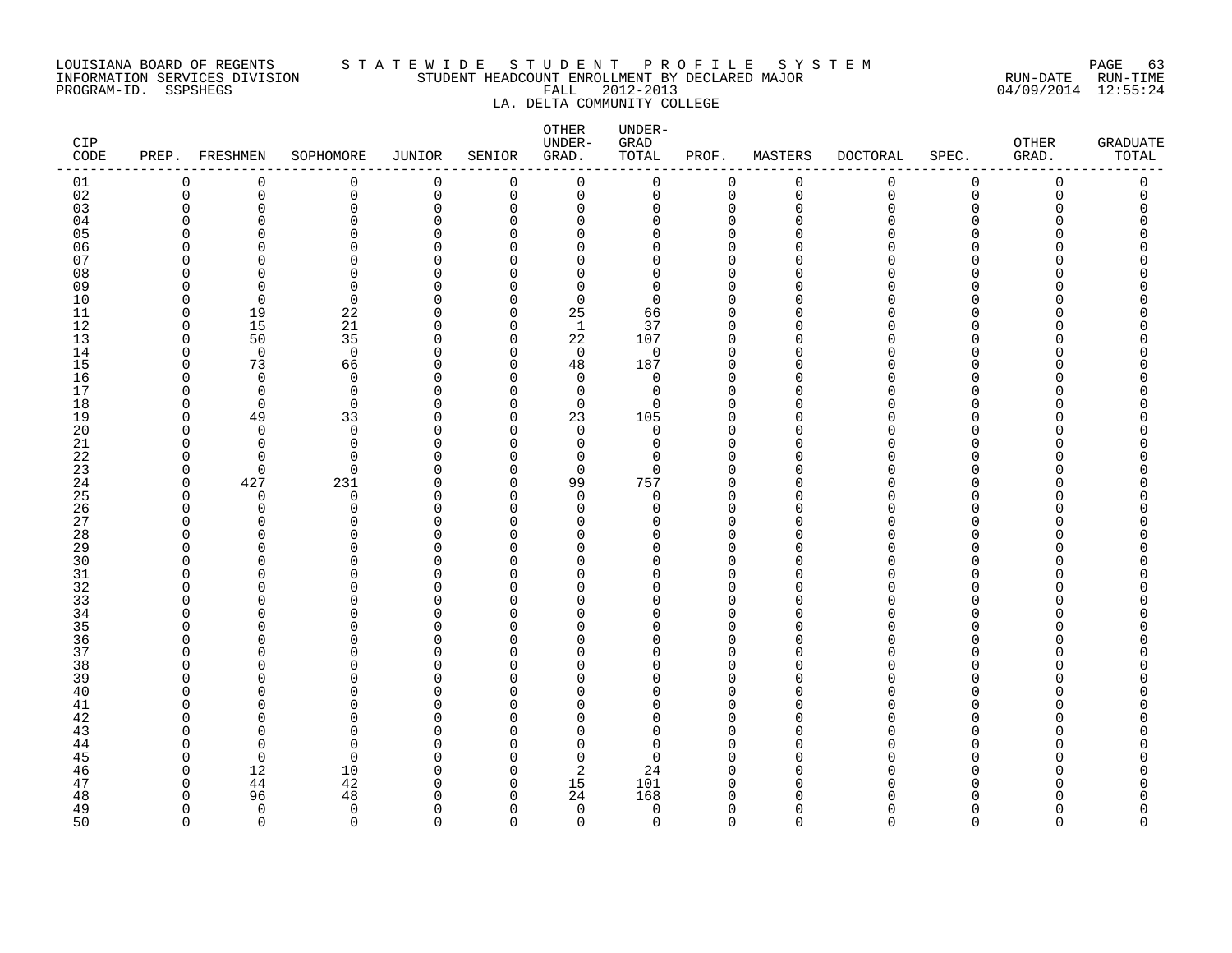#### LOUISIANA BOARD OF REGENTS S T A T E W I D E S T U D E N T P R O F I L E S Y S T E M PAGE 64 INFORMATION SERVICES DIVISION STUDENT HEADCOUNT ENROLLMENT BY DECLARED MAJOR RUN-DATE RUN-TIME

### LA. DELTA COMMUNITY COLLEGE

| CIP<br>CODE                                                    | PREP.      | FRESHMEN                                                                                                                                                                                            | SOPHOMORE                                                                                                                                                                                                                                                                                                                                                                                                                                                                                                                                                                                                                                                                                                                                                                                                                                                                                                                                                                                                                                                                     | JUNIOR   | SENIOR                                                                          | <b>OTHER</b><br>UNDER-<br>GRAD.          | UNDER-<br>GRAD<br>TOTAL | PROF. | MASTERS  | <b>DOCTORAL</b>                                                                                                                                                                                                                                                                                                                                                                                                                                                                                                                                                                                                                                                                                                                                             | SPEC.    | OTHER<br>GRAD. | GRADUATE<br>TOTAL |
|----------------------------------------------------------------|------------|-----------------------------------------------------------------------------------------------------------------------------------------------------------------------------------------------------|-------------------------------------------------------------------------------------------------------------------------------------------------------------------------------------------------------------------------------------------------------------------------------------------------------------------------------------------------------------------------------------------------------------------------------------------------------------------------------------------------------------------------------------------------------------------------------------------------------------------------------------------------------------------------------------------------------------------------------------------------------------------------------------------------------------------------------------------------------------------------------------------------------------------------------------------------------------------------------------------------------------------------------------------------------------------------------|----------|---------------------------------------------------------------------------------|------------------------------------------|-------------------------|-------|----------|-------------------------------------------------------------------------------------------------------------------------------------------------------------------------------------------------------------------------------------------------------------------------------------------------------------------------------------------------------------------------------------------------------------------------------------------------------------------------------------------------------------------------------------------------------------------------------------------------------------------------------------------------------------------------------------------------------------------------------------------------------------|----------|----------------|-------------------|
| 51<br>52<br>53<br>54<br>55<br>56<br>57<br>58<br>59<br>60<br>TR | $\Omega$   | 372<br>247<br>$\Omega$                                                                                                                                                                              | 272<br>192<br>$\Omega$                                                                                                                                                                                                                                                                                                                                                                                                                                                                                                                                                                                                                                                                                                                                                                                                                                                                                                                                                                                                                                                        |          | $\Omega$                                                                        | 163<br>106<br>$\mathbf 0$<br>$\mathbf 0$ | 807<br>545              | 0     | O        |                                                                                                                                                                                                                                                                                                                                                                                                                                                                                                                                                                                                                                                                                                                                                             |          |                |                   |
| UN<br>TOTAL                                                    | 521<br>521 | 475<br>1,879                                                                                                                                                                                        | 123<br>1,095                                                                                                                                                                                                                                                                                                                                                                                                                                                                                                                                                                                                                                                                                                                                                                                                                                                                                                                                                                                                                                                                  | $\Omega$ | $\Omega$<br>$\overline{0}$                                                      | 100<br>628                               | 1,219<br>4,123          | 0     | $\Omega$ | $\Omega$                                                                                                                                                                                                                                                                                                                                                                                                                                                                                                                                                                                                                                                                                                                                                    | $\Omega$ | $\Omega$       |                   |
| 13 - EDUCATION<br>14 - ENGINEERING                             |            | 02 - NOT IN USE AT THIS TIME<br>06 - NOT IN USE AT THIS TIME<br>07 - NOT IN USE AT THIS TIME<br>08 - NOT IN USE AT THIS TIME<br>12 - PERSONAL AND CULINARY SERVICES<br>18 - NOT IN USE AT THIS TIME | 01 - AGRICULTURE, AGRICULTURE OPERATIONS 19 - FAMILY AND CONSUMER SCIENCES/HUMAN SCI 37 - PERSONAL AWARENESS/SELF-IMPROVEMENT<br>20 - NOT IN USE AT THIS TIME<br>03 - NATURAL RESOURCES AND CONSERVATION<br>04 - ARCHITECTURE AND RELATED SERVICES<br>05 - AREA, ETHNIC, CULTURAL, AND GENDER STUDI23 - ENGLISH LANGUAGE AND LITERATURE/LETTERS 41 - SCIENCE TECHNOLOGIES/TECHNICIANS<br>09 - COMMUNICATION, JOURNALISM, AND RELATED 27 - MATHEMATICS AND STATISTICS<br>10 - COMMUNICATIONS TECHNOLOGIES/TECHNICIANS 28 - RESERVE OFFICERS TRAINING CORPS (ROTC) 46 - CONSTRUCTION TRADES<br>11 - COMPUTER AND INFORMATION SCIENCES/SUPP 29 - MILITARY TECHNOLOGIES<br>ARY SERVICES<br>15 - ENGINEERING TECHNOLOGIES/TECHNICIANS 33 - CITIZENSHIP ACTIVITIES<br>16 - FOREIGN LANGUAGES, LITERATURES/LING. 34 - HEALTH-RELATED KNOWLEDGE AND SKILLS 52 - BUSINESS, MGT., MARKETING, AND REL<br>17 - NOT IN USE AT THIS TIME 35 - INTERPERSONAL AND SOCIAL SKILLS 53 - HIGH SCHOOL/SECONDARY DIPLOM<br>TR - UNDERGRAD STUDENTS INTENDING TO TRANSFERUN - UNCOMMITTED TO A MAJOR |          | 22 - LEGAL PROFESSIONS AND STUDIES<br>25 - LIBRARY SCIENCE<br>32 - BASIC SKILLS |                                          |                         |       |          | 38 - PHILOSOPHY AND RELIGIOUS STUDIES<br>21 - TECHNOLOGY EDUCATION/INDUSTRIIAL ARTS 39 - THEOLOGY AND RELIGIOUS VOCATIIONS<br>40 - PHYSICAL SCIENCES<br>24 - LIBERAL ARTS/SCI, GEN STUDIES/HUMANITIES42 - PSYCHOLOGY<br>25 - LIBRARY SCIENCE<br>26 - BIOLOGICAL AND BIOMEDICAL SCIENCES<br>27 - MATUEMATICA AND CENTISTICS COLENCES<br>27 - MATUEMATICA AND CENTISTICS<br>45 - SOCIAL SCIENCES<br>29 - MILITARY TECHNOLOGIES<br>30 - MULTI/INTERDISCIPLINARY STUDIES<br>48 - PRECISION PRODUCTION<br>31 - PARKS, RECREATION, LEISURE AND FITNESS 49 - TRANSPORTATION AND MATERIALS MOVING<br>50 - VISUAL AND PERFORMING ARTS<br>51 - HEALTH PROFESSIONS AND RELATED SCI<br>36 - LEISURE AND RECREATIONAL ACTIVITIES 54 - HISTORY<br>60 - RESIDENCY PROGRAMS |          |                |                   |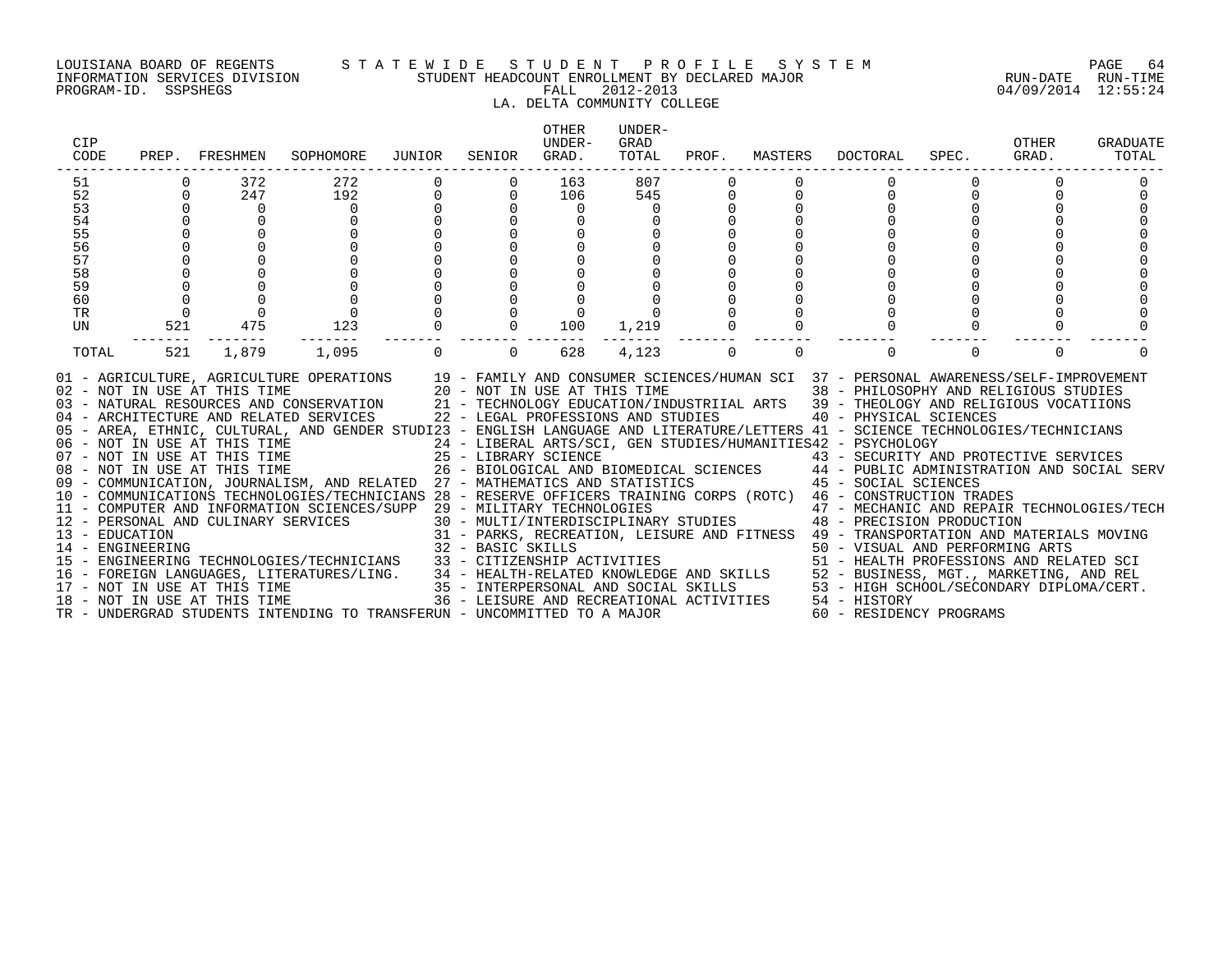#### LOUISIANA BOARD OF REGENTS STATEWIDE STUDE STUDENT PROFILE SYSTEM PAGE 65<br>INFORMATION SERVICES DIVISION STUDENT HEADCOUNT ENROLLMENT BY DECLARED MAJOR INFORMATION SERVICES DIVISION STUDENT HEADCOUNT ENROLLMENT BY DECLARED MAJOR RUN-DATE RUN-TIME

PROGRAM-ID. SSPSHEGS FALL 2012-2013 04/09/2014 12:55:24 L. E. FLETCHER

OTHER UNDER-CIP UNDER- GRAD OTHER GRADUATE CODE PREP. FRESHMEN SOPHOMORE JUNIOR SENIOR GRAD. TOTAL PROF. MASTERS DOCTORAL SPEC. GRAD. TOTAL ------------------------------------------------------------------------------------------------------------------------------------ 01 0 0 0 0 0 0 0 0 0 0 0 0 0 02 0 0 0 0 0 0 0 0 0 0 0 0 0 03 0 0 0 0 0 0 0 0 0 0 0 0 0 04 0 0 0 0 0 0 0 0 0 0 0 0 0 05 0 0 0 0 0 0 0 0 0 0 0 0 0 06 0 0 0 0 0 0 0 0 0 0 0 0 0 07 0 0 0 0 0 0 0 0 0 0 0 0 0 08 0 0 0 0 0 0 0 0 0 0 0 0 0 09 0 0 0 0 0 0 0 0 0 0 0 0 0 10 0 0 0 0 0 0 0 0 0 0 0 0 0 11 0 0 0 0 0 0 0 0 0 0 0 0 0 12 0 0 0 0 0 0 0 0 0 0 0 0 0 0 0 13 0 0 0 0 0 0 0 0 0 0 0 0 0 14 0 0 0 0 0 0 0 0 0 0 0 0 0 0 0 0 15 0 115 32 0 0 22 169 0 0 0 0 0 0 16 0 0 0 0 0 0 0 0 0 0 0 0 0 17 0 0 0 0 0 0 0 0 0 0 0 0 0 18 0 0 0 0 0 0 0 0 0 0 0 0 0 19 0 0 0 0 0 0 0 0 0 0 0 0 0 20 0 0 0 0 0 0 0 0 0 0 0 0 0

| 21                                            |     |      |  |          |                       |  |  |  |
|-----------------------------------------------|-----|------|--|----------|-----------------------|--|--|--|
| $\begin{array}{c} 22 \\ 23 \end{array}$       |     |      |  |          |                       |  |  |  |
|                                               |     |      |  | $\Omega$ |                       |  |  |  |
| 24                                            | 278 | 97   |  | 43       | $418\,$               |  |  |  |
|                                               |     |      |  |          | 0                     |  |  |  |
|                                               |     |      |  |          |                       |  |  |  |
| 25<br>26<br>27                                |     |      |  |          |                       |  |  |  |
|                                               |     |      |  |          |                       |  |  |  |
| $\begin{array}{c} 28 \\ 29 \end{array}$       |     |      |  |          |                       |  |  |  |
| $\begin{array}{c} 30 \\ 31 \end{array}$       |     |      |  |          |                       |  |  |  |
|                                               |     |      |  |          |                       |  |  |  |
| 32                                            |     |      |  |          |                       |  |  |  |
| $\frac{33}{34}$                               |     |      |  |          |                       |  |  |  |
|                                               |     |      |  |          |                       |  |  |  |
| 35<br>36<br>37                                |     |      |  |          |                       |  |  |  |
|                                               |     |      |  |          |                       |  |  |  |
|                                               |     |      |  |          |                       |  |  |  |
| 38                                            |     |      |  |          |                       |  |  |  |
| 39                                            |     |      |  |          |                       |  |  |  |
|                                               |     |      |  |          |                       |  |  |  |
|                                               |     |      |  |          |                       |  |  |  |
| $\begin{array}{c} 40 \\ 41 \\ 42 \end{array}$ |     |      |  | 0        |                       |  |  |  |
| 43                                            | 62  | 22   |  | 23       | 107                   |  |  |  |
| $4\,4$                                        |     | 0    |  |          | $\overline{0}$        |  |  |  |
| $45\,$                                        |     |      |  |          | $\overline{0}$        |  |  |  |
| $4\sqrt{6}$                                   |     | 16   |  |          |                       |  |  |  |
| 47                                            | 27  | 56   |  |          |                       |  |  |  |
| $\frac{48}{49}$                               | 24  | $12$ |  |          | 26<br>90<br>36<br>183 |  |  |  |
|                                               | 173 |      |  |          |                       |  |  |  |
| 50                                            |     |      |  |          |                       |  |  |  |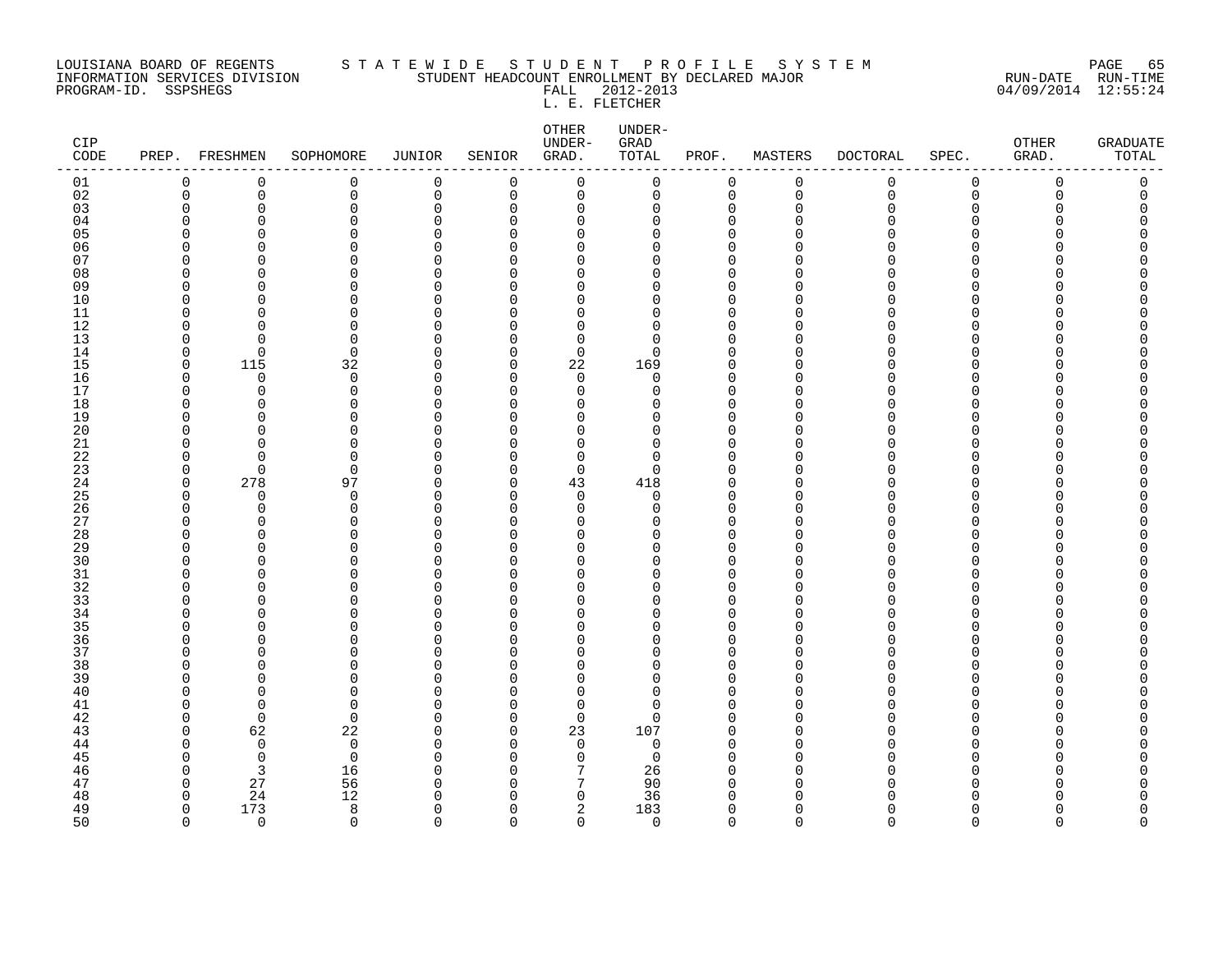INFORMATION SERVICES DIVISION STUDENT HEADCOUNT ENROLLMENT BY DECLARED MAJOR RUN-DATE RUN-TIME

#### LOUISIANA BOARD OF REGENTS S T A T E W I D E S T U D E N T P R O F I L E S Y S T E M PAGE 66

PROGRAM-ID. SSPSHEGS FALL 2012-2013 04/09/2014 12:55:24 L. E. FLETCHER<br>L. E. FLETCHER

| CIP<br>CODE    | PREP.    | FRESHMEN                                                     | SOPHOMORE                                                                                                                                                                                                                                                                                                                                                                                                                                                                                                                                                                                                                                                                                                                                                                                                                                                                                                                                                                                                                                                                    | JUNIOR | SENIOR            | <b>OTHER</b><br>UNDER-<br>GRAD.                                    | UNDER-<br>GRAD<br>TOTAL | PROF.    | MASTERS  | <b>DOCTORAL</b>                                                                                                                                                                                                                                                                                                                                                                                                                                                                                                                                                                                                                                                                                                                                                                                                                                 | SPEC.    | OTHER<br>GRAD. | <b>GRADUATE</b><br>TOTAL |
|----------------|----------|--------------------------------------------------------------|------------------------------------------------------------------------------------------------------------------------------------------------------------------------------------------------------------------------------------------------------------------------------------------------------------------------------------------------------------------------------------------------------------------------------------------------------------------------------------------------------------------------------------------------------------------------------------------------------------------------------------------------------------------------------------------------------------------------------------------------------------------------------------------------------------------------------------------------------------------------------------------------------------------------------------------------------------------------------------------------------------------------------------------------------------------------------|--------|-------------------|--------------------------------------------------------------------|-------------------------|----------|----------|-------------------------------------------------------------------------------------------------------------------------------------------------------------------------------------------------------------------------------------------------------------------------------------------------------------------------------------------------------------------------------------------------------------------------------------------------------------------------------------------------------------------------------------------------------------------------------------------------------------------------------------------------------------------------------------------------------------------------------------------------------------------------------------------------------------------------------------------------|----------|----------------|--------------------------|
| 51             |          | 258                                                          | 168                                                                                                                                                                                                                                                                                                                                                                                                                                                                                                                                                                                                                                                                                                                                                                                                                                                                                                                                                                                                                                                                          |        |                   | 81                                                                 | 507                     |          |          |                                                                                                                                                                                                                                                                                                                                                                                                                                                                                                                                                                                                                                                                                                                                                                                                                                                 |          |                |                          |
| 52             | $\Omega$ | 107                                                          | 46                                                                                                                                                                                                                                                                                                                                                                                                                                                                                                                                                                                                                                                                                                                                                                                                                                                                                                                                                                                                                                                                           | 0      | $\mathbf 0$       | 53                                                                 | 206                     | 0        |          | 0                                                                                                                                                                                                                                                                                                                                                                                                                                                                                                                                                                                                                                                                                                                                                                                                                                               | $\Omega$ | $\Omega$       |                          |
| 53             |          | 0                                                            | 0                                                                                                                                                                                                                                                                                                                                                                                                                                                                                                                                                                                                                                                                                                                                                                                                                                                                                                                                                                                                                                                                            |        |                   | 0                                                                  | $\Omega$                |          |          |                                                                                                                                                                                                                                                                                                                                                                                                                                                                                                                                                                                                                                                                                                                                                                                                                                                 |          |                |                          |
| 54             | $\Omega$ |                                                              |                                                                                                                                                                                                                                                                                                                                                                                                                                                                                                                                                                                                                                                                                                                                                                                                                                                                                                                                                                                                                                                                              |        |                   | 0                                                                  |                         |          |          |                                                                                                                                                                                                                                                                                                                                                                                                                                                                                                                                                                                                                                                                                                                                                                                                                                                 |          |                |                          |
| 55             |          |                                                              |                                                                                                                                                                                                                                                                                                                                                                                                                                                                                                                                                                                                                                                                                                                                                                                                                                                                                                                                                                                                                                                                              |        |                   |                                                                    |                         |          |          |                                                                                                                                                                                                                                                                                                                                                                                                                                                                                                                                                                                                                                                                                                                                                                                                                                                 |          |                |                          |
| 56             |          |                                                              |                                                                                                                                                                                                                                                                                                                                                                                                                                                                                                                                                                                                                                                                                                                                                                                                                                                                                                                                                                                                                                                                              |        |                   |                                                                    |                         |          |          |                                                                                                                                                                                                                                                                                                                                                                                                                                                                                                                                                                                                                                                                                                                                                                                                                                                 |          |                |                          |
| 57<br>58       |          |                                                              |                                                                                                                                                                                                                                                                                                                                                                                                                                                                                                                                                                                                                                                                                                                                                                                                                                                                                                                                                                                                                                                                              |        |                   |                                                                    |                         |          |          |                                                                                                                                                                                                                                                                                                                                                                                                                                                                                                                                                                                                                                                                                                                                                                                                                                                 |          |                |                          |
| 59             |          |                                                              |                                                                                                                                                                                                                                                                                                                                                                                                                                                                                                                                                                                                                                                                                                                                                                                                                                                                                                                                                                                                                                                                              |        |                   |                                                                    |                         |          |          |                                                                                                                                                                                                                                                                                                                                                                                                                                                                                                                                                                                                                                                                                                                                                                                                                                                 |          |                |                          |
| 60             |          |                                                              |                                                                                                                                                                                                                                                                                                                                                                                                                                                                                                                                                                                                                                                                                                                                                                                                                                                                                                                                                                                                                                                                              |        |                   |                                                                    |                         |          |          |                                                                                                                                                                                                                                                                                                                                                                                                                                                                                                                                                                                                                                                                                                                                                                                                                                                 |          |                |                          |
| <b>TR</b>      |          | 90                                                           |                                                                                                                                                                                                                                                                                                                                                                                                                                                                                                                                                                                                                                                                                                                                                                                                                                                                                                                                                                                                                                                                              |        |                   |                                                                    | 90                      |          |          |                                                                                                                                                                                                                                                                                                                                                                                                                                                                                                                                                                                                                                                                                                                                                                                                                                                 |          |                |                          |
| UN             | 93       | 24                                                           | 16                                                                                                                                                                                                                                                                                                                                                                                                                                                                                                                                                                                                                                                                                                                                                                                                                                                                                                                                                                                                                                                                           |        | $\mathbf 0$       | 537                                                                | 670                     |          |          |                                                                                                                                                                                                                                                                                                                                                                                                                                                                                                                                                                                                                                                                                                                                                                                                                                                 |          |                |                          |
|                |          |                                                              |                                                                                                                                                                                                                                                                                                                                                                                                                                                                                                                                                                                                                                                                                                                                                                                                                                                                                                                                                                                                                                                                              |        |                   |                                                                    |                         |          |          |                                                                                                                                                                                                                                                                                                                                                                                                                                                                                                                                                                                                                                                                                                                                                                                                                                                 |          |                |                          |
| TOTAL          | 93       | 1,161                                                        | 473                                                                                                                                                                                                                                                                                                                                                                                                                                                                                                                                                                                                                                                                                                                                                                                                                                                                                                                                                                                                                                                                          |        | $\Omega$          | 775                                                                | 2,502                   | $\Omega$ | $\Omega$ | $\Omega$                                                                                                                                                                                                                                                                                                                                                                                                                                                                                                                                                                                                                                                                                                                                                                                                                                        | $\Omega$ | $\Omega$       |                          |
| 13 - EDUCATION |          | 02 - NOT IN USE AT THIS TIME<br>08 - NOT IN USE AT THIS TIME | 01 - AGRICULTURE, AGRICULTURE OPERATIONS 19 - FAMILY AND CONSUMER SCIENCES/HUMAN SCI 37 - PERSONAL AWARENESS/SELF-IMPROVEMENT<br>03 - NATURAL RESOURCES AND CONSERVATION<br>04 - ARCHITECTURE AND RELATED SERVICES<br>05 - AREA, ETHNIC, CULTURAL, AND GENDER STUDI23 - ENGLISH LANGUAGE AND LITERATURE/LETTERS 41 - SCIENCE TECHNOLOGIES/TECHNICIANS<br>06 - NOT IN USE AT THIS TIME<br>07 - NOT IN USE AT THIS TIME<br>09 - COMMUNICATION, JOURNALISM, AND RELATED 27 - MATHEMATICS AND STATISTICS<br>10 - COMMUNICATIONS TECHNOLOGIES/TECHNICIANS 28 - RESERVE OFFICERS TRAINING CORPS (ROTC) 46 - CONSTRUCTION TRADES<br>11 - COMPUTER AND INFORMATION SCIENCES/SUPP 29 - MILITARY TECHNOLOGIES<br>12 - PERSONAL AND CULINARY SERVICES<br>14 - ENGINEERING<br>15 - ENGINEERING TECHNOLOGIES/TECHNICIANS<br>16 - FOREIGN LANGUAGES, LITERATURES/LING.<br>17 - NOT IN USE AT THIS TIME<br>18 - NOT IN USE AT THIS TIME<br>18 - NOT IN USE AT THIS TIME<br>18 - NOT IN USE AT THIS TIME<br>18 -<br>TR - UNDERGRAD STUDENTS INTENDING TO TRANSFERUN - UNCOMMITTED TO A MAJOR |        | 32 - BASIC SKILLS | 20 - NOT IN USE AT THIS TIME<br>22 - LEGAL PROFESSIONS AND STUDIES |                         |          |          | 38 - PHILOSOPHY AND RELIGIOUS STUDIES<br>21 - TECHNOLOGY EDUCATION/INDUSTRIIAL ARTS 39 - THEOLOGY AND RELIGIOUS VOCATIIONS<br>40 - PHYSICAL SCIENCES<br>24 - LIBERAL ARTS/SCI, GEN STUDIES/HUMANITIES42 - PSYCHOLOGY<br>25 - LIBRARY SCIENCE<br>26 - BIOLOGICAL AND BIOMEDICAL SCIENCES<br>27 - MATURELICA AND CRITICILE SCIENCES<br>27 - MATURELICA AND CRITICILE<br>45 - SOCIAL SCIENCES<br>$29$ – MILITARY TECHNOLOGIES<br>30 – MULTI/INTERDISCIPLINARY STUDIES<br>30 – MULTI/INTERDISCIPLINARY STUDIES<br>30 – PRECISION PRODUCTION<br>31 - PARKS, RECREATION, LEISURE AND FITNESS 49 - TRANSPORTATION AND MATERIALS MOVING<br>50 - VISUAL AND PERFORMING ARTS<br>51 - HEALTH PROFESSIONS AND RELATED SCI<br>52 - BUSINESS, MGT., MARKETING, AND REL<br>53 - HIGH SCHOOL/SECONDARY DIPLOMA/CERT.<br>54 - HISTORY<br>60 - RESIDENCY PROGRAMS |          |                |                          |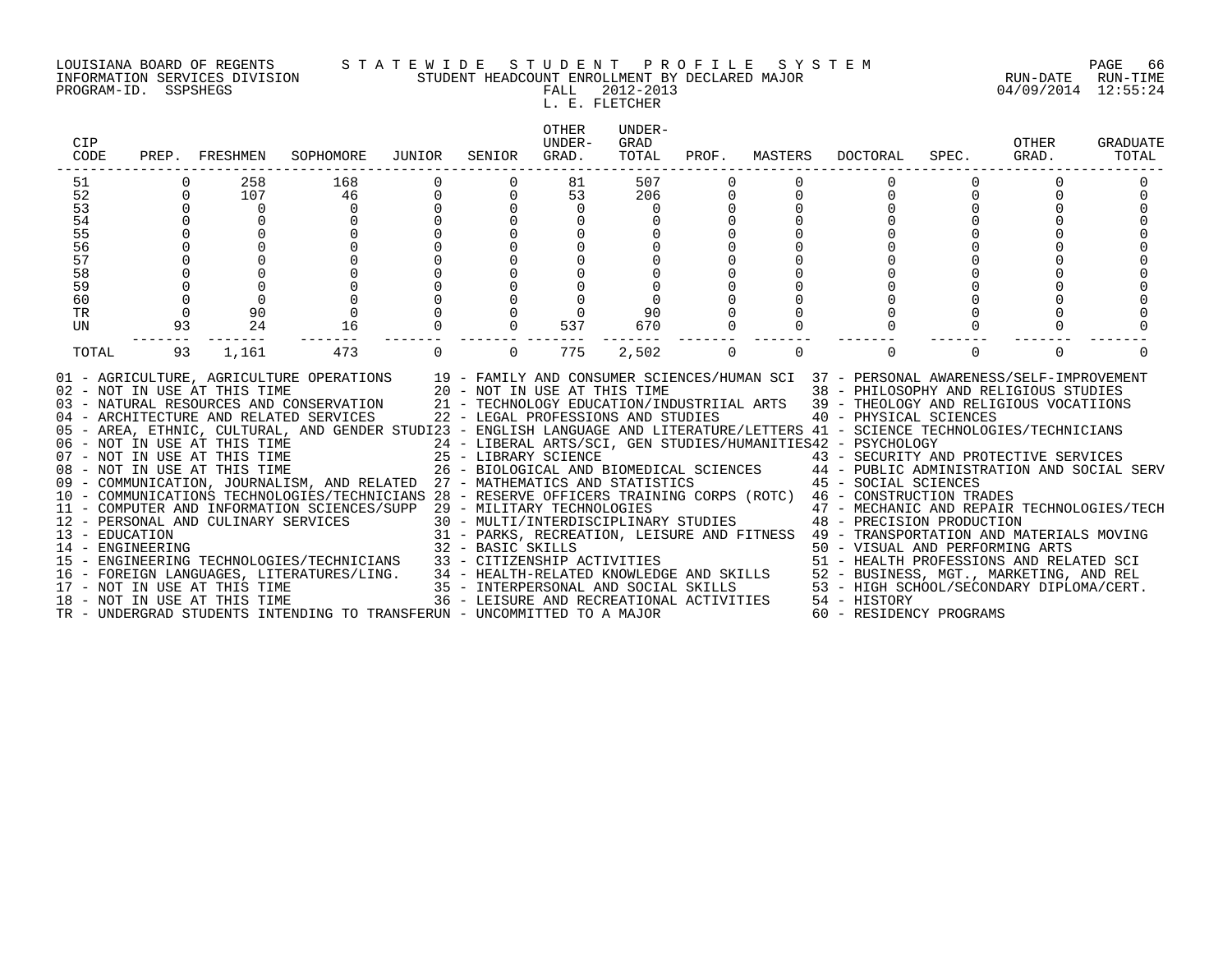#### LOUISIANA BOARD OF REGENTS STATEWIDE STUDE STUDENT PROFILE SYSTEM PAGE 67<br>INFORMATION SERVICES DIVISION STUDENT HEADCOUNT ENROLLMENT BY DECLARED MAJOR STUDENT HEADCOUNT ENROLLMENT BY DECLARED MAJOR

PROGRAM-ID. SSPSHEGS FALL 2012-2013 04/09/2014 12:55:24 SOWELA

| CIP<br>CODE    | PREP. FRESHMEN       |                | SOPHOMORE     | JUNIOR      | SENIOR               | OTHER<br>UNDER-<br>GRAD. | UNDER-<br>GRAD<br>TOTAL | PROF.                      | MASTERS       | <b>DOCTORAL</b> | SPEC.    | OTHER<br>GRAD. | <b>GRADUATE</b><br>TOTAL |
|----------------|----------------------|----------------|---------------|-------------|----------------------|--------------------------|-------------------------|----------------------------|---------------|-----------------|----------|----------------|--------------------------|
| 01             | 0                    | 0              | 0             | 0           | 0                    | 0                        | $\pmb{0}$               | 0                          | $\mathsf 0$   | $\mathsf 0$     | 0        | $\mathbf 0$    | 0                        |
| 02             | $\mathbf 0$          | 0              | 0             | $\mathbf 0$ | 0                    | $\mathbf 0$              | $\mathbf 0$             | 0                          | $\mathbf 0$   | 0               | 0        | $\Omega$       | $\Omega$                 |
| 03             | $\Omega$             | 0              | $\mathbf 0$   | $\Omega$    | $\Omega$             | 0                        | $\Omega$                | 0                          | $\Omega$      | O               | $\Omega$ |                |                          |
| 04             | ∩                    | O              | $\Omega$      | O           | $\Omega$             | $\Omega$                 | $\Omega$                | $\mathbf 0$                | ∩             |                 | U        |                |                          |
| 0 <sub>5</sub> | $\Omega$             | C              | $\Omega$      | $\Omega$    | $\Omega$             | $\Omega$                 | $\Omega$                | $\mathbf 0$                | ∩             |                 | O        |                |                          |
| 06             | ∩                    | O              | 0             | O           | 0                    | $\Omega$                 | $\Omega$                | 0                          | ∩             |                 | O        |                |                          |
| 07             | C                    | ∩              | $\Omega$      | O           | $\Omega$             | $\Omega$                 | $\Omega$                | $\Omega$                   | ∩             |                 | O        |                |                          |
| 08             | O                    | U              | $\Omega$      | O           | $\Omega$             | $\Omega$                 | $\Omega$                | $\mathbf 0$                | ∩             |                 | O        |                |                          |
| 09             | O                    | $\Omega$       | 0             | O           | $\Omega$             | 0                        | 0                       | 0                          | ∩             |                 | O        |                |                          |
| 10             | $\Omega$             | $\Omega$       | 0             | O           | $\Omega$             | $\mathbf 0$              | $\Omega$                | $\mathbf 0$                | ∩             | U               | O        |                |                          |
| 11             | $\Omega$             | 64             | 42            | $\Omega$    | 0                    | 19                       | 125                     | 0                          | ∩             |                 | U        |                |                          |
| 12             | $\Omega$             | 71             | 27            | $\Omega$    | $\Omega$             | 5                        | 103                     | $\mathbf 0$                | $\Omega$      |                 | O        |                |                          |
| 13             | $\Omega$             | $\mathbf 0$    | $\mathbf 0$   | $\Omega$    | $\mathbf 0$          | 0                        | $\mathbf 0$             | $\mathbf 0$                | $\Omega$      | ∩               | 0        |                |                          |
| 14             | $\Omega$             | 0              | 0             | 0           | $\mathbf 0$          | 0                        | $\mathbf 0$             | 0                          | $\Omega$      | U               | O        |                |                          |
| 15             | $\Omega$             | 364            | 210           | $\Omega$    | $\mathbf 0$          | 147                      | 721                     | $\mathbf 0$                | ∩             |                 | ∩        |                |                          |
| 16             | $\Omega$             | $\Omega$       | 0             | $\Omega$    | $\Omega$             | $\mathbf 0$              | $\mathbf 0$             | $\mathbf 0$                | $\Omega$      | U               | O        |                |                          |
| 17             | $\Omega$             | $\Omega$       | $\mathbf 0$   | O           | $\Omega$             | $\Omega$                 | $\Omega$                | $\mathbf 0$                | $\Omega$      |                 | U        |                |                          |
| 18             | O                    | $\Omega$       | $\Omega$      | 0           | $\Omega$             | $\Omega$                 | $\Omega$                | $\mathbf 0$                | ∩             |                 | O        |                |                          |
| 19             | ∩                    | O              | 0             | O           | 0                    | $\Omega$                 | $\Omega$                | 0                          | ∩             | U               | O        |                |                          |
| 20             | C                    | ∩              | $\Omega$      | $\cap$      | $\Omega$             | $\Omega$                 | $\Omega$                | $\Omega$                   | ∩             | ∩               | ∩        |                |                          |
| 21             | O                    | $\Omega$       | $\Omega$      | O           | $\Omega$             | $\Omega$                 | $\Omega$                | $\mathbf 0$                | $\Omega$      | U               | O        |                |                          |
| 22             | $\Omega$             | O              | 0             | 0           | <sup>0</sup>         | 0                        | 0                       | 0                          | $\Omega$      | O               | O        |                |                          |
| 23             | $\Omega$             | $\Omega$       | $\Omega$      | O           | $\Omega$             | $\mathbf 0$              | $\Omega$                | $\mathbf 0$                | $\Omega$      | U               | O        |                |                          |
| 24             | $\mathbf 0$          | 131            | 12            | $\Omega$    | $\Omega$             | 4                        | 147                     | 0                          | $\Omega$      | U               | U        |                |                          |
| 25             | $\Omega$             | $\Omega$       | $\Omega$      | $\Omega$    | $\Omega$             | $\Omega$                 | $\Omega$                | $\Omega$                   | $\Omega$      |                 | N        |                |                          |
| 26             | $\Omega$<br>$\Omega$ | 0              | 0             | O           | $\Omega$             | $\Omega$                 | 0                       | $\mathbf 0$                | $\Omega$      | O               | O        |                |                          |
| 27             | $\Omega$             | $\Omega$       | $\Omega$      | O           | 0                    | $\Omega$                 | $\Omega$<br>U           | 0                          | $\Omega$<br>∩ | U               | O        |                |                          |
| 28             | O                    | O<br>$\Omega$  | 0<br>$\Omega$ | O<br>O      | $\Omega$<br>$\Omega$ | $\Omega$<br>$\Omega$     | $\Omega$                | $\mathbf 0$<br>$\mathbf 0$ | $\Omega$      | U               | ∩<br>U   |                |                          |
| 29<br>30       | O                    | O              |               | O           |                      | $\Omega$                 | $\Omega$                |                            | $\Omega$      |                 | O        |                |                          |
| 31             | ∩                    | O              | 0<br>0        | O           | 0<br>$\Omega$        | $\Omega$                 | $\Omega$                | 0<br>$\mathbf 0$           | ∩             |                 | ი        |                |                          |
| 32             | ∩                    | O              | 0             | O           | 0                    | $\Omega$                 | $\Omega$                | 0                          | ∩             | U               | ∩        |                |                          |
| 33             | C                    | ∩              | $\Omega$      | U           | $\Omega$             | $\Omega$                 | $\Omega$                | $\Omega$                   | ∩             | ∩               | ∩        |                |                          |
| 34             | $\Omega$             | O              | 0             | 0           | $\mathbf 0$          | $\Omega$                 | $\Omega$                | 0                          | $\Omega$      | U               | 0        |                |                          |
| 35             | C                    | O              | 0             | O           | $\Omega$             | $\Omega$                 | $\Omega$                | 0                          | ∩             |                 | O        |                |                          |
| 36             | ∩                    | O              | $\Omega$      | O           | $\Omega$             | $\Omega$                 | $\Omega$                | $\mathbf 0$                | ∩             | U               | O        |                |                          |
| 37             | ∩                    | ∩              | $\Omega$      | U           | $\Omega$             | $\Omega$                 | <sup>n</sup>            | $\mathbf 0$                | ∩             |                 | U        |                |                          |
| 38             | C                    | O              | 0             | 0           | $\mathbf 0$          | $\Omega$                 | $\Omega$                | $\mathbf 0$                | $\Omega$      |                 | O        |                |                          |
| 39             | O                    | O              | 0             | O           | <sup>0</sup>         | $\Omega$                 | 0                       | 0                          | $\Omega$      | U               | O        |                |                          |
| 40             | $\Omega$             | U              | $\Omega$      | O           | $\Omega$             | $\Omega$                 | $\Omega$                | $\mathbf 0$                | $\Omega$      | ∩               | O        |                |                          |
| 41             | $\Omega$             | $\Omega$       | $\Omega$      | O           | $\Omega$             | $\Omega$                 | $\Omega$                | $\mathbf 0$                | ∩             |                 | ∩        |                |                          |
| 42             | $\Omega$             | $\Omega$       | $\Omega$      | O           | $\Omega$             | $\Omega$                 | $\Omega$                | $\mathbf 0$                | $\Omega$      | U               | U        |                |                          |
| 43             | $\Omega$             | 169            | 61            | 0           | 0                    | 34                       | 264                     | 0                          | $\Omega$      |                 | O        |                |                          |
| 44             | $\Omega$             | $\mathbf 0$    | 0             | 0           | $\Omega$             | 0                        | 0                       | $\mathbf 0$                | ∩             | O               | O        |                |                          |
| 45             | $\Omega$             | $\Omega$       | $\Omega$      | O           | $\Omega$             | 0                        | $\Omega$                | $\mathbf 0$                | $\Omega$      | U               | O        |                |                          |
| 46             | $\Omega$             | 102            | 24            | $\Omega$    | $\Omega$             | 10                       | 136                     | $\Omega$                   | ∩             |                 | ∩        |                |                          |
| 47             | $\Omega$             | 64             | 51            | 0           | 0                    | 25                       | 140                     | 0                          | $\Omega$      |                 | O        |                |                          |
| 48             | $\Omega$             | 50             | 8             | C           | $\Omega$             | 0                        | 58                      | 0                          | ∩             |                 | N        |                |                          |
| 49             | $\Omega$             | $\overline{0}$ | 0             | O           | 0                    | 0                        | $\overline{0}$          | $\mathbf 0$                | $\Omega$      | U               | O        |                |                          |
| 50             | $\Omega$             | 52             | 25            | $\Omega$    | $\Omega$             | 12                       | 89                      | $\Omega$                   | $\Omega$      | $\Omega$        | $\Omega$ | $\Omega$       | U                        |
|                |                      |                |               |             |                      |                          |                         |                            |               |                 |          |                |                          |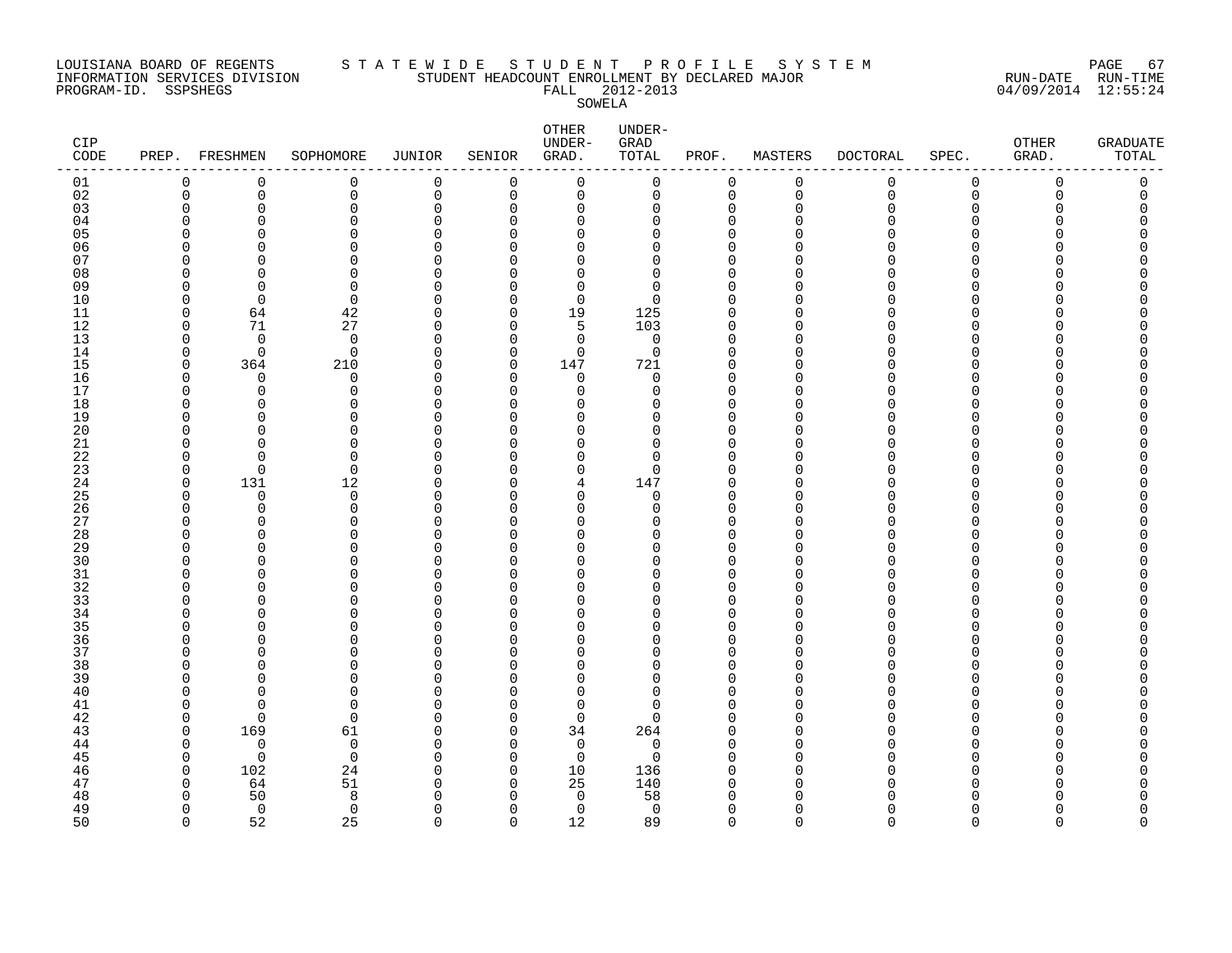INFORMATION SERVICES DIVISION STUDENT HEADCOUNT ENROLLMENT BY DECLARED MAJOR RUN-DATE RUN-TIME

### LOUISIANA BOARD OF REGENTS S T A T E W I D E S T U D E N T P R O F I L E S Y S T E M PAGE 68

PROGRAM-ID. SSPSHEGS FALL 2012-2013 04/09/2014 12:55:24 SOWELA

| CIP<br>CODE | PREP. | FRESHMEN                     | SOPHOMORE                                                                                                                                                                                                                                                                                                                                                               | JUNIOR   | SENIOR   | OTHER<br>UNDER-<br>GRAD. | UNDER-<br>GRAD<br>TOTAL | PROF.    | MASTERS  | DOCTORAL                                                                                                                                                 | SPEC.    | OTHER<br>GRAD. | <b>GRADUATE</b><br>TOTAL |
|-------------|-------|------------------------------|-------------------------------------------------------------------------------------------------------------------------------------------------------------------------------------------------------------------------------------------------------------------------------------------------------------------------------------------------------------------------|----------|----------|--------------------------|-------------------------|----------|----------|----------------------------------------------------------------------------------------------------------------------------------------------------------|----------|----------------|--------------------------|
| 51          |       | 97                           | 53                                                                                                                                                                                                                                                                                                                                                                      |          |          | 22                       | 172                     |          |          |                                                                                                                                                          |          |                |                          |
| 52          |       | 234                          | 85                                                                                                                                                                                                                                                                                                                                                                      |          |          | 62                       | 381                     |          |          |                                                                                                                                                          |          |                |                          |
| 53          |       | $\overline{0}$               | $\mathbf 0$                                                                                                                                                                                                                                                                                                                                                             |          |          | $\mathbf 0$              | 0                       |          |          |                                                                                                                                                          |          |                |                          |
| 54          |       |                              |                                                                                                                                                                                                                                                                                                                                                                         |          |          |                          |                         |          |          |                                                                                                                                                          |          |                |                          |
| 55          |       |                              |                                                                                                                                                                                                                                                                                                                                                                         |          |          |                          |                         |          |          |                                                                                                                                                          |          |                |                          |
| 56          |       |                              |                                                                                                                                                                                                                                                                                                                                                                         |          |          |                          |                         |          |          |                                                                                                                                                          |          |                |                          |
| 57          |       |                              |                                                                                                                                                                                                                                                                                                                                                                         |          |          |                          |                         |          |          |                                                                                                                                                          |          |                |                          |
| 58          |       |                              |                                                                                                                                                                                                                                                                                                                                                                         |          |          |                          |                         |          |          |                                                                                                                                                          |          |                |                          |
| 59<br>60    |       |                              |                                                                                                                                                                                                                                                                                                                                                                         |          |          |                          |                         |          |          |                                                                                                                                                          |          |                |                          |
| TR          |       |                              |                                                                                                                                                                                                                                                                                                                                                                         |          |          |                          |                         |          |          |                                                                                                                                                          |          |                |                          |
| UN          | 401   | 3                            |                                                                                                                                                                                                                                                                                                                                                                         |          |          |                          | 405                     |          |          |                                                                                                                                                          |          |                |                          |
|             |       |                              |                                                                                                                                                                                                                                                                                                                                                                         |          |          |                          |                         |          |          |                                                                                                                                                          |          |                |                          |
| TOTAL       | 401   | 1,401                        | 598                                                                                                                                                                                                                                                                                                                                                                     | $\Omega$ | $\Omega$ | 341                      | 2,741                   | $\Omega$ | $\Omega$ | $\Omega$                                                                                                                                                 | $\Omega$ | $\Omega$       | ∩                        |
|             |       | 02 - NOT IN USE AT THIS TIME | 01 - AGRICULTURE, AGRICULTURE OPERATIONS 19 - FAMILY AND CONSUMER SCIENCES/HUMAN SCI 37 - PERSONAL AWARENESS/SELF-IMPROVEMENT<br>20 - NOT IN USE AT THIS TIME<br>03 - NATURAL RESOURCES AND CONSERVATION 21 - TECHNOLOGY EDUCATION/INDUSTRIIAL ARTS 39 - THEOLOGY AND RELIGIOUS VOCATIIONS<br>04 - ARCHITECTURE AND RELATED SERVICES 22 - LEGAL PROFESSIONS AND STUDIES |          |          |                          |                         |          |          | 38 - PHILOSOPHY AND RELIGIOUS STUDIES<br>40 - PHYSICAL SCIENCES                                                                                          |          |                |                          |
|             |       |                              | 05 - AREA, ETHNIC, CULTURAL, AND GENDER STUDI23 - ENGLISH LANGUAGE AND LITERATURE/LETTERS 41 - SCIENCE TECHNOLOGIES/TECHNICIANS                                                                                                                                                                                                                                         |          |          |                          |                         |          |          |                                                                                                                                                          |          |                |                          |
|             |       |                              | 06 - NOT IN USE AT THIS TIME<br>07 - NOT IN USE AT THIS TIME                                                                                                                                                                                                                                                                                                            |          |          |                          |                         |          |          | 24 - LIBERAL ARTS/SCI, GEN STUDIES/HUMANITIES42 - PSYCHOLOGY                                                                                             |          |                |                          |
|             |       | 08 - NOT IN USE AT THIS TIME |                                                                                                                                                                                                                                                                                                                                                                         |          |          |                          |                         |          |          | 25 - LIBRARY SCIENCE<br>26 - BIOLOGICAL AND BIOMEDICAL SCIENCES<br>26 - BIOLOGICAL AND BIOMEDICAL SCIENCES<br>27 - PUBLIC ADMINISTRATION AND SOCIAL SERV |          |                |                          |
|             |       |                              | 09 - COMMUNICATION, JOURNALISM, AND RELATED 27 - MATHEMATICS AND STATISTICS 45 - SOCIAL SCIENCES                                                                                                                                                                                                                                                                        |          |          |                          |                         |          |          |                                                                                                                                                          |          |                |                          |
|             |       |                              | 10 - COMMUNICATIONS TECHNOLOGIES/TECHNICIANS 28 - RESERVE OFFICERS TRAINING CORPS (ROTC) 46 - CONSTRUCTION TRADES                                                                                                                                                                                                                                                       |          |          |                          |                         |          |          |                                                                                                                                                          |          |                |                          |
|             |       |                              | 11 - COMPUTER AND INFORMATION SCIENCES/SUPP 29 - MILITARY TECHNOLOGIES                                                                                                                                                                                                                                                                                                  |          |          |                          |                         |          |          |                                                                                                                                                          |          |                |                          |
|             |       |                              | 12 - PERSONAL AND CULINARY SERVICES                                                                                                                                                                                                                                                                                                                                     |          |          |                          |                         |          |          | 29 - MILITARY TECHNOLOGIES<br>30 - MULTI/INTERDISCIPLINARY STUDIES<br>48 - PRECISION PRODUCTION                                                          |          |                |                          |
|             |       |                              | 13 - EDUCATION<br>14 - ENGINEERING<br>15 - ENGINEERING TECHNOLOGIES/TECHNICIANS                                                                                                                                                                                                                                                                                         |          |          |                          |                         |          |          | 31 - PARKS, RECREATION, LEISURE AND FITNESS 49 - TRANSPORTATION AND MATERIALS MOVING                                                                     |          |                |                          |
|             |       |                              |                                                                                                                                                                                                                                                                                                                                                                         |          |          |                          |                         |          |          | 50 - VISUAL AND PERFORMING ARTS                                                                                                                          |          |                |                          |
|             |       |                              |                                                                                                                                                                                                                                                                                                                                                                         |          |          |                          |                         |          |          | 51 - HEALTH PROFESSIONS AND RELATED SCI                                                                                                                  |          |                |                          |
|             |       |                              |                                                                                                                                                                                                                                                                                                                                                                         |          |          |                          |                         |          |          | 52 - BUSINESS, MGT., MARKETING, AND REL                                                                                                                  |          |                |                          |
|             |       |                              | 14 - ENGINEERING<br>15 - ENGINEERING TECHNOLOGIES/TECHNICIANS<br>16 - FOREIGN LANGUAGES, LITERATURES/LING.<br>16 - FOREIGN LANGUAGES, LITERATURES/LING.<br>17 - NOT IN USE AT THIS TIME<br>18 - NOT IN USE AT THIS TIME<br>18 - NOT IN USE                                                                                                                              |          |          |                          |                         |          |          | 53 - HIGH SCHOOL/SECONDARY DIPLOMA/CERT.                                                                                                                 |          |                |                          |
|             |       |                              |                                                                                                                                                                                                                                                                                                                                                                         |          |          |                          |                         |          |          | 54 - HISTORY                                                                                                                                             |          |                |                          |
|             |       |                              | TR - UNDERGRAD STUDENTS INTENDING TO TRANSFERUN - UNCOMMITTED TO A MAJOR                                                                                                                                                                                                                                                                                                |          |          |                          |                         |          |          | 60 - RESIDENCY PROGRAMS                                                                                                                                  |          |                |                          |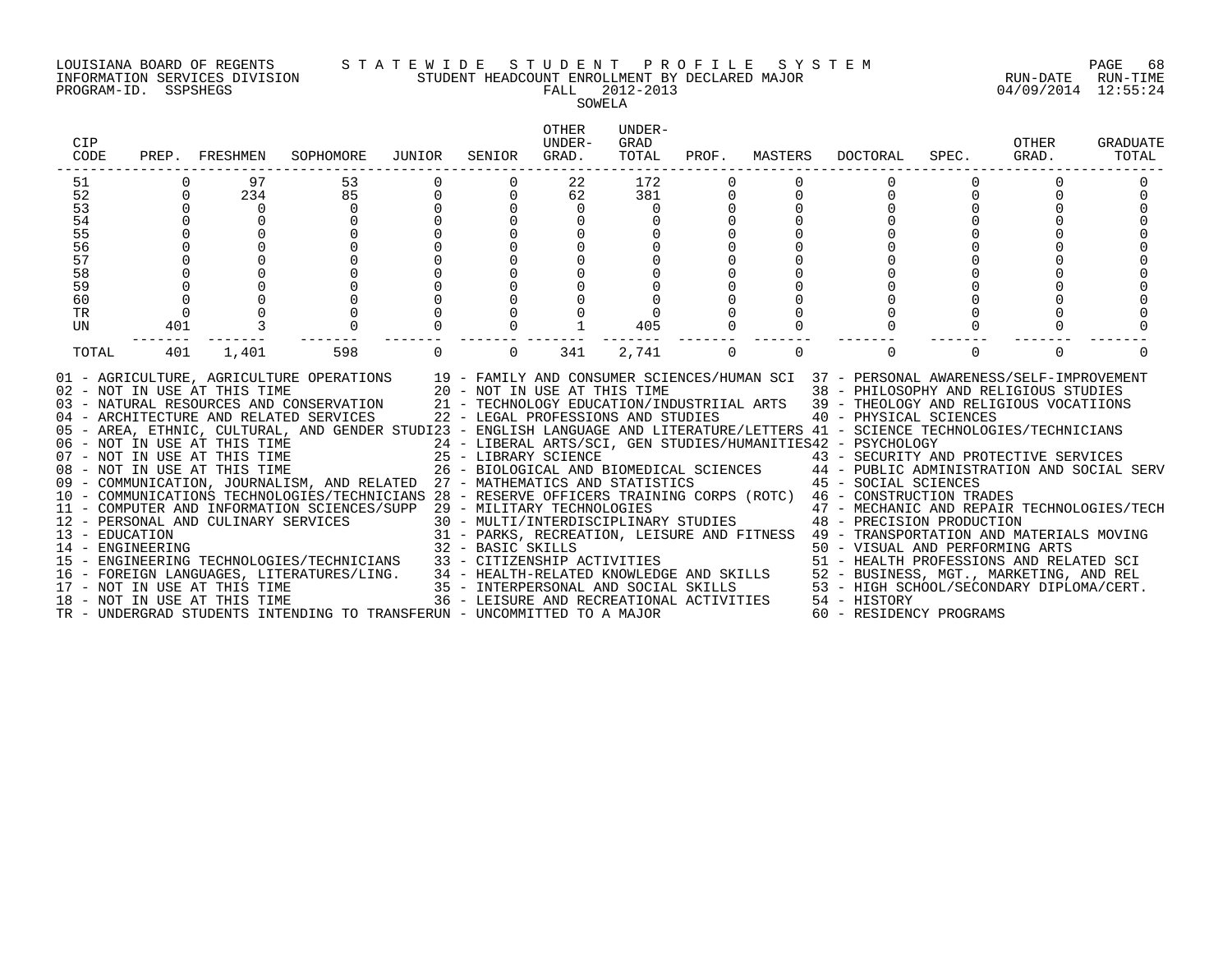#### LOUISIANA BOARD OF REGENTS S T A T E W I D E S T U D E N T P R O F I L E S Y S T E M PAGE 69 INFORMATION SERVICES DIVISION STUDENT HEADCOUNT ENROLLMENT BY DECLARED MAJOR RUN-DATE RUN-TIME PROGRAM-ID. SSPSHEGS FALL 2012-2013 04/09/2014 12:55:24 UNIVERSITY OF LA. SYSTEM TOTALS

| CIP<br>CODE |                      | PREP. FRESHMEN        | SOPHOMORE             | JUNIOR                | SENIOR           | <b>OTHER</b><br>UNDER-<br>GRAD. | UNDER-<br>GRAD<br>TOTAL | PROF.                | MASTERS         | <b>DOCTORAL</b> | SPEC.       | <b>OTHER</b><br>GRAD. | <b>GRADUATE</b><br>TOTAL |
|-------------|----------------------|-----------------------|-----------------------|-----------------------|------------------|---------------------------------|-------------------------|----------------------|-----------------|-----------------|-------------|-----------------------|--------------------------|
| 01          | $\mathbf 0$          | 130                   | 119                   | 127                   | 183              | $\mathbf 1$                     | 560                     | $\mathbf 0$          | 0               | $\Omega$        | $\Omega$    | $\Omega$              | $\Omega$                 |
| 02          | $\mathbf 0$          | $\overline{0}$        | $\overline{0}$        | $\overline{0}$        | $\overline{0}$   | $\mathbf 0$                     | $\overline{0}$          | 0                    | $\Omega$        | 0               | $\Omega$    | 0                     | $\mathbf 0$              |
| 03          | $\Omega$             | 46                    | 56                    | 41                    | 111              | 3                               | 257                     | $\Omega$             | $\Omega$        | $\Omega$        | U           | $\Omega$              | $\Omega$                 |
| 04          | $\Omega$             | 127                   | 86                    | 79                    | 143              | 4                               | 439                     | $\Omega$             | 136             | $\Omega$        | $\Omega$    | $\Omega$              | 136                      |
| 05          |                      | $\Omega$              | $\Omega$              | 1                     | $\Omega$         | $\Omega$                        | 1                       | $\Omega$             | 3               | 12              | $\cap$      |                       | 15                       |
| 06          |                      | $\Omega$              | $\Omega$              | $\Omega$              | $\Omega$         | $\cap$                          | $\Omega$                | $\Omega$             | $\Omega$        | $\Omega$        | $\cap$      |                       | $\mathbf 0$              |
| 07          |                      | $\Omega$              | $\Omega$              | $\cap$                | $\Omega$         | $\Omega$                        | $\cap$                  | $\Omega$             | $\cap$          | $\Omega$        | U           |                       | $\mathbf 0$              |
| 08          |                      | $\Omega$              | $\Omega$              | $\Omega$              | $\Omega$         | $\Omega$                        |                         | $\Omega$             | $\cap$          |                 | U           |                       | $\Omega$                 |
| 09          | $\Omega$<br>$\Omega$ | 437<br>$\overline{0}$ | 374<br>$\overline{0}$ | 364<br>$\overline{0}$ | 544<br>$\bigcap$ | $\Omega$                        | 1,719<br>$\cap$         | $\Omega$<br>$\Omega$ | 121             | $\Omega$        | U<br>$\cap$ |                       | 121                      |
| 10<br>11    | 5                    | 547                   | 327                   | 291                   | 454              | $\Omega$<br>3                   | 1,627                   | $\Omega$             | $\Omega$<br>143 | 74              | $\Omega$    |                       | $\mathbf 0$<br>217       |
| 12          | $\Omega$             | 115                   | 60                    | 47                    | 67               | $\mathbf 0$                     | 289                     | $\Omega$             | $\Omega$        | $\Omega$        | $\Omega$    | $\Omega$              | $\overline{0}$           |
| 13          | 2                    | 1,873                 | 1,651                 | 1,516                 | 2,754            | 16                              | 7,812                   | $\Omega$             | 2,994           | 464             | 56          | 51                    | 3,565                    |
| 14          | $\mathbf 0$          | 1,311                 | 818                   | 741                   | 1,410            | 21                              | 4,301                   | $\Omega$             | 314             | 222             | $\Omega$    | 38                    | 574                      |
| 15          | $\overline{2}$       | 570                   | 384                   | 425                   | 611              | 3                               | 1,995                   | $\Omega$             | 78              | $\Omega$        | $\Omega$    | $\Omega$              | 78                       |
| 16          | $\Omega$             | 36                    | 28                    | 43                    | 79               | $\Omega$                        | 186                     | $\Omega$             | 42              | $\Omega$        | $\Omega$    | $\Omega$              | 42                       |
| 17          | $\Omega$             | $\Omega$              | $\bigcap$             | $\Omega$              | $\Omega$         | $\Omega$                        | $\Omega$                | $\Omega$             | $\Omega$        |                 | $\cap$      |                       | $\Omega$                 |
| 18          | $\Omega$             | $\overline{0}$        | $\overline{0}$        | $\overline{0}$        | $\cap$           | $\Omega$                        | $\Omega$                | $\Omega$             | $\Omega$        |                 |             |                       |                          |
| 19          |                      | 138                   | 173                   | 204                   | 398              | 2                               | 916                     | $\Omega$             | 5               |                 | U           |                       |                          |
| 20          |                      | $\Omega$              | $\Omega$              | $\Omega$              | $\Omega$         | $\Omega$                        | $\Omega$                | $\Omega$             | $\Omega$        |                 |             |                       |                          |
| 21          |                      | $\mathbf 0$           | $\overline{0}$        | $\overline{0}$        | $\overline{0}$   | $\Omega$                        | $\Omega$                | $\Omega$             | $\Omega$        | ∩               | U           |                       |                          |
| 22          | ∩                    | 6                     | 10                    | 14                    | 19               | $\Omega$                        | 49                      | $\Omega$             | $\Omega$        | $\Omega$        | U           |                       | $\Omega$                 |
| 23          | ∩                    | 174                   | 197                   | 211                   | 312              | 2                               | 896                     | $\Omega$             | 334             | 46              |             |                       | 382                      |
| 24          | 1                    | 785                   | 609                   | 782                   | 1,839            | 6                               | 4,022                   | $\Omega$             | $\Omega$        | $\Omega$        | $\cap$      |                       | $\mathbf 0$              |
| 25          | $\Omega$             | $\bigcap$             | $\bigcap$             | $\overline{0}$        | $\overline{0}$   | $\Omega$                        | $\overline{0}$          | $\Omega$             | $\Omega$        | $\Omega$        | $\cap$      |                       | $\overline{0}$           |
| 26          | 9                    | 1,510                 | 924                   | 737                   | 1,188            | 5                               | 4,373                   | $\Omega$             | 169             | 38              | $\Omega$    | U                     | 207                      |
| 27          | 1                    | 96                    | 80                    | 87                    | 147              | $\Omega$                        | 411                     | $\Omega$             | 94              | 20              | U           |                       | 114                      |
| 28          | $\Omega$             | $\Omega$              | $\overline{0}$        | $\overline{0}$        | $\bigcap$        | $\Omega$                        | $\overline{0}$          | $\Omega$             | $\Omega$        | $\Omega$        |             |                       | $\mathbf 0$              |
| 29          | $\Omega$             | $\overline{0}$        | $\overline{0}$        | $\overline{0}$        | $\Omega$         | $\Omega$<br>$\Omega$            | $\Omega$                | $\Omega$<br>$\Omega$ | $\Omega$        | $\Omega$        |             |                       | $\overline{0}$           |
| 30<br>31    | $\Omega$             | 109<br>356            | 70<br>325             | 127<br>288            | 239<br>416       | 6                               | 545<br>1,391            | $\Omega$             | 90<br>265       | 15<br>$\Omega$  | $\cap$      |                       | 105<br>265               |
| 32          |                      | $\Omega$              | $\Omega$              | $\Omega$              | $\cap$           | $\Omega$                        | $\Omega$                | $\Omega$             | $\Omega$        |                 | U           |                       | $\mathbf 0$              |
| 33          |                      | $\Omega$              | $\Omega$              | $\Omega$              | $\cap$           | $\Omega$                        |                         | $\Omega$             | $\Omega$        |                 | U           |                       |                          |
| 34          |                      | $\Omega$              | $\Omega$              | $\Omega$              | 0                | $\Omega$                        | <sup>n</sup>            | $\Omega$             | $\cap$          |                 | U           |                       |                          |
| 35          |                      | $\cap$                | 0                     |                       | U                | O                               | <sup>n</sup>            | $\Omega$             | ∩               |                 |             |                       |                          |
| 36          |                      | $\cap$                | ∩                     |                       | $\Omega$         | $\Omega$                        | $\Omega$                | $\cap$               | $\Omega$        |                 | U           |                       |                          |
| 37          |                      | $\cap$                | $\Omega$              |                       | $\Omega$         | $\Omega$                        | $\Omega$                | $\Omega$             | $\Omega$        |                 |             |                       |                          |
| 38          |                      | $\Omega$              |                       |                       | 13               | $\Omega$                        | 22                      | $\Omega$             | $\cap$          |                 | $\cap$      |                       |                          |
| 39          |                      | $\Omega$              | $\Omega$              | $\Omega$              | $\Omega$         | $\Omega$                        |                         | $\Omega$             | $\Omega$        |                 | $\cap$      |                       | $\Omega$                 |
| 40          |                      | 287                   | 203                   | 144                   | 306              | 4                               | 949                     | $\Omega$             | 129             | 45              | U           |                       | 174                      |
| 41          | $\Omega$             | $\Omega$              | $\overline{0}$        | $\overline{0}$        | $\overline{0}$   | $\mathbf 0$                     | $\Omega$                | $\Omega$             | $\Omega$        | $\Omega$        | $\Omega$    |                       | $\overline{0}$           |
| 42          | 1                    | 890                   | 661                   | 720                   | 1,038            | 13                              | 3,323                   | $\Omega$             | 332             | 81              | 25          | 6                     | 444                      |
| 43          | $\Omega$             | 614                   | 486                   | 518                   | 750              | $\Omega$                        | 2,368                   | $\Omega$             | 326             | $\Omega$        | $\Omega$    |                       | 326                      |
| 44          | ∩                    | 139                   | 163                   | 141                   | 283              | $\mathbf{0}$                    | 726                     | $\Omega$             | 163             | $\Omega$        | $\cap$      |                       | 163                      |
| 45          |                      | 347                   | 324                   | 368                   | 574              | $\overline{4}$                  | 1,617                   | $\Omega$             | 118             | 70              |             |                       | 188                      |
| 46          |                      | $\Omega$              | $\Omega$              | $\Omega$              | $\Omega$         | $\Omega$                        | $\Omega$                |                      | ∩               | $\Omega$        |             |                       | $\mathbf 0$              |
| 47          |                      | $\Omega$              | $\Omega$              | $\Omega$              |                  | ∩                               |                         |                      |                 |                 |             |                       |                          |
| 48          |                      | $\Omega$              | $\Omega$              | $\Omega$              | $\Omega$         | O                               |                         | $\Omega$             | <sup>0</sup>    |                 |             |                       |                          |
| 49          | $\cap$               | 39                    | 33                    | 49                    | 63               | $\mathbf{1}$                    | 185                     | $\Omega$             | $\Omega$        |                 | U           |                       | $\Omega$                 |

50 4 974 675 602 938 3 3,196 0 332 0 0 0 332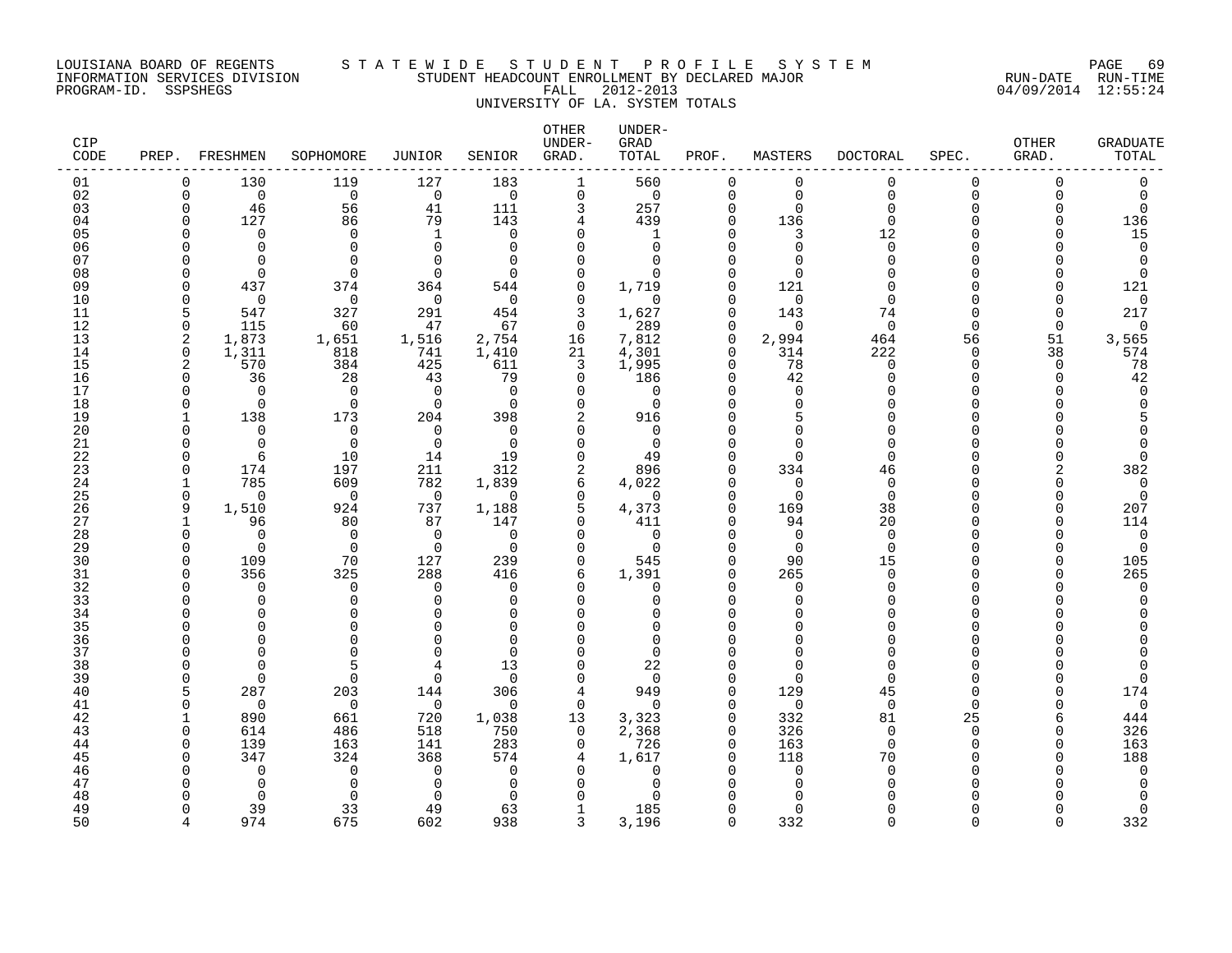#### LOUISIANA BOARD OF REGENTS S T A T E W I D E S T U D E N T P R O F I L E S Y S T E M PAGE 70 INFORMATION SERVICES DIVISION STUDENT HEADCOUNT ENROLLMENT BY DECLARED MAJOR RUN-DATE RUN-TIME

### UNIVERSITY OF LA. SYSTEM TOTALS

| CIP<br>CODE                                                           |                                     | PREP. FRESHMEN                                                                                                                                       | SOPHOMORE                                                                                                                                                                                                                                                                                                                                                                                                                                                                                                                                                                                                                                                                                                                                                                                                                                                                                                                                                                                                                                                                                                                                    | JUNIOR                                                                                  | SENIOR                         | OTHER<br>UNDER-<br>GRAD. | UNDER-<br>GRAD<br>TOTAL                                                                                                                                                                   | PROF. | MASTERS                                                         | DOCTORAL                                                                                                                                                                                                                                                                                                                                                                                                                                                                                        | SPEC.          | OTHER<br>GRAD.                                                     | GRADUATE<br>TOTAL                       |
|-----------------------------------------------------------------------|-------------------------------------|------------------------------------------------------------------------------------------------------------------------------------------------------|----------------------------------------------------------------------------------------------------------------------------------------------------------------------------------------------------------------------------------------------------------------------------------------------------------------------------------------------------------------------------------------------------------------------------------------------------------------------------------------------------------------------------------------------------------------------------------------------------------------------------------------------------------------------------------------------------------------------------------------------------------------------------------------------------------------------------------------------------------------------------------------------------------------------------------------------------------------------------------------------------------------------------------------------------------------------------------------------------------------------------------------------|-----------------------------------------------------------------------------------------|--------------------------------|--------------------------|-------------------------------------------------------------------------------------------------------------------------------------------------------------------------------------------|-------|-----------------------------------------------------------------|-------------------------------------------------------------------------------------------------------------------------------------------------------------------------------------------------------------------------------------------------------------------------------------------------------------------------------------------------------------------------------------------------------------------------------------------------------------------------------------------------|----------------|--------------------------------------------------------------------|-----------------------------------------|
| 51<br>52<br>$\frac{53}{54}$<br>55<br>56<br>57<br>58<br>59<br>60<br>TR | 8<br>$\Omega$<br>$\Omega$<br>$\cap$ | 3,646<br>7<br>2,520<br>$\overline{0}$<br>139<br>$\Omega$<br>$\begin{array}{cccc}\n & 0 & 0 \\  & 0 & 0 \\  & 0 & 145 \\  & 6,538 & 172\n\end{array}$ | 2,522<br>2,270<br>$\begin{array}{c}0\\160\end{array}$<br>$\Omega$<br>$\Omega$<br>$\begin{array}{ccc} 0 & 0 \ 0 & 0 \ 66 & 39 \ 468 & 230 \end{array}$                                                                                                                                                                                                                                                                                                                                                                                                                                                                                                                                                                                                                                                                                                                                                                                                                                                                                                                                                                                        | 2,247<br>2,467<br>$\begin{array}{c} 0 \\ 217 \end{array}$<br>$\overline{0}$<br>$\Omega$ | $\Omega$<br>$\overline{0}$     |                          | 3,980 43 12,446 318<br>$\begin{array}{ccccccccc} 4 \, , & 081 & & & 19 & & 11 \, , & 364 & & & 0 \ & & 0 & & 0 & & 0 \ & & 362 & & 0 & & 878 & & 0 \end{array}$<br>$\mathbf{0}$<br>40 316 |       | 1,152<br>1,137<br>$\overline{0}$<br>163<br>$\Omega$<br>$\Omega$ | -------------------------------------<br>155<br>$\begin{bmatrix} 69 \\ 69 \\ 0 \\ 0 \\ 0 \end{bmatrix}$                                                                                                                                                                                                                                                                                                                                                                                         | $\overline{0}$ | 5<br>$\begin{bmatrix} 0 \\ 0 \\ 0 \end{bmatrix}$<br>$\overline{4}$ | 1,630<br>1,210<br>$\overline{0}$<br>163 |
| UN<br>TOTAL                                                           |                                     | 6,584 19,635                                                                                                                                         | 14,327                                                                                                                                                                                                                                                                                                                                                                                                                                                                                                                                                                                                                                                                                                                                                                                                                                                                                                                                                                                                                                                                                                                                       | 13,871                                                                                  | $2\overset{\circ}{6}$<br>434 1 |                          | 434 1,422 10,621<br>-------- -------<br>23,762 1,621 79,800 318                                                                                                                           |       | 93<br>8,733                                                     | 1,314                                                                                                                                                                                                                                                                                                                                                                                                                                                                                           | 81             | 1,837<br>1,943                                                     | 1,933<br>12,389                         |
|                                                                       |                                     | 08 - NOT IN USE AT THIS TIME<br>17 - NOT IN USE AT THIS TIME<br>18 - NOT IN USE AT THIS TIME                                                         | 01 - AGRICULTURE, AGRICULTURE OPERATIONS 19 - FAMILY AND CONSUMER SCIENCES/HUMAN SCI 37 - PERSONAL AWARENESS/SELF-IMPROVEMENT<br>02 - NOT IN USE AT THIS TIME 20 - NOT IN USE AT THIS TIME 38 - PHILOSOPHY AND RELIGIOUS STUDIES<br><br>05 - AREA, ETHNIC, CULTURAL, AND GENDER STUDI23 - ENGLISH LANGUAGE AND LITERATURE/LETTERS 41 - SCIENCE TECHNOLOGIES/TECHNICIANS<br>09 - COMMUNICATION, JOURNALISM, AND RELATED 27 - MATHEMATICS AND STATISTICS<br>10 - COMMUNICATIONS TECHNOLOGIES/TECHNICIANS 28 - RESERVE OFFICERS TRAINING CORPS (ROTC) 46 - CONSTRUCTION TRADES<br>-- CONSTRUCTION TRADES<br>12 - PERSONAL AND CULINARY SERVICES 30 - MULTI/INTERPOLOGIES<br>13 - EDUCATION 231 - PARKS, RECREATION, LEISURE AND FITNESS 48 - PRECISION PRODUCTION<br>14 - ENGINEERING 22 - BASIC SKILLS<br>15 - ENGINEERING<br>14 - ENGINEERING TECHNOLOGIES/TECHNICIANS 32 - BASIC SKILLS (50 - VISUAL AND PERFORMING ARTS)<br>15 - ENGINEERING TECHNOLOGIES/TECHNICIANS 33 - CITIZENSHIP ACTIVITIES 51 - HEALTH PROFESSIONS AND RELATED SCI<br>16 - FOREIGN LANGU<br>TR - UNDERGRAD STUDENTS INTENDING TO TRANSFERUN - UNCOMMITTED TO A MAJOR |                                                                                         |                                |                          |                                                                                                                                                                                           |       |                                                                 | 25 - LIBRARY SCIENCE<br>26 - BIOLOGICAL AND BIOMEDICAL SCIENCES<br>26 - BIOLOGICAL AND BIOMEDICAL SCIENCES<br>27 - MATHEMATICS AND STATISTICS<br>45 - SOCIAL SCIENCES<br>. בראש האובאסט - אני היי האובאסט - אני האובאסט - אני האובאסט - אני האובאסט - אני - אני - אני - אני - אני - אני<br>35 - INTERPERSONAL AND SOCIAL SKILLS - 53 - HIGH SCHOOL/SECONDARY DIPLOMA/CERT.<br>36 - LEISURE AND RECREATIONAL<br>36 - LEISURE AND RECREATIONAL ACTIVITIES 54 - HISTORY<br>60 - RESIDENCY PROGRAMS |                |                                                                    |                                         |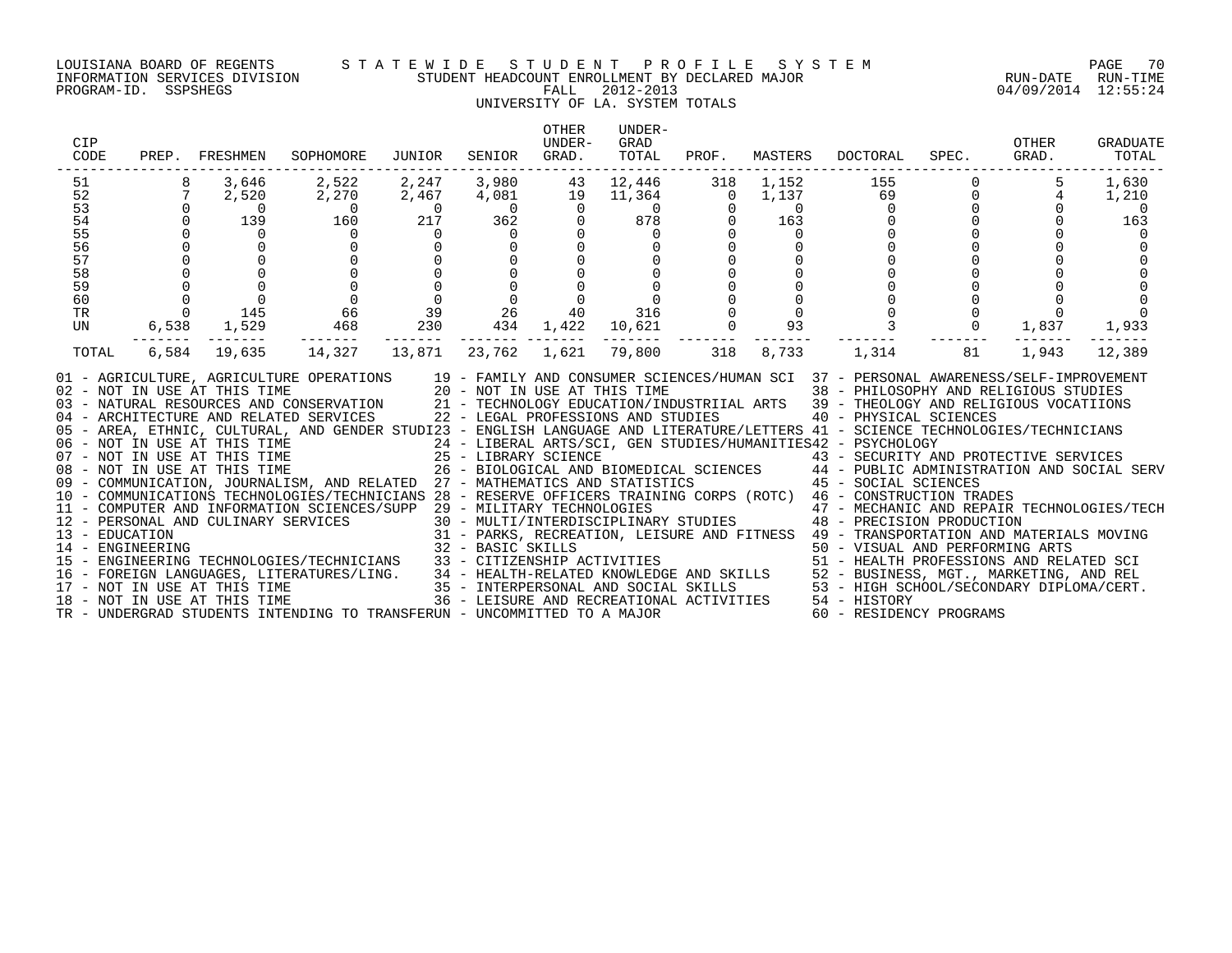#### LOUISIANA BOARD OF REGENTS S T A T E W I D E S T U D E N T P R O F I L E S Y S T E M PAGE 71 INFORMATION SERVICES DIVISION STUDENT HEADCOUNT ENROLLMENT BY DECLARED MAJOR RUN-DATE RUN-TIME PROGRAM-ID. SSPSHEGS FALL 2012-2013 04/09/2014 12:55:24

# L.S.U. SYSTEM TOTALS

| <b>CIP</b><br>CODE |              | PREP. FRESHMEN           | SOPHOMORE             | JUNIOR               | SENIOR               | <b>OTHER</b><br>UNDER-<br>GRAD. | UNDER-<br>GRAD<br>TOTAL | PROF.                | MASTERS              | <b>DOCTORAL</b>      | SPEC.    | OTHER<br>GRAD. | <b>GRADUATE</b><br>TOTAL |
|--------------------|--------------|--------------------------|-----------------------|----------------------|----------------------|---------------------------------|-------------------------|----------------------|----------------------|----------------------|----------|----------------|--------------------------|
| 01                 | $\Omega$     | 200                      | 138                   | 142                  | 209                  | $\mathbf 0$                     | 689                     | $\mathbf 0$          | 90                   | 94                   | 0        | $\mathbf 0$    | 184                      |
| 02                 | $\Omega$     | $\overline{0}$           | $\mathbf 0$           | $\overline{0}$       | $\overline{0}$       | 0                               | $\mathbf 0$             | $\mathbf 0$          | $\mathbf 0$          | $\mathbf 0$          | $\Omega$ | $\mathbf 0$    | $\mathbf 0$              |
| 03                 | ∩            | 78                       | 61                    | 58                   | 84                   | $\mathbf 0$                     | 281                     | $\Omega$             | 65                   | 32                   | $\Omega$ | n              | 97                       |
| 04                 | $\cap$       | 117                      | 108                   | 92                   | 194                  | $\mathbf 0$                     | 511                     | $\Omega$             | 69                   | $\Omega$             | U        | $\Omega$       | 69                       |
| 05                 |              | $\Omega$                 | $\Omega$              | $\Omega$             | $\Omega$             | $\Omega$                        | $\Omega$                | $\Omega$             | $\Omega$             | $\Omega$             |          |                | $\Omega$                 |
| 06                 |              | $\Omega$                 | $\Omega$              | $\Omega$             | $\Omega$             | $\Omega$                        | $\Omega$                | $\Omega$             | $\Omega$             |                      |          |                |                          |
| 07                 |              | $\Omega$                 | $\Omega$              | $\Omega$             | $\Omega$             | $\mathbf 0$                     | $\Omega$                | $\Omega$             | $\Omega$             | $\Omega$             |          |                |                          |
| 08                 |              | $\Omega$                 | $\Omega$              | $\cap$               | $\Omega$             | $\Omega$                        | $\Omega$                | $\Omega$             | $\Omega$             | $\Omega$             |          |                |                          |
| 09                 |              | 448                      | 386                   | 397                  | 418                  | $\Omega$                        | 1,649                   | $\Omega$             | 61                   | 64                   |          |                | 125                      |
| 10                 |              | $\overline{0}$           | $\Omega$              | $\overline{0}$       | $\Omega$             | $\Omega$                        | $\Omega$                | $\Omega$             | $\Omega$             | $\Omega$             |          |                | $\Omega$                 |
| 11                 |              | 171                      | 122                   | 106                  | 106                  | 13                              | 518                     | $\Omega$             | 68                   | 49                   | U        |                | 117                      |
| 12                 |              | $\overline{0}$           | $\overline{0}$        | $\overline{0}$       | $\overline{0}$       | $\Omega$                        | $\Omega$                | $\Omega$             | $\Omega$             | $\Omega$             | U        |                | $\Omega$                 |
| 13                 | ∩            | 685                      | 686                   | 679                  | 807                  | 0                               | 2,857                   | $\mathbf 0$          | 385                  | 256                  | 18       | O              | 659                      |
| 14                 | ∩            | 1,161                    | 803                   | 746                  | 1,152                | $\Omega$                        | 3,862                   | $\Omega$             | 193                  | 335                  | $\Omega$ | n              | 528                      |
| 15                 | ∩            | $\mathbf{1}$             | $\mathbf 0$           | $\overline{0}$       | $\Omega$             | 2                               | 3                       | $\Omega$             | $\Omega$             | $\mathbf 0$          | U        | n              | $\overline{0}$           |
| 16                 |              | 13                       | 16                    | 33                   | 43                   | $\Omega$                        | 105                     | $\Omega$             | 16                   | 38                   |          |                | 54                       |
| 17                 |              | $\Omega$                 | $\Omega$              | $\Omega$             | $\Omega$             | $\Omega$                        | $\Omega$                | $\Omega$             | $\Omega$             | $\Omega$             |          |                | $\Omega$                 |
| 18                 |              | $\Omega$                 | $\Omega$              | $\Omega$             | $\Omega$             | $\mathbf 0$                     | $\Omega$                | $\Omega$<br>$\Omega$ | $\Omega$             | $\Omega$             |          |                | $\Omega$                 |
| 19                 |              | 44                       | 58                    | 30                   | 38                   | 8                               | 178                     |                      | 15                   | 15                   |          |                | 30                       |
| 20                 |              | $\Omega$                 | $\Omega$              | $\Omega$             | $\Omega$             | $\Omega$                        | $\Omega$                | $\Omega$             | $\Omega$             | $\Omega$             |          |                | $\Omega$                 |
| 21<br>22           |              | $\Omega$<br>$\mathbf{1}$ | $\Omega$              | $\Omega$<br>$\Omega$ | $\Omega$<br>$\Omega$ | $\mathbf 0$                     | $\Omega$<br>5           | $\Omega$             | $\Omega$<br>$\Omega$ | $\Omega$<br>$\Omega$ |          |                | $\Omega$                 |
|                    |              |                          | $\overline{2}$        |                      |                      | 2                               |                         | 658<br>$\mathbf 0$   |                      |                      |          |                | 658                      |
| 23                 | ∩            | 128<br>331               | 134                   | 160<br>129           | 198<br>278           | $\mathbf 0$<br>58               | 620<br>924              | $\Omega$             | 24<br>94             | 59<br>$\Omega$       |          |                | 83<br>94                 |
| 24                 | ∩            | $\Omega$                 | 128<br>$\overline{0}$ | $\overline{0}$       | $\overline{0}$       | $\mathbf{0}$                    | $\Omega$                | $\Omega$             | 155                  | $\Omega$             |          |                | 155                      |
| 25<br>26           | ∩            | 1,065                    | 623                   | 528                  | 702                  | $\mathsf{O}$                    | 2,918                   | $\mathbf 0$          | 55                   | 343                  |          |                | 398                      |
| 27                 |              | 63                       | 64                    | 62                   | 112                  | $\Omega$                        | 301                     | $\Omega$             | 30                   | 83                   |          | n              | 113                      |
| 28                 |              | $\Omega$                 | $\Omega$              | $\Omega$             | $\Omega$             | $\Omega$                        | $\Omega$                | $\Omega$             | $\Omega$             | ∩                    |          |                | $\Omega$                 |
| 29                 |              | $\Omega$                 | $\Omega$              | $\Omega$             | $\Omega$             | $\mathbf 0$                     | $\Omega$                | $\Omega$             | $\Omega$             | U                    |          |                | $\mathbf 0$              |
| 30                 |              | 124                      | 156                   | 209                  | 299                  | $\Omega$                        | 788                     | $\Omega$             | 20                   |                      |          |                | 20                       |
| 31                 |              | 98                       | 118                   | 180                  | 143                  | $\Omega$                        | 539                     | $\Omega$             | 5                    |                      |          |                |                          |
| 32                 |              | $\Omega$                 | $\cap$                | $\Omega$             | $\Omega$             | $\Omega$                        | $\Omega$                | $\Omega$             | $\Omega$             |                      |          |                |                          |
| 33                 |              | $\Omega$                 | $\Omega$              | $\Omega$             | $\Omega$             | $\Omega$                        | $\Omega$                | $\Omega$             | $\Omega$             |                      |          |                |                          |
| 34                 |              | $\Omega$                 |                       |                      | $\Omega$             | 0                               |                         | $\Omega$             | $\Omega$             |                      |          |                |                          |
| 35                 |              | $\Omega$                 |                       |                      | $\Omega$             | $\Omega$                        | ∩                       | $\Omega$             |                      |                      |          |                |                          |
| 36                 |              | $\Omega$                 | $\cap$                | $\cap$               | $\cap$               | $\Omega$                        | $\Omega$                | $\Omega$             | $\Omega$             |                      |          |                |                          |
| 37                 |              | $\Omega$                 | $\cap$                | $\Omega$             | $\Omega$             | 0                               | $\Omega$                | $\Omega$             | $\Omega$             |                      |          |                | $\Omega$                 |
| 38                 |              | 20                       | 14                    | 32                   | 30                   | $\Omega$                        | 96                      | $\Omega$             | 11                   |                      |          |                | 11                       |
| 39                 |              | $\Omega$                 | $\Omega$              | $\Omega$             | $\Omega$             | $\Omega$                        | $\Omega$                | $\Omega$             | $\Omega$             | ∩                    |          |                | $\Omega$                 |
| 40                 |              | 176                      | 105                   | 88                   | 166                  | $\Omega$                        | 535                     | $\Omega$             | 63                   | 300                  | U        |                | 363                      |
| 41                 |              | $\overline{0}$           | $\overline{0}$        | $\Omega$             | $\Omega$             | $\mathbf 0$                     | $\Omega$                | $\Omega$             | $\Omega$             | $\Omega$             |          |                | $\mathbf 0$              |
| 42                 |              | 318                      | 270                   | 317                  | 316                  | $\mathbf 0$                     | 1,221                   | $\Omega$             | 42                   | 104                  | 15       |                | 161                      |
| 43                 |              | 170                      | 105                   | 42                   | 56                   | 47                              | 420                     | $\Omega$             | $\Omega$             | $\Omega$             | $\Omega$ |                | $\mathbf 0$              |
| 44                 |              | $\overline{0}$           | $\Omega$              | $\Omega$             | $\Omega$             | $\Omega$                        | $\Omega$                | $\Omega$             | 348                  | 25                   | U        | n              | 373                      |
| 45                 |              | 266                      | 278                   | 342                  | 390                  | $\mathbf 0$                     | 1,276                   | $\Omega$             | 66                   | 173                  |          |                | 239                      |
| 46                 |              | $\Omega$                 | $\Omega$              | $\Omega$             | $\Omega$             | $\Omega$                        | $\Omega$                | $\Omega$             | $\Omega$             | $\Omega$             |          |                | $\Omega$                 |
| 47                 |              | $\Omega$                 | $\cap$                |                      | $\Omega$             | $\Omega$                        |                         | $\Omega$             | ∩                    |                      |          |                |                          |
| 48                 |              |                          |                       |                      |                      |                                 |                         |                      |                      |                      |          |                |                          |
| 49                 |              | $\Omega$                 | $\Omega$              | $\Omega$             | U                    | $\Omega$                        | U                       | $\Omega$             | $\Omega$             | n                    |          |                | $\Omega$                 |
| 50                 | <sup>n</sup> | 155                      | 196                   | 216                  | 260                  | $\Omega$                        | 827                     | $\Omega$             | 163                  | 115                  | Λ        | $\Omega$       | 278                      |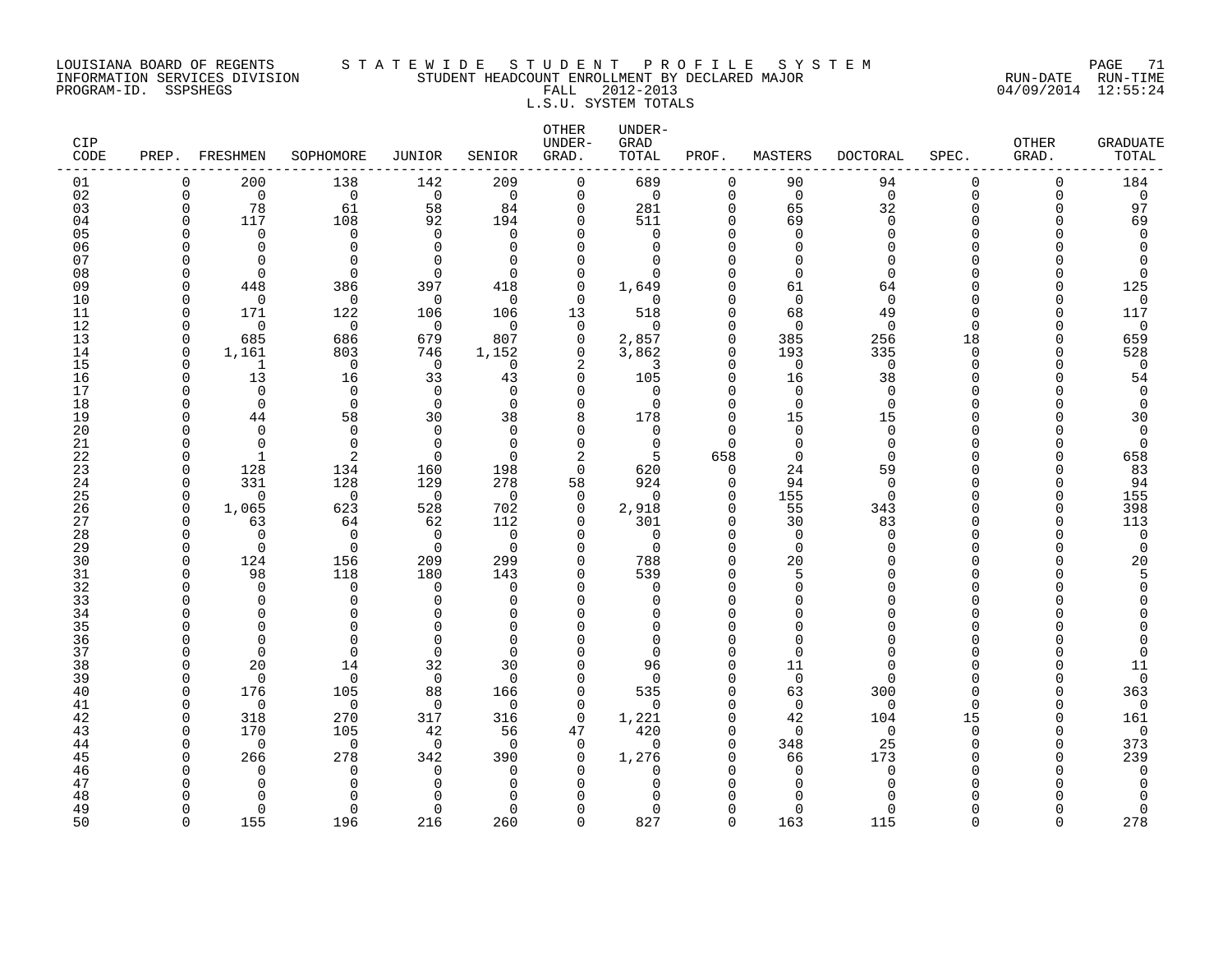#### LOUISIANA BOARD OF REGENTS S T A T E W I D E S T U D E N T P R O F I L E S Y S T E M PAGE 72 INFORMATION SERVICES DIVISION STUDENT HEADCOUNT ENROLLMENT BY DECLARED MAJOR RUN-DATE RUN-TIME

# L.S.U. SYSTEM TOTALS

| CIP<br>CODE                                                          |                                                                                        | PREP. FRESHMEN SOPHOMORE                                                                                                                                                                                                                                                                                                                                                                                                                                             |                                                                                                               | JUNIOR                                                                                                                                                 | SENIOR                                                                                                                                                              | OTHER<br>UNDER-<br>GRAD.                                                                                               | UNDER-<br>GRAD<br>TOTAL                                           | PROF.                                           | MASTERS                                                                   | DOCTORAL                                                                                                                                                                                                                                                                                                                                                                                                                                                                                                                                                                                                                                                                                                                                                                                                                                                                                                                                                                                                                                                                                                                                                                                                                                                                                                                                                                                                                                                                                     | SPEC.             | OTHER<br>GRAD.                                | <b>GRADUATE</b><br>TOTAL                          |
|----------------------------------------------------------------------|----------------------------------------------------------------------------------------|----------------------------------------------------------------------------------------------------------------------------------------------------------------------------------------------------------------------------------------------------------------------------------------------------------------------------------------------------------------------------------------------------------------------------------------------------------------------|---------------------------------------------------------------------------------------------------------------|--------------------------------------------------------------------------------------------------------------------------------------------------------|---------------------------------------------------------------------------------------------------------------------------------------------------------------------|------------------------------------------------------------------------------------------------------------------------|-------------------------------------------------------------------|-------------------------------------------------|---------------------------------------------------------------------------|----------------------------------------------------------------------------------------------------------------------------------------------------------------------------------------------------------------------------------------------------------------------------------------------------------------------------------------------------------------------------------------------------------------------------------------------------------------------------------------------------------------------------------------------------------------------------------------------------------------------------------------------------------------------------------------------------------------------------------------------------------------------------------------------------------------------------------------------------------------------------------------------------------------------------------------------------------------------------------------------------------------------------------------------------------------------------------------------------------------------------------------------------------------------------------------------------------------------------------------------------------------------------------------------------------------------------------------------------------------------------------------------------------------------------------------------------------------------------------------------|-------------------|-----------------------------------------------|---------------------------------------------------|
| 51<br>52<br>53<br>54<br>55<br>56<br>57<br>58<br>59<br>60<br>TR<br>UN | $\Omega$<br>$\Omega$<br>$\Omega$<br>$\Omega$<br>$\begin{matrix}0\\0\\0\\2\end{matrix}$ | 1,067<br>1,298<br>$\overline{\phantom{0}}$<br>95<br>$\Omega$<br>$\mathbf 0$<br>$\Omega$<br>1,039<br>502                                                                                                                                                                                                                                                                                                                                                              | 824<br>1,237<br>$\overline{0}$<br>102<br>$\Omega$<br>$\begin{array}{c} 0 \\ 0 \\ 0 \\ 368 \\ 138 \end{array}$ | 593<br>1,220<br>$\overline{0}$<br>136<br>$\overline{0}$<br>$\begin{smallmatrix}0&&&&0\\&0&&&&0\\&0&&&&0\\&0&&&&2\\&0&&&&2\\&101&&&&&\end{smallmatrix}$ | 581<br>1,317<br>$\overline{0}$<br>189<br>$\overline{0}$<br>$\mathbf 0$<br>$\mathsf 0$<br>$\overline{0}$<br>$\begin{array}{ccc} 21 & & 99 \\ 70 & & 506 \end{array}$ | 249<br>40<br>$\overline{0}$<br>$\overline{0}$<br>$\Omega$<br>$\begin{smallmatrix}0\\0\end{smallmatrix}$<br>$\mathbf 0$ | 3,314<br>5,112<br>$-11.$<br>0<br>50<br>$\Omega$<br>1,601          | 1,827<br>$\overline{0}$<br>$\overline{0}$<br>81 | 829<br>437<br>$\overline{0}$<br>22<br>$\Omega$<br>$\Omega$<br>$\mathbf 0$ | 342<br>$\begin{array}{c}0\\46\end{array}$<br>$\Omega$<br>$\Omega$<br>$\overline{0}$                                                                                                                                                                                                                                                                                                                                                                                                                                                                                                                                                                                                                                                                                                                                                                                                                                                                                                                                                                                                                                                                                                                                                                                                                                                                                                                                                                                                          | 58 30<br>$\Omega$ | 40<br>$\Omega$<br>$\Omega$<br>$\Omega$<br>252 | 3,038<br>495<br>$\Omega$<br>68<br>$\Omega$<br>333 |
| TOTAL                                                                | 2,205<br>2,207                                                                         | 9,834<br>06 - NOT IN USE AT THIS TIME<br>07 - NOT IN USE AT THIS TIME<br>08 - NOT IN USE AT THIS TIME<br>08 - NOT IN USE AT THIS TIME<br>08 - NOT IN USE AT THIS TIME<br>26 - BIOLOGICAL AND P<br>09 - COMMUNICATION, JOURNALISM, AND RELATED 27 - MATHEMATICS AND STATISTICS<br>11 - COMPUTER AND INFORMATION SCIENCES/SUPP 29 - MILITARY TECHNOLOGIES<br>16 - FOREIGN LANGUAGES, LITERATURES/LING.<br>17 - NOT IN USE AT THIS TIME<br>18 - NOT IN USE AT THIS TIME | 7,240                                                                                                         | 101                                                                                                                                                    | ------ ---                                                                                                                                                          | 6,710 8,179 1,024                                                                                                      | 3,522<br>35,194 2,566<br>36 - LEISURE AND RECREATIONAL ACTIVITIES |                                                 | 3,326                                                                     | 2,531<br>01 - AGRICULTURE, AGRICULTURE OPERATIONS 19 - FAMILY AND CONSUMER SCIENCES/HUMAN SCI 37 - PERSONAL AWARENESS/SELF-IMPROVEMENT<br>02 - NOT IN USE AT THIS TIME<br>20 - NOT IN USE AT THIS TIME<br>21 - TECHNOLOGY EDUCATION/INDUSTRIIAL ARTS 39 - THEOLOGY AND RELIGIOUS STUDIES<br>22 - LEGAL PROFESSIONS AND STUDIES<br>22 - LEGAL PROFESSIONS AND STUDIES<br>22 - LEGAL<br>05 - AREA, ETHNIC, CULTURAL, AND GENDER STUDI23 - ENGLISH LANGUAGE AND LITERATURE/LETTERS 41 - SCIENCE TECHNOLOGIES/TECHNICIANS<br>24 - LIBERAL ARTS/SCI, GEN STUDIES/HUMANITIES42 - PSYCHOLOGY<br>25 - LIBRARY SCIENCE<br>26 - BIOLOGICAL AND BIOMEDICAL SCIENCES<br>27 - MATHEMATICS AND STATISTICS (27 - MATHEMATICS AND STATISTICS (27 - MATHEMATICS AND STATISTICS<br>10 - COMMUNICATIONS TECHNOLOGIES/TECHNICIANS 28 - RESERVE OFFICERS TRAINING CORPS (ROTC) 46 - CONSTRUCTION TRADES<br>29 - MILITARY TECHNOLOGIES<br>30 - MULTI/INTERDISCIPLINARY STUDIES<br>48 - PRECISION PRODUCTION<br>12 - PERSONAL AND CULINARY SERVICES<br>13 - MULTI/INTERDISCIPLINARY STUDIES<br>14 - ENGINEERING 32 - BASIC SKILLS<br>15 - ENGINEERING TECHNOLOGIES/TECHNICIANS 33 - CITIZENSHIP ACTIVITIES<br>15 - ENGINEERING TECHNOLOGIES/TECHNICIAN<br>32 - BASIC SKILLS<br>33 - CITIZENSHIP ACTIVITIES<br>34 - HEALTH-RELATED KNOWLEDGE AND SKILLS<br>35 - INSURE SALTH-RELATED KNOWLEDGE AND SKILLS<br>35 - HIGH SCHOOL/SECONDARY DIPLOMA/CERT.<br>36 - INTERPERSONAL AND RELATED<br>36 - HIGH<br>54 - HISTORY | 33                | 292                                           | 8,748                                             |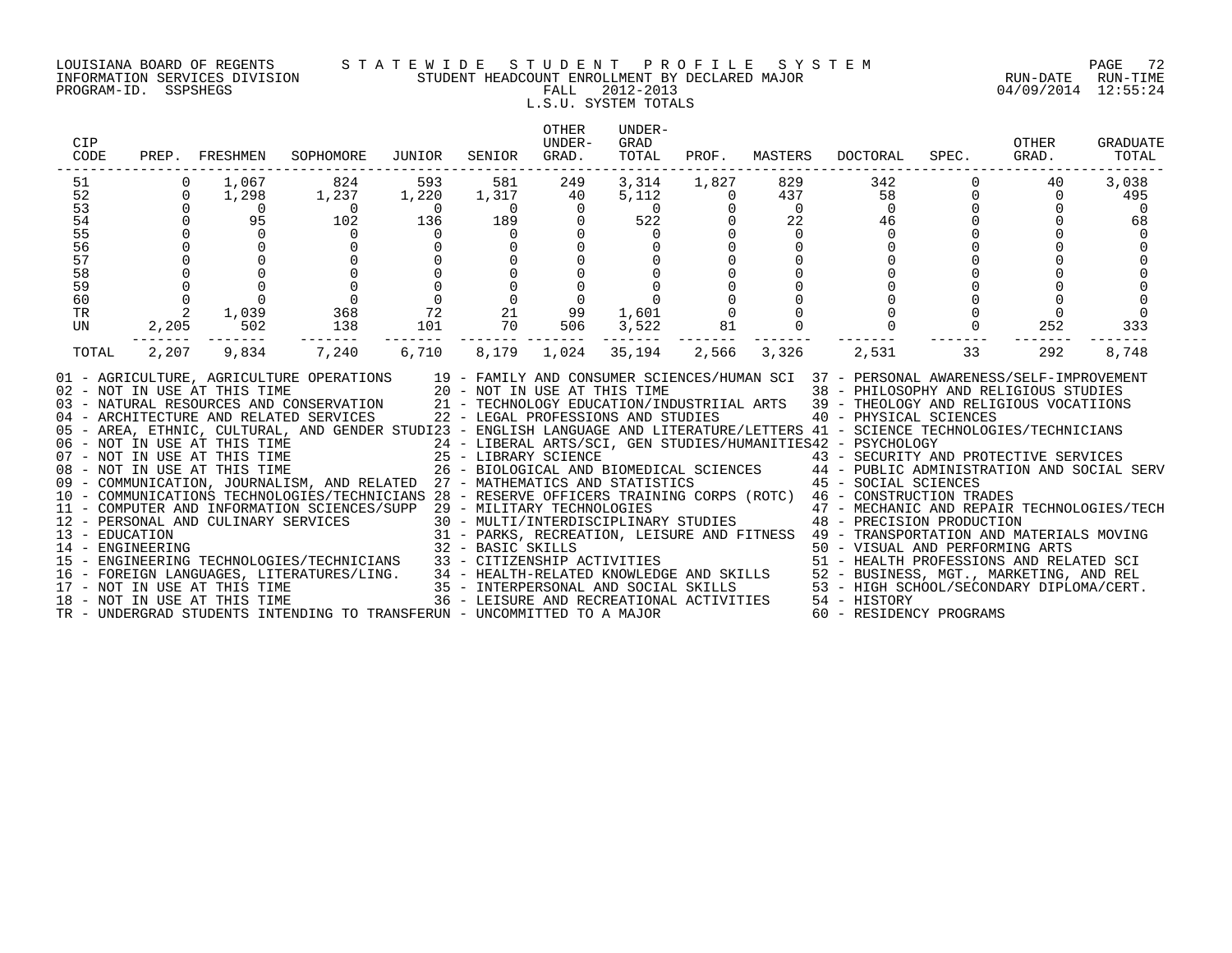#### LOUISIANA BOARD OF REGENTS S T A T E W I D E S T U D E N T P R O F I L E S Y S T E M PAGE 73 INFORMATION SERVICES DIVISION STUDENT HEADCOUNT ENROLLMENT BY DECLARED MAJOR RUN-DATE RUN-TIME PROGRAM-ID. SSPSHEGS FALL 2012-2013 04/09/2014 12:55:24 SOUTHERN U. SYSTEM TOTALS

| CIP<br>CODE |          | PREP. FRESHMEN | SOPHOMORE      | JUNIOR          | SENIOR                     | OTHER<br>UNDER-<br>GRAD. | UNDER-<br>GRAD<br>TOTAL | PROF.              | MASTERS      | <b>DOCTORAL</b> | SPEC.       | OTHER<br>GRAD. | <b>GRADUATE</b><br>TOTAL |
|-------------|----------|----------------|----------------|-----------------|----------------------------|--------------------------|-------------------------|--------------------|--------------|-----------------|-------------|----------------|--------------------------|
| 01          | $\Omega$ | 9              | 15             | 12              | 35                         | 4                        | 75                      | $\mathbf 0$        | $\mathbf 0$  | $\mathbf 0$     | $\mathbf 0$ | $\mathbf{1}$   |                          |
| 02          | $\Omega$ | $\mathbf 0$    | $\overline{0}$ | $\mathbf 0$     | $\overline{0}$             | $\mathsf{O}$             | $\mathbf 0$             | $\mathbf 0$        | $\Omega$     | $\Omega$        | $\Omega$    | $\Omega$       | $\mathbf 0$              |
| 03          |          | 6              | 11             | $7\phantom{.0}$ | 5                          | $\mathbf 0$              | 29                      | $\mathbf 0$        | 18           | 26              | U           |                | 44                       |
| 04          |          | 17             | 10             | 12              | 32                         | 4                        | 75                      | $\Omega$           | $\Omega$     | $\Omega$        | $\cap$      |                | $\mathbf 0$              |
| 05          |          | $\Omega$       | $\Omega$       | $\Omega$        | $\Omega$                   | $\Omega$                 | $\Omega$                | $\Omega$           | $\Omega$     |                 |             |                | $\Omega$                 |
| 06          |          | $\Omega$       | $\Omega$       | $\Omega$        | $\Omega$                   | $\Omega$                 | $\Omega$                | $\Omega$           |              |                 |             |                |                          |
| 07          |          | $\Omega$       | $\Omega$       | $\Omega$        | $\Omega$                   | $\Omega$                 | $\Omega$                | $\Omega$           |              |                 |             |                |                          |
| 08          |          | $\Omega$       | $\Omega$       | $\Omega$        | $\Omega$                   | $\Omega$                 | $\Omega$                | $\Omega$           | $\Omega$     |                 |             |                | $\Omega$                 |
| 09          |          | 51             | 35             | 40              | 79                         | 19                       | 224                     | $\Omega$           | 18           |                 |             |                | 19                       |
| 10          |          | 5              | 1              | $\overline{0}$  | $\Omega$                   | $\mathbf 0$              | 6                       | $\Omega$           | $\Omega$     |                 |             |                | $\mathsf 0$              |
| 11          |          | 65             | 28             | 25              | 67                         | 9                        | 194                     | $\Omega$           | 41           |                 |             |                | 42                       |
| 12          |          | 7              | 2              | $\overline{0}$  | $\Omega$                   | $\mathbf{1}$             | 10                      | $\Omega$           | $\Omega$     |                 |             |                | $\overline{0}$           |
| 13          |          | 91             | 68             | 94              | 182                        | 51                       | 486                     | $\Omega$           | 114          | 33              |             |                | 150                      |
| 14          |          | 110            | 66             | 58              | 144                        | 12                       | 390                     | $\Omega$           | 37           | $\Omega$        |             |                | 41                       |
| 15          |          | 17             | 16             | 8               | 24                         | 2                        | 67                      | $\Omega$           | $\cap$       |                 |             |                | 1                        |
| 16          |          | $\Omega$       | $\Omega$       | 2               | 1                          | $\Omega$                 | 3                       | $\Omega$           |              |                 |             |                | $\Omega$                 |
| 17          |          | $\Omega$       | $\Omega$       | $\Omega$        | $\Omega$                   | $\mathbf 0$              | $\Omega$                | $\Omega$<br>$\cap$ |              |                 |             |                |                          |
| 18          |          | $\Omega$       | $\Omega$       | $\Omega$        | $\Omega$                   | $\Omega$                 | $\Omega$                | $\Omega$           |              |                 |             |                |                          |
| 19<br>20    |          | 46<br>$\Omega$ | 36<br>$\Omega$ | 51<br>$\Omega$  | 147                        | 16                       | 296                     | $\Omega$           |              |                 |             |                |                          |
| 21          |          | $\Omega$       | $\mathbf 0$    | $\Omega$        | $\Omega$<br>$\overline{0}$ | 0<br>$\Omega$            | 0<br>$\mathbf 0$        | $\Omega$           |              |                 |             |                | 0                        |
|             |          | $\Omega$       | $\Omega$       | 0               | $\Omega$                   | 0                        | 0                       | 755                |              |                 |             |                | 755                      |
| 22<br>23    |          | 21             | 11             | 19              | 43                         | 2                        | 96                      | $\Omega$           |              |                 |             |                | 1                        |
| 24          |          | 521            | 79             | 23              | 40                         | 40                       | 703                     | $\Omega$           | $\cap$       |                 |             |                | $\mathbf 0$              |
| 25          |          | $\Omega$       | $\overline{0}$ | $\overline{0}$  | $\Omega$                   | $\mathbf 0$              | $\Omega$                | $\Omega$           | $\cap$       |                 |             |                | $\mathbf 0$              |
| 26          |          | 195            | 144            | 105             | 184                        | 31                       | 659                     | $\Omega$           | 12           | 22              |             |                | 40                       |
| 27          |          | 18             | 24             | 16              | 28                         | 5                        | 91                      | $\Omega$           | $\mathbf{1}$ | U               |             |                | 2                        |
| 28          |          | $\Omega$       | $\Omega$       | $\overline{0}$  | $\Omega$                   | $\Omega$                 | $\Omega$                | $\Omega$           | $\Omega$     |                 |             |                | $\Omega$                 |
| 29          |          | $\Omega$       | $\Omega$       | $\mathbf 0$     | $\Omega$                   | $\mathbf 0$              | $\Omega$                | $\Omega$           | $\Omega$     |                 |             |                | $\Omega$                 |
| 30          |          | 61             | 84             | 57              | 54                         | $\mathbf{1}$             | 257                     | $\Omega$           | 25           |                 |             |                | 27                       |
| 31          |          | $\Omega$       | $\Omega$       | $\Omega$        | $\Omega$                   | $\Omega$                 | $\Omega$                | $\Omega$           | $\Omega$     |                 |             |                | $\mathbf 0$              |
| 32          |          | $\Omega$       | 0              | $\Omega$        | $\Omega$                   | $\Omega$                 | <sup>o</sup>            | ∩                  | ∩            |                 |             |                | $\cap$                   |
| 33          |          | $\cap$         | ∩              | $\cap$          | $\Omega$                   | $\Omega$                 | <sup>n</sup>            | $\Omega$           |              |                 |             |                |                          |
| 34          |          |                | ∩              | $\Omega$        | $\Omega$                   | $\Omega$                 | ∩                       | $\Omega$           |              |                 |             |                |                          |
| 35          |          |                | N              | ∩               | $\Omega$                   | ∩                        |                         | $\Omega$           |              |                 |             |                |                          |
| 36          |          |                | ∩              |                 | $\Omega$                   | ∩                        | N                       | $\Omega$           |              |                 |             |                |                          |
| 37          |          |                | N              | $\Omega$        | $\Omega$                   | $\Omega$                 | <sup>0</sup>            | $\Omega$           |              |                 |             |                |                          |
| 38          |          | ∩              | ∩              | ∩               | $\Omega$                   | $\Omega$                 | U                       | ∩                  |              |                 |             |                |                          |
| 39          |          | $\Omega$       | $\Omega$       | $\Omega$        | $\Omega$                   | 0                        | U                       | ∩                  |              |                 |             |                |                          |
| 40          |          | 20             | 15             | 16              | 28                         | 2                        | 81                      | $\Omega$           |              |                 |             |                |                          |
| 41          |          | $\Omega$       | $\Omega$       | 0               | $\Omega$                   | $\Omega$                 | $\Omega$                | $\Omega$           | ∩            |                 |             |                | O                        |
| 42          |          | 94             | 63             | 112             | 220                        | 10                       | 499                     | $\Omega$           | $\cap$       |                 |             |                | 8                        |
| 43          |          | 251            | 140            | 149             | 212                        | 49                       | 801                     | $\Omega$           | 147          |                 |             |                | 148                      |
| 44          |          | 63             | 92             | 127             | 180                        | 8                        | 470                     | $\mathbf 0$        | 419          | 35              |             |                | 456                      |
| 45          |          | 32             | 39             | 38              | 89                         | 4                        | 202                     | $\Omega$           | 57           |                 |             |                | 61                       |
| 46          |          | $\Omega$       | $\Omega$       | $\Omega$        | $\Omega$                   | $\Omega$                 | $\mathbf 0$             | $\Omega$           | $\Omega$     |                 |             |                | $\mathbf 0$              |
| 47          |          | 27             | 9              | $\Omega$        | $\Omega$                   | 5                        | 41                      | ∩                  |              |                 |             |                | $\Omega$                 |
| 48          |          | $\Omega$       | $\Omega$       |                 | $\Omega$                   | $\Omega$                 | $\Omega$                | $\Omega$           |              |                 | U           |                | O                        |
| 49          | $\Omega$ | 0              | 0              | $\Omega$        | 0                          | 0                        | 0                       | 0                  | $\Omega$     | 0               |             | U              | $\Omega$                 |

50 0 0 0 8 30 0 38 0 0 0 0 0 0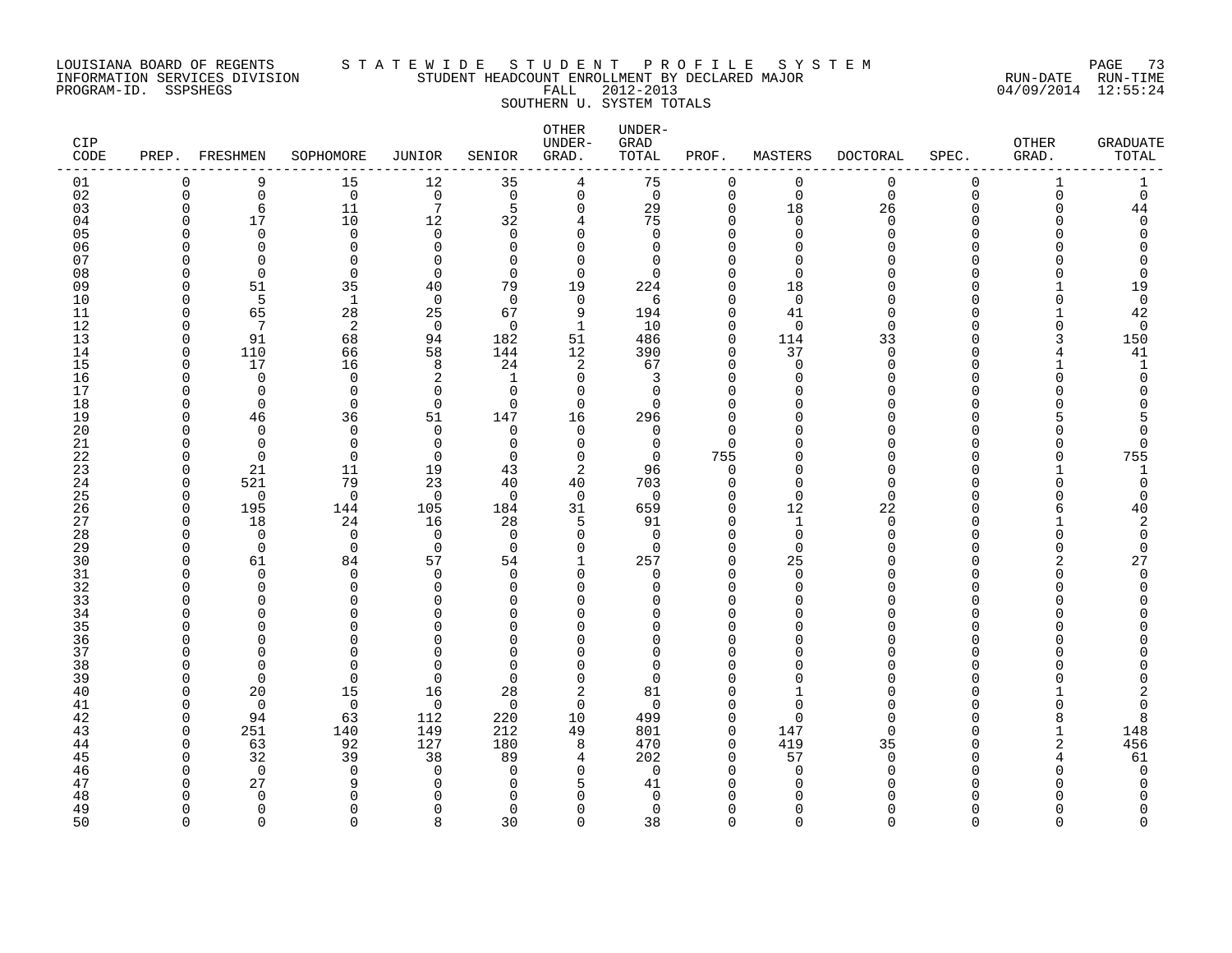#### LOUISIANA BOARD OF REGENTS S T A T E W I D E S T U D E N T P R O F I L E S Y S T E M PAGE 74 INFORMATION SERVICES DIVISION STUDENT HEADCOUNT ENROLLMENT BY DECLARED MAJOR RUN-DATE RUN-TIME

SOUTHERN U. SYSTEM TOTALS

| CIP<br>CODE                                                                                                                                                                                                                                                                                                                                                                                                                                                                                                                                                                                                                                                                                                                                                                                                                                                                                                                                                                                                                                                                                                                                                                                                                                                                                                                                                                                                                                                                                                                                                                                                                                                                                                                     |                      | PREP. FRESHMEN | SOPHOMORE | JUNIOR         | SENIOR          | OTHER<br>UNDER-<br>GRAD. | UNDER-<br>GRAD<br>TOTAL | PROF.    | MASTERS  | DOCTORAL                                                                                   | SPEC.    | OTHER<br>GRAD. | <b>GRADUATE</b><br>TOTAL |
|---------------------------------------------------------------------------------------------------------------------------------------------------------------------------------------------------------------------------------------------------------------------------------------------------------------------------------------------------------------------------------------------------------------------------------------------------------------------------------------------------------------------------------------------------------------------------------------------------------------------------------------------------------------------------------------------------------------------------------------------------------------------------------------------------------------------------------------------------------------------------------------------------------------------------------------------------------------------------------------------------------------------------------------------------------------------------------------------------------------------------------------------------------------------------------------------------------------------------------------------------------------------------------------------------------------------------------------------------------------------------------------------------------------------------------------------------------------------------------------------------------------------------------------------------------------------------------------------------------------------------------------------------------------------------------------------------------------------------------|----------------------|----------------|-----------|----------------|-----------------|--------------------------|-------------------------|----------|----------|--------------------------------------------------------------------------------------------|----------|----------------|--------------------------|
| 51                                                                                                                                                                                                                                                                                                                                                                                                                                                                                                                                                                                                                                                                                                                                                                                                                                                                                                                                                                                                                                                                                                                                                                                                                                                                                                                                                                                                                                                                                                                                                                                                                                                                                                                              | $\Omega$             | 1,099          | 683       | 288            | 641             | 363                      | 3,074                   |          | 348      | 13                                                                                         |          | 40             | 401                      |
| 52                                                                                                                                                                                                                                                                                                                                                                                                                                                                                                                                                                                                                                                                                                                                                                                                                                                                                                                                                                                                                                                                                                                                                                                                                                                                                                                                                                                                                                                                                                                                                                                                                                                                                                                              | $\Omega$             | 379            | 258       | 202            | 454             | 64                       | 1,357                   |          | 163      | $\Omega$                                                                                   | $\Omega$ | 15             | 178                      |
| 53<br>54                                                                                                                                                                                                                                                                                                                                                                                                                                                                                                                                                                                                                                                                                                                                                                                                                                                                                                                                                                                                                                                                                                                                                                                                                                                                                                                                                                                                                                                                                                                                                                                                                                                                                                                        | $\Omega$<br>$\Omega$ | $\Omega$<br>10 | $\Omega$  | $\overline{0}$ | $\bigcap$<br>47 | $\Omega$<br>2            | $\Omega$                |          | $\Omega$ | $\Omega$<br>$\Omega$                                                                       |          | $\Omega$       |                          |
| 55                                                                                                                                                                                                                                                                                                                                                                                                                                                                                                                                                                                                                                                                                                                                                                                                                                                                                                                                                                                                                                                                                                                                                                                                                                                                                                                                                                                                                                                                                                                                                                                                                                                                                                                              | $\Omega$             | $\Omega$       |           | 18<br>$\Omega$ | $\Omega$        |                          | 84<br>$\Omega$          |          |          |                                                                                            |          |                |                          |
| 56                                                                                                                                                                                                                                                                                                                                                                                                                                                                                                                                                                                                                                                                                                                                                                                                                                                                                                                                                                                                                                                                                                                                                                                                                                                                                                                                                                                                                                                                                                                                                                                                                                                                                                                              | $\Omega$             |                |           |                |                 |                          |                         |          |          |                                                                                            |          |                |                          |
| 57                                                                                                                                                                                                                                                                                                                                                                                                                                                                                                                                                                                                                                                                                                                                                                                                                                                                                                                                                                                                                                                                                                                                                                                                                                                                                                                                                                                                                                                                                                                                                                                                                                                                                                                              |                      |                |           |                |                 |                          |                         |          |          |                                                                                            |          |                |                          |
| 58                                                                                                                                                                                                                                                                                                                                                                                                                                                                                                                                                                                                                                                                                                                                                                                                                                                                                                                                                                                                                                                                                                                                                                                                                                                                                                                                                                                                                                                                                                                                                                                                                                                                                                                              |                      |                |           |                |                 |                          |                         |          |          |                                                                                            |          |                |                          |
| 59                                                                                                                                                                                                                                                                                                                                                                                                                                                                                                                                                                                                                                                                                                                                                                                                                                                                                                                                                                                                                                                                                                                                                                                                                                                                                                                                                                                                                                                                                                                                                                                                                                                                                                                              | $\Omega$             |                |           |                |                 |                          |                         |          |          |                                                                                            |          |                |                          |
| 60                                                                                                                                                                                                                                                                                                                                                                                                                                                                                                                                                                                                                                                                                                                                                                                                                                                                                                                                                                                                                                                                                                                                                                                                                                                                                                                                                                                                                                                                                                                                                                                                                                                                                                                              | $\mathbf 0$          | $\mathbf 0$    |           |                |                 |                          |                         |          |          |                                                                                            |          |                |                          |
| TR                                                                                                                                                                                                                                                                                                                                                                                                                                                                                                                                                                                                                                                                                                                                                                                                                                                                                                                                                                                                                                                                                                                                                                                                                                                                                                                                                                                                                                                                                                                                                                                                                                                                                                                              | $\Omega$             | $\Omega$       |           |                |                 |                          | $\Omega$                |          | $\Omega$ |                                                                                            |          |                |                          |
| UN                                                                                                                                                                                                                                                                                                                                                                                                                                                                                                                                                                                                                                                                                                                                                                                                                                                                                                                                                                                                                                                                                                                                                                                                                                                                                                                                                                                                                                                                                                                                                                                                                                                                                                                              | 406                  | 108            |           |                |                 | 57                       | 584                     | $\Omega$ | 19       | $\Omega$                                                                                   |          | 47             | 66                       |
| TOTAL                                                                                                                                                                                                                                                                                                                                                                                                                                                                                                                                                                                                                                                                                                                                                                                                                                                                                                                                                                                                                                                                                                                                                                                                                                                                                                                                                                                                                                                                                                                                                                                                                                                                                                                           | 406                  | 3,323          | 1,945     | 1,488          | 2,969           | 761                      | 10,892                  | 755      | 1,420    | 129                                                                                        | $\Omega$ | 147            | 2,451                    |
| 01 - AGRICULTURE, AGRICULTURE OPERATIONS 19 - FAMILY AND CONSUMER SCIENCES/HUMAN SCI 37 - PERSONAL AWARENESS/SELF-IMPROVEMENT<br>20 - NOT IN USE AT THIS TIME<br>02 - NOT IN USE AT THIS TIME<br>03 - NATURAL RESOURCES AND CONSERVATION 21 - TECHNOLOGY EDUCATION/INDUSTRIIAL ARTS 39 - THEOLOGY AND RELIGIOUS VOCATIIONS<br>04 - ARCHITECTURE AND RELATED SERVICES 22 - LEGAL PROFESSIONS AND STUDIES<br>05 - AREA, ETHNIC, CULTURAL, AND GENDER STUDI23 - ENGLISH LANGUAGE AND LITERATURE/LETTERS 41 - SCIENCE TECHNOLOGIES/TECHNICIANS<br>$\begin{array}{lllllllll} 06 & -& \text{NOT} & \text{IN} & \text{USE} & \text{AT} & \text{THIS} & \text{TIME} & \text{15} & \text{16} & \text{17} & \text{17} & \text{18} & \text{17} \\ 07 & -& \text{NOT} & \text{IN} & \text{USE} & \text{AT} & \text{THIS} & \text{TIME} & \text{25} & -& \text{LIBRARY} & \text{SCIENCE} \end{array}$<br>24 - LIBERAL ARTS/SCI, GEN STUDIES/HUMANITIES42 - PSYCHOLOGY<br>25 - LIBRARY SCIENCE                                   43 - SECURITY AND PROTECTIVE SERVICES<br>26 - BIOLOGICAL AND BIOMEDICAL SCIENCES       44 - PUBLIC ADMINISTRATION AND SOCIAL SERV<br>08 - NOT IN USE AT THIS TIME<br>09 - COMMUNICATION, JOURNALISM, AND RELATED 27 - MATHEMATICS AND STATISTICS 45 - SOCIAL SCIENCES<br>10 - COMMUNICATIONS TECHNOLOGIES/TECHNICIANS 28 - RESERVE OFFICERS TRAINING CORPS (ROTC) 46 - CONSTRUCTION TRADES<br>10 - COMPUTER AND INFORMATION SCIENCES/SUPP 29 - MILITARY TECHNOLOGIES (ROIL) 47 - MECHANIC AND REPAIR TECHNOLOGIES/TECH<br>12 - PERSONAL AND CULINARY SERVICES 30 - MULTI/INTERDISCIPLINARY STUDIES 48 - PRECISION PRODUCTION<br><br>TR - UNDERGRAD STUDENTS INTENDING TO TRANSFERUN - UNCOMMITTED TO A MAJOR |                      |                |           |                |                 |                          |                         |          |          | 38 - PHILOSOPHY AND RELIGIOUS STUDIES<br>40 - PHYSICAL SCIENCES<br>60 - RESIDENCY PROGRAMS |          |                |                          |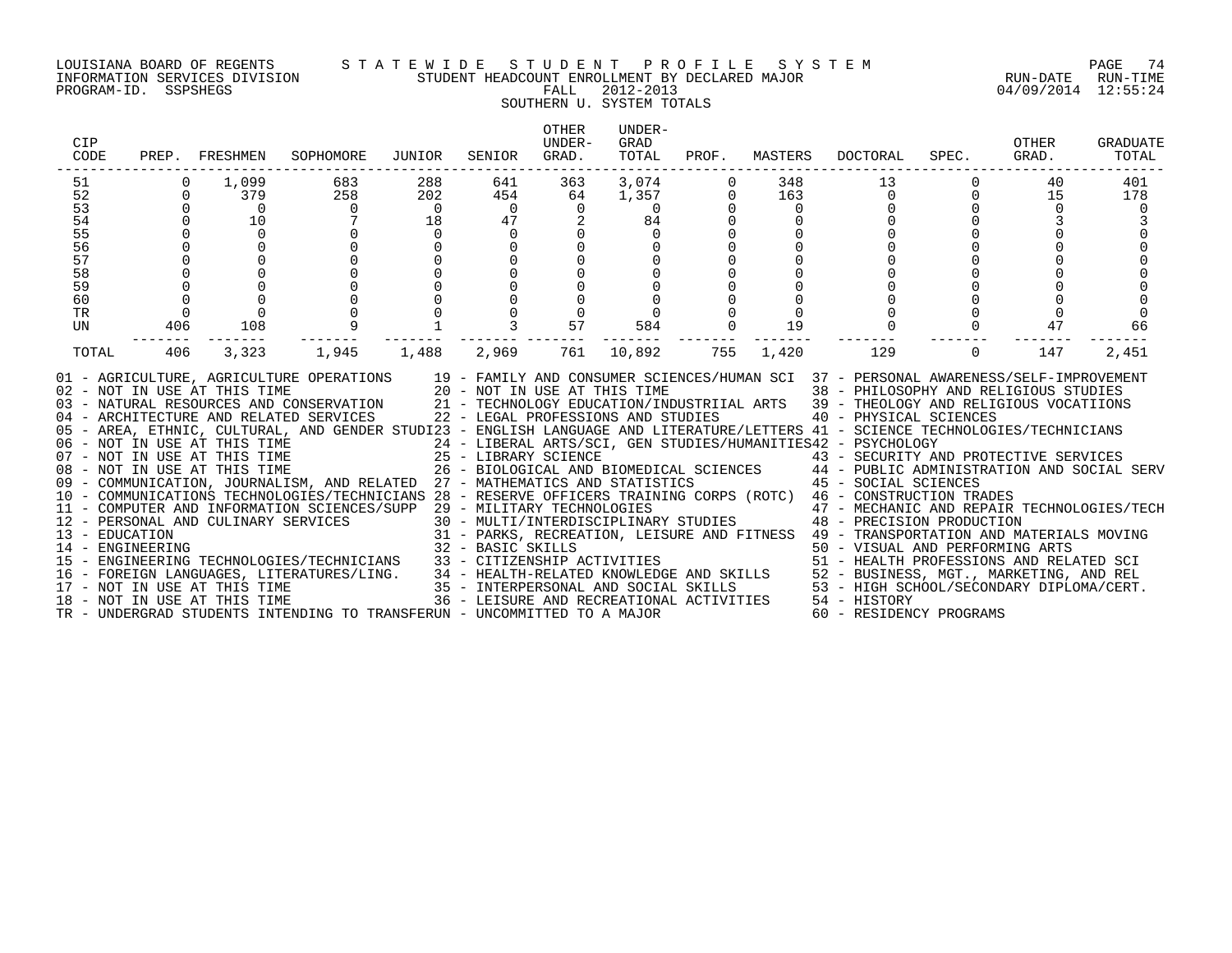#### LOUISIANA BOARD OF REGENTS S T A T E W I D E S T U D E N T P R O F I L E S Y S T E M PAGE 75 INFORMATION SERVICES DIVISION STUDENT HEADCOUNT ENROLLMENT BY DECLARED MAJOR RUN-DATE RUN-TIME PROGRAM-ID. SSPSHEGS FALL 2012-2013 04/09/2014 12:55:24

# L.C.T.C.S. TOTALS

| CIP<br>$\texttt{CODE}$ |                      | PREP. FRESHMEN        | SOPHOMORE                | JUNIOR               | SENIOR                  | OTHER<br>UNDER-<br>GRAD. | UNDER-<br>GRAD<br>TOTAL | PROF.         | MASTERS              | DOCTORAL | SPEC.       | <b>OTHER</b><br>GRAD. | <b>GRADUATE</b><br>TOTAL |
|------------------------|----------------------|-----------------------|--------------------------|----------------------|-------------------------|--------------------------|-------------------------|---------------|----------------------|----------|-------------|-----------------------|--------------------------|
| 01                     | $\mathbf 0$          | 80                    | 43                       | 0                    | $\overline{0}$          | 31                       | 154                     | 0             | $\mathbf 0$          | 0        | $\mathsf 0$ | $\mathbf 0$           | 0                        |
| 02                     | $\Omega$             | $\mathbf 0$           | $\mathbf 0$              | $\mathbf 0$          | $\mathbf 0$             | $\mathbf 0$              | $\mathbf 0$             | 0             | $\Omega$             | $\Omega$ | $\mathbf 0$ | $\mathbf 0$           | 0                        |
| 03                     | $\Omega$             | 7                     | $\sqrt{2}$               | 0                    | $\Omega$                | $\mathbf 0$              | 9                       | $\mathbf 0$   | $\Omega$             | $\Omega$ | 0           | $\Omega$              | 0                        |
| 04                     | $\Omega$             | $\Omega$              | $\Omega$                 | $\Omega$             | $\Omega$                | $\mathbf 0$              | $\Omega$                | 0             | $\Omega$             | ∩        | $\Omega$    | $\Omega$              | O                        |
| 05                     |                      | $\Omega$              | $\Omega$                 | $\Omega$             | $\Omega$                | $\Omega$                 | $\Omega$                | $\mathbf 0$   | $\Omega$             |          | U           | $\Omega$              |                          |
| 06                     |                      | $\Omega$              | $\Omega$                 |                      | $\Omega$                | 0                        | $\Omega$                | 0             | $\Omega$             |          | U           | ∩                     |                          |
| 07                     |                      | $\Omega$              | $\Omega$                 |                      | $\Omega$                | $\Omega$                 | $\Omega$                | $\mathbf 0$   | $\Omega$             |          | U           |                       |                          |
| 08                     |                      | $\Omega$              | $\Omega$                 | $\Omega$             | $\Omega$                | $\mathbf 0$              | $\Omega$                | $\mathbf 0$   | $\Omega$             |          |             |                       |                          |
| 09                     | $\Omega$             | 175                   | 71                       |                      | $\mathbf 0$             | 58                       | 304                     | $\mathbf 0$   | $\Omega$             |          | U           | n                     |                          |
| 10                     | $\Omega$             | 208                   | 107                      | $\Omega$             | $\mathbf 0$             | 100                      | 415                     | 0             | $\Omega$             |          | U           |                       |                          |
| 11                     | $\Omega$             | 998                   | 507                      | $\Omega$             | $\Omega$                | 424                      | 1,929                   | $\mathbf 0$   | $\Omega$             |          | ∩           |                       |                          |
| 12                     | $\Omega$             | 744                   | 377                      | $\Omega$             | $\mathbf 0$             | 150                      | 1,271                   | $\mathbf 0$   | $\Omega$             |          | Λ           | ∩                     |                          |
| 13                     | $\Omega$             | 591                   | 310                      | $\Omega$             | $\mathbf 0$             | 191                      | 1,092                   | $\mathsf 0$   | $\Omega$             |          |             |                       |                          |
| 14                     | $\Omega$             | 309                   | 82                       | $\Omega$             | $\mathbf 0$             | 66                       | 457                     | $\mathbf 0$   | $\Omega$             |          | U           |                       |                          |
| 15                     | $\Omega$             | 1,873                 | 995                      | $\Omega$             | $\mathbf 0$             | 723                      | 3,591                   | $\mathsf 0$   | $\Omega$             |          | U           |                       |                          |
| 16                     | $\Omega$<br>$\Omega$ | 15                    | 18                       | $\Omega$<br>$\Omega$ | 0                       | 18                       | 51<br>$\Omega$          | 0             | $\Omega$             |          | Λ           |                       |                          |
| 17                     |                      | $\overline{0}$        | $\overline{0}$           |                      | $\Omega$                | $\overline{0}$           |                         | $\Omega$      | $\Omega$             |          |             |                       |                          |
| 18<br>19               | $\Omega$<br>$\Omega$ | $\overline{0}$<br>657 | $\overline{0}$<br>274    | $\Omega$<br>∩        | $\mathbf 0$<br>$\Omega$ | $\overline{0}$<br>190    | $\Omega$                | 0<br>$\Omega$ | $\Omega$<br>$\Omega$ |          |             |                       |                          |
|                        | $\Omega$             | $\overline{0}$        | $\overline{0}$           | $\Omega$             | $\mathbf 0$             | $\overline{0}$           | 1,121<br>$\Omega$       | $\mathbf 0$   | $\Omega$             |          |             |                       |                          |
| 20<br>21               | $\Omega$             | $\overline{0}$        | $\overline{0}$           | $\Omega$             | $\Omega$                | $\overline{0}$           | $\Omega$                | 0             | $\Omega$             |          |             |                       |                          |
| 22                     | $\Omega$             | 86                    | 45                       | $\Omega$             | $\mathbf 0$             | 33                       | 164                     | $\mathbf 0$   | $\Omega$             |          | Λ           |                       |                          |
| 23                     | $\Omega$             | $\mathbf 0$           | $\overline{0}$           | $\Omega$             | $\Omega$                | $\overline{0}$           | $\Omega$                | $\mathbf 0$   | $\Omega$             |          |             |                       |                          |
| 24                     | $\Omega$             | 7,993                 | 3,124                    | $\Omega$             | $\mathbf 0$             | 1,874                    | 12,991                  | $\Omega$      | $\Omega$             |          | Λ           | n                     |                          |
| 25                     | $\Omega$             | $\mathbf 0$           | $\mathbf 0$              | $\Omega$             | $\mathbf 0$             | $\mathbf 0$              | $\mathbf 0$             | $\mathbf 0$   | $\Omega$             |          |             |                       |                          |
| 26                     | U                    | $\Omega$              | $\Omega$                 | $\Omega$             | $\Omega$                | $\mathbf 0$              | $\Omega$                | 0             | $\Omega$             |          | Λ           | n                     |                          |
| 27                     |                      | $\Omega$              | $\Omega$                 | $\Omega$             | $\Omega$                | 0                        |                         | $\Omega$      | $\Omega$             |          |             |                       |                          |
| 28                     |                      | $\Omega$              | $\Omega$                 | O                    | $\Omega$                | 0                        |                         | $\Omega$      | $\Omega$             |          |             |                       |                          |
| 29                     |                      | $\Omega$              | $\Omega$                 |                      | ∩                       | 0                        |                         | $\mathbf 0$   | $\cap$               |          |             |                       |                          |
| 30                     |                      | 3                     | $\overline{2}$           |                      | ∩                       | 0                        |                         | $\Omega$      | <sup>n</sup>         |          | Λ           |                       |                          |
| 31                     |                      |                       | $\Omega$                 |                      | ∩                       | $\Omega$                 |                         | $\Omega$      | U                    |          | Λ           |                       |                          |
| 32                     |                      | <sup>0</sup>          | $\Omega$                 |                      | O                       | 0                        | N                       | 0             | $\Omega$             |          |             | O                     |                          |
| 33                     |                      |                       | $\Omega$                 |                      | ∩                       | $\Omega$                 | ∩                       | $\Omega$      | $\Omega$             |          |             |                       |                          |
| 34                     |                      | $\cap$                | $\Omega$                 |                      | $\Omega$                | 0                        | U                       | 0             | $\Omega$             |          |             | n                     |                          |
| 35                     |                      |                       | $\Omega$                 |                      | ∩                       | $\Omega$                 |                         | $\Omega$      | U                    |          |             |                       |                          |
| 36                     |                      | $\cap$                | $\Omega$                 | O                    | ∩                       | $\Omega$                 | U                       | $\Omega$      | $\Omega$             |          | Λ           | ∩                     |                          |
| 37                     |                      |                       | $\Omega$                 |                      | ∩                       | 0                        | $\Omega$                | 0             | <sup>n</sup>         |          |             | ∩                     |                          |
| 38                     |                      | $\cap$                | $\Omega$                 |                      | ∩                       | $\Omega$                 | ∩                       | 0             | $\Omega$             |          | Λ           |                       |                          |
| 39                     |                      | $\Omega$              | $\Omega$                 |                      | $\Omega$                | $\mathbf 0$              | U                       | $\mathbf 0$   | $\Omega$             |          | U           |                       |                          |
| 40                     | U                    | $\Omega$              | $\Omega$                 | ∩                    | $\Omega$                | $\Omega$                 | U                       | $\Omega$      | <sup>n</sup>         |          |             | n                     |                          |
| 41                     | $\Omega$             | 126                   | 50                       |                      | $\mathbf 0$             | 27                       | 203                     | $\mathbf 0$   | $\Omega$             |          |             | $\Omega$              |                          |
| 42                     | $\Omega$             | $\overline{0}$        | $\mathbf 0$              | 0                    | 0                       | $\overline{0}$           | $\Omega$                | 0             | $\Omega$             |          |             |                       |                          |
| 43                     | $\Omega$             | 1,359                 | 576                      | $\Omega$             | $\Omega$                | 351                      | 2,286                   | $\Omega$      | $\cap$               |          |             |                       |                          |
| 44                     | $\Omega$             | $\mathbf 0$           | $\overline{\phantom{0}}$ | $\Omega$             | 0                       | $\overline{0}$           | $\overline{0}$          | 0             | $\Omega$             |          |             |                       |                          |
| 45                     | $\Omega$             | $\Omega$              | $\overline{0}$           | $\Omega$             | $\Omega$                | $\Omega$                 | $\Omega$                | $\mathbf 0$   | $\Omega$             |          |             |                       |                          |
| 46                     | $\Omega$             | 1,097                 | 325                      | $\Omega$             | $\mathbf 0$             | 175                      | 1,597                   | $\mathbf 0$   | $\Omega$             |          |             |                       |                          |
| 47                     | $\Omega$             | 958                   | 664                      | $\Omega$             | $\Omega$                | 270                      | 1,892                   | 0             | $\Omega$             |          |             |                       |                          |
| 48                     | U                    | 1,036                 | 446                      | ∩                    | $\mathbf 0$             | 185                      | 1,667                   | 0             | $\Omega$             |          |             |                       |                          |
| 49                     | U                    | 786                   | 18                       |                      | 0                       | $\overline{3}$           | 807                     | 0             | $\Omega$             |          |             | ∩                     |                          |
| 50                     | $\Omega$             | 391                   | 202                      | 0                    | $\Omega$                | 190                      | 783                     | $\Omega$      | $\Omega$             | $\Omega$ | $\Omega$    | $\Omega$              | $\Omega$                 |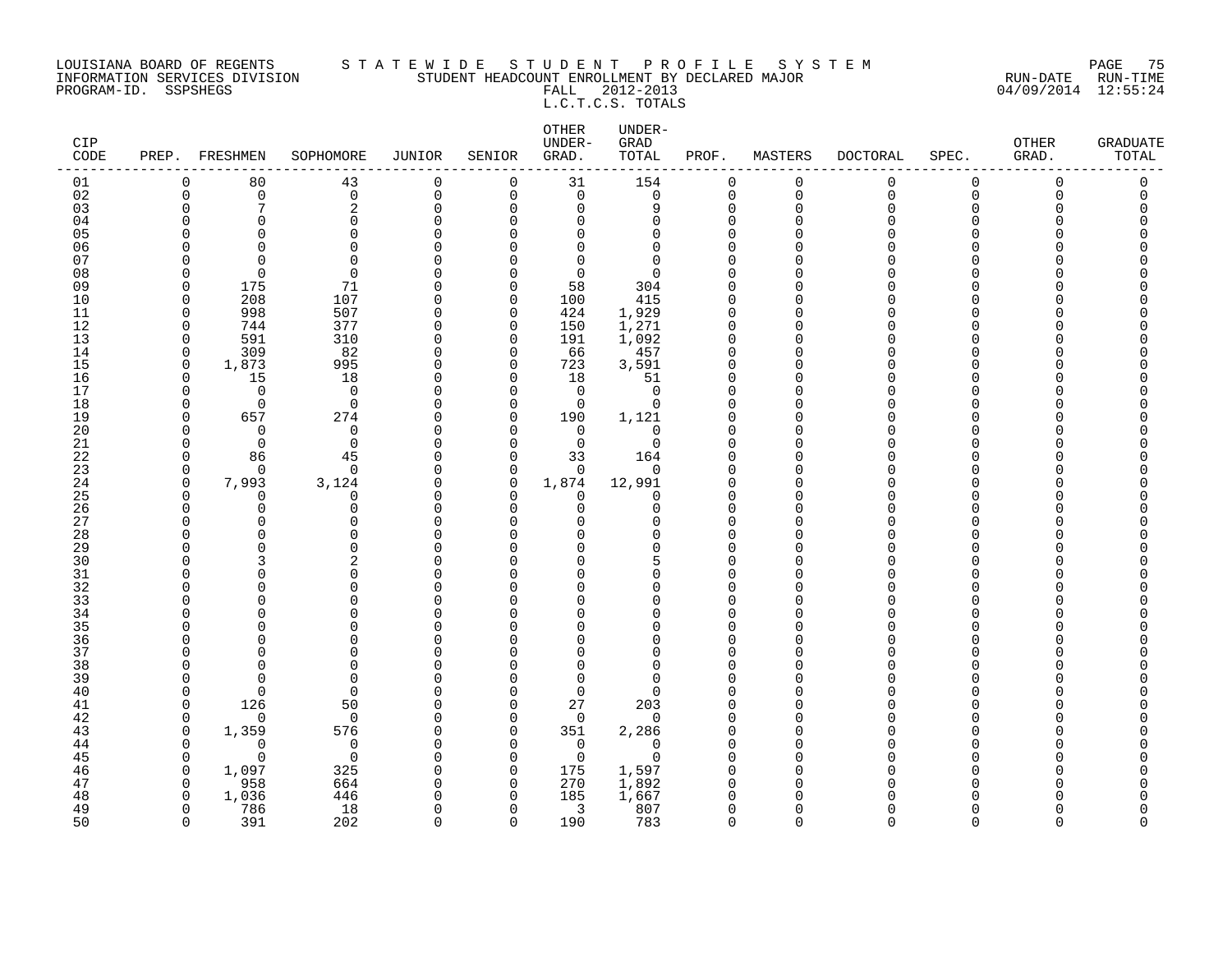#### LOUISIANA BOARD OF REGENTS S T A T E W I D E S T U D E N T P R O F I L E S Y S T E M PAGE 76 INFORMATION SERVICES DIVISION STUDENT HEADCOUNT ENROLLMENT BY DECLARED MAJOR RUN-DATE RUN-TIME

L.C.T.C.S. TOTALS

| CIP<br>CODE |                                      | PREP. FRESHMEN | SOPHOMORE                                                                                                                                                                                                                                                                                                                                                                                                                                                                                                                                                                                                                                                                                                                                                                       | JUNIOR       | SENIOR         | OTHER<br>UNDER-<br>GRAD.     | UNDER-<br>GRAD<br>TOTAL |             | PROF. MASTERS | DOCTORAL                                                        | SPEC. | OTHER<br>GRAD. | <b>GRADUATE</b><br>TOTAL |
|-------------|--------------------------------------|----------------|---------------------------------------------------------------------------------------------------------------------------------------------------------------------------------------------------------------------------------------------------------------------------------------------------------------------------------------------------------------------------------------------------------------------------------------------------------------------------------------------------------------------------------------------------------------------------------------------------------------------------------------------------------------------------------------------------------------------------------------------------------------------------------|--------------|----------------|------------------------------|-------------------------|-------------|---------------|-----------------------------------------------------------------|-------|----------------|--------------------------|
| 51          |                                      | 7,600          | 4,209                                                                                                                                                                                                                                                                                                                                                                                                                                                                                                                                                                                                                                                                                                                                                                           |              |                | $0 \quad 3,262$              | 15,071                  |             |               |                                                                 |       |                |                          |
| 52          | $\mathbf 0$                          | 3,992          | 2,363                                                                                                                                                                                                                                                                                                                                                                                                                                                                                                                                                                                                                                                                                                                                                                           | $\mathsf{O}$ | $\overline{0}$ | 1,639                        | 7,994                   | 0           | 0             |                                                                 |       |                |                          |
| 53          |                                      |                |                                                                                                                                                                                                                                                                                                                                                                                                                                                                                                                                                                                                                                                                                                                                                                                 |              |                | 0                            |                         | $\mathsf 0$ |               |                                                                 |       |                |                          |
| 54          |                                      |                |                                                                                                                                                                                                                                                                                                                                                                                                                                                                                                                                                                                                                                                                                                                                                                                 |              |                |                              |                         |             |               |                                                                 |       |                |                          |
| 55          |                                      |                |                                                                                                                                                                                                                                                                                                                                                                                                                                                                                                                                                                                                                                                                                                                                                                                 |              |                |                              |                         |             |               |                                                                 |       |                |                          |
| 56          |                                      |                |                                                                                                                                                                                                                                                                                                                                                                                                                                                                                                                                                                                                                                                                                                                                                                                 |              |                |                              |                         |             |               |                                                                 |       |                |                          |
| 57          |                                      |                |                                                                                                                                                                                                                                                                                                                                                                                                                                                                                                                                                                                                                                                                                                                                                                                 |              |                |                              |                         |             |               |                                                                 |       |                |                          |
| 58          |                                      |                |                                                                                                                                                                                                                                                                                                                                                                                                                                                                                                                                                                                                                                                                                                                                                                                 |              |                |                              |                         |             |               |                                                                 |       |                |                          |
| 59          |                                      |                |                                                                                                                                                                                                                                                                                                                                                                                                                                                                                                                                                                                                                                                                                                                                                                                 |              |                |                              |                         |             |               |                                                                 |       |                |                          |
| 60          | $\begin{matrix} 0 \\ 0 \end{matrix}$ |                |                                                                                                                                                                                                                                                                                                                                                                                                                                                                                                                                                                                                                                                                                                                                                                                 |              |                |                              |                         |             |               |                                                                 |       |                |                          |
| TR          |                                      | 90             |                                                                                                                                                                                                                                                                                                                                                                                                                                                                                                                                                                                                                                                                                                                                                                                 |              |                |                              | 90                      |             |               |                                                                 |       |                |                          |
| UN          |                                      | 11,491 2,099   | 559                                                                                                                                                                                                                                                                                                                                                                                                                                                                                                                                                                                                                                                                                                                                                                             |              |                | $0 \quad 1,316 \quad 15,465$ |                         |             |               |                                                                 |       |                |                          |
| TOTAL       |                                      | 11,491 33,273  | 15,369                                                                                                                                                                                                                                                                                                                                                                                                                                                                                                                                                                                                                                                                                                                                                                          |              |                | 0 0 11,276 71,409            |                         | $\Omega$    | $\Omega$      | $\Omega$                                                        |       | $\Omega$       |                          |
|             |                                      |                | 01 - AGRICULTURE, AGRICULTURE OPERATIONS 19 - FAMILY AND CONSUMER SCIENCES/HUMAN SCI 37 - PERSONAL AWARENESS/SELF-IMPROVEMENT<br>02 - NOT IN USE AT THIS TIME<br>20 - NOT IN USE AT THIS TIME<br>03 - NATURAL RESOURCES AND CONSERVATION 21 - TECHNOLOGY EDUCATION/INDUSTRIIAL ARTS 39 - THEOLOGY AND RELIGIOUS VOCATIIONS<br>04 - ARCHITECTURE AND RELATED SERVICES 22 - LEGAL PROFESSIONS AND STUDIES<br>05 - AREA, ETHNIC, CULTURAL, AND GENDER STUDI23 - ENGLISH LANGUAGE AND LITERATURE/LETTERS 41 - SCIENCE TECHNOLOGIES/TECHNICIANS<br>06 - NOT IN USE AT THIS TIME                             24 - LIBERAL ARTS/SCI, GEN STUDIES/HUMANITIES42 - PSYCHOLOGY<br>07 - NOT IN USE AT THIS TIME                       25 - LIBRARY SCIENCE                     43 - SECURIT |              |                |                              |                         |             |               | 38 - PHILOSOPHY AND RELIGIOUS STUDIES<br>40 - PHYSICAL SCIENCES |       |                |                          |
|             |                                      |                |                                                                                                                                                                                                                                                                                                                                                                                                                                                                                                                                                                                                                                                                                                                                                                                 |              |                |                              |                         |             |               |                                                                 |       |                |                          |
|             |                                      |                | 09 - COMMUNICATION, JOURNALISM, AND RELATED 27 - MATHEMATICS AND STATISTICS 45 - SOCIAL SCIENCES                                                                                                                                                                                                                                                                                                                                                                                                                                                                                                                                                                                                                                                                                |              |                |                              |                         |             |               |                                                                 |       |                |                          |
|             |                                      |                | 10 - COMMUNICATIONS TECHNOLOGIES/TECHNICIANS 28 - RESERVE OFFICERS TRAINING CORPS (ROTC) 46 - CONSTRUCTION TRADES                                                                                                                                                                                                                                                                                                                                                                                                                                                                                                                                                                                                                                                               |              |                |                              |                         |             |               |                                                                 |       |                |                          |
|             |                                      |                |                                                                                                                                                                                                                                                                                                                                                                                                                                                                                                                                                                                                                                                                                                                                                                                 |              |                |                              |                         |             |               |                                                                 |       |                |                          |
|             |                                      |                |                                                                                                                                                                                                                                                                                                                                                                                                                                                                                                                                                                                                                                                                                                                                                                                 |              |                |                              |                         |             |               |                                                                 |       |                |                          |
|             |                                      |                |                                                                                                                                                                                                                                                                                                                                                                                                                                                                                                                                                                                                                                                                                                                                                                                 |              |                |                              |                         |             |               |                                                                 |       |                |                          |
|             |                                      |                |                                                                                                                                                                                                                                                                                                                                                                                                                                                                                                                                                                                                                                                                                                                                                                                 |              |                |                              |                         |             |               |                                                                 |       |                |                          |
|             |                                      |                |                                                                                                                                                                                                                                                                                                                                                                                                                                                                                                                                                                                                                                                                                                                                                                                 |              |                |                              |                         |             |               |                                                                 |       |                |                          |
|             |                                      |                |                                                                                                                                                                                                                                                                                                                                                                                                                                                                                                                                                                                                                                                                                                                                                                                 |              |                |                              |                         |             |               |                                                                 |       |                |                          |
|             |                                      |                |                                                                                                                                                                                                                                                                                                                                                                                                                                                                                                                                                                                                                                                                                                                                                                                 |              |                |                              |                         |             |               |                                                                 |       |                |                          |
|             |                                      |                | 10 - COMMUNICATIONS TECHNOLOGIES/IECHNICIANS 26 - RESERVE OF FICENS IRAINING COKES (ROIC) 40 - MECHANIC AND REPAIR TECHNOLOGIES/TECH<br>12 - PERSONAL AND CULINARY SERVICES 30 - MULTI/INTERDISCIPLINARY STUDIES 48 - PRECISION                                                                                                                                                                                                                                                                                                                                                                                                                                                                                                                                                 |              |                |                              |                         |             |               |                                                                 |       |                |                          |
|             |                                      |                | TR - UNDERGRAD STUDENTS INTENDING TO TRANSFERUN - UNCOMMITTED TO A MAJOR                                                                                                                                                                                                                                                                                                                                                                                                                                                                                                                                                                                                                                                                                                        |              |                |                              |                         |             |               | 60 - RESIDENCY PROGRAMS                                         |       |                |                          |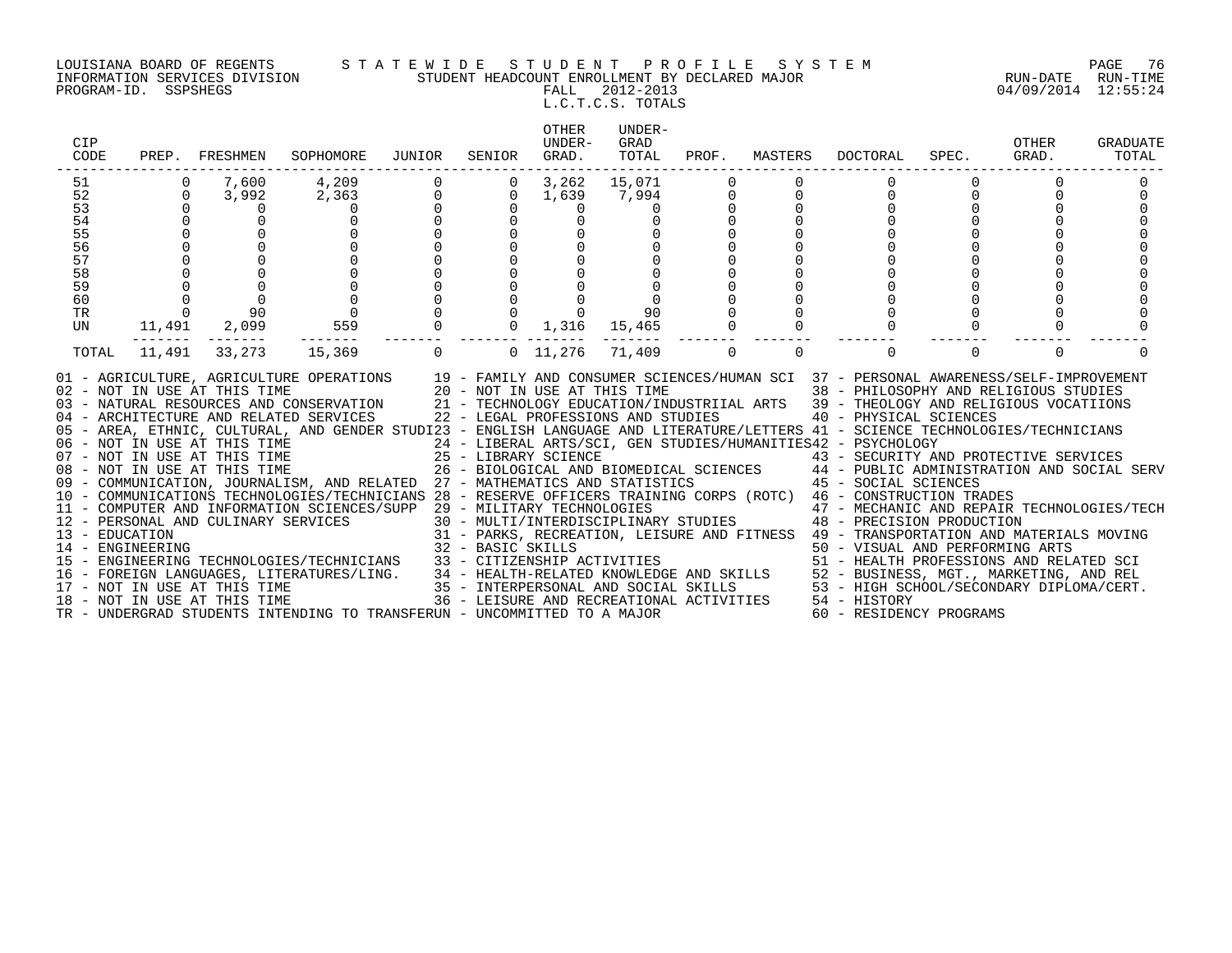### LOUISIANA BOARD OF REGENTS S T A T E W I D E S T U D E N T P R O F I L E S Y S T E M PAGE 77 INFORMATION SERVICES DIVISION STUDENT HEADCOUNT ENROLLMENT BY DECLARED MAJOR RUN-DATE RUN-TIME

PUBLIC INSTITUTIONAL TOTALS

## OTHER UNDER-CIP UNDER- GRAD OTHER GRADUATE CODE PREP. FRESHMEN SOPHOMORE JUNIOR SENIOR GRAD. TOTAL PROF. MASTERS DOCTORAL SPEC. GRAD. TOTAL ------------------------------------------------------------------------------------------------------------------------------------ 01 0 419 315 281 427 36 1,478 0 90 94 0 1 185<br>02 0 0 0 0 0 0 0 0 0 0 0 0 03 0 137 130 106 200 3 576 0 83 58 0 0 141 04 0 261 204 183 369 8 1,025 0 205 0 0 0 205 05 0 0 0 1 0 0 1 0 3 12 0 0 15 06 0 0 0 0 0 0 0 0 0 0 0 0 0 07 0 0 0 0 0 0 0 0 0 0 0 0 0 08 0 0 0 0 0 0 0 0 0 0 0 0 0 09 0 1,111 866 801 1,041 77 3,896 0 200 64 0 1 265 10 0 213 108 0 0 100 421 0 0 0 0 0 0 11 5 1,781 984 422 627 449 4,268 0 252 123 0 1 376 12 0 866 439 47 67 151 1,570 0 0 0 0 0 0 13 2 3,240 2,715 2,289 3,743 258 12,247 0 3,493 753 74 54 4,374 14 0 2,891 1,769 1,545 2,706 99 9,010 0 544 557 0 42 1,143 15 2 2,461 1,395 433 635 730 5,656 0 78 0 0 1 79 16 0 64 62 78 123 18 345 0 58 38 0 0 96 17 0 0 0 0 0 0 0 0 0 0 0 0 0 18 0 0 0 0 0 0 0 0 0 0 0 0 0 19 1 885 541 285 583 216 2,511 0 20 15 0 5 40 20 0 0 0 0 0 0 0 0 0 0 0 0 0 21 0 0 0 0 0 0 0 0 0 0 0 0 0 22 0 93 57 14 19 35 218 1,413 0 0 0 0 1,413 23 0 323 342 390 553 4 1,612 0 358 105 0 3 466 24 1 9,630 3,940 934 2,157 1,978 18,640 0 94 0 0 0 94 25 0 0 0 0 0 0 0 0 155 0 0 0 155 26 9 2,770 1,691 1,370 2,074 36 7,950 0 236 403 0 6 645 27 1 177 168 165 287 5 803 0 125 103 0 1 229 28 0 0 0 0 0 0 0 0 0 0 0 0 0 29 0 0 0 0 0 0 0 0 0 0 0 0 0 30 0 297 312 393 592 1 1,595 0 135 15 0 2 152 31 0 454 443 468 559 6 1,930 0 270 0 0 0 270 32 0 0 0 0 0 0 0 0 0 0 0 0 0 33 0 0 0 0 0 0 0 0 0 0 0 0 0 34 0 0 0 0 0 0 0 0 0 0 0 0 0 35 0 0 0 0 0 0 0 0 0 0 0 0 0 36 0 0 0 0 0 0 0 0 0 0 0 0 0 37 0 0 0 0 0 0 0 0 0 0 0 0 0 38 0 20 19 36 43 0 118 0 11 0 0 0 11 39 0 0 0 0 0 0 0 0 0 0 0 0 0 40 5 483 323 248 500 6 1,565 0 193 345 0 1 539 41 0 126 50 0 0 27 203 0 0 0 0 0 0 42 1 1,302 994 1,149 1,574 23 5,043 0 374 185 40 14 613 43 0 2,394 1,307 709 1,018 447 5,875 0 473 0 0 1 474 44 0 202 255 268 463 8 1,196 0 930 60 0 2 992 45 0 645 641 748 1,053 8 3,095 0 241 243 0 4 488 46 0 1,097 325 0 0 175 1,597 0 0 0 0 0 0 47 0 985 673 0 0 275 1,933 0 0 0 0 0 0 48 0 1,036 446 0 0 185 1,667 0 0 0 0 0 0 49 0 825 51 49 63 4 992 0 0 0 0 0 0

50 4 1,520 1,073 826 1,228 193 4,844 0 495 115 0 0 610